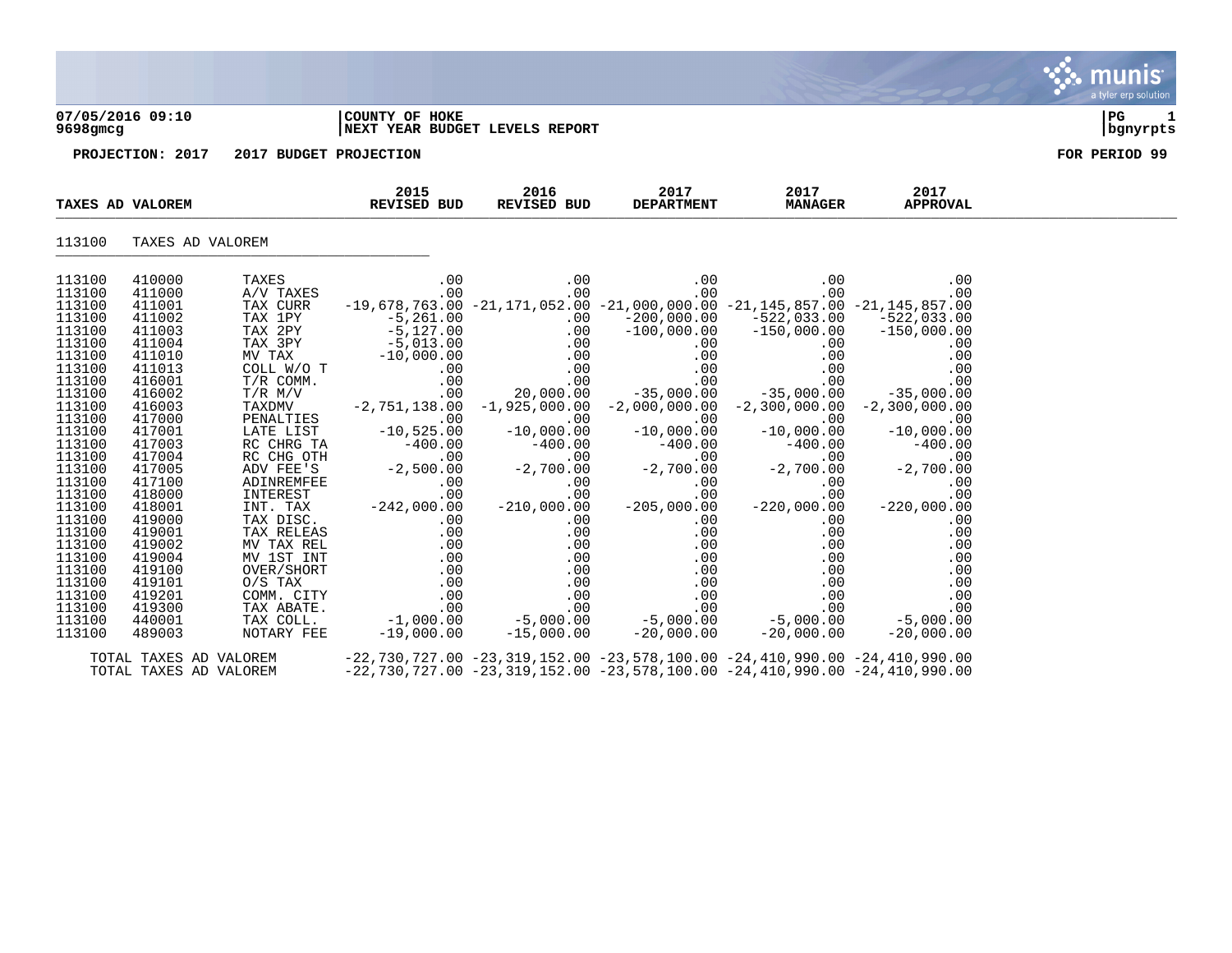|                              |                                                  | a tyler erp solution  |
|------------------------------|--------------------------------------------------|-----------------------|
| 07/05/2016 09:10<br>9698gmcg | COUNTY OF HOKE<br>NEXT YEAR BUDGET LEVELS REPORT | PG<br>2<br>  bgnyrpts |
| PROJECTION: 2017             | 2017 BUDGET PROJECTION                           | FOR PERIOD 99         |

| SALES TAX                                      |                                                |                                                     | 2015<br>REVISED BUD                                                                    | 2016<br>REVISED BUD                                                                 | 2017<br><b>DEPARTMENT</b>                                                            | 2017<br><b>MANAGER</b>                                                              | 2017<br><b>APPROVAL</b>                                                             |  |
|------------------------------------------------|------------------------------------------------|-----------------------------------------------------|----------------------------------------------------------------------------------------|-------------------------------------------------------------------------------------|--------------------------------------------------------------------------------------|-------------------------------------------------------------------------------------|-------------------------------------------------------------------------------------|--|
| 113210                                         | SALES TAX                                      |                                                     |                                                                                        |                                                                                     |                                                                                      |                                                                                     |                                                                                     |  |
| 113210<br>113210<br>113210<br>113210<br>113210 | 411301<br>411302<br>411303<br>411304<br>411309 | 1% SALES<br>ART. 40<br>ART. 42<br>ART. 44<br>MED HH | $-1.614.375.00$<br>$-2, 238, 442, 00$<br>$-1,021,879,00$<br>$-500.00$<br>$-250.000.00$ | $-1.575.000.00$<br>$-2.400.000.00$<br>$-1,020,000.00$<br>$-500.00$<br>$-525.000.00$ | $-1,500,000.00$<br>$-2.500.000.00$<br>$-1$ ,020,000.00<br>$-500.00$<br>$-525.000.00$ | $-1,500,000.00$<br>$-2.500.000.00$<br>$-1,020,000.00$<br>$-500.00$<br>$-525.000.00$ | $-1,500,000.00$<br>$-2.949.511.00$<br>$-1,020,000.00$<br>$-500.00$<br>$-525.000.00$ |  |
|                                                | TOTAL SALES TAX<br>TOTAL SALES TAX             |                                                     | $-5, 125, 196.00$<br>-5,125,196.00                                                     | $-5,520,500.00$                                                                     | $-5,545,500.00$<br>$-5,520,500.00$ $-5,545,500.00$ $-5,545,500.00$                   | $-5,545,500.00$                                                                     | $-5.995.011.00$<br>$-5,995,011,00$                                                  |  |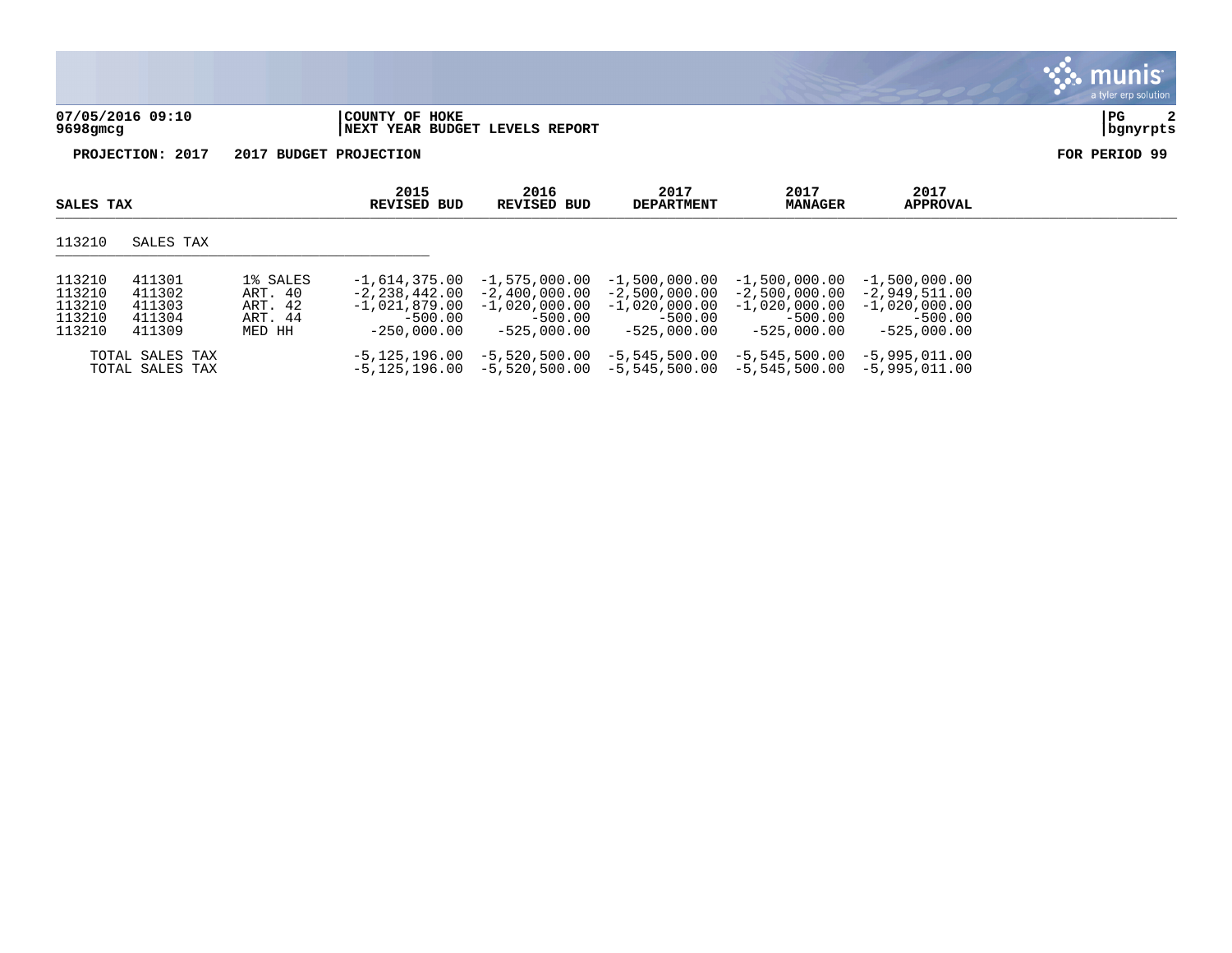|                                                                                                                               |                                                          |                            |                           |                        |                         | $\sim$ munis<br>a tyler erp solution |
|-------------------------------------------------------------------------------------------------------------------------------|----------------------------------------------------------|----------------------------|---------------------------|------------------------|-------------------------|--------------------------------------|
| 07/05/2016 09:10<br>9698gmcg                                                                                                  | COUNTY OF HOKE<br><b>INEXT YEAR BUDGET LEVELS REPORT</b> |                            |                           |                        |                         | PG<br>  bgnyrpts                     |
| PROJECTION: 2017                                                                                                              | 2017 BUDGET PROJECTION                                   |                            |                           |                        |                         | FOR PERIOD 99                        |
| PAYMENTS IN LIEU OF TAX                                                                                                       | 2015<br><b>REVISED BUD</b>                               | 2016<br><b>REVISED BUD</b> | 2017<br><b>DEPARTMENT</b> | 2017<br><b>MANAGER</b> | 2017<br><b>APPROVAL</b> |                                      |
| $\begin{array}{c} \n \uparrow \rightarrow \land \land \rightarrow \land \n \end{array}$<br><b>DAIN/DITO TIT TTDIT ON MAIL</b> |                                                          |                            |                           |                        |                         |                                      |

 $\mathbf{r}$ 

| $\sim$ | --- | $-$ |  |
|--------|-----|-----|--|
|        |     |     |  |

| 113211 | 411005 | PILOT                                                        | $-11,300.00$                 | $-11.300.00$                 | $-11,300.00$                 | $-11.300.00$                 | $-11,300,00$                 |
|--------|--------|--------------------------------------------------------------|------------------------------|------------------------------|------------------------------|------------------------------|------------------------------|
|        |        | TOTAL PAYMENTS IN LIEU OF TA<br>TOTAL PAYMENTS IN LIEU OF TA | $-11,300.00$<br>$-11,300.00$ | $-11,300.00$<br>$-11,300,00$ | $-11,300,00$<br>$-11,300.00$ | $-11.300.00$<br>$-11.300.00$ | $-11,300.00$<br>$-11.300.00$ |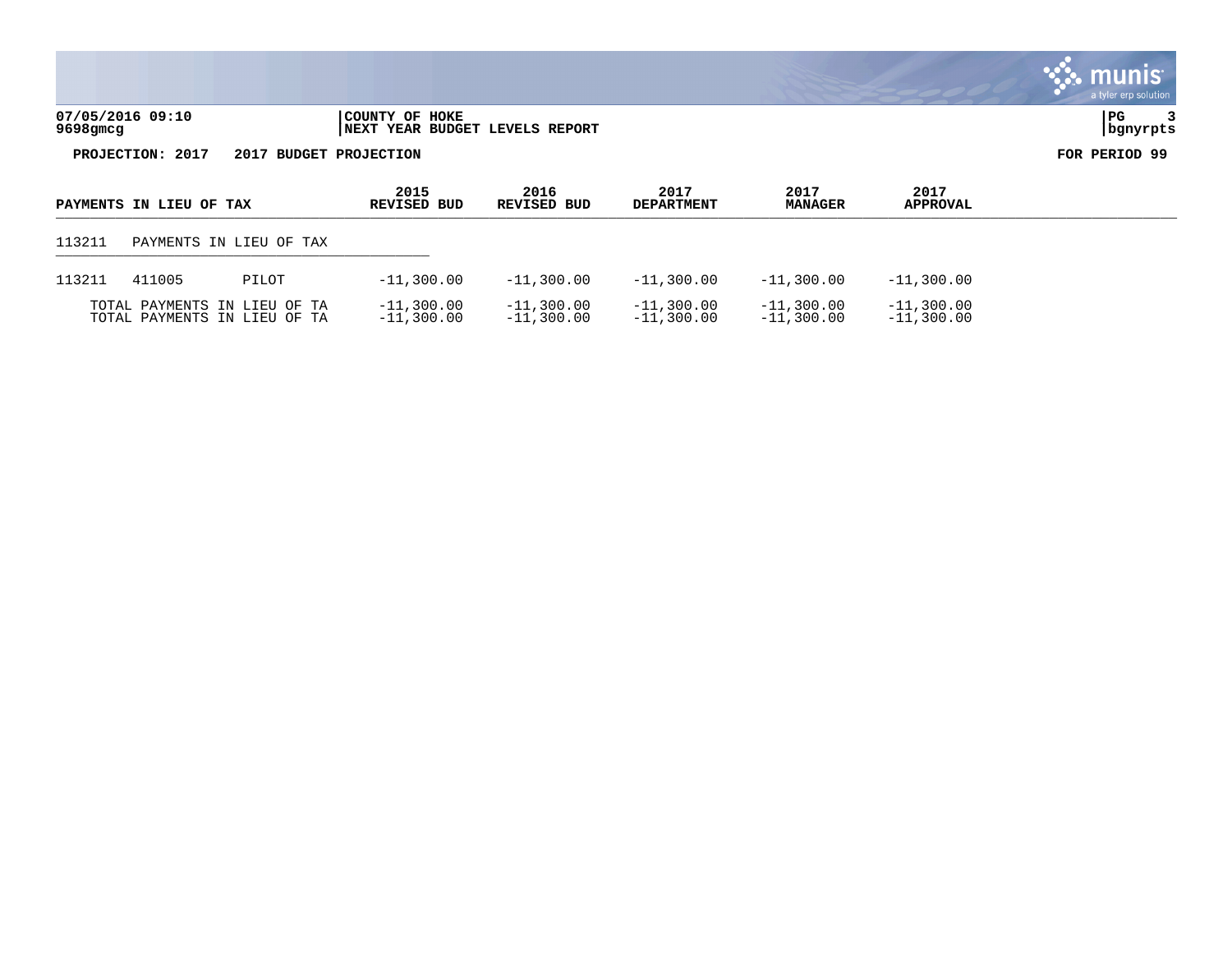

| PRIVILEGE LICENSE TAX      |                            |                                                            | 2015<br>REVISED BUD                       | 2016<br>REVISED BUD              | 2017<br><b>DEPARTMENT</b>         | 2017<br><b>MANAGER</b>         | 2017<br><b>APPROVAL</b>        |  |
|----------------------------|----------------------------|------------------------------------------------------------|-------------------------------------------|----------------------------------|-----------------------------------|--------------------------------|--------------------------------|--|
| 113260                     | PRIVILEGE LICENSE TAX      |                                                            |                                           |                                  |                                   |                                |                                |  |
| 113260<br>113260<br>113260 | 410001<br>417006<br>431001 | PRIV. TAX<br>PRIVL LATE<br>BEER TAX                        | $-2,880.00$<br>$-100.00$<br>$-180.000.00$ | .00<br>$.00 \,$<br>$-180.000.00$ | .00.<br>$.00 \,$<br>$-180.000.00$ | .00<br>.00<br>$-180.000.00$    | .00<br>.00<br>$-180.000.00$    |  |
|                            |                            | TOTAL PRIVILEGE LICENSE TAX<br>TOTAL PRIVILEGE LICENSE TAX | $-182.980.00$<br>$-182,980.00$            | $-180,000.00$<br>$-180,000.00$   | $-180.000.00$<br>$-180,000.00$    | $-180.000.00$<br>$-180.000.00$ | $-180,000.00$<br>$-180,000.00$ |  |

munis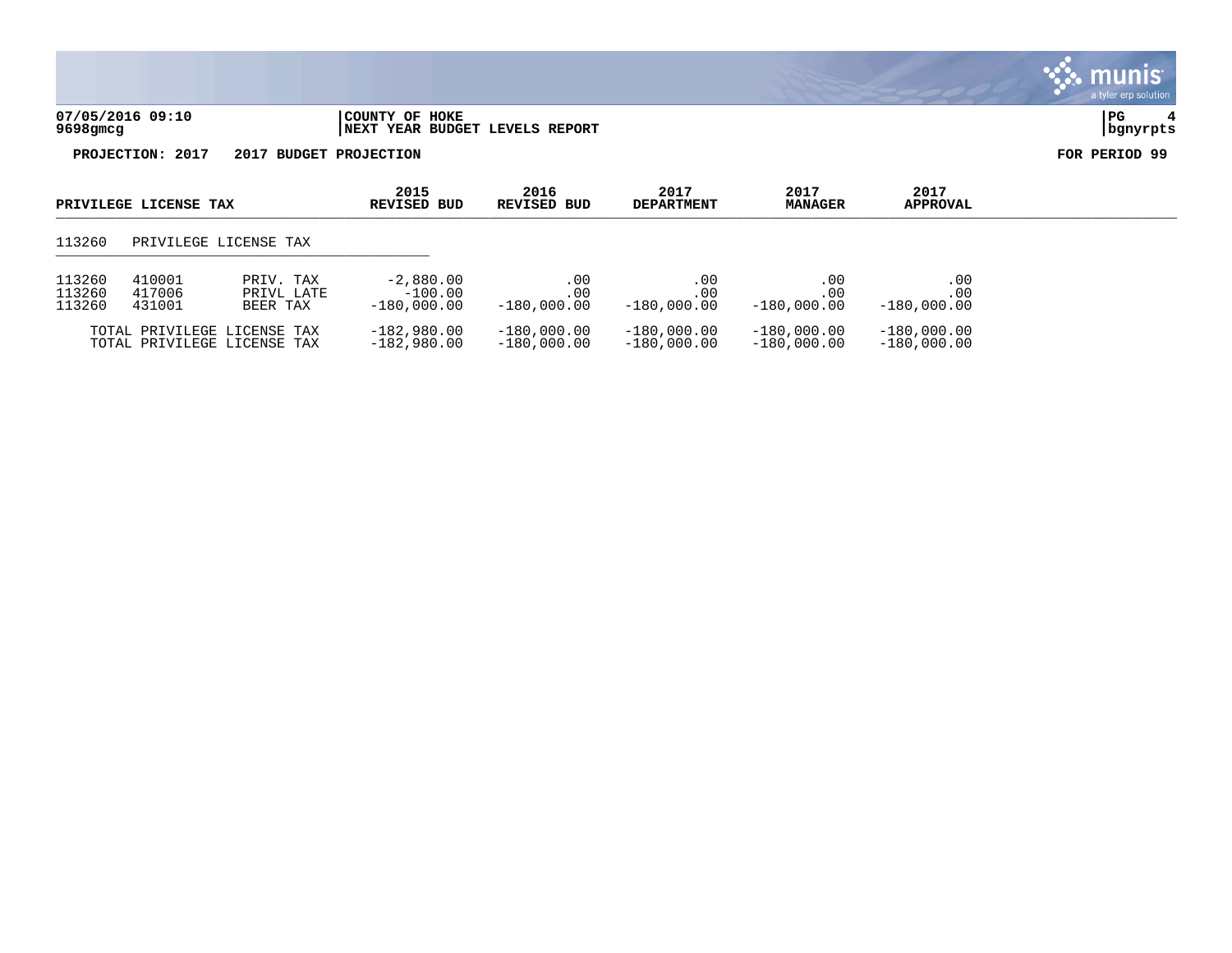|                              |                                                  | a tyler erp solution |
|------------------------------|--------------------------------------------------|----------------------|
| 07/05/2016 09:10<br>9698gmcg | COUNTY OF HOKE<br>NEXT YEAR BUDGET LEVELS REPORT | l PG                 |

| <b>FRANCHISE TAX</b> |                                            |          | 2015<br>REVISED BUD        | 2016<br>REVISED BUD          | 2017<br><b>DEPARTMENT</b>    | 2017<br><b>MANAGER</b>       | 2017<br><b>APPROVAL</b>      |  |
|----------------------|--------------------------------------------|----------|----------------------------|------------------------------|------------------------------|------------------------------|------------------------------|--|
| 113261               | FRANCHISE TAX                              |          |                            |                              |                              |                              |                              |  |
| 113261               | 411201                                     | CABLE TV | -47.940.00                 | $-35,000.00$                 | $-15,000.00$                 | $-15,000.00$                 | $-15,000.00$                 |  |
|                      | TOTAL FRANCHISE TAX<br>TOTAL FRANCHISE TAX |          | $-47.940.00$<br>-47.940.00 | $-35,000,00$<br>$-35,000,00$ | $-15,000.00$<br>$-15,000.00$ | $-15,000.00$<br>$-15,000.00$ | $-15,000.00$<br>$-15,000.00$ |  |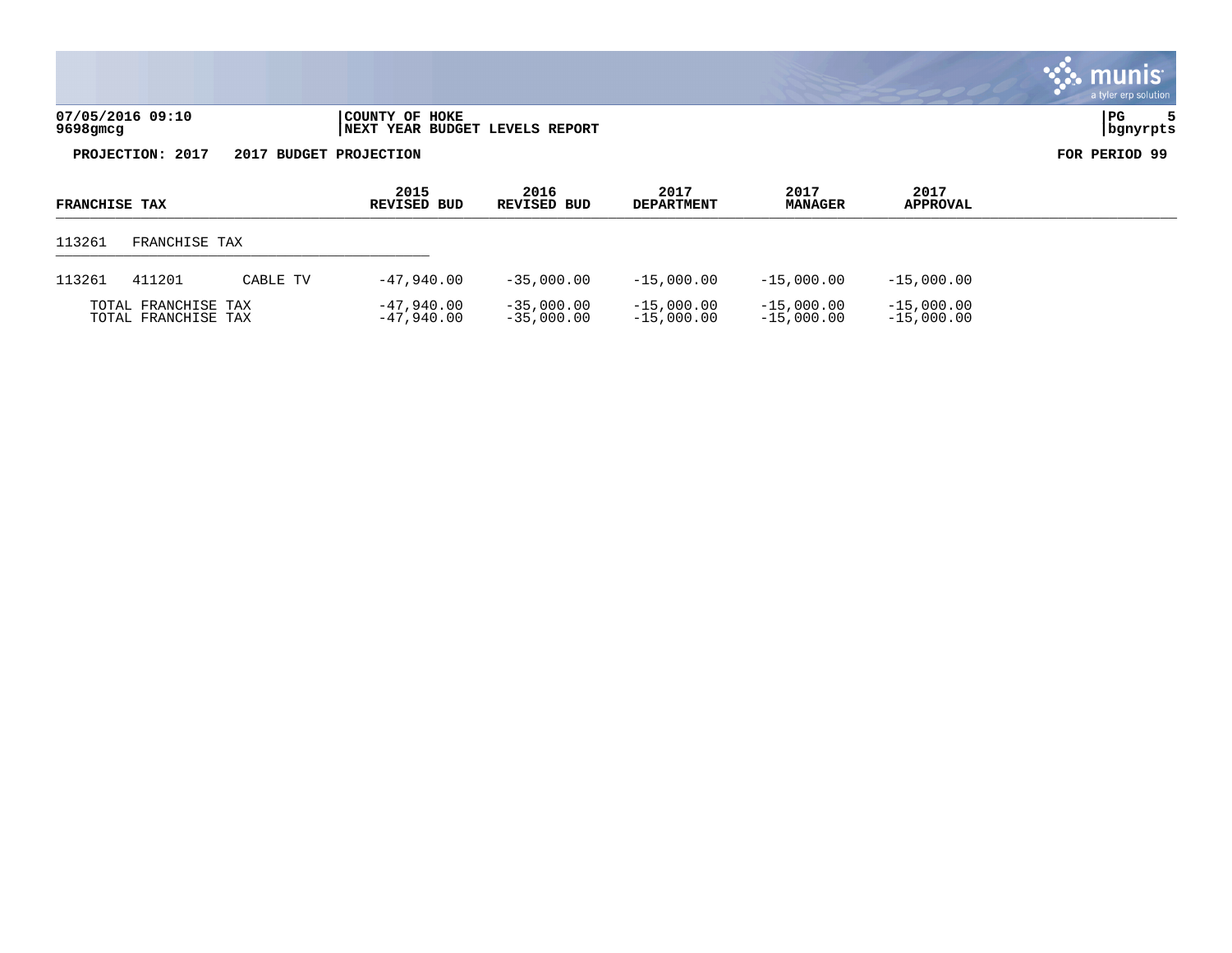|                                            |                         |                          |                            |            |                                        |                           |                        |                         | a tyler erp solution  |
|--------------------------------------------|-------------------------|--------------------------|----------------------------|------------|----------------------------------------|---------------------------|------------------------|-------------------------|-----------------------|
| 9698gmcg                                   | 07/05/2016 09:10        |                          | COUNTY OF HOKE             |            | <b>INEXT YEAR BUDGET LEVELS REPORT</b> |                           |                        |                         | PG<br>6<br>  bgnyrpts |
| PROJECTION: 2017<br>2017 BUDGET PROJECTION |                         |                          |                            |            |                                        |                           |                        | FOR PERIOD 99           |                       |
|                                            | RISK MANAGEMENT REVENUE |                          | 2015<br><b>REVISED BUD</b> |            | 2016<br><b>REVISED BUD</b>             | 2017<br><b>DEPARTMENT</b> | 2017<br><b>MANAGER</b> | 2017<br><b>APPROVAL</b> |                       |
| 113412                                     |                         | RISK MANAGEMENT REVENUE  |                            |            |                                        |                           |                        |                         |                       |
| 113412<br>113412                           | 485000<br>489000        | INS. SETT.<br>MISC. OTH. |                            | .00<br>.00 | .00<br>.00                             | .00<br>.00                | .00<br>.00             | .00<br>.00              |                       |

 $\ddot{\mathbf{u}}$  munis

TOTAL RISK MANAGEMENT REVENU .00 .00 .00 .00 .00

TOTAL RISK MANAGEMENT REVENU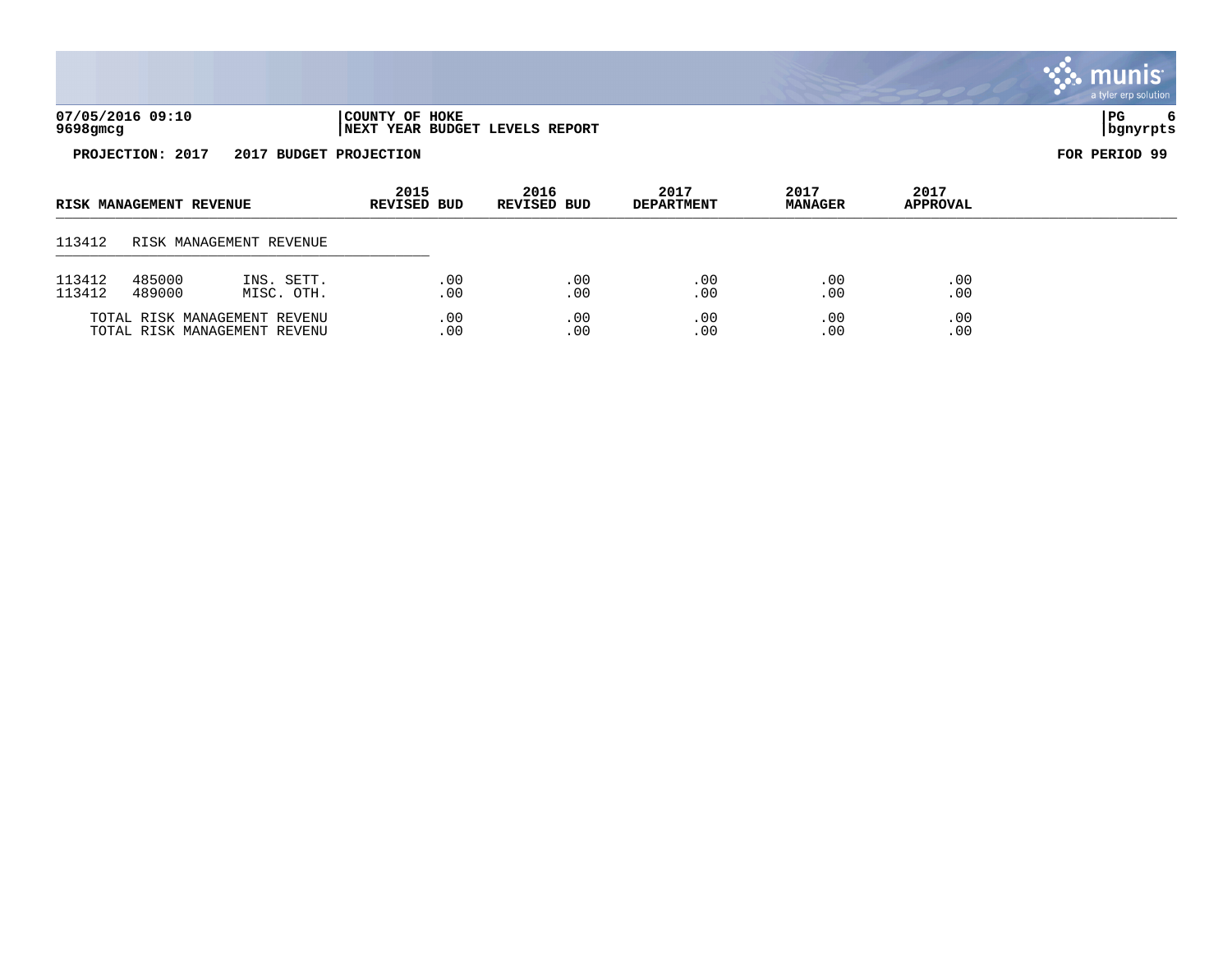| 07/05/2016 09:10 | COUNTY OF HOKE                 | l PC     |
|------------------|--------------------------------|----------|
| 9698gmcg         | NEXT YEAR BUDGET LEVELS REPORT | bgnyrpts |

| TAX ADMIN REVENUES                                       |                                                      | 2015<br>REVISED BUD              | 2016<br>REVISED BUD                 | 2017<br><b>DEPARTMENT</b>            | 2017<br><b>MANAGER</b>               | 2017<br><b>APPROVAL</b>              |                                      |  |
|----------------------------------------------------------|------------------------------------------------------|----------------------------------|-------------------------------------|--------------------------------------|--------------------------------------|--------------------------------------|--------------------------------------|--|
| 113414                                                   | TAX ADMIN REVENUES                                   |                                  |                                     |                                      |                                      |                                      |                                      |  |
| 411012<br>113414<br>113414<br>441001<br>113414<br>441024 |                                                      | MV LICENSE<br>MAPS<br>WILDLI FEE | $-92,000.00$<br>$-2,000.00$<br>. 00 | $-100,000,00$<br>$-1.000.00$<br>. 00 | $-135,000.00$<br>$-1.000.00$<br>. 00 | $-135,000.00$<br>$-1.000.00$<br>. 00 | $-135,000.00$<br>$-1,000.00$<br>. 00 |  |
|                                                          | TOTAL TAX ADMIN REVENUES<br>TOTAL TAX ADMIN REVENUES |                                  | $-94,000.00$<br>$-94,000,00$        | $-101,000.00$<br>$-101,000.00$       | $-136,000.00$<br>$-136.000.00$       | $-136,000.00$<br>$-136,000.00$       | $-136,000.00$<br>$-136.000.00$       |  |

munis a tyler erp solution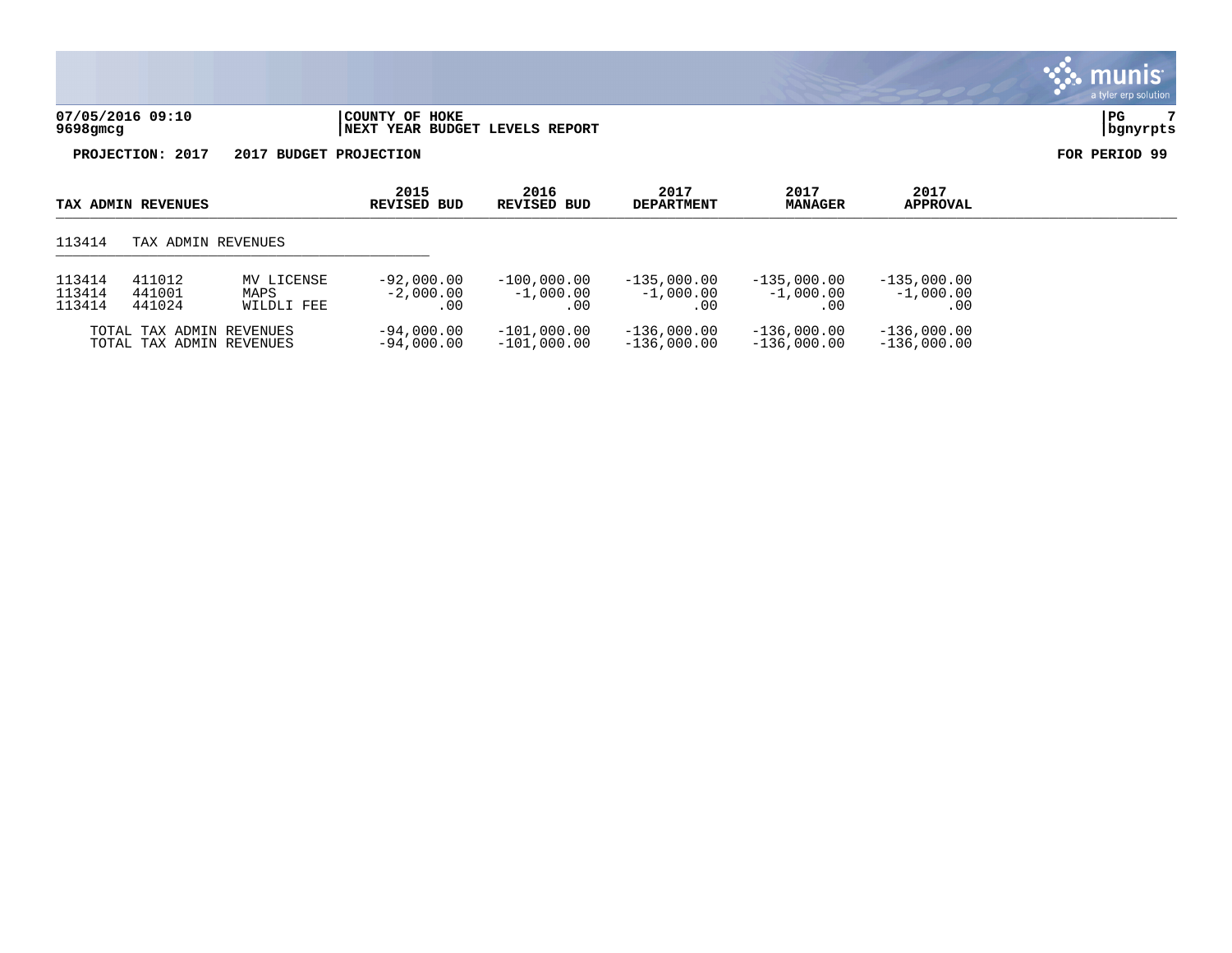|                  |                                                                        | a cyfer erp soration, |  |
|------------------|------------------------------------------------------------------------|-----------------------|--|
| 07/05/2016 09:10 | HOKE<br> COUNTY OF                                                     | l PC                  |  |
| 9698gmcg         | REPORT<br><b>BUDGET</b><br><b>LEVELS</b><br><b>YEAR</b><br><b>NEXT</b> | .hanvrpts             |  |

| COURT FACILITIES FEES |        | 2015<br>REVISED BUD                                        | 2016<br>REVISED BUD          | 2017<br><b>DEPARTMENT</b>    | 2017<br><b>MANAGER</b>       | 2017<br><b>APPROVAL</b>      |                              |  |
|-----------------------|--------|------------------------------------------------------------|------------------------------|------------------------------|------------------------------|------------------------------|------------------------------|--|
| 113416                |        | COURT FACILITIES FEES                                      |                              |                              |                              |                              |                              |  |
| 113416                | 442001 | COURT FEES                                                 | $-51,000.00$                 | $-45,000.00$                 | $-50.000.00$                 | $-50.000.00$                 | $-50,000,00$                 |  |
|                       |        | TOTAL COURT FACILITIES FEES<br>TOTAL COURT FACILITIES FEES | $-51,000.00$<br>$-51,000.00$ | $-45,000.00$<br>$-45.000.00$ | $-50,000.00$<br>$-50.000.00$ | $-50.000.00$<br>$-50.000.00$ | $-50,000.00$<br>$-50,000.00$ |  |

munis<sup>®</sup> a tyler erp solution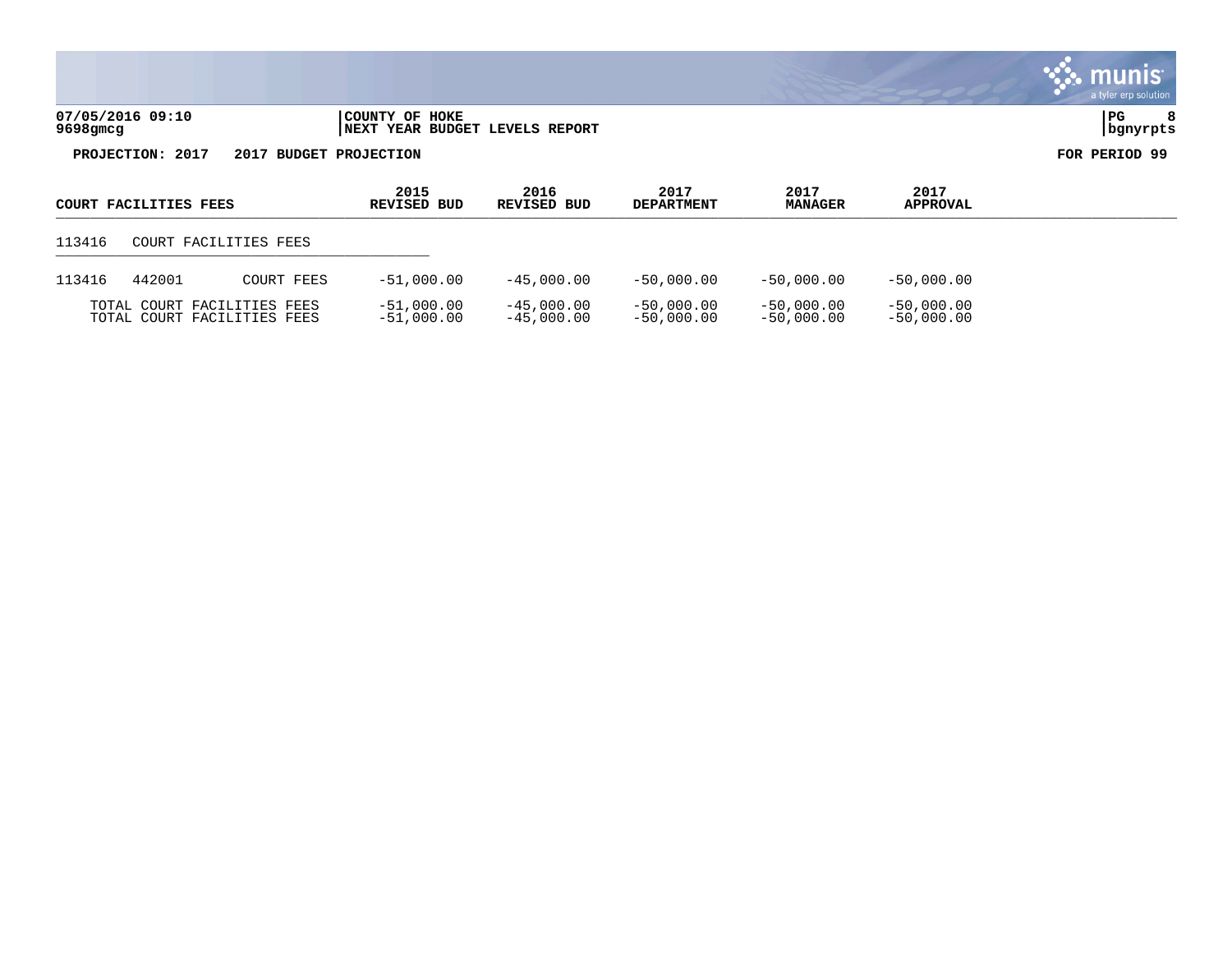

| <b>ELECTIONS REVENUES</b>                                |                                                          | 2015<br><b>REVISED BUD</b>                                                     | 2016<br><b>REVISED BUD</b>                   | 2017<br><b>DEPARTMENT</b>                           | 2017<br><b>MANAGER</b>                          | 2017<br><b>APPROVAL</b>                         |                                                |  |
|----------------------------------------------------------|----------------------------------------------------------|--------------------------------------------------------------------------------|----------------------------------------------|-----------------------------------------------------|-------------------------------------------------|-------------------------------------------------|------------------------------------------------|--|
| 113417                                                   | ELECTIONS REVENUES                                       |                                                                                |                                              |                                                     |                                                 |                                                 |                                                |  |
| 113417<br>113417<br>113417<br>113417<br>113417<br>113417 | 423000<br>433000<br>433010<br>489000<br>489001<br>489002 | I/G F/REST<br>I/G S/REST<br>ONE/GRTREV<br>MISC. OTH.<br>ELECTIONS<br>ELECTIONS | .00<br>.00<br>.00<br>.00<br>$-200.00$<br>.00 | .00<br>.00<br>.00<br>.00<br>$-4,500.00$<br>$-20.00$ | .00<br>.00<br>.00<br>.00<br>$-6,500.00$<br>. 00 | .00<br>.00<br>.00<br>.00<br>$-6,500.00$<br>. 00 | .00<br>.00<br>.00<br>.00<br>$-6,500.00$<br>.00 |  |
|                                                          | TOTAL ELECTIONS REVENUES<br>TOTAL ELECTIONS REVENUES     |                                                                                | $-200.00$<br>$-200.00$                       | $-4,520.00$<br>$-4,520.00$                          | $-6,500.00$<br>$-6,500.00$                      | $-6,500.00$<br>$-6,500.00$                      | $-6,500.00$<br>$-6.500.00$                     |  |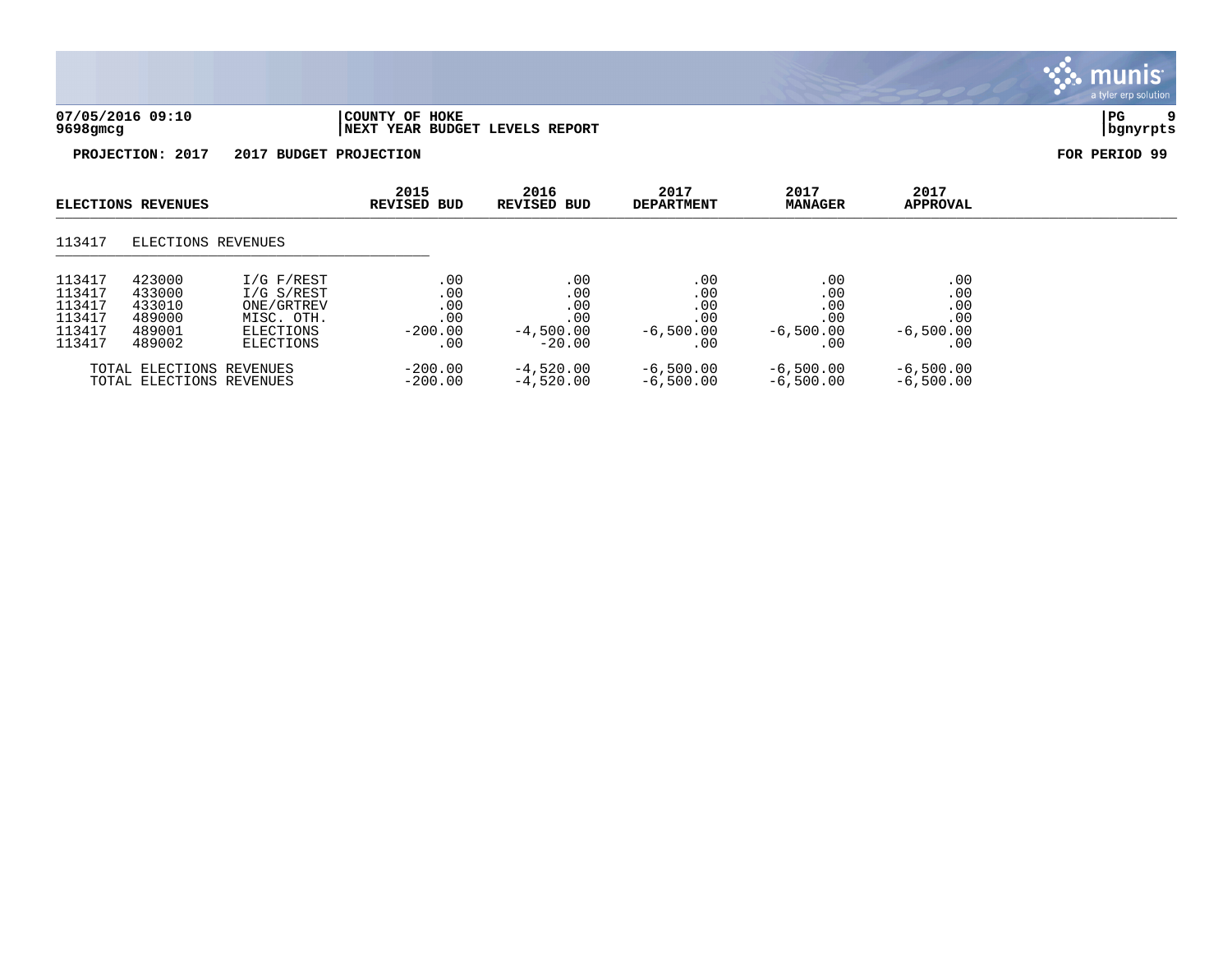

|                                                          | REGISTER OF DEEDS FEES                                   |                                                                            | 2015<br>REVISED BUD                                                              | 2016<br>REVISED BUD                                                           | 2017<br><b>DEPARTMENT</b>                                                    | 2017<br><b>MANAGER</b>                                                       | 2017<br><b>APPROVAL</b>                                                     |  |
|----------------------------------------------------------|----------------------------------------------------------|----------------------------------------------------------------------------|----------------------------------------------------------------------------------|-------------------------------------------------------------------------------|------------------------------------------------------------------------------|------------------------------------------------------------------------------|-----------------------------------------------------------------------------|--|
| 113418                                                   |                                                          | REGISTER OF DEEDS FEES                                                     |                                                                                  |                                                                               |                                                                              |                                                                              |                                                                             |  |
| 113418<br>113418<br>113418<br>113418<br>113418<br>113418 | 411400<br>419100<br>441000<br>441002<br>480001<br>489000 | EXCISE STP<br>OVER/SHORT<br>MARRIAGE<br>ROD SVC CH<br>COPIES<br>MISC. OTH. | $-141,067.00$<br>.00<br>$-8,975,00$<br>$-197.331.00$<br>$-17.216.00$<br>$-25.00$ | $-125,000.00$<br>.00.<br>$-7,500.00$<br>$-150,000.00$<br>$-11,500.00$<br>. 00 | $-125.000.00$<br>.00<br>$-7,500.00$<br>$-150,000.00$<br>$-11,500.00$<br>. 00 | $-125,000.00$<br>.00<br>$-7,500.00$<br>$-150,000.00$<br>$-11,500.00$<br>. 00 | $-125,000.00$<br>.00<br>$-7,500.00$<br>$-150,000.00$<br>$-11,500.00$<br>.00 |  |
|                                                          |                                                          | TOTAL REGISTER OF DEEDS FEES<br>TOTAL REGISTER OF DEEDS FEES               | $-364,614.00$<br>$-364.614.00$                                                   | $-294,000.00$<br>$-294.000.00$                                                | $-294,000.00$<br>$-294.000.00$                                               | $-294,000.00$<br>$-294.000.00$                                               | $-294,000.00$<br>$-294.000.00$                                              |  |

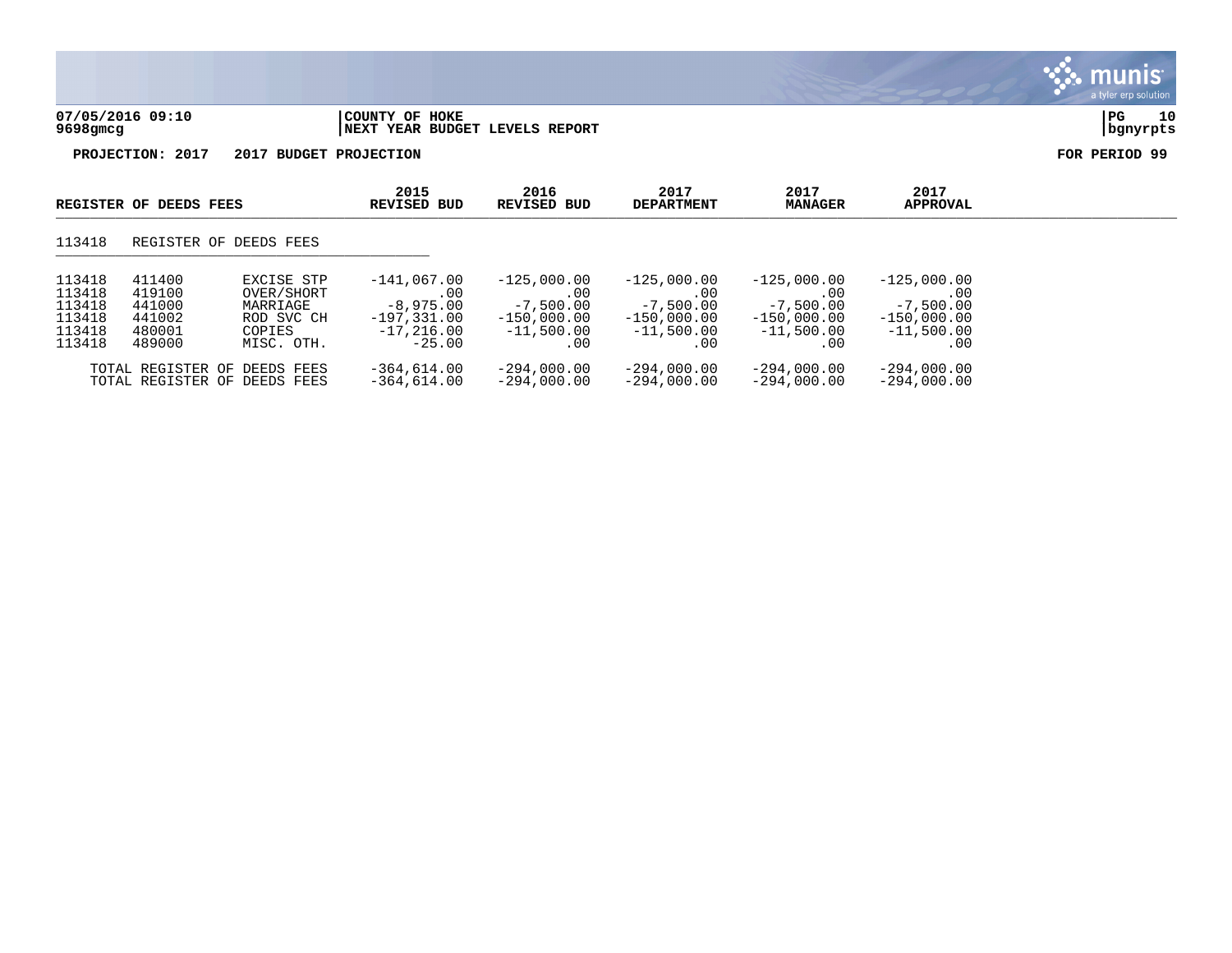| ۰۵۰ م<br>05 ⁄<br>ה רחכי    | HOKE<br><b>COUNTY</b><br>O.                                                    | $\mathsf{I}\mathbf{P}$ | - - |
|----------------------------|--------------------------------------------------------------------------------|------------------------|-----|
| - - - -<br><b>9698qmcq</b> | <b>REPORT</b><br><b>LEVELS</b><br><b>BUDGET</b><br><b>INEXT</b><br><b>YEAR</b> | 177                    |     |

| CENTRAL GARAGE REVENUES    |                            | 2015<br>REVISED BUD                                          | 2016<br>REVISED BUD | 2017<br><b>DEPARTMENT</b> | 2017<br><b>MANAGER</b> | 2017<br><b>APPROVAL</b> |                   |  |
|----------------------------|----------------------------|--------------------------------------------------------------|---------------------|---------------------------|------------------------|-------------------------|-------------------|--|
| 113425                     |                            | CENTRAL GARAGE REVENUES                                      |                     |                           |                        |                         |                   |  |
| 113425<br>113425<br>113425 | 480000<br>485000<br>489000 | MISC. INC.<br>INS. SETT.<br>MISC. OTH.                       | .00<br>.00<br>.00   | .00<br>.00<br>.00         | .00<br>.00<br>.00      | .00<br>.00<br>.00       | .00<br>.00<br>.00 |  |
|                            |                            | TOTAL CENTRAL GARAGE REVENUE<br>TOTAL CENTRAL GARAGE REVENUE | .00<br>.00          | .00<br>.00                | .00<br>.00             | .00<br>.00              | .00<br>.00        |  |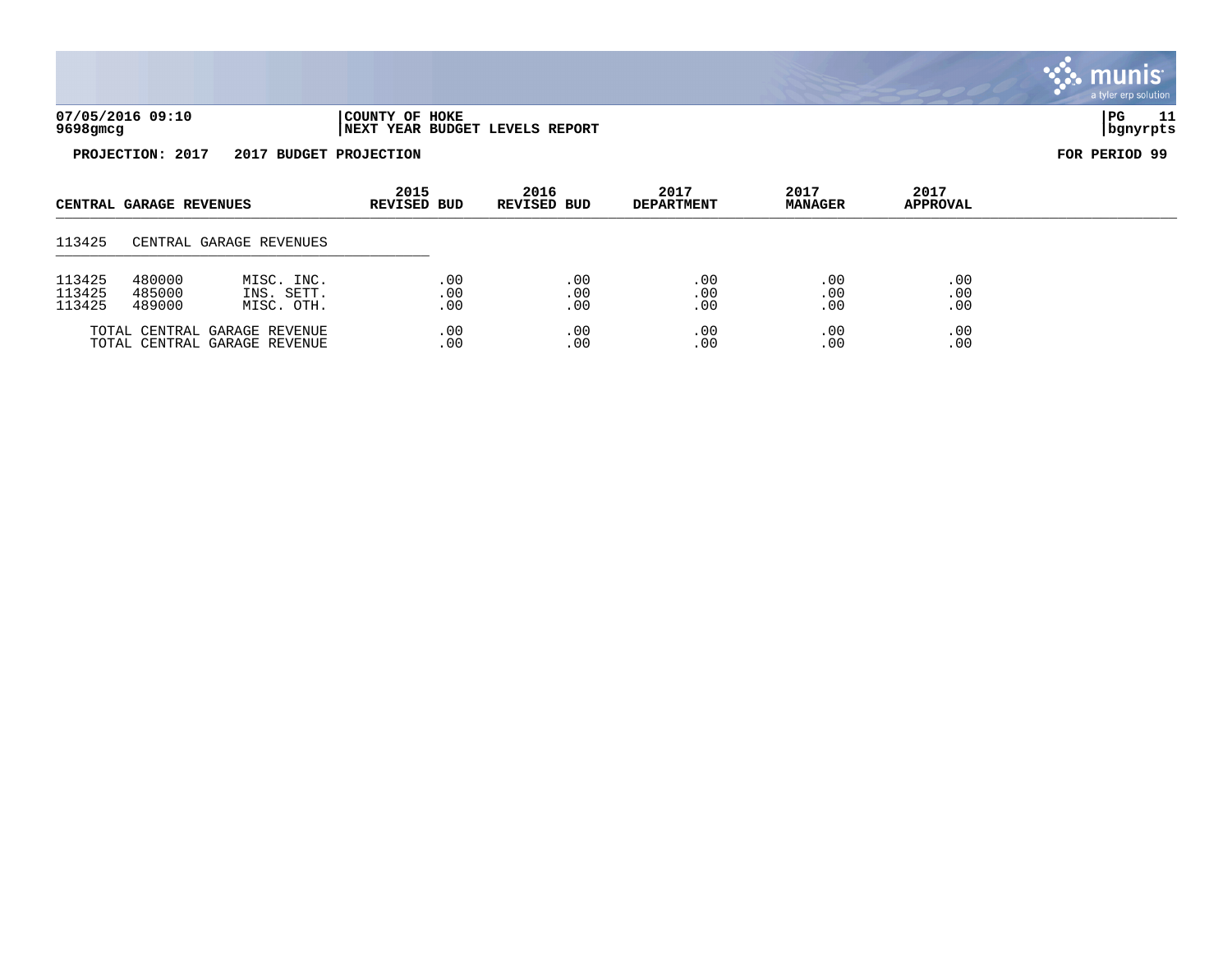| 07/05/2016 09:10<br>9698gmcg | COUNTY OF HOKE                   | <b>INEXT YEAR BUDGET LEVELS REPORT</b> |                           |                        |                         |               | l PG<br>  bgnyrpts | 12 |
|------------------------------|----------------------------------|----------------------------------------|---------------------------|------------------------|-------------------------|---------------|--------------------|----|
| PROJECTION: 2017             | 2017<br><b>BUDGET PROJECTION</b> |                                        |                           |                        |                         | FOR PERIOD 99 |                    |    |
| <b>SHERIFF REVENUE</b>       | 2015<br><b>REVISED BUD</b>       | 2016<br><b>REVISED BUD</b>             | 2017<br><b>DEPARTMENT</b> | 2017<br><b>MANAGER</b> | 2017<br><b>APPROVAL</b> |               |                    |    |

| 11212 | . . |  |
|-------|-----|--|
| ____  |     |  |
|       |     |  |

| 113431 | 419100                | OVER/SHORT        | .00           | $.00 \,$      | $.00 \,$      | $.00 \,$      | $.00 \,$      |
|--------|-----------------------|-------------------|---------------|---------------|---------------|---------------|---------------|
| 113431 | 419200                | COMMISSION        | $-5,000.00$   | $-6,000.00$   | $-5,000.00$   | $-5,000.00$   | $-5,000.00$   |
| 113431 | 420001                | FED OOJG          | $.00 \,$      | .00.          | $.00 \,$      | .00           | $.00 \,$      |
| 113431 | 430000                | I/G GCC           | $.00 \,$      | .00           | $.00 \,$      | .00           | .00           |
| 113431 | 433000                | I/G S/REST        | .00           | .00           | .00           | .00           | .00           |
| 113431 | 433251                | DVG.              | .00           | .00           | .00           | .00           | .00           |
| 113431 | 438200                | SRO GRANT         | $-210,000.00$ | $-210,000.00$ | $-231,000.00$ | $-231,000.00$ | $-231,000.00$ |
| 113431 | 438204                | S/W ENF FE        | $-34,500.00$  | $-34,500.00$  | $-20,000.00$  | $-20,000.00$  | $-20,000.00$  |
| 113431 | 440002                | SHERIFF FE        | $-51,856.00$  | $-55,000.00$  | $-55,000.00$  | $-55,000.00$  | $-55,000.00$  |
| 113431 | 440003                | CON. PERMT        | $-15,000.00$  | $-18,000.00$  | $-17,000.00$  | $-17,000.00$  | $-17,000.00$  |
| 113431 | 440004                | <b>GUN PERMIT</b> | $-5,000.00$   | $-6,000.00$   | $-7,000.00$   | $-7,000.00$   | $-7,000.00$   |
| 113431 | 440005                | FINGERPRIN        | $-4,000.00$   | $-6,000.00$   | $-6,000.00$   | $-6,000.00$   | $-6,000.00$   |
| 113431 | 441003                | IV-D OFF          | $-14,000.00$  | $-25,846.00$  | $-14,000.00$  | $-14,000.00$  | $-14,000.00$  |
| 113431 | 442001                | COURT FEES        | $-25,000.00$  | $-25,000.00$  | $-25,000.00$  | $-25,000.00$  | $-25,000.00$  |
| 113431 | 480000                | CANTEEN           | .00.          | .00           | .00           | .00           | $.00 \,$      |
| 113431 | 480004                | ABC LAW           | $-5,000.00$   | $-5,000.00$   | $-3,000.00$   | $-3,000.00$   | $-3,000.00$   |
| 113431 | 484001                | FUND RAISE        | .00           | .00           | .00           | .00           | .00           |
| 113431 | 485000                | INS. SETT.        | .00           | .00           | .00.          | .00           | $.00 \,$      |
| 113431 | 489000                | MISC. OTH.        | $-3,500.00$   | $-3,500.00$   | $.00 \,$      | .00           | .00           |
| 113431 | 489004                | GREAT SUMM        | $.00 \,$      | .00           | $.00 \,$      | .00           | .00           |
| 113431 | 489005                | COMMUNITY         | .00           | .00           | $.00 \,$      | .00           | .00           |
|        | TOTAL SHERIFF REVENUE |                   | $-372,856.00$ | $-394,846.00$ | $-383,000.00$ | $-383,000.00$ | $-383,000.00$ |
|        | TOTAL SHERIFF REVENUE |                   | $-372,856.00$ | $-394,846.00$ | $-383,000.00$ | $-383,000.00$ | $-383,000.00$ |
|        |                       |                   |               |               |               |               |               |

\_\_\_\_\_\_\_\_\_\_\_\_\_\_\_\_\_\_\_\_\_\_\_\_\_\_\_\_\_\_\_\_\_\_\_\_\_\_\_\_\_\_\_\_\_\_\_\_\_\_\_\_\_\_\_\_\_\_\_\_\_\_\_\_\_\_\_\_\_\_\_\_\_\_\_\_\_\_\_\_\_\_\_\_\_\_\_\_\_\_\_\_\_\_\_\_\_\_\_\_\_\_\_\_\_\_\_\_\_\_\_\_\_\_\_\_\_\_\_\_\_\_\_\_\_\_\_\_\_\_\_\_

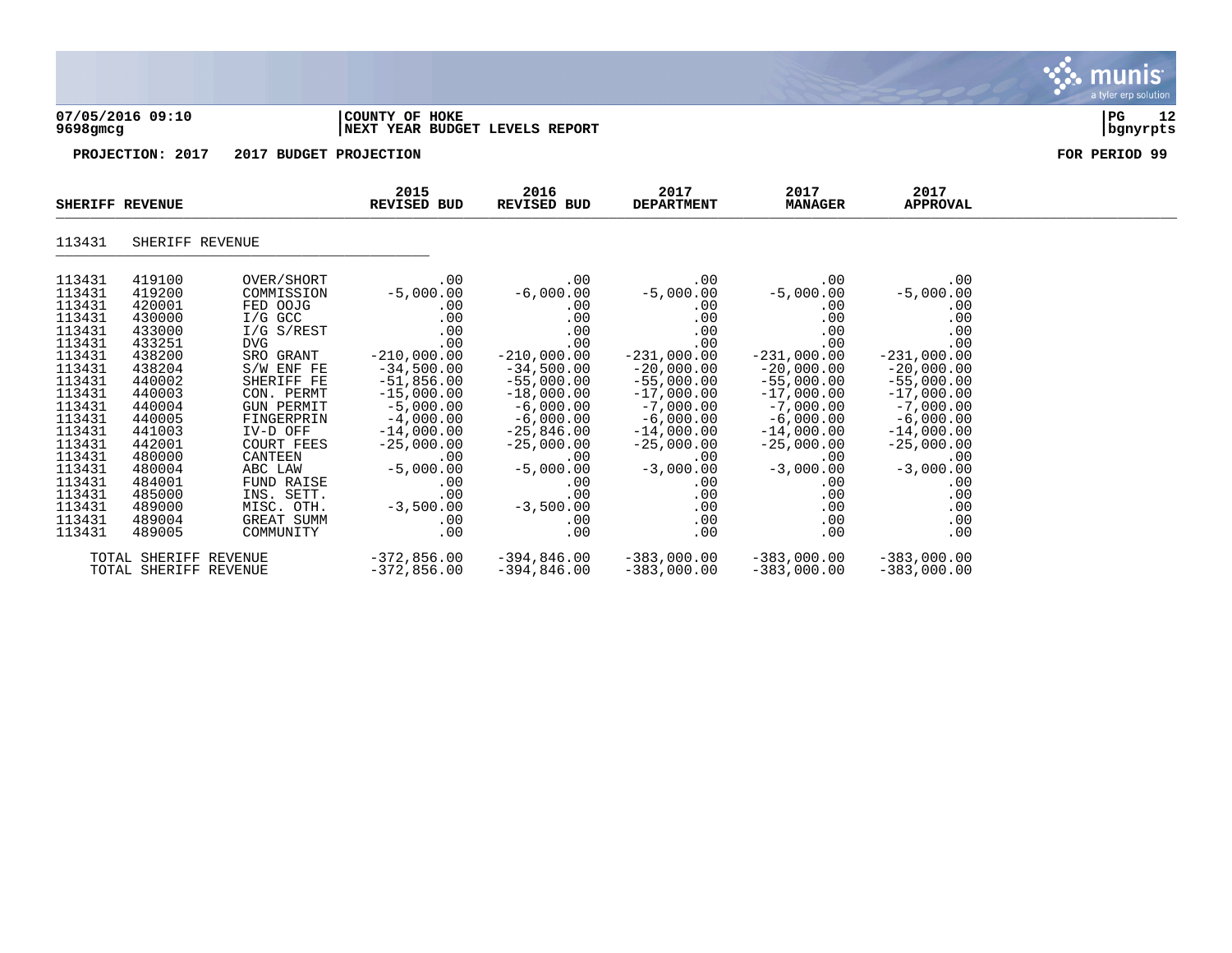| 07/05/2016 09:10<br>9698gmcg | COUNTY OF HOKE<br>INEXT YEAR BUDGET LEVELS REPORT | PG<br>  banvrpts | - - |
|------------------------------|---------------------------------------------------|------------------|-----|
|                              |                                                   |                  |     |

munis a tyler erp solution

| <b>JAIL REVENUE</b>                                                                                                  |                                                                                                                           | 2015<br>REVISED BUD                                                                                                                                      | 2016<br>REVISED BUD                                                                                                                | 2017<br><b>DEPARTMENT</b>                                                                                                              | 2017<br><b>MANAGER</b>                                                                                                            | 2017<br>APPROVAL                                                                                                                       |                                                                                                                              |  |
|----------------------------------------------------------------------------------------------------------------------|---------------------------------------------------------------------------------------------------------------------------|----------------------------------------------------------------------------------------------------------------------------------------------------------|------------------------------------------------------------------------------------------------------------------------------------|----------------------------------------------------------------------------------------------------------------------------------------|-----------------------------------------------------------------------------------------------------------------------------------|----------------------------------------------------------------------------------------------------------------------------------------|------------------------------------------------------------------------------------------------------------------------------|--|
| 113432                                                                                                               | JAIL REVENUE                                                                                                              |                                                                                                                                                          |                                                                                                                                    |                                                                                                                                        |                                                                                                                                   |                                                                                                                                        |                                                                                                                              |  |
| 113432<br>113432<br>113432<br>113432<br>113432<br>113432<br>113432<br>113432<br>113432<br>113432<br>113432<br>113432 | 419100<br>419203<br>440005<br>440019<br>440020<br>440021<br>440022<br>448000<br>448000 CANT<br>448100<br>480000<br>489000 | OVER/SHORT<br>COMM. JAIL<br>JAIL FEES<br>JAIL HS FE<br>SSA FEES<br>INMATETRAN<br>SMCP<br>COMMISSARY<br>CANTEEN<br>INMAT REIM<br>MISC. INC.<br>MISC. OTH. | .00<br>$-28,000.00$<br>$-15,000.00$<br>$-285,000.00$<br>$-2.400.00$<br>$-23,000.00$<br>$.00 \,$<br>.00<br>.00<br>.00<br>.00<br>.00 | .00<br>.00<br>$-13,000.00$<br>$-180,000.00$<br>$-2,400.00$<br>$-25,000.00$<br>$-18,000.00$<br>$-40,500.00$<br>.00<br>.00<br>.00<br>.00 | .00<br>$-10,000.00$<br>.00<br>$-92,000.00$<br>$-2.400.00$<br>$-20,000.00$<br>$-30,000.00$<br>$.00 \,$<br>.00<br>.00<br>.00<br>.00 | $.00 \,$<br>$-10,000.00$<br>.00<br>$-92,000.00$<br>$-2.400.00$<br>$-20,000.00$<br>$-30,000.00$<br>$.00 \,$<br>.00<br>.00<br>.00<br>.00 | .00<br>$-10,000.00$<br>.00<br>$-92,000.00$<br>$-2,400.00$<br>$-20,000.00$<br>$-30,000.00$<br>.00<br>.00<br>.00<br>.00<br>.00 |  |
|                                                                                                                      | TOTAL JAIL REVENUE<br>TOTAL JAIL REVENUE                                                                                  |                                                                                                                                                          | $-353,400.00$<br>$-353, 400.00$                                                                                                    | $-278,900.00$<br>$-278,900.00$                                                                                                         | $-154, 400.00$<br>$-154, 400.00$                                                                                                  | $-154,400.00$<br>$-154,400.00$                                                                                                         | $-154, 400.00$<br>$-154, 400.00$                                                                                             |  |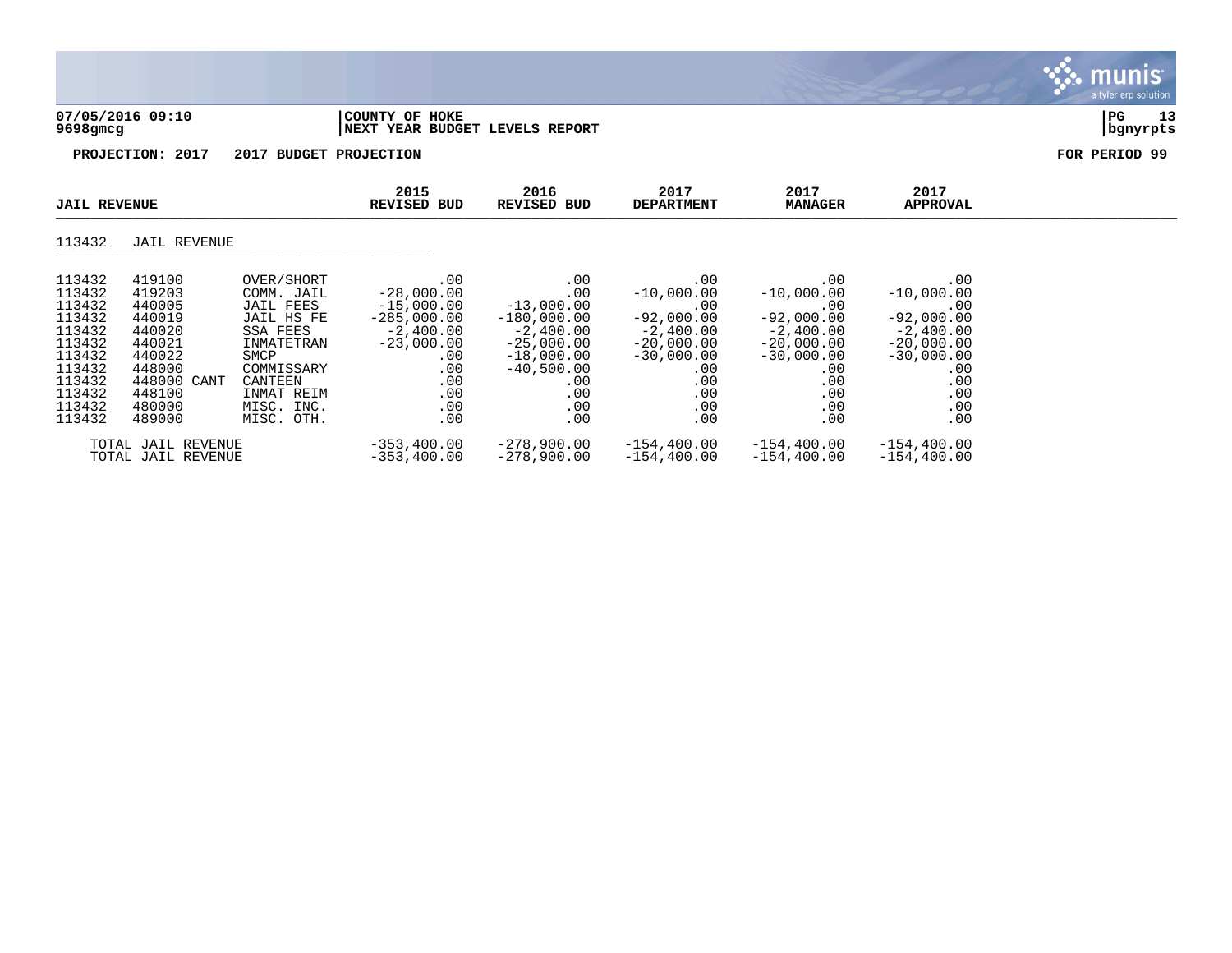|                              |                              |                                      |                     |                   |                                |                           |                        |                         | <b>munis</b><br>a tyler erp solution |
|------------------------------|------------------------------|--------------------------------------|---------------------|-------------------|--------------------------------|---------------------------|------------------------|-------------------------|--------------------------------------|
| 07/05/2016 09:10<br>9698gmcg |                              |                                      | COUNTY OF HOKE      |                   | NEXT YEAR BUDGET LEVELS REPORT |                           |                        |                         | $_{\rm PG}$<br>14<br>bgnyrpts        |
|                              | PROJECTION: 2017             | 2017 BUDGET PROJECTION               |                     |                   |                                |                           |                        |                         | FOR PERIOD 99                        |
|                              | EMERGENCY MANAGEMENT REVENUE |                                      | 2015<br>REVISED BUD |                   | 2016<br>REVISED BUD            | 2017<br><b>DEPARTMENT</b> | 2017<br><b>MANAGER</b> | 2017<br><b>APPROVAL</b> |                                      |
| 113433                       |                              | EMERGENCY MANAGEMENT REVENUE         |                     |                   |                                |                           |                        |                         |                                      |
| 113433<br>113433<br>113433   | 436001<br>441004<br>441016   | EM GRANT<br>FIRE INSP.<br>PLFIRESAFE |                     | .00<br>.00<br>.00 | .00<br>.00<br>.00              | .00<br>.00<br>.00         | .00<br>.00<br>.00      | .00<br>$.00$<br>$.00$   |                                      |

00 . TOTAL EMERGENCY MANAGEMENT R  $\begin{array}{cccc} 00 & 00 & 00 & 00 \\ 00 & 0 & 00 & 0 \\ 00 & 0 & 0 & 0 \\ \end{array}$ 

TOTAL EMERGENCY MANAGEMENT R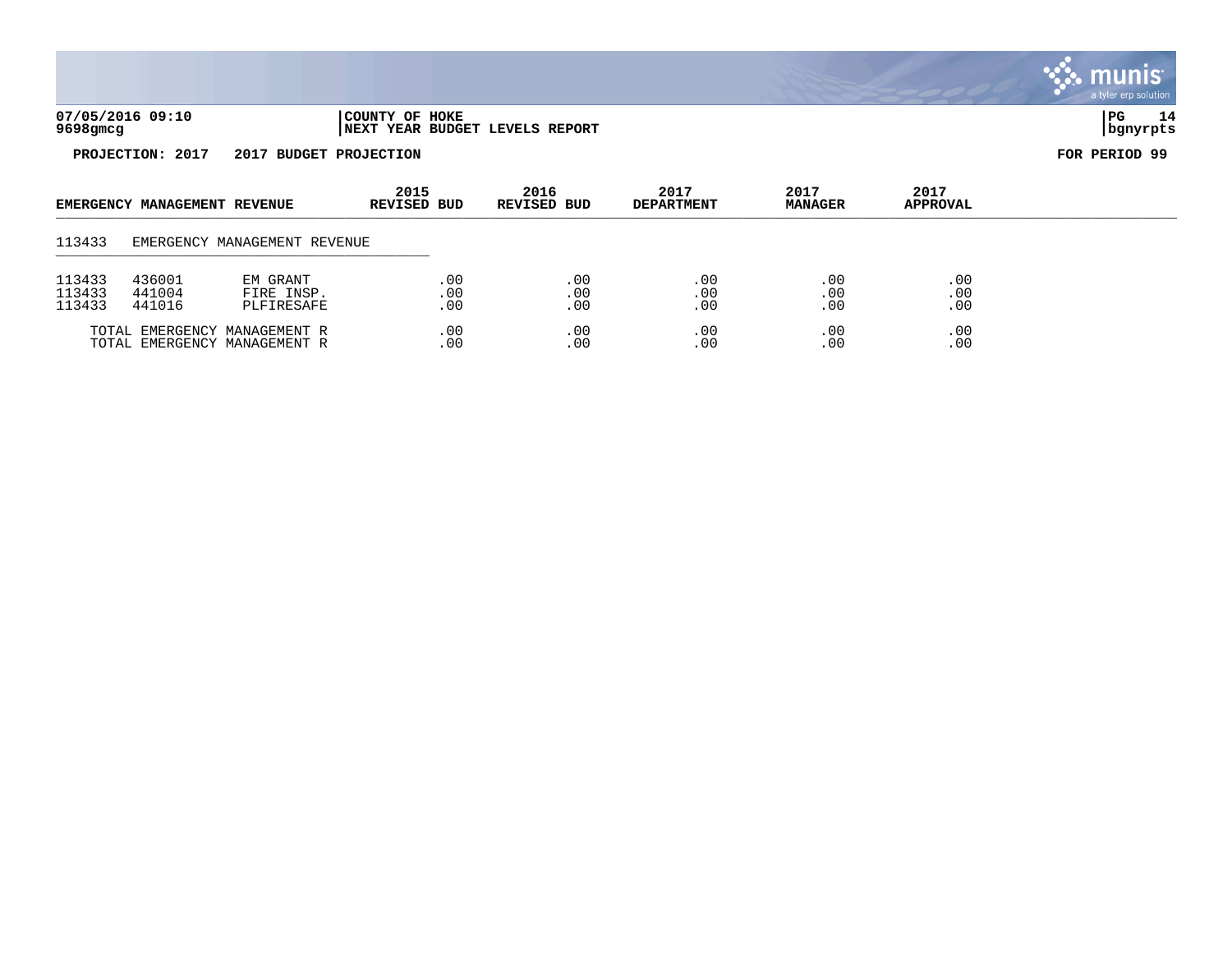| $9698$ gmcg      | 07/05/2016 09:10      |                          | COUNTY OF HOKE<br>NEXT YEAR BUDGET LEVELS REPORT |                                                                                                                               |                           |                        |                         | 15<br>$_{PG}$<br>  bgnyrpts |
|------------------|-----------------------|--------------------------|--------------------------------------------------|-------------------------------------------------------------------------------------------------------------------------------|---------------------------|------------------------|-------------------------|-----------------------------|
|                  | PROJECTION: 2017      | 2017 BUDGET PROJECTION   |                                                  |                                                                                                                               |                           |                        |                         | FOR PERIOD 99               |
|                  | INSPECTIONS FEES      |                          | 2015<br>REVISED BUD                              | 2016<br>REVISED BUD                                                                                                           | 2017<br><b>DEPARTMENT</b> | 2017<br><b>MANAGER</b> | 2017<br><b>APPROVAL</b> |                             |
| 113435           | INSPECTIONS FEES      |                          |                                                  |                                                                                                                               |                           |                        |                         |                             |
| 113435           | 438202                | PER GRANT                | .00                                              | .00                                                                                                                           | .00                       | .00                    | .00                     |                             |
| 113435<br>113435 | 440006                | SUBDIV. FE               | .00                                              | $.00 \,$                                                                                                                      | .00                       | .00                    | .00                     |                             |
|                  | 441003                | OTHER PERM               | $-1,000.00$                                      | .00                                                                                                                           | .00                       | .00                    | .00                     |                             |
| 113435           | 441003 CITY           | IV-D OFF                 | .00                                              | .00                                                                                                                           | .00                       | .00                    | .00                     |                             |
| 113435<br>113435 | 441004                | FIRE INSP.               | $-10,000.00$                                     | $-10,000.00$                                                                                                                  | .00                       | .00                    | .00                     |                             |
|                  | 441004 CITY           | FIRE INSP.               | .00                                              | .00                                                                                                                           | .00                       | .00                    | .00                     |                             |
| 113435           | 441005                | BUILD INSP               | $-460,000.00$                                    | $-275,000.00$                                                                                                                 | $-350,000.00$             | $-350,000.00$          | $-350,000.00$           |                             |
| 113435           | 441005 CITY           | BUILD INSP               | .00                                              | .00                                                                                                                           | .00                       | .00                    | .00                     |                             |
| 113435           | 441006                | ELEC. INSP               | $-95,000.00$                                     | $-70,000.00$                                                                                                                  | $-90,000.00$              | $-90,000.00$           | $-90,000.00$            |                             |
| 113435<br>113435 | 441006 CITY<br>441007 | ELEC. INSP<br>PLUMB INSP | .00<br>$-70,000.00$                              | .00<br>$-40,000.00$                                                                                                           | .00<br>$-60,000.00$       | .00<br>$-60,000.00$    | .00<br>$-60,000.00$     |                             |
| 113435           | 441007 CITY           | PLUMB INSP               | .00                                              | .00                                                                                                                           | .00                       | .00                    | .00                     |                             |
|                  | 441008                | ZONING PRM               |                                                  |                                                                                                                               | .00                       | .00                    | .00                     |                             |
| 113435<br>113435 | 441009                | MHP LICENS               |                                                  |                                                                                                                               | .00                       | .00                    | .00                     |                             |
| 113435           | 441009 CITY           | MHP LICENS               |                                                  |                                                                                                                               | .00                       | .00                    | .00                     |                             |
| 113435           | 441010                | MHP SETUP                | $-9,500.00$                                      |                                                                                                                               | $-12,000.00$              | $-12,000.00$           | $-12,000.00$            |                             |
| 113435           | 441010 CITY           | MHP SETUP                |                                                  | $\begin{bmatrix} .00 \\ .00 \\ .00 \\ .00 \\ .00 \end{bmatrix}$ -9,500.00<br>$\begin{bmatrix} 0 \\ 0 \\ 0 \\ 0 \end{bmatrix}$ | .00                       | .00                    | .00                     |                             |
| 113435           | 441011                | MECH PERMT               | $-75,000.00$                                     | $-50,000.00$                                                                                                                  | $-65,000.00$              | $-65,000.00$           | $-65,000.00$            |                             |
| 113435           | 441011 CITY           | MECH PERMT               | .00                                              | .00                                                                                                                           | .00                       | .00                    | .00                     |                             |
| 113435           | 441012                | INSUL. PMT               | $-36,000.00$                                     | $-20,000.00$                                                                                                                  | $-25,000.00$              | $-25,000.00$           | $-25,000.00$            |                             |

 $\ddot{\mathbf{u}}$  munis

a tyler erp solution

113435 441012 CITY INSUL. PMT .00 .00 .00 .00 .00 113435 441013 PROCESSING -55,000.00 -30,000.00 -45,000.00 -45,000.00 -45,000.00 113435 441014 PLANREVFIR .00 .00 .00 .00 .00 113435 441015 PLANREVIEW .00 .00 -5,000.00 -5,000.00 -5,000.00  $\overline{113435}$   $\overline{489000}$   $\overline{MISC}$   $\overline{OTH}$ .  $\overline{O0}$  .00 .00 .00 .00 .00 .00 .00

TOTAL INSPECTIONS FEES

TOTAL INSPECTIONS FEES -811,500.00 -504,500.00 -652,000.00 -652,000.00 -652,000.00<br>TOTAL INSPECTIONS FEES -811,500.00 -504,500.00 -652,000.00 -652,000.00 -652,000.00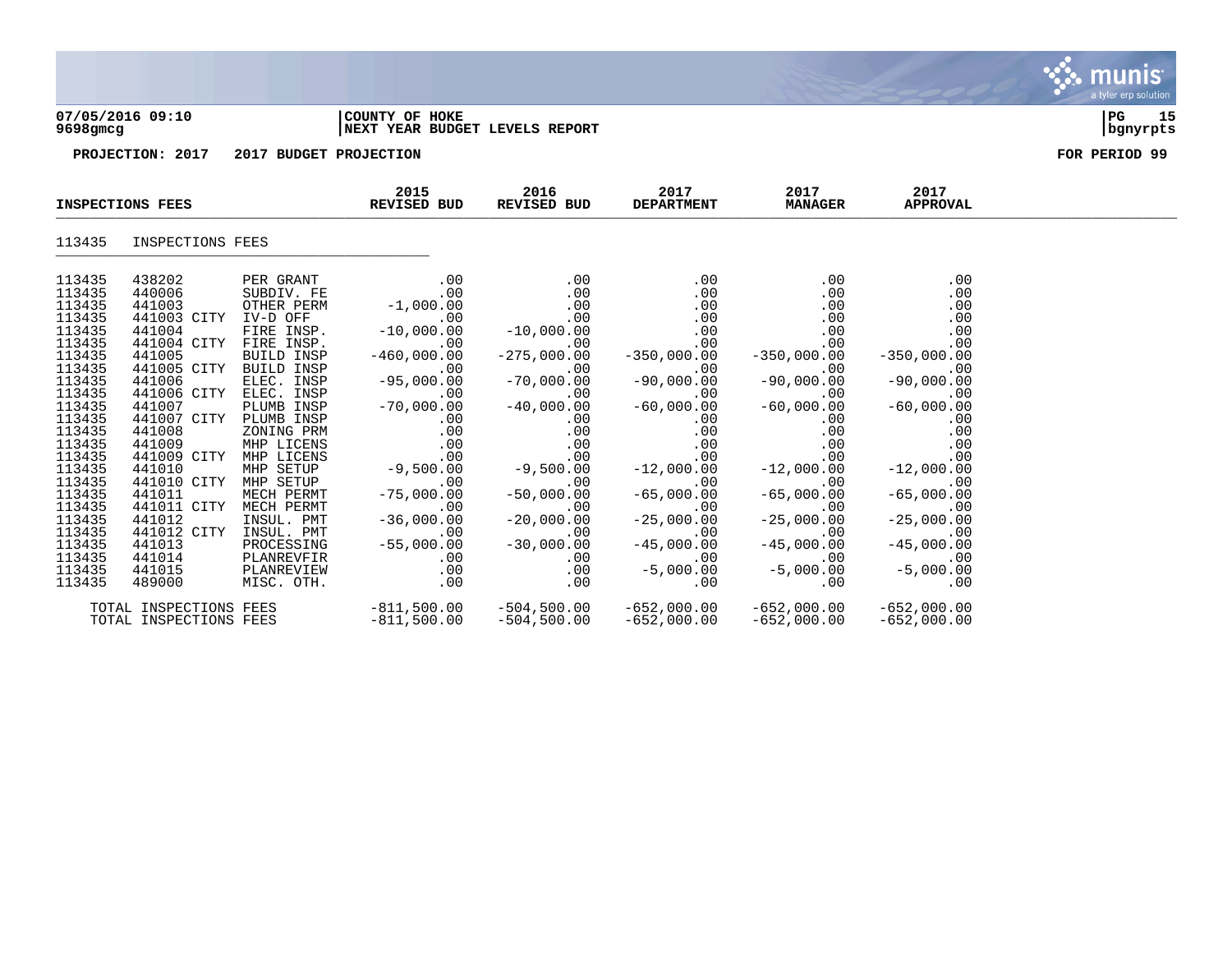

munis

# 113438 ANIMAL CONTROL FEES \_\_\_\_\_\_\_\_\_\_\_\_\_\_\_\_\_\_\_\_\_\_\_\_\_\_\_\_\_\_\_\_\_\_\_\_\_\_\_\_\_\_\_\_

| 113438 | 419100 | OVER/SHORT                                             | .00                          | .00                          | .00                          | .00                          | .00.                         |
|--------|--------|--------------------------------------------------------|------------------------------|------------------------------|------------------------------|------------------------------|------------------------------|
| 113438 | 441020 | ADOPTIONS                                              | $-15,000.00$                 | $-15,000.00$                 | $-16,000.00$                 | $-16,000.00$                 | $-16,000.00$                 |
| 113438 | 441021 | PU/OUARAN                                              | $-5,000.00$                  | $-3,000.00$                  | $-3,000.00$                  | $-3,000.00$                  | $-3,000.00$                  |
| 113438 | 441022 | MICRO CHIP                                             | $-4,000.00$                  | $-4,000.00$                  | $-4,000.00$                  | $-4,000.00$                  | $-4,000.00$                  |
| 113438 | 441023 | Violation                                              | $-2,500.00$                  | $-1,500.00$                  | $-1,500.00$                  | $-1,500.00$                  | $-1,500.00$                  |
| 113438 | 484000 | CONT/DONT.                                             | .00                          | . 00                         | .00                          | .00                          | .00                          |
| 113438 | 489000 | RABIESVAC                                              | $-2,000.00$                  | $-3,500.00$                  | $-5,000.00$                  | $-5,000.00$                  | $-5,000.00$                  |
|        |        | TOTAL ANIMAL CONTROL FEES<br>TOTAL ANIMAL CONTROL FEES | $-28,500.00$<br>$-28,500.00$ | $-27.000.00$<br>$-27.000.00$ | $-29,500.00$<br>$-29.500.00$ | $-29.500.00$<br>$-29.500.00$ | $-29,500.00$<br>$-29.500.00$ |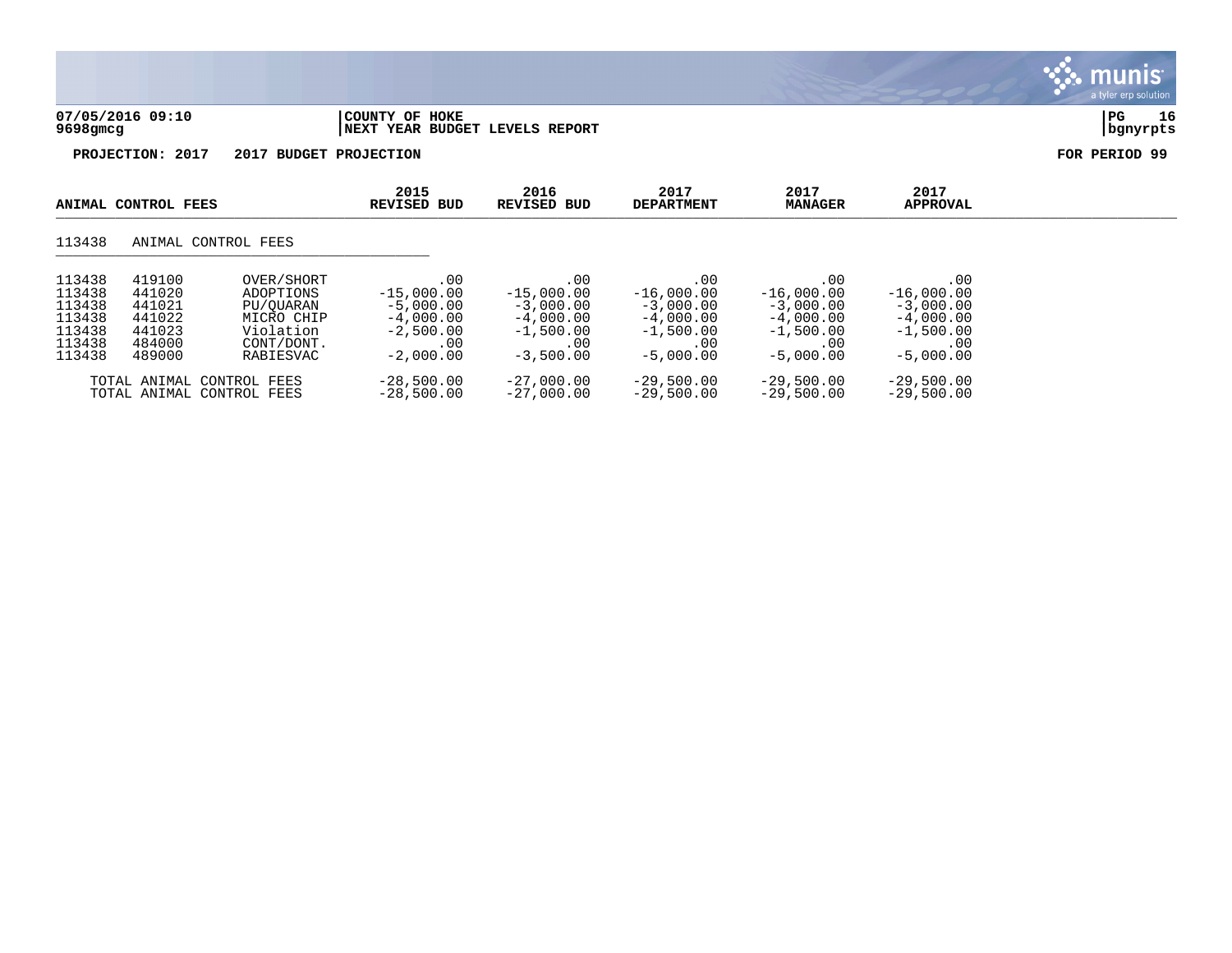

|                                                                                        | <b>JUVENILE JUSTICE REVENUE</b>                                                        |                                                                                                      | 2015<br><b>REVISED BUD</b>                                                            | 2016<br>REVISED BUD                                                                            | 2017<br><b>DEPARTMENT</b>                                                                      | 2017<br><b>MANAGER</b>                                                                         | 2017<br><b>APPROVAL</b>                                                                         |  |
|----------------------------------------------------------------------------------------|----------------------------------------------------------------------------------------|------------------------------------------------------------------------------------------------------|---------------------------------------------------------------------------------------|------------------------------------------------------------------------------------------------|------------------------------------------------------------------------------------------------|------------------------------------------------------------------------------------------------|-------------------------------------------------------------------------------------------------|--|
| 113439                                                                                 |                                                                                        | JUVENILE JUSTICE REVENUE                                                                             |                                                                                       |                                                                                                |                                                                                                |                                                                                                |                                                                                                 |  |
| 113439<br>113439<br>113439<br>113439<br>113439<br>113439<br>113439<br>113439<br>113439 | 433001<br>433002<br>433003<br>433004<br>433008<br>433012<br>433013<br>489000<br>560119 | JCPC<br>ABLE<br>Y&F SERV.<br>MAGGIE<br>PROJSUCC<br>RDTOSUCCES<br>KICKIN'BAC<br>KICKIN'<br>GANG VIOLE | $-2,900.00$<br>.00<br>.00<br>$-77,238.00$<br>$-51.141.00$<br>.00<br>.00<br>.00<br>.00 | $-7,200.00$<br>.00<br>.00<br>$-25,000.00$<br>$-58,320.00$<br>.00<br>.00<br>$-30,000,00$<br>.00 | $-7,200.00$<br>.00<br>.00<br>$-25.000.00$<br>$-58,320.00$<br>.00<br>.00<br>$-30,000.00$<br>.00 | $-7,200.00$<br>.00<br>.00<br>$-25,000.00$<br>$-58,320.00$<br>.00<br>.00<br>$-30.000.00$<br>.00 | $-7, 200.00$<br>.00<br>.00<br>$-25,000.00$<br>$-58,320.00$<br>.00<br>.00<br>$-30,000.00$<br>.00 |  |
|                                                                                        |                                                                                        | TOTAL JUVENILE JUSTICE REVEN<br>TOTAL JUVENILE JUSTICE REVEN                                         | $-131, 279.00$<br>$-131, 279.00$                                                      | $-120,520.00$<br>$-120,520.00$                                                                 | $-120,520.00$<br>$-120,520.00$                                                                 | $-120,520.00$<br>$-120,520.00$                                                                 | $-120,520.00$<br>$-120,520.00$                                                                  |  |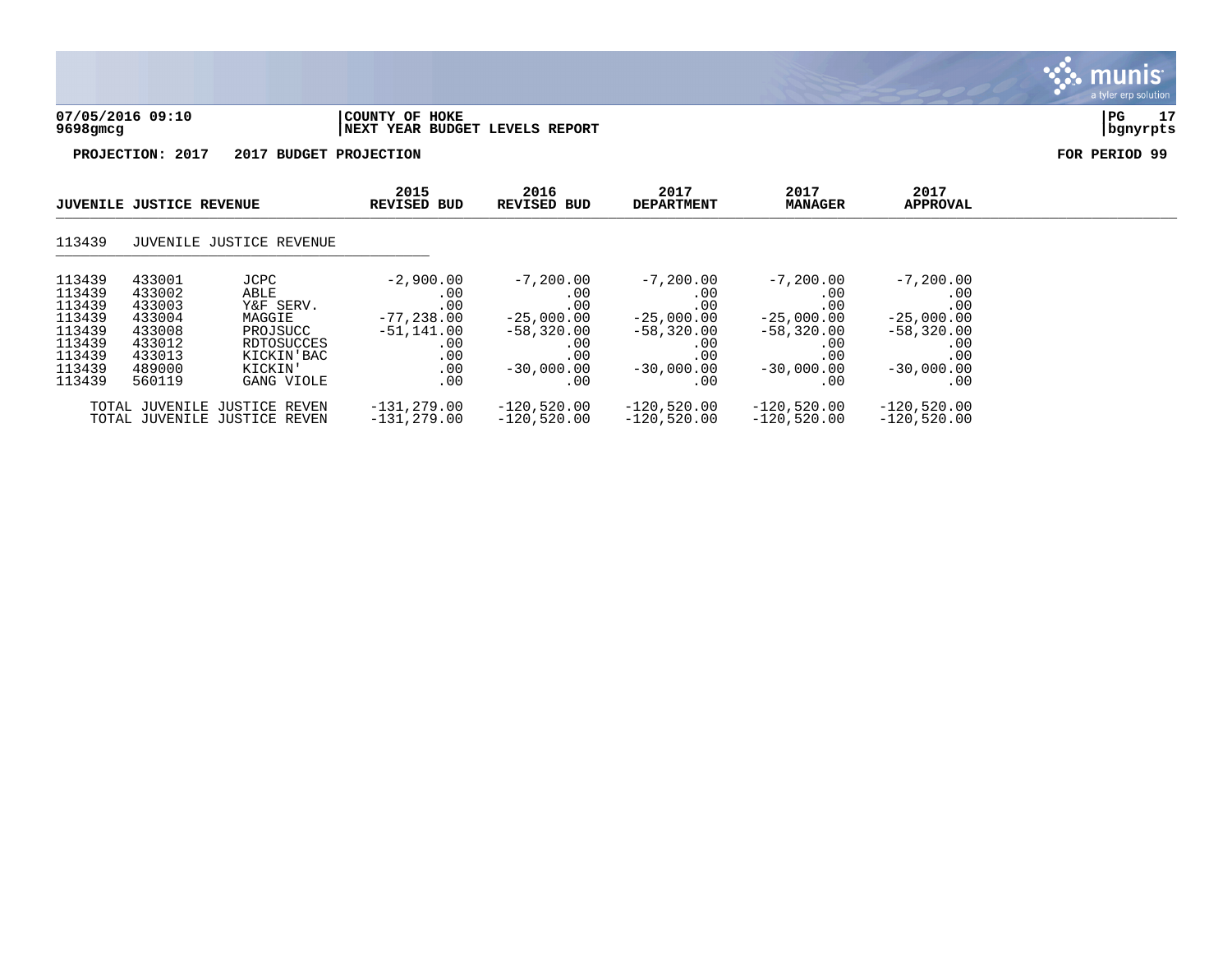|                                                                                                                                                                                  |                                                                                                                                                                                  |                                                                                                                                                                                                                                                 |                                                                                                                            |                                                                                                                                                                                                                          |                                                                                                                                                                                                                                           |                                                                                                                                                                                                                                            |                                                                                                                                                                                                                                            | munis<br>a tyler erp solution |
|----------------------------------------------------------------------------------------------------------------------------------------------------------------------------------|----------------------------------------------------------------------------------------------------------------------------------------------------------------------------------|-------------------------------------------------------------------------------------------------------------------------------------------------------------------------------------------------------------------------------------------------|----------------------------------------------------------------------------------------------------------------------------|--------------------------------------------------------------------------------------------------------------------------------------------------------------------------------------------------------------------------|-------------------------------------------------------------------------------------------------------------------------------------------------------------------------------------------------------------------------------------------|--------------------------------------------------------------------------------------------------------------------------------------------------------------------------------------------------------------------------------------------|--------------------------------------------------------------------------------------------------------------------------------------------------------------------------------------------------------------------------------------------|-------------------------------|
| $9698$ gmcg                                                                                                                                                                      | 07/05/2016 09:10                                                                                                                                                                 |                                                                                                                                                                                                                                                 | COUNTY OF HOKE                                                                                                             | NEXT YEAR BUDGET LEVELS REPORT                                                                                                                                                                                           |                                                                                                                                                                                                                                           |                                                                                                                                                                                                                                            |                                                                                                                                                                                                                                            | 18<br>PG<br>bgnyrpts          |
|                                                                                                                                                                                  | PROJECTION: 2017                                                                                                                                                                 | 2017 BUDGET PROJECTION                                                                                                                                                                                                                          |                                                                                                                            |                                                                                                                                                                                                                          |                                                                                                                                                                                                                                           |                                                                                                                                                                                                                                            |                                                                                                                                                                                                                                            | FOR PERIOD 99                 |
|                                                                                                                                                                                  | TRANSPORTATION REVENUES (GF)                                                                                                                                                     |                                                                                                                                                                                                                                                 | 2015<br>REVISED BUD                                                                                                        | 2016<br>REVISED BUD                                                                                                                                                                                                      | 2017<br><b>DEPARTMENT</b>                                                                                                                                                                                                                 | 2017<br><b>MANAGER</b>                                                                                                                                                                                                                     | 2017<br><b>APPROVAL</b>                                                                                                                                                                                                                    |                               |
| 113453                                                                                                                                                                           |                                                                                                                                                                                  | TRANSPORTATION REVENUES (GF)                                                                                                                                                                                                                    |                                                                                                                            |                                                                                                                                                                                                                          |                                                                                                                                                                                                                                           |                                                                                                                                                                                                                                            |                                                                                                                                                                                                                                            |                               |
| 113453<br>113453<br>113453<br>113453<br>113453<br>113453<br>113453<br>113453<br>113453<br>113453<br>113453<br>113453<br>113453<br>113453<br>113453<br>113453<br>113453<br>113453 | 419100<br>432000<br>432001<br>433000<br>433001<br>433003<br>433004<br>433101<br>433103<br>433104<br>450000<br>450001<br>450002<br>450003<br>450101<br>450102<br>452000<br>482000 | OVER/SHORT<br><b>DOTCAPITAL</b><br>DOTADMIN<br><b>EDTAP</b><br><b>JOBSTR</b><br>DOA1<br>DOA2<br>MEDICAID<br><b>RGP</b><br>WORKFIRST<br>GENPUBLIC<br>GENPAG<br>FAYROUTE<br>ONEDAYPASS<br><b>AUTUMN CAR</b><br>VOC OPTION<br>PARKSREC<br>SALE C/A | .00<br>.00<br>.00<br>.00<br>.00<br>.00<br>.00<br>.00<br>.00<br>.00<br>.00<br>.00<br>.00<br>.00<br>.00<br>.00<br>.00<br>.00 | .00<br>$-76,740.00$<br>$-166, 727.00$<br>$-53,599.00$<br>$-15,755.00$<br>$-65,000.00$<br>.00<br>$-170,000.00$<br>$-63, 113.00$<br>$-12,000.00$<br>$-50,000.00$<br>$-15,000.00$<br>.00<br>.00<br>.00<br>.00<br>.00<br>.00 | .00<br>$-338, 118.00$<br>$-166,727.00$<br>$-53,616.00$<br>$-14, 265.00$<br>$-72,000.00$<br>.00<br>$-158,400.00$<br>$-49,509.00$<br>$-3,000.00$<br>$-50,000.00$<br>$-38,000.00$<br>.00<br>.00<br>.00<br>$-10,000.00$<br>$-4,000.00$<br>.00 | .00<br>$-338, 118.00$<br>$-166,727.00$<br>$-53,616.00$<br>$-14, 265.00$<br>$-72,000.00$<br>.00<br>$-158, 400.00$<br>$-49,509.00$<br>$-3,000.00$<br>$-50,000.00$<br>$-38,000.00$<br>.00<br>.00<br>.00<br>$-10,000.00$<br>$-4,000.00$<br>.00 | .00<br>$-338, 118.00$<br>$-166,727.00$<br>$-53,616.00$<br>$-14, 265.00$<br>$-72,000.00$<br>.00<br>$-158, 400.00$<br>$-49,509.00$<br>$-3,000.00$<br>$-50,000.00$<br>$-38,000.00$<br>.00<br>.00<br>.00<br>$-10,000.00$<br>$-4,000.00$<br>.00 |                               |
|                                                                                                                                                                                  |                                                                                                                                                                                  | TOTAL TRANSPORTATION REVENUE                                                                                                                                                                                                                    | .00                                                                                                                        | $-687,934.00$                                                                                                                                                                                                            | $-957,635.00$                                                                                                                                                                                                                             | $-957, 635.00$                                                                                                                                                                                                                             | $-957,635.00$                                                                                                                                                                                                                              |                               |

TOTAL TRANSPORTATION REVENUE .00 -687,934.00 -957,635.00 -957,635.00 -957,635.00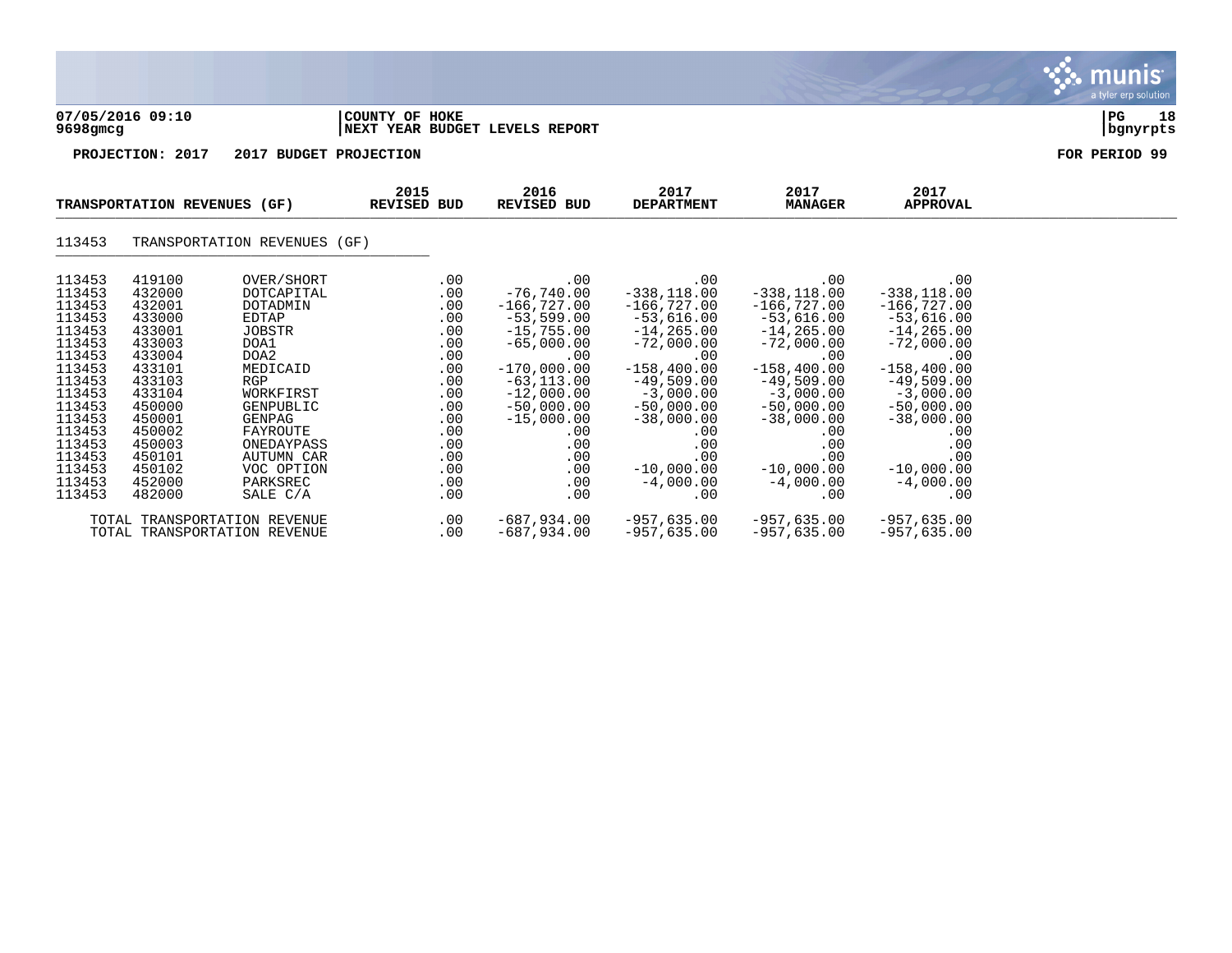

|                                                                              | PLANNING & ZONING REVENUE                                                    |                                                                                                          | 2015<br><b>REVISED BUD</b>                                                                    | 2016<br><b>REVISED BUD</b>                                                            | 2017<br><b>DEPARTMENT</b>                                                                           | 2017<br><b>MANAGER</b>                                                                          | 2017<br><b>APPROVAL</b>                                                                         |  |
|------------------------------------------------------------------------------|------------------------------------------------------------------------------|----------------------------------------------------------------------------------------------------------|-----------------------------------------------------------------------------------------------|---------------------------------------------------------------------------------------|-----------------------------------------------------------------------------------------------------|-------------------------------------------------------------------------------------------------|-------------------------------------------------------------------------------------------------|--|
| 113491                                                                       |                                                                              | PLANNING & ZONING REVENUE                                                                                |                                                                                               |                                                                                       |                                                                                                     |                                                                                                 |                                                                                                 |  |
| 113491<br>113491<br>113491<br>113491<br>113491<br>113491<br>113491<br>113491 | 440006<br>440007<br>441008<br>441009<br>441010<br>441015<br>480000<br>489000 | SUBDIV, FE<br>ORD BK FEE<br>ZONING PRM<br>MHP LICENS<br>MHP INSPEC<br>PLANREVIEW<br>ADVER.<br>MISC. OTH. | $-90.000.00$<br>$-200.00$<br>$-31,000.00$<br>$-12,660.00$<br>.00<br>.00<br>$-3.000.00$<br>.00 | $-60,000,00$<br>$-200.00$<br>$-28,000.00$<br>.00<br>.00<br>.00<br>$-2,000.00$<br>. 00 | $-60,000,00$<br>.00<br>$-38,000.00$<br>$-12,500.00$<br>$.00\,$<br>$-2,000.00$<br>$-3,200,00$<br>.00 | $-60,000.00$<br>.00<br>$-38,000.00$<br>$-12,500.00$<br>.00<br>$-2,000.00$<br>$-3,200,00$<br>.00 | $-60,000.00$<br>.00<br>$-38,000.00$<br>$-12,500.00$<br>.00<br>$-2,000.00$<br>$-3,200.00$<br>.00 |  |
|                                                                              |                                                                              | TOTAL PLANNING & ZONING REVE<br>TOTAL PLANNING & ZONING REVE                                             | $-136,860.00$<br>$-136,860.00$                                                                | $-90, 200.00$<br>$-90.200.00$                                                         | $-115,700.00$<br>$-115,700.00$                                                                      | $-115,700.00$<br>-115,700.00                                                                    | $-115,700.00$<br>$-115,700.00$                                                                  |  |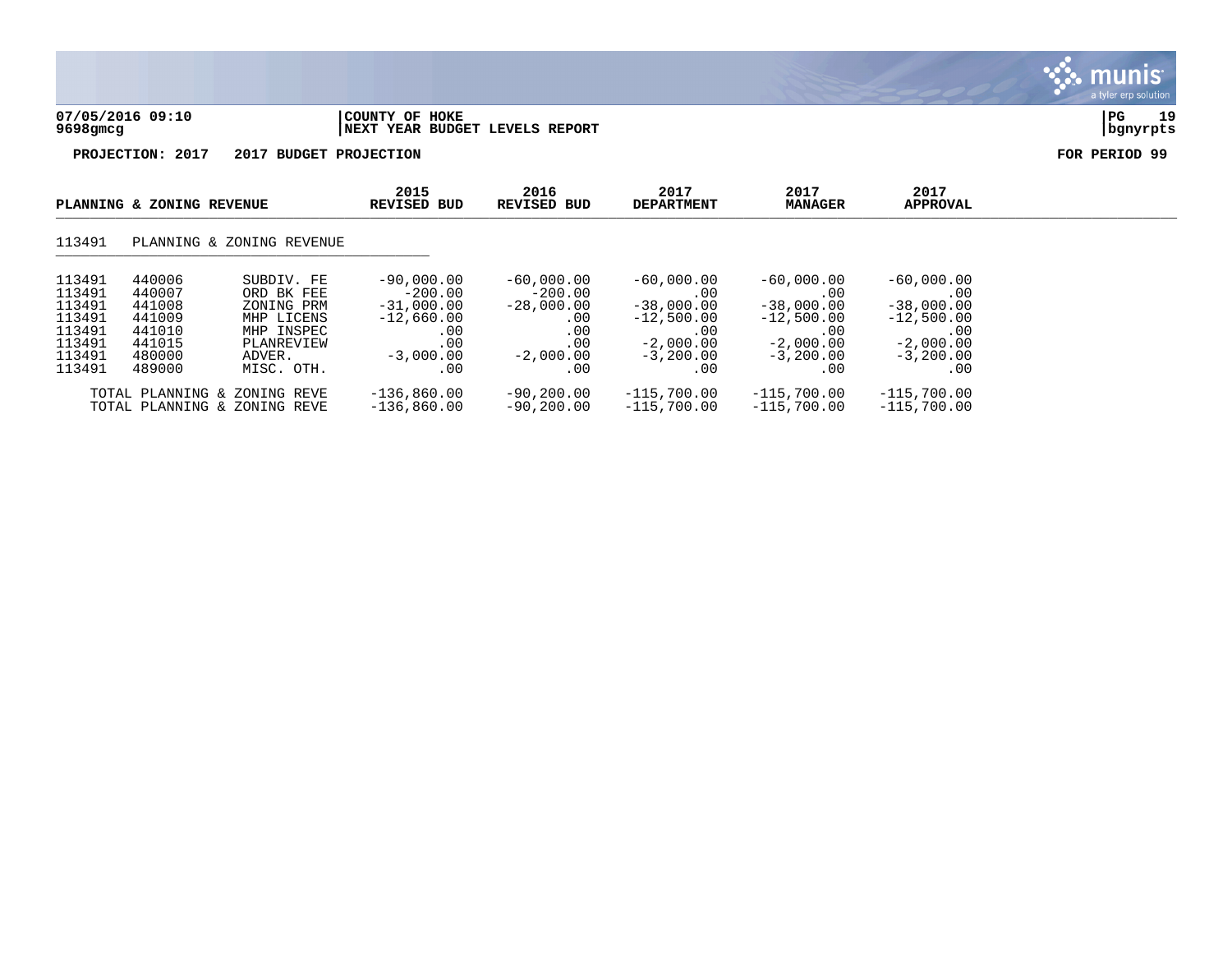

|                                                                    | ECONOMIC DEVELOPMENT REVENUE                                       |                                                                                             | 2015<br>REVISED BUD                                    | 2016<br>REVISED BUD                                    | 2017<br><b>DEPARTMENT</b>                              | 2017<br><b>MANAGER</b>                                 | 2017<br><b>APPROVAL</b>                                |  |
|--------------------------------------------------------------------|--------------------------------------------------------------------|---------------------------------------------------------------------------------------------|--------------------------------------------------------|--------------------------------------------------------|--------------------------------------------------------|--------------------------------------------------------|--------------------------------------------------------|--|
| 113492                                                             |                                                                    | ECONOMIC DEVELOPMENT REVENUE                                                                |                                                        |                                                        |                                                        |                                                        |                                                        |  |
| 113492<br>113492<br>113492<br>113492<br>113492<br>113492<br>113492 | 438101<br>438102<br>438103<br>438104<br>438105<br>438200<br>489000 | ECON. DEV.<br>GOLDEN LEA<br>PROG ENG<br>A/R RAILRD<br>NC/S EAST<br>I/G L/REST<br>MISC. OTH. | $-16,000.00$<br>.00<br>.00<br>.00<br>.00<br>.00<br>.00 | $-16,000.00$<br>.00<br>.00<br>.00<br>.00<br>.00<br>.00 | $-16,000.00$<br>.00<br>.00<br>.00<br>.00<br>.00<br>.00 | $-16,000.00$<br>.00<br>.00<br>.00<br>.00<br>.00<br>.00 | $-16,000.00$<br>.00<br>.00<br>.00<br>.00<br>.00<br>.00 |  |
|                                                                    |                                                                    | TOTAL ECONOMIC DEVELOPMENT R<br>TOTAL ECONOMIC DEVELOPMENT R                                | $-16,000.00$<br>$-16,000.00$                           | $-16,000.00$<br>$-16,000,00$                           | $-16,000.00$<br>$-16,000.00$                           | $-16,000.00$<br>$-16,000,00$                           | $-16,000.00$<br>$-16,000.00$                           |  |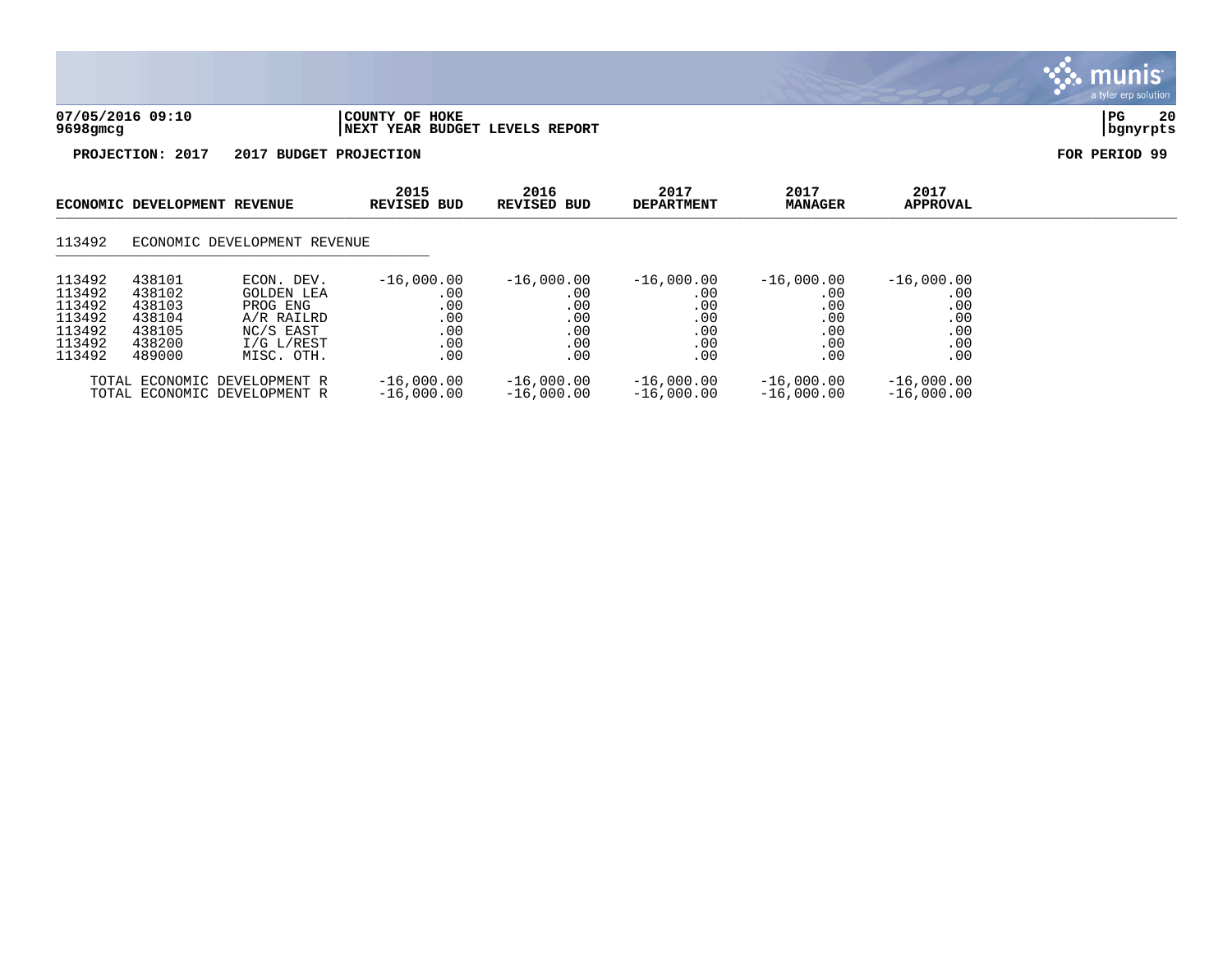

| <b>COOPERATIVE EXTENSION REVENUE</b> |                                                            |                                       | 2015<br>REVISED BUD | 2016<br>REVISED BUD                 | 2017<br><b>DEPARTMENT</b>       | 2017<br><b>MANAGER</b>         | 2017<br>APPROVAL               |  |
|--------------------------------------|------------------------------------------------------------|---------------------------------------|---------------------|-------------------------------------|---------------------------------|--------------------------------|--------------------------------|--|
| 113495                               |                                                            | COOPERATIVE EXTENSION REVENUE         |                     |                                     |                                 |                                |                                |  |
| 113495<br>113495<br>113495           | 433014<br>438201<br>489000                                 | PESTGR RE<br>PAT SM. ST<br>MISC. OTH. | .00<br>.00<br>.00   | $-7,324.00$<br>$-110.913.00$<br>.00 | $.00 \,$<br>-110,913.00<br>. 00 | .00<br>$-110,913.00$<br>.00    | .00<br>$-110.913.00$<br>.00    |  |
|                                      | TOTAL COOPERATIVE EXTENSION<br>TOTAL COOPERATIVE EXTENSION |                                       | .00<br>.00          | $-118,237.00$<br>$-118,237.00$      | $-110,913.00$<br>$-110.913.00$  | $-110.913.00$<br>$-110,913.00$ | $-110,913.00$<br>$-110,913.00$ |  |

# a tyler erp solution

munis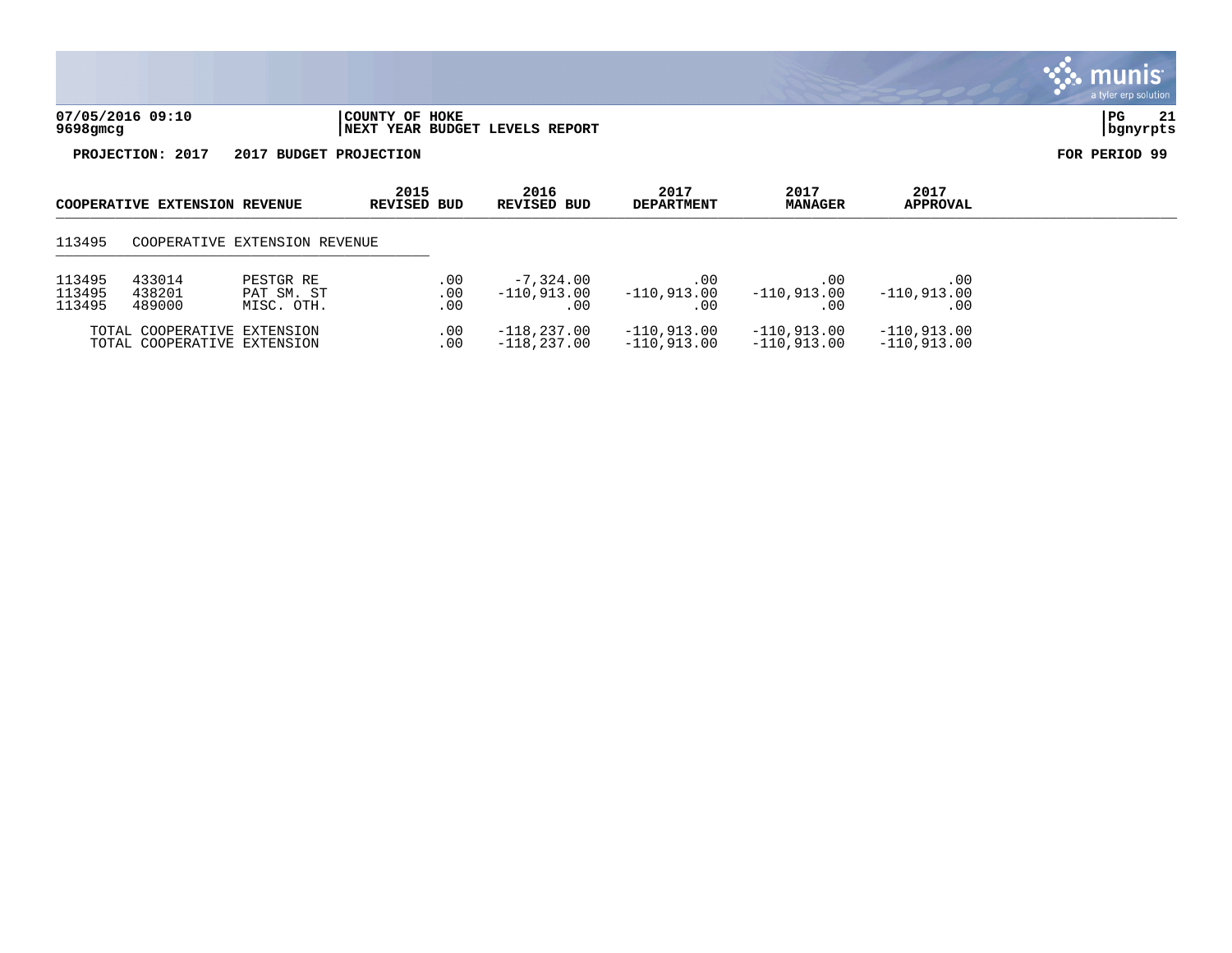|          |                           |                              |                                                  |                     |                           |                        |                         | munis <sup>®</sup><br>a tyler erp solution |
|----------|---------------------------|------------------------------|--------------------------------------------------|---------------------|---------------------------|------------------------|-------------------------|--------------------------------------------|
| 9698gmcg | 07/05/2016 09:10          |                              | COUNTY OF HOKE<br>NEXT YEAR BUDGET LEVELS REPORT |                     |                           |                        |                         | 22<br>PG  <br>bgnyrpts                     |
|          | PROJECTION: 2017          | 2017 BUDGET PROJECTION       |                                                  |                     |                           |                        |                         | FOR PERIOD 99                              |
|          | SOIL CONSERVATION REVENUE |                              | 2015<br>REVISED BUD                              | 2016<br>REVISED BUD | 2017<br><b>DEPARTMENT</b> | 2017<br><b>MANAGER</b> | 2017<br><b>APPROVAL</b> |                                            |
| 113496   |                           | SOIL CONSERVATION REVENUE    |                                                  |                     |                           |                        |                         |                                            |
| 113496   | 438200                    | I/G L/REST                   | .00                                              | .00                 | .00                       | .00                    | .00                     |                                            |
|          |                           | TOTAL SOIL CONSERVATION REVE | .00                                              | .00                 | .00                       | .00                    | .00                     |                                            |

TOTAL SOIL CONSERVATION REVE .00 .00 .00 .00 .00 .00 .00 .00 .00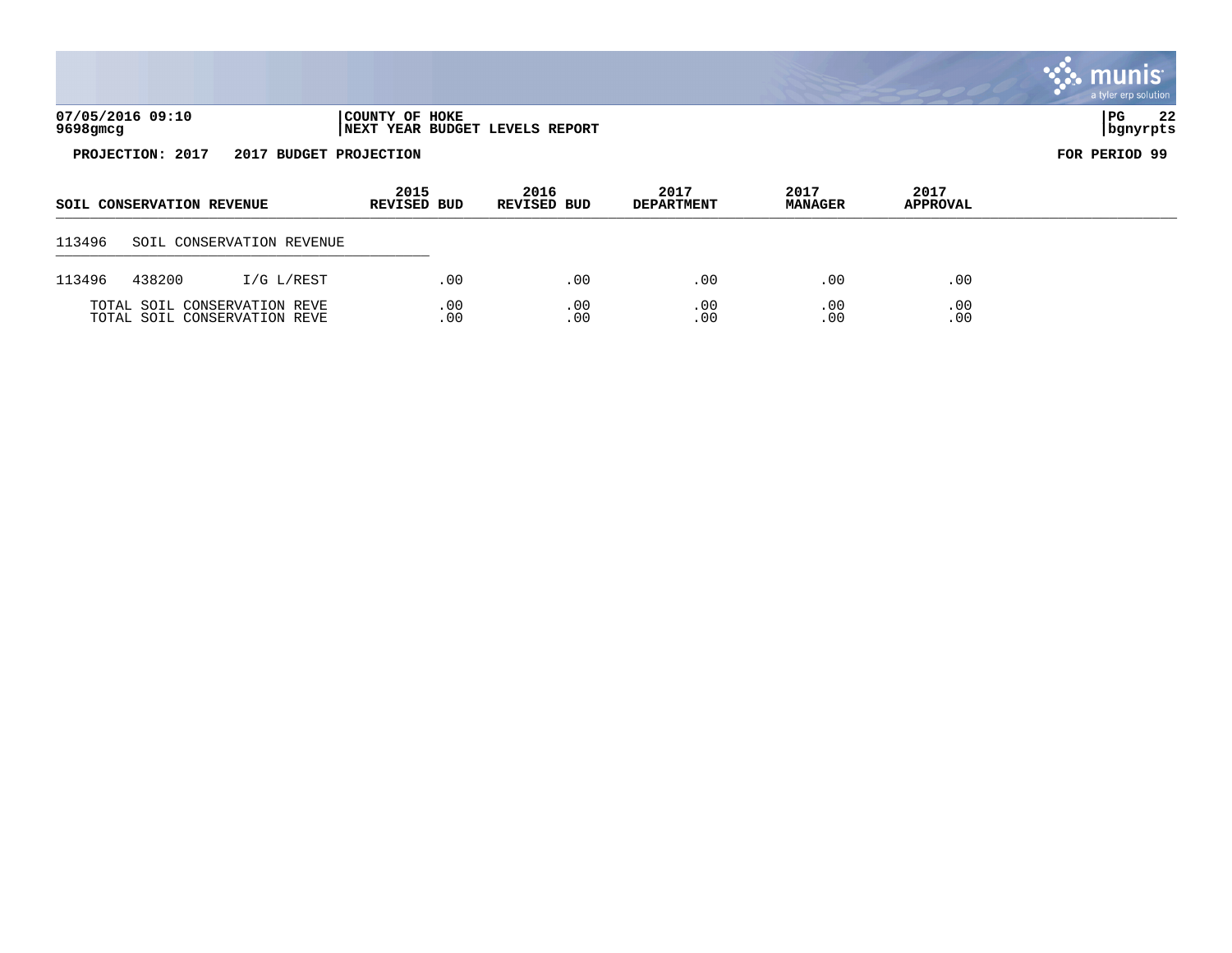#### **07/05/2016 09:10 |COUNTY OF HOKE |PG 23 9698gmcg |NEXT YEAR BUDGET LEVELS REPORT |bgnyrpts**

| <b>HEALTH</b>    |                  |                     | 2015<br>REVISED BUD                 | 2016<br>REVISED BUD                                    | 2017<br><b>DEPARTMENT</b> | 2017<br><b>MANAGER</b>      | 2017<br><b>APPROVAL</b> |  |
|------------------|------------------|---------------------|-------------------------------------|--------------------------------------------------------|---------------------------|-----------------------------|-------------------------|--|
| 113510           | HEALTH           |                     |                                     |                                                        |                           |                             |                         |  |
| 113510           | 419100           | OVER/SHORT          | .00                                 | .00                                                    | .00                       | .00                         | .00                     |  |
| 113510           | 433100           | HEALTH CK.          | .00                                 |                                                        | .00                       | .00                         | .00                     |  |
| 113510           | 433101           | SMART STAR          | $-2,000.00$                         |                                                        | $-3,000.00$               | $-3,000.00$                 | $-3,000.00$             |  |
| 113510           | 433102           | <b>BCCCP</b>        | $-11,475.00$                        |                                                        | .00                       | .00                         | .00                     |  |
| 113510           | 433103           | WIC BF              | $-32, 223.00$                       |                                                        | $-27,655.00$              | $-27,655.00$                | $-27,655.00$            |  |
| 113510           | 433104           | HEALTH ADM          | $-99,340.00$                        | $-99,340.00$                                           | $-99,340.00$              | $-99,340.00$                | $-99,340.00$            |  |
| 113510           | 433105           | XIX GEN.            | .00                                 | .00                                                    | .00                       | .00                         | .00                     |  |
| 113510           | 433106           | FLU SHOTS           | .00                                 | .00                                                    | .00                       | .00                         | .00                     |  |
| 113510           | 433107           | PREG. TEST          | .00                                 | .00                                                    | .00                       | .00                         | .00                     |  |
| 113510           | 433108           | PRIM. CARE          | $-105,000.00$                       | $-115,000.00$                                          | $-60,000.00$              | $-60,000.00$                | $-60,000.00$            |  |
| 113510           | 433109           | CAR. ACCES          | $-24,000.00$                        | $-24,000.00$                                           | $-28,000.00$              | $-28,000.00$                | $-28,000.00$            |  |
| 113510           | 433110           | TB                  | $-13,282.00$                        | $-13,282.00$                                           | $-13,332.00$              | $-13,332.00$                | $-13,332.00$            |  |
| 113510           | 433111           | COMM. DIS.          | $-8,174.00$                         | $-9,585.00$                                            | $-7,703.00$               | $-7,703.00$                 | $-7,703.00$             |  |
| 113510           | 433112           | COMMDIS             | $-2,500.00$                         | $-4,500.00$                                            | $-15,000.00$              | $-15,000.00$                | $-15,000.00$            |  |
| 113510           | 433113           | HEALTH CAR          | .00                                 | .00                                                    | .00                       | .00                         | .00                     |  |
| 113510           | 433114           | RENAL DIS.          | .00                                 | .00                                                    | .00                       | .00                         | .00                     |  |
| 113510           | 433115           | FPMED               | $-50,000.00$                        | $-60,000.00$                                           | $-75,000.00$              | $-75,000.00$                | $-75,000.00$            |  |
| 113510           | 433116           | FP FEES             | $-10,000.00$                        | $-15,000.00$                                           | $-10,000.00$              | $-10,000.00$                | $-10,000.00$            |  |
| 113510           | 433117           | FAM PLAN            | $-81,582.00$                        | $-82,416.00$                                           | $-82,416.00$              | $-82,416.00$                | $-82,416.00$            |  |
| 113510           | 433118           | MAT. CARE           | $-49,917.00$                        | $-55,329.00$                                           | $-45, 329.00$             | $-45,329.00$                | $-45, 329.00$           |  |
| 113510           | 433119           | MCMED               | $-60,000.00$                        | $-60,000.00$                                           | $-75,000.00$              | $-75,000.00$                | $-75,000.00$            |  |
| 113510           | 433120           | MAT. FEES           | $-30,000.00$                        | $-10,000.00$                                           | $-5,000.00$               | $-5,000.00$                 | $-5,000.00$             |  |
| 113510           | 433121           | SAN. FEES           | $-56,400.00$                        | $-56,400.00$                                           | $-56,400.00$              | $-56,400.00$                | $-56,400.00$            |  |
| 113510           | 433122<br>433123 | ENVIRON.            | $-4,000.00$<br>$-763.00$            | $-12,719.00$                                           | .00<br>$-4,000.00$        | .00<br>$-4,000.00$          | .00<br>$-4,000.00$      |  |
| 113510<br>113510 | 433124           | FOOD LODGE<br>WICCS | $-219,788.00$                       | .00<br>$-241,817.00$                                   | $-241,981.00$             | $-241,981.00$               | $-241,981.00$           |  |
| 113510           | 433125           | CHILD HEAL          | $-37,416.00$                        | $-47,416.00$                                           | $-37,416.00$              | $-37,416.00$                | $-37,416.00$            |  |
| 113510           | 433126           | CHILD HEAL          | $-5,000.00$                         | $-6,000.00$                                            | $-5,000.00$               | $-5,000.00$                 | $-5,000.00$             |  |
| 113510           | 433127           | CHMED               | $-250,000.00$                       | $-180,000.00$                                          | $-180,000.00$             | $-180,000.00$               | $-180,000.00$           |  |
| 113510           | 433128           | INN ACTION          | $-15,499.00$                        | $-22,684.00$                                           | $-14,410.00$              | $-14,410.00$                | $-14,410.00$            |  |
| 113510           | 433129           | CC4C                | $-9,423.00$                         | $-9,423.00$                                            | $-9,423.00$               | $-9,423.00$                 | $-9,423.00$             |  |
| 113510           | 433130           | CC4CMED             | $-117,389.00$                       | $-124, 356.00$                                         | $-125, 122.00$            | $-125, 122.00$              | $-125, 122.00$          |  |
| 113510           | 433131           | HEALTH PRO          | .00                                 | .00                                                    | .00                       | .00                         | .00                     |  |
| 113510           | 433132           | CHOLESTROL          | .00                                 | .00                                                    | .00                       | .00                         | .00                     |  |
| 113510           | 433133           | ADULT XIX           | .00                                 |                                                        | .00                       | .00                         | .00                     |  |
| 113510           | 433134           | ADULT FEES          | .00                                 | 00 .<br>00 . 66 , 67 –<br>67 , 966 . 00 – 4 , 000 . 00 | .00                       | $-69,137.00$<br>$-6,914.00$ | .00                     |  |
| 113510           | 433135           | WIC NUT.            |                                     |                                                        |                           |                             | -69,137.00<br>-6,914.00 |  |
| 113510           | 433136           | WIC ADMIN.          | -65,000.1<br>-5,960.00<br>-- -95.00 |                                                        | -69,137.00<br>-6,914.00   |                             |                         |  |
| 113510           | 433137           | BIOTERROR           | $-26,685.00$                        | $-46,685.00$                                           | $-26,685.00$              | $-26,685.00$                | $-26,685.00$            |  |
| 113510           | 433138           | CHILD GRAN          | .00                                 | $\sim 00$                                              | .00                       | .00                         | .00                     |  |

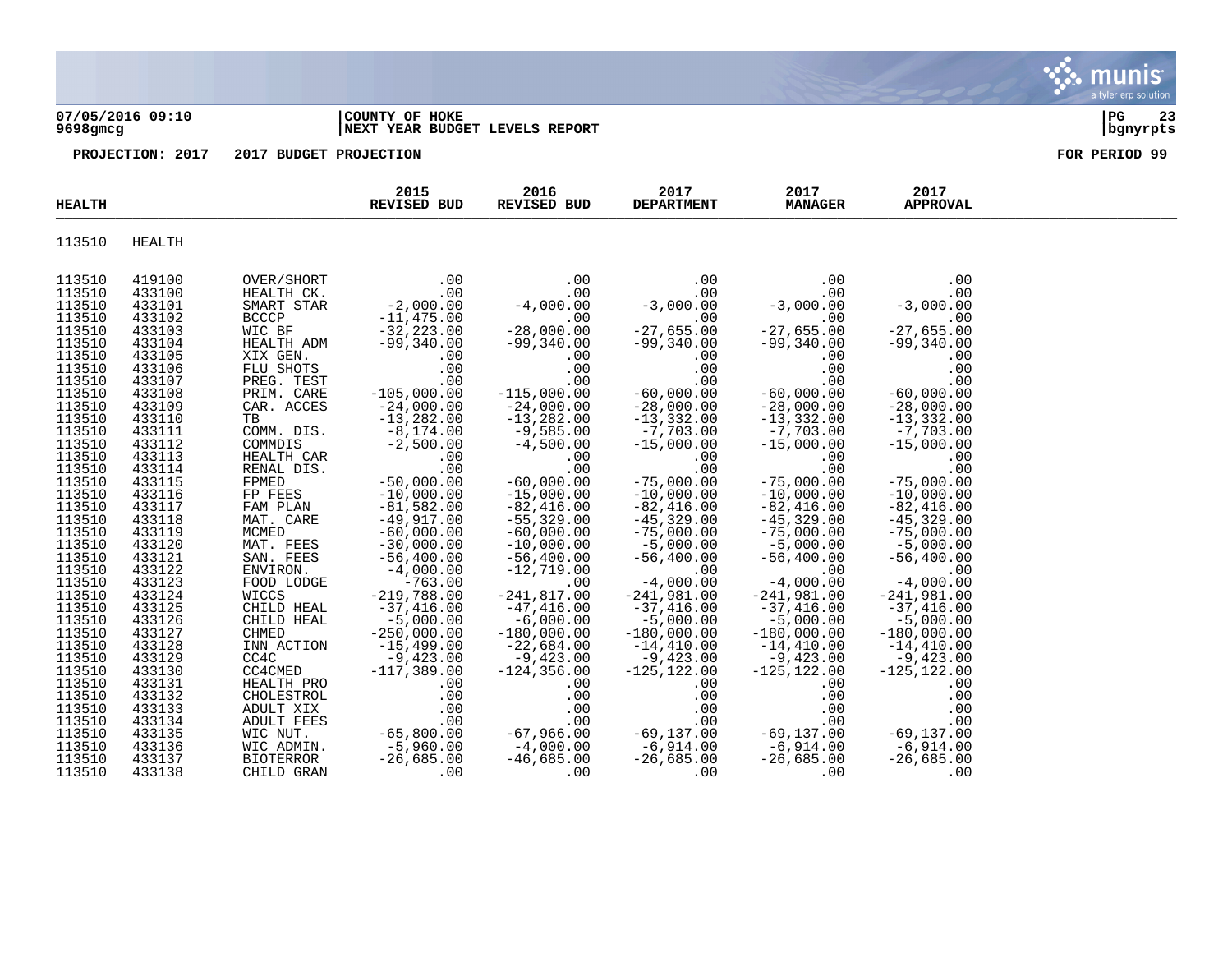

#### **07/05/2016 09:10 |COUNTY OF HOKE |PG 24 9698gmcg |NEXT YEAR BUDGET LEVELS REPORT |bgnyrpts**

| <b>HEALTH</b> |              |            | 2015<br><b>REVISED BUD</b>                                                                                                                                                                                                                                                                                              | 2016<br>REVISED BUD           | 2017<br><b>DEPARTMENT</b>                                                       | 2017<br><b>MANAGER APPROVAL</b> | 2017          |  |
|---------------|--------------|------------|-------------------------------------------------------------------------------------------------------------------------------------------------------------------------------------------------------------------------------------------------------------------------------------------------------------------------|-------------------------------|---------------------------------------------------------------------------------|---------------------------------|---------------|--|
| 113510        | 433139       | BCCCP OUT. |                                                                                                                                                                                                                                                                                                                         | $.00 -11,475.00$              | $-11,475.00$ $-11,475.00$ $-11,475.00$<br>$\cdot 00$ $-10,475.00$ $-10,00$      |                                 |               |  |
| 113510        | 433140       | SchlSiteIm |                                                                                                                                                                                                                                                                                                                         | and the control of the<br>.00 |                                                                                 |                                 |               |  |
| 113510        | 433141       | NURSE INI. | $-150,000.00$                                                                                                                                                                                                                                                                                                           | $-150,000.00$                 | $-150,000.00$                                                                   | $-150,000.00$                   | $-150,000.00$ |  |
| 113510        | 433142       |            | PHADV $-9,966.00$ $-9,062.00$ $-9,062.00$ $-9,062.00$ $-9,062.00$ $-9,062.00$ $-9,062.00$ $-9,062.00$ $-9,062.00$ $-9,062.00$ $-9,062.00$ $-9,062.00$ $-9,062.00$ $-9,062.00$ $-9,062.00$ $-9,062.00$ $-9,062.00$ $-9,062.00$                                                                                           |                               |                                                                                 |                                 |               |  |
| 113510        | 433144       |            |                                                                                                                                                                                                                                                                                                                         |                               |                                                                                 |                                 |               |  |
| 113510        | 433145       |            |                                                                                                                                                                                                                                                                                                                         |                               |                                                                                 |                                 |               |  |
| 113510        | 433147       |            |                                                                                                                                                                                                                                                                                                                         |                               |                                                                                 |                                 |               |  |
| 113510        | 433148       |            |                                                                                                                                                                                                                                                                                                                         |                               |                                                                                 |                                 |               |  |
| 113510        | 433149       |            |                                                                                                                                                                                                                                                                                                                         |                               |                                                                                 |                                 |               |  |
| 113510        | 433150       |            |                                                                                                                                                                                                                                                                                                                         |                               |                                                                                 |                                 |               |  |
| 113510        | 433151       |            | PREGCARE<br>MIC BRPEER -10'/,'41.00 -139,500.00 -16,848.00 -16,848.00 -16,848.00<br>CHLDBRTHED .00 .00 .00 .00 .00 .00 .00<br>MOMHEASVC .00 -355,000.00 .00 .00 .00 .00 .00<br>MED FATAL 611.00 -513.00 -546.00 -546.00 -546.00 .00 .                                                                                   |                               |                                                                                 |                                 |               |  |
| 113510        | 433152       |            |                                                                                                                                                                                                                                                                                                                         |                               |                                                                                 |                                 |               |  |
| 113510        | 433154       |            |                                                                                                                                                                                                                                                                                                                         |                               |                                                                                 |                                 |               |  |
| 113510        | 433160       |            |                                                                                                                                                                                                                                                                                                                         |                               |                                                                                 |                                 |               |  |
| 113510        | 433164       |            |                                                                                                                                                                                                                                                                                                                         |                               |                                                                                 |                                 |               |  |
| 113510        | 433165       |            |                                                                                                                                                                                                                                                                                                                         |                               |                                                                                 |                                 |               |  |
| 113510        | 433166       |            |                                                                                                                                                                                                                                                                                                                         |                               |                                                                                 |                                 |               |  |
| 113510        | 433170       |            |                                                                                                                                                                                                                                                                                                                         |                               |                                                                                 |                                 |               |  |
| 113510        | 433171       |            |                                                                                                                                                                                                                                                                                                                         |                               |                                                                                 |                                 |               |  |
| 113510        | 433247       |            |                                                                                                                                                                                                                                                                                                                         |                               |                                                                                 |                                 |               |  |
| 113510        | 480001       |            |                                                                                                                                                                                                                                                                                                                         |                               |                                                                                 |                                 |               |  |
| 113510        | 480010       |            |                                                                                                                                                                                                                                                                                                                         |                               |                                                                                 |                                 |               |  |
| 113510        | 480011       |            |                                                                                                                                                                                                                                                                                                                         |                               |                                                                                 |                                 |               |  |
| 113510        | 480012       |            | $\begin{array}{cccccccc} \text{HEB-IFICICUM} & -51,332.00 & -30,992.00 & -26,708.00 & -26,708.00 & -26,708.00 \\ \text{DIABETES} & 0.00 & -8,600.00 & 0.00 & -20,000.00 & -20,000.00 \\ \text{IMMUN MEDI} & 0.0 & 0.00 & -20,000.00 & -8,000.00 & -8,000.00 \\ \text{HUT HOKE T} & 0.0 & 0.0 & -8,000.00 & -8,000.00 &$ |                               |                                                                                 |                                 |               |  |
| 113510        | 480014       |            |                                                                                                                                                                                                                                                                                                                         |                               |                                                                                 |                                 |               |  |
| 113510        | 489000       |            |                                                                                                                                                                                                                                                                                                                         |                               |                                                                                 |                                 |               |  |
| 113510        | 539500       |            |                                                                                                                                                                                                                                                                                                                         |                               |                                                                                 |                                 |               |  |
|               | TOTAL HEALTH |            |                                                                                                                                                                                                                                                                                                                         |                               | $-1,870,656.00$ $-2,275,720.00$ $-1,855,328.00$ $-1,855,328.00$ $-1,855,328.00$ |                                 |               |  |
|               | TOTAL HEALTH |            |                                                                                                                                                                                                                                                                                                                         |                               | $-1,870,656.00$ $-2,275,720.00$ $-1,855,328.00$ $-1,855,328.00$ $-1,855,328.00$ |                                 |               |  |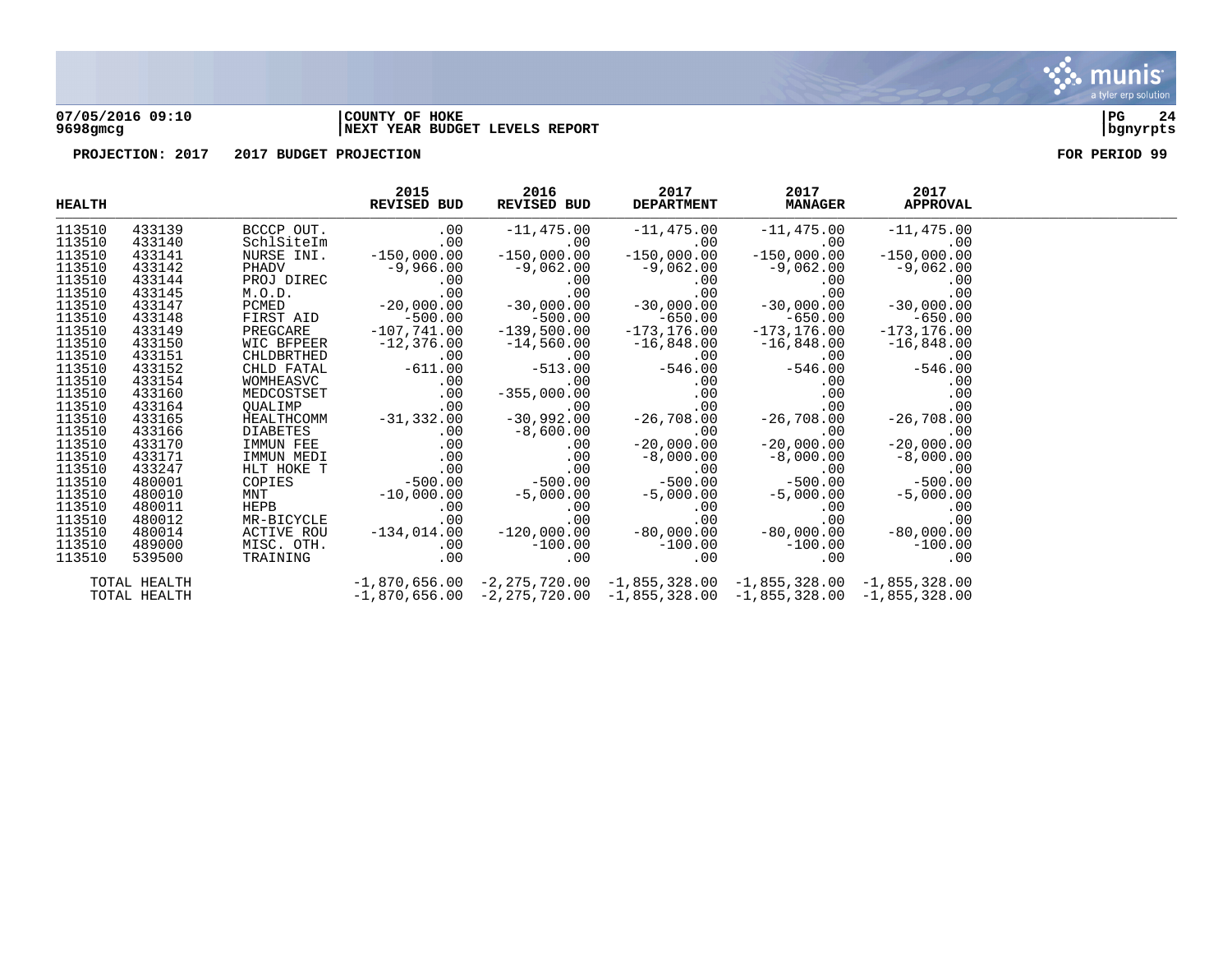| 9698gmcg                                                                                                                                                                         | 07/05/2016 09:10                                                                                                                                                                 |                                                                   | COUNTY OF HOKE<br>NEXT YEAR BUDGET LEVELS REPORT                                                                                                                                           |                                                                                                                                                      |                                                                                                                                                                                                                                                |                                                                                                                                                                                                         |                                                                                                                                                                                                           | $_{PG}$<br>25<br>bgnyrpts |
|----------------------------------------------------------------------------------------------------------------------------------------------------------------------------------|----------------------------------------------------------------------------------------------------------------------------------------------------------------------------------|-------------------------------------------------------------------|--------------------------------------------------------------------------------------------------------------------------------------------------------------------------------------------|------------------------------------------------------------------------------------------------------------------------------------------------------|------------------------------------------------------------------------------------------------------------------------------------------------------------------------------------------------------------------------------------------------|---------------------------------------------------------------------------------------------------------------------------------------------------------------------------------------------------------|-----------------------------------------------------------------------------------------------------------------------------------------------------------------------------------------------------------|---------------------------|
|                                                                                                                                                                                  | PROJECTION: 2017                                                                                                                                                                 | 2017 BUDGET PROJECTION                                            |                                                                                                                                                                                            |                                                                                                                                                      |                                                                                                                                                                                                                                                |                                                                                                                                                                                                         |                                                                                                                                                                                                           | FOR PERIOD 99             |
|                                                                                                                                                                                  | SOCIAL SERVICES                                                                                                                                                                  |                                                                   | 2015<br>REVISED BUD                                                                                                                                                                        | 2016 2017<br><b>REVISED BUD</b>                                                                                                                      | 2017<br><b>DEPARTMENT</b>                                                                                                                                                                                                                      | 2017<br><b>MANAGER</b>                                                                                                                                                                                  | 2017<br><b>APPROVAL</b>                                                                                                                                                                                   |                           |
| 113530                                                                                                                                                                           | SOCIAL SERVICES                                                                                                                                                                  |                                                                   |                                                                                                                                                                                            |                                                                                                                                                      |                                                                                                                                                                                                                                                |                                                                                                                                                                                                         |                                                                                                                                                                                                           |                           |
| 113530<br>113530<br>113530<br>113530<br>113530<br>113530<br>113530<br>113530<br>113530<br>113530<br>113530<br>113530<br>113530<br>113530<br>113530<br>113530<br>113530<br>113530 | 419100<br>423004<br>423005<br>423006<br>423007<br>423008<br>423123<br>433155<br>433200<br>433201<br>433202<br>433203<br>433204<br>433205<br>433206<br>433207<br>433208<br>433209 | FSA DAY CR<br>$IV/E-FC$<br>IV-D COLL.<br>TANF F/C A<br>SSBG-REG   | $-2,551,090.00$<br>$-119,763.00$<br>SFHF-FC -41,838.00<br>CIP-LIEAP -197,480.00<br>$-6,000.00$<br>-18 F <sup>o</sup><br>$-104, 317.00$<br>TNF ELIG. 00<br>STATE-IN -15,841.00              | $-2, 245, 668.00$<br>$-117,465.00$<br>$-38,034.00$<br>$-256, 421.00$<br>$-5,099.00$<br>$-17.335.00$<br>$-17,335.00$<br>$-104,680.00$<br>$-15,841.00$ | .00<br>.00<br>$\begin{array}{r} .00\ 0.00\ .00\ .00\ .00\ .00\ .00\ -14\, ,408\, .00\ \end{array}$<br>.00<br>$-2, 572, 313.00$<br>$-120, 100.00$<br>$-40,000.00$<br>$-257,531.00$<br>-5,436.00<br>-18,595.00<br>$-104, 717.00$<br>$-15,841.00$ | .00<br>.00<br>.00<br>.00<br>.00<br>.00<br>.00<br>$-14,408.00$<br>.00<br>$-2,572,313.00$<br>$-120, 100.00$<br>$-40,000.00$<br>$-257,531.00$<br>-5,436.00<br>-18,595.00<br>$-104, 717.00$<br>$-15,841.00$ | .00<br>.00<br>.00<br>.00<br>.00<br>.00<br>.00<br>$-14,408.00$<br>.00<br>$-2, 572, 313.00$<br>$-120, 100.00$<br>$-40,000.00$<br>$-257,531.00$<br>–5,436.00<br>–18,595.00<br>$-104, 717.00$<br>$-15,841.00$ |                           |
| 113530<br>113530<br>113530<br>113530<br>113530                                                                                                                                   | 433210<br>433211<br>433212<br>433213<br>433214                                                                                                                                   | STATE CPS<br>XIX TRANS.<br>DFS DAY CR<br>LINKS<br>ADULT CARE      | $-28,958.00$<br>$-216,500.00$<br>$-104,075.00$<br>$-11,925.00$<br>.00<br>$-119,519.00$                                                                                                     | $-28,958.00$<br>$-182,728.00$<br>$-93,569.00$<br>$-13, 282.00$<br>and the contract of the contract of<br>.00                                         | $-28,958.00$<br>$-173,800.00$<br>$-107, 180.00$<br>$-13,282.00$<br>$\sim 00$                                                                                                                                                                   | $-28,958.00$<br>$-173,800.00$<br>$-107,180.00$<br>$-13,282.00$<br>and the state of the state<br>.00                                                                                                     | $-28,958.00$<br>$-173,800.00$<br>$-107,180.00$<br>$-13, 282.00$<br>.00                                                                                                                                    |                           |
| 113530<br>113530<br>113530<br>113530<br>113530<br>113530<br>113530<br>113530<br>113530                                                                                           | 433215<br>433216<br>433217<br>433218<br>433219<br>433220<br>433221<br>433222<br>433223                                                                                           | TITLE IV-E<br>FOOD STAMP<br>TITLE IV-D<br>UNITED WAY<br>STATE AID | TITLE XIX -716,320.00<br>CIP-LIEAP -38,079.00<br>$-453, 373.00$<br>$-460, 547.00$<br>NC HEALTH -34,584.00<br>ENERGYNEI $-4,784.00$<br>.00<br>.00                                           | $-167, 330.00$<br>$-922,707.00$<br>$-42,139.00$<br>$-423,597.00$<br>$-477,640.00$<br>$-13,069.00$<br>$-3,706.00$<br>.00<br>$.00 \,$                  | $-132,918.00$<br>$-1,027,947.00$<br>$-42, 295.00$<br>$-442,091.00$<br>$-528, 317.00$<br>$-15,747.00$<br>$-3,132.00$<br>.00<br>$.00 \ \,$                                                                                                       | $-132,918.00$<br>$-1,061,065.00$<br>$-42, 295.00$<br>$-453,063.00$<br>$-528, 317.00$<br>$-16, 219.00$<br>$-3,132.00$<br>.00<br>.00                                                                      | $-132,918.00$<br>$-1,061,065.00$<br>$-42, 295.00$<br>$-453,063.00$<br>$-528, 317.00$<br>$-16, 219.00$<br>$-3,132.00$<br>.00<br>.00                                                                        |                           |
| 113530<br>113530<br>113530<br>113530<br>113530<br>113530<br>113530<br>113530                                                                                                     | 433224<br>433225<br>433226<br>433227<br>433228<br>433229<br>433230<br>433231                                                                                                     | FOOD ST IN<br>MED. CASE                                           | STATE AID<br>IV-D INCEN<br>IV-D VICEN<br>IV-D VICEN<br>FOOD ST CL<br>SAHARE THE<br>ADOP. HOME<br>ADOP. HOME<br>FS EMP/TRN 000.00<br>FS EMP/TRN 11.426.00<br>$-11, 426.00$<br>$-27, 264.00$ | $-41, 333.00$<br>$-4, 500.00$<br>$\begin{array}{r} .00 \\ .00 \\ .00 \\ -650.00 \\ .00 \\ -7,116.00 \\ \end{array}$<br>$-20,544.00$                  | -43,052.00<br>-4,500.00<br>$.00\,$<br>.00<br>$-650.00$<br>.00<br>$-7,991.00$<br>$-10,949.00$                                                                                                                                                   | $-43,052.00$<br>$-4,500.00$<br>.00<br>.00<br>650.00 –<br>00 .<br>00 .7 ,=<br>$-10,949.00$                                                                                                               | $-43,052.00$<br>$-4,500.00$<br>.00<br>.00<br>$-650.00$<br>.00<br>$-7,991.00$<br>$-10,949.00$                                                                                                              |                           |

 $\ddot{\ddot{\mathbf{u}}}$  munis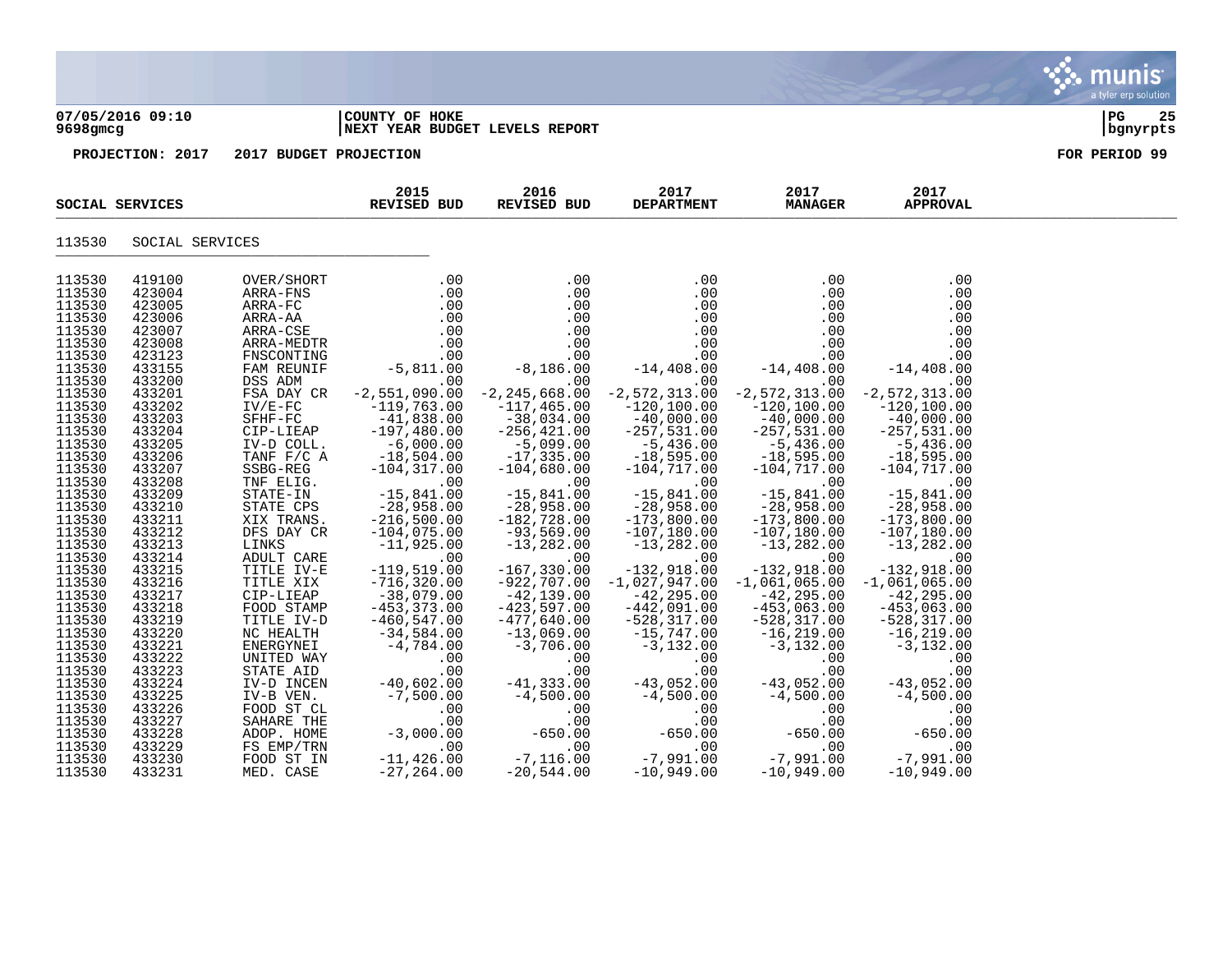

#### **07/05/2016 09:10 |COUNTY OF HOKE |PG 26 9698gmcg |NEXT YEAR BUDGET LEVELS REPORT |bgnyrpts**

|        | SOCIAL SERVICES       |                                                                                                                                                                                                                                                                                                                                     | 2015<br>REVISED BUD                          | 2016<br>REVISED BUD                                             | 2017<br><b>DEPARTMENT</b> | 2017<br><b>MANAGER</b>                                                                            | 2017<br><b>APPROVAL</b>                                             |  |
|--------|-----------------------|-------------------------------------------------------------------------------------------------------------------------------------------------------------------------------------------------------------------------------------------------------------------------------------------------------------------------------------|----------------------------------------------|-----------------------------------------------------------------|---------------------------|---------------------------------------------------------------------------------------------------|---------------------------------------------------------------------|--|
| 113530 | 433232                | TANF SSBG                                                                                                                                                                                                                                                                                                                           | $-18,726.00$                                 | $-18,726.00$                                                    | $-18,732.00$              | $-18,732.00$                                                                                      | $-18,732.00$                                                        |  |
| 113530 | 433233                | PERM PLAN                                                                                                                                                                                                                                                                                                                           | $-13,256.00$<br>$-13,544.00$<br>$-66,004.00$ | $-13,331.00$                                                    |                           | $-13$ , 666.00 $-13$ , 666.00<br>$-12$ , 465.00 $-12$ , 465.00<br>$-58$ , 711.00 $-58$ , 711.00   | $-13,666.00$                                                        |  |
| 113530 | 433234                | SSBG 100%                                                                                                                                                                                                                                                                                                                           |                                              | $-13,544.00$                                                    |                           |                                                                                                   | $-12, 465.00$                                                       |  |
| 113530 | 433235                | WRKFST BG                                                                                                                                                                                                                                                                                                                           |                                              | -60,204.00                                                      |                           |                                                                                                   | -58,711.00                                                          |  |
| 113530 | 433236                | ADULT HOME                                                                                                                                                                                                                                                                                                                          | $-2,379.00$                                  | $-2,440.00$                                                     | $-3,725.00$               | $-3,725.00$<br>.00                                                                                | $-3,725.00$                                                         |  |
| 113530 | 433237                | TANF DOM.                                                                                                                                                                                                                                                                                                                           | .00                                          | .00                                                             | .00                       | .00                                                                                               | $\mathcal{L}^{\text{max}}_{\text{max}}$<br>.00                      |  |
|        |                       |                                                                                                                                                                                                                                                                                                                                     |                                              |                                                                 |                           | $-214,000.00$                                                                                     | $-214,000.00$                                                       |  |
|        |                       |                                                                                                                                                                                                                                                                                                                                     |                                              |                                                                 |                           | $-12,335.00$                                                                                      | $-12,335.00$                                                        |  |
|        |                       |                                                                                                                                                                                                                                                                                                                                     |                                              |                                                                 |                           | .00                                                                                               | .00                                                                 |  |
|        |                       |                                                                                                                                                                                                                                                                                                                                     |                                              |                                                                 |                           | .00                                                                                               |                                                                     |  |
|        |                       |                                                                                                                                                                                                                                                                                                                                     |                                              |                                                                 |                           | $-5$<br>$-52,456.00$                                                                              | 00.<br>52,456.00-                                                   |  |
|        |                       |                                                                                                                                                                                                                                                                                                                                     |                                              |                                                                 |                           | .00                                                                                               | .00                                                                 |  |
|        |                       |                                                                                                                                                                                                                                                                                                                                     |                                              |                                                                 |                           | .00                                                                                               | .00                                                                 |  |
|        |                       |                                                                                                                                                                                                                                                                                                                                     |                                              |                                                                 |                           | $0.00$<br>$0.00$<br>$0.00$                                                                        | .00<br>.00                                                          |  |
|        |                       |                                                                                                                                                                                                                                                                                                                                     |                                              |                                                                 |                           |                                                                                                   | .00<br>.00                                                          |  |
|        |                       |                                                                                                                                                                                                                                                                                                                                     |                                              |                                                                 |                           |                                                                                                   | .00<br>.00                                                          |  |
|        |                       |                                                                                                                                                                                                                                                                                                                                     |                                              |                                                                 |                           | $\begin{array}{r} .00 \\ .00 \\ .00 \\ -26,106.00 \\ .00 \\ .00 \\ .00 \\ .00 \\ -11 \end{array}$ | .00<br>.00                                                          |  |
|        |                       |                                                                                                                                                                                                                                                                                                                                     |                                              |                                                                 |                           | .00                                                                                               | .00                                                                 |  |
|        |                       |                                                                                                                                                                                                                                                                                                                                     |                                              |                                                                 |                           |                                                                                                   | $\begin{array}{c} .00 \ .00 \ .00 \ .00 \end{array}$ -26,106.00     |  |
|        |                       |                                                                                                                                                                                                                                                                                                                                     |                                              |                                                                 |                           |                                                                                                   |                                                                     |  |
|        |                       |                                                                                                                                                                                                                                                                                                                                     |                                              |                                                                 |                           |                                                                                                   | .00                                                                 |  |
|        |                       |                                                                                                                                                                                                                                                                                                                                     |                                              |                                                                 |                           |                                                                                                   | $\begin{array}{cc} .00 & -11,787.00 \ .00 & -11,787.00 \end{array}$ |  |
|        |                       |                                                                                                                                                                                                                                                                                                                                     |                                              |                                                                 |                           |                                                                                                   |                                                                     |  |
|        |                       |                                                                                                                                                                                                                                                                                                                                     |                                              |                                                                 |                           | $.00 \,$                                                                                          | in.<br>Se<br>.00                                                    |  |
|        |                       |                                                                                                                                                                                                                                                                                                                                     |                                              |                                                                 |                           | $-257,531.00$                                                                                     | $-257,531.00$                                                       |  |
|        |                       |                                                                                                                                                                                                                                                                                                                                     |                                              |                                                                 |                           |                                                                                                   |                                                                     |  |
|        |                       |                                                                                                                                                                                                                                                                                                                                     |                                              |                                                                 |                           |                                                                                                   |                                                                     |  |
|        |                       |                                                                                                                                                                                                                                                                                                                                     |                                              |                                                                 |                           |                                                                                                   |                                                                     |  |
|        |                       |                                                                                                                                                                                                                                                                                                                                     |                                              |                                                                 |                           |                                                                                                   |                                                                     |  |
|        |                       |                                                                                                                                                                                                                                                                                                                                     |                                              |                                                                 |                           |                                                                                                   |                                                                     |  |
|        |                       |                                                                                                                                                                                                                                                                                                                                     |                                              |                                                                 |                           | $.00 \,$                                                                                          | .00                                                                 |  |
|        |                       | $\begin{array}{cccc} -24. & -244. & 000. & 00 \\ -214. & 000. & 00 \\ -12. & 28. & 00 \\ 0 & 0 & 0 \\ 0 & 0 & 0 \\ 0 & 0 & 0 \\ 0 & 0 & 0 \\ 0 & 0 & 0 \\ 0 & 0 & 0 \\ 0 & 0 & 0 \\ 0 & 0 & 0 \\ 0 & 0 & 0 \\ 0 & 0 & 0 \\ 0 & 0 & 0 \\ 0 & 0 & 0 \\ 0 & 0 & 0 \\ 0 & 0 & 0 \\ 0 & 0 & 0 \\ 0 & 0 & 0 \\ 0 & 0 & 0 \\ 0 & 0 & 0 \\$ |                                              |                                                                 |                           | $-6,110,299.00$ $-5,975,773.00$ $-6,452,217.00$ $-6,497,033.00$ $-6,497,033.00$                   |                                                                     |  |
|        | TOTAL SOCIAL SERVICES |                                                                                                                                                                                                                                                                                                                                     |                                              | $-6,110,299.00$ $-5,975,773.00$ $-6,452,217.00$ $-6,497,033.00$ |                           |                                                                                                   | $-6,497,033.00$                                                     |  |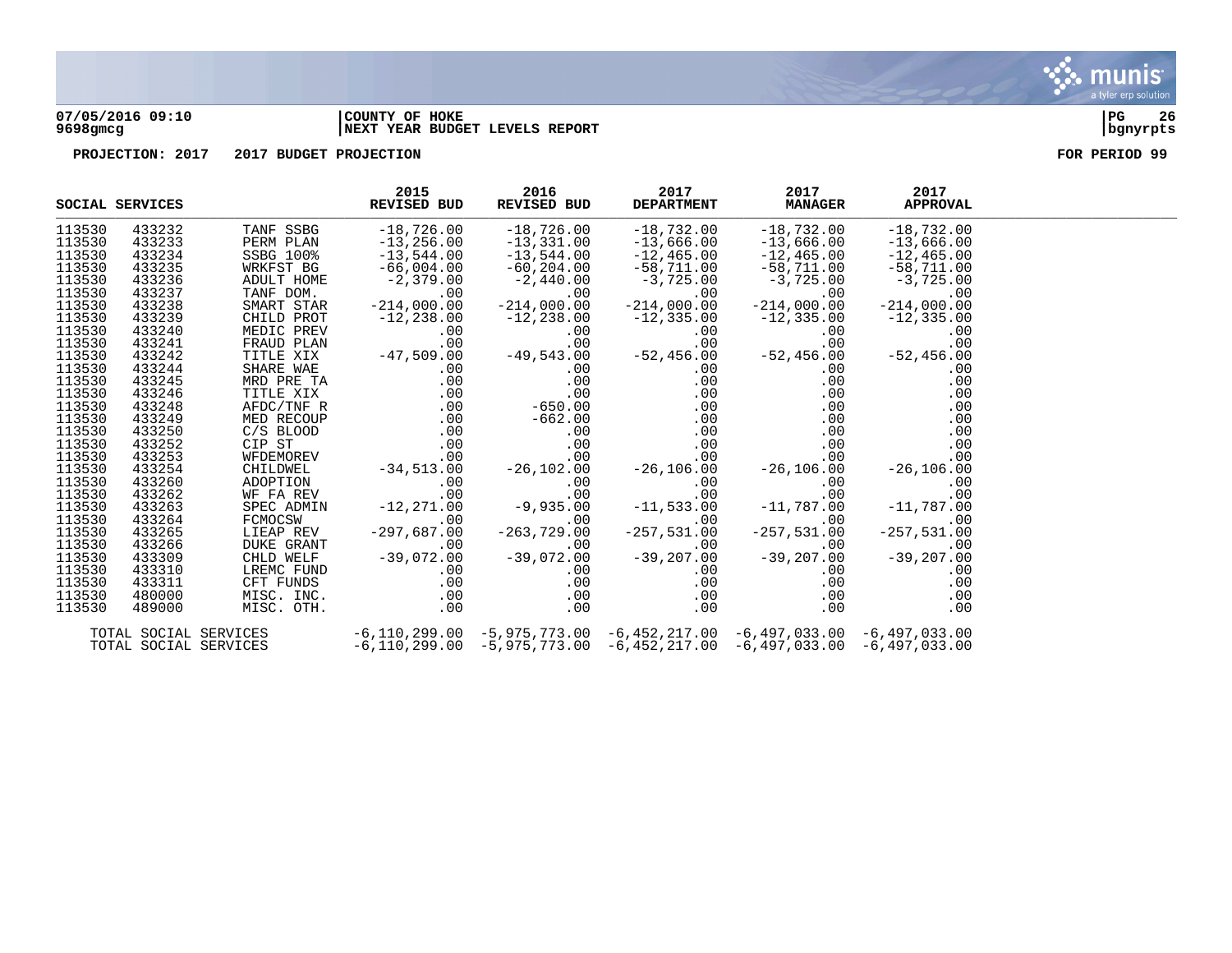| 07/05/2016 09:10 | COUNTY OF HOKE                  | PG       | $\sim$ |
|------------------|---------------------------------|----------|--------|
| 9698gmcg         | INEXT YEAR BUDGET LEVELS REPORT | banvrpts |        |

| <b>VETERAN SERVICE REVENUE</b>                                                                     |  |                                                              | 2015<br>REVISED BUD        | 2016<br>REVISED BUD        | 2017<br><b>DEPARTMENT</b>  | 2017<br><b>MANAGER</b>     | 2017<br><b>APPROVAL</b>    |  |
|----------------------------------------------------------------------------------------------------|--|--------------------------------------------------------------|----------------------------|----------------------------|----------------------------|----------------------------|----------------------------|--|
| 113582                                                                                             |  | VETERAN SERVICE REVENUE                                      |                            |                            |                            |                            |                            |  |
| 436000<br>113582<br>I/G S/GRNT<br>113582<br>484000<br>MOVNG WALL<br>113582<br>489000<br>MISC. OTH. |  | $-1,400.00$<br>.00<br>.00                                    | $-1,400.00$<br>.00<br>.00  | $-1,500.00$<br>.00<br>.00. | $-1,500.00$<br>.00<br>.00  | $-1,500.00$<br>.00<br>.00  |                            |  |
|                                                                                                    |  | TOTAL VETERAN SERVICE REVENU<br>TOTAL VETERAN SERVICE REVENU | $-1,400.00$<br>$-1.400.00$ | $-1,400.00$<br>$-1,400.00$ | $-1,500.00$<br>$-1.500.00$ | $-1,500.00$<br>$-1,500.00$ | $-1,500.00$<br>$-1,500.00$ |  |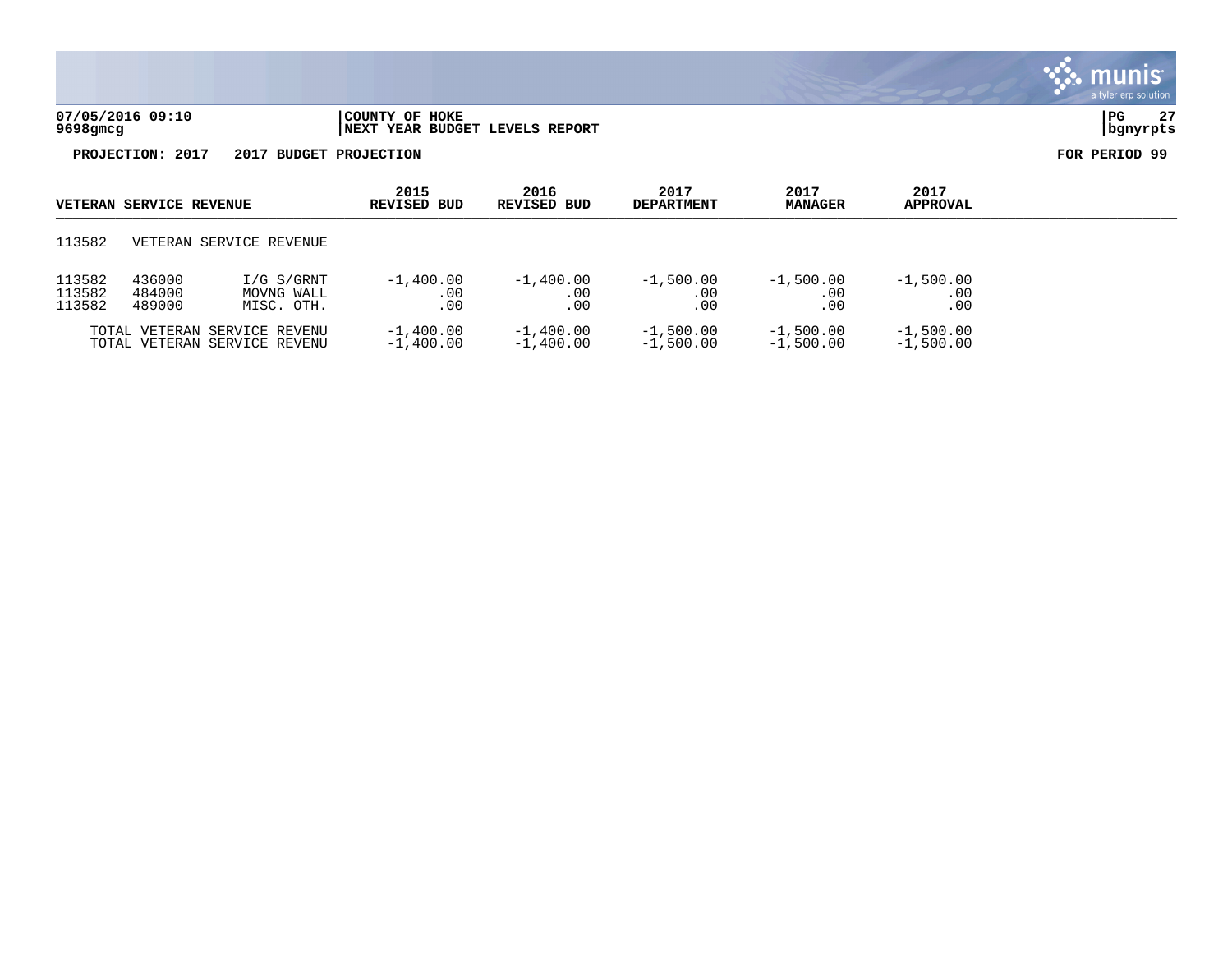

### **07/05/2016 09:10 |COUNTY OF HOKE |PG 28 9698gmcg |NEXT YEAR BUDGET LEVELS REPORT |bgnyrpts**

| SENIOR SERVICE REVENUE                                                                                                                                                                                         |                                                                                                                                                                                                                |                                                                                                                                                                                                  | 2015<br>REVISED BUD                                                                                                                                                                                                                | 2016<br>REVISED BUD                                                                                                                                                 | 2017<br><b>DEPARTMENT</b>                                                                                                                                                                                                                                                                                                                                         | 2017<br><b>MANAGER</b>                                                                                                                                                              | 2017<br><b>APPROVAL</b>                                                                                                                                                                                           |  |
|----------------------------------------------------------------------------------------------------------------------------------------------------------------------------------------------------------------|----------------------------------------------------------------------------------------------------------------------------------------------------------------------------------------------------------------|--------------------------------------------------------------------------------------------------------------------------------------------------------------------------------------------------|------------------------------------------------------------------------------------------------------------------------------------------------------------------------------------------------------------------------------------|---------------------------------------------------------------------------------------------------------------------------------------------------------------------|-------------------------------------------------------------------------------------------------------------------------------------------------------------------------------------------------------------------------------------------------------------------------------------------------------------------------------------------------------------------|-------------------------------------------------------------------------------------------------------------------------------------------------------------------------------------|-------------------------------------------------------------------------------------------------------------------------------------------------------------------------------------------------------------------|--|
| 113586                                                                                                                                                                                                         |                                                                                                                                                                                                                | SENIOR SERVICE REVENUE                                                                                                                                                                           |                                                                                                                                                                                                                                    |                                                                                                                                                                     |                                                                                                                                                                                                                                                                                                                                                                   |                                                                                                                                                                                     |                                                                                                                                                                                                                   |  |
| 113586<br>113586<br>113586<br>113586<br>113586<br>113586<br>113586<br>113586<br>113586<br>113586<br>113586<br>113586<br>113586<br>113586<br>113586<br>113586<br>113586<br>113586<br>113586<br>113586<br>113586 | 419100<br>423003<br>433000<br>433100<br>433300<br>433301<br>433302<br>433303<br>433304<br>433305<br>433306<br>433307<br>433308<br>433315<br>438200<br>438207<br>440023<br>480000<br>480001<br>480005<br>480009 | OVER/SHORT<br>ARRA REV<br>$I/G$ S/SEN.<br>HCCBG<br>FAMILY CG.<br>HEALTH PRO<br>UNILEVER<br>SHIP GRANT<br>$CAP$ - $DA$<br>EF&S PROGR<br>TRANS REV<br>ENSURE -<br>DONATIONS<br>SHARE<br>HEAT AS DO | .00<br>.00<br>00.<br>NC H&W TRS -28,408.00<br>.00<br>$-258,582.00$<br>USDA -20,000.00<br>CLIENT COS -25,000.00<br>CLIENT SHR .00<br>LOCAL FUND .00<br>$.00 \,$<br>$-250.00$<br>.00<br>$-3,289.00$<br>$.00 \,$<br>.00<br>.00<br>.00 | .00<br>.00<br>.00<br>$-22,000.00$<br>.00<br>$-263, 252.00$<br>$-20,000.00$<br>$-1,500.00$<br>$.00 \,$<br>00.<br>5,936.00 -<br>$-65,000.00$<br>-65,000.00 -65,000.00 | .00<br>.00<br>.00<br>00.<br>22,000.00 –<br>.00<br>$-265,647.00$<br>$-18,500.00$<br>$-1,500.00$<br>$\begin{array}{ccc} 0.00 & & & & \ -0.00 & & & \ 0.00 & & & \ -0.00 & & & \ -0.00 & & & \end{array}$<br>$.00\,$<br>.00<br>$.00\,$<br>$-200.00$<br>.00<br>$\begin{array}{ccc} 0 & -4 \\ .00 & -4 \end{array}$<br>$-4,228.00$<br>$.00\,$<br>.00<br>$.00\,$<br>.00 | .00<br>.00<br>00 .<br>17,000 .00 -<br>00 . - 265 ,647 .00<br>$-18,500.00$<br>$-1,500.00$<br>$.00 \,$<br>.00<br>$.00 \,$<br>$-200.00$<br>.00<br>$-4,228.00$<br>.00<br>$.00\,$<br>.00 | .00<br>.00<br>.00<br>$-17,000.00$<br>.00<br>$-265,647.00$<br>$-18,500.00$<br>$-1,500.00$<br>.00<br>.00<br>.00<br>$-200.00$<br>.00<br>$-4,228.00$<br>.00<br>.00<br>00 .<br>65,000 .00 –<br>$-800.00$<br>.00<br>.00 |  |
| 113586<br>113586<br>113586                                                                                                                                                                                     | 480013<br>480015<br>489000                                                                                                                                                                                     | MAP GRANT<br>LOW INC SU<br>MISC. OTH.                                                                                                                                                            |                                                                                                                                                                                                                                    |                                                                                                                                                                     | .00<br>.00<br>.00                                                                                                                                                                                                                                                                                                                                                 | .00<br>.00<br>.00                                                                                                                                                                   | .00<br>.00<br>.00                                                                                                                                                                                                 |  |
|                                                                                                                                                                                                                |                                                                                                                                                                                                                | TOTAL SENIOR SERVICE REVENUE<br>TOTAL SENIOR SERVICE REVENUE                                                                                                                                     | -432,968.00                                                                                                                                                                                                                        | -397,693.00                                                                                                                                                         | $-377,875.00$                                                                                                                                                                                                                                                                                                                                                     | $-372,875.00$ $-372,875.00$<br>-372,875.00                                                                                                                                          | $-372,875.00$                                                                                                                                                                                                     |  |

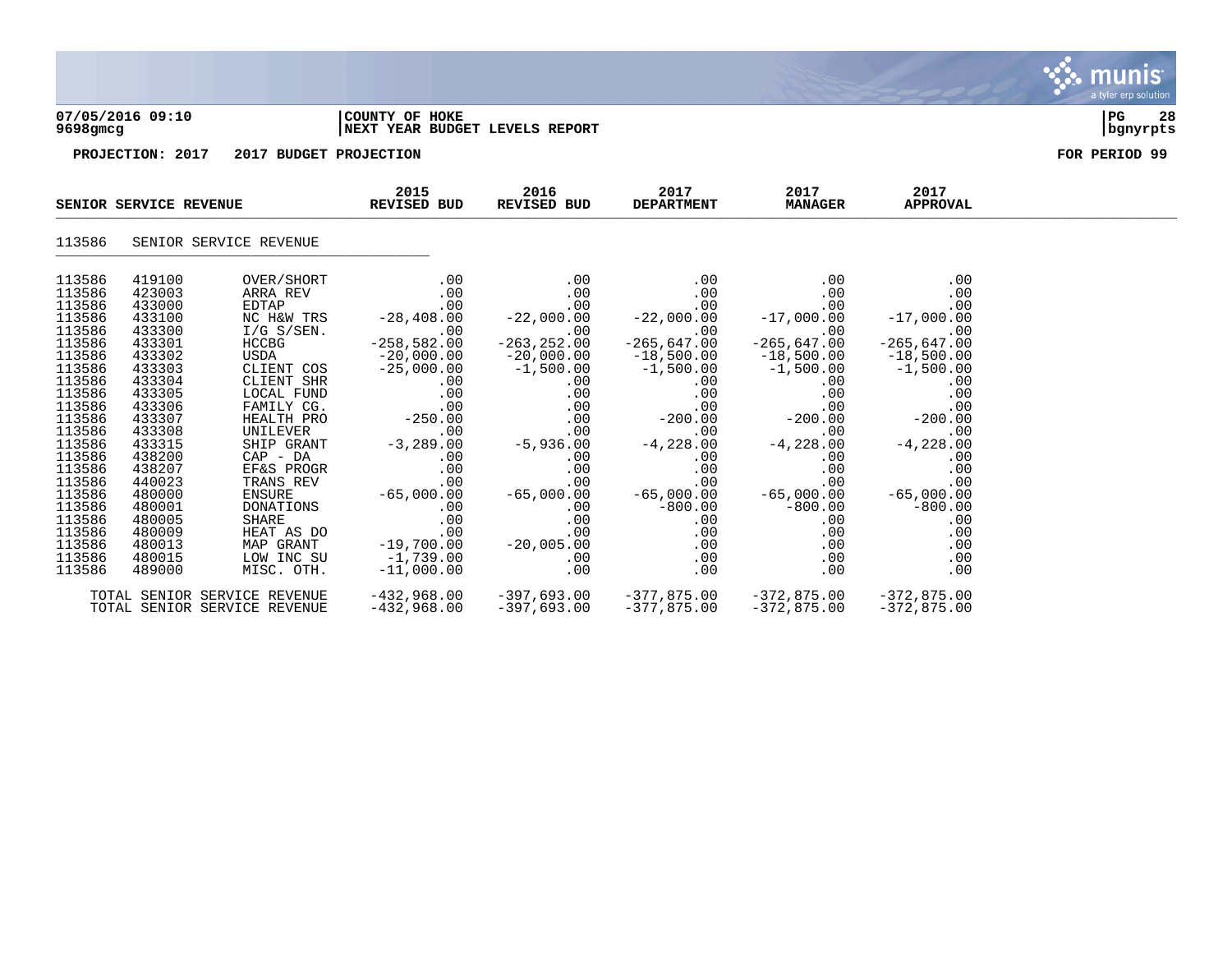|                                                          |                                                          |                                                                             |                                                        |                                                        |                                                        |                                                        |                                                        | a tylur urp bolution |
|----------------------------------------------------------|----------------------------------------------------------|-----------------------------------------------------------------------------|--------------------------------------------------------|--------------------------------------------------------|--------------------------------------------------------|--------------------------------------------------------|--------------------------------------------------------|----------------------|
| 07/05/2016 09:10<br>9698gmcg                             |                                                          |                                                                             | COUNTY OF HOKE<br>NEXT YEAR BUDGET LEVELS REPORT       |                                                        |                                                        |                                                        |                                                        | 29<br>PG<br>bgnyrpts |
|                                                          | PROJECTION: 2017                                         | 2017                                                                        | <b>BUDGET PROJECTION</b>                               |                                                        |                                                        |                                                        |                                                        | FOR PERIOD 99        |
|                                                          | LIBRARY REVENUE                                          |                                                                             | 2015<br><b>REVISED BUD</b>                             | 2016<br><b>REVISED BUD</b>                             | 2017<br><b>DEPARTMENT</b>                              | 2017<br><b>MANAGER</b>                                 | 2017<br><b>APPROVAL</b>                                |                      |
| 113611                                                   | LIBRARY REVENUE                                          |                                                                             |                                                        |                                                        |                                                        |                                                        |                                                        |                      |
| 113611<br>113611<br>113611<br>113611<br>113611<br>113611 | 419100<br>436000<br>440000<br>480001<br>484000<br>489000 | OVER/SHORT<br>I/G S/GRNT<br>SERV CHG.<br>COPIES<br>CONT/DONT.<br>MISC. OTH. | .00<br>.00<br>$-4,000.00$<br>$-4,000.00$<br>.00<br>.00 | .00<br>.00<br>$-2,000.00$<br>$-4,000.00$<br>.00<br>.00 | .00<br>.00<br>$-2,000.00$<br>$-2,000.00$<br>.00<br>.00 | .00<br>.00<br>$-2,000.00$<br>$-2,000.00$<br>.00<br>.00 | .00<br>.00<br>$-2,000.00$<br>$-2,000.00$<br>.00<br>.00 |                      |

 $\ddot{\mathbf{w}}$  munis

TOTAL LIBRARY REVENUE -8,000.00 -6,000.00 -4,000.00 -4,000.00 -4,000.00 TOTAL LIBRARY REVENUE -8,000.00 -6,000.00 -4,000.00 -4,000.00 -4,000.00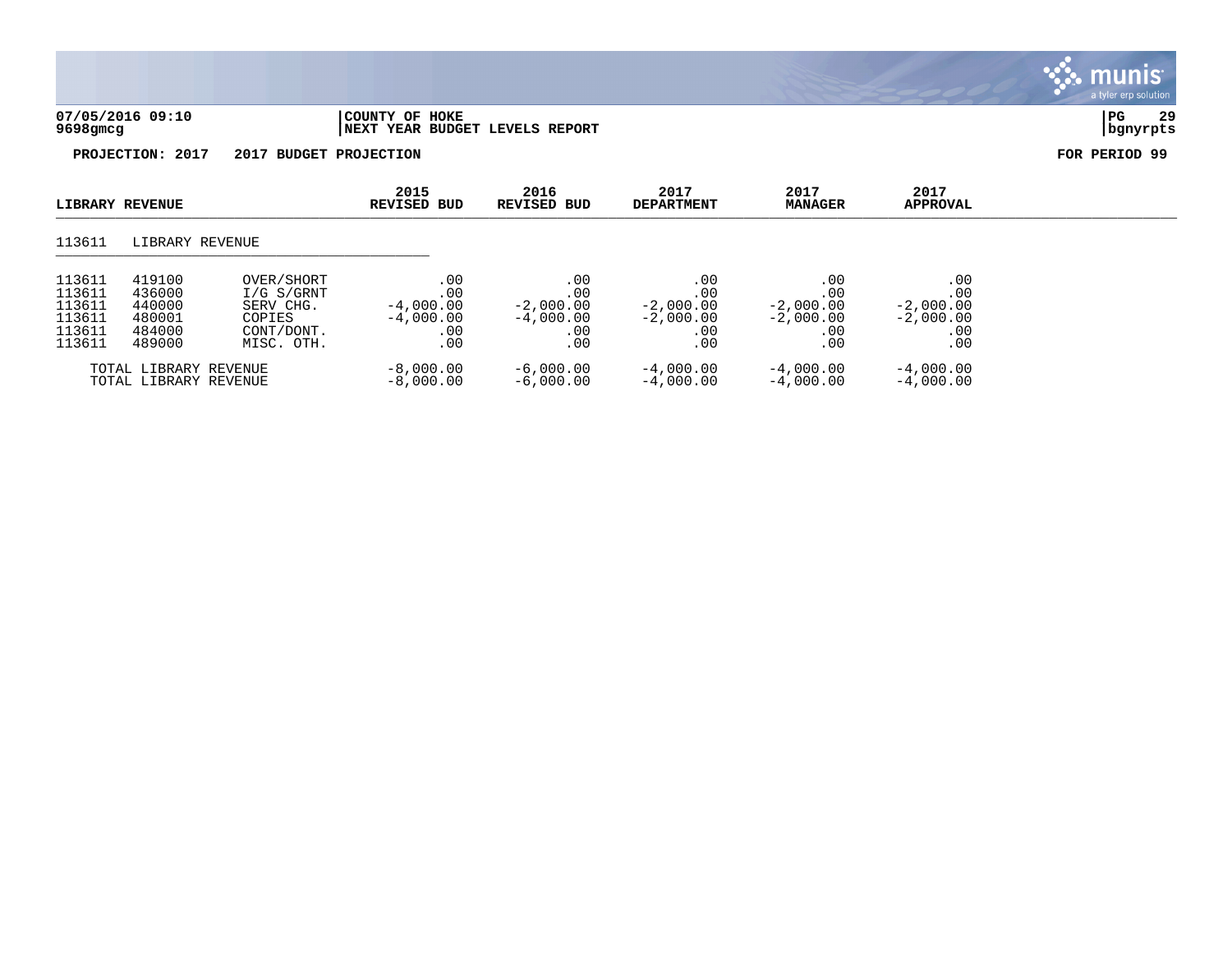

WE ARRITONAL REVENUES

# 113612 RECREATIONAL REVENUES

| 113612 | 419100 | OVER/SHORT                  | $\sim 00$    | $\sim 00$    | $\sim$ 00               | $\sim$ 00    | $\sim$ 00    |
|--------|--------|-----------------------------|--------------|--------------|-------------------------|--------------|--------------|
| 113612 | 433146 | BCBS GRANT                  | $\sim 00$    | .00          | $.00 \,$                | .00          | .00          |
| 113612 | 440008 | BASEBALL                    | $-20,500.00$ | $-20,000.00$ | $-20,000.00$            | $-20.000.00$ | $-20,000.00$ |
| 113612 | 440009 | FOOTBALL                    | $-7,500.00$  | $-7,000,00$  | $-7,000.00$             | $-7,000.00$  | $-7,000.00$  |
| 113612 | 440010 | CHEERLEAD                   | $-1,900.00$  | $-1,900.00$  | $-1.600.00$             | $-1.600.00$  | $-1,600.00$  |
| 113612 | 440011 | SOCCER                      | $-13,800.00$ | $-13,000.00$ | $-14,000.00$            | $-14,000.00$ | $-14,000.00$ |
| 113612 | 440012 | BASKETBALL                  | $\sim 00$    | $\sim$ 00    | $\sim 00$               | $\sim$ 00    | $\sim$ 00    |
| 113612 | 440013 | SOFTBALL                    | $-2,175.00$  | $-1,600.00$  | $-1,800.00$             | $-1,800.00$  | $-1,800.00$  |
| 113612 | 440014 |                             |              |              |                         |              |              |
|        |        | BASKETBALL                  | $-8,400.00$  | $-8,400.00$  | $-8,400.00$             | $-8,400.00$  | $-8,400.00$  |
| 113612 | 440015 | REC. INS.                   | $\sim 00$    | $\sim 00$    | $\sim$ 00               | $\sim 00$    | $\sim 00$    |
| 113612 | 440016 | WRESTLING                   | $-1,100.00$  | $-1,000.00$  | $-1,000.00$             | $-1,000.00$  | $-1,000.00$  |
| 113612 | 440017 | PROG REV                    | $-14,000.00$ | $-15,000.00$ | $-13,000.00$            | $-13,000.00$ | $-13,000.00$ |
| 113612 | 440018 | DIXIE YTH                   | $\sim 00$    | $\sim$ 00    | $\sim$ 00               | .00          | .00          |
| 113612 | 480000 | CONCESSION                  | $-23,500.00$ | $-15,000.00$ | $-15,000.00$            | $-15,000.00$ | $-15,000.00$ |
| 113612 | 480001 | BUS TRIPS                   | $\sim 00$    | $\sim$ 00    | $\sim$ 00               | .00          | .00          |
| 113612 | 484000 | CONT/DONT.                  | $-500.00$    | $-5,000.00$  | $.00\,$                 | $.00 \,$     | $.00 \,$     |
| 113612 | 484001 | FUND RAISE                  | .00          | $\sim 00$    | $.00 \,$                | $.00 \,$     | .00          |
| 113612 | 486000 | RENTS                       | $-4,500.00$  |              | $-3,000.00$ $-7,000.00$ | $-3,000.00$  | $-3,000.00$  |
| 113612 | 489000 | MISC. OTH.                  | $-100.00$    | $\sim 00$    | $\sim$ 00               | .00          | .00          |
|        |        |                             |              |              |                         |              |              |
|        |        | TOTAL RECREATIONAL REVENUES | $-97,975.00$ | $-90,900.00$ | $-88,800.00$            | $-84,800.00$ | $-84,800.00$ |
|        |        | TOTAL RECREATIONAL REVENUES | $-97,975.00$ | $-90,900.00$ | $-88,800.00$            | $-84,800.00$ | $-84,800.00$ |
|        |        |                             |              |              |                         |              |              |

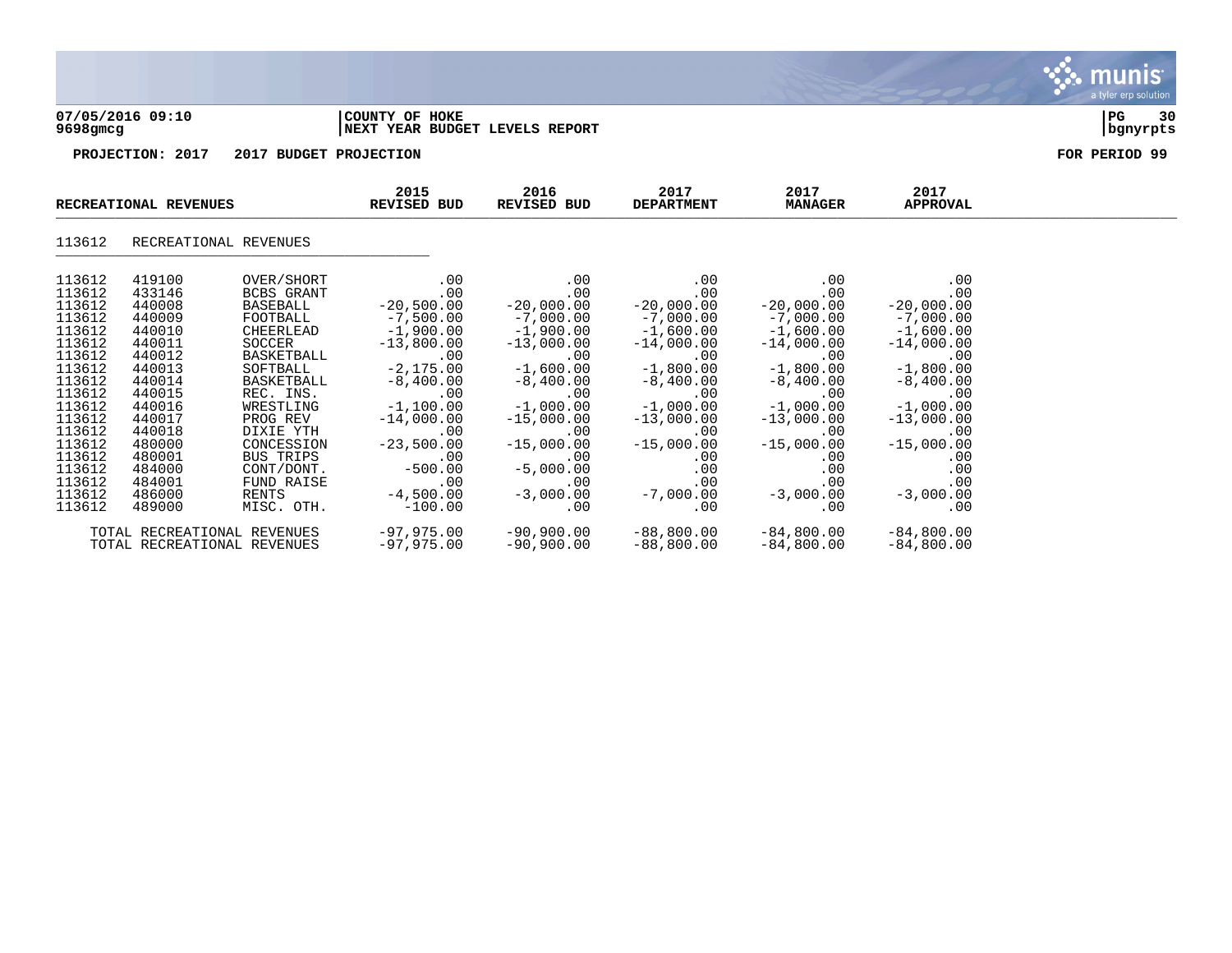| 07/05/2016 09:10 | COUNTY OF HOKE                 | l PG     | 31 |
|------------------|--------------------------------|----------|----|
| 9698gmcg         | NEXT YEAR BUDGET LEVELS REPORT | bgnyrpts |    |

| ABC DISTRIBUTIONS                                  |                   |                              | 2015<br>REVISED BUD          | 2016<br>REVISED BUD          | 2017<br><b>DEPARTMENT</b>    | 2017<br><b>MANAGER</b>       | 2017<br><b>APPROVAL</b>     |  |
|----------------------------------------------------|-------------------|------------------------------|------------------------------|------------------------------|------------------------------|------------------------------|-----------------------------|--|
| 113830                                             | ABC DISTRIBUTIONS |                              |                              |                              |                              |                              |                             |  |
| 480002<br>113830<br>113830<br>480003               |                   | ABC DIST<br>ABC 5 CENT       | $-90,000.00$<br>$-4,800.00$  | $-90.000.00$<br>$-4,000.00$  | $-9,000,00$<br>$-4,500.00$   | $-9,000,00$<br>$-4.500.00$   | $-90,000.00$<br>$-4,500.00$ |  |
| TOTAL ABC DISTRIBUTIONS<br>TOTAL ABC DISTRIBUTIONS |                   | $-94,800.00$<br>$-94,800,00$ | $-94,000.00$<br>$-94,000,00$ | $-13,500.00$<br>$-13,500.00$ | $-13,500.00$<br>$-13,500.00$ | $-94,500.00$<br>$-94,500.00$ |                             |  |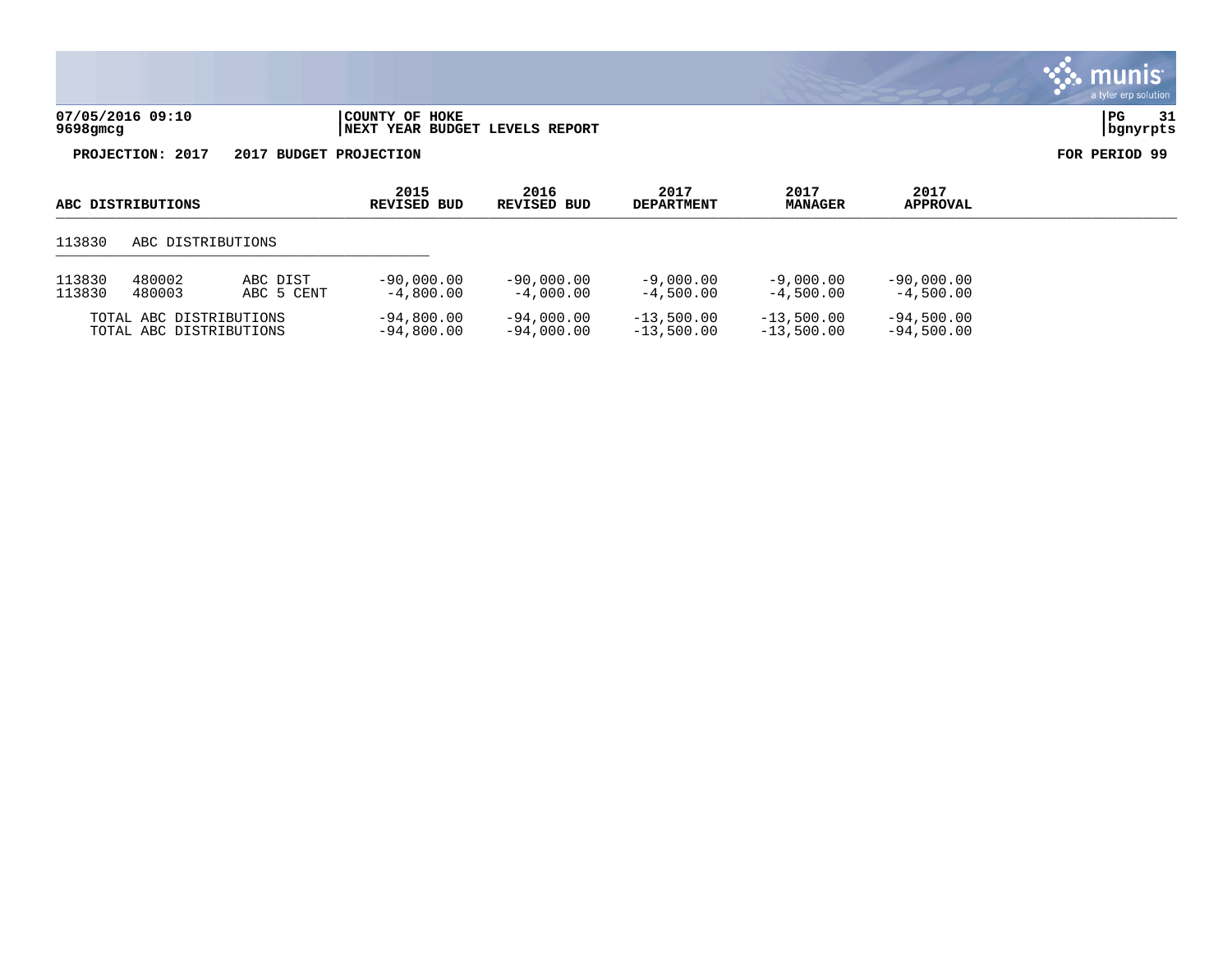|                                                                                                                  |                        |                  | a tyler erp solution     |
|------------------------------------------------------------------------------------------------------------------|------------------------|------------------|--------------------------|
| 07/05/2016 09:10<br>COUNTY OF HOKE<br>$9698$ gmcg<br>NEXT YEAR BUDGET LEVELS REPORT                              |                        |                  | 32<br>  PG<br>  bgnyrpts |
| PROJECTION: 2017<br>2017 BUDGET PROJECTION                                                                       |                        |                  | FOR PERIOD 99            |
| 2015<br>2017<br>2016<br>SALE OF MATERIALS/FIXED ASSETS<br><b>REVISED BUD</b><br>REVISED BUD<br><b>DEPARTMENT</b> | 2017<br><b>MANAGER</b> | 2017<br>APPROVAL |                          |

| 113835 |  | SALE OF MATERIALS/FIXED ASSETS |  |
|--------|--|--------------------------------|--|
|        |  |                                |  |

| 113835 | 481000 | SALE M/S                                                     | .00                        | . 00       | -00                          | . 00                         | . 00                         |
|--------|--------|--------------------------------------------------------------|----------------------------|------------|------------------------------|------------------------------|------------------------------|
| 113835 | 482000 | SALE C/A                                                     | $-5,000.00$                | 00         | $-10,000.00$                 | $-10.000.00$                 | $-10.000.00$                 |
|        |        | TOTAL SALE OF MATERIALS/FIXE<br>TOTAL SALE OF MATERIALS/FIXE | $-5,000.00$<br>$-5,000.00$ | . 00<br>00 | $-10,000,00$<br>$-10,000,00$ | $-10.000.00$<br>$-10.000.00$ | $-10,000,00$<br>$-10,000,00$ |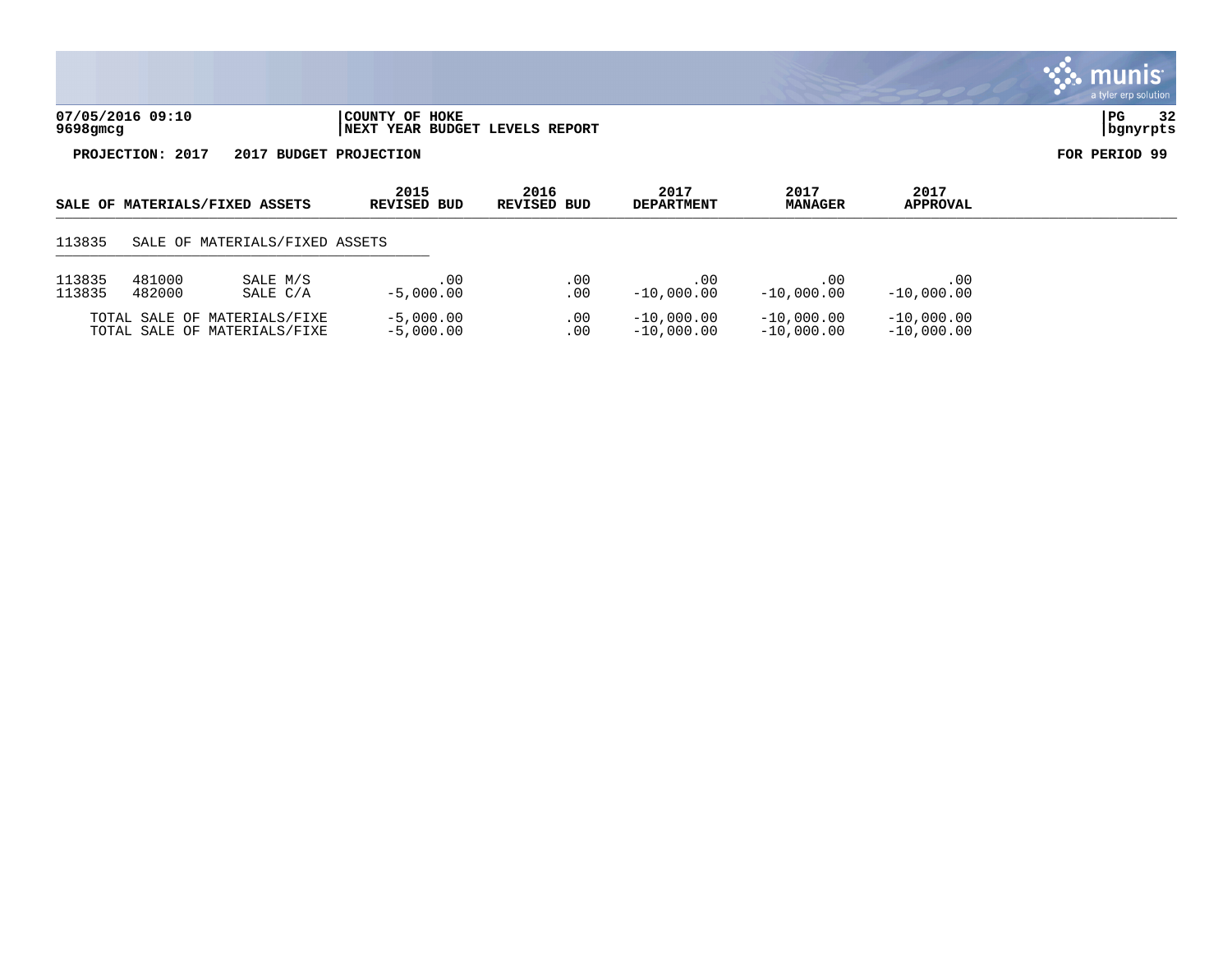| 07/05/2016 09:10 | COUNTY OF HOKE                  | l PG     | $\sim$ |
|------------------|---------------------------------|----------|--------|
| 9698gmcg         | INEXT YEAR BUDGET LEVELS REPORT | bqnyrpts |        |

| MISCELLANEOUS REVENUE |                             | 2015<br>REVISED BUD | 2016<br>REVISED BUD | 2017<br><b>DEPARTMENT</b> | 2017<br><b>MANAGER</b> | 2017<br>APPROVAL |               |  |
|-----------------------|-----------------------------|---------------------|---------------------|---------------------------|------------------------|------------------|---------------|--|
| 113839                | MISCELLANEOUS REVENUE       |                     |                     |                           |                        |                  |               |  |
| 113839                | 121503                      | SALESTAXRE          | $.00 \,$            | $.00 \,$                  | $.00 \ \,$             | .00              | .00           |  |
| 113839                | 433313                      | LOTT FUNDS          | $-731,838.00$       | $-300,000.00$             | $-700,000.00$          | $-700,000.00$    | $-800,000.00$ |  |
| 113839                | 433317                      | JUDGMPS             | $.00\,$             | $.00 \,$                  | $.00\,$                | $.00 \,$         | .00           |  |
| 113839                | 435000                      | I/G S/TAX           | $-50,000.00$        | .00                       | .00                    | .00              | .00           |  |
| 113839                | 435001                      | GAS TAX RF          | $-55,200.00$        | $-45,000.00$              | $-42,000.00$           | $-42,000.00$     | $-42,000.00$  |  |
| 113839                | 436000                      | I/G S/GRNT          | $-760,000.00$       | $.00 \,$                  | $.00 \,$               | .00              | .00           |  |
| 113839                | 443000                      | IND COSTS           | $.00 \,$            | .00                       | .00                    | .00              | .00           |  |
| 113839                | 449000                      | INV. EARN           | $-13, 200.00$       | $-13,000.00$              | $-25,000.00$           | $-25,000.00$     | $-25,000.00$  |  |
| 113839                | 480000                      | MISC. INC.          | $-1,000.00$         | $.00 \,$                  | $.00 \,$               | $.00 \,$         | .00           |  |
| 113839                | 480001                      | COPIES              | $-50.00$            | .00                       | .00                    | .00              | .00           |  |
| 113839                | 480493                      | SSHDOT              | $.00 \,$            | $.00 \,$                  | .00                    | .00              | .00           |  |
| 113839                | 481100                      | CENT COMM           | .00                 | $.00 \,$                  | .00                    | .00              | .00           |  |
| 113839                | 485000                      | INS. SETT.          | .00                 | $.00 \,$                  | .00                    | .00              | .00           |  |
| 113839                | 485002                      | WRK COMP.           | .00                 | .00                       | .00                    | .00              | .00           |  |
| 113839                | 486000                      | RENTS               | $-24,600.00$        | $-24,000.00$              | $-5,000.00$            | $-5,000.00$      | $-5,000.00$   |  |
| 113839                | 489000                      | MISC. OTH.          | $-4,000.00$         | $.00 \,$                  | $.00 \ \,$             | .00              | .00           |  |
| 113839                | 489000 CITY                 | MISC. OTH.          | $.00 \,$            | $.00 \,$                  | .00                    | .00              | .00           |  |
|                       | TOTAL MISCELLANEOUS REVENUE |                     | $-1,639,888.00$     | $-382,000.00$             | $-772,000.00$          | $-772,000.00$    | $-872,000.00$ |  |
|                       | TOTAL MISCELLANEOUS REVENUE |                     | $-1,639,888.00$     | $-382,000.00$             | $-772,000.00$          | $-772,000.00$    | $-872,000.00$ |  |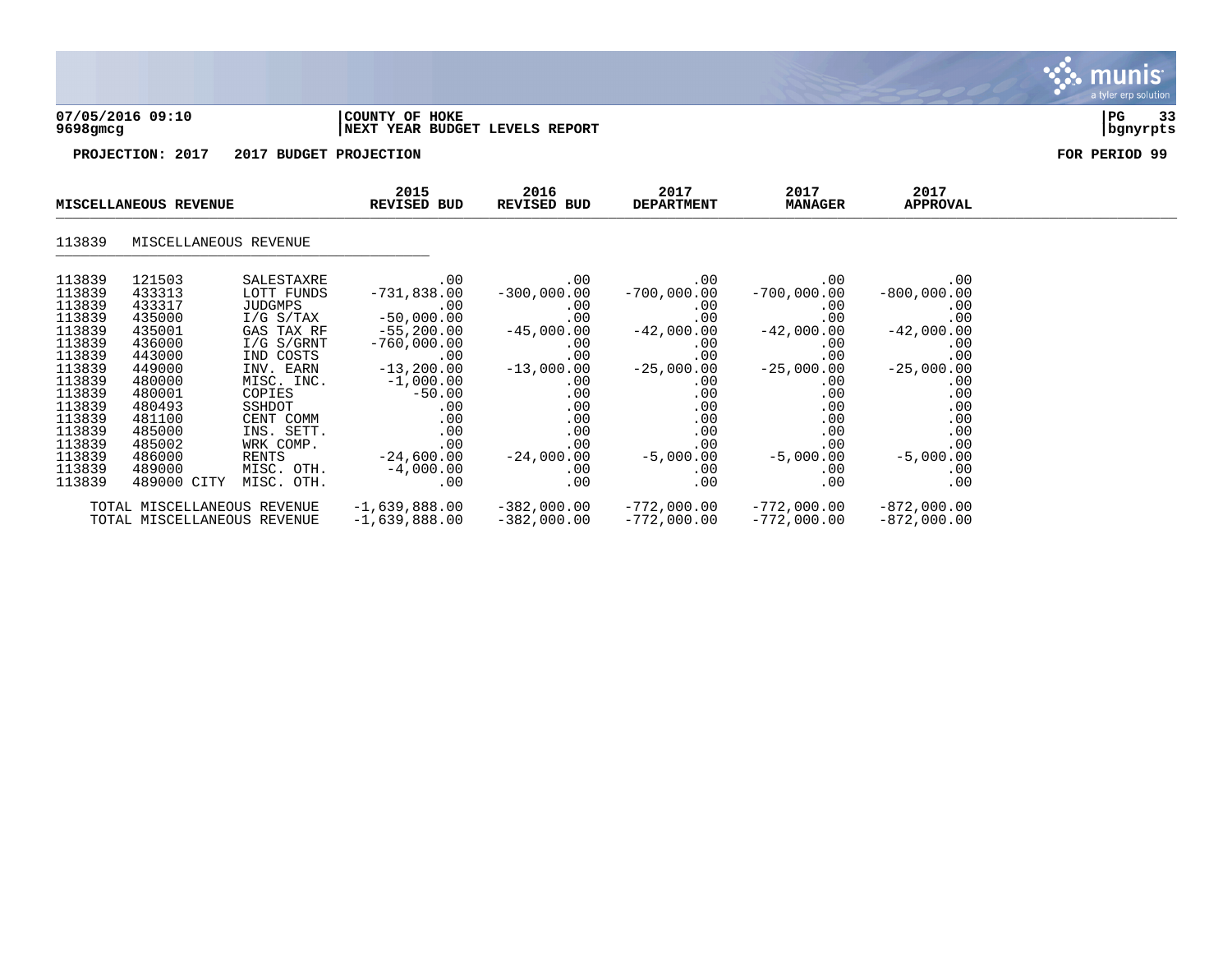| 07/05/2016 09:10<br>9698gmcg | COUNTY OF HOKE<br><b>INEXT YEAR BUDGET LEVELS REPORT</b> | 34<br>$_{\rm PG}$<br>  banvrpts |  |  |
|------------------------------|----------------------------------------------------------|---------------------------------|--|--|
| 2017<br><b>PROJECTION:</b>   | 2017<br><b>BUDGET</b><br><b>PROJECTION</b>               | FOR PERIOD 99                   |  |  |



TOTAL PROCEEDS FROM LOANS .00 .00 .00 .00 .00 TOTAL PROCEEDS FROM LOANS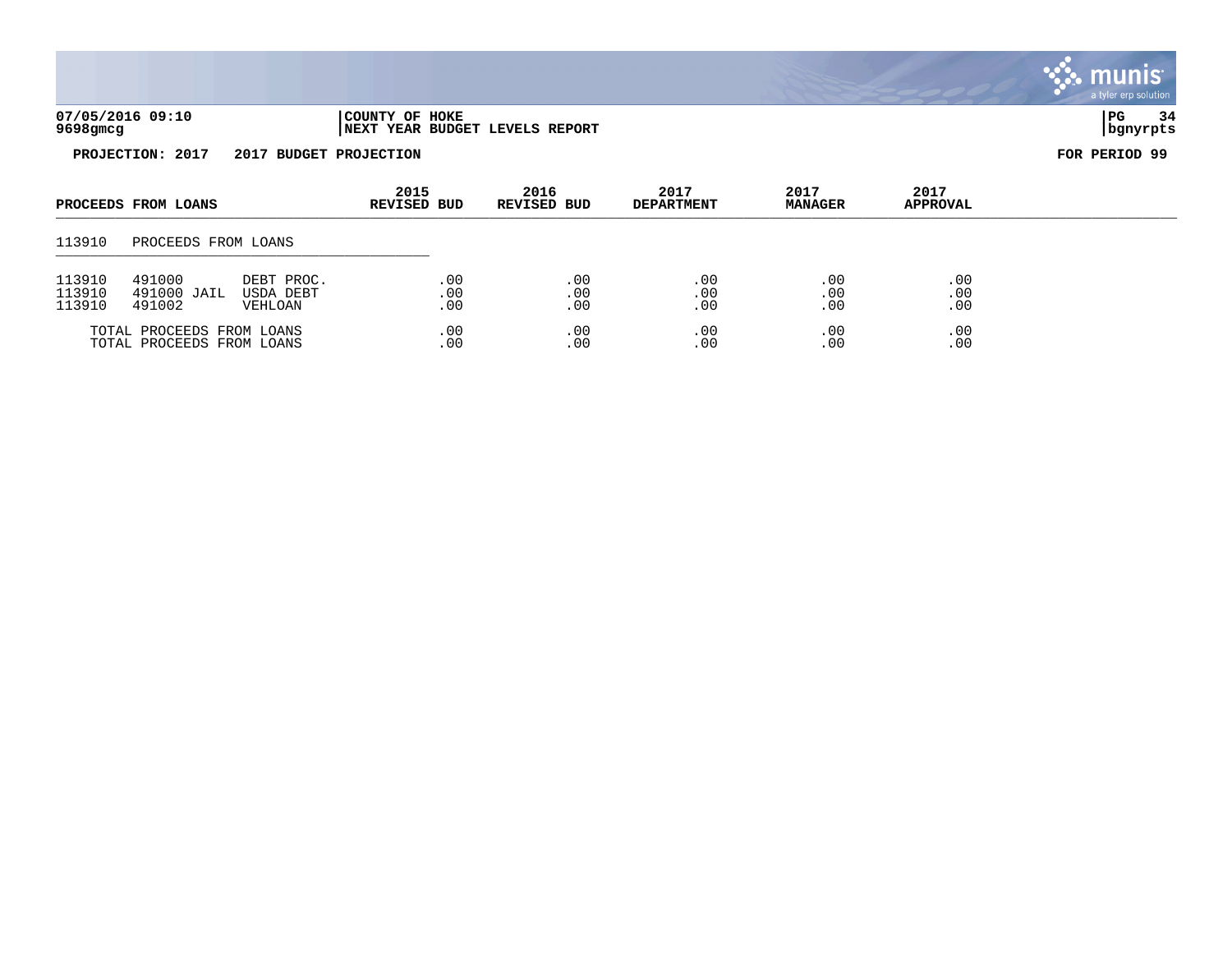|                                                                                  |                                            |                                                              |                            |            |                            |                           |                        |                                         | <b>S. MUNIS</b><br>a tyler erp solution |
|----------------------------------------------------------------------------------|--------------------------------------------|--------------------------------------------------------------|----------------------------|------------|----------------------------|---------------------------|------------------------|-----------------------------------------|-----------------------------------------|
| 07/05/2016 09:10<br>COUNTY OF HOKE<br>9698gmcg<br>NEXT YEAR BUDGET LEVELS REPORT |                                            |                                                              |                            |            |                            |                           |                        | 35<br>PG<br>  bgnyrpts<br>FOR PERIOD 99 |                                         |
|                                                                                  | PROJECTION: 2017<br>2017 BUDGET PROJECTION |                                                              |                            |            |                            |                           |                        |                                         |                                         |
|                                                                                  |                                            | SPECIAL APPROPRIATIONS REVENUE                               | 2015<br><b>REVISED BUD</b> |            | 2016<br><b>REVISED BUD</b> | 2017<br><b>DEPARTMENT</b> | 2017<br><b>MANAGER</b> | 2017<br>APPROVAL                        |                                         |
| 113970                                                                           |                                            | SPECIAL APPROPRIATIONS REVENUE                               |                            |            |                            |                           |                        |                                         |                                         |
| 113970                                                                           | 438206                                     | NC ART COU                                                   |                            | .00        | .00                        | .00                       | .00                    | .00                                     |                                         |
|                                                                                  |                                            | TOTAL SPECIAL APPROPRIATIONS<br>TOTAL SPECIAL APPROPRIATIONS |                            | .00<br>.00 | .00<br>.00                 | .00<br>.00                | .00<br>.00             | .00<br>.00                              |                                         |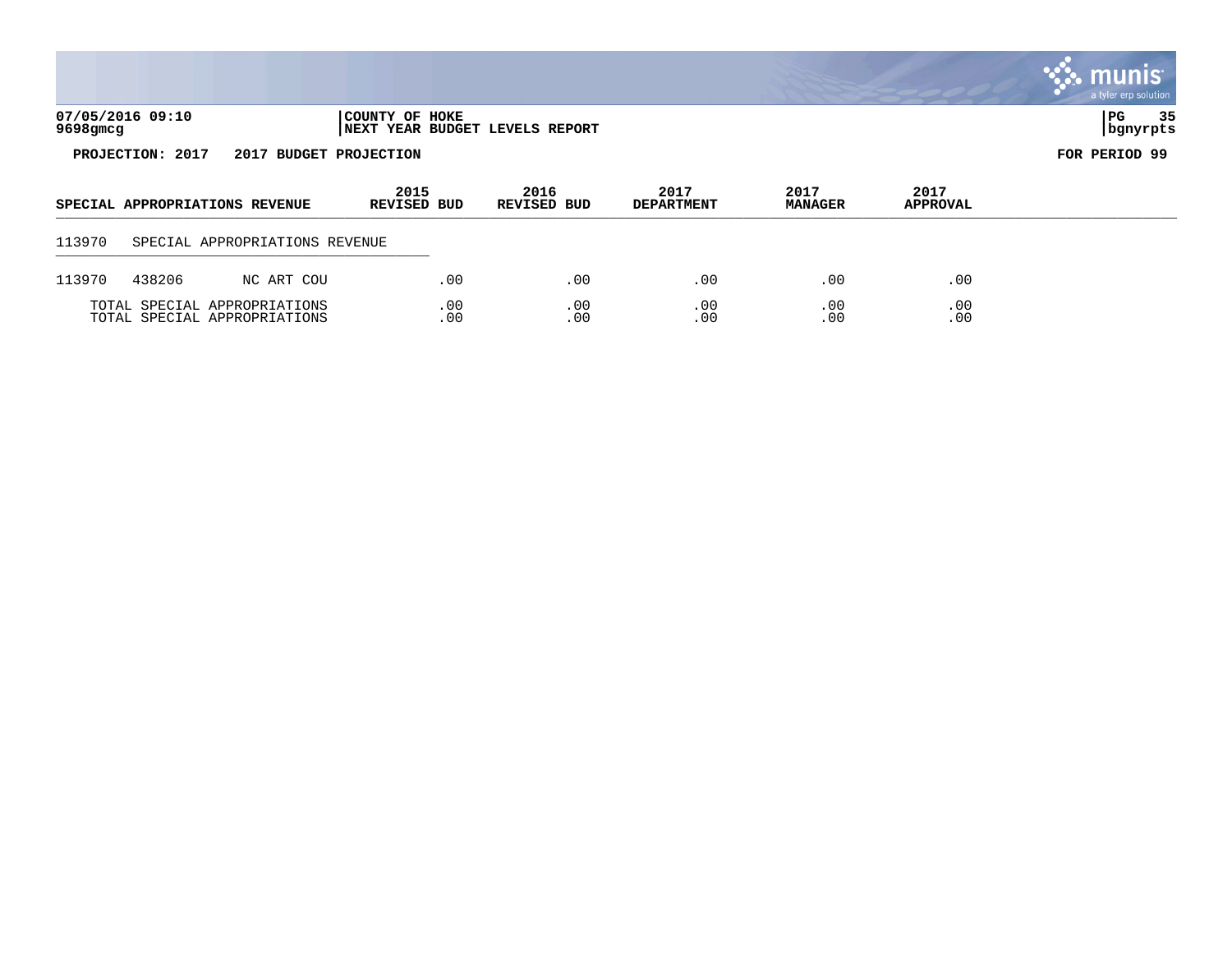| 07/05/2016 09:10<br>9698gmcg |                        | COUNTY OF HOKE<br><b>NEXT YEAR BUDGET LEVELS REPORT</b> |                     |                           |                        |                         | 36<br>  PG<br>  bgnyrpts |
|------------------------------|------------------------|---------------------------------------------------------|---------------------|---------------------------|------------------------|-------------------------|--------------------------|
| PROJECTION: 2017             | 2017 BUDGET PROJECTION |                                                         |                     |                           |                        |                         | FOR PERIOD 99            |
| <b>TRANSFERS IN</b>          |                        | 2015<br><b>REVISED BUD</b>                              | 2016<br>REVISED BUD | 2017<br><b>DEPARTMENT</b> | 2017<br><b>MANAGER</b> | 2017<br><b>APPROVAL</b> |                          |
| 113980<br>TRANSFERS IN       |                        |                                                         |                     |                           |                        |                         |                          |

| 113980 | 498019                                   | CAP RESEVE  | $.00 \,$                           | .00             | .00                            | .00                            | .00                            |
|--------|------------------------------------------|-------------|------------------------------------|-----------------|--------------------------------|--------------------------------|--------------------------------|
| 113980 | 498020                                   | T/F SCHOOL  | $-1,048,849.00$                    | .00             | $-700.000.00$                  | $-700.000.00$                  | $-700.000.00$                  |
| 113980 | 498022                                   | $T/F E-911$ | .00                                | .00             | .00                            | .00                            | .00                            |
| 113980 | 498025                                   | TRANS. FRO  | $.00 \,$                           | .00             | .00                            | .00                            | .00                            |
| 113980 | 498028                                   | T/F FIRE    | $.00 \,$                           | .00             | .00                            | .00                            | .00                            |
| 113980 | 498060                                   | T/F WATER   | .00                                | .00             | .00                            | .00                            | .00                            |
| 113980 | 498062                                   | T/F SOLID   | .00                                | .00             | .00                            | .00                            | .00                            |
| 113980 | 498072                                   | TFERINMWEL  | $-20,000,00$                       | .00             | .00                            | .00                            | $.00 \,$                       |
|        | TOTAL TRANSFERS IN<br>TOTAL TRANSFERS IN |             | $-1,068,849.00$<br>$-1,068,849.00$ | .00<br>$.00 \,$ | $-700.000.00$<br>$-700.000.00$ | $-700.000.00$<br>$-700.000.00$ | $-700,000.00$<br>$-700.000.00$ |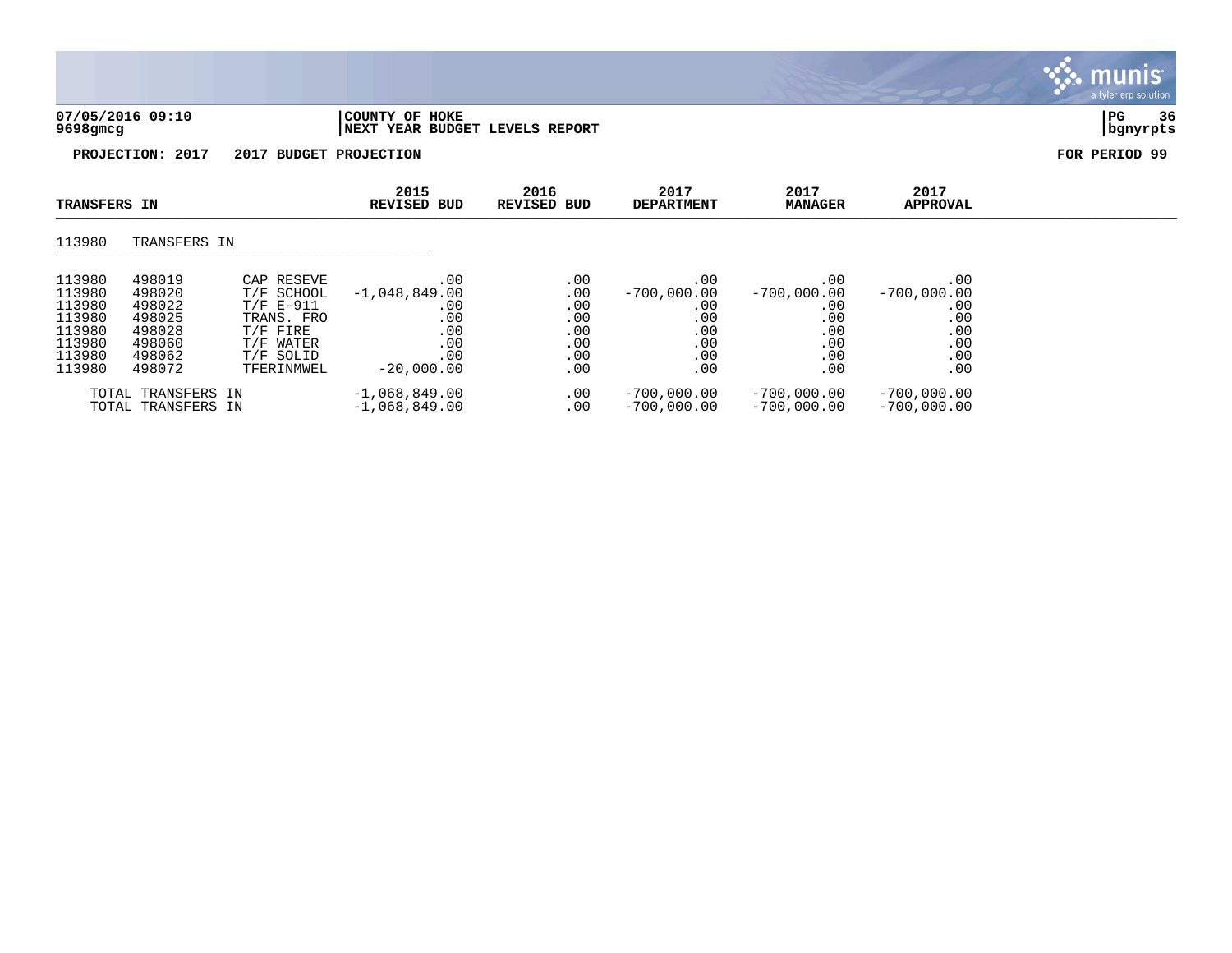| 07/05/2016 09:10 | 'COUNTY OF HOKE                        | l PC     | $\sim$ $\sim$ |
|------------------|----------------------------------------|----------|---------------|
| 9698gmcg         | <b>INEXT YEAR BUDGET LEVELS REPORT</b> | banvrpts |               |

| FUND BALANCE APPROPRIATED |                                                              | 2015<br>REVISED BUD       | 2016<br>REVISED BUD            | 2017<br><b>DEPARTMENT</b>      | 2017<br><b>MANAGER</b> | 2017<br>APPROVAL               |                               |  |
|---------------------------|--------------------------------------------------------------|---------------------------|--------------------------------|--------------------------------|------------------------|--------------------------------|-------------------------------|--|
| 113991                    |                                                              | FUND BALANCE APPROPRIATED |                                |                                |                        |                                |                               |  |
| 113991<br>113991          | 499100<br>499101                                             | $F/B$ APPRO.<br>F/B-HLTH  | $-2.607.00$<br>$-300.000.00$   | $-81,762.00$<br>$-201,000,00$  | .00<br>. 00            | $-335.267.00$<br>. 00          | $-335.267.00$<br>. 00         |  |
|                           | TOTAL FUND BALANCE APPROPRIA<br>TOTAL FUND BALANCE APPROPRIA |                           | $-302.607.00$<br>$-302.607.00$ | $-282,762.00$<br>$-282.762.00$ | .00<br>. 00            | $-335.267.00$<br>$-335.267.00$ | $-335, 267.00$<br>-335,267.00 |  |

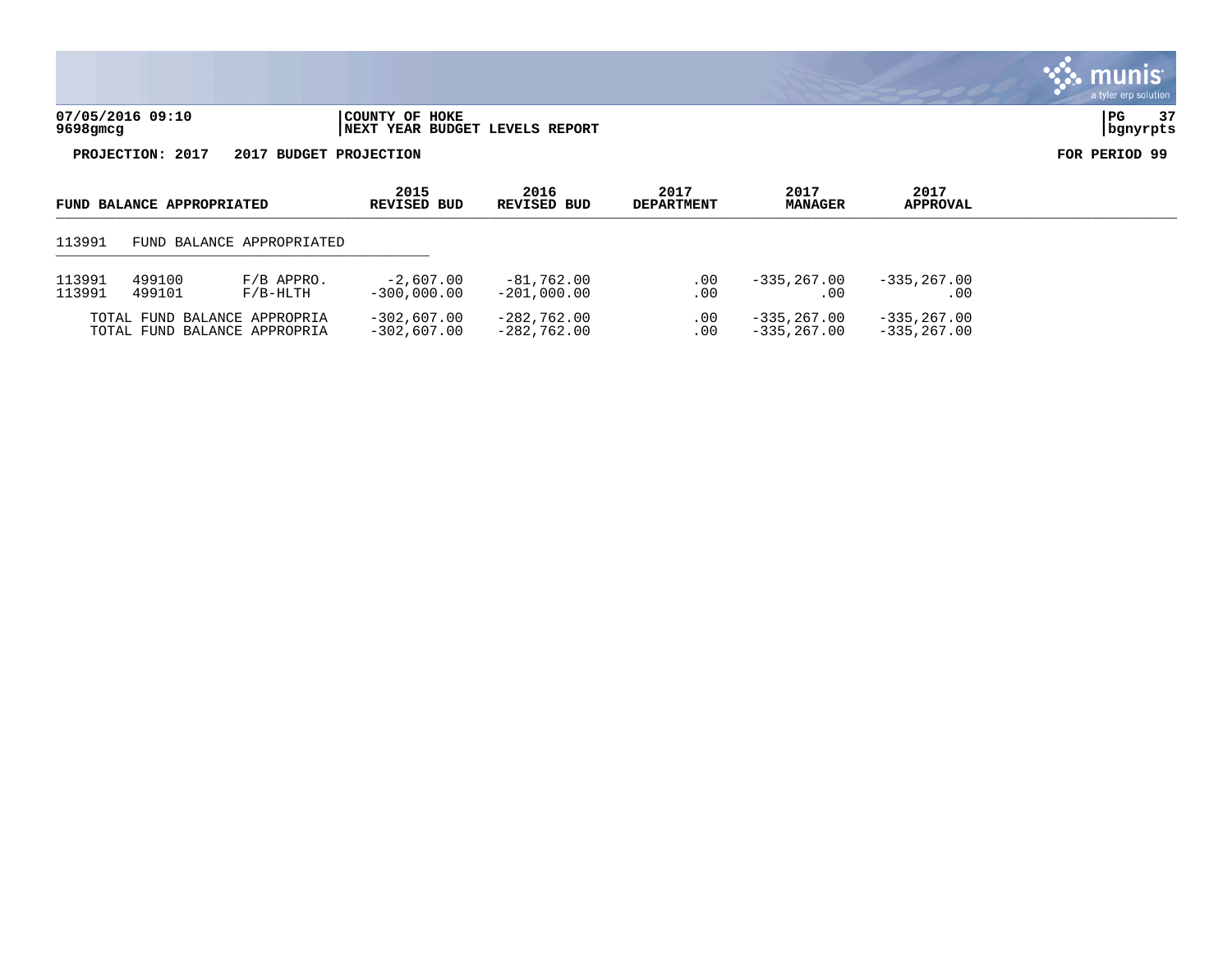#### **07/05/2016 09:10 |COUNTY OF HOKE |PG 38 9698gmcg |NEXT YEAR BUDGET LEVELS REPORT |bgnyrpts**

|                  | REVISED BUD<br><b>GOVERNING BODY</b> |                                                                                                                                                                                                                                                                                                                  | 2015 | 2016<br>REVISED BUD | 2017<br><b>DEPARTMENT</b> | 2017<br><b>MANAGER</b>                                                                               | 2017<br><b>APPROVAL</b> |  |
|------------------|--------------------------------------|------------------------------------------------------------------------------------------------------------------------------------------------------------------------------------------------------------------------------------------------------------------------------------------------------------------|------|---------------------|---------------------------|------------------------------------------------------------------------------------------------------|-------------------------|--|
| 114110           | GOVERNING BODY                       |                                                                                                                                                                                                                                                                                                                  |      |                     |                           |                                                                                                      |                         |  |
| 114110           | 512100                               | $\begin{array}{cccccccc} 8/N & - \, \text{RFC} & 109 \, , 667 \, .00 & 114 \, , 388 \, .00 & 106 \, , 395 \, .00 & 106 \, , 395 \, .00 & 106 \, , 395 \, .00 & 106 \, , 395 \, .00 & 106 \, , 395 \, .00 & 106 \, , 395 \, .00 & 106 \, , 395 \, .00 & 106 \, , 395 \, .00 & 106 \, , 395 \, .00 & 106 \, , 395$ |      |                     |                           |                                                                                                      |                         |  |
| 114110           | 512200                               |                                                                                                                                                                                                                                                                                                                  |      |                     |                           |                                                                                                      |                         |  |
| 114110           | 512600                               |                                                                                                                                                                                                                                                                                                                  |      |                     |                           |                                                                                                      |                         |  |
| 114110           | 517000                               |                                                                                                                                                                                                                                                                                                                  |      |                     |                           |                                                                                                      |                         |  |
| 114110           | 518100                               |                                                                                                                                                                                                                                                                                                                  |      |                     |                           |                                                                                                      |                         |  |
| 114110           | 518102                               |                                                                                                                                                                                                                                                                                                                  |      |                     |                           |                                                                                                      |                         |  |
| 114110           | 518200                               |                                                                                                                                                                                                                                                                                                                  |      |                     |                           |                                                                                                      |                         |  |
| 114110           | 518300                               |                                                                                                                                                                                                                                                                                                                  |      |                     |                           |                                                                                                      |                         |  |
| 114110           | 518900                               |                                                                                                                                                                                                                                                                                                                  |      |                     |                           |                                                                                                      |                         |  |
| 114110<br>114110 | 519000<br>520000                     |                                                                                                                                                                                                                                                                                                                  |      |                     |                           |                                                                                                      |                         |  |
| 114110           | 525100                               |                                                                                                                                                                                                                                                                                                                  |      |                     |                           |                                                                                                      |                         |  |
| 114110           | 529900                               |                                                                                                                                                                                                                                                                                                                  |      |                     |                           |                                                                                                      |                         |  |
| 114110           | 531100                               |                                                                                                                                                                                                                                                                                                                  |      |                     |                           |                                                                                                      |                         |  |
| 114110           | 531101                               |                                                                                                                                                                                                                                                                                                                  |      |                     |                           |                                                                                                      |                         |  |
| 114110           | 532100                               |                                                                                                                                                                                                                                                                                                                  |      |                     |                           |                                                                                                      |                         |  |
| 114110           | 532500                               |                                                                                                                                                                                                                                                                                                                  |      |                     |                           |                                                                                                      |                         |  |
| 114110           | 535300                               |                                                                                                                                                                                                                                                                                                                  |      |                     |                           |                                                                                                      |                         |  |
| 114110           | 537000                               |                                                                                                                                                                                                                                                                                                                  |      |                     |                           |                                                                                                      |                         |  |
| 114110           | 539500                               |                                                                                                                                                                                                                                                                                                                  |      |                     |                           |                                                                                                      |                         |  |
| 114110           | 544000                               |                                                                                                                                                                                                                                                                                                                  |      |                     |                           |                                                                                                      |                         |  |
| 114110           | 545100                               |                                                                                                                                                                                                                                                                                                                  |      |                     |                           |                                                                                                      |                         |  |
| 114110           | 545300                               |                                                                                                                                                                                                                                                                                                                  |      |                     |                           |                                                                                                      |                         |  |
| 114110           | 548050                               |                                                                                                                                                                                                                                                                                                                  |      |                     |                           |                                                                                                      |                         |  |
| 114110           | 549100                               |                                                                                                                                                                                                                                                                                                                  |      |                     |                           |                                                                                                      |                         |  |
| 114110           | 549900                               |                                                                                                                                                                                                                                                                                                                  |      |                     |                           |                                                                                                      |                         |  |
| 114110           | 549920                               |                                                                                                                                                                                                                                                                                                                  |      |                     |                           |                                                                                                      |                         |  |
| 114110           | 551000                               |                                                                                                                                                                                                                                                                                                                  |      |                     |                           |                                                                                                      |                         |  |
| 114110           | 552000                               |                                                                                                                                                                                                                                                                                                                  |      |                     |                           |                                                                                                      |                         |  |
| 114110           | 554000                               |                                                                                                                                                                                                                                                                                                                  |      |                     |                           |                                                                                                      |                         |  |
| 114110           | 555000                               |                                                                                                                                                                                                                                                                                                                  |      |                     |                           |                                                                                                      |                         |  |
| 114110<br>114110 | 557000<br>558000                     |                                                                                                                                                                                                                                                                                                                  |      |                     |                           |                                                                                                      |                         |  |
| 114110           | 559000                               |                                                                                                                                                                                                                                                                                                                  |      |                     |                           | $5,000.00$<br>$0.00$<br>$0.00$<br>$0.00$<br>$0.00$<br>$0.00$<br>$0.00$<br>$0.00$<br>$0.00$<br>$0.00$ |                         |  |
|                  |                                      |                                                                                                                                                                                                                                                                                                                  |      |                     |                           |                                                                                                      |                         |  |
|                  |                                      |                                                                                                                                                                                                                                                                                                                  |      |                     |                           |                                                                                                      |                         |  |
|                  |                                      | TOTAL GOVERNING BODY<br>TOTAL GOVERNING BODY 240,806.00 321,053.00 267,936.00 267,936.00 274,861.00<br>TOTAL GOVERNING BODY 240,806.00 321,053.00 267,936.00 267,936.00 274,861.00                                                                                                                               |      |                     |                           |                                                                                                      |                         |  |

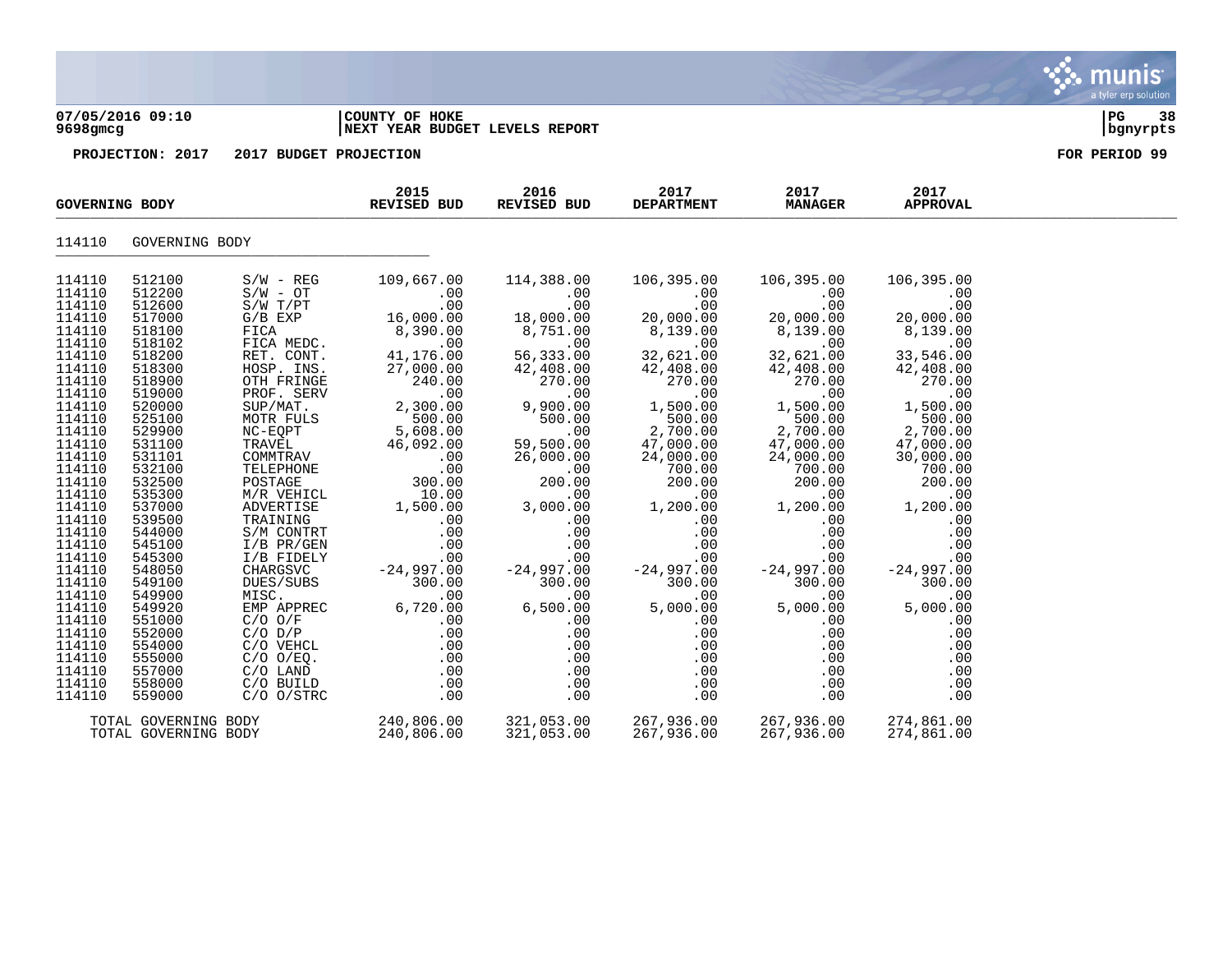#### **07/05/2016 09:10 |COUNTY OF HOKE |PG 39 9698gmcg |NEXT YEAR BUDGET LEVELS REPORT |bgnyrpts**

| <b>ADMINISTRATION</b> |                |                                                            | 2015<br><b>REVISED BUD</b>                                                                                                                                                                             | 2016<br>REVISED BUD                                                                                                       | 2017<br><b>DEPARTMENT</b>                   | 2017<br><b>MANAGER</b>                           | 2017<br><b>APPROVAL</b>                                                                     |  |
|-----------------------|----------------|------------------------------------------------------------|--------------------------------------------------------------------------------------------------------------------------------------------------------------------------------------------------------|---------------------------------------------------------------------------------------------------------------------------|---------------------------------------------|--------------------------------------------------|---------------------------------------------------------------------------------------------|--|
| 114120                | ADMINISTRATION |                                                            |                                                                                                                                                                                                        |                                                                                                                           |                                             |                                                  |                                                                                             |  |
| 114120                | 512100         | $S/W - REG$                                                | 187,663.00                                                                                                                                                                                             | 155,932.00                                                                                                                | 161,080.00                                  | 161,080.00                                       | 161,080.00                                                                                  |  |
| 114120                | 512200         | $S/W - OT$                                                 | .00                                                                                                                                                                                                    | .00                                                                                                                       | .00                                         | .00                                              | .00                                                                                         |  |
| 114120                | 512600         | $S/W$ $T/PT$                                               | .00                                                                                                                                                                                                    | .00                                                                                                                       | .00                                         | .00                                              | .00                                                                                         |  |
| 114120                | 512700         | S/W LONG.                                                  | $\begin{array}{ccc} & & . & 00 & \ & & & . & 00 \ & & & & . & 00 \ & & & & . & 00 \ & & & & & . & 00 \ & & & & & . & 00 \end{array}$                                                                   | $\begin{array}{c} \n 0.00 \\  0.00 \\  0.00 \\  0.00 \\  0.00 \\  0.00 \\  0.00 \\  0.00 \\  0.00 \\  0.00\n \end{array}$ | .00                                         | .00                                              | .00                                                                                         |  |
| 114120                | 513000         | SPCL. PAY.                                                 |                                                                                                                                                                                                        |                                                                                                                           | .00                                         | .00                                              | .00                                                                                         |  |
| 114120                | 518100         | FICA                                                       |                                                                                                                                                                                                        |                                                                                                                           | 12,323.00                                   | 12,323.00                                        | 12,323.00                                                                                   |  |
| 114120                | 518102         | FICA MEDC.                                                 |                                                                                                                                                                                                        |                                                                                                                           | .00                                         | .00                                              | .00                                                                                         |  |
| 114120                | 518200         | RET. CONT.                                                 | 9,222.00                                                                                                                                                                                               |                                                                                                                           | 11,276.00                                   | 11,276.00                                        | 11,824.00                                                                                   |  |
| 114120                | 518300         | HOSP. INS.                                                 | 10,500.00                                                                                                                                                                                              | 11,536.00                                                                                                                 | 14,136.00                                   | 14,136.00                                        |                                                                                             |  |
| 114120                | 518900         | OTH FRINGE                                                 | $\frac{5}{10}$ ,<br>80.00                                                                                                                                                                              | 90.00                                                                                                                     | 90.00<br>50,000.00<br>3,000.00              | $50,000.00$<br>$50,000.00$<br>$3,000.00$         | $14,136.00$<br>90.00<br>50,000.00<br>3,000.00                                               |  |
| 114120                | 519000         | PROF. SERV                                                 | 6,800.00                                                                                                                                                                                               | 45,000.00                                                                                                                 |                                             |                                                  |                                                                                             |  |
| 114120                | 520000         | SUP/MAT.                                                   | 500.00                                                                                                                                                                                                 | 3,000.00                                                                                                                  |                                             |                                                  |                                                                                             |  |
| 114120                | 525100         | MOTR FULS                                                  | 1,500.00                                                                                                                                                                                               | 1,300.00                                                                                                                  | 1,300.00                                    | 1,300.00                                         | 1,300.00                                                                                    |  |
| 114120                | 525200         | TIRES                                                      | .00                                                                                                                                                                                                    | .00                                                                                                                       | 500.00                                      | 500.00                                           | 500.00                                                                                      |  |
| 114120                | 529900         |                                                            | .00                                                                                                                                                                                                    | .00                                                                                                                       | .00                                         | .00                                              | .00                                                                                         |  |
| 114120                | 529901         |                                                            | 840.00                                                                                                                                                                                                 | 15,000.00                                                                                                                 | .00                                         | .00                                              | .00                                                                                         |  |
| 114120                | 529902         | TIRES<br>NC-EQPT<br>NC-OF FURN<br>NC-OF EQPT<br>NC-COMPITE | .00                                                                                                                                                                                                    | .00                                                                                                                       | .00                                         |                                                  |                                                                                             |  |
| 114120                | 529903         | NC-COMPUTE                                                 | $00$ .<br>2,448.00                                                                                                                                                                                     | $00.00$<br>2,000.00                                                                                                       | .00                                         |                                                  | 00 .<br>00 .<br>00 .000 , 2                                                                 |  |
| 114120                | 531100         | TRAVEL                                                     |                                                                                                                                                                                                        |                                                                                                                           | $2,000.00$<br>10,000.00<br>800.00<br>500.00 |                                                  |                                                                                             |  |
| 114120                | 532100         |                                                            | TELEPHONE 9,000.00<br>POSTAGE 900.00<br>PRINTING .00<br>REP/MAINT. 500.00<br>M/R VEHICL 1,000.00                                                                                                       | 9,500.00                                                                                                                  |                                             |                                                  | 10,000.00                                                                                   |  |
| 114120                | 532500         |                                                            |                                                                                                                                                                                                        | 800.00                                                                                                                    |                                             |                                                  | 800.00                                                                                      |  |
| 114120                | 534100         |                                                            |                                                                                                                                                                                                        |                                                                                                                           |                                             |                                                  |                                                                                             |  |
| 114120                | 535000         |                                                            |                                                                                                                                                                                                        |                                                                                                                           |                                             |                                                  |                                                                                             |  |
| 114120                | 535300         |                                                            |                                                                                                                                                                                                        | $\begin{array}{r} 600.00 \\ 500.00 \\ 500.00 \\ 750.00 \\ 1,500.00 \\ 1,500.00 \\ \end{array}$                            |                                             |                                                  | $\begin{array}{r} 500.00 \\ 500.00 \\ 500.00 \\ 750.00 \\ 1,500.00 \\ 1,500.00 \end{array}$ |  |
| 114120                | 537000         | ADVERTISE                                                  | 1,500.00                                                                                                                                                                                               |                                                                                                                           |                                             |                                                  |                                                                                             |  |
| 114120                | 539500         | TRAINING                                                   | 500.00                                                                                                                                                                                                 |                                                                                                                           | 1,500.00<br>1,500.00                        |                                                  |                                                                                             |  |
| 114120                | 544000         | S/M CONTRT                                                 | 76,700.00                                                                                                                                                                                              | 83,500.00                                                                                                                 | 90,000.00                                   |                                                  | 90,000.00                                                                                   |  |
| 114120                | 545000         | INS/BOND                                                   | $\overline{00}$                                                                                                                                                                                        | .00                                                                                                                       |                                             |                                                  | .00                                                                                         |  |
| 114120                | 545300         | I/B FIDELY                                                 | 1,700.00                                                                                                                                                                                               | 5,000.00                                                                                                                  | 6,500.00                                    |                                                  | 6,500.00                                                                                    |  |
| 114120                | 548050         | CHARGSVC                                                   | $-116,034.00$                                                                                                                                                                                          | $-116,034.00$                                                                                                             | .00                                         | $-116,034.00$                                    | $-116,034.00$                                                                               |  |
| 114120                | 549100         | DUES/SUBS                                                  | 60,600.00                                                                                                                                                                                              | 43,600.00                                                                                                                 | 50,000.00                                   | 50,000.00                                        | 50,000.00                                                                                   |  |
| 114120                | 549900         | COLA                                                       | .00                                                                                                                                                                                                    | .00                                                                                                                       | .00                                         | 511,212.00                                       | 511,212.00                                                                                  |  |
| 114120                | 549920         | EMP APPREC                                                 | .00                                                                                                                                                                                                    | 1,500.00                                                                                                                  | 1,500.00                                    | 1,500.00                                         | 1,500.00                                                                                    |  |
| 114120                | 550000         | CAP OUTLAY                                                 |                                                                                                                                                                                                        | .00                                                                                                                       | .00                                         | .00                                              | .00                                                                                         |  |
| 114120                | 551000         | $C/O$ $O/F$                                                |                                                                                                                                                                                                        | .00                                                                                                                       | .00                                         | .00                                              | .00                                                                                         |  |
| 114120                | 552000         | $C/O$ $D/P$                                                |                                                                                                                                                                                                        | .00                                                                                                                       | .00                                         | $\begin{array}{c} .00 \\ .00 \\ .00 \end{array}$ | .00                                                                                         |  |
| 114120                | 553000         | C/O E/M                                                    |                                                                                                                                                                                                        | .00                                                                                                                       | .00                                         |                                                  | .00                                                                                         |  |
| 114120                | 554000         | C/O VEHCL                                                  |                                                                                                                                                                                                        | .00                                                                                                                       | .00                                         |                                                  | .00                                                                                         |  |
| 114120                | 557000         | C/O LAND                                                   |                                                                                                                                                                                                        | .00                                                                                                                       | .00                                         | .00                                              | .00                                                                                         |  |
| 114120                | 563014         | CENTENNIAL                                                 | $\begin{array}{ccccc} \text{SC} & & .00 & & 1,500 \ \text{AY} & & .00 & & & \ 0 & & .00 & & & \ 0 & & .00 & & & \ 0 & & & .00 & & \ 0 & & & .00 & & \ 0 & & & .00 & & \ 0 & & & .00 & & \ \end{array}$ | .00                                                                                                                       | .00                                         | .00                                              | .00                                                                                         |  |

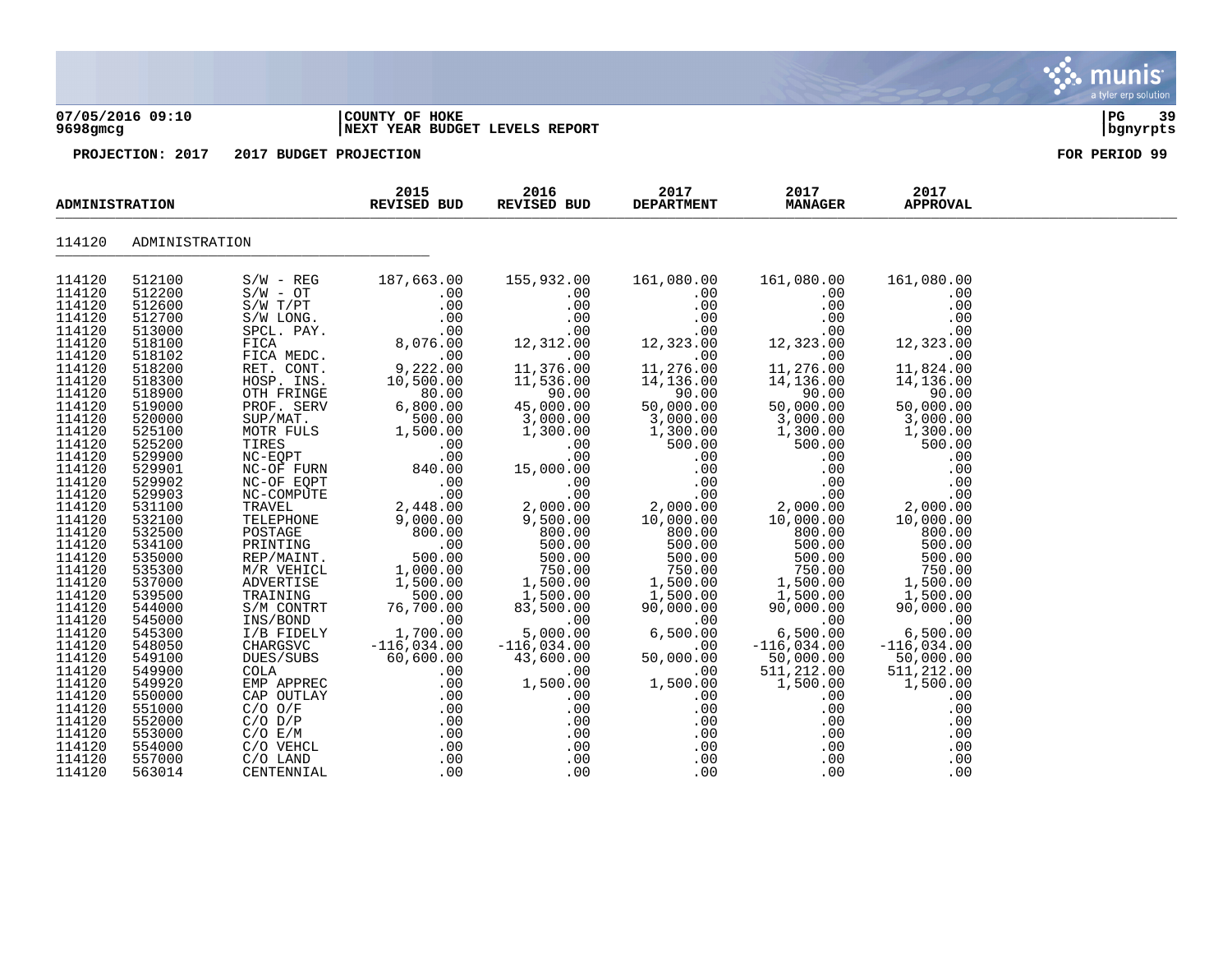|                               |                        |                                        |                           |                        |                         | $\sim$ munis<br>a tyler erp solution |
|-------------------------------|------------------------|----------------------------------------|---------------------------|------------------------|-------------------------|--------------------------------------|
| 07/05/2016 09:10<br>9698gm.cg | COUNTY OF HOKE         | <b>INEXT YEAR BUDGET LEVELS REPORT</b> |                           |                        |                         | 40<br>PG<br>  bgnyrpts               |
| PROJECTION: 2017              | 2017 BUDGET PROJECTION |                                        |                           |                        |                         | FOR PERIOD 99                        |
| <b>ADMINISTRATION</b>         | 2015<br>REVISED BUD    | 2016<br>REVISED BUD                    | 2017<br><b>DEPARTMENT</b> | 2017<br><b>MANAGER</b> | 2017<br><b>APPROVAL</b> |                                      |

 $\mathcal{L}$ 

TOTAL ADMINISTRATION 263,895.00 290,162.00 419,255.00 814,433.00 814,981.00 TOTAL ADMINISTRATION 263,895.00 290,162.00 419,255.00 814,433.00 814,981.00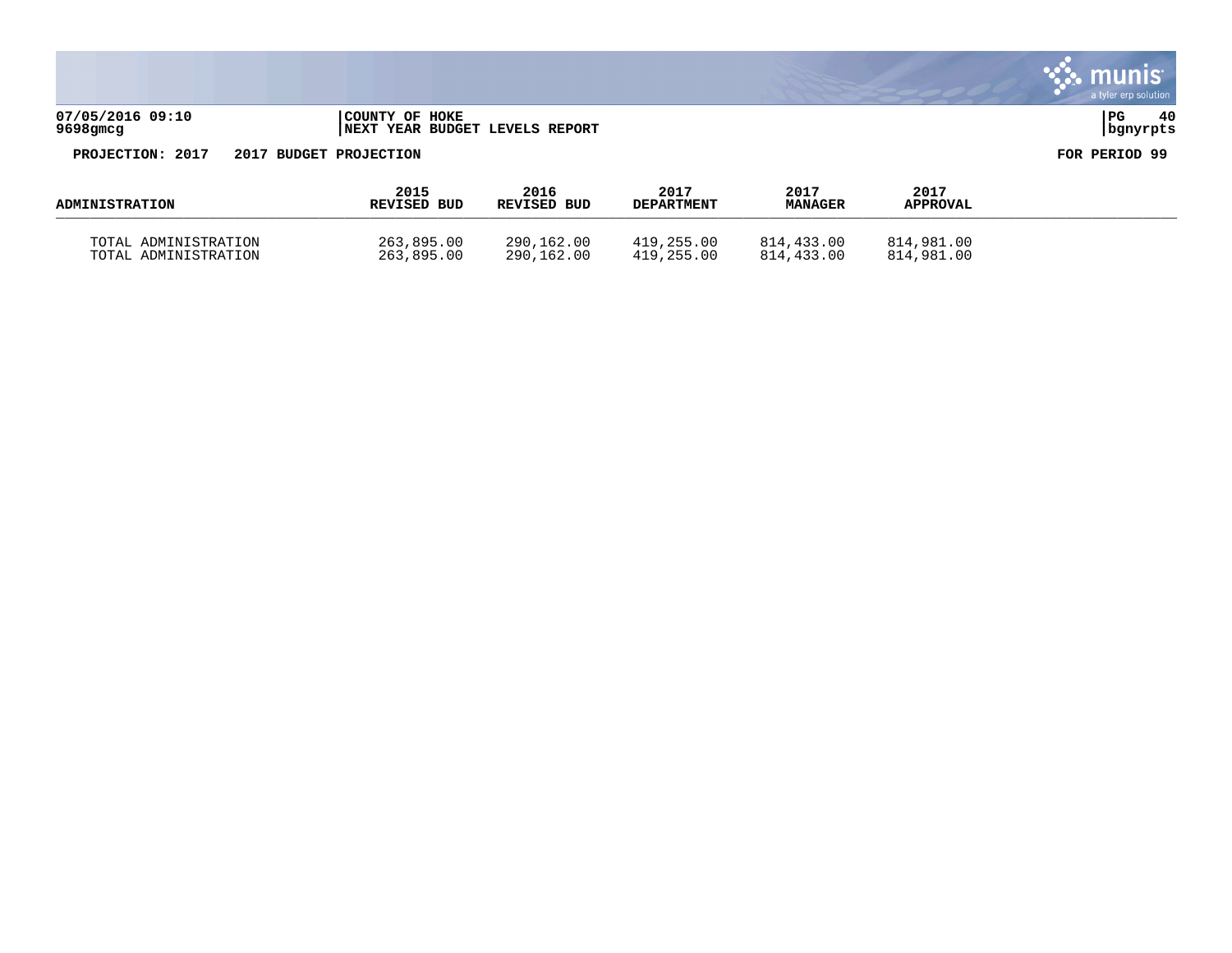

#### **07/05/2016 09:10 |COUNTY OF HOKE |PG 41 9698gmcg |NEXT YEAR BUDGET LEVELS REPORT |bgnyrpts**

**PROJECTION: 2017 2017 BUDGET PROJECTION FOR PERIOD 99**

|        | <b>HUMAN RESOURCES</b> |              | 2015<br>REVISED BUD | 2016<br>REVISED BUD | 2017<br><b>DEPARTMENT</b> | 2017<br><b>MANAGER</b> | 2017<br><b>APPROVAL</b> |  |
|--------|------------------------|--------------|---------------------|---------------------|---------------------------|------------------------|-------------------------|--|
| 114121 | HUMAN RESOURCES        |              |                     |                     |                           |                        |                         |  |
| 114121 | 512100                 | $S/W - REG$  | 193,473.00          | 183,922.00          | 152,898.00                | 152,898.00             | 152,898.00              |  |
| 114121 | 512200                 | $S/W - OT$   | .00                 | .00                 | $.00 \,$                  | $.00 \,$               | .00                     |  |
| 114121 | 512600                 | $S/W$ $T/PT$ | .00                 | .00                 | .00                       | .00                    | .00                     |  |
| 114121 | 518100                 | FICA         | 14,112.00           | 14,835.00           | 11,697.00                 | 11,697.00              | 11,697.00               |  |
| 114121 | 518102                 | FICA MEDC.   | .00                 | .00                 | .00                       | .00                    | .00                     |  |
| 114121 | 518200                 | RET. CONT.   | 13,043.00           | 11,936.00           | 10,703.00                 | 10,703.00              | 11,223.00               |  |
| 114121 | 518300                 | HOSP. INS.   | 27,000.00           | 28, 272.00          | 28,272.00                 | 28,272.00              | 28, 272.00              |  |
| 114121 | 518900                 | OTH FRINGE   | 160.00              | 180.00              | 180.00                    | 180.00                 | 180.00                  |  |
| 114121 | 519000                 | PROF. SERV   | 4,000.00            | 4,000.00            | 5,500.00                  | 5,500.00               | 5,500.00                |  |
| 114121 | 520000                 | SUP/MAT.     | 650.00              | 1,000.00            | 2,500.00                  | 2,500.00               | 2,500.00                |  |
| 114121 | 529903                 | NC-COMPUTE   | 1,600.00            | .00                 | .00                       | $.00 \,$               | .00                     |  |
| 114121 | 531100                 | TRAVEL       | 8,250.00            | 1,000.00            | 1,500.00                  | 1,500.00               | 1,500.00                |  |
| 114121 | 532100                 | TELEPHONE    | .00                 | $.00 \,$            | .00                       | .00                    | .00                     |  |
| 114121 | 532500                 | POSTAGE      | 600.00              | 500.00              | 500.00                    | 500.00                 | 500.00                  |  |
| 114121 | 535000                 | REP/MAINT.   | 100.00              | 100.00              | 100.00                    | 100.00                 | 100.00                  |  |
| 114121 | 537000                 | ADVERTISE    | 300.00              | 300.00              | 300.00                    | 300.00                 | 300.00                  |  |
| 114121 | 539500                 | TRAINING     | 4,550.00            | 500.00              | 1,500.00                  | 1,500.00               | 1,500.00                |  |
| 114121 | 544000                 | S/M CONTRT   | 9,200.00            | 8,600.00            | 8,600.00                  | 8,600.00               | 8,600.00                |  |
| 114121 | 548050                 | CHARGSVC     | $-46,710.00$        | $-46,710.00$        | .00                       | $-46,710.00$           | $-46,710.00$            |  |
| 114121 | 549100                 | DUES/SUBS    | 1,000.00            | 500.00              | 500.00                    | 500.00                 | 500.00                  |  |
|        | TOTAL HUMAN RESOURCES  |              | 231,328.00          | 208,935.00          | 224,750.00                | 178,040.00             | 178,560.00              |  |
|        | TOTAL HUMAN RESOURCES  |              | 231,328.00          | 208,935.00          | 224,750.00                | 178,040.00             | 178,560.00              |  |

munis a tyler erp solution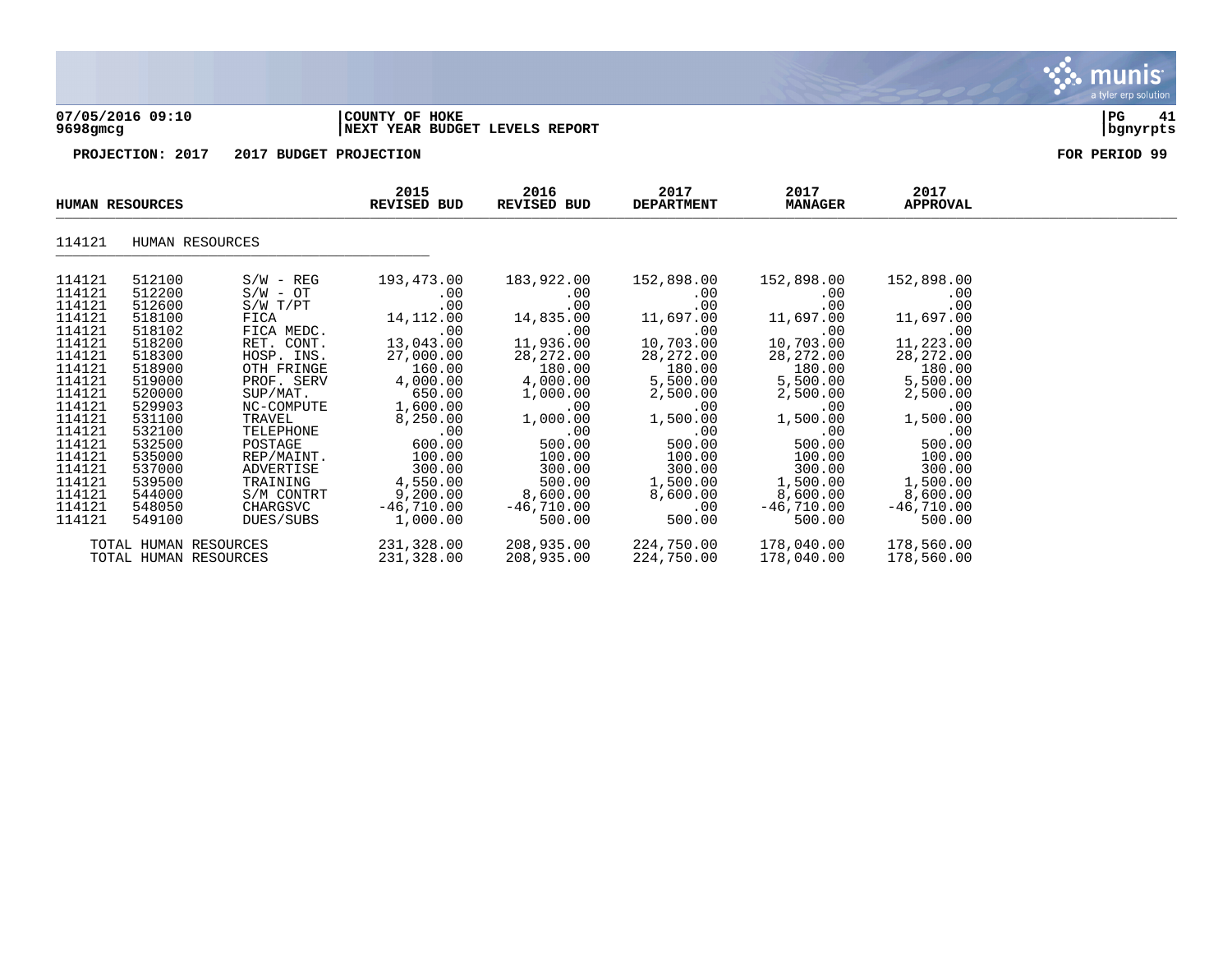

munis a tyler erp solution

| <b>RISK MANAGEMENT</b> |                 | 2015<br>REVISED BUD | 2016<br>REVISED BUD | 2017<br><b>DEPARTMENT</b> | 2017<br><b>MANAGER</b> | 2017<br><b>APPROVAL</b> |     |  |
|------------------------|-----------------|---------------------|---------------------|---------------------------|------------------------|-------------------------|-----|--|
| 114125                 | RISK MANAGEMENT |                     |                     |                           |                        |                         |     |  |
| 114125                 | 512100          | $S/W - REG$         | .00                 | .00                       | .00                    | .00                     | .00 |  |
| 114125                 | 518100          | FICA                | .00                 | .00                       | .00                    | .00                     | .00 |  |
| 114125                 | 518102          | FICA MEDC.          | .00                 | .00                       | .00                    | .00                     | .00 |  |
| 114125                 | 518200          | RET. CONT.          | .00                 | .00                       | .00                    | .00                     | .00 |  |
| 114125                 | 518300          | HOSP. INS.          | .00                 | .00                       | .00                    | .00                     | .00 |  |
| 114125                 | 520000          | SUP/MAT.            | .00                 | .00                       | .00                    | .00                     | .00 |  |
| 114125                 | 531100          | TRAVEL              | .00                 | .00                       | .00                    | .00                     | .00 |  |
| 114125                 | 539500          | TRAINING            | .00                 | .00                       | .00                    | .00                     | .00 |  |
| 114125                 | 549100          | DUES/SUBS           | .00                 | .00                       | .00                    | .00                     | .00 |  |
| TOTAL RISK MANAGEMENT  |                 | .00                 | .00                 | .00                       | .00                    | .00                     |     |  |
| TOTAL RISK MANAGEMENT  |                 | .00                 | .00                 | .00                       | .00                    | .00                     |     |  |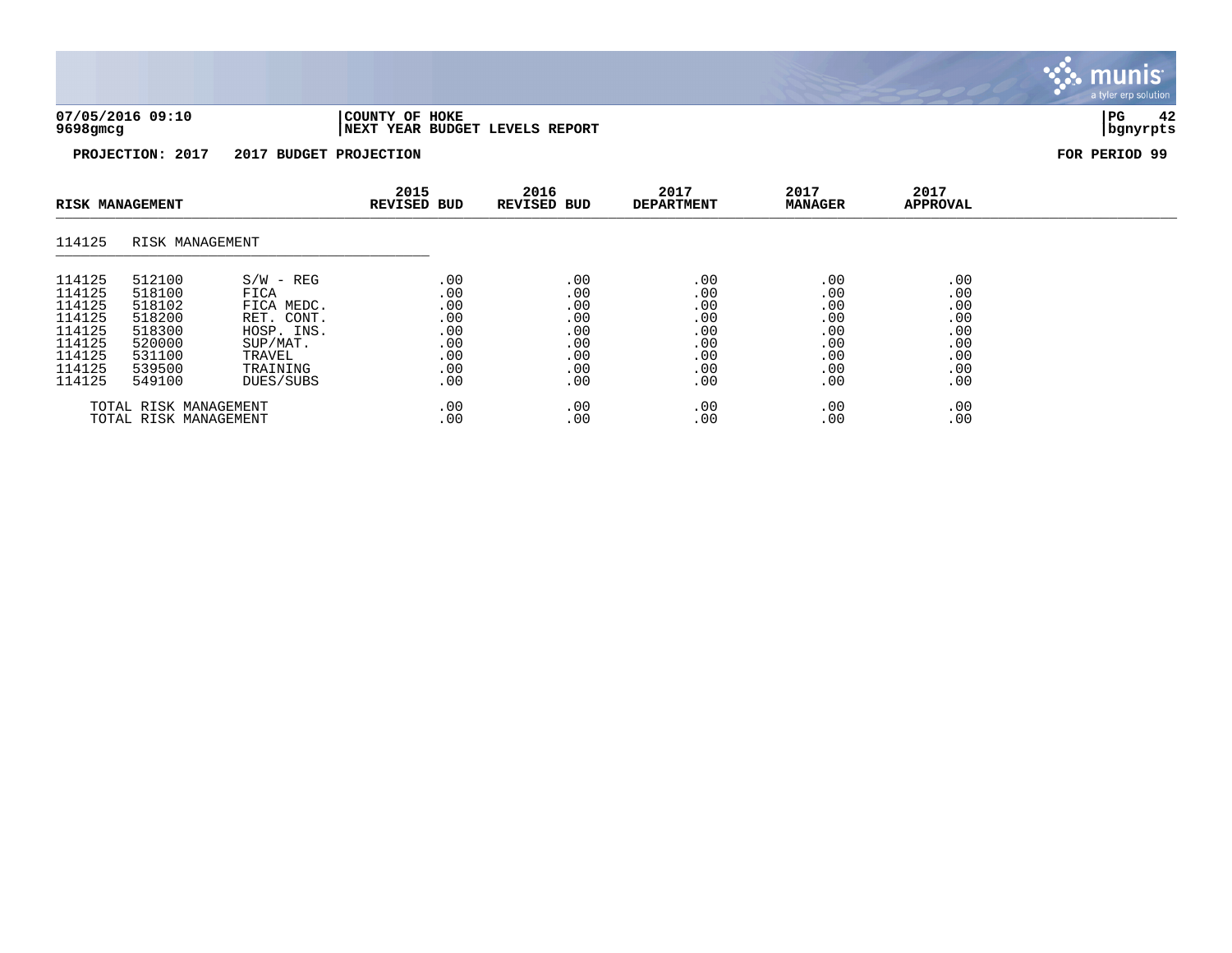#### **07/05/2016 09:10 |COUNTY OF HOKE |PG 43 9698gmcg |NEXT YEAR BUDGET LEVELS REPORT |bgnyrpts**

| <b>FINANCE</b>                                                                                                                                                                                                                                         |                                                                                                                                                                                                                                                        |                                                                                                                                                                                                                                                                                                                                 | 2015<br>REVISED BUD                                                                                                                                                                                                                                                         | 2016<br>REVISED BUD                                                                                                                                                                                                                                        | 2017<br><b>DEPARTMENT</b>                                                                                                                                                                                                                                      | 2017<br><b>MANAGER</b>                                                                                                                                                                                                                                          | 2017<br><b>APPROVAL</b>                                                                                                                                                                                                                                         |  |
|--------------------------------------------------------------------------------------------------------------------------------------------------------------------------------------------------------------------------------------------------------|--------------------------------------------------------------------------------------------------------------------------------------------------------------------------------------------------------------------------------------------------------|---------------------------------------------------------------------------------------------------------------------------------------------------------------------------------------------------------------------------------------------------------------------------------------------------------------------------------|-----------------------------------------------------------------------------------------------------------------------------------------------------------------------------------------------------------------------------------------------------------------------------|------------------------------------------------------------------------------------------------------------------------------------------------------------------------------------------------------------------------------------------------------------|----------------------------------------------------------------------------------------------------------------------------------------------------------------------------------------------------------------------------------------------------------------|-----------------------------------------------------------------------------------------------------------------------------------------------------------------------------------------------------------------------------------------------------------------|-----------------------------------------------------------------------------------------------------------------------------------------------------------------------------------------------------------------------------------------------------------------|--|
| 114130                                                                                                                                                                                                                                                 | FINANCE                                                                                                                                                                                                                                                |                                                                                                                                                                                                                                                                                                                                 |                                                                                                                                                                                                                                                                             |                                                                                                                                                                                                                                                            |                                                                                                                                                                                                                                                                |                                                                                                                                                                                                                                                                 |                                                                                                                                                                                                                                                                 |  |
| 114130<br>114130<br>114130<br>114130<br>114130<br>114130<br>114130<br>114130<br>114130<br>114130<br>114130<br>114130<br>114130<br>114130<br>114130<br>114130<br>114130<br>114130<br>114130<br>114130<br>114130<br>114130<br>114130<br>114130<br>114130 | 512100<br>512200<br>512600<br>512700<br>518100<br>518102<br>518200<br>518300<br>518900<br>519300<br>520000<br>529900<br>529901<br>529902<br>529903<br>531100<br>532100<br>532500<br>535000<br>537000<br>539500<br>544000<br>548050<br>549100<br>549900 | $S/W - REG$<br>$S/W - OT$<br>$S/W$ $T/PT$<br>S/W LONG.<br>FICA<br>FICA MEDC.<br>RET. CONT.<br>HOSP. INS.<br>OTH FRINGE<br>P/S-AUDIT<br>SUP/MAT.<br>$NC-EQPT$<br>NC-OF FURN<br>NC-OF EQPT<br>NC-COMPUTE<br>TRAVEL<br>TELEPHONE<br>POSTAGE<br>REP/MAINT.<br>ADVERTISE<br>TRAINING<br>S/M CONTRT<br>CHARGSVC<br>DUES/SUBS<br>MISC. | 390,185.00<br>2,000.00<br>$.00 \,$<br>.00<br>30,002.00<br>.00<br>27,728.00<br>47,250.00<br>280.00<br>97,053.00<br>.00<br>.00<br>1,700.00<br>.00<br>5,000.00<br>3,600.00<br>.00<br>8,300.00<br>4,700.00<br>200.00<br>3,500.00<br>2,000.00<br>$-211, 112.00$<br>500.00<br>.00 | 405,769.00<br>.00<br>.00<br>.00<br>31,042.00<br>.00<br>28,681.00<br>49,476.00<br>315.00<br>110,000.00<br>19,500.00<br>.00<br>.00<br>.00<br>.00<br>4,000.00<br>.00<br>8,300.00<br>500.00<br>200.00<br>300.00<br>2,000.00<br>$-211, 111.00$<br>100.00<br>.00 | 391,856.00<br>.00<br>.00<br>.00<br>29,977.00<br>.00<br>27,430.00<br>49,476.00<br>315.00<br>100,000.00<br>19,500.00<br>.00<br>4,000.00<br>.00<br>.00<br>4,000.00<br>.00<br>9,000.00<br>500.00<br>200.00<br>300.00<br>4,000.00<br>$-211,000.00$<br>300.00<br>.00 | 393,612.00<br>.00<br>.00<br>.00<br>30,112.00<br>.00<br>27,552.00<br>49,476.00<br>315.00<br>100,000.00<br>19,500.00<br>.00<br>4,000.00<br>.00<br>.00<br>4,000.00<br>.00<br>9,000.00<br>500.00<br>200.00<br>300.00<br>4,000.00<br>$-211, 111.00$<br>300.00<br>.00 | 393,612.00<br>.00<br>.00<br>.00<br>30,112.00<br>.00<br>28,891.00<br>49,476.00<br>315.00<br>100,000.00<br>19,500.00<br>.00<br>4,000.00<br>.00<br>.00<br>4,000.00<br>.00<br>9,000.00<br>500.00<br>200.00<br>300.00<br>4,000.00<br>$-211, 111.00$<br>300.00<br>.00 |  |
| 114130<br>114130<br>114130                                                                                                                                                                                                                             | 550000<br>551000<br>552000                                                                                                                                                                                                                             | CAP OUTLAY<br>$C/O$ $O/F$<br>$C/O$ $D/P$                                                                                                                                                                                                                                                                                        | .00<br>.00<br>.00                                                                                                                                                                                                                                                           | .00<br>$.00 \,$<br>.00                                                                                                                                                                                                                                     | .00<br>$.00 \,$<br>.00                                                                                                                                                                                                                                         | .00<br>$.00 \,$<br>.00                                                                                                                                                                                                                                          | .00<br>.00<br>.00                                                                                                                                                                                                                                               |  |
|                                                                                                                                                                                                                                                        | TOTAL FINANCE<br>TOTAL FINANCE                                                                                                                                                                                                                         |                                                                                                                                                                                                                                                                                                                                 | 412,886.00<br>412,886.00                                                                                                                                                                                                                                                    | 449,072.00<br>449,072.00                                                                                                                                                                                                                                   | 429,854.00<br>429,854.00                                                                                                                                                                                                                                       | 431,756.00<br>431,756.00                                                                                                                                                                                                                                        | 433,095.00<br>433,095.00                                                                                                                                                                                                                                        |  |

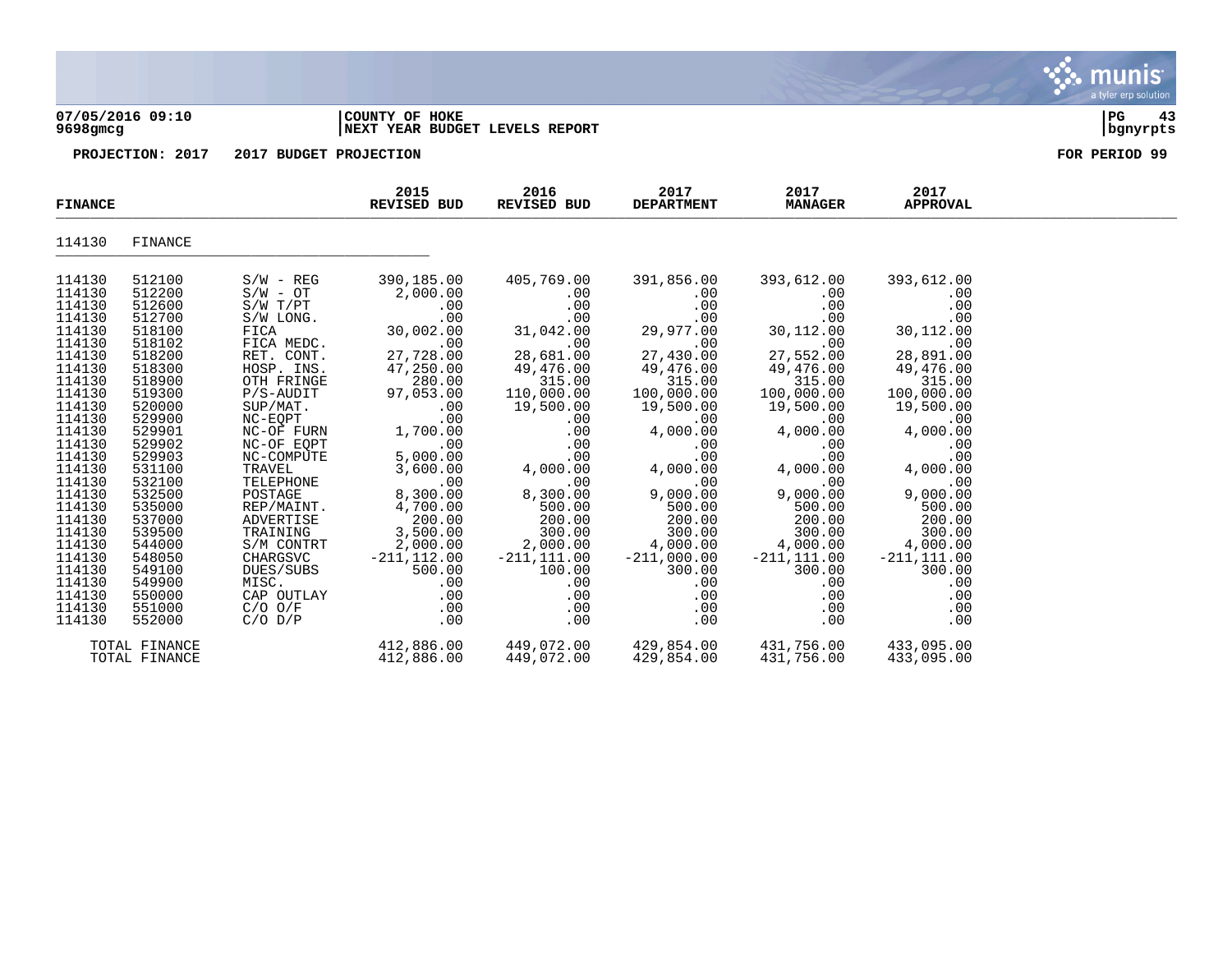#### **07/05/2016 09:10 |COUNTY OF HOKE |PG 44 9698gmcg |NEXT YEAR BUDGET LEVELS REPORT |bgnyrpts**

|                                                                                                                                                                                                                                                        | TAX ADMINISTRATION                                                                                                                                                                                                                                     |                                                                                                                                                                                                                                                                                                                                    | 2015<br>2016<br>REVISED BUD<br>REVISED BUD                                                                                                                                                                                                                                       |                                                                                                                                                                                                                                                                                                | 2017<br><b>DEPARTMENT</b>                                                                                                                                                                                                                                                           | 2017<br><b>MANAGER</b>                                                                                                                                                                                                                                                                                              | 2017<br><b>APPROVAL</b>                                                                                                                                                                                                                                          |  |
|--------------------------------------------------------------------------------------------------------------------------------------------------------------------------------------------------------------------------------------------------------|--------------------------------------------------------------------------------------------------------------------------------------------------------------------------------------------------------------------------------------------------------|------------------------------------------------------------------------------------------------------------------------------------------------------------------------------------------------------------------------------------------------------------------------------------------------------------------------------------|----------------------------------------------------------------------------------------------------------------------------------------------------------------------------------------------------------------------------------------------------------------------------------|------------------------------------------------------------------------------------------------------------------------------------------------------------------------------------------------------------------------------------------------------------------------------------------------|-------------------------------------------------------------------------------------------------------------------------------------------------------------------------------------------------------------------------------------------------------------------------------------|---------------------------------------------------------------------------------------------------------------------------------------------------------------------------------------------------------------------------------------------------------------------------------------------------------------------|------------------------------------------------------------------------------------------------------------------------------------------------------------------------------------------------------------------------------------------------------------------|--|
| 114140                                                                                                                                                                                                                                                 | TAX ADMINISTRATION                                                                                                                                                                                                                                     |                                                                                                                                                                                                                                                                                                                                    |                                                                                                                                                                                                                                                                                  |                                                                                                                                                                                                                                                                                                |                                                                                                                                                                                                                                                                                     |                                                                                                                                                                                                                                                                                                                     |                                                                                                                                                                                                                                                                  |  |
| 114140<br>114140<br>114140<br>114140<br>114140<br>114140<br>114140<br>114140<br>114140<br>114140<br>114140<br>114140<br>114140<br>114140<br>114140<br>114140<br>114140<br>114140<br>114140<br>114140<br>114140<br>114140<br>114140<br>114140<br>114140 | 512100<br>512200<br>512600<br>512700<br>518100<br>518102<br>518200<br>518300<br>518900<br>519000<br>519004<br>520000<br>525100<br>529100<br>529900<br>529901<br>529902<br>529903<br>531100<br>532100<br>532500<br>534100<br>535000<br>535300<br>537000 | $S/W - REG$<br>$S/W - OT$<br>$S/W$ $T/PT$<br>S/W LONG.<br>FICA<br>FICA MEDC.<br>RET. CONT.<br>HOSP. INS.<br>OTH FRINGE<br>PROF. SERV<br>LEGAL FEES<br>SUP/MAT.<br>D/P SUPPLY<br>$NC-EQPT$<br>NC-OF FURN<br>NC-OF EQPT<br>NC-COMPUTE<br>TRAVEL<br>TELEPHONE<br>POSTAGE<br>PRINTING<br>REP/MAINT.<br>veniCL<br>ADVERTISE<br>D/P SEPV | 308,494.00<br>.00<br>.00<br>2,287.00<br>23,600.00<br>.00<br>21,595.00<br>40,500.00<br>280.00<br>7,700.00<br>.00<br>.00<br>MOTR FULS 1,500.00<br>1,500.00<br>.00<br>.00<br>$00$<br>00.<br>4,500.00<br>00<br>.00<br>15,000.00<br>$\overline{)14,500.00}$ .<br>1,100.00<br>1,200.00 | 313,232.00<br>.00<br>.00<br>.00<br>23,963.00<br>.00<br>22,139.00<br>42,408.00<br>270.00<br>31,932.00<br>.00<br>00.<br>1,700.00<br>1,500.00<br>1,300.00<br>.00<br>.00<br>$00$<br>.00<br>.00<br>.00<br>.00<br>.00<br>4,000.00<br>.00<br>10,000.00<br>2,400.00<br>14,000.00<br>300.00<br>1,000.00 | 315,773.00<br>.00<br>.00<br>.00<br>24,055.00<br>.00<br>22, 243.00<br>42,408.00<br>270.00<br>10,000.00<br>10,000.00<br>$1,700.00$<br>$1,700.00$<br>1,500.00<br>1,300.00<br>.00<br>.00<br>.00<br>.00<br>4,500.00<br>.00<br>10,500.00<br>$2,400.00$<br>14,000.00<br>300.00<br>1,000.00 | 313,760.00<br>.00<br>.00<br>.00<br>$\begin{array}{c} 24 \\ 21 \\ 42 \end{array}$<br>24,003.00<br>.00<br>21,964.00<br>42,408.00<br>270.00<br>10,000.00<br>$10,000.00$<br>1,700.00<br>1,500.00<br>1,300.00<br>.00<br>.00<br>.00<br>.00<br>4,500.00<br>.00<br>10,500.00<br>2,400.00<br>14,000.00<br>300.00<br>1,000.00 | 313,760.00<br>.00<br>.00<br>.00<br>24,003.00<br>.00<br>23,030.00<br>42,408.00<br>270.00<br>10,000.00<br>10,000.00<br>1,700.00<br>1,500.00<br>1,300.00<br>.00<br>.00<br>.00<br>.00<br>4,500.00<br>.00<br>10,500.00<br>2,400.00<br>14,000.00<br>300.00<br>1,000.00 |  |
| 114140<br>114140<br>114140<br>114140<br>114140<br>114140<br>114140<br>114140<br>114140                                                                                                                                                                 | 538000<br>539500<br>544000<br>549100<br>550000<br>551000<br>552000<br>554000<br>555000                                                                                                                                                                 | D/P SERV.<br>TRAINING<br>S/M CONTRT<br>DUES/SUBS<br>CAP OUTLAY<br>$C/O$ $O/F$<br>$C/O$ $D/P$<br>C/O VEHCL<br>$C/O$ $O/EO$ .                                                                                                                                                                                                        | .00<br>1,900.00<br>.00<br>535.00<br>.00<br>.00<br>$\overline{00}$<br>$\begin{array}{c} 0.00 \\ -0.00 \end{array}$                                                                                                                                                                | .00<br>2,000.00<br>.00<br>520.00<br>.00<br>.00<br>.00<br>.00<br>.00                                                                                                                                                                                                                            | .00<br>2,000.00<br>.00<br>520.00<br>.00<br>.00<br>.00<br>.00<br>.00                                                                                                                                                                                                                 | .00<br>2,000.00<br>.00<br>520.00<br>.00<br>.00<br>.00<br>.00<br>.00                                                                                                                                                                                                                                                 | .00<br>2,000.00<br>.00<br>520.00<br>.00<br>.00<br>.00<br>.00<br>.00                                                                                                                                                                                              |  |
|                                                                                                                                                                                                                                                        | TOTAL TAX ADMINISTRATION                                                                                                                                                                                                                               | TOTAL TAX ADMINISTRATION                                                                                                                                                                                                                                                                                                           | 448,691.00<br>448,691.00                                                                                                                                                                                                                                                         | $472,664.00$ $464,469.00$ $462,125.00$ $463,191.00$<br>472,664.00                                                                                                                                                                                                                              | 464,469.00                                                                                                                                                                                                                                                                          | 462,125.00                                                                                                                                                                                                                                                                                                          | 463,191.00                                                                                                                                                                                                                                                       |  |

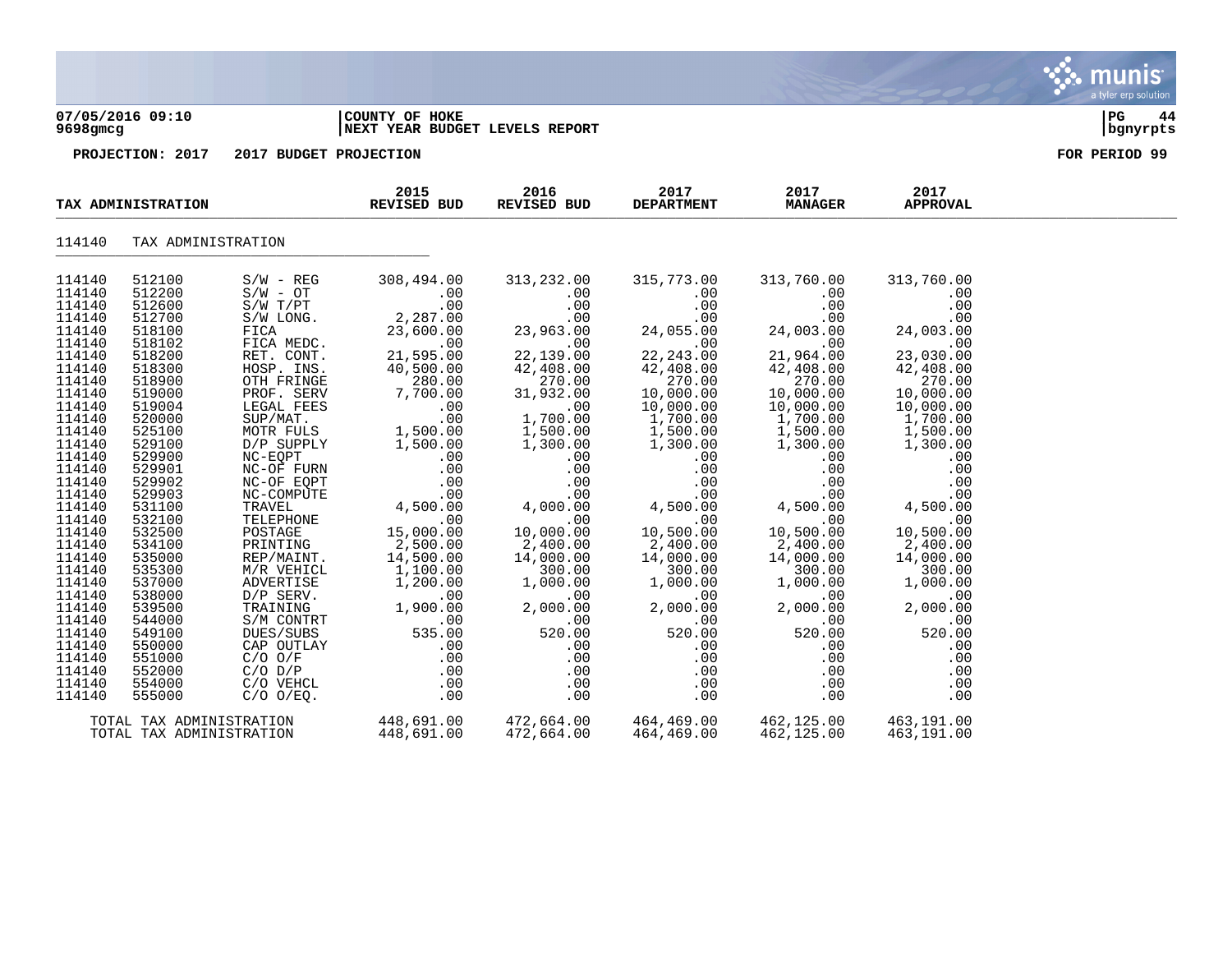|                  | 07/05/2016 09:10<br>9698gmcg |                          | COUNTY OF HOKE<br>NEXT YEAR BUDGET LEVELS REPORT |                     |                           |                        |                         | 45<br>l PG<br>  bgnyrpts |
|------------------|------------------------------|--------------------------|--------------------------------------------------|---------------------|---------------------------|------------------------|-------------------------|--------------------------|
|                  | PROJECTION: 2017             | 2017 BUDGET PROJECTION   |                                                  |                     |                           |                        |                         | FOR PERIOD 99            |
|                  | TAX COLLECTIONS              |                          | 2015<br>REVISED BUD                              | 2016<br>REVISED BUD | 2017<br><b>DEPARTMENT</b> | 2017<br><b>MANAGER</b> | 2017<br><b>APPROVAL</b> |                          |
| 114141           | TAX COLLECTIONS              |                          |                                                  |                     |                           |                        |                         |                          |
| 114141<br>114141 | 440001<br>512100             | TAX COLL.<br>$S/W - REG$ | .00<br>159,433.00                                | .00<br>140,334.00   | .00<br>145,342.00         | .00<br>144,514.00      | .00<br>144,514.00       |                          |
| 114141           | 512200                       | $S/W - OT$               | .00                                              | .00                 | .00                       | .00                    | .00                     |                          |
| 114141           | 512600                       | $S/W$ $T/PT$             | .00                                              | .00                 | .00                       | .00                    | .00                     |                          |
| 114141           | 518100                       | FICA                     | 12,197.00                                        | 10,736.00           | 11,103.64                 | 11,056.00              | 11,056.00               |                          |
| 114141           | 518102                       | FICA MEDC.               | .00                                              | .00                 | .00                       | .00                    | .00                     |                          |
| 114141           | 518200                       | RET. CONT.               | 11,272.00                                        | 9,918.00            | 10,116.23                 | 10,116.00              | 10,607.00               |                          |
| 114141           | 518300                       | HOSP. INS.               | 33,750.00                                        | 28,272.00           | 28, 272.00                | 28,272.00              | 28, 272.00              |                          |

| 114141 | 440001                | TAX COLL.   | .00        | .00        | .00        | .00        | .00        |
|--------|-----------------------|-------------|------------|------------|------------|------------|------------|
| 114141 | 512100                | $S/W - REG$ | 159,433.00 | 140,334.00 | 145,342.00 | 144,514.00 | 144,514.00 |
| 114141 | 512200                | $S/W - OT$  | .00        | .00        | .00        | .00        | .00        |
| 114141 | 512600                | S/W T/PT    | .00        | .00        | .00        | .00        | .00        |
| 114141 | 518100                | FICA        | 12,197.00  | 10,736.00  | 11,103.64  | 11,056.00  | 11,056.00  |
| 114141 | 518102                | FICA MEDC.  | .00        | .00        | .00        | .00        | .00        |
| 114141 | 518200                | RET. CONT.  | 11,272.00  | 9,918.00   | 10, 116.23 | 10,116.00  | 10,607.00  |
| 114141 | 518300                | HOSP. INS.  | 33,750.00  | 28, 272.00 | 28, 272.00 | 28, 272.00 | 28, 272.00 |
| 114141 | 518900                | OTH FRINGE  | 200.00     | 180.00     | 180.00     | 180.00     | 180.00     |
| 114141 | 519000                | PROF. SERV  | 18,758.00  | 24,687.00  | 40,000.00  | 40,000.00  | 40,000.00  |
| 114141 | 520000                | SUP/MAT.    | 3,600.00   | 2,900.00   | 3,000.00   | 3,000.00   | 3,000.00   |
| 114141 | 525100                | MOTR FULS   | 400.00     | 200.00     | .00        | .00        | .00        |
| 114141 | 529900                | NC-EOPT     | .00        | .00        | .00        | .00        | .00        |
| 114141 | 529901                | NC-OF FURN  | .00        | .00        | $.00 \,$   | .00        | .00        |
| 114141 | 529902                | NC-OF EQPT  | 3,242.00   | 200.00     | .00        | .00        | .00        |
| 114141 | 529903                | NC-COMPUTE  | .00        | .00        | .00        | .00        | .00        |
| 114141 | 531100                | TRAVEL      | 5,300.00   | 4,100.00   | 4,300.00   | 4,300.00   | 4,300.00   |
| 114141 | 532100                | TELEPHONE   | 260.00     | 279.00     | 279.00     | 279.00     | 279.00     |
| 114141 | 532500                | POSTAGE     | 6,000.00   | 5,500.00   | 10,500.00  | 10,500.00  | 10,500.00  |
| 114141 | 535000                | REP/MAINT.  | .00        | .00        | .00        | .00        | .00        |
| 114141 | 535300                | M/R VEHICL  | .00        | 100.00     | .00        | .00        | .00        |
| 114141 | 537000                | ADVERTISE   | 3,000.00   | 3,550.00   | 15,000.00  | 15,000.00  | 15,000.00  |
| 114141 | 539500                | TRAINING    | 3,000.00   | 3,000.00   | 3,000.00   | 3,000.00   | 3,000.00   |
| 114141 | 539901                | C/C CHARGE  | 500.00     | .00        | .00        | .00        | .00        |
| 114141 | 544000                | S/M CONTRT  | 2,500.00   | 1,300.00   | 2,700.00   | 2,700.00   | 2,700.00   |
| 114141 | 549100                | DUES/SUBS   | 200.00     | 40.00      | 40.00      | 40.00      | 40.00      |
| 114141 | 551000                | $C/O$ $O/F$ | .00        | .00        | $.00 \,$   | .00        | .00        |
| 114141 | 552000                | $C/O$ $D/P$ | $.00 \,$   | .00        | $.00 \,$   | .00        | .00        |
| 114141 | 557000                | $C/O$ LAND  | .00        | .00        | .00        | .00        | .00        |
|        | TOTAL TAX COLLECTIONS |             | 263,612.00 | 235,296.00 | 273,832.87 | 272,957.00 | 273,448.00 |
|        | TOTAL TAX COLLECTIONS |             | 263,612.00 | 235,296.00 | 273,832.87 | 272,957.00 | 273,448.00 |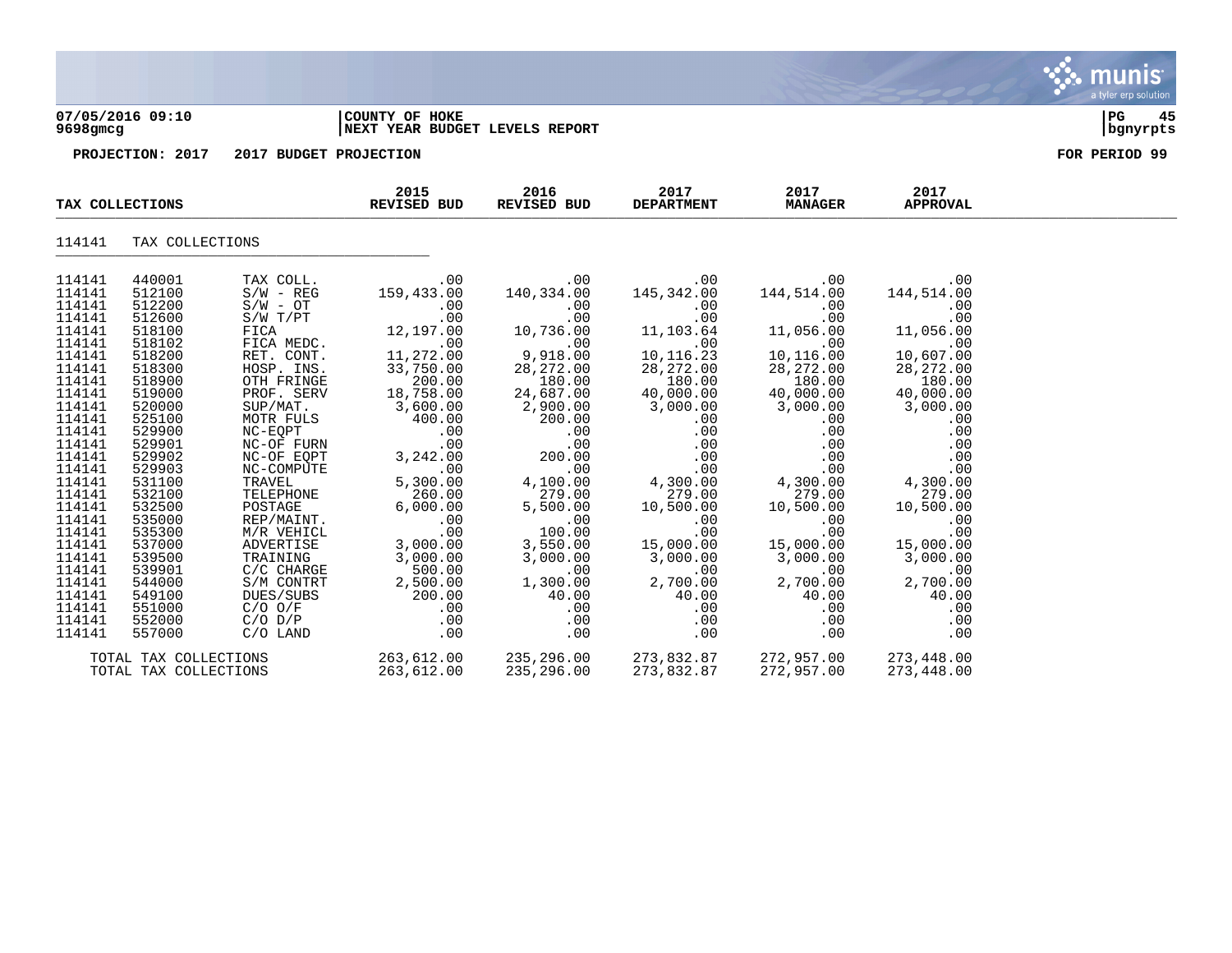

### **07/05/2016 09:10 |COUNTY OF HOKE |PG 46 9698gmcg |NEXT YEAR BUDGET LEVELS REPORT |bgnyrpts**

|                                                                                                                                                              | DEPT OF MOTOR VEHICLES                                                                                                                                       |                                                                                                                                                                                                                                  | 2015<br>REVISED BUD                                                                                                                                        | 2016<br>REVISED BUD                                                                                                                                           | 2017<br><b>DEPARTMENT</b>                                                                                                                                      | 2017<br><b>MANAGER</b>                                                                                                                                         | 2017<br>APPROVAL                                                                                                                                                |  |
|--------------------------------------------------------------------------------------------------------------------------------------------------------------|--------------------------------------------------------------------------------------------------------------------------------------------------------------|----------------------------------------------------------------------------------------------------------------------------------------------------------------------------------------------------------------------------------|------------------------------------------------------------------------------------------------------------------------------------------------------------|---------------------------------------------------------------------------------------------------------------------------------------------------------------|----------------------------------------------------------------------------------------------------------------------------------------------------------------|----------------------------------------------------------------------------------------------------------------------------------------------------------------|-----------------------------------------------------------------------------------------------------------------------------------------------------------------|--|
| 114143                                                                                                                                                       |                                                                                                                                                              | DEPT OF MOTOR VEHICLES                                                                                                                                                                                                           |                                                                                                                                                            |                                                                                                                                                               |                                                                                                                                                                |                                                                                                                                                                |                                                                                                                                                                 |  |
| 114143<br>114143<br>114143<br>114143<br>114143<br>114143<br>114143<br>114143<br>114143<br>114143<br>114143<br>114143<br>114143<br>114143<br>114143<br>114143 | 512100<br>512200<br>512600<br>518100<br>518102<br>518200<br>518300<br>518900<br>519000<br>520000<br>531100<br>532100<br>532500<br>535000<br>537000<br>539500 | $S/W - REG$<br>$\texttt{S/W}$ - $\texttt{OT}$<br>$S/W$ $T/PT$<br>FICA<br>FICA MEDC.<br>RET. CONT.<br>HOSP. INS.<br>OTH FRINGE<br>PROF. SERV<br>SUP/MAT.<br>TRAVEL<br>TELEPHONE<br>POSTAGE<br>REP/MAINT.<br>ADVERTISE<br>TRAINING | 90,029.00<br>22.00<br>.00<br>6,889.00<br>.00<br>6,367.00<br>20,250.00<br>120.00<br>.00<br>.00<br>1,100.00<br>2,000.00<br>150.00<br>.00<br>100.00<br>130.00 | 83,599.00<br>.00<br>.00<br>6,396.00<br>.00<br>5,851.00<br>21,204.00<br>135.00<br>.00<br>1,200.00<br>325.00<br>1,800.00<br>50.00<br>500.00<br>100.00<br>100.00 | 84,787.00<br>.00<br>.00<br>6,487.00<br>.00<br>5,935.00<br>21,204.00<br>135.00<br>.00<br>1,200.00<br>325.00<br>1,800.00<br>100.00<br>500.00<br>100.00<br>200.00 | 85,404.00<br>.00<br>.00<br>6,533.00<br>.00<br>5,978.00<br>21,204.00<br>135.00<br>.00<br>1,200.00<br>325.00<br>1,800.00<br>100.00<br>500.00<br>100.00<br>200.00 | 85,404.00<br>.00<br>.00<br>6,533.00<br>.00<br>6, 269.00<br>21,204.00<br>135.00<br>.00<br>1,200.00<br>325.00<br>1,800.00<br>100.00<br>500.00<br>100.00<br>200.00 |  |
| 114143<br>114143<br>114143                                                                                                                                   | 539901<br>544000<br>549100                                                                                                                                   | C/C CHARGE<br>S/M CONTRT<br>DUES/SUBS                                                                                                                                                                                            | $.00 \,$<br>2,800.00<br>1,175.00                                                                                                                           | 117,363.00<br>2,800.00<br>500.00                                                                                                                              | 125,000.00<br>2,800.00<br>750.00                                                                                                                               | 125,000.00<br>2,800.00<br>750.00                                                                                                                               | 125,000.00<br>2,800.00<br>750.00                                                                                                                                |  |
|                                                                                                                                                              |                                                                                                                                                              | TOTAL DEPT OF MOTOR VEHICLES<br>TOTAL DEPT OF MOTOR VEHICLES                                                                                                                                                                     | 131,132.00<br>131,132.00                                                                                                                                   | 241,923.00<br>241,923.00                                                                                                                                      | 251,323.00<br>251,323.00                                                                                                                                       | 252,029.00<br>252,029.00                                                                                                                                       | 252,320.00<br>252,320.00                                                                                                                                        |  |

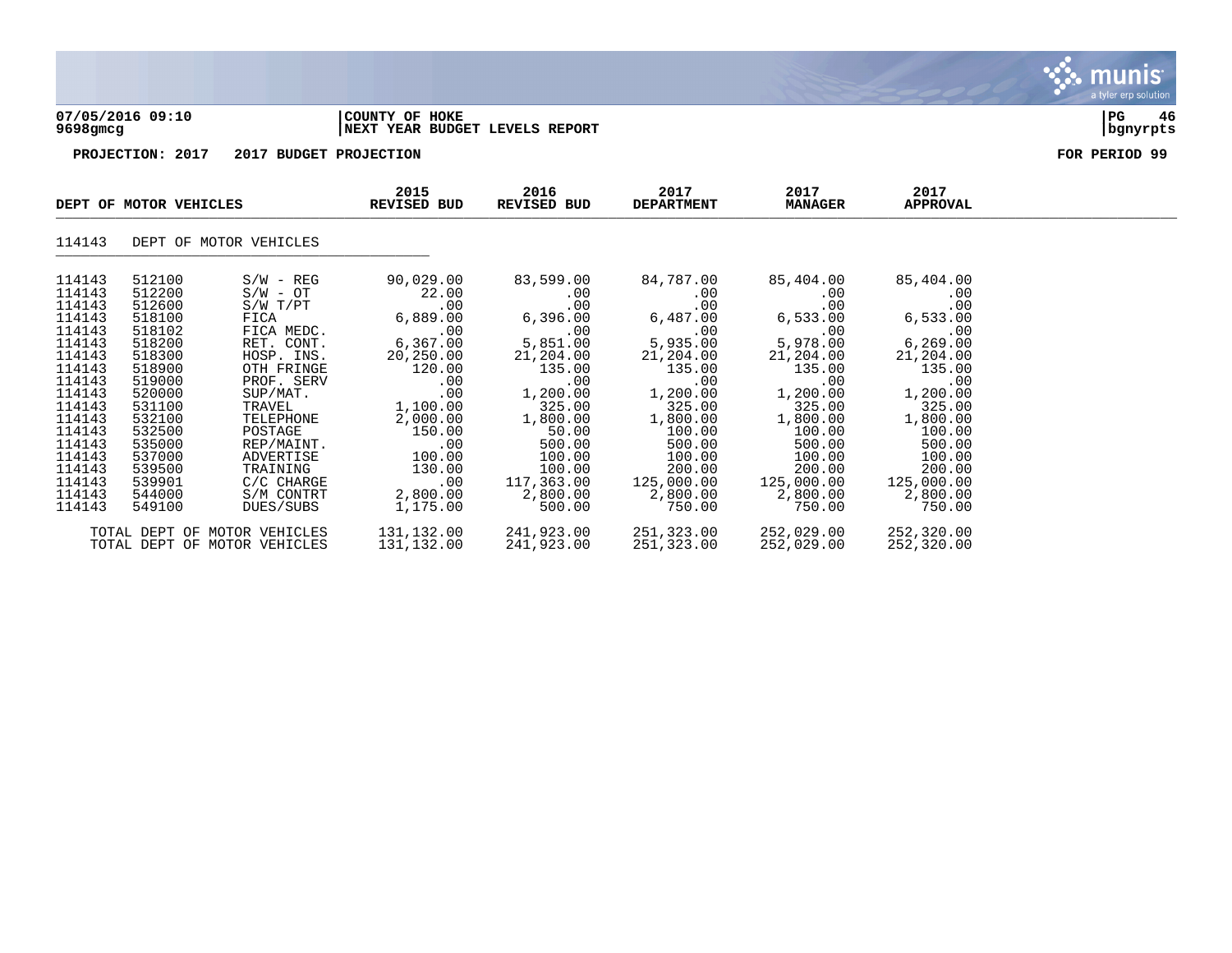### **07/05/2016 09:10 |COUNTY OF HOKE |PG 47 9698gmcg |NEXT YEAR BUDGET LEVELS REPORT |bgnyrpts**

a tyler erp solution

munis

| LEGAL                                                              |                                                                    |                                                                                           | 2015<br><b>REVISED BUD</b>                          | 2016<br><b>REVISED BUD</b>                          | 2017<br><b>DEPARTMENT</b>                            | 2017<br><b>MANAGER</b>                               | 2017<br><b>APPROVAL</b>                              |  |
|--------------------------------------------------------------------|--------------------------------------------------------------------|-------------------------------------------------------------------------------------------|-----------------------------------------------------|-----------------------------------------------------|------------------------------------------------------|------------------------------------------------------|------------------------------------------------------|--|
| 114150                                                             | LEGAL                                                              |                                                                                           |                                                     |                                                     |                                                      |                                                      |                                                      |  |
| 114150<br>114150<br>114150<br>114150<br>114150<br>114150<br>114150 | 510000<br>529900<br>529901<br>529902<br>529903<br>544000<br>548050 | PERS. SVC.<br>NC-EOPT<br>NC-OF FURN<br>NC-OF EOPT<br>NC-COMPUTE<br>S/M CONTRT<br>CHARGSVC | 99,000.00<br>.00<br>.00<br>.00<br>.00<br>.00<br>.00 | 99,000.00<br>.00<br>.00<br>.00<br>.00<br>.00<br>.00 | 103,950.00<br>.00<br>.00<br>.00<br>.00<br>.00<br>.00 | 103,950.00<br>.00<br>.00<br>.00<br>.00<br>.00<br>.00 | 103,950.00<br>.00<br>.00<br>.00<br>.00<br>.00<br>.00 |  |
|                                                                    | TOTAL LEGAL<br>TOTAL LEGAL                                         |                                                                                           | 99,000.00<br>99,000.00                              | 99,000.00<br>99,000.00                              | 103,950.00<br>103,950.00                             | 103,950.00<br>103,950.00                             | 103,950.00<br>103,950.00                             |  |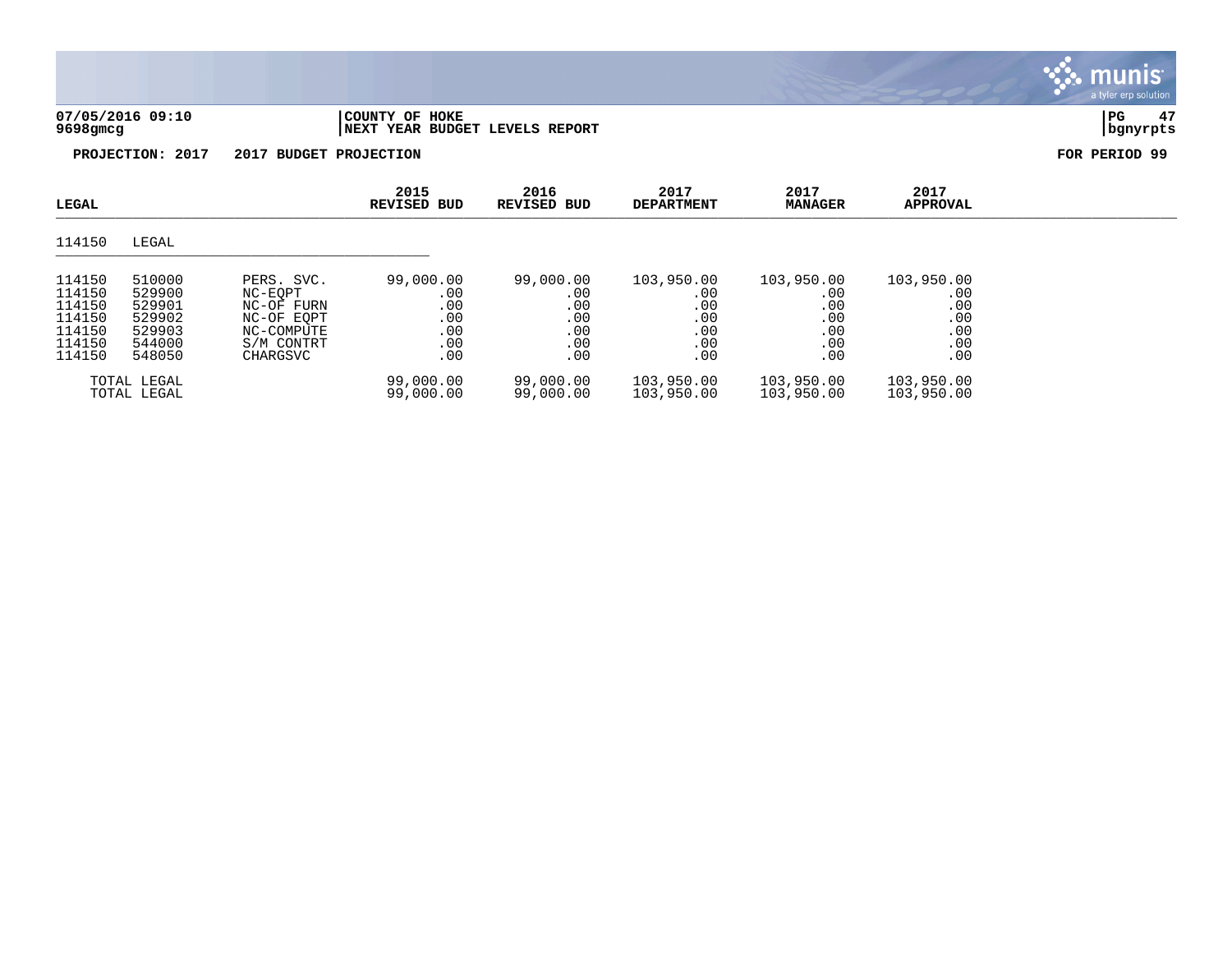



|                                                                                                                                                    | COURT FACILITIES                                                                                                                                   |                                                                                                                                                                                                        | 2015<br><b>REVISED BUD</b>                                                                                                                  | 2016<br>REVISED BUD                                                                                                               | 2017<br><b>DEPARTMENT</b>                                                                                                         | 2017<br><b>MANAGER</b>                                                                                                            | 2017<br>APPROVAL                                                                                                                  |  |
|----------------------------------------------------------------------------------------------------------------------------------------------------|----------------------------------------------------------------------------------------------------------------------------------------------------|--------------------------------------------------------------------------------------------------------------------------------------------------------------------------------------------------------|---------------------------------------------------------------------------------------------------------------------------------------------|-----------------------------------------------------------------------------------------------------------------------------------|-----------------------------------------------------------------------------------------------------------------------------------|-----------------------------------------------------------------------------------------------------------------------------------|-----------------------------------------------------------------------------------------------------------------------------------|--|
| 114160                                                                                                                                             | COURT FACILITIES                                                                                                                                   |                                                                                                                                                                                                        |                                                                                                                                             |                                                                                                                                   |                                                                                                                                   |                                                                                                                                   |                                                                                                                                   |  |
| 114160<br>114160<br>114160<br>114160<br>114160<br>114160<br>114160<br>114160<br>114160<br>114160<br>114160<br>114160<br>114160<br>114160<br>114160 | 517000<br>520000<br>529900<br>529901<br>529902<br>529903<br>532100<br>533000<br>533100<br>535000<br>541200<br>549100<br>550000<br>551000<br>552000 | JURY COMM.<br>SUP/MAT.<br>NC-EOPT<br>NC-OF FURN<br>NC-OF EOPT<br>NC-COMPUTE<br>TELEPHONE<br>UTILITIES<br>ELECTRIC<br>REP/MAINT.<br>RENT BUILD<br>DUES/SUBS<br>CAP OUTLAY<br>$C/O$ $O/F$<br>$C/O$ $D/P$ | .00<br>2,500.00<br>.00<br>.00<br>.00<br>.00<br>.00<br>47,000.00<br>$.00 \,$<br>26,000.00<br>.00<br>3,000.00<br>19,000.00<br>$.00 \,$<br>.00 | .00<br>2,500.00<br>.00<br>.00<br>.00<br>.00<br>.00<br>50,300.00<br>.00<br>26,000.00<br>.00<br>8,600.00<br>14,125.00<br>.00<br>.00 | .00<br>2,500.00<br>.00<br>.00<br>.00<br>.00<br>.00<br>50,000.00<br>.00<br>28,000.00<br>.00<br>8,000.00<br>45,561.00<br>.00<br>.00 | .00<br>2,500.00<br>.00<br>.00<br>.00<br>.00<br>.00<br>50,000.00<br>.00<br>28,000.00<br>.00<br>8,000.00<br>45,561.00<br>.00<br>.00 | .00<br>2,500.00<br>.00<br>.00<br>.00<br>.00<br>.00<br>50,000.00<br>.00<br>28,000.00<br>.00<br>8,000.00<br>45,561.00<br>.00<br>.00 |  |
|                                                                                                                                                    | TOTAL COURT FACILITIES<br>TOTAL COURT FACILITIES                                                                                                   |                                                                                                                                                                                                        | 97,500.00<br>97,500.00                                                                                                                      | 101,525.00<br>101,525.00                                                                                                          | 134,061.00<br>134,061.00                                                                                                          | 134,061.00<br>134,061.00                                                                                                          | 134,061.00<br>134,061.00                                                                                                          |  |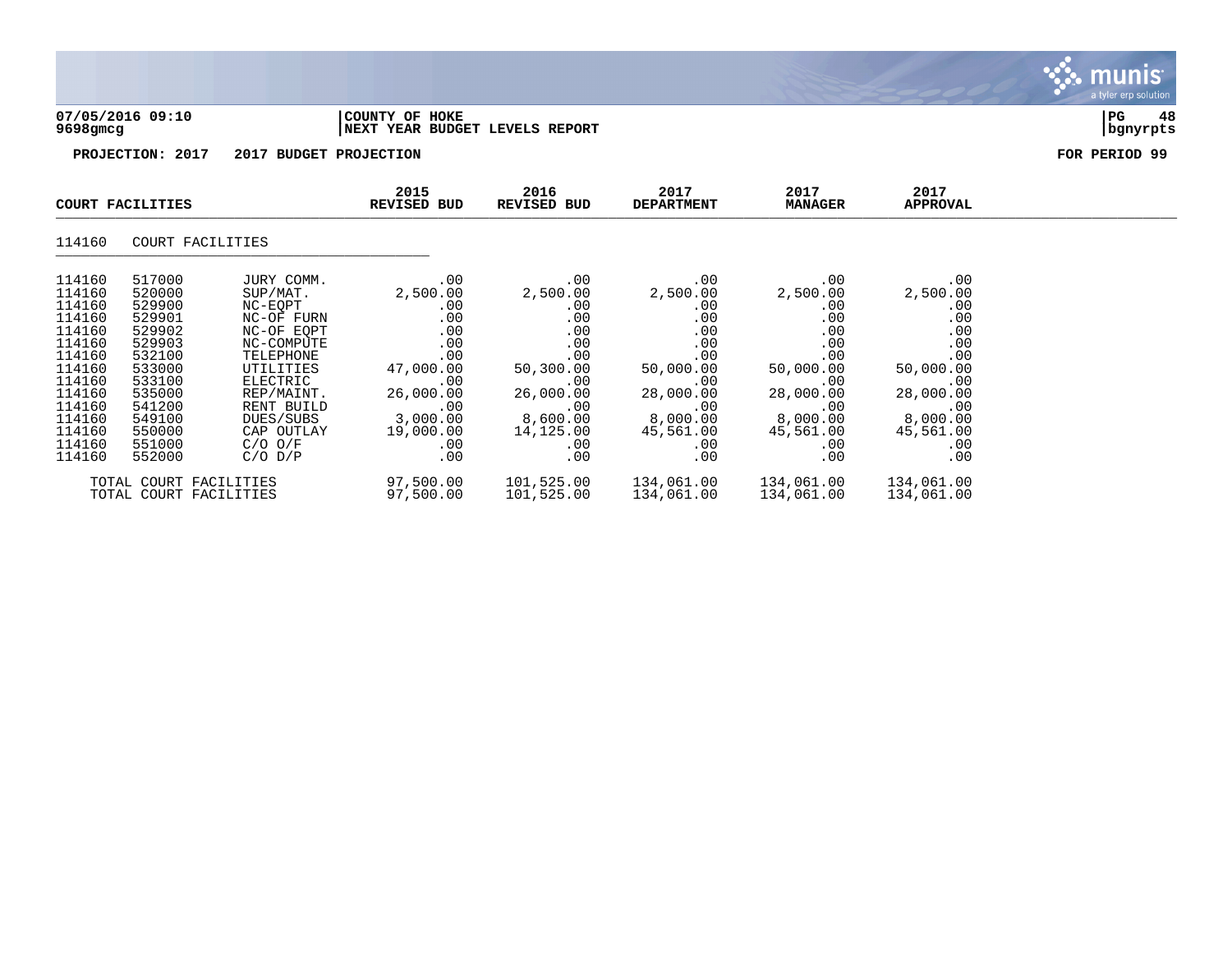#### **07/05/2016 09:10 |COUNTY OF HOKE |PG 49 9698gmcg |NEXT YEAR BUDGET LEVELS REPORT |bgnyrpts**

|                                                                                                                                                                                                                                                                                                          | <b>ELECTIONS</b>                                                                                                                                                                                                                                                                                         |                                                                                                                                                                                                                                                                                                                                                                                                           | 2015<br>REVISED BUD                                                                                                                                                                                                                                                                                                 | 2016<br>REVISED BUD                                                                                                                                                                                                                                                                                       | 2017<br><b>DEPARTMENT</b>                                                                                                                                                                                                                                                                            | 2017<br><b>MANAGER</b>                                                                                                                                                                                                                                                                             | 2017<br><b>APPROVAL</b>                                                                                                                                                                                                                                                                            |  |
|----------------------------------------------------------------------------------------------------------------------------------------------------------------------------------------------------------------------------------------------------------------------------------------------------------|----------------------------------------------------------------------------------------------------------------------------------------------------------------------------------------------------------------------------------------------------------------------------------------------------------|-----------------------------------------------------------------------------------------------------------------------------------------------------------------------------------------------------------------------------------------------------------------------------------------------------------------------------------------------------------------------------------------------------------|---------------------------------------------------------------------------------------------------------------------------------------------------------------------------------------------------------------------------------------------------------------------------------------------------------------------|-----------------------------------------------------------------------------------------------------------------------------------------------------------------------------------------------------------------------------------------------------------------------------------------------------------|------------------------------------------------------------------------------------------------------------------------------------------------------------------------------------------------------------------------------------------------------------------------------------------------------|----------------------------------------------------------------------------------------------------------------------------------------------------------------------------------------------------------------------------------------------------------------------------------------------------|----------------------------------------------------------------------------------------------------------------------------------------------------------------------------------------------------------------------------------------------------------------------------------------------------|--|
| 114170                                                                                                                                                                                                                                                                                                   | ELECTIONS                                                                                                                                                                                                                                                                                                |                                                                                                                                                                                                                                                                                                                                                                                                           |                                                                                                                                                                                                                                                                                                                     |                                                                                                                                                                                                                                                                                                           |                                                                                                                                                                                                                                                                                                      |                                                                                                                                                                                                                                                                                                    |                                                                                                                                                                                                                                                                                                    |  |
| 114170<br>114170<br>114170<br>114170<br>114170<br>114170<br>114170<br>114170<br>114170<br>114170<br>114170<br>114170<br>114170<br>114170<br>114170<br>114170<br>114170<br>114170<br>114170<br>114170<br>114170<br>114170<br>114170<br>114170<br>114170<br>114170<br>114170<br>114170<br>114170<br>114170 | 512100<br>512200<br>512600<br>517000<br>518100<br>518102<br>518200<br>518300<br>518900<br>519000<br>520000<br>522000<br>523104<br>523105<br>529900<br>529901<br>529902<br>529903<br>531100<br>531300<br>532100<br>532500<br>532501<br>535000<br>537000<br>541200<br>544000<br>549100<br>550000<br>551000 | $S/W - REG$<br>$S/W - OT$<br>S/W T/PT<br>$G/B$ $EXP$<br>FICA<br>FICA MEDC.<br>RET. CONT.<br>HOSP. INS.<br>OTH FRINGE<br>PROF. SERV<br>SUP/MAT.<br>FOOD/PROV.<br>ONE STOP V<br>ONE STOP<br>NC-EOPT<br>NC-OF FURN<br>NC-OF EQPT<br>NC-COMPUTE<br>TRAVEL<br>TRANSPORT<br>TELEPHONE<br>POSTAGE<br>LIST MAINT<br>REP/MAINT.<br>ADVERTISE<br>RENT BUILD<br>S/M CONTRT<br>DUES/SUBS<br>CAP OUTLAY<br>$C/O$ $O/F$ | 80,127.00<br>2,500.00<br>14,545.00<br>30,000.00<br>7,214.00<br>.00<br>6,667.00<br>13,500.00<br>120.00<br>.00<br>18,000.00<br>.00<br>21,000.00<br>.00<br>.00<br>.00<br>.00<br>$.00 \,$<br>.00<br>.00<br>600.00<br>4,500.00<br>4,000.00<br>.00<br>1,500.00<br>1,000.00<br>32,500.00<br>100.00<br>8,000.00<br>$.00 \,$ | 104,668.00<br>.00<br>.00<br>50,000.00<br>8,199.00<br>.00<br>7,559.00<br>14,136.00<br>135.00<br>.00<br>22,500.00<br>.00<br>24,000.00<br>.00<br>.00<br>.00<br>.00<br>.00<br>6,500.00<br>.00<br>600.00<br>5,000.00<br>2,500.00<br>.00<br>2,000.00<br>1,200.00<br>35,000.00<br>100.00<br>3,210.00<br>$.00 \,$ | 119,576.00<br>.00<br>.00<br>50,000.00<br>9,148.00<br>.00<br>8,371.00<br>21,204.00<br>135.00<br>.00<br>22,500.00<br>.00<br>24,000.00<br>.00<br>.00<br>.00<br>.00<br>.00<br>6,500.00<br>.00<br>600.00<br>5,000.00<br>2,500.00<br>.00<br>2,000.00<br>1,200.00<br>35,000.00<br>100.00<br>5,000.00<br>.00 | 96,666.00<br>.00<br>.00<br>50,000.00<br>7,395.00<br>.00<br>6,767.00<br>14,136.00<br>90.00<br>.00<br>22,500.00<br>.00<br>24,000.00<br>.00<br>.00<br>.00<br>.00<br>.00<br>6,500.00<br>.00<br>600.00<br>5,000.00<br>2,500.00<br>.00<br>2,000.00<br>1,200.00<br>35,000.00<br>100.00<br>5,000.00<br>.00 | 96,666.00<br>.00<br>.00<br>50,000.00<br>7,395.00<br>.00<br>7,095.00<br>14,136.00<br>90.00<br>.00<br>22,500.00<br>.00<br>24,000.00<br>.00<br>.00<br>.00<br>.00<br>.00<br>6,500.00<br>.00<br>600.00<br>5,000.00<br>2,500.00<br>.00<br>2,000.00<br>1,200.00<br>35,000.00<br>100.00<br>5,000.00<br>.00 |  |
| 114170                                                                                                                                                                                                                                                                                                   | 552000                                                                                                                                                                                                                                                                                                   | $C/O$ $D/P$                                                                                                                                                                                                                                                                                                                                                                                               | .00                                                                                                                                                                                                                                                                                                                 | .00                                                                                                                                                                                                                                                                                                       | .00                                                                                                                                                                                                                                                                                                  | .00                                                                                                                                                                                                                                                                                                | .00                                                                                                                                                                                                                                                                                                |  |
|                                                                                                                                                                                                                                                                                                          | TOTAL ELECTIONS<br>TOTAL ELECTIONS                                                                                                                                                                                                                                                                       |                                                                                                                                                                                                                                                                                                                                                                                                           | 245,873.00<br>245,873.00                                                                                                                                                                                                                                                                                            | 287,307.00<br>287,307.00                                                                                                                                                                                                                                                                                  | 312,834.00<br>312,834.00                                                                                                                                                                                                                                                                             | 279,454.00<br>279,454.00                                                                                                                                                                                                                                                                           | 279,782.00<br>279,782.00                                                                                                                                                                                                                                                                           |  |

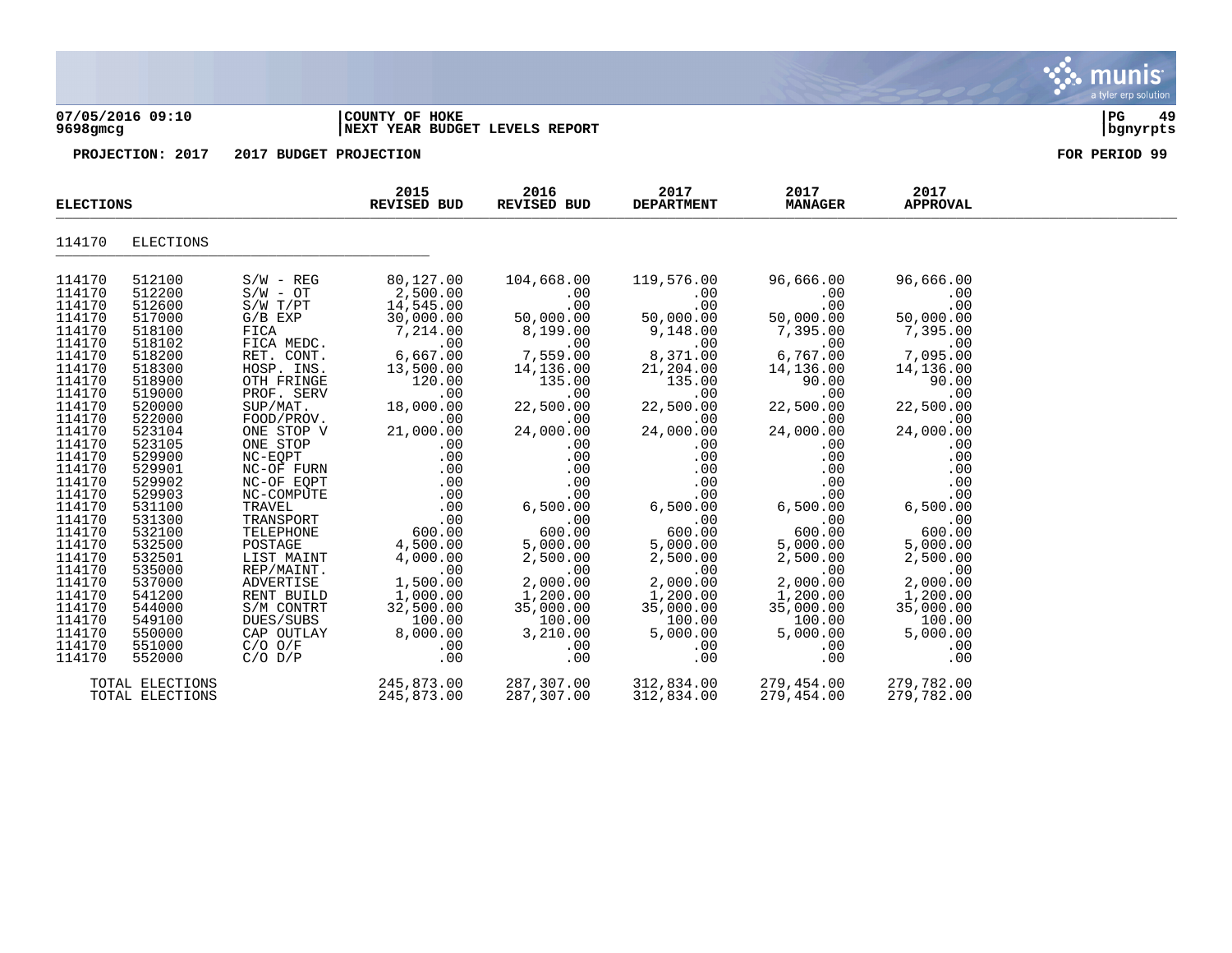

### **07/05/2016 09:10 |COUNTY OF HOKE |PG 50 9698gmcg |NEXT YEAR BUDGET LEVELS REPORT |bgnyrpts**

|                            | REGISTER OF DEEDS          |                            | 2015<br>REVISED BUD                      | 2016<br><b>REVISED BUD</b>                                                                                   | 2017<br><b>DEPARTMENT</b>                       | 2017<br><b>MANAGER</b>           | 2017<br><b>APPROVAL</b>          |  |
|----------------------------|----------------------------|----------------------------|------------------------------------------|--------------------------------------------------------------------------------------------------------------|-------------------------------------------------|----------------------------------|----------------------------------|--|
| 114180                     | REGISTER OF DEEDS          |                            |                                          |                                                                                                              |                                                 |                                  |                                  |  |
| 114180<br>114180           | 512100<br>512200           | $S/W - REG$<br>$S/W - OT$  | 113,204.00<br>$.00 \,$                   | 111,284.00                                                                                                   | 112,199.00                                      | 111,027.00<br>$.00 \,$           | 111,027.00<br>.00                |  |
| 114180                     | 512600                     | S/W - OT<br>S/W T/PT       | .00                                      | .00                                                                                                          | .00<br>.00                                      | .00                              | .00                              |  |
| 114180<br>114180           | 513400<br>518100           | ROD SUP RT<br>FICA         | 4,200.00<br>8,660.00                     | $00\ .00$<br>4 , 200 . 00<br>8,513.00                                                                        | 4,200.00                                        | 4,200.00<br>8,494.00             | 00 .<br>4,200.00<br>8,494.00     |  |
| 114180<br>114180           | 518102<br>518200           | FICA MEDC.                 | .00<br>RET. CONT. 7,924.00               | $\mathcal{L} = \mathcal{L}$<br>.00<br>7,865.00                                                               | 8,584.00<br>00.<br>00.7,687.00                  | .00<br>7,772.00                  | 00.<br>8,149.00                  |  |
| 114180<br>114180<br>114180 | 518300<br>518900<br>520000 | HOSP. INS.<br>OTH FRINGE   | 27,000.00<br>160.00<br>SUP/MAT. 2,012.00 | 21,204.00<br>$\begin{array}{cc} 0.00 & - & 135.00 \ 2.00 & 5,000.00 \ 0.00 & 0.00 \ 0.00 & 0.00 \end{array}$ | 21,204.00<br>135.00<br>5,700.00                 | 21,204.00<br>135.00<br>5,700.00  | 21,204.00<br>135.00<br>5,700.00  |  |
| 114180                     | 529900                     | NC-EQPT                    |                                          |                                                                                                              | .00                                             | .00                              | .00                              |  |
| 114180<br>114180           | 529901<br>529902           | NC-OF FURN<br>NC-OF EQPT   | .00                                      | $5,000.00$ $5,70$<br>$.00$<br>$.00$<br>$.00\,$                                                               | .00<br>.00                                      | .00<br>.00                       | .00<br>.00                       |  |
| 114180                     | 529903                     | NC-COMPUTE<br>TRAVEL       | .00                                      | .00                                                                                                          | .00                                             | .00                              | .00                              |  |
| 114180<br>114180<br>114180 | 531100<br>532100<br>532500 | TELEPHONE<br>POSTAGE       | 1,500.00<br>1,814.00<br>1,873.00         | $1,500.00$<br>$1,900.00$<br>$1,873.00$                                                                       | $1,500.00$<br>$1,900.00$<br>$1,873.00$<br>$.00$ | 1,500.00<br>1,900.00<br>1,873.00 | 1,500.00<br>1,900.00<br>1,873.00 |  |
| 114180                     | 533100                     | ELECTRIC                   | .00                                      | .00                                                                                                          |                                                 | .00                              | .00                              |  |
| 114180                     | 533400                     | WATER                      | .00                                      | .00                                                                                                          | .00                                             | .00                              | .00                              |  |
| 114180<br>114180           | 535000<br>539500           | TRAINING                   | REP/MAINT. 2,760.00<br>1,500.00          | 2,000.00<br>1,500.00                                                                                         | 2,000.00<br>1,500.00                            | 2,000.00<br>1,500.00             | 2,000.00<br>1,500.00             |  |
| 114180<br>114180           | 542100<br>549100           | D/P EOP RT                 | 40,000.00<br>DUES/SUBS 900.00            | 40,000.00<br>900.00                                                                                          | 40,000.00<br>900.00                             | 40,000.00<br>900.00              | 40,000.00<br>900.00              |  |
| 114180<br>114180<br>114180 | 550000<br>551000<br>552000 | $C/O$ $O/F$<br>$C/O$ $D/P$ | CAP OUTLAY .00<br>.00                    | .00<br>.00<br>$.00 \,$                                                                                       | .00<br>.00<br>.00<br>.00                        | .00<br>.00<br>.00                | .00<br>.00<br>.00                |  |
|                            |                            |                            |                                          |                                                                                                              |                                                 |                                  |                                  |  |
|                            | TOTAL REGISTER OF DEEDS    | TOTAL REGISTER OF DEEDS    | 213,507.00                               | 213,507.00  207,874.00  209,382.00  208,205.00<br>207,874.00                                                 | 209,382.00                                      | 208,205.00                       | 208,582.00<br>208,582.00         |  |

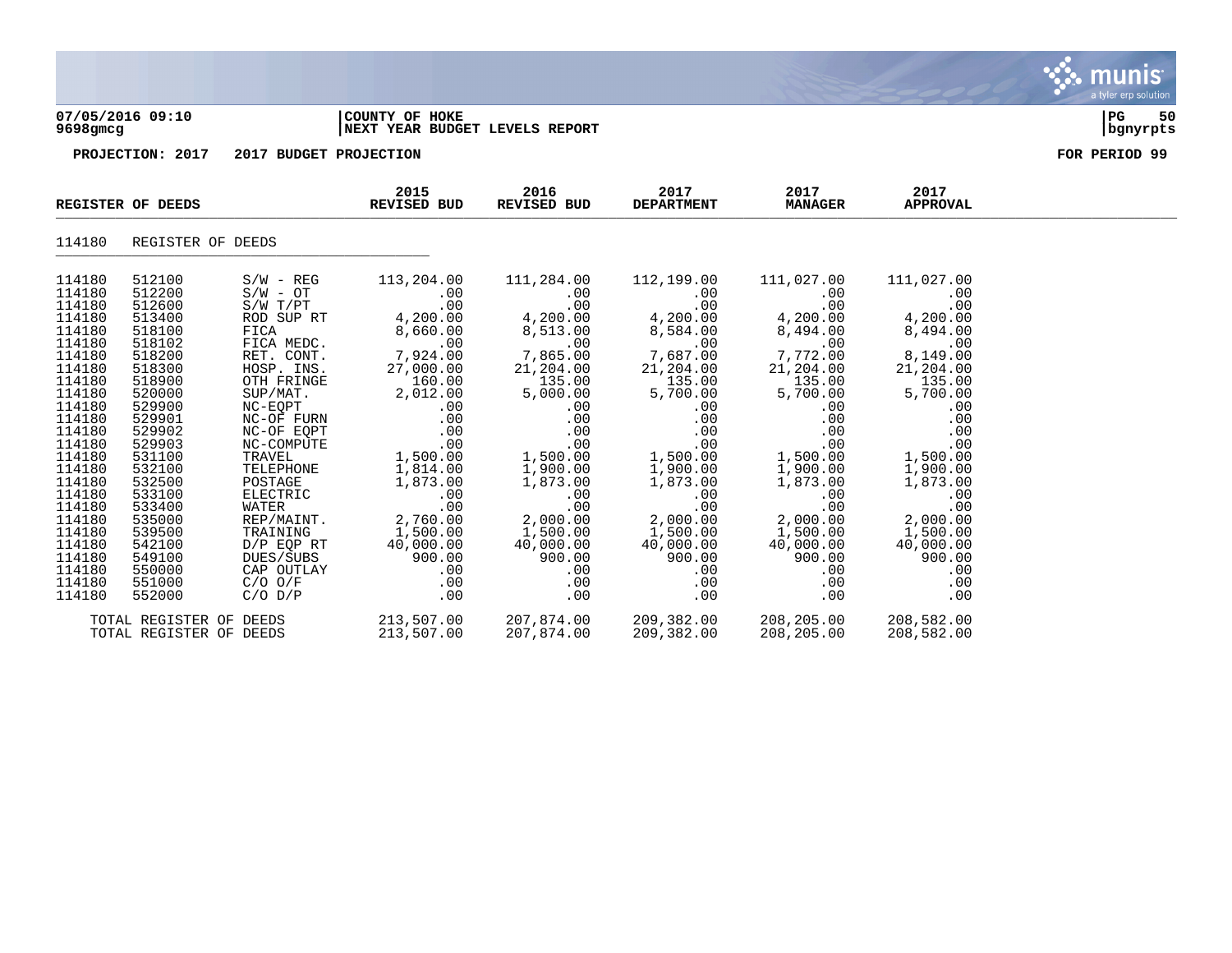| 07/05/2016 09:10 | 'COUNTY OF HOKE                | l PG     | 51 |
|------------------|--------------------------------|----------|----|
| 9698gmcg         | NEXT YEAR BUDGET LEVELS REPORT | bqnyrpts |    |

**PROJECTION: 2017 2017 BUDGET PROJECTION FOR PERIOD 99**

|                                                                                                                                                    | NON - DEPARTMENTAL                                                                                                                                 |                                                                                                                                                                                                          | 2015<br>2016<br>REVISED BUD                                                                                                                                         | REVISED BUD                                                                                                                                             | 2017<br><b>DEPARTMENT</b>                                                                                                                                 | 2017<br><b>MANAGER</b>                                                                                                                                                        | 2017<br>APPROVAL                                                                                                                                                   |  |
|----------------------------------------------------------------------------------------------------------------------------------------------------|----------------------------------------------------------------------------------------------------------------------------------------------------|----------------------------------------------------------------------------------------------------------------------------------------------------------------------------------------------------------|---------------------------------------------------------------------------------------------------------------------------------------------------------------------|---------------------------------------------------------------------------------------------------------------------------------------------------------|-----------------------------------------------------------------------------------------------------------------------------------------------------------|-------------------------------------------------------------------------------------------------------------------------------------------------------------------------------|--------------------------------------------------------------------------------------------------------------------------------------------------------------------|--|
| 114200                                                                                                                                             | NON - DEPARTMENTAL                                                                                                                                 |                                                                                                                                                                                                          |                                                                                                                                                                     |                                                                                                                                                         |                                                                                                                                                           |                                                                                                                                                                               |                                                                                                                                                                    |  |
| 114200<br>114200<br>114200<br>114200<br>114200<br>114200<br>114200<br>114200<br>114200<br>114200<br>114200<br>114200<br>114200<br>114200<br>114200 | 518300<br>518500<br>518902<br>529901<br>538500<br>539900<br>539901<br>541200<br>545100<br>545500<br>548050<br>549500<br>549900<br>550000<br>554000 | FLEX<br>UNEMP. COM<br>MED EXP-RE<br>NC-OF FURN<br>NETSVCS<br><b>BANKFEES</b><br>C/C CHARGE<br>RENT BUILD<br>$I/B$ PR/GEN<br>I/B SPECL<br>CHARGSVC<br>INTERGOV T<br>CHRISTMASB<br>CAP OUTLAY<br>COPURCHMV | .00<br>55,000.00<br>50,625.00<br>.00<br>175,000.00<br>32,000.00<br>50,000.00<br>.00<br>302,102.00<br>342,629.00<br>$-172,878.00$<br>.00<br>560,661.00<br>.00<br>.00 | 43,393.00<br>120,000.00<br>35,000.00<br>1,607.00<br>160,000.00<br>32,000.00<br>45,000.00<br>.00<br>625,000.00<br>.00<br>.00<br>.00<br>.00<br>.00<br>.00 | 45,000.00<br>120,000.00<br>48,000.00<br>.00<br>175,000.00<br>32,000.00<br>45,000.00<br>.00<br>705,000.00<br>.00<br>.00<br>.00<br>133,190.00<br>.00<br>.00 | 45,000.00<br>120,000.00<br>48,000.00<br>$.00 \,$<br>175,000.00<br>32,000.00<br>45,000.00<br>.00<br>705,000.00<br>.00<br>$-172,879.00$<br>.00<br>113,190.00<br>$.00 \,$<br>.00 | 45,000.00<br>75,000.00<br>48,000.00<br>.00<br>175,000.00<br>32,000.00<br>45,000.00<br>.00<br>705,000.00<br>.00<br>$-172,879.00$<br>.00<br>113,190.00<br>.00<br>.00 |  |
|                                                                                                                                                    | TOTAL NON<br>$\hspace{0.1mm}-\hspace{0.1mm}$<br>TOTAL NON -                                                                                        | DEPARTMENTAL<br>DEPARTMENTAL                                                                                                                                                                             | 1,395,139.00<br>1,395,139.00                                                                                                                                        | 1,062,000.00<br>1,062,000.00                                                                                                                            | 1,303,190.00<br>1,303,190.00                                                                                                                              | 1,110,311.00<br>1,110,311.00                                                                                                                                                  | 1,065,311.00<br>1,065,311.00                                                                                                                                       |  |

munis a tyler erp solution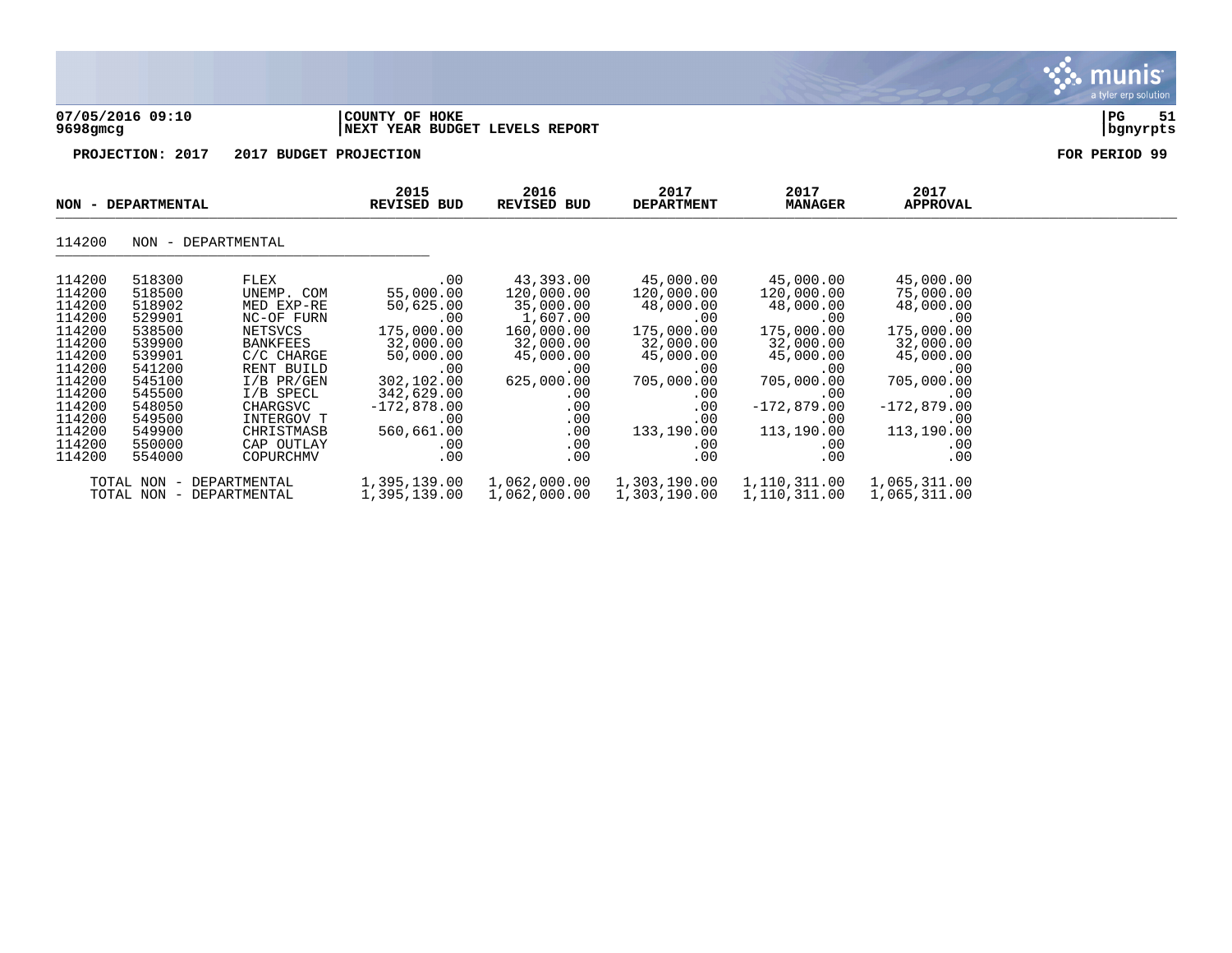#### **07/05/2016 09:10 |COUNTY OF HOKE |PG 52 9698gmcg |NEXT YEAR BUDGET LEVELS REPORT |bgnyrpts**

|                                                                                                                                                                                                                                                                  | INFORMATION TECHNOLOGY                                                                                                                                                                                                                                           |                                                                                                                                                                                                                                                                                                                                                | 2015<br><b>REVISED BUD</b>                                                                                                                                                                                                                                                                  | 2016<br>REVISED BUD                                                                                                                                                                                                                                                                                          | 2017<br><b>DEPARTMENT</b>                                                                                                                                                                                                                                                                            | 2017<br><b>MANAGER</b>                                                                                                                                                                                                                                                                             | 2017<br><b>APPROVAL</b>                                                                                                                                                                                                                                                                       |  |
|------------------------------------------------------------------------------------------------------------------------------------------------------------------------------------------------------------------------------------------------------------------|------------------------------------------------------------------------------------------------------------------------------------------------------------------------------------------------------------------------------------------------------------------|------------------------------------------------------------------------------------------------------------------------------------------------------------------------------------------------------------------------------------------------------------------------------------------------------------------------------------------------|---------------------------------------------------------------------------------------------------------------------------------------------------------------------------------------------------------------------------------------------------------------------------------------------|--------------------------------------------------------------------------------------------------------------------------------------------------------------------------------------------------------------------------------------------------------------------------------------------------------------|------------------------------------------------------------------------------------------------------------------------------------------------------------------------------------------------------------------------------------------------------------------------------------------------------|----------------------------------------------------------------------------------------------------------------------------------------------------------------------------------------------------------------------------------------------------------------------------------------------------|-----------------------------------------------------------------------------------------------------------------------------------------------------------------------------------------------------------------------------------------------------------------------------------------------|--|
| 114210                                                                                                                                                                                                                                                           | INFORMATION TECHNOLOGY                                                                                                                                                                                                                                           |                                                                                                                                                                                                                                                                                                                                                |                                                                                                                                                                                                                                                                                             |                                                                                                                                                                                                                                                                                                              |                                                                                                                                                                                                                                                                                                      |                                                                                                                                                                                                                                                                                                    |                                                                                                                                                                                                                                                                                               |  |
| 114210<br>114210<br>114210<br>114210<br>114210<br>114210<br>114210<br>114210<br>114210<br>114210<br>114210<br>114210<br>114210<br>114210<br>114210<br>114210<br>114210<br>114210<br>114210<br>114210<br>114210<br>114210<br>114210<br>114210<br>114210<br>114210 | 512100<br>512200<br>512600<br>518100<br>518102<br>518200<br>518300<br>518900<br>519000<br>520000<br>525100<br>529900<br>529901<br>529902<br>529903<br>531100<br>532100<br>532500<br>532900<br>535000<br>535300<br>536000<br>539500<br>548050<br>549100<br>549900 | $S/W - REG$<br>$S/W - OT$<br>$S/W$ $T/PT$<br>FICA<br>FICA MEDC.<br>RET. CONT.<br>HOSP. INS.<br>OTH FRINGE<br>PROF. SERV<br>SUP/MAT.<br>MOTR FULS<br>NC-EQPT<br>NC-OF FURN<br>NC-OF EQPT<br>NC-COMPUTE<br>TRAVEL<br>TELEPHONE<br>POSTAGE<br>OTH COMMUN<br>REP/MAINT.<br>M/R VEHICL<br>FREIGHT<br>TRAINING<br>CHARGSVC<br>DUES/SUBS<br>LIC. FEES | 191,802.00<br>.00<br>.00<br>14,673.00<br>.00<br>13,560.00<br>26,958.00<br>120.00<br>15,000.00<br>.00<br>3,000.00<br>160,000.00<br>2,500.00<br>.00<br>.00<br>$9,500.00$<br>3.500.00<br>3,600.00<br>.00<br>17,500.00<br>35,000.00<br>.00<br>100.00<br>.00<br>$-56,671.00$<br>79,100.00<br>.00 | 186,461.00<br>.00<br>.00<br>14,265.00<br>.00<br>13,179.00<br>28,272.00<br>180.00<br>13,000.00<br>1,000.00<br>$\overline{1}$ , 700.00<br>100,000.00<br>1,000.00<br>.00<br>21,300.00<br>1,000.00<br>17,000.00<br>.00<br>.00<br>35,000.00<br>1,000.00<br>100.00<br>6,000.00<br>$-56,671.00$<br>59,000.00<br>.00 | 226,534.00<br>.00<br>.00<br>16,831.00<br>.00<br>15,857.00<br>35,340.00<br>225.00<br>13,000.00<br>$1,000.00$<br>$1,700.00$<br>151,353.00<br>1,000.00<br>.00<br>25,100.00<br>1,000.00<br>1,000.00<br>17.000.00<br>.00<br>.00<br>35,000.00<br>1,000.00<br>100.00<br>6,000.00<br>.00<br>59,000.00<br>.00 | 226,534.00<br>.00<br>.00<br>16,831.00<br>.00<br>15,857.00<br>35,340.00<br>225.00<br>13,000.00<br>$1,000.00$<br>$1,700.00$<br>151, 353.00<br>1,000.00<br>.00<br>25,100.00<br>1,000.00<br>17,000.00<br>.00<br>.00<br>35,000.00<br>1,000.00<br>100.00<br>6,000.00<br>$-56,671.00$<br>59,000.00<br>.00 | 226,534.00<br>.00<br>.00<br>17,330.00<br>.00<br>16,628.00<br>35,340.00<br>225.00<br>13,000.00<br>1,000.00<br>1,700.00<br>151,353.00<br>1,000.00<br>.00<br>25,100.00<br>1,000.00<br>17,000.00<br>.00<br>.00<br>35,000.00<br>1,000.00<br>100.00<br>6,000.00<br>$-56,671.00$<br>59,000.00<br>.00 |  |
| 114210<br>114210<br>114210<br>114210                                                                                                                                                                                                                             | 550000<br>551000<br>552000<br>554000                                                                                                                                                                                                                             | CAP OUTLAY<br>$C/O$ $O/F$<br>$C/O$ $D/P$<br>C/O VEHCL                                                                                                                                                                                                                                                                                          | .00<br>.00<br>.00<br>.00                                                                                                                                                                                                                                                                    | .00<br>.00<br>.00<br>.00                                                                                                                                                                                                                                                                                     | .00<br>.00<br>.00<br>.00                                                                                                                                                                                                                                                                             | .00<br>.00<br>.00<br>.00                                                                                                                                                                                                                                                                           | .00<br>.00<br>.00<br>.00                                                                                                                                                                                                                                                                      |  |
|                                                                                                                                                                                                                                                                  | TOTAL INFORMATION TECHNOLOGY<br>TOTAL INFORMATION TECHNOLOGY                                                                                                                                                                                                     |                                                                                                                                                                                                                                                                                                                                                | 515,742.00<br>515,742.00                                                                                                                                                                                                                                                                    | 442,786.00<br>442,786.00                                                                                                                                                                                                                                                                                     | 607,040.00<br>607,040.00                                                                                                                                                                                                                                                                             | 550,369.00<br>550,369.00                                                                                                                                                                                                                                                                           | 551,639.00<br>551,639.00                                                                                                                                                                                                                                                                      |  |

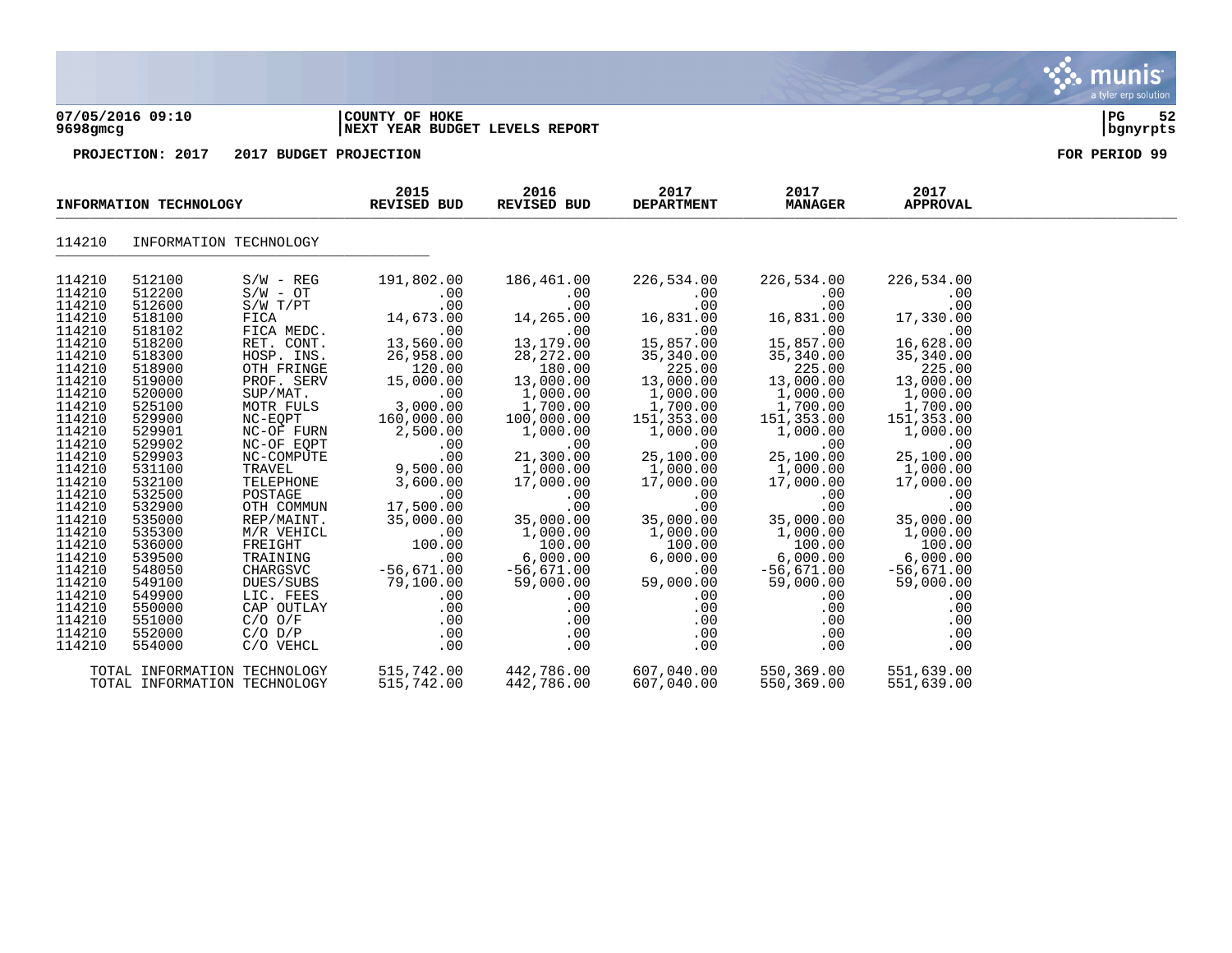#### **07/05/2016 09:10 |COUNTY OF HOKE |PG 53 9698gmcg |NEXT YEAR BUDGET LEVELS REPORT |bgnyrpts**

|                                                                                                                                                                                                                                                                            | CENTRAL GARAGE                                                                                                                                                                                                                                                             |                                                                                                                                                                                                                                                                                                                                                                   | 2015<br><b>REVISED BUD</b>                                                                                                                                                                                                                                                                                                                                                                                                                                                                                                                                                                                                                                                                                                    | 2016<br>REVISED BUD                                                                                                                                                                                                                                                                                                                                                                                                                                                                                                                                                                      | 2017<br><b>DEPARTMENT</b>                                                                                                                                                                                                                                                                                                                                                                                                               | 2017<br><b>MANAGER</b>                                                                                                                                                                                                        | 2017<br><b>APPROVAL</b>                                                                                                                                                                                                                                             |  |
|----------------------------------------------------------------------------------------------------------------------------------------------------------------------------------------------------------------------------------------------------------------------------|----------------------------------------------------------------------------------------------------------------------------------------------------------------------------------------------------------------------------------------------------------------------------|-------------------------------------------------------------------------------------------------------------------------------------------------------------------------------------------------------------------------------------------------------------------------------------------------------------------------------------------------------------------|-------------------------------------------------------------------------------------------------------------------------------------------------------------------------------------------------------------------------------------------------------------------------------------------------------------------------------------------------------------------------------------------------------------------------------------------------------------------------------------------------------------------------------------------------------------------------------------------------------------------------------------------------------------------------------------------------------------------------------|------------------------------------------------------------------------------------------------------------------------------------------------------------------------------------------------------------------------------------------------------------------------------------------------------------------------------------------------------------------------------------------------------------------------------------------------------------------------------------------------------------------------------------------------------------------------------------------|-----------------------------------------------------------------------------------------------------------------------------------------------------------------------------------------------------------------------------------------------------------------------------------------------------------------------------------------------------------------------------------------------------------------------------------------|-------------------------------------------------------------------------------------------------------------------------------------------------------------------------------------------------------------------------------|---------------------------------------------------------------------------------------------------------------------------------------------------------------------------------------------------------------------------------------------------------------------|--|
| 114250                                                                                                                                                                                                                                                                     | CENTRAL GARAGE                                                                                                                                                                                                                                                             |                                                                                                                                                                                                                                                                                                                                                                   |                                                                                                                                                                                                                                                                                                                                                                                                                                                                                                                                                                                                                                                                                                                               |                                                                                                                                                                                                                                                                                                                                                                                                                                                                                                                                                                                          |                                                                                                                                                                                                                                                                                                                                                                                                                                         |                                                                                                                                                                                                                               |                                                                                                                                                                                                                                                                     |  |
| 114250<br>114250<br>114250<br>114250<br>114250<br>114250<br>114250<br>114250<br>114250<br>114250<br>114250<br>114250<br>114250<br>114250<br>114250<br>114250<br>114250<br>114250<br>114250<br>114250<br>114250<br>114250<br>114250<br>114250<br>114250<br>114250<br>114250 | 512100<br>512200<br>512600<br>518100<br>518102<br>518200<br>518300<br>518900<br>520000<br>521200<br>525100<br>525200<br>531100<br>532100<br>532500<br>533200<br>533600<br>535000<br>535300<br>539500<br>543000<br>544000<br>548050<br>551000<br>552000<br>554000<br>558000 | $S/W - REG$<br>$\texttt{S/W}$ - $\texttt{OT}$<br>S/W T/PT<br>FICA<br>FICA MEDC.<br>RET. CONT.<br>HOSP. INS.<br>OTH FRINGE<br>SUP/MAT.<br>UNIFORMS<br>MOTR FULS<br>TIRES<br>TRAVEL<br>TELEPHONE<br>POSTAGE<br>FUEL OIL<br>USED OIL<br>REP/MAINT.<br>M/R VEHICL<br>TRAINING<br>RENT OTHER<br>S/M CONTRT<br>CHARGSVC<br>C/O O/F<br>C/O D/P<br>C/O VEHCL<br>C/O BUILD | 75,025.00<br>.00<br>.00<br>5,740.00<br>.00<br>5,304.00<br>13,500.00<br>80.00<br>1,600.00<br>1,500.00<br>600.00<br>.00<br>595.00<br>.00<br>$\begin{bmatrix} . & 0 & 0 \\ . & 0 & 0 \\ . & 0 & . \\ . & 0 & . \\ . & . & . \\ . & . & . & . \\ . & . & . & . \\ . & . & . & . \\ . & . & . & . \\ . & . & . & . \\ . & . & . & . \\ . & . & . & . \\ . & . & . & . \\ . & . & . & . \\ . & . & . & . \\ . & . & . & . \\ . & . & . & . \\ . & . & . & . \\ . & . & . & . \\ . & . & . & . \\ . & . & . & . \\ . & . & . & . \\ . & . & . & . \\ . & . & . & . \\ . & . & . & . \\ . & . & . & . \\ . & . & . & . \\ . &$<br>600.00<br>500.00<br>105.00<br>500.00<br>.00<br>$-31,736.00$<br>.00<br>00.<br>2,000.00<br>.00<br>.00 | 78,333.00<br>.00<br>.00<br>5,994.00<br>$5,536.00$<br>$14,136.00$<br>90.00<br>$\begin{array}{cc} .\,0 & 1\,,\, & 0 & 1\,,\, & 0 & 0 & 0\,,\, & 0 & 0 & 0\,. & 0 & 0 & 0\,. & 0 & 0 & 0 & 0\,. & 0 & 0 & 0 & 0\,. & 0 & 0 & 0 & 0\,. & 0 & 0 & 0 & 0\,. & 0 & 0 & 0 & 0\,. & 0 & 0 & 0 & 0 & 0\,. & 0 & 0 & 0 & 0 & 0\,. & 0 & 0 & 0 & 0 & 0 & 0\,. & 0 & 0 & 0 & 0 & 0 & 0 & 0\,. & 0 & 0 & 0 &$<br>.00<br>$\begin{array}{cc} .00\ 0.00\ 0.00\ \end{array}$ 2,50<br>.00<br>2,500.00<br>400.00<br>200.00<br>500.00<br>$500.00$<br>3,500.00<br>$-31,736.00$<br>.00<br>.00<br>.00<br>$.00\,$ | 78,831.00<br>.00<br>.00<br>$0.00$<br>$6,031.00$<br>$0.00$<br>5,518.00<br>$14,136.00$<br>90.00<br>00.00<br>1,600.00<br>1,500.00<br>600.00<br>240.00<br>300.00<br>$\begin{array}{cccc} 0.00 & 0.00 & 0.00 \\ 0.00 & 0.00 & 0.00 \\ 0.00 & 0.00 & 0.00 \\ \end{array}$<br>$.00$ $.00$<br>300.00<br>1,000.00<br>400.00<br>200.00<br>$600.00$<br>$1,000.00$<br>$-31,736.00$<br>$-31,736.00$<br>$-31,736.00$<br>$.00 \,$<br>.00<br>.00<br>.00 | 78,831.00<br>.00<br>.00<br>6,031.00<br>.00<br>5,518.00<br>14,136.00<br>90.00<br>1,600.00<br>1,500.00<br>600.00<br>240.00<br>300.00<br>.00<br>.00<br>.00<br>300.00<br>1,000.00<br>400.00<br>200.00<br>.00<br>.00<br>.00<br>.00 | 78,831.00<br>.00<br>.00<br>6,031.00<br>.00<br>5,786.00<br>14,136.00<br>90.00<br>1,600.00<br>1,500.00<br>600.00<br>240.00<br>300.00<br>.00<br>.00<br>.00<br>300.00<br>1,000.00<br>400.00<br>200.00<br>600.00<br>1,000.00<br>$-31,736.00$<br>.00<br>.00<br>.00<br>.00 |  |
| 114250                                                                                                                                                                                                                                                                     | 599100<br>TOTAL CENTRAL GARAGE                                                                                                                                                                                                                                             | CONTINGENC<br>TOTAL CENTRAL GARAGE                                                                                                                                                                                                                                                                                                                                | .00<br>75,913.00<br>75,913.00                                                                                                                                                                                                                                                                                                                                                                                                                                                                                                                                                                                                                                                                                                 | $.00 \,$<br>83,253.00 80,610.00 80,610.00<br>83,253.00                                                                                                                                                                                                                                                                                                                                                                                                                                                                                                                                   | .00<br>80,610.00                                                                                                                                                                                                                                                                                                                                                                                                                        | .00<br>80,610.00                                                                                                                                                                                                              | .00<br>80,878.00<br>80,878.00                                                                                                                                                                                                                                       |  |

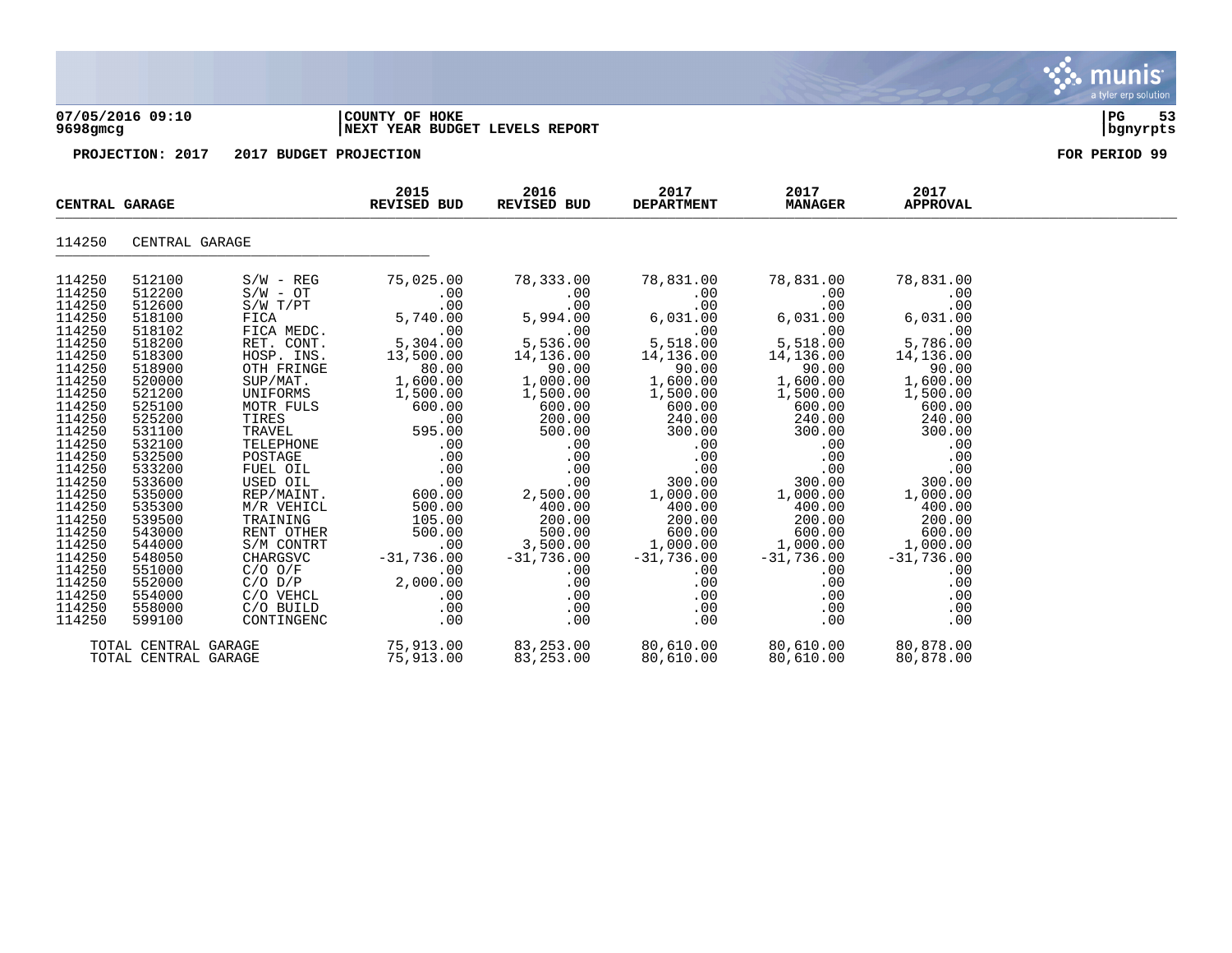|                                                                                                                                                                                                                                    | 07/05/2016 09:10<br>9698gmcg                                                                                                                                                                                                       |                                                                                                                                                                                                                                                                                                   | COUNTY OF HOKE<br><b>NEXT YEAR BUDGET LEVELS REPORT</b>                                                                                                                                                                   |                                                                                                                                                                                                                               | 54<br>  PG<br>  bgnyrpts                                                                                                                                                                                                      |                                                                                                                                                                                                                               |                                                                                                                                                                                                                               |               |
|------------------------------------------------------------------------------------------------------------------------------------------------------------------------------------------------------------------------------------|------------------------------------------------------------------------------------------------------------------------------------------------------------------------------------------------------------------------------------|---------------------------------------------------------------------------------------------------------------------------------------------------------------------------------------------------------------------------------------------------------------------------------------------------|---------------------------------------------------------------------------------------------------------------------------------------------------------------------------------------------------------------------------|-------------------------------------------------------------------------------------------------------------------------------------------------------------------------------------------------------------------------------|-------------------------------------------------------------------------------------------------------------------------------------------------------------------------------------------------------------------------------|-------------------------------------------------------------------------------------------------------------------------------------------------------------------------------------------------------------------------------|-------------------------------------------------------------------------------------------------------------------------------------------------------------------------------------------------------------------------------|---------------|
|                                                                                                                                                                                                                                    | PROJECTION: 2017                                                                                                                                                                                                                   | 2017 BUDGET PROJECTION                                                                                                                                                                                                                                                                            |                                                                                                                                                                                                                           |                                                                                                                                                                                                                               |                                                                                                                                                                                                                               |                                                                                                                                                                                                                               |                                                                                                                                                                                                                               | FOR PERIOD 99 |
|                                                                                                                                                                                                                                    | PUBLIC BUILDINGS                                                                                                                                                                                                                   |                                                                                                                                                                                                                                                                                                   | 2015<br>REVISED BUD                                                                                                                                                                                                       | 2016<br>REVISED BUD                                                                                                                                                                                                           | 2017<br><b>DEPARTMENT</b>                                                                                                                                                                                                     | 2017<br><b>MANAGER</b>                                                                                                                                                                                                        | 2017<br><b>APPROVAL</b>                                                                                                                                                                                                       |               |
| 114260                                                                                                                                                                                                                             | PUBLIC BUILDINGS                                                                                                                                                                                                                   |                                                                                                                                                                                                                                                                                                   |                                                                                                                                                                                                                           |                                                                                                                                                                                                                               |                                                                                                                                                                                                                               |                                                                                                                                                                                                                               |                                                                                                                                                                                                                               |               |
| 114260<br>114260<br>114260<br>114260<br>114260<br>114260<br>114260<br>114260<br>114260<br>114260<br>114260<br>114260<br>114260<br>114260<br>114260<br>114260<br>114260<br>114260<br>114260<br>114260<br>114260<br>114260<br>114260 | 512100<br>512200<br>512600<br>518100<br>518102<br>518200<br>518300<br>518900<br>520000<br>521200<br>525100<br>525200<br>529900<br>529901<br>529902<br>529903<br>531100<br>532100<br>532101<br>532102<br>532103<br>532500<br>533000 | $S/W - REG$<br>$S/W - OT$<br>S/W T/PT<br>FICA<br>FICA MEDC.<br>RET. CONT.<br>HOSP. INS.<br>OTH FRINGE<br>SUP/MAT.<br>UNIFORMS<br>MOTR FULS<br>TIRES<br>NC-EQPT<br>NC-OF FURN<br>NC-OF EQPT<br>NC-COMPUTE<br>TRAVEL<br>TELEPHONE<br>TEL. PRATT<br>TEL. ARMOR<br>TEL. SANDH<br>POSTAGE<br>UTILITIES | 263,592.00<br>4,760.00<br>12,403.00<br>21,614.00<br>.00<br>19,531.00<br>60,750.00<br>320.00<br>40,000.00<br>2,600.00<br>7,000.00<br>.00<br>.00<br>.00<br>.00<br>.00<br>.00<br>3,200.00<br>.00<br>.00<br>.00<br>.00<br>.00 | 282,593.00<br>4,000.00<br>.00<br>21,925.00<br>.00<br>19,363.00<br>56,544.00<br>360.00<br>40,000.00<br>3,100.00<br>8,200.00<br>1,000.00<br>.00<br>.00<br>.00<br>.00<br>600.00<br>3,200.00<br>.00<br>.00<br>.00<br>50.00<br>.00 | 277,508.00<br>5,500.00<br>.00<br>21,651.00<br>.00<br>19,811.00<br>56,544.00<br>360.00<br>40,000.00<br>3,100.00<br>8,200.00<br>1,000.00<br>.00<br>.00<br>.00<br>.00<br>600.00<br>3,500.00<br>.00<br>.00<br>.00<br>50.00<br>.00 | 277,508.00<br>5,500.00<br>.00<br>21,651.00<br>.00<br>19,811.00<br>56,544.00<br>360.00<br>40,000.00<br>3,100.00<br>8,200.00<br>1,000.00<br>.00<br>.00<br>.00<br>.00<br>600.00<br>3,500.00<br>.00<br>.00<br>.00<br>50.00<br>.00 | 277,508.00<br>5,500.00<br>.00<br>21,651.00<br>.00<br>20,369.00<br>56,544.00<br>360.00<br>40,000.00<br>3,100.00<br>8,200.00<br>1,000.00<br>.00<br>.00<br>.00<br>.00<br>600.00<br>3,500.00<br>.00<br>.00<br>.00<br>50.00<br>.00 |               |
| 114260<br>114260<br>114260                                                                                                                                                                                                         | 533101<br>533102<br>533103                                                                                                                                                                                                         | ELEC PRAT<br>ELEC ARMOR<br>ELEC SANDH                                                                                                                                                                                                                                                             | 14,000.00<br>25,000.00<br>.00                                                                                                                                                                                             | 14,000.00<br>28,000.00<br>.00                                                                                                                                                                                                 | 14,000.00<br>28,000.00<br>.00                                                                                                                                                                                                 | 14,000.00<br>28,000.00<br>.00                                                                                                                                                                                                 | 14,000.00<br>28,000.00<br>.00                                                                                                                                                                                                 |               |

 $\mathbf{\mathcal{C}}$  . munis

a tyler erp solution

114260 533104 ELEC DSS 30,000.00 34,000.00 34,000.00 34,000.00 34,000.00 114260 533105 ELEC HEALT .00 .00 .00 .00 .00 114260 533106 ELEC SHERI 18,000.00 19,000.00 19,000.00 19,000.00 19,000.00 114260 533107 ELEC ROD 4,500.00 4,500.00 4,500.00 4,500.00 4,500.00 114260 533108 ELEC COURT .00 .00 .00 .00 .00 114260 533109 ELEC CRT A .00 .00 .00 .00 .00 114260 533110 ELEC COOP. .00 .00 .00 .00 .00 114260 533111 ELEC COMM. 2,500.00 5,200.00 5,200.00 5,200.00 5,200.00 114260 533112 ELEC - PRO 11,000.00 12,500.00 12,500.00 12,500.00 12,500.00 114260 533113 ELEC - JC 750.00 750.00 950.00 950.00 950.00 114260 533114 ELEC LPA 1,800.00 1,900.00 1,900.00 1,900.00 1,900.00 114260 533115 ELEC JAIL .00 .00 .00 .00 .00 114260 533116 ELEC PARKS 30,000.00 33,000.00 33,000.00 33,000.00 33,000.00 114260 533117 ELEC SHLTR 7,200.00 7,300.00 7,300.00 7,300.00 7,300.00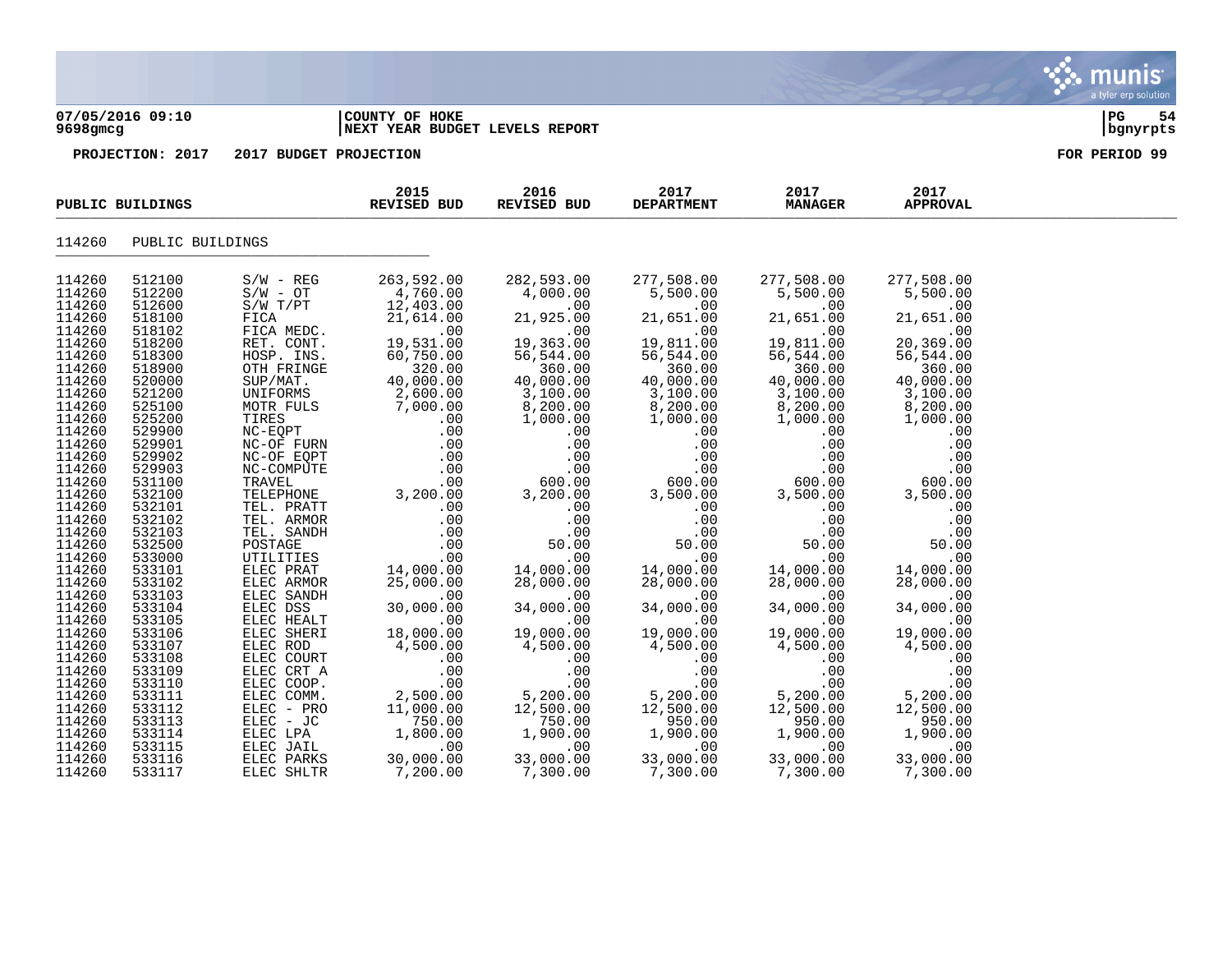

#### **07/05/2016 09:10 |COUNTY OF HOKE |PG 55 9698gmcg |NEXT YEAR BUDGET LEVELS REPORT |bgnyrpts**

|        | PUBLIC BUILDINGS | 2015 2016 2017 2017 2017<br>REVISED BUD REVISED BUD DEPARTMENT MANAGER APPROVAL<br>$\begin{tabular}{l cccc} \textbf{MULTMING} \textbf{X} & \textbf{2017} & \textbf{2017} & \textbf{2017} & \textbf{2017} & \textbf{2017} & \textbf{2017} & \textbf{2017} & \textbf{2017} & \textbf{2017} & \textbf{2017} & \textbf{2017} & \textbf{2017} & \textbf{2017} & \textbf{2017} & \textbf{2017} & \textbf{2017} & \textbf{2017} & \textbf{2017} & \textbf{2017} & \textbf{2$ |  |  |  |
|--------|------------------|-----------------------------------------------------------------------------------------------------------------------------------------------------------------------------------------------------------------------------------------------------------------------------------------------------------------------------------------------------------------------------------------------------------------------------------------------------------------------|--|--|--|
| 114260 |                  |                                                                                                                                                                                                                                                                                                                                                                                                                                                                       |  |  |  |
| 114260 |                  |                                                                                                                                                                                                                                                                                                                                                                                                                                                                       |  |  |  |
| 114260 |                  |                                                                                                                                                                                                                                                                                                                                                                                                                                                                       |  |  |  |
| 114260 |                  |                                                                                                                                                                                                                                                                                                                                                                                                                                                                       |  |  |  |
| 114260 |                  |                                                                                                                                                                                                                                                                                                                                                                                                                                                                       |  |  |  |
| 114260 |                  |                                                                                                                                                                                                                                                                                                                                                                                                                                                                       |  |  |  |
| 114260 |                  |                                                                                                                                                                                                                                                                                                                                                                                                                                                                       |  |  |  |
| 114260 |                  |                                                                                                                                                                                                                                                                                                                                                                                                                                                                       |  |  |  |
| 114260 |                  |                                                                                                                                                                                                                                                                                                                                                                                                                                                                       |  |  |  |
| 114260 |                  |                                                                                                                                                                                                                                                                                                                                                                                                                                                                       |  |  |  |
| 114260 |                  |                                                                                                                                                                                                                                                                                                                                                                                                                                                                       |  |  |  |
| 114260 |                  |                                                                                                                                                                                                                                                                                                                                                                                                                                                                       |  |  |  |
| 114260 |                  |                                                                                                                                                                                                                                                                                                                                                                                                                                                                       |  |  |  |
| 114260 |                  |                                                                                                                                                                                                                                                                                                                                                                                                                                                                       |  |  |  |
| 114260 |                  |                                                                                                                                                                                                                                                                                                                                                                                                                                                                       |  |  |  |
| 114260 |                  |                                                                                                                                                                                                                                                                                                                                                                                                                                                                       |  |  |  |
| 114260 |                  |                                                                                                                                                                                                                                                                                                                                                                                                                                                                       |  |  |  |
| 114260 |                  |                                                                                                                                                                                                                                                                                                                                                                                                                                                                       |  |  |  |
| 114260 |                  |                                                                                                                                                                                                                                                                                                                                                                                                                                                                       |  |  |  |
| 114260 |                  |                                                                                                                                                                                                                                                                                                                                                                                                                                                                       |  |  |  |
| 114260 |                  |                                                                                                                                                                                                                                                                                                                                                                                                                                                                       |  |  |  |
| 114260 |                  |                                                                                                                                                                                                                                                                                                                                                                                                                                                                       |  |  |  |
| 114260 |                  |                                                                                                                                                                                                                                                                                                                                                                                                                                                                       |  |  |  |
| 114260 |                  |                                                                                                                                                                                                                                                                                                                                                                                                                                                                       |  |  |  |
| 114260 |                  |                                                                                                                                                                                                                                                                                                                                                                                                                                                                       |  |  |  |
| 114260 |                  |                                                                                                                                                                                                                                                                                                                                                                                                                                                                       |  |  |  |
| 114260 |                  |                                                                                                                                                                                                                                                                                                                                                                                                                                                                       |  |  |  |
| 114260 |                  |                                                                                                                                                                                                                                                                                                                                                                                                                                                                       |  |  |  |
| 114260 |                  |                                                                                                                                                                                                                                                                                                                                                                                                                                                                       |  |  |  |
| 114260 |                  |                                                                                                                                                                                                                                                                                                                                                                                                                                                                       |  |  |  |
| 114260 |                  |                                                                                                                                                                                                                                                                                                                                                                                                                                                                       |  |  |  |
| 114260 |                  |                                                                                                                                                                                                                                                                                                                                                                                                                                                                       |  |  |  |
| 114260 |                  |                                                                                                                                                                                                                                                                                                                                                                                                                                                                       |  |  |  |
| 114260 |                  |                                                                                                                                                                                                                                                                                                                                                                                                                                                                       |  |  |  |
| 114260 |                  |                                                                                                                                                                                                                                                                                                                                                                                                                                                                       |  |  |  |
| 114260 |                  |                                                                                                                                                                                                                                                                                                                                                                                                                                                                       |  |  |  |
| 114260 |                  |                                                                                                                                                                                                                                                                                                                                                                                                                                                                       |  |  |  |
| 114260 |                  |                                                                                                                                                                                                                                                                                                                                                                                                                                                                       |  |  |  |
| 114260 |                  |                                                                                                                                                                                                                                                                                                                                                                                                                                                                       |  |  |  |
| 114260 |                  |                                                                                                                                                                                                                                                                                                                                                                                                                                                                       |  |  |  |
| 114260 |                  |                                                                                                                                                                                                                                                                                                                                                                                                                                                                       |  |  |  |
| 114260 |                  |                                                                                                                                                                                                                                                                                                                                                                                                                                                                       |  |  |  |
| 114260 |                  |                                                                                                                                                                                                                                                                                                                                                                                                                                                                       |  |  |  |
| 114260 |                  |                                                                                                                                                                                                                                                                                                                                                                                                                                                                       |  |  |  |

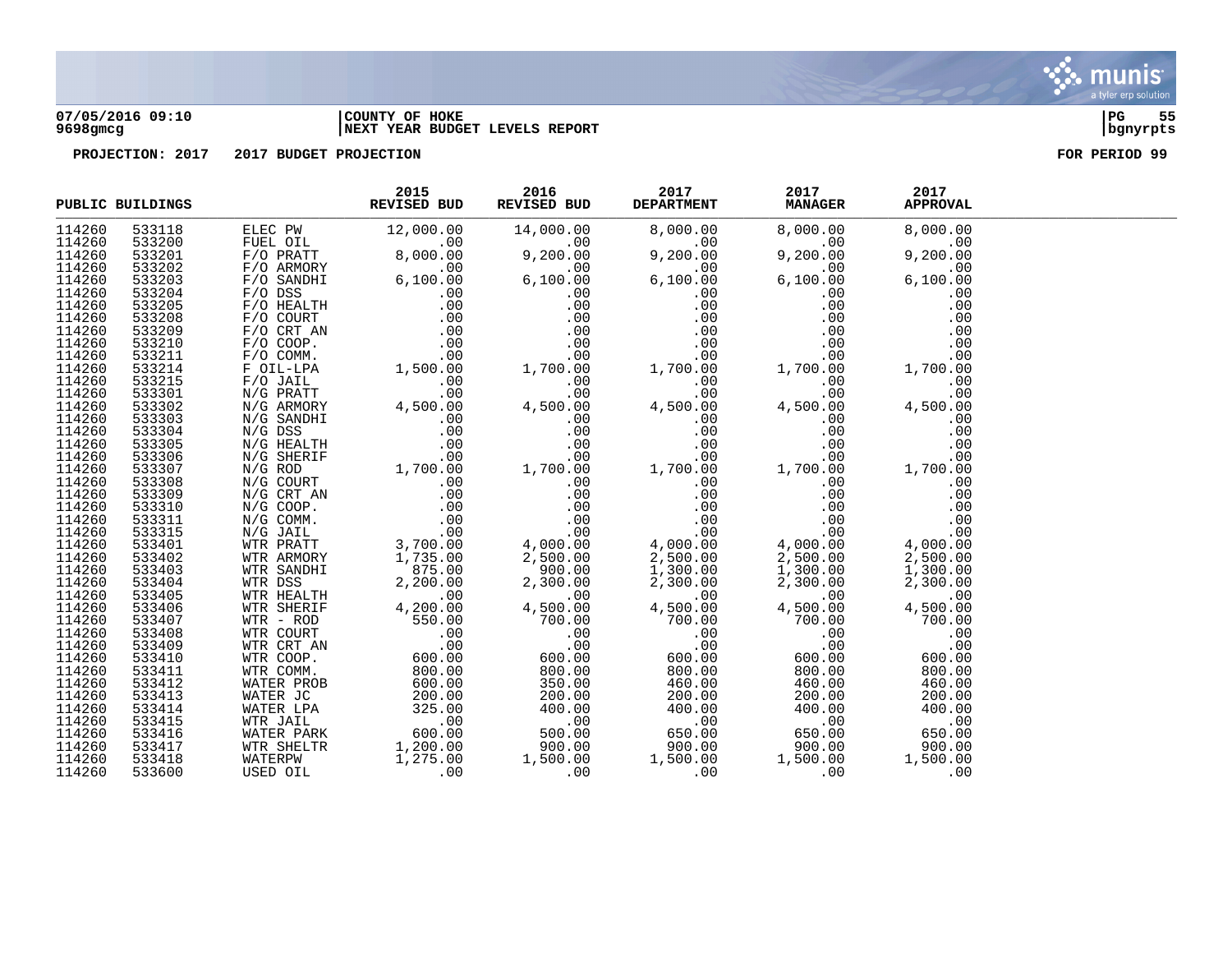

#### **07/05/2016 09:10 |COUNTY OF HOKE |PG 56 9698gmcg |NEXT YEAR BUDGET LEVELS REPORT |bgnyrpts**

|        | <b>EXAMPLE REVISED BUD</b><br>PUBLIC BUILDINGS |                                      | 2015                                                               | 2016<br>REVISED BUD        | 2017                       | 2017<br><b>DEPARTMENT MANAGER</b> | 2017<br><b>APPROVAL</b> |  |
|--------|------------------------------------------------|--------------------------------------|--------------------------------------------------------------------|----------------------------|----------------------------|-----------------------------------|-------------------------|--|
| 114260 | 534100                                         | PRINTING                             | .00                                                                | .00                        |                            | .00<br>$.00\,$                    | .00                     |  |
| 114260 | 535000                                         | REP/MAINT.                           |                                                                    | 50,000.00 50,000.00        | 50,000.00                  | 50,000.00                         | 50,000.00               |  |
| 114260 | 535100                                         |                                      |                                                                    |                            |                            | .00                               | .00                     |  |
| 114260 |                                                | M/R BUILD<br>M/R PRATT<br>M/R ARMORY |                                                                    | $0.00$<br>$0.00$<br>$0.00$ | $0.00$<br>$0.00$<br>$0.00$ | $.00$<br>$.00$                    |                         |  |
| 114260 |                                                |                                      |                                                                    |                            |                            |                                   |                         |  |
| 114260 |                                                |                                      |                                                                    |                            |                            |                                   |                         |  |
| 114260 |                                                |                                      |                                                                    |                            |                            |                                   |                         |  |
| 114260 |                                                |                                      |                                                                    |                            |                            |                                   |                         |  |
| 114260 |                                                |                                      |                                                                    |                            |                            |                                   |                         |  |
| 114260 |                                                |                                      |                                                                    |                            |                            |                                   |                         |  |
| 114260 |                                                |                                      |                                                                    |                            |                            |                                   |                         |  |
| 114260 |                                                |                                      |                                                                    |                            |                            |                                   |                         |  |
| 114260 |                                                |                                      |                                                                    |                            |                            |                                   |                         |  |
| 114260 |                                                |                                      |                                                                    |                            |                            |                                   |                         |  |
| 114260 |                                                |                                      |                                                                    |                            |                            |                                   |                         |  |
| 114260 |                                                |                                      |                                                                    |                            |                            |                                   |                         |  |
| 114260 |                                                |                                      |                                                                    |                            |                            |                                   |                         |  |
| 114260 |                                                |                                      |                                                                    |                            |                            |                                   |                         |  |
| 114260 |                                                |                                      |                                                                    |                            |                            |                                   |                         |  |
| 114260 |                                                |                                      |                                                                    |                            |                            |                                   |                         |  |
| 114260 |                                                |                                      |                                                                    |                            |                            |                                   |                         |  |
| 114260 |                                                |                                      |                                                                    |                            |                            |                                   |                         |  |
| 114260 |                                                |                                      |                                                                    |                            |                            |                                   |                         |  |
| 114260 |                                                |                                      |                                                                    |                            |                            |                                   |                         |  |
| 114260 |                                                |                                      |                                                                    |                            |                            |                                   |                         |  |
|        | TOTAL PUBLIC BUILDINGS                         |                                      | $824,988.00$ $797,298.00$ $853,809.00$ $813,947.00$ $1,124,505.00$ |                            |                            |                                   |                         |  |
|        | TOTAL PUBLIC BUILDINGS                         |                                      | 824,988.00                                                         | 797,298.00                 | 853,809.00 813,947.00      |                                   | 1,124,505.00            |  |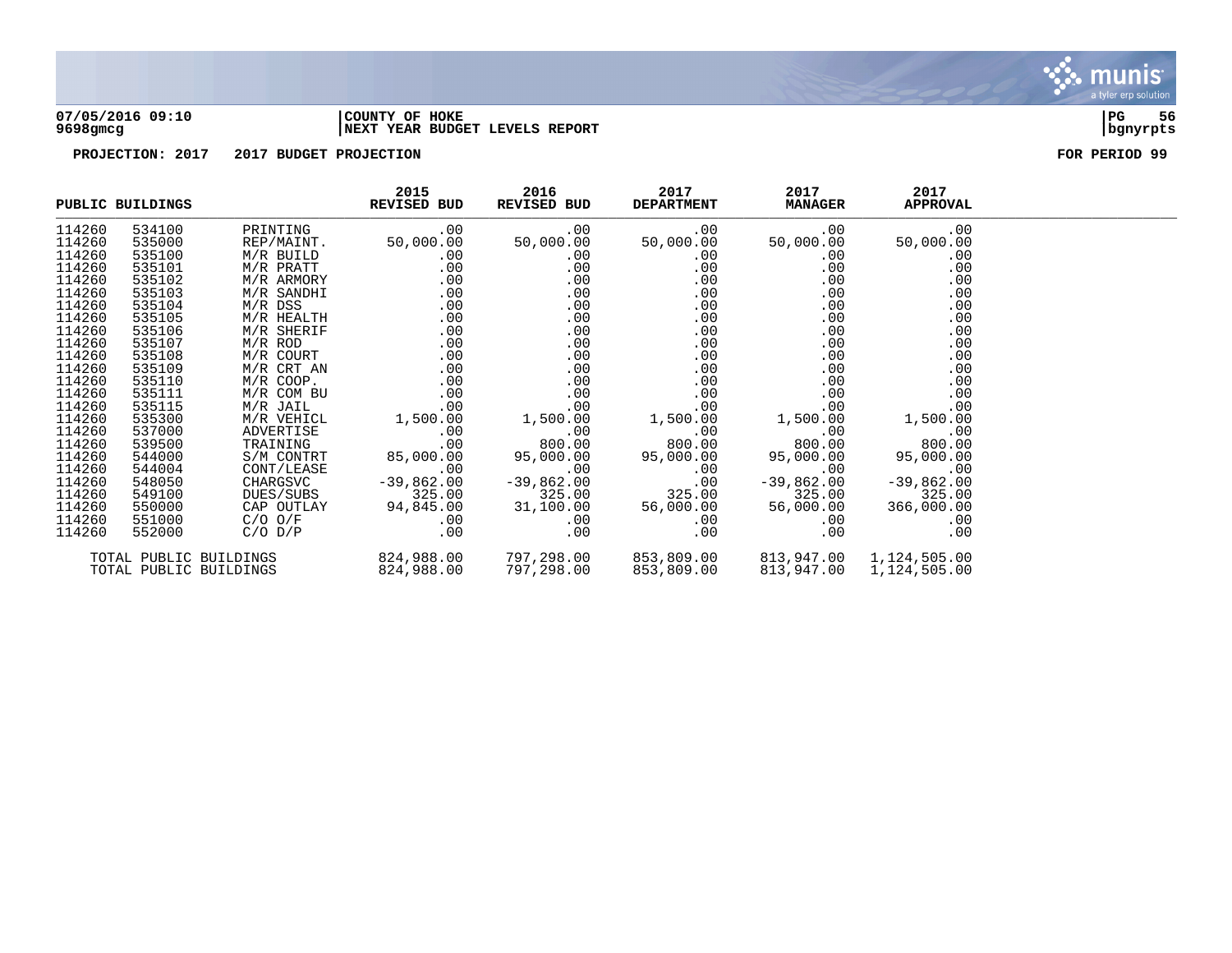

|                                                                                                                                | GROUNDSKEEPING MAINTENANCE                                                                                                     |                                                                                                                                                                           | 2015<br>REVISED BUD                                                                                                                      | 2016<br>REVISED BUD                                                                                                                           | 2017<br><b>DEPARTMENT</b>                                                                                                                | 2017<br><b>MANAGER</b>                                                                                                                   | 2017<br><b>APPROVAL</b>                                                                                                                  |  |
|--------------------------------------------------------------------------------------------------------------------------------|--------------------------------------------------------------------------------------------------------------------------------|---------------------------------------------------------------------------------------------------------------------------------------------------------------------------|------------------------------------------------------------------------------------------------------------------------------------------|-----------------------------------------------------------------------------------------------------------------------------------------------|------------------------------------------------------------------------------------------------------------------------------------------|------------------------------------------------------------------------------------------------------------------------------------------|------------------------------------------------------------------------------------------------------------------------------------------|--|
| 114261                                                                                                                         |                                                                                                                                | GROUNDSKEEPING MAINTENANCE                                                                                                                                                |                                                                                                                                          |                                                                                                                                               |                                                                                                                                          |                                                                                                                                          |                                                                                                                                          |  |
| 114261<br>114261<br>114261<br>114261<br>114261<br>114261<br>114261<br>114261<br>114261<br>114261<br>114261<br>114261<br>114261 | 512100<br>512200<br>512600<br>518100<br>518102<br>518200<br>518300<br>518900<br>519000<br>520000<br>521200<br>525100<br>532100 | $S/W - REG$<br>$S/W - OT$<br>$S/W$ $T/PT$<br>FICA<br>FICA MEDC.<br>RET. CONT.<br>HOSP. INS.<br>OTH FRINGE<br>PROF. SERV<br>SUP/MAT.<br>UNIFORMS<br>MOTR FULS<br>TELEPHONE | 32,379.00<br>733.00<br>30.00<br>2,557.00<br>.00<br>2,428.00<br>6,811.00<br>40.00<br>2,600.00<br>5,500.00<br>750.00<br>2,500.00<br>540.00 | 34,164.00<br>1,000.00<br>$.00 \,$<br>2,690.00<br>.00<br>2,485.00<br>7,068.00<br>45.00<br>4,000.00<br>5,000.00<br>750.00<br>4,000.00<br>820.00 | 33,816.00<br>2,000.00<br>.00<br>2,740.00<br>.00<br>2,508.00<br>7,068.00<br>45.00<br>4,000.00<br>5,000.00<br>900.00<br>4,000.00<br>820.00 | 33,816.00<br>2,000.00<br>.00<br>2,740.00<br>.00<br>2,508.00<br>7,068.00<br>45.00<br>4,000.00<br>5,000.00<br>900.00<br>4,000.00<br>820.00 | 33,816.00<br>2,000.00<br>.00<br>2,740.00<br>.00<br>2,485.00<br>7,068.00<br>45.00<br>4,000.00<br>5,000.00<br>900.00<br>4,000.00<br>820.00 |  |
| 114261<br>114261<br>114261<br>114261<br>114261                                                                                 | 535300<br>535920<br>539500<br>548050<br>555000                                                                                 | M/R VEHICL<br>LAWN SUPP<br>TRAINING<br>CHARGSVC<br>$C/O$ $O/EO$ .<br>TOTAL GROUNDSKEEPING MAINTEN                                                                         | 3,159.00<br>9,000.00<br>20.00<br>.00<br>6,000.00<br>75,047.00                                                                            | 3,000.00<br>9,000.00<br>150.00<br>$.00 \,$<br>.00<br>74,172.00                                                                                | 3,000.00<br>9,000.00<br>150.00<br>.00<br>.00<br>75,047.00                                                                                | 3,000.00<br>9,000.00<br>150.00<br>.00<br>.00<br>75,047.00                                                                                | 3,000.00<br>9,000.00<br>150.00<br>.00<br>.00<br>75,024.00                                                                                |  |
|                                                                                                                                |                                                                                                                                | TOTAL GROUNDSKEEPING MAINTEN                                                                                                                                              | 75,047.00                                                                                                                                | 74,172.00                                                                                                                                     | 75,047.00                                                                                                                                | 75,047.00                                                                                                                                | 75,024.00                                                                                                                                |  |

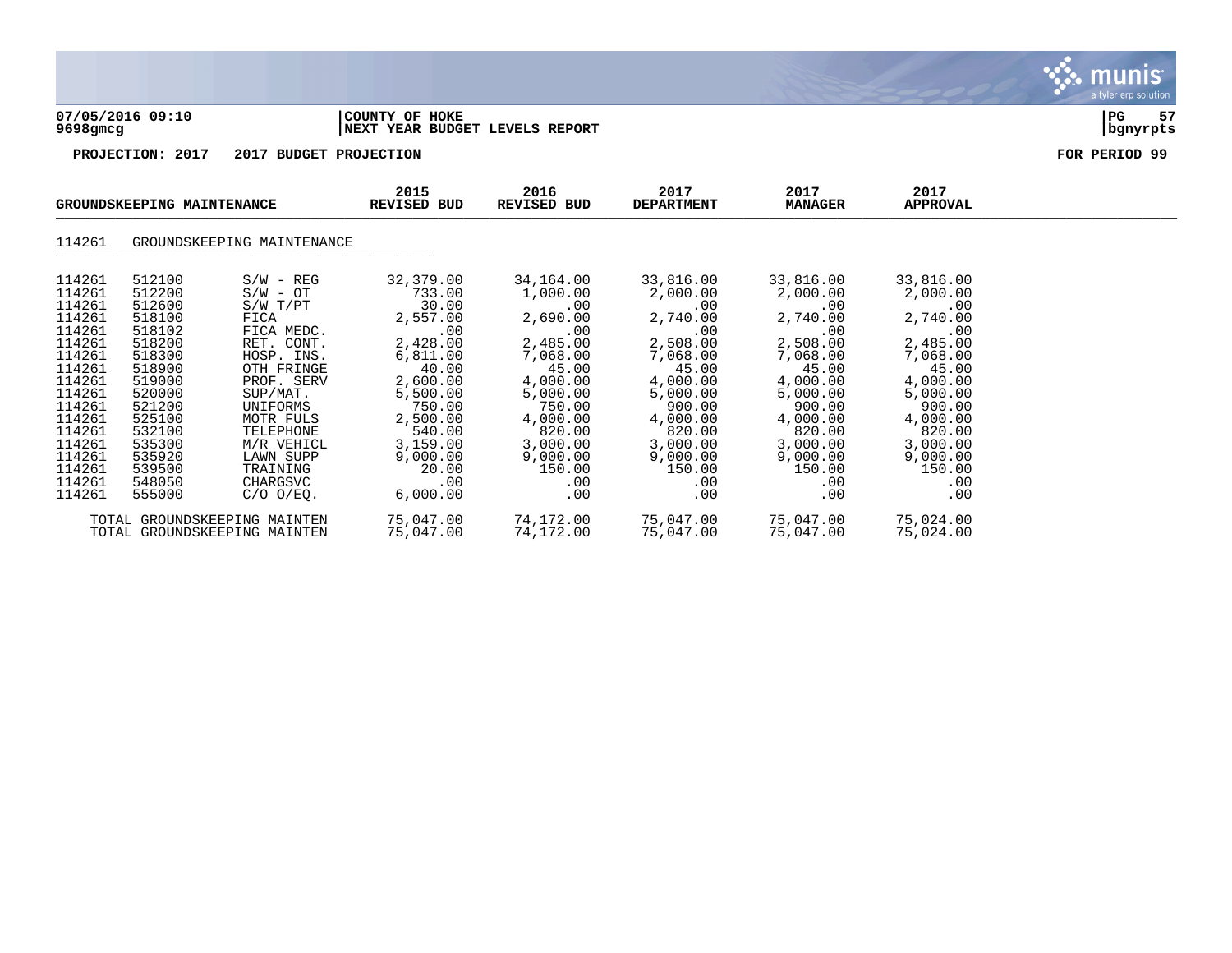#### **07/05/2016 09:10 |COUNTY OF HOKE |PG 58 9698gmcg |NEXT YEAR BUDGET LEVELS REPORT |bgnyrpts**

munis a tyler erp solution

| <b>SHERIFF</b>   |                  |                        | 2015<br>REVISED BUD       | 2016<br>REVISED BUD     | 2017<br><b>DEPARTMENT</b> | 2017<br><b>MANAGER</b> | 2017<br><b>APPROVAL</b> |  |
|------------------|------------------|------------------------|---------------------------|-------------------------|---------------------------|------------------------|-------------------------|--|
| 114310           | SHERIFF          |                        |                           |                         |                           |                        |                         |  |
| 114310           | 512100           | $S/W - REG$            | 2,614,325.00              | 2,785,503.00            | 2,926,542.00              | 2,700,904.00           | 2,787,777.00            |  |
| 114310           | 512200           | $S/W - OT$             | 242,000.00                | 190,000.00              | 190,000.00                | 190,000.00             | 190,000.00              |  |
| 114310<br>114310 | 512600<br>513300 | S/W T/PT<br>LEO SUP RT | .00<br>101,136.00         | 31,870.00<br>138,195.00 | .00<br>146,327.00         | .00<br>144,545.00      | .00<br>148,889.00       |  |
| 114310           | 518100           | FICA                   | 228,904.00                | 230,065.00              | 223,881.00                | 221,154.00             | 227,800.00              |  |
| 114310           | 518102           | FICA MEDC.             | .00                       | .00                     | .00                       | .00                    | .00                     |  |
| 114310           | 518200           | RET. CONT.             | 167,517.00                | 210,445.00              | 204,858.00                | 206,700.00             | 238,222.00              |  |
| 114310           | 518300           | HOSP. INS.             | 500,661.00                | 515,964.00              | 530,100.00                | 501,828.00             | 501,828.00              |  |
| 114310           | 518500           | UNEMP. COM             | 33,000.00                 | .00                     | .00                       | .00                    | .00                     |  |
| 114310           | 518900           | OTH FRINGE             | 3,425.00                  | 3,285.00                | 3,375.00                  | 3,195.00               | 3,195.00                |  |
| 114310           | 519000           | PROF. SERV             | 31,700.00                 | 20,700.00               | 24,700.00                 | 24,700.00              | 24,700.00               |  |
| 114310           | 520000           | SUP/MAT.               | 102,000.00                | 110,722.00              | 112,600.00                | 112,600.00             | 112,600.00              |  |
| 114310<br>114310 | 520001<br>521200 | SUP. EQUIP<br>UNIFORMS | .00<br>22,000.00          | .00<br>24,000.00        | .00<br>22,000.00          | .00<br>22,000.00       | .00<br>22,000.00        |  |
| 114310           | 521201           | UNIFORM AL             | 9,000.00                  | 10,250.00               | 11,000.00                 | 12,000.00              | 12,000.00               |  |
| 114310           | 525100           | MOTR FULS              | 229,000.00                | 236,200.00              | 242,000.00                | 242,000.00             | 242,000.00              |  |
| 114310           | 525200           | TIRES                  | 16,000.00                 | 21,300.00               | 20,000.00                 | 20,000.00              | 20,000.00               |  |
| 114310           | 529900           | NC-EQPT                | .00                       | .00                     | .00                       | .00                    | .00                     |  |
| 114310           | 531100           | TRAVEL                 | .00                       | 10,594.00               | .00                       | .00                    | .00                     |  |
| 114310           | 531210           | EXTRAD                 | 21,000.00                 | 10,000.00               | 21,000.00                 | 21,000.00              | 21,000.00               |  |
| 114310           | 532100           | TELEPHONE              | 75,000.00                 | 89,000.00               | 84,000.00                 | 84,000.00              | 84,000.00               |  |
| 114310           | 532500           | POSTAGE                | 5,500.00                  | 6,000.00                | 6,000.00                  | 6,000.00               | 6,000.00                |  |
| 114310<br>114310 | 533000<br>534100 | UTILITIES<br>PRINTING  | 12,800.00<br>.00          | 11,500.00<br>.00        | 11,500.00<br>.00          | 11,500.00<br>.00       | 11,500.00<br>.00        |  |
| 114310           | 535000           | REP/MAINT.             | 17,500.00                 | 17,500.00               | 19,000.00                 | 19,000.00              | 19,000.00               |  |
| 114310           | 535300           | M/R VEHICL             | 41,000.00                 | 40,000.00               | 43,000.00                 | 43,000.00              | 43,000.00               |  |
| 114310           | 537000           | ADVERTISE              | .00                       | .00                     | .00                       | .00                    | .00                     |  |
| 114310           | 539500           | TRAINING               | 24,500.00                 | 14,406.00               | 24,500.00                 | 24,500.00              | 24,500.00               |  |
| 114310           | 544000           | DCI CONT.              | 22,100.00                 | 30,000.00               | 30,000.00                 | 30,000.00              | 30,000.00               |  |
| 114310           | 544001           | CHAPLAIN               | .00                       | .00                     | .00                       | .00                    | .00                     |  |
| 114310           | 544004           | CONT/LEASE             | .00                       | .00                     | .00                       | .00                    | .00                     |  |
| 114310<br>114310 | 549100<br>549900 | DUES/SUBS<br>CRM. INV. | $4,100.00$<br>$12,000.00$ | 4,100.00<br>17,500.00   | 4,100.00<br>12,000.00     | 4,100.00<br>12,000.00  | 4,100.00<br>12,000.00   |  |
| 114310           | 549901           | COMM. WATC             | 3,000.00                  | 1,500.00                | 3,000.00                  | 3,000.00               | 3,000.00                |  |
| 114310           | 549902           | PREEMP. SC             | 12,000.00                 | 13,000.00               | 18,000.00                 | 18,000.00              | 18,000.00               |  |
| 114310           | 549903           | CANTEEN                | .00                       | .00                     | .00                       | .00                    | .00                     |  |
| 114310           | 550000           | CAP OUTLAY             | .00                       | .00                     | .00                       | .00                    | 11,364.00               |  |
| 114310           | 551000           | $C/O$ $O/F$            | .00                       | .00                     | .00                       | .00                    | .00                     |  |
| 114310           | 552000           | $C/O$ $D/P$            | .00                       | .00                     | .00                       | .00                    | .00                     |  |
| 114310           | 554000           | C/O VEHCL              | 350,000.00                | 176,938.00              | 750,723.00                | 420,080.00             | 420,080.00              |  |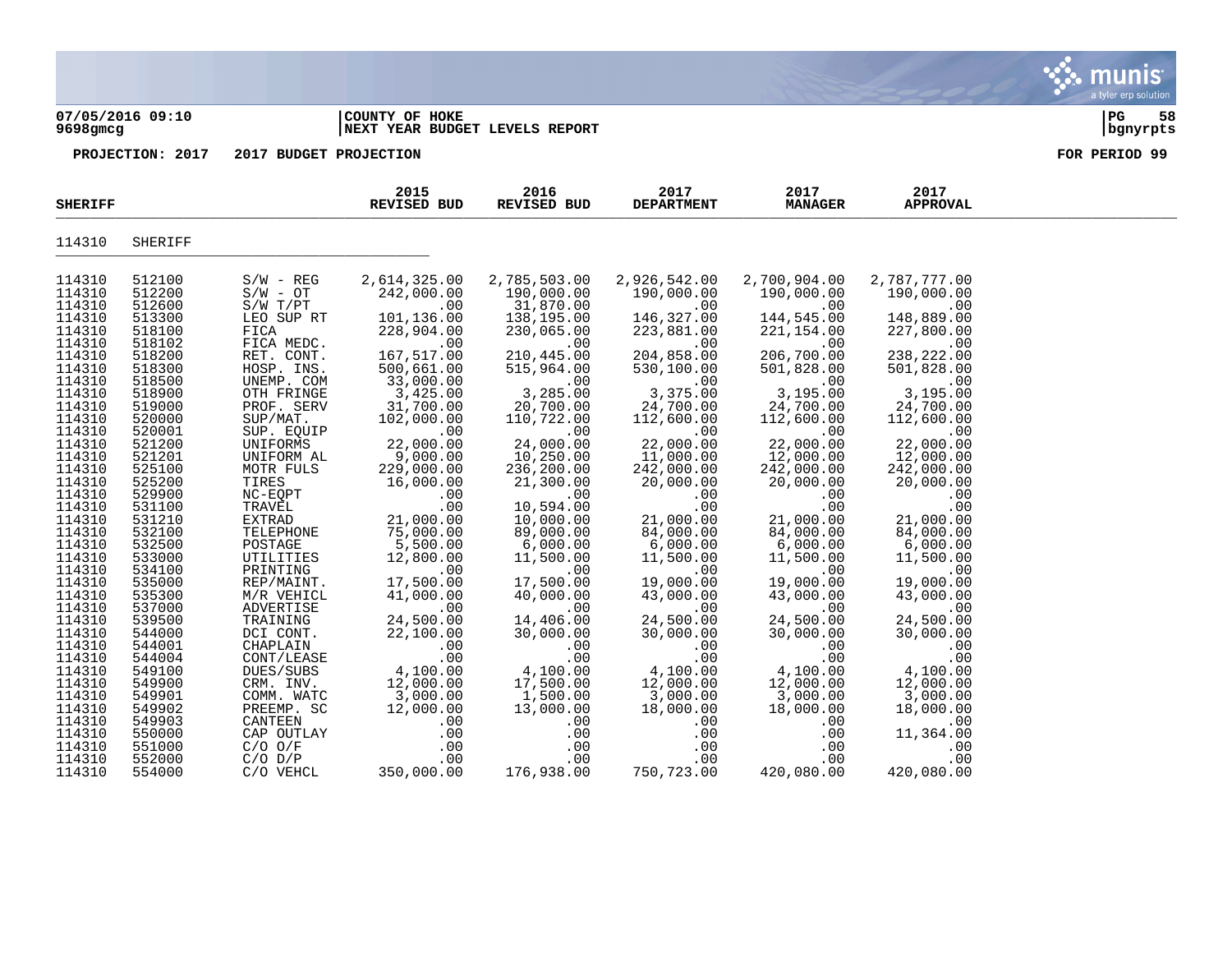

**07/05/2016 09:10 |COUNTY OF HOKE |PG 59 9698gmcg |NEXT YEAR BUDGET LEVELS REPORT |bgnyrpts**

| SHERIFF |                                | 2015        | 2016                         | 2017                         | 2017                         | 2017                         |                              |
|---------|--------------------------------|-------------|------------------------------|------------------------------|------------------------------|------------------------------|------------------------------|
|         |                                | REVISED BUD | REVISED BUD                  | <b>DEPARTMENT</b>            | <b>MANAGER</b>               | <b>APPROVAL</b>              |                              |
| 114310  | 558002                         | IMPV TO BL  | $.00 \,$                     | .00                          | .00                          | .00.                         | $.00 \,$                     |
| 114310  | 571033                         | VEH PRINC   | .00                          | .00                          | .00                          | .00                          | .00                          |
| 114310  | 571100                         | VIPER PAY   | .00                          | .00                          | 131,679.00                   | 131,679.00                   | 131,679.00                   |
| 114310  | 572033                         | VEH INT     | .00                          | . 00                         | .00                          | .00                          | $.00 \,$                     |
|         | TOTAL SHERIFF<br>TOTAL SHERIFF |             | 4,901,168.00<br>4,901,168.00 | 4,970,537.00<br>4,970,537.00 | 5,815,885.00<br>5,815,885.00 | 5,229,485.00<br>5,229,485.00 | 5,370,234.00<br>5,370,234.00 |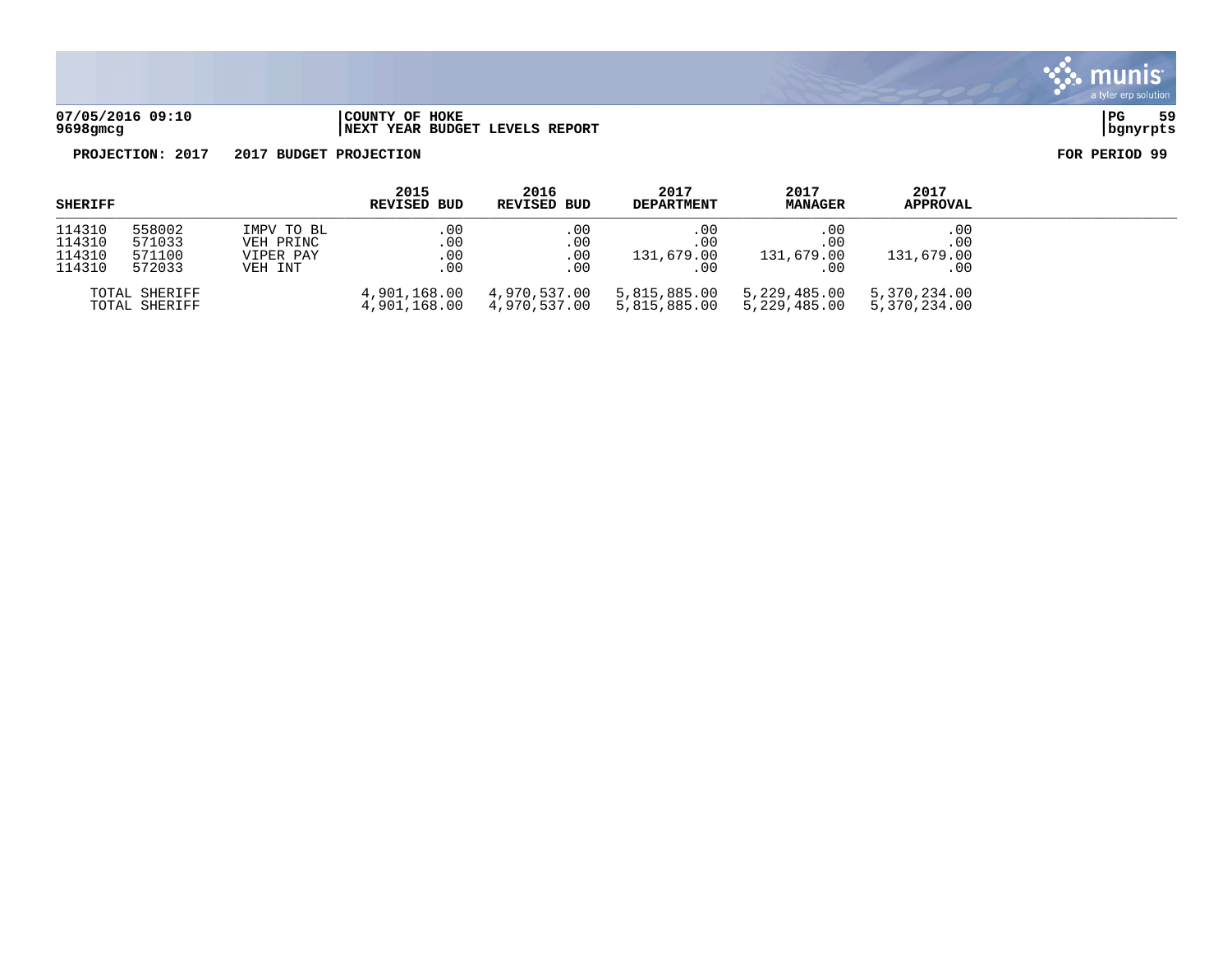| 9698gmcg                                                                                                                                                                                                                                                                                                 | 07/05/2016 09:10                                                                                                                                                                                                                                                                                         |                                                                                                                                                                                                                                                                                                                                                                                                  | COUNTY OF HOKE<br><b>NEXT YEAR BUDGET LEVELS REPORT</b>                                                                                                                                                                                                                                                                             | PG<br>60<br>bgnyrpts                                                                                                                                                                                                                                                                                                                 |                                                                                                                                                                                                                                                                                                                                                 |                                                                                                                                                                                                                                                                                                                                       |                                                                                                                                                                                                                                                                                                                                       |  |
|----------------------------------------------------------------------------------------------------------------------------------------------------------------------------------------------------------------------------------------------------------------------------------------------------------|----------------------------------------------------------------------------------------------------------------------------------------------------------------------------------------------------------------------------------------------------------------------------------------------------------|--------------------------------------------------------------------------------------------------------------------------------------------------------------------------------------------------------------------------------------------------------------------------------------------------------------------------------------------------------------------------------------------------|-------------------------------------------------------------------------------------------------------------------------------------------------------------------------------------------------------------------------------------------------------------------------------------------------------------------------------------|--------------------------------------------------------------------------------------------------------------------------------------------------------------------------------------------------------------------------------------------------------------------------------------------------------------------------------------|-------------------------------------------------------------------------------------------------------------------------------------------------------------------------------------------------------------------------------------------------------------------------------------------------------------------------------------------------|---------------------------------------------------------------------------------------------------------------------------------------------------------------------------------------------------------------------------------------------------------------------------------------------------------------------------------------|---------------------------------------------------------------------------------------------------------------------------------------------------------------------------------------------------------------------------------------------------------------------------------------------------------------------------------------|--|
|                                                                                                                                                                                                                                                                                                          | PROJECTION: 2017                                                                                                                                                                                                                                                                                         | 2017 BUDGET PROJECTION                                                                                                                                                                                                                                                                                                                                                                           |                                                                                                                                                                                                                                                                                                                                     | FOR PERIOD 99                                                                                                                                                                                                                                                                                                                        |                                                                                                                                                                                                                                                                                                                                                 |                                                                                                                                                                                                                                                                                                                                       |                                                                                                                                                                                                                                                                                                                                       |  |
| COMMUNICATIONS                                                                                                                                                                                                                                                                                           |                                                                                                                                                                                                                                                                                                          | 2015<br><b>REVISED BUD</b>                                                                                                                                                                                                                                                                                                                                                                       | 2016<br><b>REVISED BUD</b>                                                                                                                                                                                                                                                                                                          | 2017<br><b>DEPARTMENT</b>                                                                                                                                                                                                                                                                                                            | 2017<br><b>MANAGER</b>                                                                                                                                                                                                                                                                                                                          | 2017<br><b>APPROVAL</b>                                                                                                                                                                                                                                                                                                               |                                                                                                                                                                                                                                                                                                                                       |  |
| 114311                                                                                                                                                                                                                                                                                                   | COMMUNICATIONS                                                                                                                                                                                                                                                                                           |                                                                                                                                                                                                                                                                                                                                                                                                  |                                                                                                                                                                                                                                                                                                                                     |                                                                                                                                                                                                                                                                                                                                      |                                                                                                                                                                                                                                                                                                                                                 |                                                                                                                                                                                                                                                                                                                                       |                                                                                                                                                                                                                                                                                                                                       |  |
| 114311<br>114311<br>114311<br>114311<br>114311<br>114311<br>114311<br>114311<br>114311<br>114311<br>114311<br>114311<br>114311<br>114311<br>114311<br>114311<br>114311<br>114311<br>114311<br>114311<br>114311<br>114311<br>114311<br>114311<br>114311<br>114311<br>114311<br>114311<br>114311<br>114311 | 512100<br>512200<br>512600<br>518100<br>518102<br>518200<br>518300<br>518900<br>520000<br>521200<br>523103<br>525100<br>525200<br>529900<br>531100<br>532100<br>532500<br>533000<br>534100<br>535000<br>535300<br>539500<br>542100<br>544000<br>544004<br>549100<br>550000<br>551000<br>552000<br>554000 | $S/W - REG$<br>$S/W - OT$<br>S/W T/PT<br>FICA<br>FICA MEDC.<br>RET. CONT.<br>HOSP. INS.<br>OTH FRINGE<br>SUP/MAT.<br>UNIFORMS<br>EMD-GRANT<br>MOTR FULS<br>TIRES<br>NC-EQPT<br>TRAVEL<br>TELEPHONE<br>POSTAGE<br>UTILITIES<br>PRINTING<br>REP/MAINT.<br>M/R VEHICL<br>TRAINING<br>$D/P$ EQP RT<br>S/M CONTRT<br>CONT/LEASE<br>DUES/SUBS<br>CAP OUTLAY<br>$C/O$ $O/F$<br>$C/O$ $D/P$<br>C/O VEHCL | 473,634.00<br>37,000.00<br>22,000.00<br>36, 233.00<br>.00<br>34,749.00<br>94,458.00<br>480.00<br>2,000.00<br>5,000.00<br>.00<br>2,650.00<br>800.00<br>.00<br>3,000.00<br>30,400.00<br>.00<br>16,100.00<br>.00<br>16,000.00<br>2,000.00<br>3,000.00<br>.00<br>60,564.00<br>.00<br>3,453.00<br>30,100.00<br>$.00 \ \rm$<br>.00<br>.00 | 494,836.00<br>38,000.00<br>23,000.00<br>42,522.00<br>.00<br>37,611.00<br>98,952.00<br>630.00<br>5,500.00<br>4,000.00<br>.00<br>2,000.00<br>500.00<br>.00<br>1,000.00<br>30,684.00<br>.00<br>15,228.00<br>.00<br>15,000.00<br>1,000.00<br>1,500.00<br>3,400.00<br>65,931.00<br>.00<br>2,000.00<br>11,400.00<br>$.00 \,$<br>.00<br>.00 | 494,224.00<br>38,000.00<br>28,000.00<br>42,858.00<br>.00<br>37,629.00<br>98,952.00<br>630.00<br>5,500.00<br>4,000.00<br>.00<br>2,500.00<br>500.00<br>17,000.00<br>3,000.00<br>29,884.00<br>.00<br>15,390.00<br>.00<br>20,000.00<br>3,000.00<br>3,000.00<br>3,400.00<br>70,850.00<br>.00<br>2,515.00<br>6,000.00<br>$.00 \,$<br>.00<br>27,000.00 | 524,166.00<br>38,000.00<br>28,000.00<br>45,148.00<br>.00<br>41,312.00<br>106,020.00<br>675.00<br>5,500.00<br>4,000.00<br>.00<br>2,500.00<br>500.00<br>17,000.00<br>3,000.00<br>29,884.00<br>.00<br>15,390.00<br>.00<br>20,000.00<br>3,000.00<br>3,000.00<br>3,400.00<br>70,850.00<br>.00<br>2,515.00<br>6,000.00<br>.00<br>.00<br>.00 | 524,166.00<br>38,000.00<br>28,000.00<br>45,148.00<br>.00<br>41,312.00<br>106,020.00<br>675.00<br>5,500.00<br>4,000.00<br>.00<br>2,500.00<br>500.00<br>17,000.00<br>3,000.00<br>29,884.00<br>.00<br>15,390.00<br>.00<br>20,000.00<br>3,000.00<br>3,000.00<br>3,400.00<br>70,850.00<br>.00<br>2,515.00<br>6,000.00<br>.00<br>.00<br>.00 |  |
|                                                                                                                                                                                                                                                                                                          | TOTAL COMMUNICATIONS<br>TOTAL COMMUNICATIONS                                                                                                                                                                                                                                                             |                                                                                                                                                                                                                                                                                                                                                                                                  | 873,621.00<br>873,621.00                                                                                                                                                                                                                                                                                                            | 894,694.00<br>894,694.00                                                                                                                                                                                                                                                                                                             | 953,832.00<br>953,832.00                                                                                                                                                                                                                                                                                                                        | 969,860.00<br>969,860.00                                                                                                                                                                                                                                                                                                              | 969,860.00<br>969,860.00                                                                                                                                                                                                                                                                                                              |  |

 $\ddot{\ddot{\mathbf{w}}}$  munis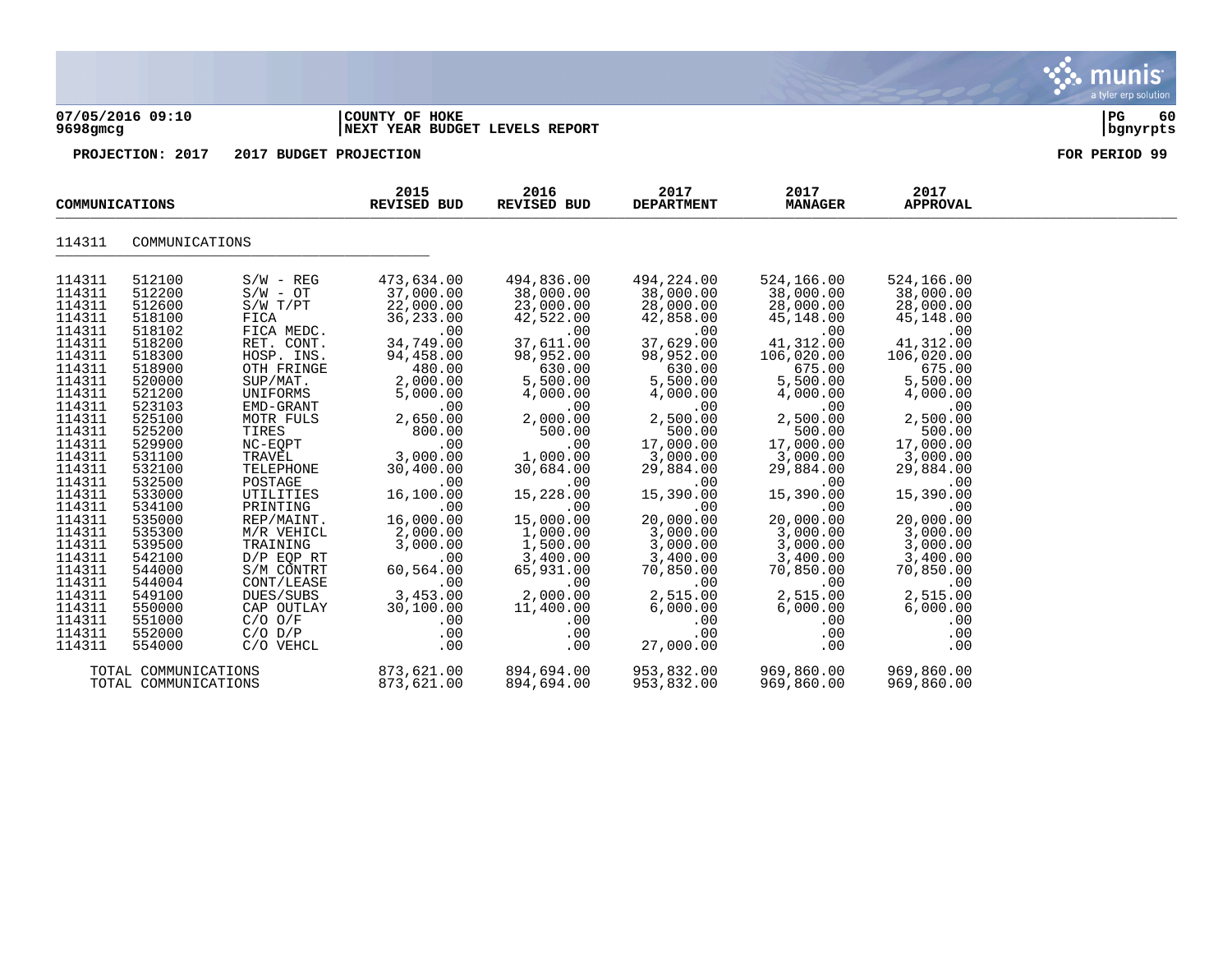| 07/05/2016 09:10<br>9698gmcg                                                                                                                                                                                                                                     |                                                                                                                                                                                                                                                                  |                                                                                                                                                                                                                                                                                                                                                   | COUNTY OF HOKE<br>NEXT YEAR BUDGET LEVELS REPORT                                                                                                                                        |                                                                                                                                                                                    |                                                                                                                                                                                    |                                                                                                                                                                                    |                                                                                                                                                                                    |               |  |
|------------------------------------------------------------------------------------------------------------------------------------------------------------------------------------------------------------------------------------------------------------------|------------------------------------------------------------------------------------------------------------------------------------------------------------------------------------------------------------------------------------------------------------------|---------------------------------------------------------------------------------------------------------------------------------------------------------------------------------------------------------------------------------------------------------------------------------------------------------------------------------------------------|-----------------------------------------------------------------------------------------------------------------------------------------------------------------------------------------|------------------------------------------------------------------------------------------------------------------------------------------------------------------------------------|------------------------------------------------------------------------------------------------------------------------------------------------------------------------------------|------------------------------------------------------------------------------------------------------------------------------------------------------------------------------------|------------------------------------------------------------------------------------------------------------------------------------------------------------------------------------|---------------|--|
|                                                                                                                                                                                                                                                                  | PROJECTION: 2017                                                                                                                                                                                                                                                 | 2017 BUDGET PROJECTION                                                                                                                                                                                                                                                                                                                            |                                                                                                                                                                                         |                                                                                                                                                                                    |                                                                                                                                                                                    |                                                                                                                                                                                    |                                                                                                                                                                                    | FOR PERIOD 99 |  |
|                                                                                                                                                                                                                                                                  | EMERGENCY MEDICAL SERVICES                                                                                                                                                                                                                                       |                                                                                                                                                                                                                                                                                                                                                   | 2015<br>REVISED BUD                                                                                                                                                                     | 2016<br>REVISED BUD                                                                                                                                                                | 2017<br><b>DEPARTMENT</b>                                                                                                                                                          | 2017<br><b>MANAGER</b>                                                                                                                                                             | 2017<br><b>APPROVAL</b>                                                                                                                                                            |               |  |
| 114315                                                                                                                                                                                                                                                           |                                                                                                                                                                                                                                                                  | EMERGENCY MEDICAL SERVICES                                                                                                                                                                                                                                                                                                                        |                                                                                                                                                                                         |                                                                                                                                                                                    |                                                                                                                                                                                    |                                                                                                                                                                                    |                                                                                                                                                                                    |               |  |
| 114315<br>114315<br>114315<br>114315<br>114315<br>114315<br>114315<br>114315<br>114315<br>114315<br>114315<br>114315<br>114315<br>114315<br>114315<br>114315<br>114315<br>114315<br>114315<br>114315<br>114315<br>114315<br>114315<br>114315<br>114315<br>114315 | 512100<br>512200<br>512600<br>518100<br>518102<br>518200<br>518300<br>518900<br>520000<br>521200<br>525100<br>525200<br>531100<br>532100<br>532500<br>533000<br>534100<br>535000<br>535300<br>539500<br>542100<br>544000<br>549100<br>550000<br>551000<br>552000 | $S/W - REG$<br>$S/W - OT$<br>$S/W$ $T/PT$<br>FICA<br>FICA MEDC.<br>RET. CONT.<br>HOSP. INS.<br>OTH FRINGE<br>SUP/MAT.<br>UNIFORMS<br>MOTR FULS<br>TIRES<br>TRAVEL<br>TELEPHONE<br>POSTAGE<br>UTILITIES<br>PRINTING<br>REP/MAINT.<br>M/R VEHICL<br>TRAINING<br>$D/P$ EQP RT<br>S/M CONTRT<br>DUES/SUBS<br>CAP OUTLAY<br>$C/O$ $O/F$<br>$C/O$ $D/P$ | .00<br>.00<br>.00<br>.00<br>.00<br>.00<br>.00<br>.00<br>.00<br>.00<br>.00<br>.00<br>.00<br>.00<br>.00<br>.00<br>.00<br>.00<br>.00<br>.00<br>.00<br>.00<br>.00<br>.00<br>$.00 \,$<br>.00 | .00<br>.00<br>.00<br>.00<br>.00<br>.00<br>.00<br>.00<br>.00<br>.00<br>.00<br>.00<br>.00<br>.00<br>.00<br>.00<br>.00<br>.00<br>.00<br>.00<br>.00<br>.00<br>.00<br>.00<br>.00<br>.00 | .00<br>.00<br>.00<br>.00<br>.00<br>.00<br>.00<br>.00<br>.00<br>.00<br>.00<br>.00<br>.00<br>.00<br>.00<br>.00<br>.00<br>.00<br>.00<br>.00<br>.00<br>.00<br>.00<br>.00<br>.00<br>.00 | .00<br>.00<br>.00<br>.00<br>.00<br>.00<br>.00<br>.00<br>.00<br>.00<br>.00<br>.00<br>.00<br>.00<br>.00<br>.00<br>.00<br>.00<br>.00<br>.00<br>.00<br>.00<br>.00<br>.00<br>.00<br>.00 | .00<br>.00<br>.00<br>.00<br>.00<br>.00<br>.00<br>.00<br>.00<br>.00<br>.00<br>.00<br>.00<br>.00<br>.00<br>.00<br>.00<br>.00<br>.00<br>.00<br>.00<br>.00<br>.00<br>.00<br>.00<br>.00 |               |  |

munis

TOTAL EMERGENCY MEDICAL SERV .00 .00 .00 .00 .00 .00 .00 .00 TOTAL EMERGENCY MEDICAL SERV .00 .00 .00 .00 .00 .00 .00 .00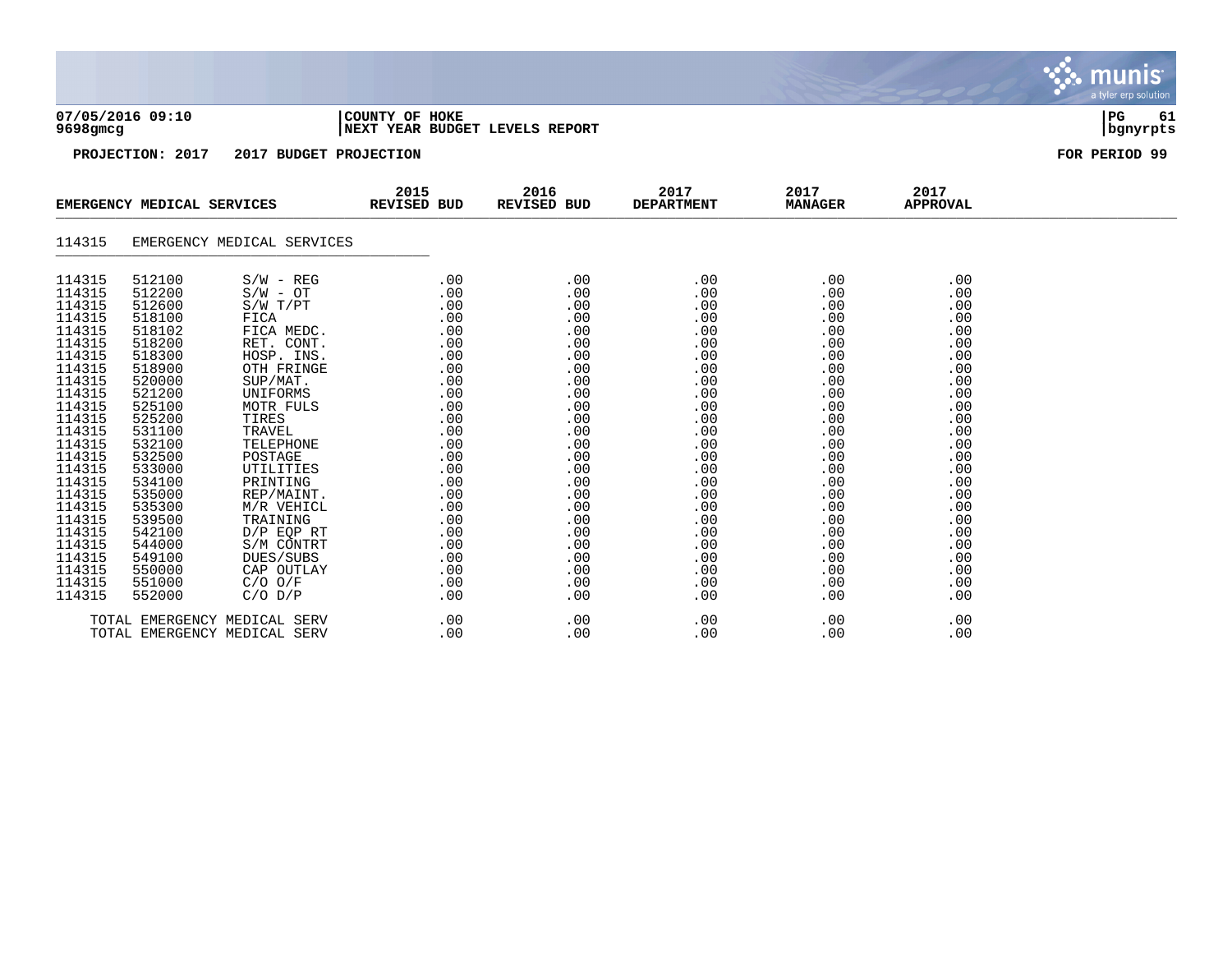#### **07/05/2016 09:10 |COUNTY OF HOKE |PG 62 9698gmcg |NEXT YEAR BUDGET LEVELS REPORT |bgnyrpts**

munis a tyler erp solution

| 114320<br>JAIL<br>114320<br>512100<br>$S/W - REG$<br>1,590,392.00<br>1,485,892.00<br>1,674,297.00<br>1,633,868.00<br>1,682,017.00<br>114320<br>512200<br>200,000.00<br>$S/W - OT$<br>439,000.00<br>344,500.00<br>200,000.00<br>200,000.00<br>114320<br>512600<br>$S/W$ $T/PT$<br>.00<br>.00<br>.00<br>.00<br>.00<br>114320<br>513300<br>LEO SUP RT<br>2,624.00<br>2,642.00<br>2,499.00<br>2,499.00<br>2,561.00<br>114320<br>518100<br>FICA<br>126,178.00<br>149,684.00<br>128,084.00<br>140,291.00<br>143,974.00<br>114320<br>FICA MEDC.<br>518102<br>.00<br>.00<br>.00<br>.00<br>.00<br>114320<br>518200<br>115,457.00<br>137,845.00<br>117,201.00<br>129,655.00<br>138,140.00<br>RET. CONT.<br>114320<br>518300<br>364,500.00<br>336,475.00<br>381,672.00<br>381,672.00<br>HOSP. INS.<br>388,740.00<br>114320<br>40,000.00<br>518500<br>UNEMP. COM<br>.00<br>.00<br>.00<br>.00<br>114320<br>2,340.00<br>2,460.00<br>2,460.00<br>2,475.00<br>518900<br>2,080.00<br>OTH FRINGE<br>114320<br>290,000.00<br>519000<br>MED. SERV.<br>260,000.00<br>280,000.00<br>290,000.00<br>255,000.00 |
|----------------------------------------------------------------------------------------------------------------------------------------------------------------------------------------------------------------------------------------------------------------------------------------------------------------------------------------------------------------------------------------------------------------------------------------------------------------------------------------------------------------------------------------------------------------------------------------------------------------------------------------------------------------------------------------------------------------------------------------------------------------------------------------------------------------------------------------------------------------------------------------------------------------------------------------------------------------------------------------------------------------------------------------------------------------------------------------|
|                                                                                                                                                                                                                                                                                                                                                                                                                                                                                                                                                                                                                                                                                                                                                                                                                                                                                                                                                                                                                                                                                        |
|                                                                                                                                                                                                                                                                                                                                                                                                                                                                                                                                                                                                                                                                                                                                                                                                                                                                                                                                                                                                                                                                                        |
|                                                                                                                                                                                                                                                                                                                                                                                                                                                                                                                                                                                                                                                                                                                                                                                                                                                                                                                                                                                                                                                                                        |
|                                                                                                                                                                                                                                                                                                                                                                                                                                                                                                                                                                                                                                                                                                                                                                                                                                                                                                                                                                                                                                                                                        |
|                                                                                                                                                                                                                                                                                                                                                                                                                                                                                                                                                                                                                                                                                                                                                                                                                                                                                                                                                                                                                                                                                        |
|                                                                                                                                                                                                                                                                                                                                                                                                                                                                                                                                                                                                                                                                                                                                                                                                                                                                                                                                                                                                                                                                                        |
|                                                                                                                                                                                                                                                                                                                                                                                                                                                                                                                                                                                                                                                                                                                                                                                                                                                                                                                                                                                                                                                                                        |
|                                                                                                                                                                                                                                                                                                                                                                                                                                                                                                                                                                                                                                                                                                                                                                                                                                                                                                                                                                                                                                                                                        |
|                                                                                                                                                                                                                                                                                                                                                                                                                                                                                                                                                                                                                                                                                                                                                                                                                                                                                                                                                                                                                                                                                        |
|                                                                                                                                                                                                                                                                                                                                                                                                                                                                                                                                                                                                                                                                                                                                                                                                                                                                                                                                                                                                                                                                                        |
|                                                                                                                                                                                                                                                                                                                                                                                                                                                                                                                                                                                                                                                                                                                                                                                                                                                                                                                                                                                                                                                                                        |
| 114320<br>36,000.00<br>36,000.00<br>36,000.00<br>36,000.00<br>36,000.00<br>SUP/MAT.<br>520000                                                                                                                                                                                                                                                                                                                                                                                                                                                                                                                                                                                                                                                                                                                                                                                                                                                                                                                                                                                          |
| 114320<br>521200<br>17,000.00<br>15,000.00<br>15,000.00<br>15,000.00<br>UNIFORMS<br>15,000.00                                                                                                                                                                                                                                                                                                                                                                                                                                                                                                                                                                                                                                                                                                                                                                                                                                                                                                                                                                                          |
| 114320<br>522000<br>335,000.00<br>335,000.00<br>335,000.00<br>335,000.00<br>FOOD/PROV.<br>335,000.00                                                                                                                                                                                                                                                                                                                                                                                                                                                                                                                                                                                                                                                                                                                                                                                                                                                                                                                                                                                   |
| 114320<br>523000<br>3,000.00<br>3,000.00<br>3,000.00<br>3,000.00<br>3,000.00<br>E/M SUPPLY<br>114320<br>526000<br>OFF SUPPLY<br>10,500.00<br>.00<br>.00<br>.00<br>.00                                                                                                                                                                                                                                                                                                                                                                                                                                                                                                                                                                                                                                                                                                                                                                                                                                                                                                                  |
| 114320<br>529900<br>NC-EQPT<br>.00<br>.00<br>.00<br>.00<br>.00                                                                                                                                                                                                                                                                                                                                                                                                                                                                                                                                                                                                                                                                                                                                                                                                                                                                                                                                                                                                                         |
| 114320<br>531100<br>TRAVĒL<br>.00<br>.00<br>.00<br>.00<br>.00                                                                                                                                                                                                                                                                                                                                                                                                                                                                                                                                                                                                                                                                                                                                                                                                                                                                                                                                                                                                                          |
| 114320<br>.00<br>.00<br>.00<br>532100<br>TELEPHONE<br>300.00<br>.00                                                                                                                                                                                                                                                                                                                                                                                                                                                                                                                                                                                                                                                                                                                                                                                                                                                                                                                                                                                                                    |
| 114320<br>532500<br>POSTAGE<br>800.00<br>800.00<br>1,000.00<br>1,000.00<br>1,000.00                                                                                                                                                                                                                                                                                                                                                                                                                                                                                                                                                                                                                                                                                                                                                                                                                                                                                                                                                                                                    |
| 114320<br>533000<br>UTILITIES<br>93,000.00<br>93,000.00<br>88,300.00<br>90,000.00<br>93,000.00                                                                                                                                                                                                                                                                                                                                                                                                                                                                                                                                                                                                                                                                                                                                                                                                                                                                                                                                                                                         |
| 114320<br>534100<br>PRINTING<br>.00<br>.00<br>.00<br>.00<br>.00                                                                                                                                                                                                                                                                                                                                                                                                                                                                                                                                                                                                                                                                                                                                                                                                                                                                                                                                                                                                                        |
| 114320<br>535000<br>REP/MAINT.<br>93,600.00<br>69,000.00<br>40,000.00<br>40,000.00<br>40,000.00                                                                                                                                                                                                                                                                                                                                                                                                                                                                                                                                                                                                                                                                                                                                                                                                                                                                                                                                                                                        |
| 114320<br>4,500.00<br>539500<br>5,684.00<br>2,000.00<br>4,500.00<br>4,500.00<br>TRAINING                                                                                                                                                                                                                                                                                                                                                                                                                                                                                                                                                                                                                                                                                                                                                                                                                                                                                                                                                                                               |
| 114320<br><b>BANKFEES</b><br>539900<br>500.00<br>.00<br>.00<br>.00<br>.00                                                                                                                                                                                                                                                                                                                                                                                                                                                                                                                                                                                                                                                                                                                                                                                                                                                                                                                                                                                                              |
| 114320<br>.00<br>543000<br>RENT-EQPT<br>.00<br>27,000.00<br>27,000.00<br>27,000.00                                                                                                                                                                                                                                                                                                                                                                                                                                                                                                                                                                                                                                                                                                                                                                                                                                                                                                                                                                                                     |
| 114320<br>544000<br>S/M CONTRT<br>21,000.00<br>24,000.00<br>50,000.00<br>50,000.00<br>50,000.00                                                                                                                                                                                                                                                                                                                                                                                                                                                                                                                                                                                                                                                                                                                                                                                                                                                                                                                                                                                        |
| 114320<br>544001<br>36,000.00<br>50,000.00<br>.00<br>HOUSING IN<br>.00<br>.00                                                                                                                                                                                                                                                                                                                                                                                                                                                                                                                                                                                                                                                                                                                                                                                                                                                                                                                                                                                                          |
| 114320<br>.00<br>.00<br>549902<br>PREEMP. SC<br>.00<br>.00<br>.00<br>114320<br>INMATEEXP<br>549903                                                                                                                                                                                                                                                                                                                                                                                                                                                                                                                                                                                                                                                                                                                                                                                                                                                                                                                                                                                     |
| 35,000.00<br>35,000.00<br>.00<br>35,000.00<br>35,000.00<br>114320<br>550000<br>CAP OUTLAY<br>.00<br>.00<br>.00<br>.00<br>.00                                                                                                                                                                                                                                                                                                                                                                                                                                                                                                                                                                                                                                                                                                                                                                                                                                                                                                                                                           |
| 114320<br>551000<br>$C/O$ $O/F$<br>.00<br>.00<br>.00<br>.00<br>.00                                                                                                                                                                                                                                                                                                                                                                                                                                                                                                                                                                                                                                                                                                                                                                                                                                                                                                                                                                                                                     |
| 114320<br>.00<br>.00<br>.00<br>.00<br>552000<br>$C/O$ $D/P$<br>.00                                                                                                                                                                                                                                                                                                                                                                                                                                                                                                                                                                                                                                                                                                                                                                                                                                                                                                                                                                                                                     |
| 114320<br>.00<br>554000<br>.00<br>.00<br>.00<br>.00<br>C/O VEHCL                                                                                                                                                                                                                                                                                                                                                                                                                                                                                                                                                                                                                                                                                                                                                                                                                                                                                                                                                                                                                       |
| 114320<br>571032<br>121,696.00<br>121,696.00<br>131,943.00<br>131,943.00<br>131,943.00<br>JAILPRIN                                                                                                                                                                                                                                                                                                                                                                                                                                                                                                                                                                                                                                                                                                                                                                                                                                                                                                                                                                                     |
| 114320<br>266,126.00<br>JAILINT<br>276,373.00<br>266,126.00<br>572032<br>276,373.00<br>266,126.00                                                                                                                                                                                                                                                                                                                                                                                                                                                                                                                                                                                                                                                                                                                                                                                                                                                                                                                                                                                      |
|                                                                                                                                                                                                                                                                                                                                                                                                                                                                                                                                                                                                                                                                                                                                                                                                                                                                                                                                                                                                                                                                                        |
| 3,777,747.00<br>3,823,782.00<br>3,980,484.00<br>3,818,014.00<br>3,885,476.00<br>TOTAL JAIL<br>TOTAL JAIL<br>3,980,484.00<br>3,777,747.00<br>3,823,782.00<br>3,818,014.00<br>3,885,476.00                                                                                                                                                                                                                                                                                                                                                                                                                                                                                                                                                                                                                                                                                                                                                                                                                                                                                               |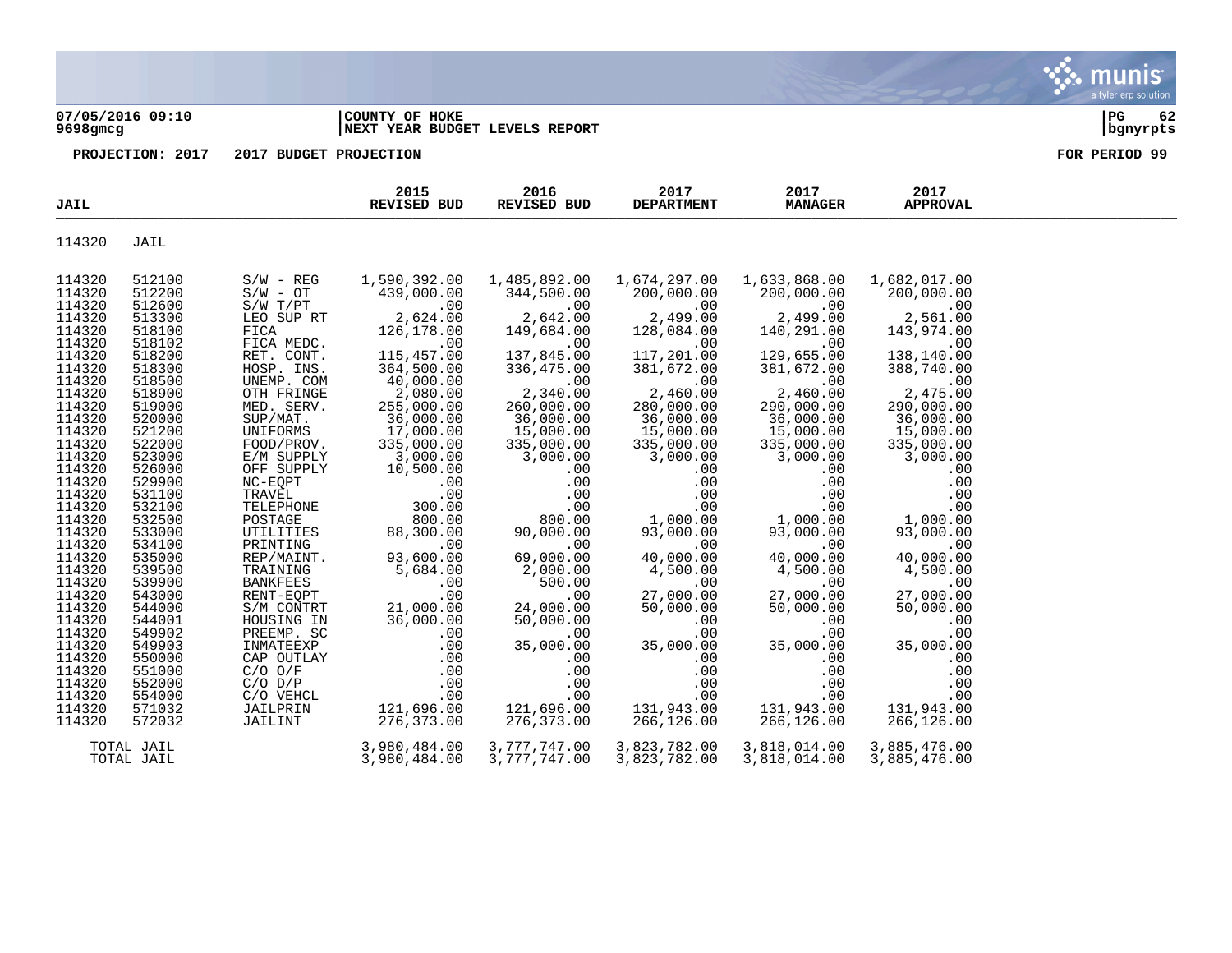#### **07/05/2016 09:10 |COUNTY OF HOKE |PG 63 9698gmcg |NEXT YEAR BUDGET LEVELS REPORT |bgnyrpts**

**PROJECTION: 2017 2017 BUDGET PROJECTION FOR PERIOD 99**

| EMERGENCY MANAGEMENT |                            | 2015<br>REVISED BUD | 2016<br>REVISED BUD                                                                                                              | 2017<br><b>DEPARTMENT</b> | 2017<br><b>MANAGER</b> | 2017<br><b>APPROVAL</b> |            |  |
|----------------------|----------------------------|---------------------|----------------------------------------------------------------------------------------------------------------------------------|---------------------------|------------------------|-------------------------|------------|--|
| 114330               | EMERGENCY MANAGEMENT       |                     |                                                                                                                                  |                           |                        |                         |            |  |
| 114330               | 512100                     | $S/W - REG$         | 106,060.00                                                                                                                       | 107,870.00                | 109,602.00             | 108,077.00              | 108,985.00 |  |
| 114330               | 512200                     |                     |                                                                                                                                  |                           |                        |                         |            |  |
| 114330               | 512600                     |                     |                                                                                                                                  |                           |                        |                         |            |  |
| 114330               | 518100                     |                     |                                                                                                                                  |                           |                        |                         |            |  |
| 114330               | 518102                     |                     |                                                                                                                                  |                           |                        |                         |            |  |
| 114330               | 518200                     |                     |                                                                                                                                  |                           |                        |                         |            |  |
| 114330               | 518300                     |                     |                                                                                                                                  |                           |                        |                         |            |  |
| 114330               | 518900                     |                     |                                                                                                                                  |                           |                        |                         |            |  |
| 114330               | 519000                     |                     |                                                                                                                                  |                           |                        |                         |            |  |
| 114330               | 520000                     |                     |                                                                                                                                  |                           |                        |                         |            |  |
| 114330               | 522000                     |                     |                                                                                                                                  |                           |                        |                         |            |  |
| 114330               | 523000                     |                     |                                                                                                                                  |                           |                        |                         |            |  |
| 114330               | 523100                     |                     |                                                                                                                                  |                           |                        |                         |            |  |
| 114330               | 525100                     |                     |                                                                                                                                  |                           |                        |                         |            |  |
| 114330               | 525200                     |                     |                                                                                                                                  |                           |                        |                         |            |  |
| 114330               | 531100                     |                     |                                                                                                                                  |                           |                        |                         |            |  |
| 114330               | 532100                     |                     |                                                                                                                                  |                           |                        |                         |            |  |
| 114330               | 532500                     |                     |                                                                                                                                  |                           |                        |                         |            |  |
| 114330               | 533000                     |                     |                                                                                                                                  |                           |                        |                         |            |  |
| 114330               | 533200                     |                     |                                                                                                                                  |                           |                        |                         |            |  |
| 114330               | 534100                     |                     |                                                                                                                                  |                           |                        |                         |            |  |
| 114330               | 535000                     |                     |                                                                                                                                  |                           |                        |                         |            |  |
| 114330               | 535300                     |                     |                                                                                                                                  |                           |                        |                         |            |  |
| 114330               | 537000                     |                     |                                                                                                                                  |                           |                        |                         |            |  |
| 114330               | 539500                     |                     |                                                                                                                                  |                           |                        |                         |            |  |
| 114330               | 544000                     |                     |                                                                                                                                  |                           |                        |                         |            |  |
| 114330               | 549100                     |                     |                                                                                                                                  |                           |                        |                         |            |  |
| 114330               | 550000                     |                     |                                                                                                                                  |                           |                        |                         |            |  |
| 114330               | 550001                     |                     |                                                                                                                                  |                           |                        |                         |            |  |
| 114330               | 550002                     |                     |                                                                                                                                  |                           |                        |                         |            |  |
| 114330               | 550003                     |                     |                                                                                                                                  |                           |                        |                         |            |  |
| 114330               | 550004                     |                     |                                                                                                                                  |                           |                        |                         |            |  |
| 114330               | 551000                     |                     |                                                                                                                                  |                           |                        |                         |            |  |
| 114330               | 552000                     |                     |                                                                                                                                  |                           |                        |                         |            |  |
| 114330               | 569401                     |                     |                                                                                                                                  |                           |                        |                         |            |  |
| 114330               | 569404                     |                     |                                                                                                                                  |                           |                        |                         |            |  |
|                      |                            |                     |                                                                                                                                  |                           |                        |                         |            |  |
|                      | TOTAL EMERGENCY MANAGEMENT |                     | 165,233.00   166,475.00   179,149.00   167,035.00   168,288.00<br>165,233.00   166,475.00   179,149.00   167,035.00   168,288.00 |                           |                        |                         |            |  |
|                      | TOTAL EMERGENCY MANAGEMENT |                     |                                                                                                                                  |                           |                        |                         |            |  |

munis a tyler erp solution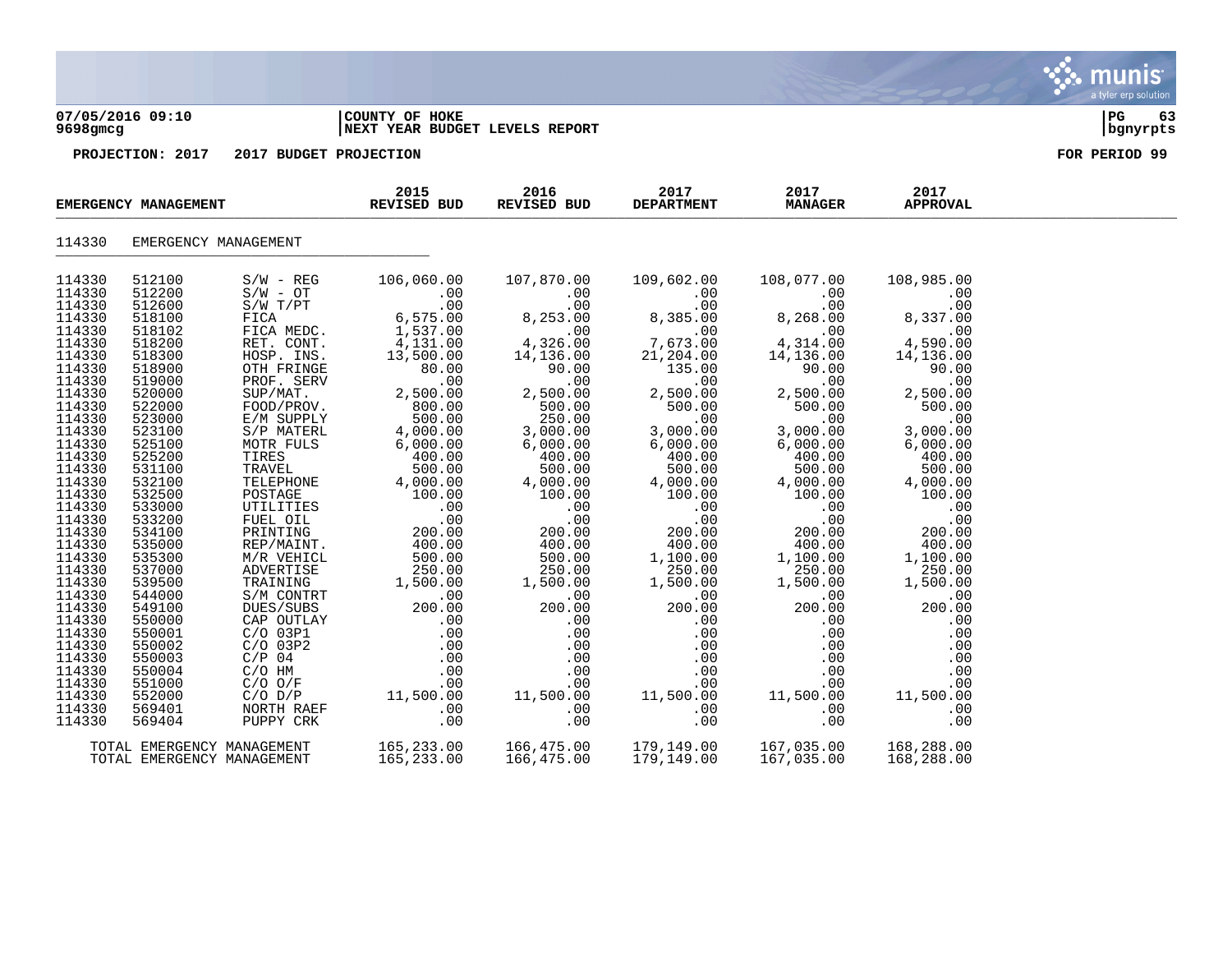**07/05/2016 09:10 |COUNTY OF HOKE |PG 64 9698gmcg |NEXT YEAR BUDGET LEVELS REPORT |bgnyrpts**

| FIRE                                                                                                                                               |                                                                                                                                                    |                                                                                                                                                                                               | 2015<br>REVISED BUD                                                                                   | 2016<br>REVISED BUD                                                                                   | 2017<br><b>DEPARTMENT</b>                                                                             | 2017<br><b>MANAGER</b>                                                                                | 2017<br><b>APPROVAL</b>                                                                               |  |
|----------------------------------------------------------------------------------------------------------------------------------------------------|----------------------------------------------------------------------------------------------------------------------------------------------------|-----------------------------------------------------------------------------------------------------------------------------------------------------------------------------------------------|-------------------------------------------------------------------------------------------------------|-------------------------------------------------------------------------------------------------------|-------------------------------------------------------------------------------------------------------|-------------------------------------------------------------------------------------------------------|-------------------------------------------------------------------------------------------------------|--|
| 114340                                                                                                                                             | FIRE                                                                                                                                               |                                                                                                                                                                                               |                                                                                                       |                                                                                                       |                                                                                                       |                                                                                                       |                                                                                                       |  |
| 114340<br>114340<br>114340<br>114340<br>114340<br>114340<br>114340<br>114340<br>114340<br>114340<br>114340<br>114340<br>114340<br>114340<br>114340 | 512100<br>512200<br>512600<br>518100<br>518102<br>518200<br>518300<br>520000<br>531100<br>532100<br>532500<br>533000<br>549100<br>551000<br>552000 | $S/W - REG$<br>$S/W - OT$<br>S/W T/PT<br>FICA<br>FICA MEDC.<br>RET. CONT.<br>HOSP. INS.<br>SUP/MAT.<br>TRAVEL<br>TELEPHONE<br>POSTAGE<br>UTILITIES<br>DUES/SUBS<br>$C/O$ $O/F$<br>$C/O$ $D/P$ | .00<br>.00<br>.00<br>.00<br>.00<br>.00<br>.00<br>.00<br>.00<br>.00<br>.00<br>.00<br>.00<br>.00<br>.00 | .00<br>.00<br>.00<br>.00<br>.00<br>.00<br>.00<br>.00<br>.00<br>.00<br>.00<br>.00<br>.00<br>.00<br>.00 | .00<br>.00<br>.00<br>.00<br>.00<br>.00<br>.00<br>.00<br>.00<br>.00<br>.00<br>.00<br>.00<br>.00<br>.00 | .00<br>.00<br>.00<br>.00<br>.00<br>.00<br>.00<br>.00<br>.00<br>.00<br>.00<br>.00<br>.00<br>.00<br>.00 | .00<br>.00<br>.00<br>.00<br>.00<br>.00<br>.00<br>.00<br>.00<br>.00<br>.00<br>.00<br>.00<br>.00<br>.00 |  |
|                                                                                                                                                    | TOTAL FIRE<br>TOTAL FIRE                                                                                                                           |                                                                                                                                                                                               | .00<br>.00                                                                                            | .00<br>.00                                                                                            | .00<br>.00                                                                                            | .00<br>.00                                                                                            | .00<br>.00                                                                                            |  |

munis a tyler erp solution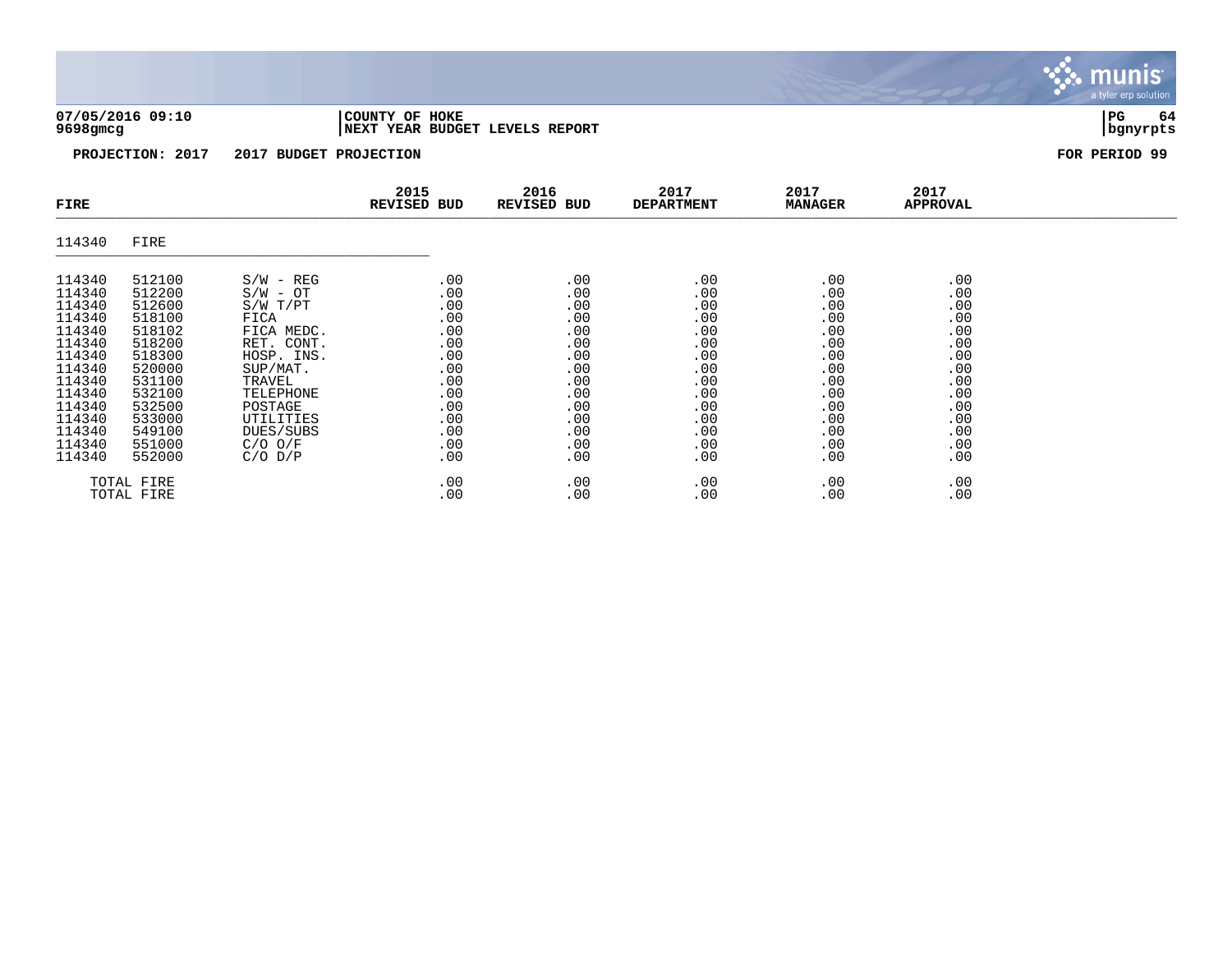#### **07/05/2016 09:10 |COUNTY OF HOKE |PG 65 9698gmcg |NEXT YEAR BUDGET LEVELS REPORT |bgnyrpts**

| <b>INSPECTIONS</b> |                                        | 2015<br>REVISED BUD | 2016<br>REVISED BUD        | 2017<br><b>DEPARTMENT</b> | 2017<br><b>MANAGER</b>   | 2017<br><b>APPROVAL</b>  |                          |  |
|--------------------|----------------------------------------|---------------------|----------------------------|---------------------------|--------------------------|--------------------------|--------------------------|--|
| 114350             | INSPECTIONS                            |                     |                            |                           |                          |                          |                          |  |
| 114350             | 512100                                 | $S/W - REG$         | 147,710.00                 | 139,839.00                | 157,313.00               | 157,313.00               | 157,313.00               |  |
| 114350             | 512200                                 | $S/W - OT$          | $.00 \,$                   | .00                       | .00                      | $.00 \,$                 | .00                      |  |
| 114350             | 512600                                 | S/W T/PT            | .00                        | .00                       | .00                      | .00                      | .00                      |  |
| 114350             | 518100                                 | FICA                | 11,300.00                  | 54.00                     | .00                      | .00                      | .00                      |  |
| 114350             | 518102                                 | FICA MEDC.          | .00                        | 11,792.00                 | 12,035.00                | 12,035.00                | 12,035.00                |  |
| 114350             | 518200                                 | RET. CONT.          | 10,340.00                  | 10,945.00                 | 11,012.00                | 11,012.00                | 11,547.00                |  |
| 114350             | 518300                                 | HOSP. INS.          | 20,250.00                  | 21,204.00                 | 21,204.00                | 21,204.00                | 21,204.00                |  |
| 114350             | 518900                                 | OTH FRINGE          | 160.00                     | 135.00                    | 135.00                   | 135.00                   | 135.00                   |  |
| 114350             | 519000                                 | PROF. SERV          | .00                        | 15,000.00                 | .00                      | .00                      | .00                      |  |
| 114350             | 520000                                 | SUP/MAT.            | .00                        | 3,000.00                  | 2,000.00                 | 2,000.00                 | 2,000.00                 |  |
| 114350             | 521200                                 | UNIFORMS            | 2,400.00                   | 2,400.00                  | 2,500.00                 | 2,500.00                 | 2,500.00                 |  |
| 114350             | 525100                                 | MOTR FULS           | 6,500.00                   | 4,500.00                  | 5,000.00                 | 5,000.00                 | 5,000.00                 |  |
| 114350             | 529900                                 | NC-EQPT             | .00                        | .00                       | 3,500.00                 | 3,500.00                 | 3,500.00                 |  |
| 114350             | 529903                                 | NC-COMPUTE          | .00                        | .00                       | .00                      | .00                      | .00                      |  |
| 114350             | 531100                                 | TRAVEL              | 2,375.00                   | 1,200.00                  | 2,500.00                 | 2,500.00                 | 2,500.00                 |  |
| 114350             | 532100                                 | TELEPHONE           | 3,800.00                   | 3,800.00                  | 3,800.00                 | 3,800.00                 | 3,800.00                 |  |
| 114350             | 532500                                 | POSTAGE             | 300.00                     | 200.00                    | 300.00                   | 300.00                   | 300.00                   |  |
| 114350             | 533000                                 | UTILITIES           | .00                        | .00                       | .00                      | .00                      | .00                      |  |
| 114350             | 534100                                 | PRINTING            | 1,000.00                   | 500.00                    | 1,000.00                 | 1,000.00                 | 1,000.00                 |  |
| 114350             | 535000                                 | REP/MAINT.          | .00                        | .00                       | .00                      | .00                      | .00                      |  |
| 114350             | 535300                                 | M/R VEHICL          | 1,500.00                   | 1,000.00                  | 1,500.00                 | 1,500.00                 | 1,500.00                 |  |
| 114350             | 537000                                 | ADVERTISE           | .00                        | .00                       | .00                      | .00                      | .00                      |  |
| 114350             | 539500                                 | TRAINING            | 2,500.00                   | 2,000.00                  | 2,500.00                 | 2,500.00                 | 2,500.00                 |  |
| 114350             | 544000                                 | S/M CONTRT          | 7,600.00                   | 500.00                    | 700.00                   | 700.00                   | 700.00                   |  |
| 114350             | 549100                                 | DUES/SUBS           | 1,500.00                   | 1,000.00                  | 1,500.00                 | 1,500.00                 | 1,500.00                 |  |
| 114350             | 549940                                 | Demo Exp            | 5,000.00                   | .00                       | .00                      | .00                      | .00                      |  |
| 114350             | 550000                                 | CAP OUTLAY          | 24,000.00                  | .00                       | .00                      | .00                      | .00                      |  |
| 114350             | 551000                                 | $C/O$ $O/F$         | $.00 \,$                   | .00                       | .00                      | .00                      | .00                      |  |
| 114350             | 552000                                 | $C/O$ $D/P$         | .00                        | .00                       | .00                      | .00                      | .00                      |  |
| 114350             | 552001                                 | IWORO               | 5,000.00                   | $.00 \,$                  | 1,667.00                 | 1,667.00                 | 1,667.00                 |  |
| 114350             | 560001                                 | EF&S PROG           | .00                        | .00                       | .00                      | .00                      | .00                      |  |
|                    | TOTAL INSPECTIONS<br>TOTAL INSPECTIONS |                     | 253, 235.00<br>253, 235.00 | 219,069.00<br>219,069.00  | 230,166.00<br>230,166.00 | 230,166.00<br>230,166.00 | 230,701.00<br>230,701.00 |  |

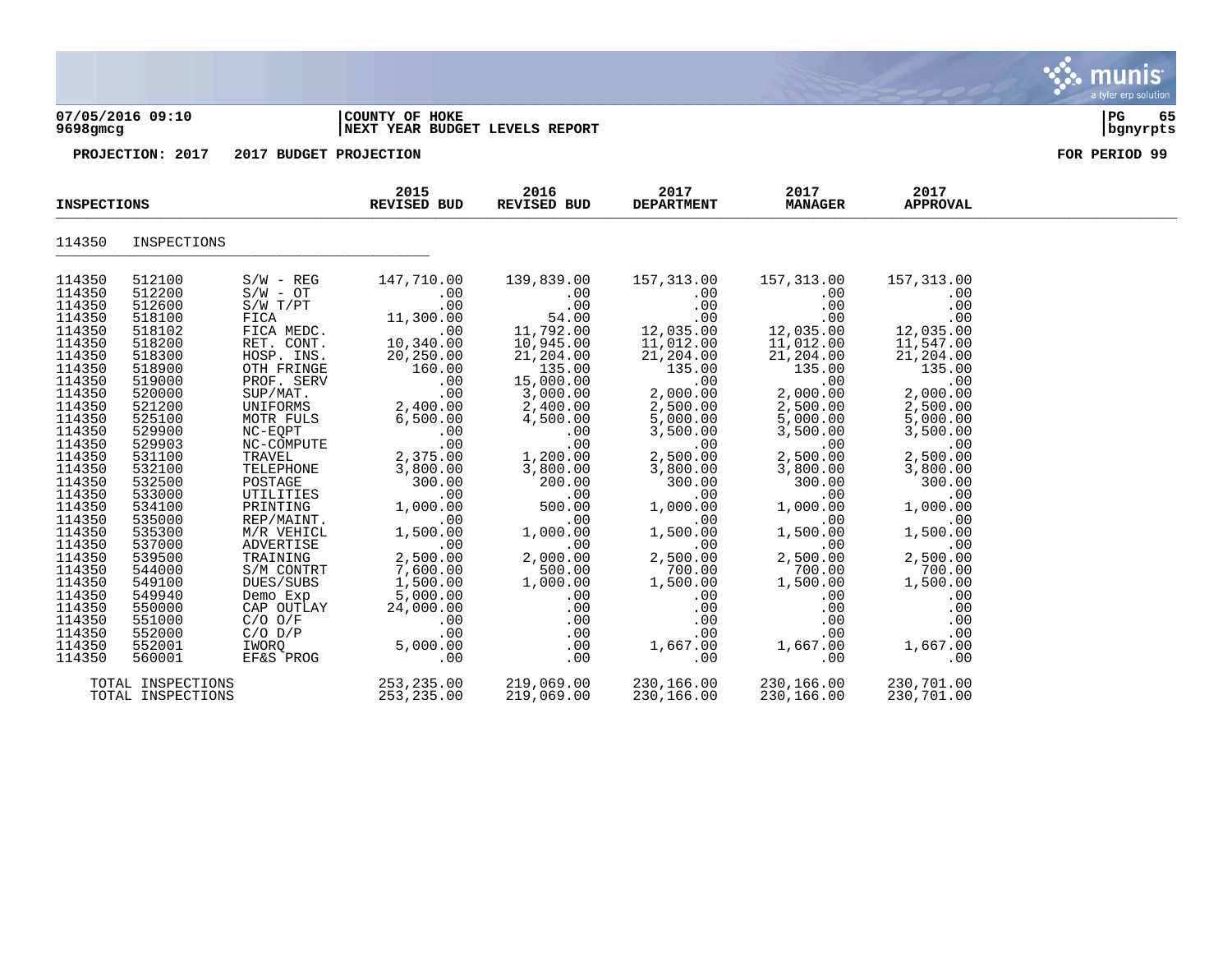| 07/05/2016 09:10<br>9698gmcg | HOKE<br>OF<br>COUNTY<br>REPORT<br>BUDGET<br>LEVELS<br><b>NEXT</b><br>YEAR . | PC | - -<br>66 |
|------------------------------|-----------------------------------------------------------------------------|----|-----------|
|                              |                                                                             |    |           |

| <b>MEDICAL EXAMINER</b> |                                                  |            | 2015<br>REVISED BUD    | 2016<br>REVISED BUD    | 2017<br><b>DEPARTMENT</b> | 2017<br><b>MANAGER</b> | 2017<br><b>APPROVAL</b> |  |
|-------------------------|--------------------------------------------------|------------|------------------------|------------------------|---------------------------|------------------------|-------------------------|--|
| 114360                  | MEDICAL EXAMINER                                 |            |                        |                        |                           |                        |                         |  |
| 114360                  | 544000                                           | S/M CONTRT | 65,000.00              | 62,000.00              | 60,000.00                 | 60,000.00              | 60,000.00               |  |
|                         | TOTAL MEDICAL EXAMINER<br>TOTAL MEDICAL EXAMINER |            | 65,000.00<br>65,000.00 | 62,000.00<br>62,000.00 | 60,000.00<br>60,000.00    | 60,000.00<br>60,000.00 | 60,000.00<br>60,000.00  |  |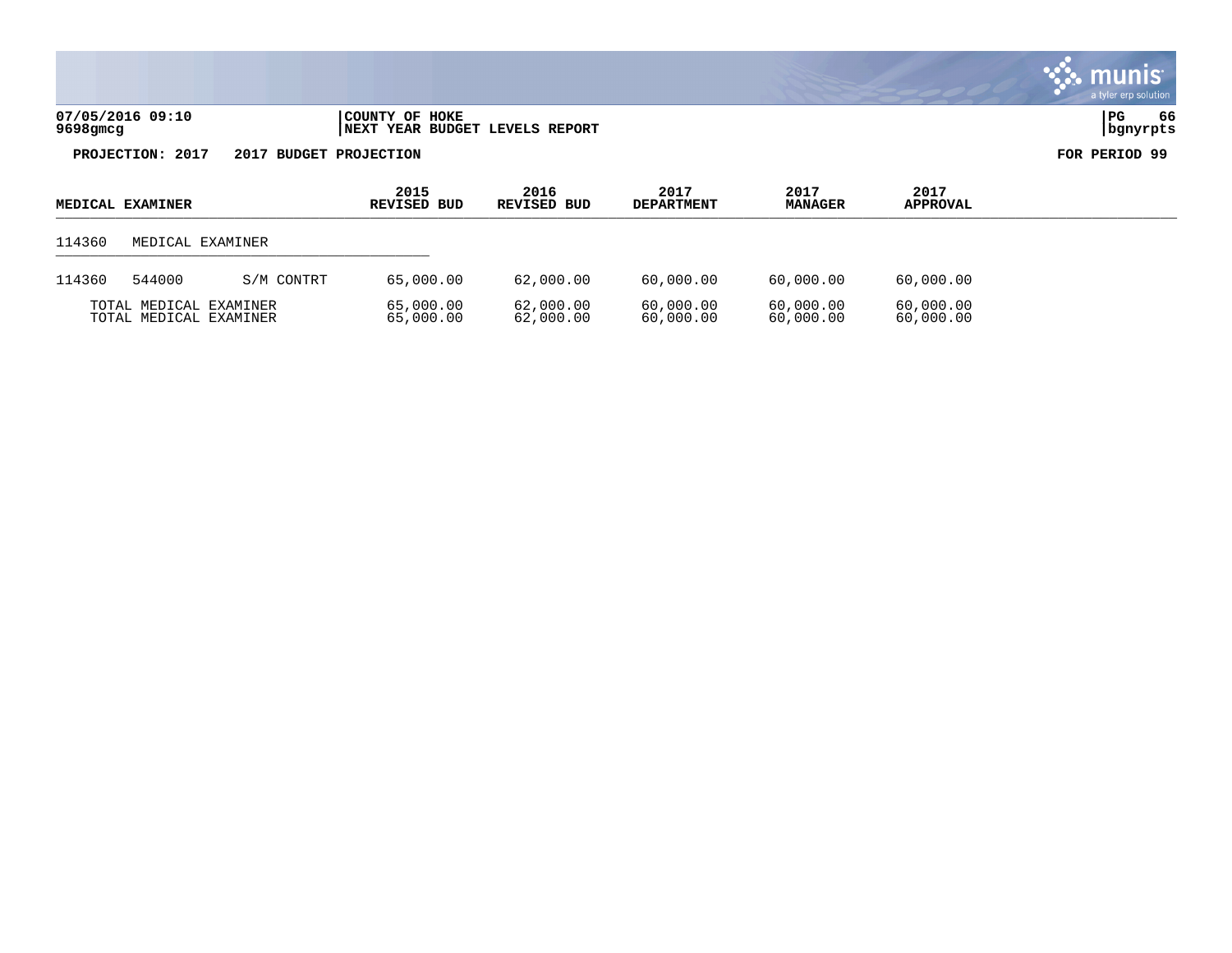

### **07/05/2016 09:10 |COUNTY OF HOKE |PG 67 9698gmcg |NEXT YEAR BUDGET LEVELS REPORT |bgnyrpts**

| ANIMAL CONTROL   |                      | 2015<br>REVISED BUD        | 2016<br>REVISED BUD   | 2017<br><b>DEPARTMENT</b> | 2017<br><b>MANAGER</b> | 2017<br><b>APPROVAL</b> |                       |  |
|------------------|----------------------|----------------------------|-----------------------|---------------------------|------------------------|-------------------------|-----------------------|--|
| 114380           | ANIMAL CONTROL       |                            |                       |                           |                        |                         |                       |  |
| 114380           | 512100               | $S/W - REG$                | 153,483.00            | 161,165.00                | 158,891.00             | 158,891.00              | 158,891.00            |  |
| 114380<br>114380 | 512200<br>512600     | $S/W - OT$<br>$S/W$ $T/PT$ | $.00 \,$<br>.00       | $.00 \,$<br>.00           | $.00 \,$<br>.00        | $.00 \,$<br>.00         | .00<br>.00            |  |
| 114380           | 512700               | S/W LONG.                  | .00                   | .00                       | .00                    | .00                     | .00                   |  |
| 114380           | 518100               | FICA                       | 11,741.00             | 12,330.00                 | 12,156.00              | 12,156.00               | 12,156.00             |  |
| 114380           | 518102               | FICA MEDC.                 | .00                   | .00                       | .00                    | .00                     | .00                   |  |
| 114380           | 518200               | RET. CONT.                 | 10,851.00             | 11,359.00                 | 11,123.00              | 11,123.00               | 11,663.00             |  |
| 114380           | 518300               | HOSP. INS.                 | 33,750.00             | 35,340.00                 | 35,340.00              | 35,340.00               | 35,340.00             |  |
| 114380           | 518900               | OTH FRINGE                 | 200.00                | 225.00                    | 225.00                 | 225.00                  | 225.00                |  |
| 114380           | 519000               | PROF. SERV                 | 17,500.00             | 13,200.00                 | 12,200.00              | 12,200.00               | 12,200.00             |  |
| 114380           | 520000               | SUP/MAT.                   | 11,300.00             | 11,300.00                 | 11,300.00              | 11,300.00               | 11,300.00             |  |
| 114380           | 521200               | UNIFORMS                   | 2,000.00              | 1,700.00                  | 1,700.00               | 1,700.00                | 1,700.00              |  |
| 114380<br>114380 | 525100<br>525200     | MOTR FULS<br>TIRES         | 11,000.00<br>1,500.00 | 13,000.00<br>1,500.00     | 13,000.00              | 13,000.00<br>1,500.00   | 13,000.00<br>1,500.00 |  |
| 114380           | 529903               | NC-COMPUTE                 | .00                   | .00                       | 1,500.00<br>.00        | .00                     | .00                   |  |
| 114380           | 531100               | TRAVEL                     | .00                   | .00                       | .00                    | .00                     | .00                   |  |
| 114380           | 532100               | TELEPHONE                  | 5,000.00              | 4,500.00                  | 4,500.00               | 4,500.00                | 4,500.00              |  |
| 114380           | 532500               | POSTAGE                    | 150.00                | 150.00                    | 150.00                 | 150.00                  | 150.00                |  |
| 114380           | 533000               | UTILITIES                  | .00                   | .00                       | .00                    | .00                     | .00                   |  |
| 114380           | 535100               | M/R BUILD                  | .00                   | .00                       | .00                    | .00                     | .00                   |  |
| 114380           | 535300               | M/R VEHICL                 | 3,600.00              | 3,000.00                  | 4,000.00               | 4,000.00                | 4,000.00              |  |
| 114380           | 539500               | TRAINING                   | 2,100.00              | 1,000.00                  | 1,000.00               | 1,000.00                | 1,000.00              |  |
| 114380           | 549100               | DUES/SUBS                  | .00                   | $.00 \,$                  | $.00 \,$               | .00                     | .00                   |  |
| 114380           | 551000               | $C/O$ $O/F$                | .00                   | .00                       | .00                    | .00                     | .00                   |  |
| 114380           | 552000               | $C/O$ $D/P$                | $.00 \,$              | .00                       | .00                    | .00                     | .00                   |  |
| 114380           | 554000               | C/O VEHCL                  | .00                   | .00                       | .00                    | .00                     | .00                   |  |
|                  | TOTAL ANIMAL CONTROL |                            | 264,175.00            | 269,769.00                | 267,085.00             | 267,085.00              | 267,625.00            |  |
|                  | TOTAL ANIMAL CONTROL |                            | 264,175.00            | 269,769.00                | 267,085.00             | 267,085.00              | 267,625.00            |  |

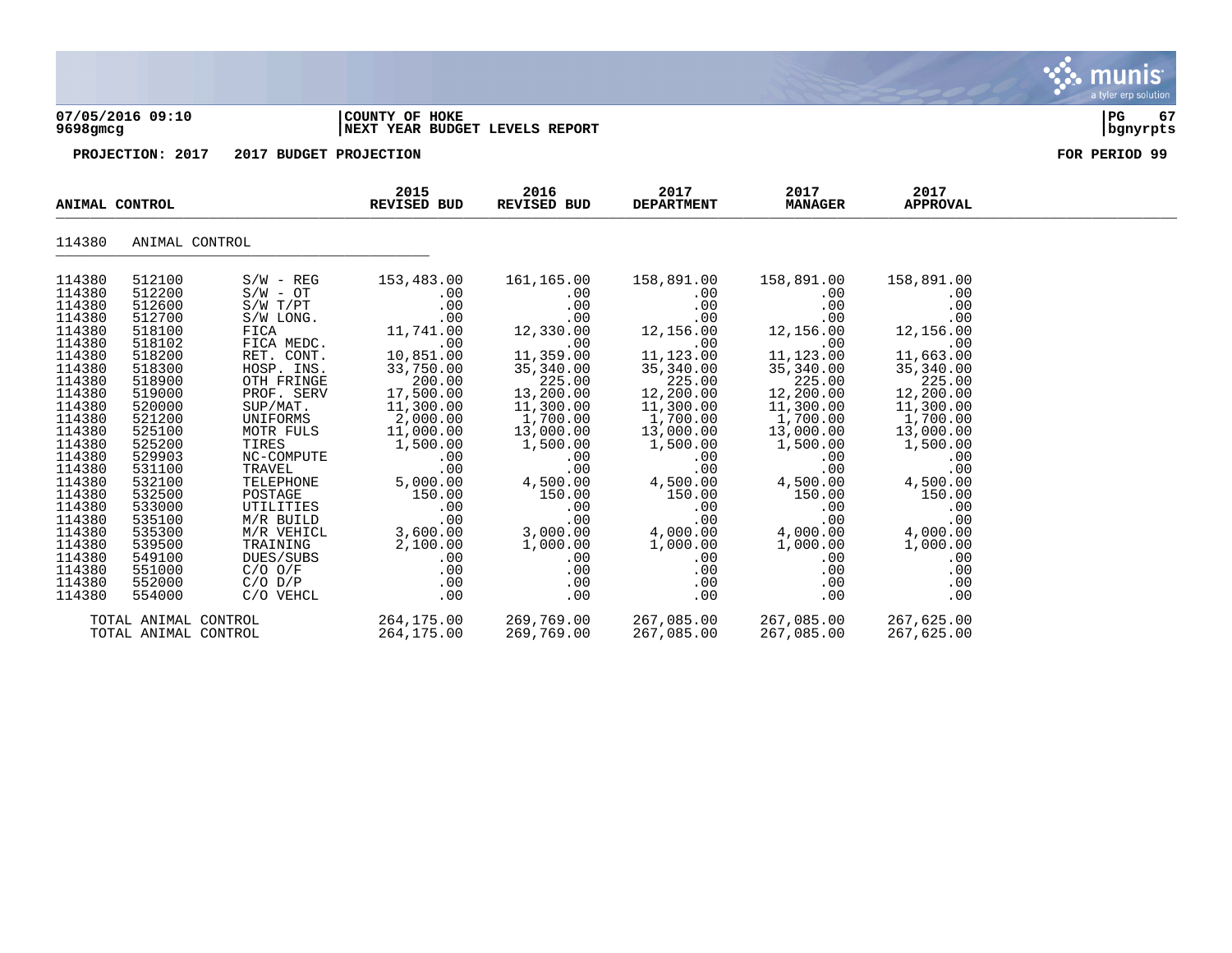| 07/05/2016 09:10<br>9698gmcg                                                                                                                                                                                                                                               |                                                                                                                                                                                                                                                                            |                                                                                                                                                                                                                                                 | COUNTY OF HOKE<br>NEXT YEAR BUDGET LEVELS REPORT                                                                                                       | PG<br>68<br>  bgnyrpts                                                                                                                                               |                                                                                                                                                                                                                  |                                                                                                                                                                                                                               |                                                                                                                                                                                                                  |                                                                                                                                                                                                                  |               |
|----------------------------------------------------------------------------------------------------------------------------------------------------------------------------------------------------------------------------------------------------------------------------|----------------------------------------------------------------------------------------------------------------------------------------------------------------------------------------------------------------------------------------------------------------------------|-------------------------------------------------------------------------------------------------------------------------------------------------------------------------------------------------------------------------------------------------|--------------------------------------------------------------------------------------------------------------------------------------------------------|----------------------------------------------------------------------------------------------------------------------------------------------------------------------|------------------------------------------------------------------------------------------------------------------------------------------------------------------------------------------------------------------|-------------------------------------------------------------------------------------------------------------------------------------------------------------------------------------------------------------------------------|------------------------------------------------------------------------------------------------------------------------------------------------------------------------------------------------------------------|------------------------------------------------------------------------------------------------------------------------------------------------------------------------------------------------------------------|---------------|
|                                                                                                                                                                                                                                                                            | PROJECTION: 2017                                                                                                                                                                                                                                                           | 2017 BUDGET PROJECTION                                                                                                                                                                                                                          |                                                                                                                                                        |                                                                                                                                                                      |                                                                                                                                                                                                                  |                                                                                                                                                                                                                               |                                                                                                                                                                                                                  |                                                                                                                                                                                                                  | FOR PERIOD 99 |
| <b>JUVENILE JUSTICE</b>                                                                                                                                                                                                                                                    |                                                                                                                                                                                                                                                                            |                                                                                                                                                                                                                                                 | 2015<br><b>REVISED BUD</b>                                                                                                                             |                                                                                                                                                                      | 2016<br>REVISED BUD                                                                                                                                                                                              | 2017<br><b>DEPARTMENT</b>                                                                                                                                                                                                     | 2017<br><b>MANAGER</b>                                                                                                                                                                                           | 2017<br><b>APPROVAL</b>                                                                                                                                                                                          |               |
| 114390                                                                                                                                                                                                                                                                     | JUVENILE JUSTICE                                                                                                                                                                                                                                                           |                                                                                                                                                                                                                                                 |                                                                                                                                                        |                                                                                                                                                                      |                                                                                                                                                                                                                  |                                                                                                                                                                                                                               |                                                                                                                                                                                                                  |                                                                                                                                                                                                                  |               |
| 114390<br>114390<br>114390<br>114390<br>114390<br>114390<br>114390<br>114390<br>114390<br>114390<br>114390<br>114390<br>114390<br>114390<br>114390<br>114390<br>114390<br>114390<br>114390<br>114390<br>114390<br>114390<br>114390<br>114390<br>114390<br>114390<br>114390 | 512100<br>512200<br>512600<br>516012<br>518100<br>518102<br>518200<br>518300<br>518900<br>520000<br>531100<br>532100<br>532500<br>533000<br>533300<br>533400<br>534100<br>535000<br>541200<br>549100<br>551000<br>552000<br>563001<br>563002<br>563003<br>563004<br>563018 | $S/W - REG$<br>$S/W - OT$<br>S/W T/PT<br>TELEPHONE<br>POSTAGE<br>UTILITIES<br>NAT. GAS<br>WATER<br>PRINTING<br>REP/MAINT.<br>RENT BUILD<br>DUES/SUBS<br>$C/O$ $O/F$<br>$C/O$ $D/P$<br>JUV JUST A<br>ABLE PROJ<br>MAGGIE<br>HORSES<br>PROJSUCCES | S/W T/PT<br>GANG VIOLE<br>FICA MEDC.<br>RET. CONT.<br>HOSP. INS.<br>OTH FRINGE<br>SUP/MAT.<br>TRAVEL.<br>TRAVEL.<br>1,900.00<br>78,238.00<br>51,141.00 | .00<br>.00<br>.00<br>.00<br>.00<br>.00<br>.00<br>.00<br>.00<br>.00<br>.00<br>.00<br>.00<br>.00<br>.00<br>.00<br>.00<br>.00<br>.00<br>.00<br>.00<br>.00<br>.00<br>.00 | .00<br>.00<br>.00<br>.00<br>.00<br>.00<br>.00<br>.00<br>.00<br>.00<br>.00<br>.00<br>.00<br>.00<br>.00<br>.00<br>.00<br>.00<br>.00<br>.00<br>.00<br>.00<br>7,200.00<br>.00<br>25,000.00<br>30,000.00<br>58,329.00 | .00<br>.00<br>.00<br>.00<br>.00<br>.00<br>.00<br>.00<br>.00<br>.00<br>.00<br>.00<br>.00<br>.00<br>.00<br>.00<br>.00<br>.00<br>.00<br>.00<br>.00<br>.00<br>7,200.00<br>.00<br>25,000.00<br>30,000.00<br>58,320.00<br>58,320.00 | .00<br>.00<br>.00<br>.00<br>.00<br>.00<br>.00<br>.00<br>.00<br>.00<br>.00<br>.00<br>.00<br>.00<br>.00<br>.00<br>.00<br>.00<br>.00<br>.00<br>.00<br>.00<br>7,200.00<br>.00<br>25,000.00<br>30,000.00<br>58,320.00 | .00<br>.00<br>.00<br>.00<br>.00<br>.00<br>.00<br>.00<br>.00<br>.00<br>.00<br>.00<br>.00<br>.00<br>.00<br>.00<br>.00<br>.00<br>.00<br>.00<br>.00<br>.00<br>7,200.00<br>.00<br>25,000.00<br>30,000.00<br>58,320.00 |               |

TOTAL JUVENILE JUSTICE 131,279.00 120,529.00 120,520.00 120,520.00 120,520.00 TOTAL JUVENILE JUSTICE 131,279.00 120,529.00 120,520.00 120,520.00 120,520.00



# S munis a tyler erp solution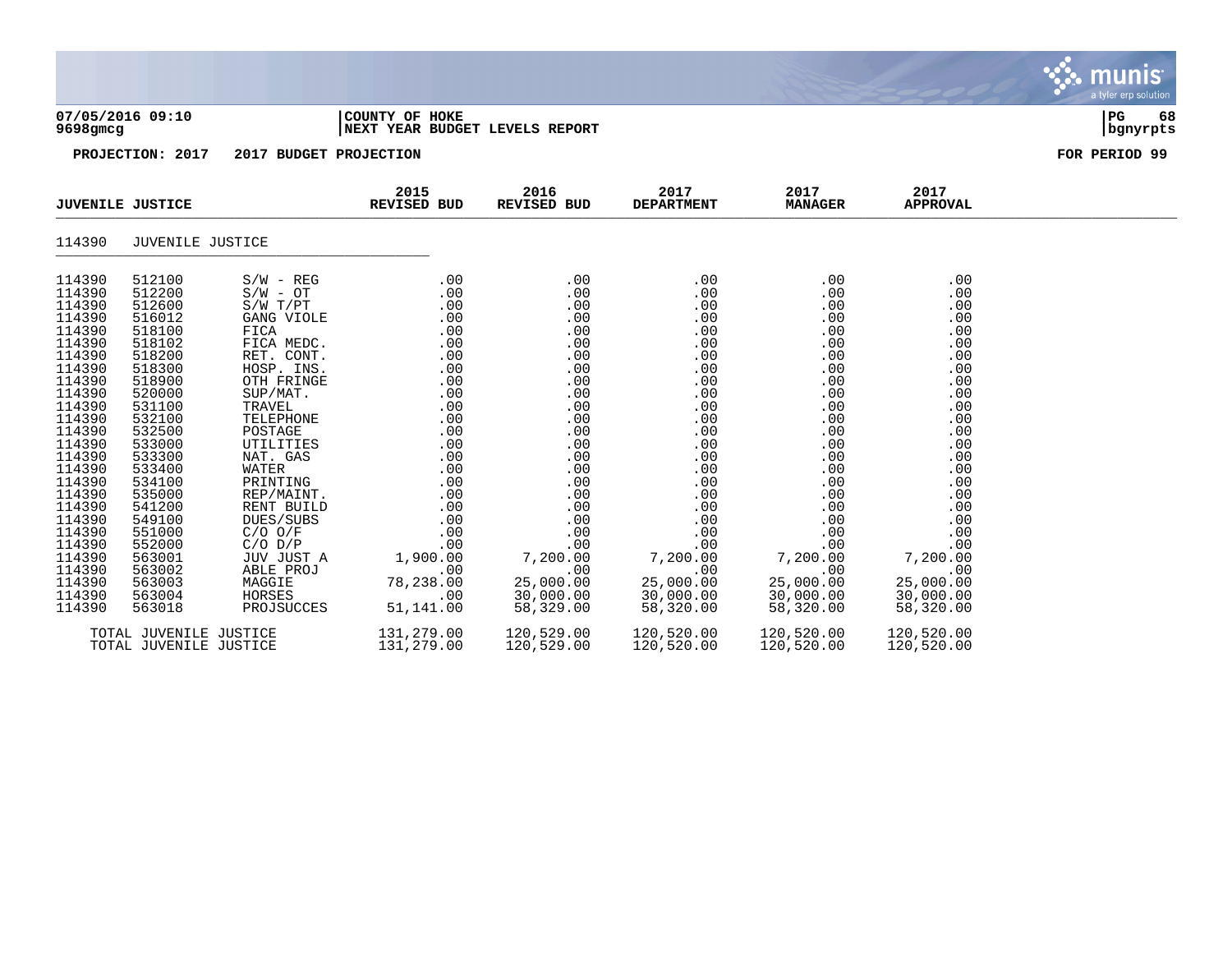| 07/05/2016 09:10           |                            |                                |                            | COUNTY OF HOKE                 |                                |                                |                                |  |  |
|----------------------------|----------------------------|--------------------------------|----------------------------|--------------------------------|--------------------------------|--------------------------------|--------------------------------|--|--|
| $9698$ gmcg                |                            |                                |                            | NEXT YEAR BUDGET LEVELS REPORT |                                |                                |                                |  |  |
|                            | PROJECTION: 2017           | 2017 BUDGET PROJECTION         |                            | FOR PERIOD 99                  |                                |                                |                                |  |  |
|                            | TRANSPORTATION EXP (GF)    |                                | 2015<br><b>REVISED BUD</b> | 2016<br>REVISED BUD            | 2017<br><b>DEPARTMENT</b>      | 2017<br><b>MANAGER</b>         | 2017<br><b>APPROVAL</b>        |  |  |
| 114530                     |                            | TRANSPORTATION EXP (GF)        |                            |                                |                                |                                |                                |  |  |
| 114530                     | 512100                     | $S/W - REG$                    | .00                        | 527,845.00                     | 544,546.00                     | 531,561.00                     | 531,561.00                     |  |  |
| 114530                     | 512200                     | $S/W - OT$                     | .00                        | 7,300.00                       | 11,500.00                      | 11,500.00                      | 11,500.00                      |  |  |
| 114530                     | 512600                     | S/W T/PT                       | .00                        | .00                            | .00                            | .00                            | .00                            |  |  |
| 114530                     | 518100                     | FICA                           | .00                        | 40,940.00                      | 41,702.00                      | 41,545.00                      | 41,545.00                      |  |  |
| 114530                     | 518200                     | RET. CONT.                     | .00                        | 36,852.00                      | 38,158.00                      | 38,015.00                      | 39,861.00                      |  |  |
| 114530                     | 518300                     | HOSP. INS.                     | .00                        | 113,088.00                     | 141,360.00                     | 123,690.00                     | 123,690.00                     |  |  |
| 114530                     | 518900                     | OTH FRINGE                     | .00                        | 900.00                         | 400.00                         | 400.00                         | 400.00                         |  |  |
| 114530                     | 519000                     | PROF. SERV                     | .00                        | 7,040.00                       | 9,000.00                       | 9,000.00                       | 9,000.00                       |  |  |
| 114530                     | 520000                     | SUP/MAT.                       | .00                        | 2,300.00                       | 2,000.00                       | 2,000.00                       | 2,000.00                       |  |  |
| 114530                     | 521200                     | UNIFORMS                       | .00                        | 10,000.00                      | 10,000.00                      | 10,000.00                      | 10,000.00                      |  |  |
| 114530                     | 525000                     | VCL SUP/MT                     | .00                        | .00                            | .00                            | .00                            | .00                            |  |  |
| 114530                     | 525100                     | MOTR FULS                      | .00                        | 165,000.00                     | 185,000.00                     | 165,000.00                     | 165,000.00                     |  |  |
| 114530                     | 529000                     | PROMOSUPP                      | $.00 \,$                   | 1,105.00                       | 1,105.00                       | 1,105.00                       | 1,105.00                       |  |  |
| 114530<br>114530<br>114530 | 531100<br>532100<br>532500 | TRAVEL<br>TELEPHONE<br>POSTAGE | .00<br>.00<br>.00          | 6,000.00<br>5,800.00<br>300.00 | 5,000.00<br>4,800.00<br>300.00 | 5,000.00<br>4,800.00<br>300.00 | 5,000.00<br>4,800.00<br>300.00 |  |  |
| 114530                     | 532900                     | OTH COMMUN                     | .00                        | 250.00                         | 800.00                         | 800.00                         | 800.00                         |  |  |
| 114530                     | 534100                     | PRINTING                       | .00                        | 1,000.00                       | 1,000.00                       | 1,000.00                       | 1,000.00                       |  |  |
| 114530                     | 535200                     | M/R EQUIP.                     | .00                        | 2,150.00                       | 4,000.00                       | 4,000.00                       | 4,000.00                       |  |  |
| 114530                     | 535300                     | M/R VEHICL                     | .00                        | 59,000.00                      | 65,000.00                      | 65,000.00                      | 65,000.00                      |  |  |
| 114530                     | 537001                     | ADV MARKET                     | .00                        | 3,923.00                       | 3,923.00                       | 3,923.00                       | 3,923.00                       |  |  |
| 114530                     | 538100                     | D/P PROG.                      | .00                        | 8,500.00                       | 8,500.00                       | 8,500.00                       | 8,500.00                       |  |  |
| 114530                     | 539500                     | TRAINING                       | .00                        | 2,500.00                       | 2,500.00                       | 2,500.00                       | 2,500.00                       |  |  |
| 114530                     | 549100                     | DUES/SUBS                      | .00                        | 600.00                         | 600.00                         | 600.00                         | 600.00                         |  |  |
| 114530                     | 549900                     | DRUGTEST                       | .00                        | 4,000.00                       | 4,000.00                       | 4,000.00                       | 4,000.00                       |  |  |
| 114530                     | 549921                     | EMP INCNTV                     | .00                        | 4,500.00                       | 4,468.00                       | 4,468.00                       | 4,468.00                       |  |  |
| 114530                     | 549922                     | TRY TRANSI                     | .00                        | 1,000.00                       | 1,000.00                       | 1,000.00                       | 1,000.00                       |  |  |
| 114530                     | 549923                     | COURTESY R                     | .00                        | 50.00                          | 50.00                          | 50.00                          | 50.00                          |  |  |
| 114530                     | 549924                     | FAYRTPASS                      | .00                        | .00                            | .00                            | .00                            | .00                            |  |  |
| 114530                     | 554000                     | C/O VEHCL                      | .00                        | 65,317.00                      | 340,000.00                     | 340,000.00                     | 340,000.00                     |  |  |

 $\mathbf{\ddot{}}$  munis

a tyler erp solution

114530 555000 COEQUIP .00 7,500.00 35,687.00 35,687.00 35,687.00 TOTAL TRANSPORTATION EXP (GF .00 1,084,760.00 1,466,399.00 1,415,444.00 1,417,290.00 TOTAL TRANSPORTATION EXP (GF .00 1,084,760.00 1,466,399.00 1,415,444.00 1,417,290.00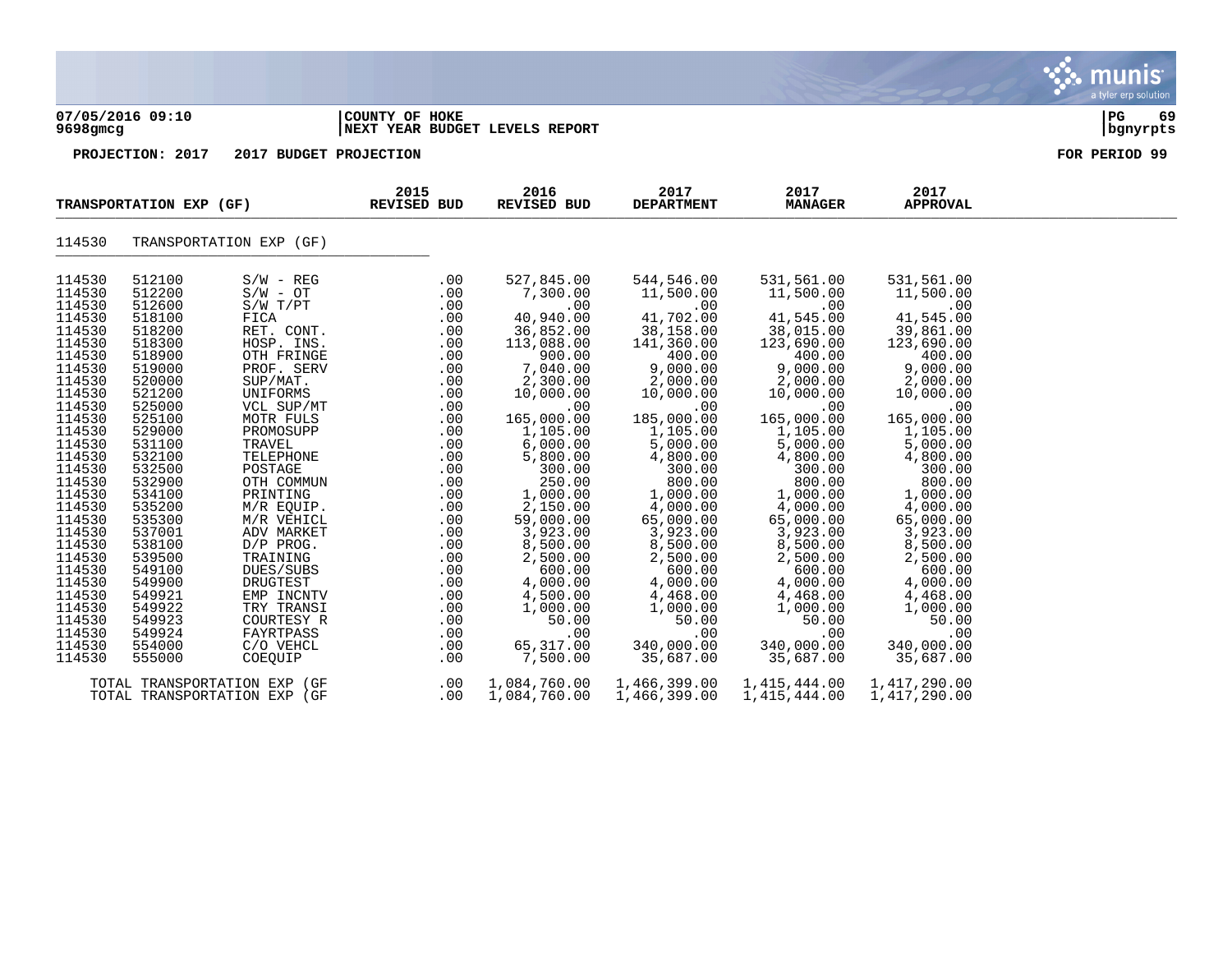

### **07/05/2016 09:10 |COUNTY OF HOKE |PG 70 9698gmcg |NEXT YEAR BUDGET LEVELS REPORT |bgnyrpts**

| PLANNING AND ZONING                                                                                                                                                                                                                |                                                                                                                                                                                                                                    | 2015<br>REVISED BUD                                                                                                                                                                                                                                                                                                                                                     | 2016<br>REVISED BUD                                                                                                                                                                                           | 2017<br><b>DEPARTMENT</b>                                                                                                                                                                                                                                                                                                                                                                                                                                                                          | 2017<br><b>MANAGER</b>                                                                                                                                                                                                                            | 2017<br><b>APPROVAL</b>                                                                                                                                                                                               |                                                                                                                                                                                                                  |  |
|------------------------------------------------------------------------------------------------------------------------------------------------------------------------------------------------------------------------------------|------------------------------------------------------------------------------------------------------------------------------------------------------------------------------------------------------------------------------------|-------------------------------------------------------------------------------------------------------------------------------------------------------------------------------------------------------------------------------------------------------------------------------------------------------------------------------------------------------------------------|---------------------------------------------------------------------------------------------------------------------------------------------------------------------------------------------------------------|----------------------------------------------------------------------------------------------------------------------------------------------------------------------------------------------------------------------------------------------------------------------------------------------------------------------------------------------------------------------------------------------------------------------------------------------------------------------------------------------------|---------------------------------------------------------------------------------------------------------------------------------------------------------------------------------------------------------------------------------------------------|-----------------------------------------------------------------------------------------------------------------------------------------------------------------------------------------------------------------------|------------------------------------------------------------------------------------------------------------------------------------------------------------------------------------------------------------------|--|
| 114910                                                                                                                                                                                                                             | PLANNING AND ZONING                                                                                                                                                                                                                |                                                                                                                                                                                                                                                                                                                                                                         |                                                                                                                                                                                                               |                                                                                                                                                                                                                                                                                                                                                                                                                                                                                                    |                                                                                                                                                                                                                                                   |                                                                                                                                                                                                                       |                                                                                                                                                                                                                  |  |
| 114910<br>114910<br>114910<br>114910<br>114910<br>114910<br>114910<br>114910<br>114910<br>114910<br>114910<br>114910<br>114910<br>114910<br>114910<br>114910<br>114910<br>114910<br>114910<br>114910<br>114910<br>114910<br>114910 | 510000<br>512100<br>512200<br>512600<br>517000<br>518100<br>518102<br>518200<br>518300<br>518900<br>520000<br>525100<br>529901<br>531100<br>532100<br>532500<br>533000<br>534100<br>535300<br>537000<br>539500<br>549100<br>551000 | PERS. SVC.<br>$S/W - REG$<br>$\texttt{S/W}$ - $\texttt{OT}$<br>S/W T/PT<br>$G/B$ $EXP$<br>FICA<br>FICA<br>FICA MEDC.<br>RET. CONT.<br>HOSP. INS.<br>OTH FRINGE<br>$\texttt{SUP} / \texttt{MAT}$ .<br>MOTR FULS<br>NC-OF FURN<br>TRAVEL<br>TELEPHONE<br>POSTAGE<br>UTILITIES<br>UTILITIES<br>PRINTING<br>M/R VEHICL<br>ADVERTISE<br>TRAINING<br>DUES/SUBS<br>$C/O$ $O/F$ | .00<br>85,885.00<br>.00<br>.00<br>6,072.00<br>13,500.00<br>80.00<br>.00<br>600.00<br>.00<br>1,000.00<br>650.00<br>1,200.00<br>.00<br>.00<br>300.00<br>.00<br>550.00<br>600.00<br>$\overline{\phantom{0}}$ .00 | .00<br>89,618.00<br>.00<br>.00<br>$\begin{array}{cccc} & . & 00 & . & 00 \ 6\, , 000\, .00 & 5\, , 000\, .00 & . & . & . \ 6\, , 570\, .00 & 6\, , 857\, .00 & . & . & . \ 00 & . & . & . & . & . \ 6\, , 072\, .00 & . & . & . & . & . \ 00 & . & . & . & . & . & . \ 6\, , 072\, .00 & . & . & . & . & . \end{array}$<br>14,136.00<br>90.00<br>1,500.00<br>100.00<br>.00<br>.00<br>650.00<br>$\begin{array}{c} 0.00 \\ -0.00 \end{array}$<br>.00<br>200.00<br>3,000.00<br>$.00 \,$<br>.00<br>.00 | .00<br>88,923.00<br>.00<br>.00<br>5,000.00<br>6,803.00<br>.00<br>6,225.00<br>14,136.00<br>90.00<br>$2,200.00$<br>$100.00$<br>$\sim$ 00<br>$\sim$ 00<br>650.00<br>400.00 400.00<br>.00<br>.00<br>200.00<br>3,000.00<br>.00<br>$.00 \,$<br>$.00 \,$ | .00<br>88,923.00<br>.00<br>.00<br>5,000.00<br>6,803.00<br>.00<br>6,225.00<br>14,136.00<br>90.00<br>2,200.00<br>100.00<br>.00<br>.00<br>650.00<br>400.00<br>.00<br>.00<br>200.00<br>3,000.00<br>.00<br>.00<br>$.00 \,$ | .00<br>88,923.00<br>.00<br>.00<br>5,000.00<br>6,803.00<br>.00<br>6,527.00<br>14,136.00<br>90.00<br>2,200.00<br>100.00<br>.00<br>.00<br>650.00<br>400.00<br>.00<br>.00<br>200.00<br>3,000.00<br>.00<br>.00<br>.00 |  |
| 114910                                                                                                                                                                                                                             | 552000<br>TOTAL PLANNING AND ZONING<br>TOTAL PLANNING AND ZONING                                                                                                                                                                   | $C/O$ $D/P$                                                                                                                                                                                                                                                                                                                                                             | $.00 \,$<br>$123,007.00$ $127,885.00$ $127,727.00$ $127,727.00$<br>123,007.00                                                                                                                                 | .00<br>127,885.00                                                                                                                                                                                                                                                                                                                                                                                                                                                                                  | .00<br>127,727.00                                                                                                                                                                                                                                 | .00<br>127,727.00                                                                                                                                                                                                     | .00<br>128,029.00<br>128,029.00                                                                                                                                                                                  |  |

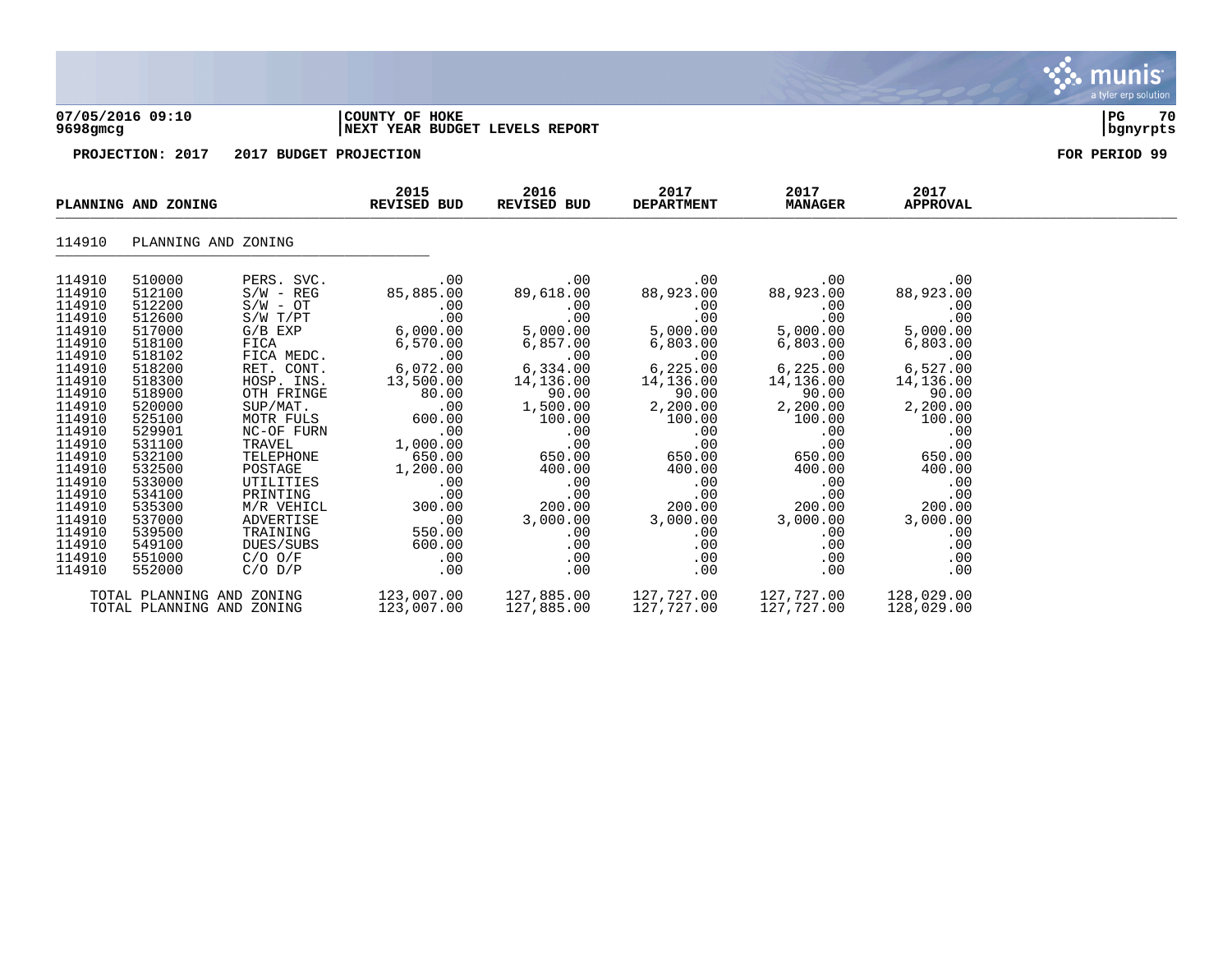|                                                                                                            |                                                                                                            |                                                                                                                                               |                                                                                                          |                                                                                                           |                                                                                                           |                                                                                                           |                                                                                                           | nıs<br>mu<br>a tyler erp solution |
|------------------------------------------------------------------------------------------------------------|------------------------------------------------------------------------------------------------------------|-----------------------------------------------------------------------------------------------------------------------------------------------|----------------------------------------------------------------------------------------------------------|-----------------------------------------------------------------------------------------------------------|-----------------------------------------------------------------------------------------------------------|-----------------------------------------------------------------------------------------------------------|-----------------------------------------------------------------------------------------------------------|-----------------------------------|
| $9698$ gmcg                                                                                                | 07/05/2016 09:10                                                                                           |                                                                                                                                               | COUNTY OF HOKE<br>NEXT YEAR BUDGET LEVELS REPORT                                                         |                                                                                                           |                                                                                                           |                                                                                                           |                                                                                                           | PG<br>71<br>bgnyrpts              |
|                                                                                                            | PROJECTION: 2017                                                                                           | 2017 BUDGET PROJECTION                                                                                                                        |                                                                                                          |                                                                                                           |                                                                                                           |                                                                                                           |                                                                                                           | FOR PERIOD 99                     |
|                                                                                                            | ECONOMIC DEVELOPMENT                                                                                       |                                                                                                                                               | 2015<br><b>REVISED BUD</b>                                                                               | 2016<br><b>REVISED BUD</b>                                                                                | 2017<br><b>DEPARTMENT</b>                                                                                 | 2017<br><b>MANAGER</b>                                                                                    | 2017<br><b>APPROVAL</b>                                                                                   |                                   |
| 114920                                                                                                     | ECONOMIC DEVELOPMENT                                                                                       |                                                                                                                                               |                                                                                                          |                                                                                                           |                                                                                                           |                                                                                                           |                                                                                                           |                                   |
| 114920<br>114920<br>114920<br>114920<br>114920<br>114920<br>114920<br>114920<br>114920<br>114920<br>114920 | 519000<br>520000<br>531100<br>532100<br>533000<br>535000<br>537000<br>544000<br>549100<br>552000<br>560000 | PROF. SERV<br>SUP/MAT.<br>TRAVEL<br>TELEPHONE<br>UTILITIES<br>REP/MAINT.<br>ADVERTISE<br>S/M CONTRT<br>DUES/SUBS<br>$C/O$ $D/P$<br>GRANTS/SUB | .00<br>.00<br>3,500.00<br>1,440.00<br>3,800.00<br>1,000.00<br>1,800.00<br>65,605.00<br>.00<br>.00<br>.00 | .00<br>500.00<br>2,500.00<br>1,440.00<br>3,800.00<br>900.00<br>1,600.00<br>65,605.00<br>.00<br>.00<br>.00 | .00<br>500.00<br>2,500.00<br>1,440.00<br>3,800.00<br>900.00<br>1,600.00<br>65,605.00<br>.00<br>.00<br>.00 | .00<br>500.00<br>2,500.00<br>1,440.00<br>3,800.00<br>900.00<br>1,600.00<br>65,605.00<br>.00<br>.00<br>.00 | .00<br>500.00<br>2,500.00<br>1,440.00<br>3,800.00<br>900.00<br>1,600.00<br>65,605.00<br>.00<br>.00<br>.00 |                                   |

TOTAL ECONOMIC DEVELOPMENT 77,145.00 76,345.00 76,345.00 76,345.00 76,345.00 TOTAL ECONOMIC DEVELOPMENT 77,145.00 76,345.00 76,345.00 76,345.00 76,345.00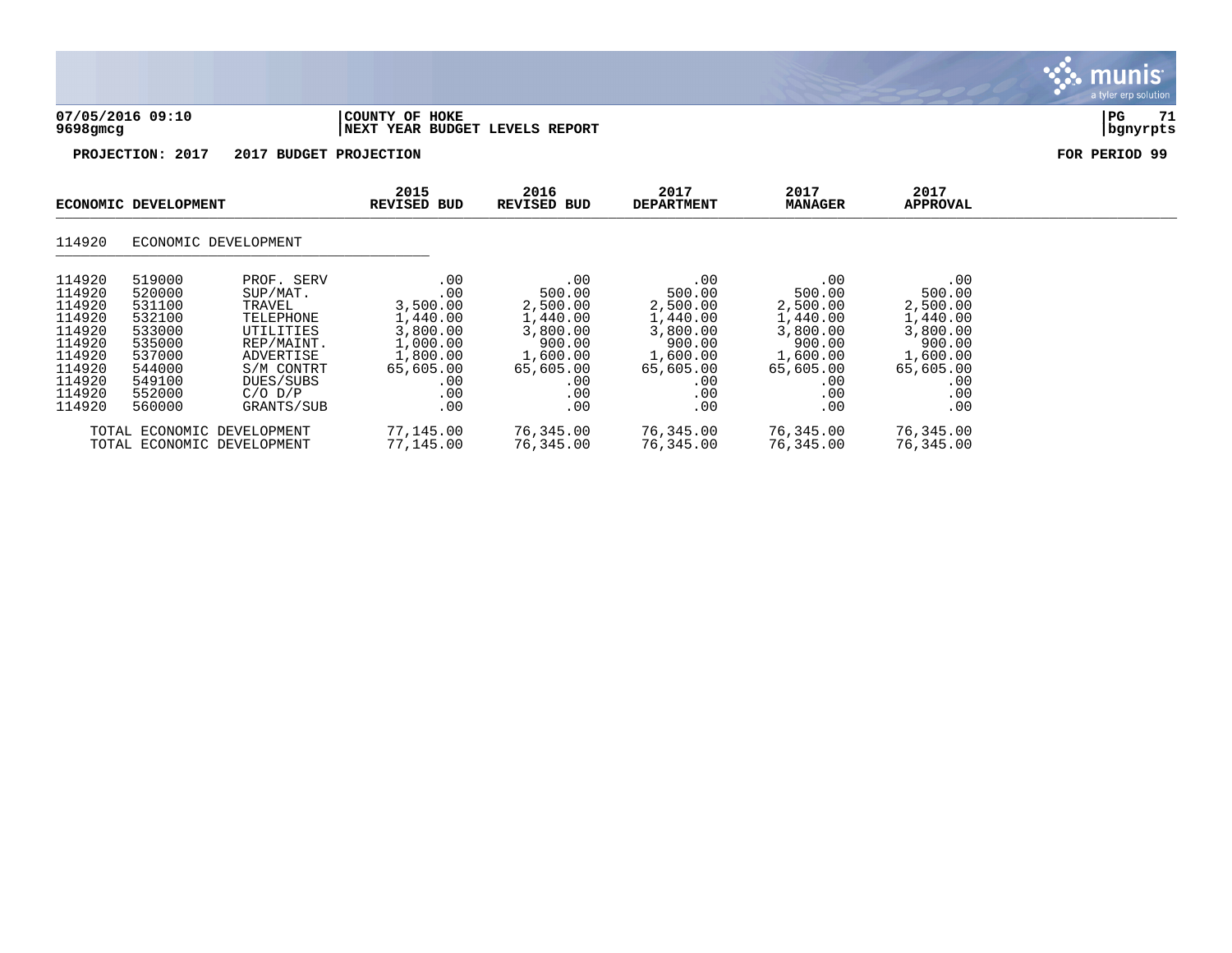| 07/05/2016 09:10  | COUNTY OF<br>HOKE | l PC | $\mathbf{a}$ |
|-------------------|-------------------|------|--------------|
| $0.000 \pm 0.000$ |                   |      |              |

## **9698gmcg |NEXT YEAR BUDGET LEVELS REPORT |bgnyrpts**

**PROJECTION: 2017 2017 BUDGET PROJECTION FOR PERIOD 99**

| COOPERATIVE EXTENSION |                             |                                                                                                                                                                                                                                                                                                                | 2015<br><b>REVISED BUD</b>                                                                                                                                                                 | 2016<br>REVISED BUD                                                     | 2017<br><b>DEPARTMENT</b>                                                                                  | 2017<br><b>MANAGER</b> | 2017<br><b>APPROVAL</b>                                                             |  |
|-----------------------|-----------------------------|----------------------------------------------------------------------------------------------------------------------------------------------------------------------------------------------------------------------------------------------------------------------------------------------------------------|--------------------------------------------------------------------------------------------------------------------------------------------------------------------------------------------|-------------------------------------------------------------------------|------------------------------------------------------------------------------------------------------------|------------------------|-------------------------------------------------------------------------------------|--|
| 114950                | COOPERATIVE EXTENSION       |                                                                                                                                                                                                                                                                                                                |                                                                                                                                                                                            |                                                                         |                                                                                                            |                        |                                                                                     |  |
| 114950                | 510000                      | PERS. SVC.<br>PERS. SVC.<br>S/W - REG<br>S/W PAT<br>S/W T/PT<br>S/W T/PT<br>NCSU PAY.<br>FICA<br>FICA - PAT<br>FICA MEDC.<br>F/M PAT<br>FICA MEDC.<br>F/M PAT<br>RET. CONT.<br>RET. PAT<br>HOSP. INS.<br>HOSP. INS.<br>HOSP. PAT<br>O/F - PAT<br>OTH FRINGE<br>O/F - PAT<br>OUR - PAT<br>DOSP. BERV<br>SUP/MAT | $\begin{array}{c}\n -\n \begin{array}{cc}\n 0 & 0 \\  0 & 0 \\  \hline\n 0 & 0 \\  0 & 0\n \end{array} \\  \begin{array}{ccc}\n \downarrow \\  \sqrt{1} & 191\n \end{array}\n \end{array}$ | .00                                                                     | .00                                                                                                        | .00                    | .00                                                                                 |  |
| 114950                | 512100                      |                                                                                                                                                                                                                                                                                                                |                                                                                                                                                                                            | 348.00                                                                  | $73,466.\overline{00}\ 00.00$<br>.00.0                                                                     | .00                    | .00                                                                                 |  |
| 114950                | 512101                      |                                                                                                                                                                                                                                                                                                                |                                                                                                                                                                                            | 77,450.00                                                               |                                                                                                            | 73,466.00              | $73,466.\overline{00}$<br>00.                                                       |  |
| 114950                | 512200                      |                                                                                                                                                                                                                                                                                                                |                                                                                                                                                                                            | .00                                                                     |                                                                                                            | .00                    |                                                                                     |  |
| 114950                | 512600                      |                                                                                                                                                                                                                                                                                                                |                                                                                                                                                                                            | .00                                                                     |                                                                                                            | .00                    | .00                                                                                 |  |
| 114950                | 513000                      |                                                                                                                                                                                                                                                                                                                |                                                                                                                                                                                            | 223,820.00                                                              | 235,200.00                                                                                                 | 235,200.00             | 235,200.00                                                                          |  |
| 114950                | 518100                      |                                                                                                                                                                                                                                                                                                                |                                                                                                                                                                                            | 27.00                                                                   | .00                                                                                                        | .00                    | .00                                                                                 |  |
| 114950                | 518101                      |                                                                                                                                                                                                                                                                                                                |                                                                                                                                                                                            | 5,925.00                                                                | 5,568.00                                                                                                   | 5,568.00               | 5,568.00                                                                            |  |
| 114950                | 518102                      |                                                                                                                                                                                                                                                                                                                | $5,453.00$<br>5,453.00<br>5,453.00<br>.00<br>.00<br>5,125.00<br>12,675.00<br>57.00                                                                                                         | .00                                                                     | .00                                                                                                        |                        | $\begin{array}{cc}\n 0.00 & 5,392.00 \\  0.0 & 5,392.00 \\  0 & 15.55\n\end{array}$ |  |
| 114950<br>114950      | 518103                      |                                                                                                                                                                                                                                                                                                                |                                                                                                                                                                                            | .00                                                                     | .00                                                                                                        |                        |                                                                                     |  |
| 114950                | 518200                      |                                                                                                                                                                                                                                                                                                                |                                                                                                                                                                                            | 24<br>5,476<br>14,136<br>24.00<br>5,476.00                              | .00                                                                                                        |                        |                                                                                     |  |
| 114950                | 518201<br>518300            |                                                                                                                                                                                                                                                                                                                |                                                                                                                                                                                            | .00                                                                     | 5,146.00<br>.00                                                                                            | 5,146.00<br>.00        |                                                                                     |  |
| 114950                | 518301                      |                                                                                                                                                                                                                                                                                                                |                                                                                                                                                                                            | 14,136.00                                                               | 15,600.00                                                                                                  | 15,600.00              |                                                                                     |  |
| 114950                | 518900                      |                                                                                                                                                                                                                                                                                                                | 57.00                                                                                                                                                                                      |                                                                         | $\overline{00}$                                                                                            | .00                    |                                                                                     |  |
| 114950                | 518901                      |                                                                                                                                                                                                                                                                                                                |                                                                                                                                                                                            | $\begin{array}{r} 0.00 \\ -0.00 \\ 3,000.00 \\ 6,800.00 \end{array}$    |                                                                                                            | 96.00                  | $96.00$<br>96.00<br>3,000.00                                                        |  |
| 114950                | 519000                      |                                                                                                                                                                                                                                                                                                                | $\begin{array}{c} \begin{array}{c} 0.00 \\ -0.00 \end{array} \end{array}$                                                                                                                  |                                                                         | $96.00$<br>3,000.00                                                                                        | 3,000.00               |                                                                                     |  |
| 114950                | 520000                      |                                                                                                                                                                                                                                                                                                                |                                                                                                                                                                                            |                                                                         | 8,500.00                                                                                                   | 8,500.00               | 8,500.00                                                                            |  |
| 114950                | 523002                      |                                                                                                                                                                                                                                                                                                                | 1,775.00<br>1,964.00                                                                                                                                                                       | 600.00                                                                  | 600.00                                                                                                     | 600.00                 | 600.00                                                                              |  |
| 114950                | 523106                      |                                                                                                                                                                                                                                                                                                                | $\sim$ 00                                                                                                                                                                                  | $\begin{array}{r} 7,32 \\ 1,600.06 \\ 400.07 \\ 28. \end{array}$        | $\begin{array}{r} 600.00\ 600.00\ 1,600.00\ 1,000.00\ 1,000.00\ 4,000.00\ 1,800.00\ 1,800.00\ \end{array}$ | .00                    | .00                                                                                 |  |
| 114950                | 525100                      | MOTR FULS                                                                                                                                                                                                                                                                                                      | 1,450.00                                                                                                                                                                                   |                                                                         |                                                                                                            | 1,600.00               | 1,600.00                                                                            |  |
| 114950                | 529900                      |                                                                                                                                                                                                                                                                                                                | 2,567.64<br>892.36                                                                                                                                                                         |                                                                         |                                                                                                            | $.00$<br>400.00        | .00                                                                                 |  |
| 114950                | 529901                      |                                                                                                                                                                                                                                                                                                                |                                                                                                                                                                                            |                                                                         |                                                                                                            |                        | 400.00                                                                              |  |
| 114950                | 529903                      |                                                                                                                                                                                                                                                                                                                | 2,240.00                                                                                                                                                                                   |                                                                         |                                                                                                            | 1,000.00               | 1,000.00                                                                            |  |
| 114950                | 531100                      |                                                                                                                                                                                                                                                                                                                | TRAVEL 5,136.78<br>TELEPHONE 1,800.00                                                                                                                                                      | 3,000.00                                                                |                                                                                                            | 4,000.00               | 4,000.00                                                                            |  |
| 114950                | 532100                      |                                                                                                                                                                                                                                                                                                                |                                                                                                                                                                                            | 1,800.00                                                                |                                                                                                            | 1,800.00               |                                                                                     |  |
| 114950                | 532500                      |                                                                                                                                                                                                                                                                                                                | $300.00$<br>3.800.00                                                                                                                                                                       |                                                                         |                                                                                                            | 100.00                 |                                                                                     |  |
| 114950                | 533000                      | TELEPHONE<br>POSTAGE<br>UTILITIES<br>FUEL OIL                                                                                                                                                                                                                                                                  |                                                                                                                                                                                            |                                                                         |                                                                                                            | 2,700.00               |                                                                                     |  |
| 114950<br>114950      | 533200<br>535000            |                                                                                                                                                                                                                                                                                                                | o,ovv.00,<br>REP/MAINT. 3 nnn no<br>M/R VEUTO                                                                                                                                              | $\begin{array}{r} 100.00 \\ 2,600.00 \\ 3,100.00 \\ 500.00 \end{array}$ | $\begin{array}{r} 100.00 \ 2,700.00 \ 3,000.00 \ 500.00 \end{array}$                                       | .00<br>3,000.00        | $1,800.0$<br>$1,800.0$<br>$100.00$<br>$2,700.00$<br>3                               |  |
| 114950                | 535300                      |                                                                                                                                                                                                                                                                                                                | 925.00                                                                                                                                                                                     |                                                                         |                                                                                                            | 500.00                 | 500.00                                                                              |  |
| 114950                | 536000                      |                                                                                                                                                                                                                                                                                                                | $00.04$<br>00.<br>00.000.8                                                                                                                                                                 |                                                                         | .00                                                                                                        | .00                    | .00                                                                                 |  |
| 114950                | 544004                      |                                                                                                                                                                                                                                                                                                                |                                                                                                                                                                                            | 3,424.25                                                                | 3,500.00                                                                                                   | 3,500.00               | 3,500.00                                                                            |  |
| 114950                | 549100                      |                                                                                                                                                                                                                                                                                                                |                                                                                                                                                                                            | 850.00                                                                  | 850.00                                                                                                     | 850.00                 | 850.00                                                                              |  |
| 114950                | 549900                      |                                                                                                                                                                                                                                                                                                                |                                                                                                                                                                                            | 11,590.00                                                               | 11,856.00                                                                                                  | 11,856.00              | 11,856.00                                                                           |  |
| 114950                | 550000                      |                                                                                                                                                                                                                                                                                                                |                                                                                                                                                                                            | .00                                                                     | .00                                                                                                        | .00                    | .00                                                                                 |  |
| 114950                | 551000                      |                                                                                                                                                                                                                                                                                                                |                                                                                                                                                                                            | .00                                                                     | .00                                                                                                        | .00                    | .00                                                                                 |  |
| 114950                | 552000                      | MOTR FULS<br>NC-EQPT<br>NC-COMPUTE<br>TRAVEL<br>TELEPHONE<br>TELEPHONE<br>POSTAGE<br>UTLITIES<br>FUEL OIL<br>FREIGHT<br>N/R VEHICL<br>FREIGHT<br>CONT/LEASE<br>DUES/SUBS<br>PAT PROG.<br>CAP OUTLAY<br>CAP OUTLAY<br>CONT/LEASE<br>DUES/SUBS<br>PAT PROG.<br>CAP OUTLAY<br>C/O OVT/LEASE<br>PAT                | $\begin{matrix} 55 & 576 & 0.00 & 0.00 \\ 0.00 & 0.00 & 0.00 \\ 0.00 & 0.00 & 0.00 \\ 0.00 & 0.00 & 0.00 \\ \end{matrix}$                                                                  | .00                                                                     | .00                                                                                                        | .00                    | .00                                                                                 |  |
|                       |                             |                                                                                                                                                                                                                                                                                                                |                                                                                                                                                                                            |                                                                         |                                                                                                            |                        |                                                                                     |  |
|                       | TOTAL COOPERATIVE EXTENSION |                                                                                                                                                                                                                                                                                                                | 335,468.78                                                                                                                                                                                 | 374,013.00                                                              | 378,482.00                                                                                                 | 378,482.00             | 378,728.00                                                                          |  |
|                       | TOTAL COOPERATIVE EXTENSION |                                                                                                                                                                                                                                                                                                                | 335,468.78                                                                                                                                                                                 | 374,013.00                                                              | 378,482.00                                                                                                 | 378,482.00             | 378,728.00                                                                          |  |

munis a tyler erp solution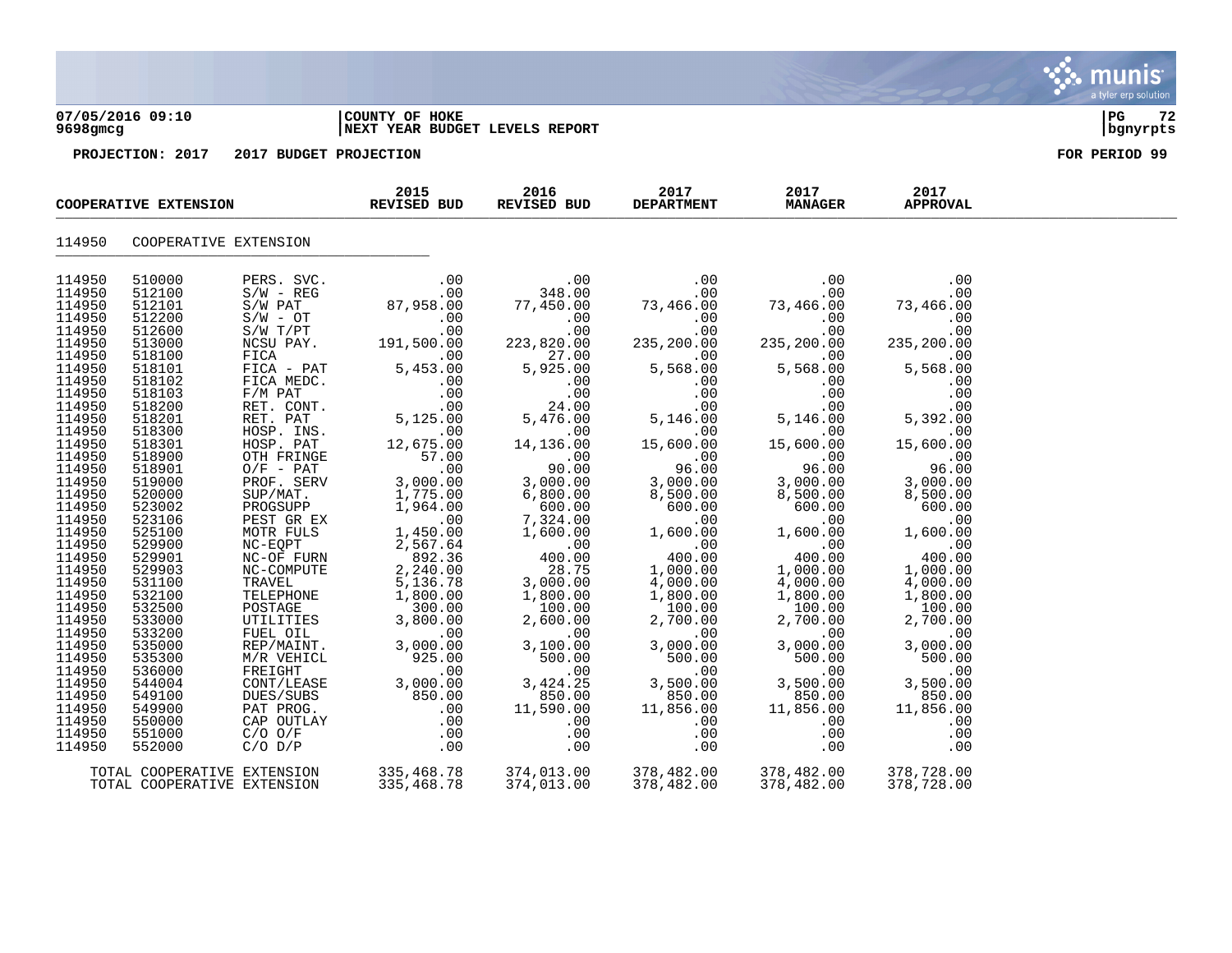

## **07/05/2016 09:10 |COUNTY OF HOKE |PG 73 9698gmcg |NEXT YEAR BUDGET LEVELS REPORT |bgnyrpts**

**PROJECTION: 2017 2017 BUDGET PROJECTION FOR PERIOD 99**

| SOIL CONSERVATION                                                                                                                                            |                                                                                                                                                              |                                                                                                                                                                                                             | 2015<br>2016<br>2017<br>2017<br>REVISED BUD<br>REVISED BUD<br><b>DEPARTMENT</b><br><b>MANAGER</b>                                                                 |                                                                                                                                                                 | 2017<br><b>APPROVAL</b>                                                                                                                              |                                                                                                                                                                  |                                                                                                                                                                               |  |
|--------------------------------------------------------------------------------------------------------------------------------------------------------------|--------------------------------------------------------------------------------------------------------------------------------------------------------------|-------------------------------------------------------------------------------------------------------------------------------------------------------------------------------------------------------------|-------------------------------------------------------------------------------------------------------------------------------------------------------------------|-----------------------------------------------------------------------------------------------------------------------------------------------------------------|------------------------------------------------------------------------------------------------------------------------------------------------------|------------------------------------------------------------------------------------------------------------------------------------------------------------------|-------------------------------------------------------------------------------------------------------------------------------------------------------------------------------|--|
| 114960                                                                                                                                                       | SOIL CONSERVATION                                                                                                                                            |                                                                                                                                                                                                             |                                                                                                                                                                   |                                                                                                                                                                 |                                                                                                                                                      |                                                                                                                                                                  |                                                                                                                                                                               |  |
| 114960<br>114960<br>114960<br>114960<br>114960<br>114960<br>114960<br>114960<br>114960<br>114960<br>114960<br>114960<br>114960<br>114960<br>114960<br>114960 | 512100<br>512200<br>512600<br>518100<br>518102<br>518200<br>518300<br>518900<br>520000<br>525100<br>531100<br>532100<br>532500<br>535300<br>537000<br>539500 | $S/W - REG$<br>$S/W - OT$<br>$S/W$ $T/PT$<br>FICA<br>FICA MEDC.<br>RET. CONT.<br>HOSP. INS.<br>OTH FRINGE<br>SUP/MAT.<br>MOTR FULS<br>TRAVEL<br>TELEPHONE<br>POSTAGE<br>M/R VEHICL<br>ADVERTISE<br>TRAINING | 39,213.00<br>.00<br>.00<br>3,000.00<br>.00<br>2,772.00<br>6,750.00<br>40.00<br>500.00<br>1,200.00<br>250.00<br>1,276.00<br>.00<br>250.00<br>$\sim 00$<br>1,400.00 | 41,551.00<br>.00<br>.00<br>3,179.00<br>.00<br>2,937.00<br>7,068.00<br>45.00<br>200.00<br>900.00<br>150.00<br>1,300.00<br>$\sim$ 00<br>100.00<br>.00<br>1,400.00 | 41,203.00<br>.00<br>.00<br>3,153.00<br>.00<br>2,885.00<br>7,068.00<br>45.00<br>.00<br>900.00<br>150.00<br>500.00<br>.00<br>300.00<br>.00<br>2,300.00 | 41,203.00<br>.00<br>.00<br>3,153.00<br>.00<br>2,885.00<br>7,068.00<br>45.00<br>.00<br>900.00<br>150.00<br>500.00<br>$\overline{00}$<br>300.00<br>.00<br>2,300.00 | 41,203.00<br>.00<br>.00<br>3,153.00<br>.00<br>3,024.00<br>7,068.00<br>45.00<br>$\overline{\phantom{0}}$ .00<br>900.00<br>150.00<br>500.00<br>.00<br>300.00<br>.00<br>2,300.00 |  |
| 114960<br>114960<br>114960<br>114960<br>114960<br>114960                                                                                                     | 544004<br>549100<br>550000<br>551000<br>552000<br>554000<br>TOTAL SOIL CONSERVATION<br>TOTAL SOIL CONSERVATION                                               | CONT/LEASE<br>DUES/SUBS<br>C/O O/F<br>$C/O$ $D/P$<br>C/O VEHCL                                                                                                                                              | 2,700.00<br>1,400.00<br>CAP OUTLAY 1,400.00<br>$.00 \,$<br>.00<br>.00<br>62,151.00<br>62,151.00                                                                   | 2,200.00<br>1,400.00<br>.00<br>.00<br>$.00 \,$<br>.00<br>62,430.00                                                                                              | 2,200.00<br>1,500.00<br>650.00<br>.00<br>.00<br>.00<br>62,430.00 62,854.00<br>62,854.00                                                              | 2,200.00<br>1,500.00<br>650.00<br>$.00 \,$<br>.00<br>.00<br>62,854.00<br>62,854.00                                                                               | 2,200.00<br>1,500.00<br>650.00<br>.00<br>.00<br>.00<br>62,993.00<br>62,993.00                                                                                                 |  |

munis a tyler erp solution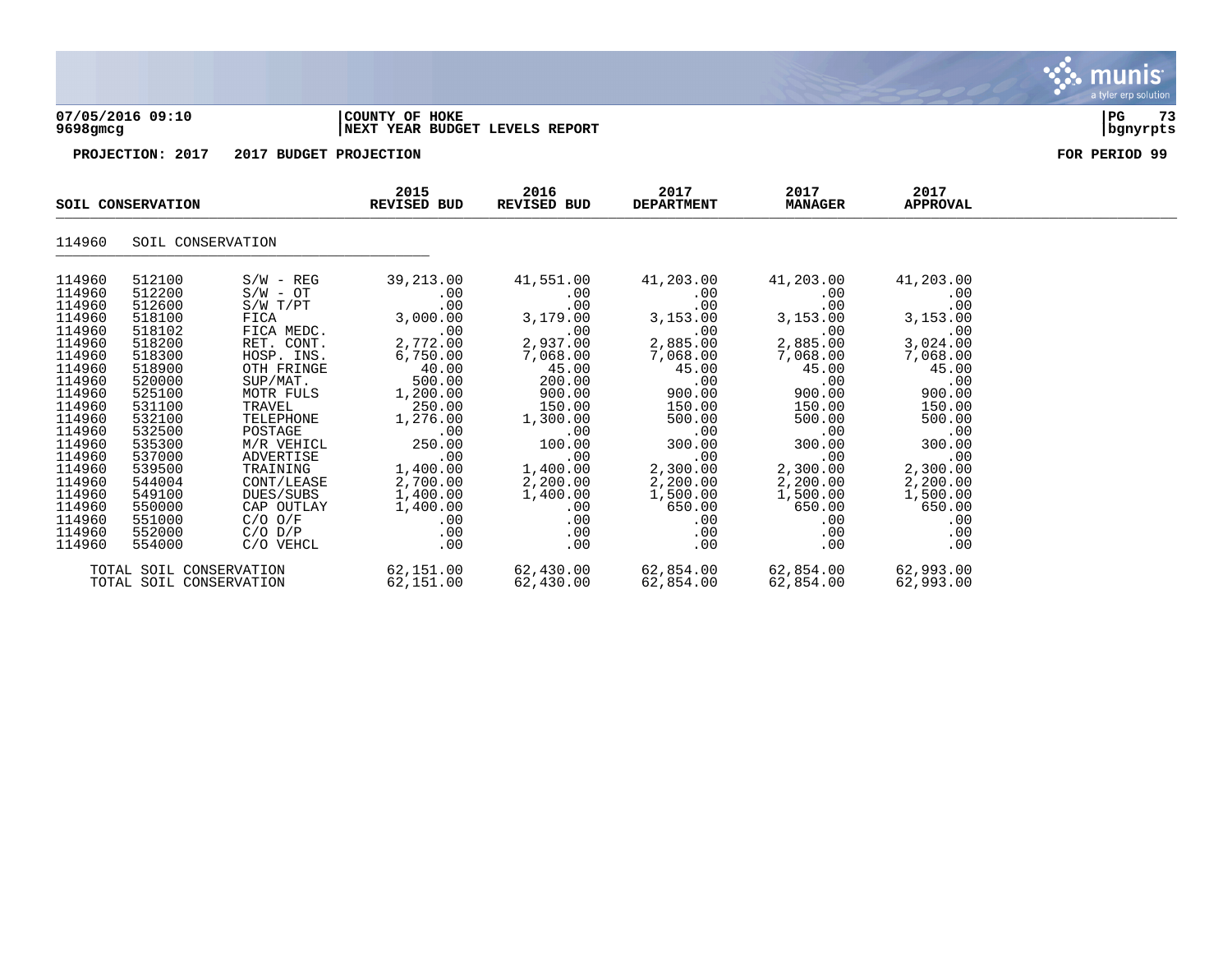|  |                      | 07/05/2016 09:10 |
|--|----------------------|------------------|
|  | 0 c 0 0 <del>.</del> |                  |

### **07/05/2016 09:10 |COUNTY OF HOKE |PG 74 9698gmcg |NEXT YEAR BUDGET LEVELS REPORT |bgnyrpts**

**PROJECTION: 2017 2017 BUDGET PROJECTION FOR PERIOD 99**

| <b>ENGINEERING</b> |             |             | 2015<br><b>REVISED BUD</b> | 2016<br>REVISED BUD | 2017<br><b>DEPARTMENT</b> | 2017<br><b>MANAGER</b> | 2017<br><b>APPROVAL</b> |  |
|--------------------|-------------|-------------|----------------------------|---------------------|---------------------------|------------------------|-------------------------|--|
| 114980             | ENGINEERING |             |                            |                     |                           |                        |                         |  |
| 114980             | 512100      | $S/W - REG$ | .00                        | .00                 | .00                       | .00                    | .00                     |  |
| 114980             | 512200      | $S/W - OT$  | .00                        | .00                 | .00                       | .00                    | .00                     |  |
| 114980             | 512600      | S/W T/PT    | .00                        | .00                 | .00                       | .00                    | .00                     |  |
| 114980             | 518100      | FICA        | .00                        | .00                 | .00                       | .00                    | .00                     |  |
| 114980             | 518102      | FICA MEDC.  | .00                        | .00                 | .00                       | .00                    | .00                     |  |
| 114980             | 518200      | RET. CONT.  | .00                        | .00                 | .00                       | .00                    | .00                     |  |
| 114980             | 518300      | HOSP. INS.  | .00                        | .00                 | .00                       | .00                    | .00                     |  |
| 114980             | 518900      | OTH FRINGE  | .00                        | .00                 | .00                       | .00                    | .00                     |  |
| 114980             | 520000      | SUP/MAT.    | .00                        | .00                 | .00                       | .00                    | .00                     |  |
| 114980             | 531100      | TRAVEL      | .00                        | .00                 | .00                       | .00                    | .00                     |  |
| 114980             | 532100      | TELEPHONE   | .00                        | .00                 | .00                       | .00                    | .00                     |  |
| 114980             | 532500      | POSTAGE     | .00                        | .00                 | .00                       | .00                    | .00                     |  |
| 114980             | 533000      | UTILITIES   | .00                        | .00                 | .00                       | .00                    | .00                     |  |
| 114980             | 534100      | PRINTING    | .00                        | .00                 | .00                       | .00                    | .00                     |  |
| 114980             | 535000      | REP/MAINT.  | .00                        | .00                 | .00                       | .00                    | .00                     |  |
| 114980             | 537000      | ADVERTISE   | .00                        | .00                 | .00                       | .00                    | .00                     |  |
| 114980             | 539500      | TRAINING    | .00                        | .00                 | .00                       | .00                    | .00                     |  |
| 114980             | 544000      | S/M CONTRT  | .00                        | .00                 | .00                       | .00                    | .00                     |  |
| 114980             | 549100      | DUES/SUBS   | .00                        | .00                 | .00                       | .00                    | .00                     |  |
| 114980             | 550000      | CAP OUTLAY  | .00                        | .00                 | .00                       | .00                    | .00                     |  |
| 114980             | 551000      | $C/O$ $O/F$ | .00                        | .00                 | .00                       | .00                    | .00                     |  |
| 114980             | 552000      | $C/O$ $D/P$ | .00                        | .00                 | .00                       | .00                    | .00                     |  |
| TOTAL ENGINEERING  |             |             | .00                        | .00                 | .00                       | .00                    | .00                     |  |
| TOTAL ENGINEERING  |             |             | .00                        | .00                 | .00                       | .00                    | .00                     |  |

munis a tyler erp solution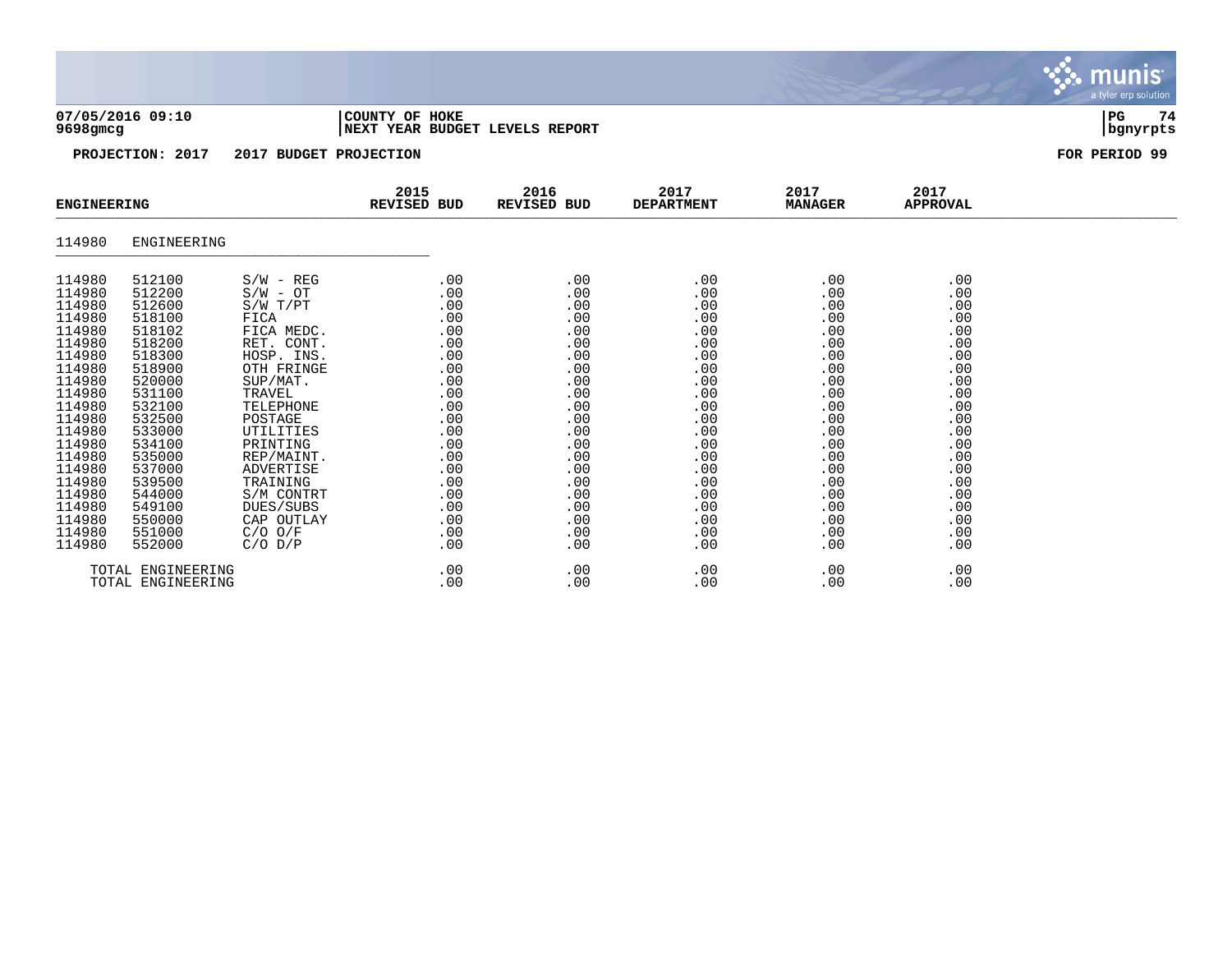### **07/05/2016 09:10 |COUNTY OF HOKE |PG 75 9698gmcg |NEXT YEAR BUDGET LEVELS REPORT |bgnyrpts**

| HEALTH ADMINISTRATION |                  | 2015<br>REVISED BUD                                                                                      | 2016<br>REVISED BUD                                                                                                                                                                                                                                              | 2017<br><b>DEPARTMENT</b>                                                         | 2017<br><b>MANAGER</b>                                                                                                                     | 2017<br><b>APPROVAL</b>                                                                                                                                                                                                                                                               |                                                                                                      |  |
|-----------------------|------------------|----------------------------------------------------------------------------------------------------------|------------------------------------------------------------------------------------------------------------------------------------------------------------------------------------------------------------------------------------------------------------------|-----------------------------------------------------------------------------------|--------------------------------------------------------------------------------------------------------------------------------------------|---------------------------------------------------------------------------------------------------------------------------------------------------------------------------------------------------------------------------------------------------------------------------------------|------------------------------------------------------------------------------------------------------|--|
| 115110                |                  | HEALTH ADMINISTRATION                                                                                    |                                                                                                                                                                                                                                                                  |                                                                                   |                                                                                                                                            |                                                                                                                                                                                                                                                                                       |                                                                                                      |  |
| 115110                | 512100           | $S/W - REG$                                                                                              |                                                                                                                                                                                                                                                                  | 1,571,575.00    1,591,527.00    1,615,768.00                                      |                                                                                                                                            | 1,615,595.00                                                                                                                                                                                                                                                                          | 1,615,595.00                                                                                         |  |
| 115110                | 512200           | S/W - REG<br>S/W - OT<br>S/W T/PT<br>G/B EXP<br>FICA<br>FICA MEDC<br>RET. CONT<br>HOSP. INS<br>UNEMP. CO | $\begin{array}{c} .00 \\ .00 \\ .00 \end{array}$                                                                                                                                                                                                                 |                                                                                   | $00.00$<br>00.00.<br>123,607.00                                                                                                            |                                                                                                                                                                                                                                                                                       |                                                                                                      |  |
| 115110                | 512600           |                                                                                                          |                                                                                                                                                                                                                                                                  |                                                                                   |                                                                                                                                            |                                                                                                                                                                                                                                                                                       |                                                                                                      |  |
| 115110                | 517000           |                                                                                                          |                                                                                                                                                                                                                                                                  |                                                                                   |                                                                                                                                            |                                                                                                                                                                                                                                                                                       |                                                                                                      |  |
| 115110                | 518100           |                                                                                                          | FICA 120,525.00<br>FICA MEDC. 120,525.00                                                                                                                                                                                                                         |                                                                                   |                                                                                                                                            |                                                                                                                                                                                                                                                                                       |                                                                                                      |  |
| 115110<br>115110      | 518102<br>518200 |                                                                                                          |                                                                                                                                                                                                                                                                  |                                                                                   | 113, 104.00                                                                                                                                |                                                                                                                                                                                                                                                                                       |                                                                                                      |  |
| 115110                | 518300           |                                                                                                          |                                                                                                                                                                                                                                                                  |                                                                                   |                                                                                                                                            |                                                                                                                                                                                                                                                                                       |                                                                                                      |  |
| 115110                | 518500           |                                                                                                          |                                                                                                                                                                                                                                                                  | $122,047.00$<br>$112,752.00$<br>$255,623.00$<br>$0$<br>$1,635.00$<br>$133,500.00$ | $254,448.00$<br>.00<br>.00<br>1,620.00<br>120,000.00                                                                                       | $254,448.00$<br>.00<br>.00<br>1,620.00<br>120,000.00                                                                                                                                                                                                                                  | $123,595.00$<br>$118,585.00$<br>$254,448.00$<br>$0$<br>$1,620.00$<br>$120,000.00$                    |  |
| 115110                | 518900           |                                                                                                          |                                                                                                                                                                                                                                                                  |                                                                                   |                                                                                                                                            |                                                                                                                                                                                                                                                                                       |                                                                                                      |  |
| 115110                | 519000           |                                                                                                          |                                                                                                                                                                                                                                                                  |                                                                                   |                                                                                                                                            |                                                                                                                                                                                                                                                                                       |                                                                                                      |  |
| 115110                | 520000           |                                                                                                          |                                                                                                                                                                                                                                                                  |                                                                                   | 20,000.00                                                                                                                                  | 20,000.00                                                                                                                                                                                                                                                                             | 20,000.00                                                                                            |  |
| 115110                | 523000           |                                                                                                          |                                                                                                                                                                                                                                                                  |                                                                                   |                                                                                                                                            |                                                                                                                                                                                                                                                                                       |                                                                                                      |  |
| 115110                | 523001           |                                                                                                          |                                                                                                                                                                                                                                                                  |                                                                                   |                                                                                                                                            |                                                                                                                                                                                                                                                                                       |                                                                                                      |  |
| 115110                | 523100           |                                                                                                          |                                                                                                                                                                                                                                                                  |                                                                                   |                                                                                                                                            |                                                                                                                                                                                                                                                                                       |                                                                                                      |  |
| 115110                | 525100           |                                                                                                          |                                                                                                                                                                                                                                                                  |                                                                                   |                                                                                                                                            |                                                                                                                                                                                                                                                                                       |                                                                                                      |  |
| 115110                | 529001           |                                                                                                          | FICA MEDC.<br>RET. CONT. 11,109.00<br>RET. CONT. 11,109.00<br>RET. CONT.<br>TECA MEDC.<br>122,53.00<br>UNEMP. COM<br>UNEMP. COM<br>OTE FRINGE<br>1480.00<br>TRAFFINGE<br>1480.00<br>113,55.00<br>16,000.00<br>E/M SUPPLY<br>18,000.00<br>14,000.00<br>E/M SUPPLY |                                                                                   |                                                                                                                                            | ${\footnotesize \begin{array}{cccc} 20,000.00 & 20,000.00 & 20,000.00 & 0.00 & 0.00 & 0.00 & 0.00 & 0.00 & 0.00 & 0.00 & 0.00 & 0.00 & 0.00 & 0.00 & 0.00 & 0.00 & 0.00 & 0.00 & 0.00 & 0.00 & 0.00 & 0.00 & 0.00 & 0.00 & 0.00 & 0.00 & 0.00 & 0.00 & 0.00 & 0.00 & 0.00 & 0.00 & 0$ |                                                                                                      |  |
| 115110                | 531100           |                                                                                                          |                                                                                                                                                                                                                                                                  |                                                                                   |                                                                                                                                            |                                                                                                                                                                                                                                                                                       |                                                                                                      |  |
| 115110                | 532100           |                                                                                                          |                                                                                                                                                                                                                                                                  |                                                                                   |                                                                                                                                            |                                                                                                                                                                                                                                                                                       |                                                                                                      |  |
| 115110<br>115110      | 532500<br>532900 |                                                                                                          |                                                                                                                                                                                                                                                                  |                                                                                   |                                                                                                                                            |                                                                                                                                                                                                                                                                                       |                                                                                                      |  |
| 115110                | 533000           |                                                                                                          |                                                                                                                                                                                                                                                                  |                                                                                   |                                                                                                                                            |                                                                                                                                                                                                                                                                                       |                                                                                                      |  |
| 115110                | 534100           |                                                                                                          |                                                                                                                                                                                                                                                                  |                                                                                   |                                                                                                                                            |                                                                                                                                                                                                                                                                                       |                                                                                                      |  |
| 115110                | 535000           |                                                                                                          |                                                                                                                                                                                                                                                                  |                                                                                   | $\begin{array}{r} 3,500.00 \\ 1,000.00 \\ 1,000.00 \\ 12,500.00 \\ 0 & .00 \\ 5,000.00 \\ 150,000.00 \\ 0 & .00 \\ 0 & .00 \\ \end{array}$ |                                                                                                                                                                                                                                                                                       | $\begin{array}{r} .000\ 3,500.00\ 1,000.00\ 12,500.00\ 12,500.00\ 5,000.00\ 150,000.00\ \end{array}$ |  |
| 115110                | 535300           |                                                                                                          |                                                                                                                                                                                                                                                                  |                                                                                   |                                                                                                                                            |                                                                                                                                                                                                                                                                                       |                                                                                                      |  |
| 115110                | 539500           |                                                                                                          |                                                                                                                                                                                                                                                                  |                                                                                   |                                                                                                                                            |                                                                                                                                                                                                                                                                                       |                                                                                                      |  |
| 115110                | 544000           |                                                                                                          |                                                                                                                                                                                                                                                                  |                                                                                   |                                                                                                                                            |                                                                                                                                                                                                                                                                                       |                                                                                                      |  |
| 115110                | 545000           |                                                                                                          |                                                                                                                                                                                                                                                                  |                                                                                   |                                                                                                                                            |                                                                                                                                                                                                                                                                                       |                                                                                                      |  |
| 115110                | 549100           |                                                                                                          |                                                                                                                                                                                                                                                                  |                                                                                   |                                                                                                                                            |                                                                                                                                                                                                                                                                                       |                                                                                                      |  |
| 115110                | 549302           |                                                                                                          |                                                                                                                                                                                                                                                                  |                                                                                   |                                                                                                                                            | $\overline{00}$                                                                                                                                                                                                                                                                       |                                                                                                      |  |
| 115110                | 549900           |                                                                                                          |                                                                                                                                                                                                                                                                  |                                                                                   | 150,000.00                                                                                                                                 | 150,000.00                                                                                                                                                                                                                                                                            |                                                                                                      |  |
| 115110<br>115110      | 551000<br>552000 |                                                                                                          |                                                                                                                                                                                                                                                                  |                                                                                   |                                                                                                                                            |                                                                                                                                                                                                                                                                                       |                                                                                                      |  |
| 115110                | 553000           |                                                                                                          |                                                                                                                                                                                                                                                                  |                                                                                   |                                                                                                                                            |                                                                                                                                                                                                                                                                                       |                                                                                                      |  |
| 115110                | 554000           |                                                                                                          |                                                                                                                                                                                                                                                                  |                                                                                   |                                                                                                                                            |                                                                                                                                                                                                                                                                                       |                                                                                                      |  |
| 115110                | 555000           |                                                                                                          |                                                                                                                                                                                                                                                                  |                                                                                   |                                                                                                                                            |                                                                                                                                                                                                                                                                                       |                                                                                                      |  |
| 115110                | 557000           |                                                                                                          |                                                                                                                                                                                                                                                                  |                                                                                   |                                                                                                                                            |                                                                                                                                                                                                                                                                                       |                                                                                                      |  |
| 115110                | 558000           |                                                                                                          |                                                                                                                                                                                                                                                                  |                                                                                   |                                                                                                                                            |                                                                                                                                                                                                                                                                                       |                                                                                                      |  |
| 115110                | 559000           |                                                                                                          |                                                                                                                                                                                                                                                                  |                                                                                   |                                                                                                                                            |                                                                                                                                                                                                                                                                                       |                                                                                                      |  |
| 115110                | 571051           |                                                                                                          |                                                                                                                                                                                                                                                                  |                                                                                   |                                                                                                                                            |                                                                                                                                                                                                                                                                                       |                                                                                                      |  |

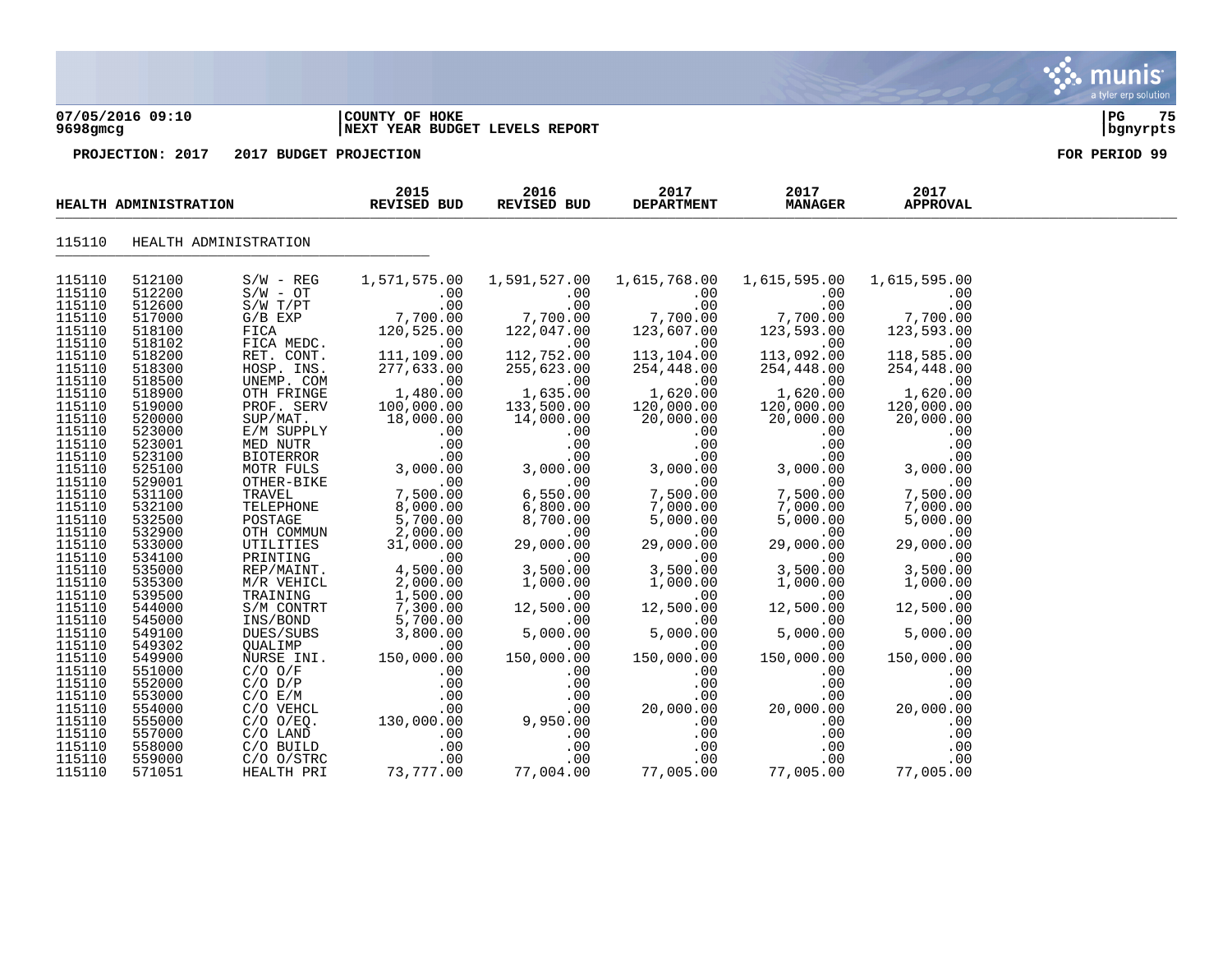**07/05/2016 09:10 |COUNTY OF HOKE |PG 76 9698gmcg |NEXT YEAR BUDGET LEVELS REPORT |bgnyrpts**

| HEALTH ADMINISTRATION |        |                                                            | 2015<br><b>REVISED BUD</b> | 2016<br><b>REVISED BUD</b>                | 2017<br><b>DEPARTMENT</b>                              | 2017<br><b>MANAGER</b> | 2017<br><b>APPROVAL</b>      |  |
|-----------------------|--------|------------------------------------------------------------|----------------------------|-------------------------------------------|--------------------------------------------------------|------------------------|------------------------------|--|
| 115110                | 572051 | HEALTH INT                                                 | 95,047.00                  | 91,819.00                                 | 91,819.00                                              | 91,819.00              | 91,819.00                    |  |
|                       |        | TOTAL HEALTH ADMINISTRATION<br>TOTAL HEALTH ADMINISTRATION | 2,738,846.00               | 2,643,607.00<br>2,738,846.00 2,643,607.00 | 2,668,571.00 2,668,372.00<br>2,668,571.00 2,668,372.00 |                        | 2,673,865.00<br>2,673,865.00 |  |

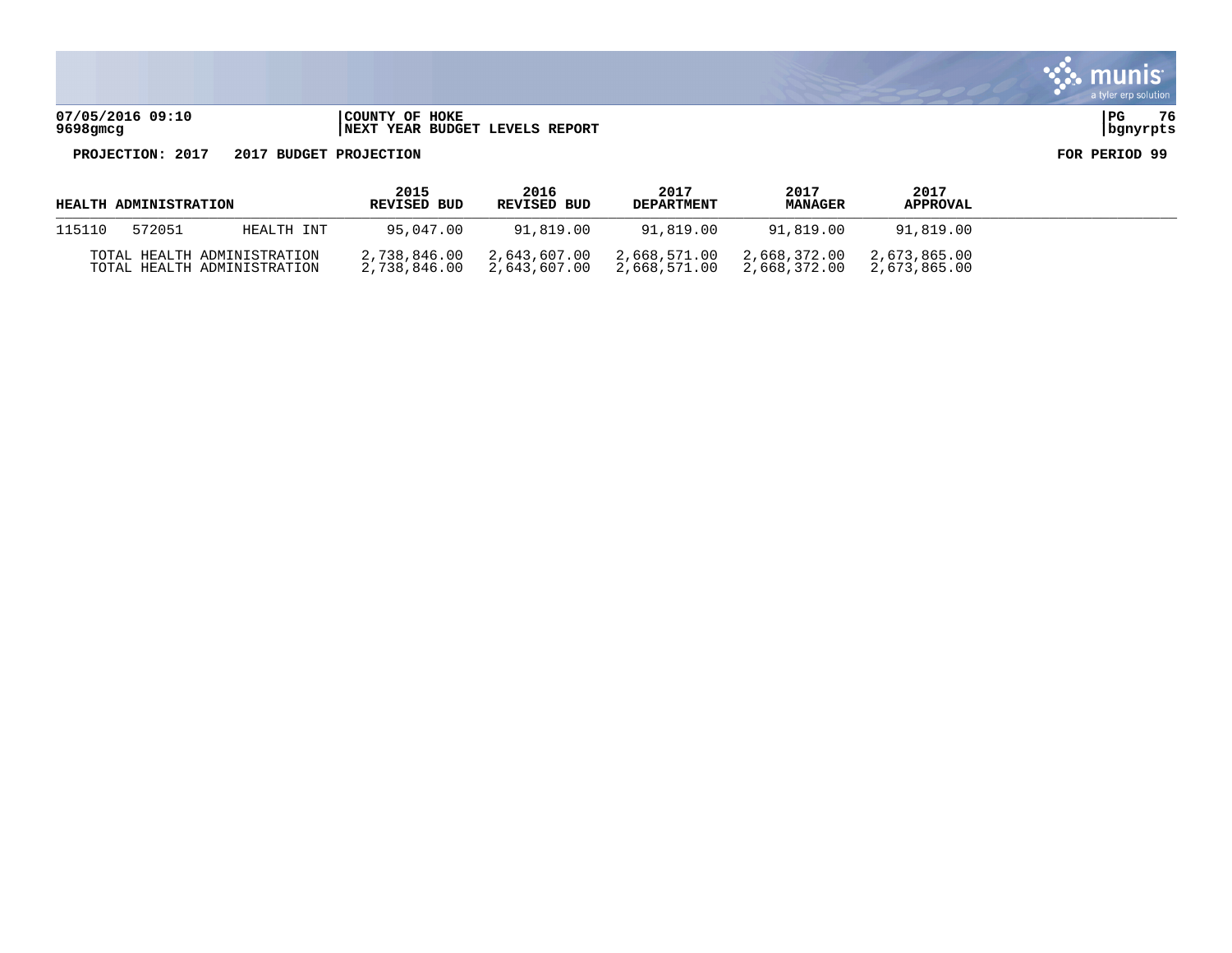| 07/05/2016 09:10<br>$9698$ gmcg                                                                                      |                                                                                                                      |                                                                                                                                                         | COUNTY OF HOKE                     |                                                             | NEXT YEAR BUDGET LEVELS REPORT                                                                   |                                                                                                   |                                                                                                   |                                                                                                   | 77<br>PG<br>bgnyrpts |
|----------------------------------------------------------------------------------------------------------------------|----------------------------------------------------------------------------------------------------------------------|---------------------------------------------------------------------------------------------------------------------------------------------------------|------------------------------------|-------------------------------------------------------------|--------------------------------------------------------------------------------------------------|---------------------------------------------------------------------------------------------------|---------------------------------------------------------------------------------------------------|---------------------------------------------------------------------------------------------------|----------------------|
|                                                                                                                      | PROJECTION: 2017                                                                                                     | 2017 BUDGET PROJECTION                                                                                                                                  |                                    |                                                             |                                                                                                  |                                                                                                   |                                                                                                   |                                                                                                   | FOR PERIOD 99        |
|                                                                                                                      | HEALTH PRIMARY CARE                                                                                                  |                                                                                                                                                         | 2015<br><b>REVISED BUD</b>         |                                                             | 2016<br><b>REVISED BUD</b>                                                                       | 2017<br><b>DEPARTMENT</b>                                                                         | 2017<br><b>MANAGER</b>                                                                            | 2017<br>APPROVAL                                                                                  |                      |
| 115115                                                                                                               | HEALTH PRIMARY CARE                                                                                                  |                                                                                                                                                         |                                    |                                                             |                                                                                                  |                                                                                                   |                                                                                                   |                                                                                                   |                      |
| 115115<br>115115<br>115115<br>115115<br>115115<br>115115<br>115115<br>115115<br>115115<br>115115<br>115115<br>115115 | 512100<br>512200<br>512600<br>518100<br>518102<br>518200<br>518300<br>518900<br>519000<br>520000<br>523000<br>531100 | $S/W - REG$<br>$S/W - OT$<br>S/W T/PT<br>FICA<br>FICA MEDC.<br>RET. CONT.<br>HOSP. INS.<br>OTH FRINGE<br>PROF. SERV<br>SUP/MAT.<br>E/M SUPPLY<br>TRAVEL | 12,000.00<br>23,854.00<br>1,800.00 | .00<br>.00<br>.00<br>.00<br>.00<br>.00<br>.00<br>.00<br>.00 | .00<br>.00<br>.00<br>.00<br>.00<br>.00<br>.00<br>.00<br>8,000.00<br>23,000.00<br>.00<br>1,800.00 | .00<br>.00<br>.00<br>.00<br>.00<br>.00<br>.00<br>.00<br>10,000.00<br>26,000.00<br>.00<br>1,800.00 | .00<br>.00<br>.00<br>.00<br>.00<br>.00<br>.00<br>.00<br>10,000.00<br>26,000.00<br>.00<br>1,800.00 | .00<br>.00<br>.00<br>.00<br>.00<br>.00<br>.00<br>.00<br>10,000.00<br>26,000.00<br>.00<br>1,800.00 |                      |

munis

| 115115<br>115115 | 532100<br>539500 | TELEPHONE<br>TRAINING                                  | ---------<br>400.00    | 00                     |                        |                        | - - - - - - - -<br>.00<br>.00 |
|------------------|------------------|--------------------------------------------------------|------------------------|------------------------|------------------------|------------------------|-------------------------------|
|                  |                  | TOTAL HEALTH PRIMARY CARE<br>TOTAL HEALTH PRIMARY CARE | 38,054.00<br>38,054.00 | 32,800.00<br>32,800.00 | 37,800.00<br>37,800.00 | 37,800.00<br>37,800.00 | 37,800.00<br>37,800.00        |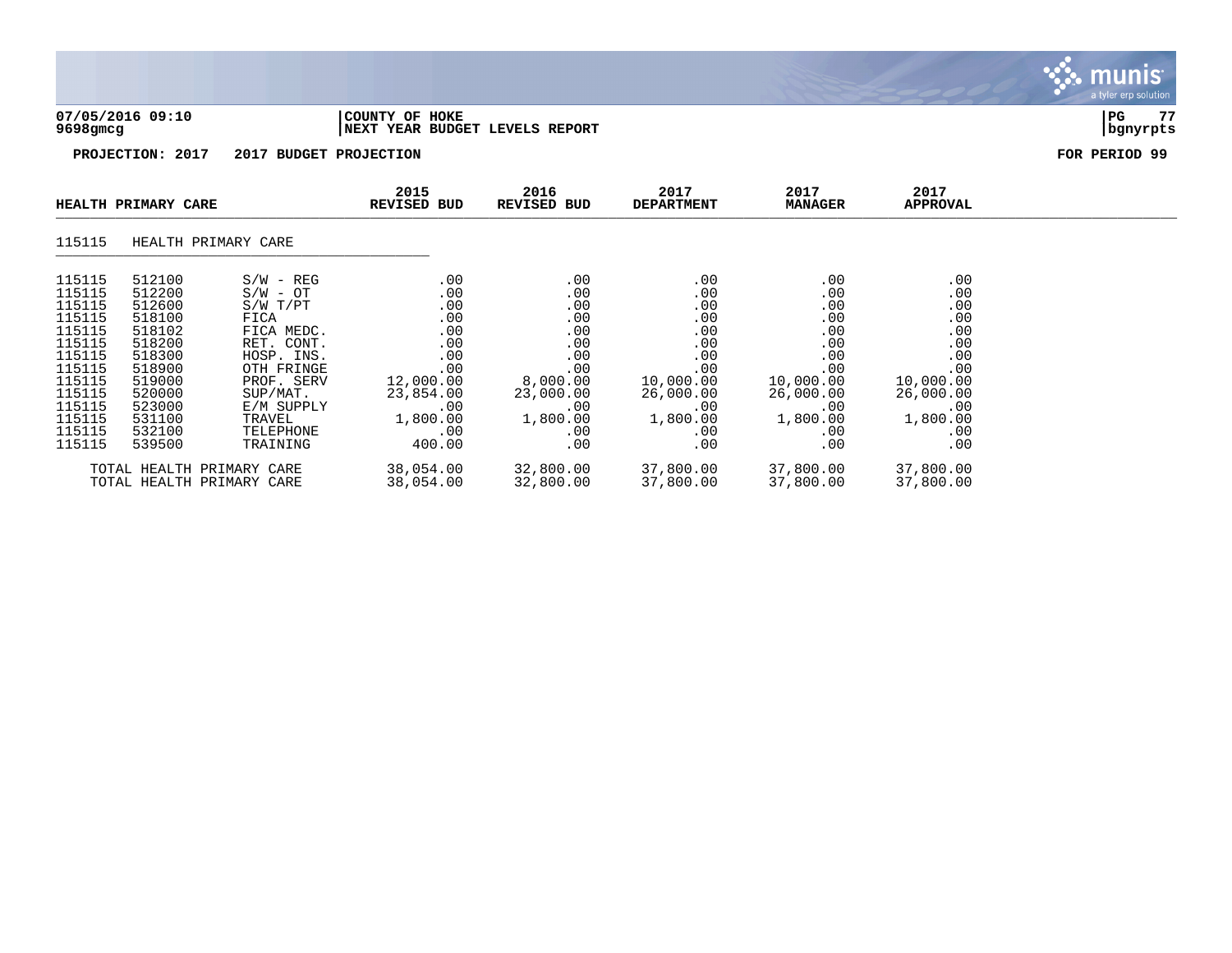|                                                                                                                                                                                                                                    |                                                                                                                                                                                                                                    |                                                                                                                                                                                                                                                                                                                    |                                                                                                                                                                                          |                                                                                                                                                                                  |                                                                                                                                                                                   |                                                                                                                                                                                   |                                                                                                                                                                                   | <b>munis</b><br>a tyler erp solution |  |  |
|------------------------------------------------------------------------------------------------------------------------------------------------------------------------------------------------------------------------------------|------------------------------------------------------------------------------------------------------------------------------------------------------------------------------------------------------------------------------------|--------------------------------------------------------------------------------------------------------------------------------------------------------------------------------------------------------------------------------------------------------------------------------------------------------------------|------------------------------------------------------------------------------------------------------------------------------------------------------------------------------------------|----------------------------------------------------------------------------------------------------------------------------------------------------------------------------------|-----------------------------------------------------------------------------------------------------------------------------------------------------------------------------------|-----------------------------------------------------------------------------------------------------------------------------------------------------------------------------------|-----------------------------------------------------------------------------------------------------------------------------------------------------------------------------------|--------------------------------------|--|--|
|                                                                                                                                                                                                                                    | 07/05/2016 09:10<br>COUNTY OF HOKE<br>NEXT YEAR BUDGET LEVELS REPORT<br>9698gmcg                                                                                                                                                   |                                                                                                                                                                                                                                                                                                                    |                                                                                                                                                                                          |                                                                                                                                                                                  |                                                                                                                                                                                   |                                                                                                                                                                                   |                                                                                                                                                                                   |                                      |  |  |
|                                                                                                                                                                                                                                    | PROJECTION: 2017                                                                                                                                                                                                                   | 2017 BUDGET PROJECTION                                                                                                                                                                                                                                                                                             |                                                                                                                                                                                          |                                                                                                                                                                                  |                                                                                                                                                                                   |                                                                                                                                                                                   |                                                                                                                                                                                   | FOR PERIOD 99                        |  |  |
|                                                                                                                                                                                                                                    | COMMUNICABLE DISEASE                                                                                                                                                                                                               |                                                                                                                                                                                                                                                                                                                    | 2015<br><b>REVISED BUD</b>                                                                                                                                                               | 2016<br><b>REVISED BUD</b>                                                                                                                                                       | 2017<br><b>DEPARTMENT</b>                                                                                                                                                         | 2017<br><b>MANAGER</b>                                                                                                                                                            | 2017<br><b>APPROVAL</b>                                                                                                                                                           |                                      |  |  |
| 115120                                                                                                                                                                                                                             |                                                                                                                                                                                                                                    | COMMUNICABLE DISEASE                                                                                                                                                                                                                                                                                               |                                                                                                                                                                                          |                                                                                                                                                                                  |                                                                                                                                                                                   |                                                                                                                                                                                   |                                                                                                                                                                                   |                                      |  |  |
| 115120<br>115120<br>115120<br>115120<br>115120<br>115120<br>115120<br>115120<br>115120<br>115120<br>115120<br>115120<br>115120<br>115120<br>115120<br>115120<br>115120<br>115120<br>115120<br>115120<br>115120<br>115120<br>115120 | 512100<br>512200<br>512600<br>518100<br>518102<br>518200<br>518300<br>518900<br>519000<br>520000<br>523000<br>531100<br>534100<br>535000<br>539500<br>544000<br>549100<br>549900<br>551000<br>552000<br>553000<br>554000<br>555000 | $S/W - REG$<br>$S/W - OT$<br>$S/W$ $T/PT$<br>FICA<br>FICA MEDC.<br>RET. CONT.<br>HOSP. INS.<br>OTH FRINGE<br>PROF. SERV<br>SUP/MAT.<br>E/M SUPPLY<br>TRAVEL<br>PRINTING<br>REP/MAINT.<br>TRAINING<br>S/M CONTRT<br>DUES/SUBS<br>AIDS CONT.<br>$C/O$ $O/F$<br>$C/O$ $D/P$<br>C/O E/M<br>C/O VEHCL<br>$C/O$ $O/EQ$ . | .00<br>.00<br>.00<br>.00<br>.00<br>.00<br>.00<br>.00<br>8,000.00<br>14,050.00<br>.00<br>1,000.00<br>.00<br>.00<br>1,000.00<br>600.00<br>.00<br>500.00<br>.00<br>.00<br>.00<br>.00<br>.00 | .00<br>.00<br>.00<br>.00<br>.00<br>.00<br>.00<br>.00<br>8,000.00<br>16,000.00<br>.00<br>3,000.00<br>.00<br>.00<br>.00<br>.00<br>.00<br>500.00<br>.00<br>.00<br>.00<br>.00<br>.00 | .00<br>.00<br>.00<br>.00<br>.00<br>.00<br>.00<br>.00<br>10,000.00<br>14,000.00<br>.00<br>3,000.00<br>.00<br>.00<br>.00<br>.00<br>.00<br>500.00<br>.00<br>.00<br>.00<br>.00<br>.00 | .00<br>.00<br>.00<br>.00<br>.00<br>.00<br>.00<br>.00<br>10,000.00<br>14,000.00<br>.00<br>3,000.00<br>.00<br>.00<br>.00<br>.00<br>.00<br>500.00<br>.00<br>.00<br>.00<br>.00<br>.00 | .00<br>.00<br>.00<br>.00<br>.00<br>.00<br>.00<br>.00<br>10,000.00<br>14,000.00<br>.00<br>3,000.00<br>.00<br>.00<br>.00<br>.00<br>.00<br>500.00<br>.00<br>.00<br>.00<br>.00<br>.00 |                                      |  |  |
|                                                                                                                                                                                                                                    |                                                                                                                                                                                                                                    | TOTAL COMMUNICABLE DISEASE                                                                                                                                                                                                                                                                                         | 25,150.00                                                                                                                                                                                | 27,500.00                                                                                                                                                                        | 27,500.00                                                                                                                                                                         | 27,500.00                                                                                                                                                                         | 27,500.00                                                                                                                                                                         |                                      |  |  |

TOTAL COMMUNICABLE DISEASE 25,150.00 27,500.00 27,500.00 27,500.00 27,500.00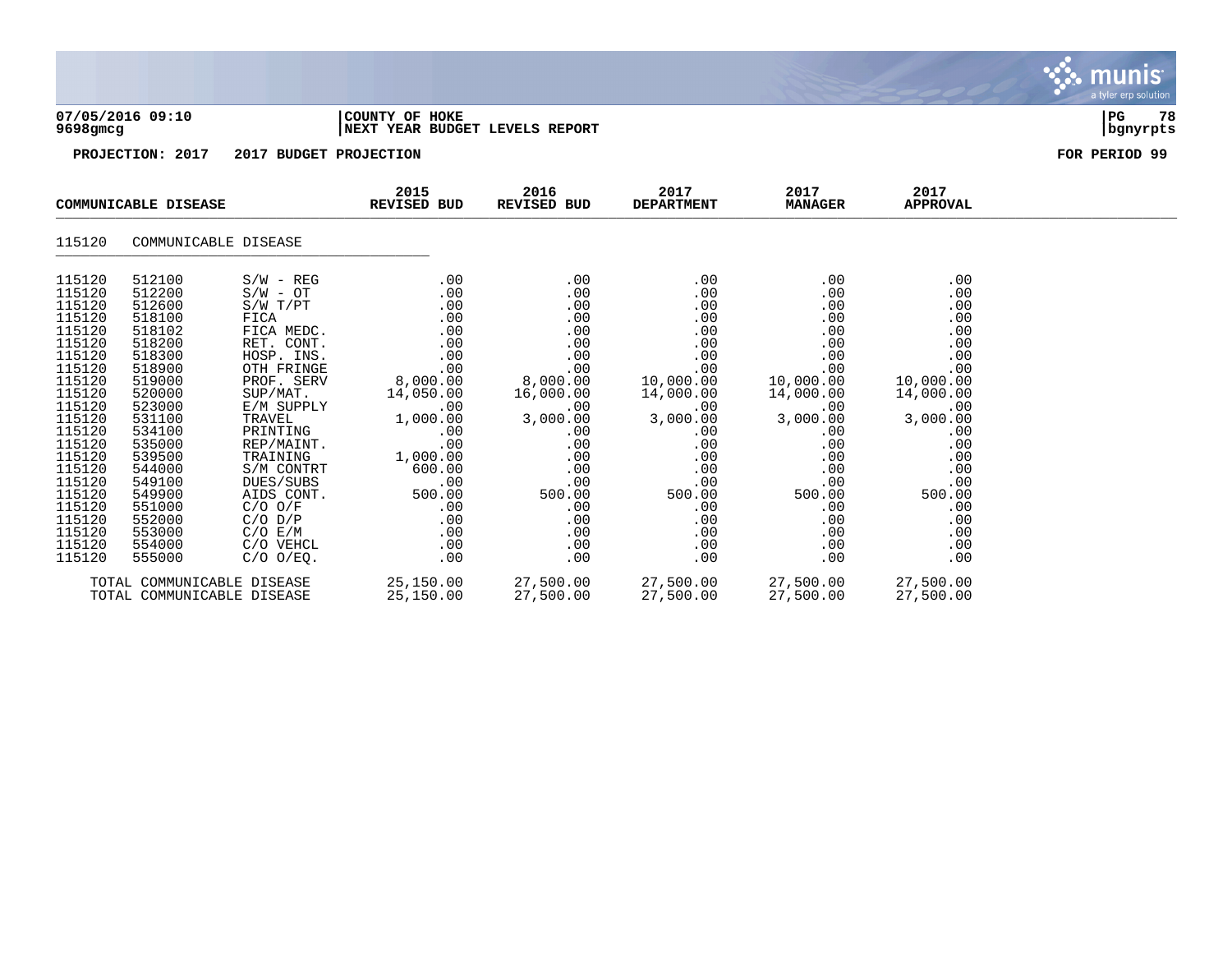|                                                                                                                                                                                                                          |                                                                                                                                                                                                                          |                                                                                                                                                                                                                                                                                                 |                                                                                                                                                                          |                                                                                                                                                                      |                                                                                                                                                                      |                                                                                                                                                                      |                                                                                                                                                                      | munis <sup>.</sup><br>a tyler erp solution |
|--------------------------------------------------------------------------------------------------------------------------------------------------------------------------------------------------------------------------|--------------------------------------------------------------------------------------------------------------------------------------------------------------------------------------------------------------------------|-------------------------------------------------------------------------------------------------------------------------------------------------------------------------------------------------------------------------------------------------------------------------------------------------|--------------------------------------------------------------------------------------------------------------------------------------------------------------------------|----------------------------------------------------------------------------------------------------------------------------------------------------------------------|----------------------------------------------------------------------------------------------------------------------------------------------------------------------|----------------------------------------------------------------------------------------------------------------------------------------------------------------------|----------------------------------------------------------------------------------------------------------------------------------------------------------------------|--------------------------------------------|
| 07/05/2016 09:10<br>COUNTY OF HOKE<br>NEXT YEAR BUDGET LEVELS REPORT<br>9698gmcg                                                                                                                                         |                                                                                                                                                                                                                          |                                                                                                                                                                                                                                                                                                 |                                                                                                                                                                          |                                                                                                                                                                      |                                                                                                                                                                      |                                                                                                                                                                      |                                                                                                                                                                      |                                            |
|                                                                                                                                                                                                                          | PROJECTION: 2017                                                                                                                                                                                                         | 2017 BUDGET PROJECTION                                                                                                                                                                                                                                                                          |                                                                                                                                                                          |                                                                                                                                                                      |                                                                                                                                                                      |                                                                                                                                                                      |                                                                                                                                                                      | FOR PERIOD 99                              |
|                                                                                                                                                                                                                          | <b>BIOTERRORISM GRANT</b>                                                                                                                                                                                                |                                                                                                                                                                                                                                                                                                 | 2015<br>REVISED BUD                                                                                                                                                      | 2016<br>REVISED BUD                                                                                                                                                  | 2017<br><b>DEPARTMENT</b>                                                                                                                                            | 2017<br><b>MANAGER</b>                                                                                                                                               | 2017<br><b>APPROVAL</b>                                                                                                                                              |                                            |
| 115121                                                                                                                                                                                                                   | BIOTERRORISM GRANT                                                                                                                                                                                                       |                                                                                                                                                                                                                                                                                                 |                                                                                                                                                                          |                                                                                                                                                                      |                                                                                                                                                                      |                                                                                                                                                                      |                                                                                                                                                                      |                                            |
| 115121<br>115121<br>115121<br>115121<br>115121<br>115121<br>115121<br>115121<br>115121<br>115121<br>115121<br>115121<br>115121<br>115121<br>115121<br>115121<br>115121<br>115121<br>115121<br>115121<br>115121<br>115121 | 512100<br>512200<br>512600<br>518100<br>518102<br>518200<br>518300<br>518900<br>520000<br>523000<br>531100<br>532100<br>534100<br>535000<br>539500<br>544000<br>549100<br>551000<br>552000<br>553000<br>554000<br>555000 | $S/W - REG$<br>$S/W - OT$<br>S/W T/PT<br>FICA<br>FICA MEDC.<br>RET. CONT.<br>HOSP. INS.<br>OTH FRINGE<br>SUP/MAT.<br>E/M SUPPLY<br>TRAVEL<br>TELEPHONE<br>PRINTING<br>REP/MAINT.<br>TRAINING<br>S/M CONTRT<br>DUES/SUBS<br>$C/O$ $O/F$<br>$C/O$ $D/P$<br>C/O E/M<br>C/O VEHCL<br>$C/O$ $O/EO$ . | .00<br>.00<br>.00<br>.00<br>.00<br>.00<br>.00<br>.00<br>2,800.00<br>.00<br>1,500.00<br>560.00<br>.00<br>.00<br>1,100.00<br>.00<br>.00<br>.00<br>.00<br>.00<br>.00<br>.00 | .00<br>.00<br>.00<br>.00<br>.00<br>.00<br>.00<br>.00<br>17,410.00<br>.00<br>4,000.00<br>970.00<br>.00<br>.00<br>.00<br>.00<br>.00<br>.00<br>.00<br>.00<br>.00<br>.00 | .00<br>.00<br>.00<br>.00<br>.00<br>.00<br>.00<br>.00<br>15,000.00<br>.00<br>4,500.00<br>750.00<br>.00<br>.00<br>.00<br>.00<br>.00<br>.00<br>.00<br>.00<br>.00<br>.00 | .00<br>.00<br>.00<br>.00<br>.00<br>.00<br>.00<br>.00<br>15,000.00<br>.00<br>4,500.00<br>750.00<br>.00<br>.00<br>.00<br>.00<br>.00<br>.00<br>.00<br>.00<br>.00<br>.00 | .00<br>.00<br>.00<br>.00<br>.00<br>.00<br>.00<br>.00<br>15,000.00<br>.00<br>4,500.00<br>750.00<br>.00<br>.00<br>.00<br>.00<br>.00<br>.00<br>.00<br>.00<br>.00<br>.00 |                                            |
|                                                                                                                                                                                                                          | TOTAL BIOTERRORISM GRANT<br>TOTAL BIOTERRORISM GRANT                                                                                                                                                                     |                                                                                                                                                                                                                                                                                                 | 5,960.00<br>5,960.00                                                                                                                                                     | 22,380.00<br>22,380.00                                                                                                                                               | 20,250.00<br>20,250.00                                                                                                                                               | 20,250.00<br>20,250.00                                                                                                                                               | 20,250.00<br>20,250.00                                                                                                                                               |                                            |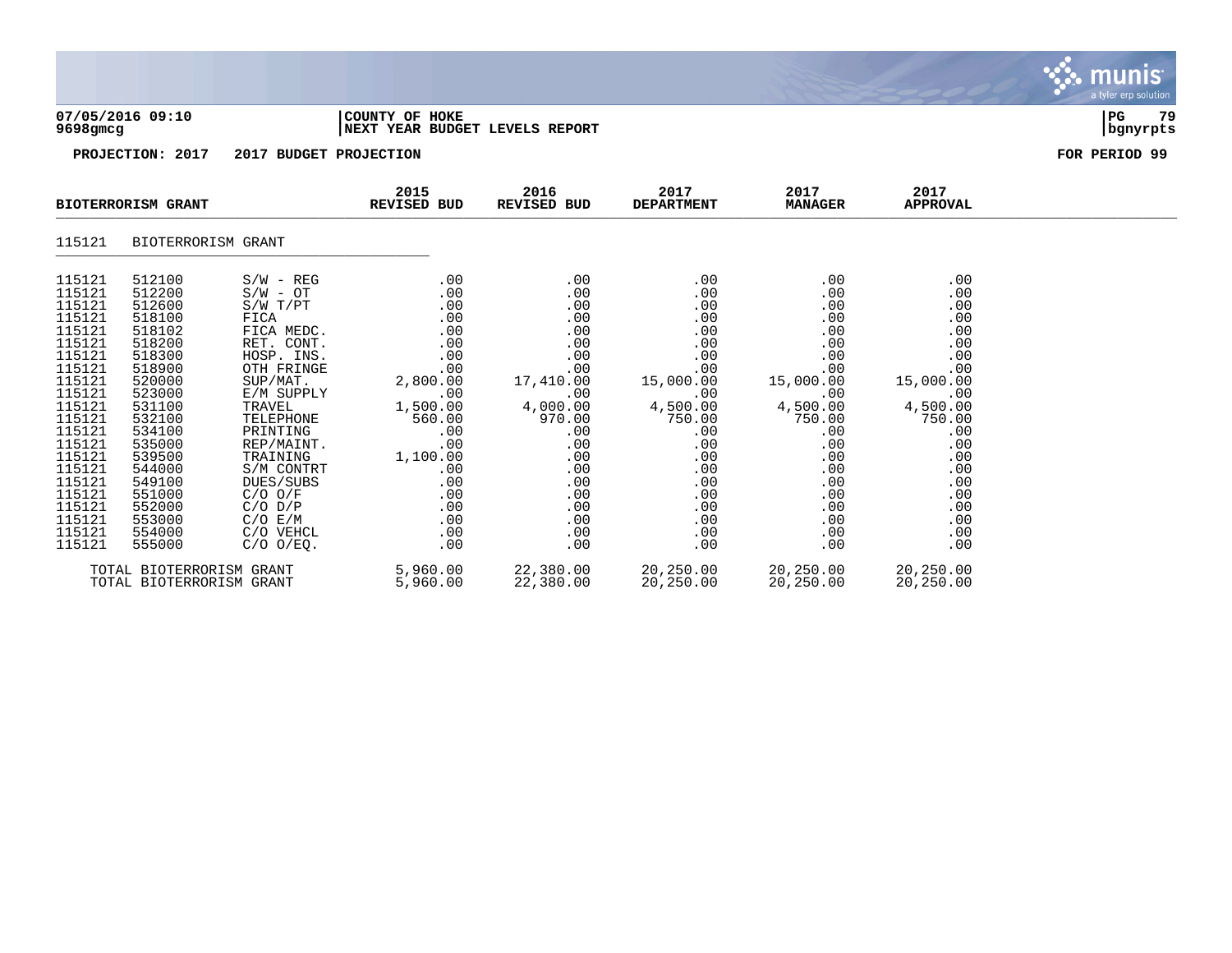

**PROJECTION: 2017 2017 BUDGET PROJECTION FOR PERIOD 99**

| HEALTH BCCCP                                   |                                                |                                                               | 2015<br><b>REVISED BUD</b>      | 2016<br>REVISED BUD             | 2017<br><b>DEPARTMENT</b>       | 2017<br><b>MANAGER</b>          | 2017<br><b>APPROVAL</b>         |  |
|------------------------------------------------|------------------------------------------------|---------------------------------------------------------------|---------------------------------|---------------------------------|---------------------------------|---------------------------------|---------------------------------|--|
| 115139                                         | HEALTH BCCCP                                   |                                                               |                                 |                                 |                                 |                                 |                                 |  |
| 115139<br>115139<br>115139<br>115139<br>115139 | 512100<br>518100<br>518102<br>518200<br>518300 | $S/W - REG$<br>FICA<br>FICA MEDC.<br>RET. CONT.<br>HOSP. INS. | .00<br>.00<br>.00<br>.00<br>.00 | .00<br>.00<br>.00<br>.00<br>.00 | .00<br>.00<br>.00<br>.00<br>.00 | .00<br>.00<br>.00<br>.00<br>.00 | .00<br>.00<br>.00<br>.00<br>.00 |  |
|                                                | TOTAL HEALTH BCCCP<br>TOTAL HEALTH BCCCP       |                                                               | .00<br>.00                      | .00<br>.00                      | .00<br>.00                      | .00<br>.00                      | .00<br>.00                      |  |

munis a tyler erp solution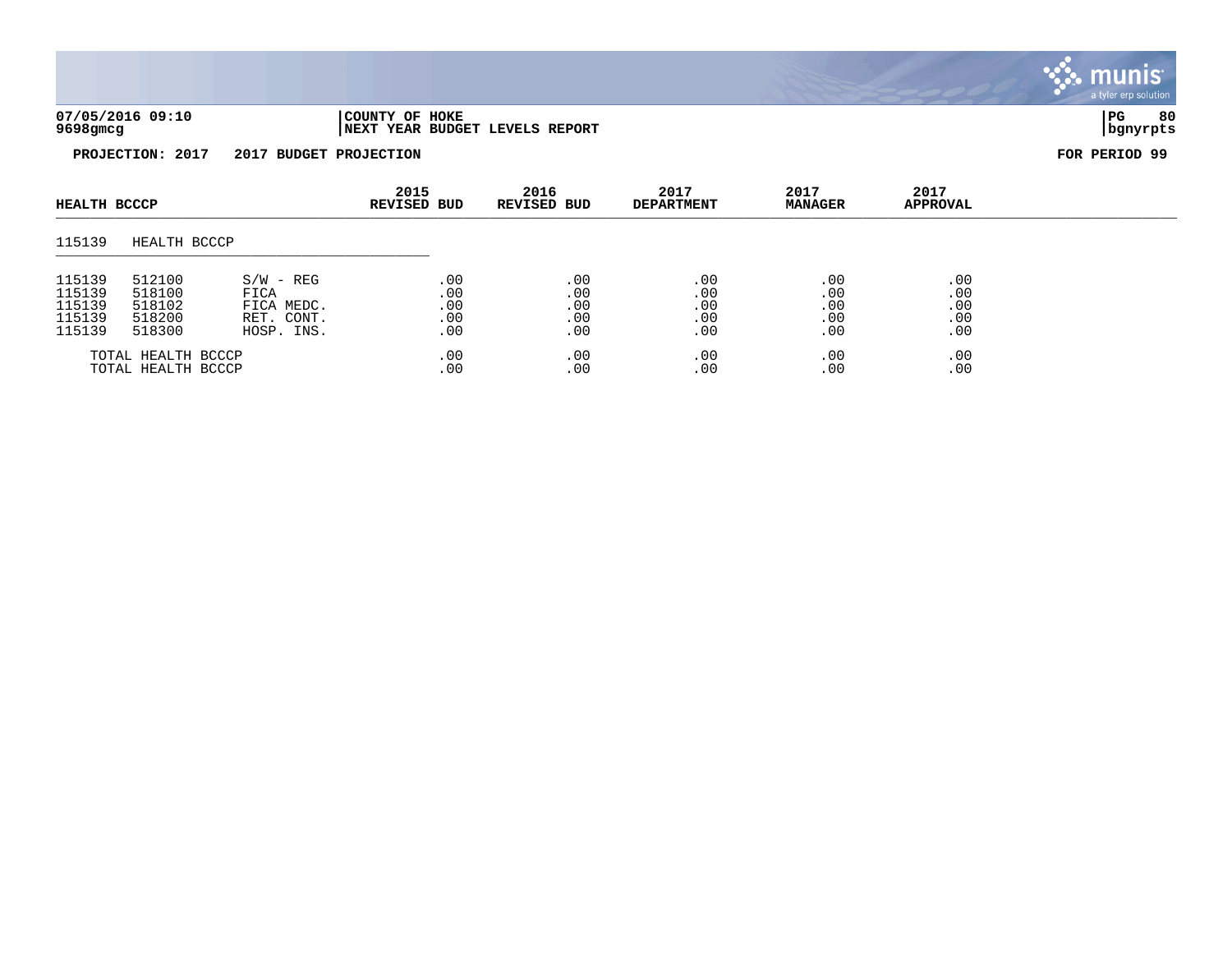|                                                                                                                                                                                                                                    |                                                                                                                                                                                                                                    |                                                                                                                                                                                                                                                                                                                            |                                                                                                                                                                       |                                                                                                                                                                        |                                                                                                                                                                     |                                                                                                                                                                     |                                                                                                                                                                     | <b>munis</b><br>a tyler erp solution |
|------------------------------------------------------------------------------------------------------------------------------------------------------------------------------------------------------------------------------------|------------------------------------------------------------------------------------------------------------------------------------------------------------------------------------------------------------------------------------|----------------------------------------------------------------------------------------------------------------------------------------------------------------------------------------------------------------------------------------------------------------------------------------------------------------------------|-----------------------------------------------------------------------------------------------------------------------------------------------------------------------|------------------------------------------------------------------------------------------------------------------------------------------------------------------------|---------------------------------------------------------------------------------------------------------------------------------------------------------------------|---------------------------------------------------------------------------------------------------------------------------------------------------------------------|---------------------------------------------------------------------------------------------------------------------------------------------------------------------|--------------------------------------|
| 9698gmcg                                                                                                                                                                                                                           | 07/05/2016 09:10                                                                                                                                                                                                                   |                                                                                                                                                                                                                                                                                                                            | COUNTY OF HOKE<br>NEXT YEAR BUDGET LEVELS REPORT                                                                                                                      |                                                                                                                                                                        |                                                                                                                                                                     |                                                                                                                                                                     |                                                                                                                                                                     | PG<br>81<br>  bgnyrpts               |
|                                                                                                                                                                                                                                    | PROJECTION: 2017                                                                                                                                                                                                                   | 2017 BUDGET PROJECTION                                                                                                                                                                                                                                                                                                     |                                                                                                                                                                       |                                                                                                                                                                        |                                                                                                                                                                     |                                                                                                                                                                     |                                                                                                                                                                     | FOR PERIOD 99                        |
|                                                                                                                                                                                                                                    | BREAST & CERVICAL                                                                                                                                                                                                                  |                                                                                                                                                                                                                                                                                                                            | 2015<br>REVISED BUD                                                                                                                                                   | 2016<br>REVISED BUD                                                                                                                                                    | 2017<br><b>DEPARTMENT</b>                                                                                                                                           | 2017<br><b>MANAGER</b>                                                                                                                                              | 2017<br><b>APPROVAL</b>                                                                                                                                             |                                      |
| 115151                                                                                                                                                                                                                             | BREAST & CERVICAL                                                                                                                                                                                                                  |                                                                                                                                                                                                                                                                                                                            |                                                                                                                                                                       |                                                                                                                                                                        |                                                                                                                                                                     |                                                                                                                                                                     |                                                                                                                                                                     |                                      |
| 115151<br>115151<br>115151<br>115151<br>115151<br>115151<br>115151<br>115151<br>115151<br>115151<br>115151<br>115151<br>115151<br>115151<br>115151<br>115151<br>115151<br>115151<br>115151<br>115151<br>115151<br>115151<br>115151 | 512100<br>512200<br>512600<br>518100<br>518102<br>518200<br>518300<br>518900<br>520000<br>523000<br>531100<br>532100<br>532500<br>533000<br>534100<br>535000<br>544000<br>549100<br>551000<br>552000<br>553000<br>554000<br>555000 | $S/W - REG$<br>$S/W - OT$<br>$S/W$ $T/PT$<br>FICA<br>FICA MEDC.<br>RET. CONT.<br>HOSP. INS.<br>OTH FRINGE<br>SUP/MAT.<br>E/M SUPPLY<br>TRAVEL<br>TELEPHONE<br>POSTAGE<br><b>UTILITIES</b><br>PRINTING<br>REP/MAINT.<br>S/M CONTRT<br>DUES/SUBS<br>$C/O$ $O/F$<br>$C/O$ $D/P$<br>$C/O$ $E/M$<br>C/O VEHCL<br>$C/O$ $O/EO$ . | .00<br>.00<br>.00<br>.00<br>.00<br>.00<br>.00<br>.00<br>8,000.00<br>.00<br>200.00<br>.00<br>.00<br>.00<br>.00<br>.00<br>.00<br>.00<br>.00<br>.00<br>.00<br>.00<br>.00 | .00<br>.00<br>.00<br>.00<br>.00<br>.00<br>.00<br>.00<br>11,000.00<br>.00<br>475.00<br>.00<br>.00<br>.00<br>.00<br>.00<br>.00<br>.00<br>.00<br>.00<br>.00<br>.00<br>.00 | .00<br>.00<br>.00<br>.00<br>.00<br>.00<br>.00<br>.00<br>11,475.00<br>.00<br>.00<br>.00<br>.00<br>.00<br>.00<br>.00<br>.00<br>.00<br>.00<br>.00<br>.00<br>.00<br>.00 | .00<br>.00<br>.00<br>.00<br>.00<br>.00<br>.00<br>.00<br>11,475.00<br>.00<br>.00<br>.00<br>.00<br>.00<br>.00<br>.00<br>.00<br>.00<br>.00<br>.00<br>.00<br>.00<br>.00 | .00<br>.00<br>.00<br>.00<br>.00<br>.00<br>.00<br>.00<br>11,475.00<br>.00<br>.00<br>.00<br>.00<br>.00<br>.00<br>.00<br>.00<br>.00<br>.00<br>.00<br>.00<br>.00<br>.00 |                                      |
|                                                                                                                                                                                                                                    | TOTAL BREAST & CERVICAL<br>TOTAL BREAST & CERVICAL                                                                                                                                                                                 |                                                                                                                                                                                                                                                                                                                            | 8,200.00<br>8,200.00                                                                                                                                                  | 11,475.00<br>11,475.00                                                                                                                                                 | 11,475.00<br>11,475.00                                                                                                                                              | 11,475.00<br>11,475.00                                                                                                                                              | 11,475.00<br>11,475.00                                                                                                                                              |                                      |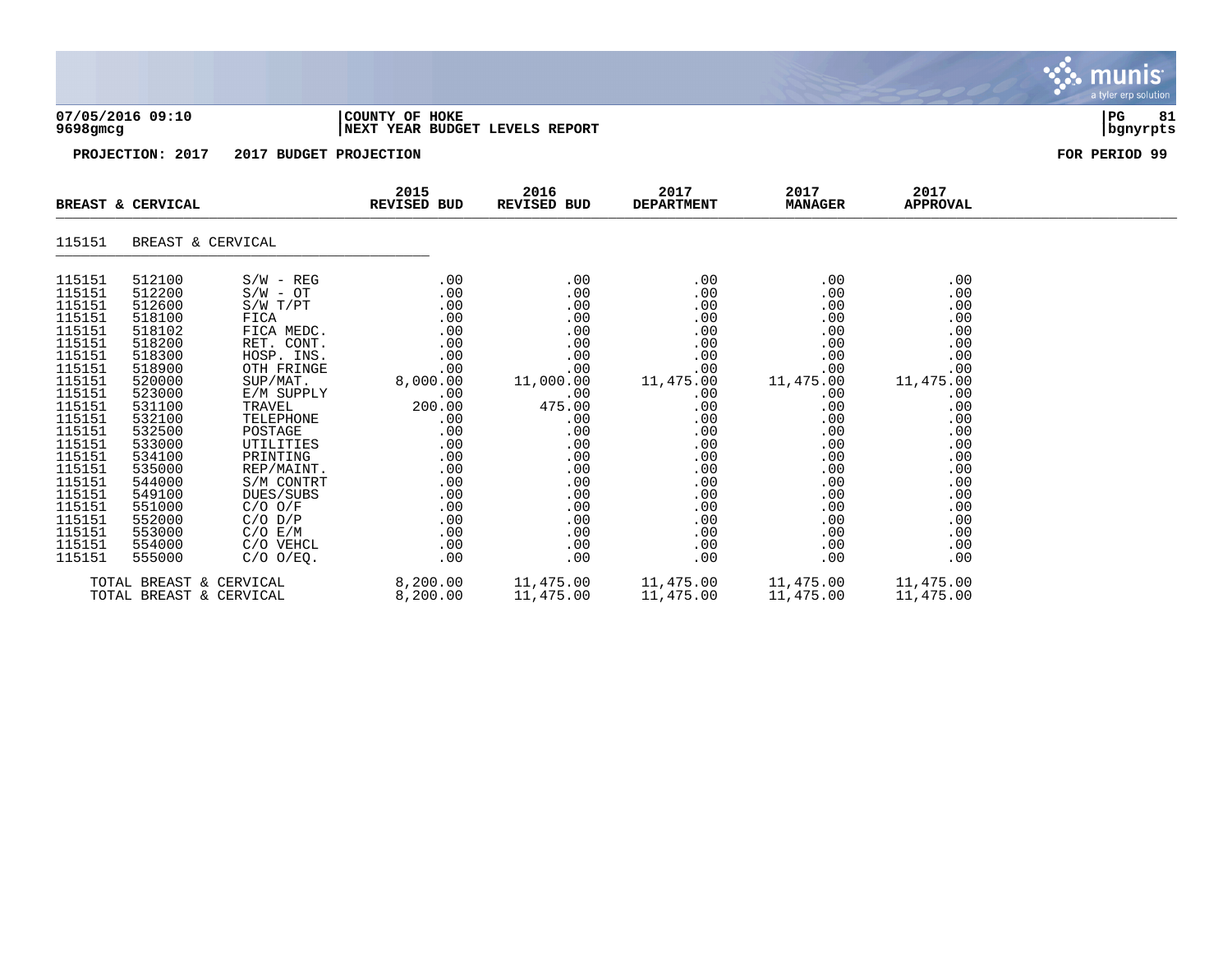| 7/05/2016 09:10 |  |
|-----------------|--|
| $500$ $\sigma$  |  |

### **07/05/2016 09:10 |COUNTY OF HOKE |PG 82 9698gmcg |NEXT YEAR BUDGET LEVELS REPORT |bgnyrpts**

**PROJECTION: 2017 2017 BUDGET PROJECTION FOR PERIOD 99**

|                                                                                                                                                                                                                                    | <b>RENAL DISEASE</b>                                                                                                                                                                                                               |                                                                                                                                                                                                                                                                                                                 |                                                                                                                                                                    |                                                                                                                                                               | 2015<br>REVISED BUD                                                                                                                                           | 2016<br><b>REVISED BUD</b>                                                                                                                                    | 2017<br><b>DEPARTMENT</b>                                                                                                                                     | 2017<br><b>MANAGER</b> | 2017<br><b>APPROVAL</b> |  |
|------------------------------------------------------------------------------------------------------------------------------------------------------------------------------------------------------------------------------------|------------------------------------------------------------------------------------------------------------------------------------------------------------------------------------------------------------------------------------|-----------------------------------------------------------------------------------------------------------------------------------------------------------------------------------------------------------------------------------------------------------------------------------------------------------------|--------------------------------------------------------------------------------------------------------------------------------------------------------------------|---------------------------------------------------------------------------------------------------------------------------------------------------------------|---------------------------------------------------------------------------------------------------------------------------------------------------------------|---------------------------------------------------------------------------------------------------------------------------------------------------------------|---------------------------------------------------------------------------------------------------------------------------------------------------------------|------------------------|-------------------------|--|
| 115152                                                                                                                                                                                                                             | RENAL DISEASE                                                                                                                                                                                                                      |                                                                                                                                                                                                                                                                                                                 |                                                                                                                                                                    |                                                                                                                                                               |                                                                                                                                                               |                                                                                                                                                               |                                                                                                                                                               |                        |                         |  |
| 115152<br>115152<br>115152<br>115152<br>115152<br>115152<br>115152<br>115152<br>115152<br>115152<br>115152<br>115152<br>115152<br>115152<br>115152<br>115152<br>115152<br>115152<br>115152<br>115152<br>115152<br>115152<br>115152 | 512100<br>512200<br>512600<br>518100<br>518102<br>518200<br>518300<br>518900<br>520000<br>523000<br>523100<br>531100<br>532100<br>532500<br>533000<br>534100<br>535000<br>544000<br>549100<br>551000<br>552000<br>553000<br>554000 | $S/W - REG$<br>$S/W - OT$<br>$S/W$ $T/PT$<br>FICA<br>FICA MEDC.<br>RET. CONT.<br>HOSP. INS.<br>OTH FRINGE<br>SUP/MAT.<br>E/M SUPPLY<br>S/P MATERL<br>TRAVEL<br>TELEPHONE<br>POSTAGE<br>UTILITIES<br>PRINTING<br>REP/MAINT.<br>S/M CONTRT<br>DUES/SUBS<br>$C/O$ $O/F$<br>$C/O$ $D/P$<br>$C/O$ $E/M$<br>C/O VEHCL | .00<br>.00<br>.00<br>.00<br>.00<br>.00<br>.00<br>.00<br>.00<br>.00<br>.00<br>.00<br>.00<br>.00<br>.00<br>.00<br>.00<br>.00<br>.00<br>.00<br>.00<br>.00<br>$.00 \,$ | .00<br>.00<br>.00<br>.00<br>.00<br>.00<br>.00<br>.00<br>.00<br>.00<br>.00<br>.00<br>.00<br>.00<br>.00<br>.00<br>.00<br>.00<br>.00<br>.00<br>.00<br>.00<br>.00 | .00<br>.00<br>.00<br>.00<br>.00<br>.00<br>.00<br>.00<br>.00<br>.00<br>.00<br>.00<br>.00<br>.00<br>.00<br>.00<br>.00<br>.00<br>.00<br>.00<br>.00<br>.00<br>.00 | .00<br>.00<br>.00<br>.00<br>.00<br>.00<br>.00<br>.00<br>.00<br>.00<br>.00<br>.00<br>.00<br>.00<br>.00<br>.00<br>.00<br>.00<br>.00<br>.00<br>.00<br>.00<br>.00 | .00<br>.00<br>.00<br>.00<br>.00<br>.00<br>.00<br>.00<br>.00<br>.00<br>.00<br>.00<br>.00<br>.00<br>.00<br>.00<br>.00<br>.00<br>.00<br>.00<br>.00<br>.00<br>.00 |                        |                         |  |
| 115152                                                                                                                                                                                                                             | 555000<br>TOTAL RENAL DISEASE<br>TOTAL RENAL DISEASE                                                                                                                                                                               | $C/O$ $O/EQ$ .                                                                                                                                                                                                                                                                                                  | .00<br>.00<br>.00                                                                                                                                                  | .00<br>.00<br>.00                                                                                                                                             | .00<br>.00<br>.00                                                                                                                                             | .00<br>.00<br>.00                                                                                                                                             | .00<br>.00<br>.00                                                                                                                                             |                        |                         |  |

, munis<sup>.</sup> a tyler erp solution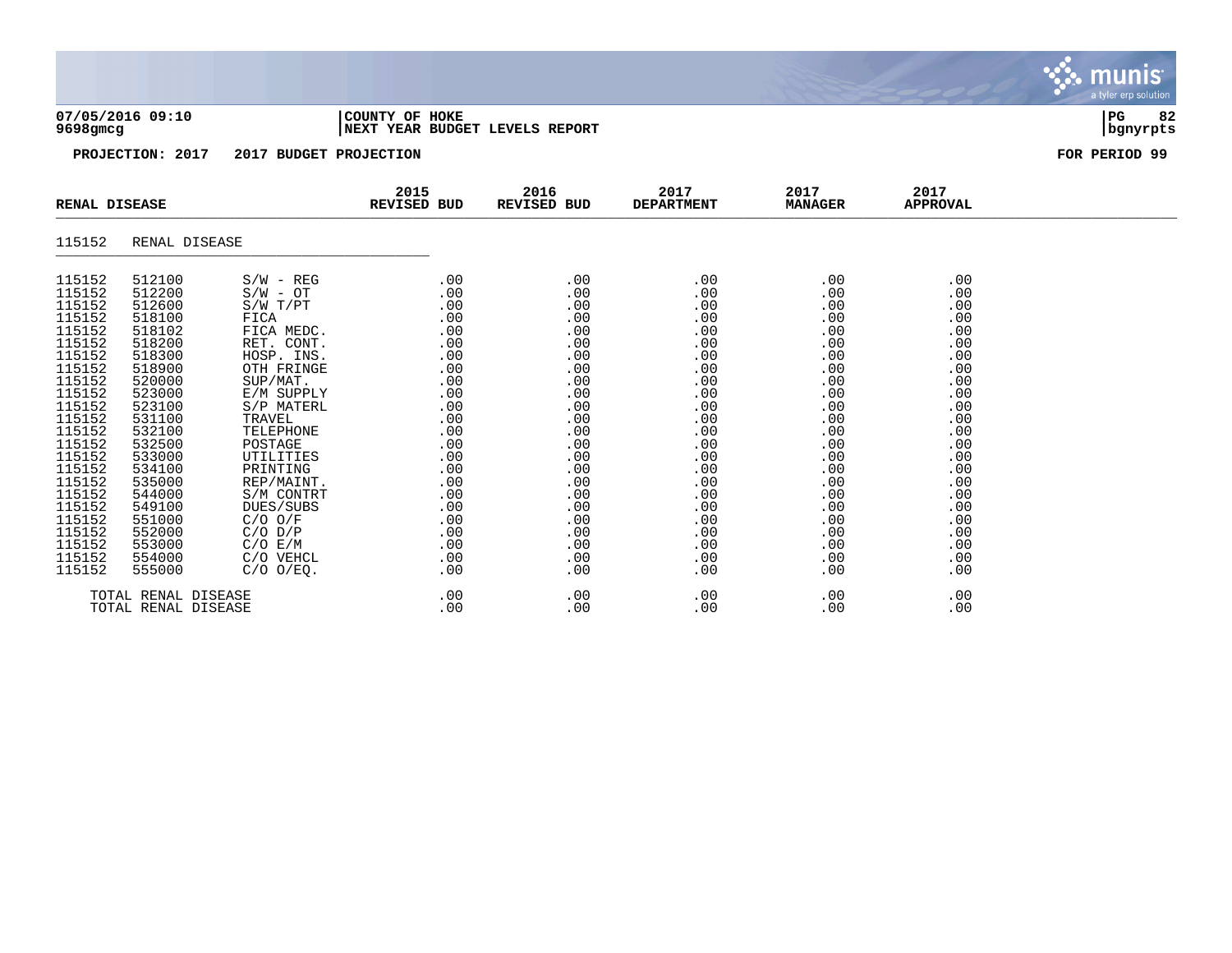|                                                                                                                                                                                                                                                                  |                                                                                                                                                                                                                                                                  |                                                                                                                                                                                                                                                                                                                                                         |                                                                                                                                                                                                                |                                                                                                                                                                                                          |                                                                                                                                                                                                                |                                                                                                                                                                                                           |                                                                                                                                                                                                           | munis<br>a tyler erp solution |  |  |
|------------------------------------------------------------------------------------------------------------------------------------------------------------------------------------------------------------------------------------------------------------------|------------------------------------------------------------------------------------------------------------------------------------------------------------------------------------------------------------------------------------------------------------------|---------------------------------------------------------------------------------------------------------------------------------------------------------------------------------------------------------------------------------------------------------------------------------------------------------------------------------------------------------|----------------------------------------------------------------------------------------------------------------------------------------------------------------------------------------------------------------|----------------------------------------------------------------------------------------------------------------------------------------------------------------------------------------------------------|----------------------------------------------------------------------------------------------------------------------------------------------------------------------------------------------------------------|-----------------------------------------------------------------------------------------------------------------------------------------------------------------------------------------------------------|-----------------------------------------------------------------------------------------------------------------------------------------------------------------------------------------------------------|-------------------------------|--|--|
|                                                                                                                                                                                                                                                                  | 07/05/2016 09:10<br>COUNTY OF HOKE<br>9698gmcg<br>NEXT YEAR BUDGET LEVELS REPORT                                                                                                                                                                                 |                                                                                                                                                                                                                                                                                                                                                         |                                                                                                                                                                                                                |                                                                                                                                                                                                          |                                                                                                                                                                                                                |                                                                                                                                                                                                           |                                                                                                                                                                                                           |                               |  |  |
|                                                                                                                                                                                                                                                                  | PROJECTION: 2017                                                                                                                                                                                                                                                 | 2017 BUDGET PROJECTION                                                                                                                                                                                                                                                                                                                                  |                                                                                                                                                                                                                |                                                                                                                                                                                                          |                                                                                                                                                                                                                |                                                                                                                                                                                                           |                                                                                                                                                                                                           | FOR PERIOD 99                 |  |  |
|                                                                                                                                                                                                                                                                  | WOMEN'S PREVENTIVE HEALTH                                                                                                                                                                                                                                        |                                                                                                                                                                                                                                                                                                                                                         | 2015<br><b>REVISED BUD</b>                                                                                                                                                                                     | 2016<br>REVISED BUD                                                                                                                                                                                      | 2017<br><b>DEPARTMENT</b>                                                                                                                                                                                      | 2017<br><b>MANAGER</b>                                                                                                                                                                                    | 2017<br><b>APPROVAL</b>                                                                                                                                                                                   |                               |  |  |
| 115153                                                                                                                                                                                                                                                           |                                                                                                                                                                                                                                                                  | WOMEN'S PREVENTIVE HEALTH                                                                                                                                                                                                                                                                                                                               |                                                                                                                                                                                                                |                                                                                                                                                                                                          |                                                                                                                                                                                                                |                                                                                                                                                                                                           |                                                                                                                                                                                                           |                               |  |  |
| 115153<br>115153<br>115153<br>115153<br>115153<br>115153<br>115153<br>115153<br>115153<br>115153<br>115153<br>115153<br>115153<br>115153<br>115153<br>115153<br>115153<br>115153<br>115153<br>115153<br>115153<br>115153<br>115153<br>115153<br>115153<br>115153 | 512100<br>512200<br>512600<br>518100<br>518102<br>518200<br>518300<br>518900<br>519000<br>520000<br>523000<br>523100<br>531100<br>532100<br>532500<br>533000<br>534100<br>535000<br>539500<br>544000<br>549100<br>551000<br>552000<br>553000<br>554000<br>555000 | $S/W - REG$<br>$S/W - OT$<br>$S/W$ $T/PT$<br>FICA<br>FICA MEDC.<br>RET. CONT.<br>HOSP. INS.<br>OTH FRINGE<br>PROF. SERV<br>SUP/MAT.<br>E/M SUPPLY<br>S/P MATERL<br>TRAVEL<br>TELEPHONE<br>POSTAGE<br>UTILITIES<br>PRINTING<br>REP/MAINT.<br>TRAINING<br>S/M CONTRT<br>DUES/SUBS<br>$C/O$ $O/F$<br>$C/O$ $D/P$<br>C/O E/M<br>C/O VEHCL<br>$C/O$ $O/EQ$ . | .00<br>.00<br>.00<br>.00<br>.00<br>.00<br>.00<br>.00<br>10,000.00<br>34,395.00<br>15,000.00<br>.00<br>1,000.00<br>.00<br>.00<br>.00<br>.00<br>.00<br>1,000.00<br>.00<br>.00<br>.00<br>.00<br>.00<br>.00<br>.00 | .00<br>.00<br>.00<br>.00<br>.00<br>.00<br>.00<br>.00<br>8,000.00<br>31,885.00<br>11,000.00<br>.00<br>2,000.00<br>.00<br>.00<br>.00<br>.00<br>.00<br>.00<br>.00<br>.00<br>.00<br>.00<br>.00<br>.00<br>.00 | .00<br>.00<br>.00<br>.00<br>.00<br>.00<br>.00<br>.00<br>10,000.00<br>30,000.00<br>14,000.00<br>.00<br>2,000.00<br>$.00 \,$<br>.00<br>.00<br>.00<br>.00<br>.00<br>.00<br>.00<br>.00<br>.00<br>.00<br>.00<br>.00 | .00<br>.00<br>.00<br>.00<br>.00<br>.00<br>.00<br>.00<br>10,000.00<br>30,000.00<br>14,000.00<br>.00<br>2,000.00<br>.00<br>.00<br>.00<br>.00<br>.00<br>.00<br>.00<br>.00<br>.00<br>.00<br>.00<br>.00<br>.00 | .00<br>.00<br>.00<br>.00<br>.00<br>.00<br>.00<br>.00<br>10,000.00<br>30,000.00<br>14,000.00<br>.00<br>2,000.00<br>.00<br>.00<br>.00<br>.00<br>.00<br>.00<br>.00<br>.00<br>.00<br>.00<br>.00<br>.00<br>.00 |                               |  |  |
|                                                                                                                                                                                                                                                                  |                                                                                                                                                                                                                                                                  | TOTAL WOMEN'S PREVENTIVE HEA<br>TOTAL WOMEN'S PREVENTIVE HEA                                                                                                                                                                                                                                                                                            | 61,395.00<br>61,395.00                                                                                                                                                                                         | 52,885.00<br>52,885.00                                                                                                                                                                                   | 56,000.00<br>56,000.00                                                                                                                                                                                         | 56,000.00<br>56,000.00                                                                                                                                                                                    | 56,000.00<br>56,000.00                                                                                                                                                                                    |                               |  |  |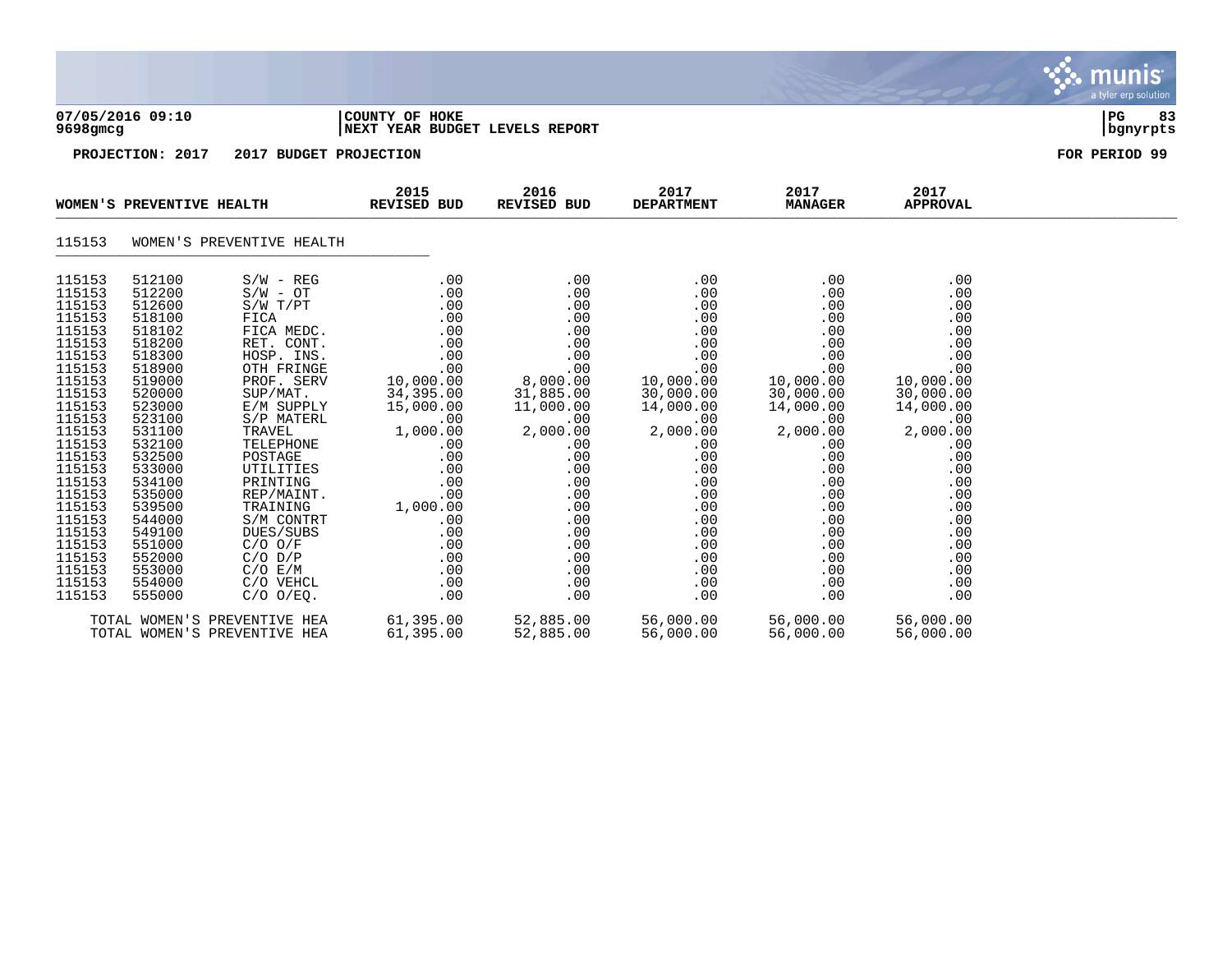|                                                                                                                                                                                                                                                                                      |                                                                                                                                                                                                                                                                                      |                                                                                                                                                                                                                                                                                                                                                                                              |                                                                                                                                                                                                                                      |                                                                                                                                                                                                                           |                                                                                                                                                                                                                      |                                                                                                                                                                                                                      |                                                                                                                                                                                                                      | munis <sup>®</sup><br>a tyler erp solution |
|--------------------------------------------------------------------------------------------------------------------------------------------------------------------------------------------------------------------------------------------------------------------------------------|--------------------------------------------------------------------------------------------------------------------------------------------------------------------------------------------------------------------------------------------------------------------------------------|----------------------------------------------------------------------------------------------------------------------------------------------------------------------------------------------------------------------------------------------------------------------------------------------------------------------------------------------------------------------------------------------|--------------------------------------------------------------------------------------------------------------------------------------------------------------------------------------------------------------------------------------|---------------------------------------------------------------------------------------------------------------------------------------------------------------------------------------------------------------------------|----------------------------------------------------------------------------------------------------------------------------------------------------------------------------------------------------------------------|----------------------------------------------------------------------------------------------------------------------------------------------------------------------------------------------------------------------|----------------------------------------------------------------------------------------------------------------------------------------------------------------------------------------------------------------------|--------------------------------------------|
| 9698gmcg                                                                                                                                                                                                                                                                             | 07/05/2016 09:10                                                                                                                                                                                                                                                                     |                                                                                                                                                                                                                                                                                                                                                                                              | COUNTY OF HOKE<br>NEXT YEAR BUDGET LEVELS REPORT                                                                                                                                                                                     |                                                                                                                                                                                                                           |                                                                                                                                                                                                                      |                                                                                                                                                                                                                      |                                                                                                                                                                                                                      | l PG.<br>84<br>bgnyrpts                    |
|                                                                                                                                                                                                                                                                                      | PROJECTION: 2017                                                                                                                                                                                                                                                                     | 2017 BUDGET PROJECTION                                                                                                                                                                                                                                                                                                                                                                       |                                                                                                                                                                                                                                      |                                                                                                                                                                                                                           |                                                                                                                                                                                                                      |                                                                                                                                                                                                                      |                                                                                                                                                                                                                      | FOR PERIOD 99                              |
| CHILD HEALTH                                                                                                                                                                                                                                                                         |                                                                                                                                                                                                                                                                                      |                                                                                                                                                                                                                                                                                                                                                                                              | 2015<br>REVISED BUD                                                                                                                                                                                                                  | 2016<br>REVISED BUD                                                                                                                                                                                                       | 2017<br><b>DEPARTMENT</b>                                                                                                                                                                                            | 2017<br><b>MANAGER</b>                                                                                                                                                                                               | 2017<br><b>APPROVAL</b>                                                                                                                                                                                              |                                            |
| 115160                                                                                                                                                                                                                                                                               | CHILD HEALTH                                                                                                                                                                                                                                                                         |                                                                                                                                                                                                                                                                                                                                                                                              |                                                                                                                                                                                                                                      |                                                                                                                                                                                                                           |                                                                                                                                                                                                                      |                                                                                                                                                                                                                      |                                                                                                                                                                                                                      |                                            |
| 115160<br>115160<br>115160<br>115160<br>115160<br>115160<br>115160<br>115160<br>115160<br>115160<br>115160<br>115160<br>115160<br>115160<br>115160<br>115160<br>115160<br>115160<br>115160<br>115160<br>115160<br>115160<br>115160<br>115160<br>115160<br>115160<br>115160<br>115160 | 512100<br>512200<br>512600<br>518100<br>518102<br>518200<br>518300<br>518900<br>519000<br>520000<br>523000<br>523100<br>529903<br>531100<br>534100<br>535000<br>539500<br>544000<br>549100<br>549900<br>549901<br>549902<br>549903<br>551000<br>552000<br>553000<br>554000<br>555000 | $S/W - REG$<br>$S/W - OT$<br>$S/W$ $T/PT$<br>FICA<br>FICA MEDC.<br>RET. CONT.<br>HOSP. INS.<br>OTH FRINGE<br>PROF. SERV<br>SUP/MAT.<br>E/M SUPPLY<br>S/P MATERL<br>NC-COMPUTE<br>TRAVEL<br>PRINTING<br>REP/MAINT.<br>TRAINING<br>S/M CONTRT<br>DUES/SUBS<br>IMM ACTION<br>CHILD FAT.<br>LEAD SCREE<br>CHILD REST<br>$C/O$ $O/F$<br>$C/O$ $D/P$<br>$C/O$ $E/M$<br>C/O VEHCL<br>$C/O$ $O/EQ$ . | .00<br>.00<br>.00<br>.00<br>.00<br>.00<br>.00<br>.00<br>18,750.00<br>30,000.00<br>.00<br>.00<br>1,500.00<br>$\begin{array}{c} .00 \\ .00 \end{array}$<br>.00<br>15,499.00<br>611.00<br>.00<br>.00<br>.00<br>.00<br>.00<br>.00<br>.00 | .00<br>.00<br>.00<br>.00<br>.00<br>.00<br>.00<br>.00<br>22,500.00<br>25,000.00<br>.00<br>.00<br>$.00 \,$<br>3,000.00<br>.00<br>.00<br>.00<br>.00<br>$5,684.00$<br>513.00<br>.00<br>.00<br>.00<br>.00<br>.00<br>.00<br>.00 | .00<br>.00<br>.00<br>.00<br>.00<br>.00<br>.00<br>.00<br>15,000.00<br>25,000.00<br>.00<br>.00<br>.00<br>3,500.00<br>.00<br>.00<br>.00<br>.00<br>.00<br>.00<br>546.00<br>.00<br>.00<br>.00<br>.00<br>.00<br>.00<br>.00 | .00<br>.00<br>.00<br>.00<br>.00<br>.00<br>.00<br>.00<br>15,000.00<br>25,000.00<br>.00<br>.00<br>.00<br>3,500.00<br>.00<br>.00<br>.00<br>.00<br>.00<br>.00<br>546.00<br>.00<br>.00<br>.00<br>.00<br>.00<br>.00<br>.00 | .00<br>.00<br>.00<br>.00<br>.00<br>.00<br>.00<br>.00<br>15,000.00<br>25,000.00<br>.00<br>.00<br>.00<br>3,500.00<br>.00<br>.00<br>.00<br>.00<br>.00<br>.00<br>546.00<br>.00<br>.00<br>.00<br>.00<br>.00<br>.00<br>.00 |                                            |
|                                                                                                                                                                                                                                                                                      | TOTAL CHILD HEALTH<br>TOTAL CHILD HEALTH                                                                                                                                                                                                                                             |                                                                                                                                                                                                                                                                                                                                                                                              | 68,360.00<br>68,360.00                                                                                                                                                                                                               | 56,697.00<br>56,697.00                                                                                                                                                                                                    | 44,046.00<br>44,046.00                                                                                                                                                                                               | 44,046.00<br>44,046.00                                                                                                                                                                                               | 44,046.00<br>44,046.00                                                                                                                                                                                               |                                            |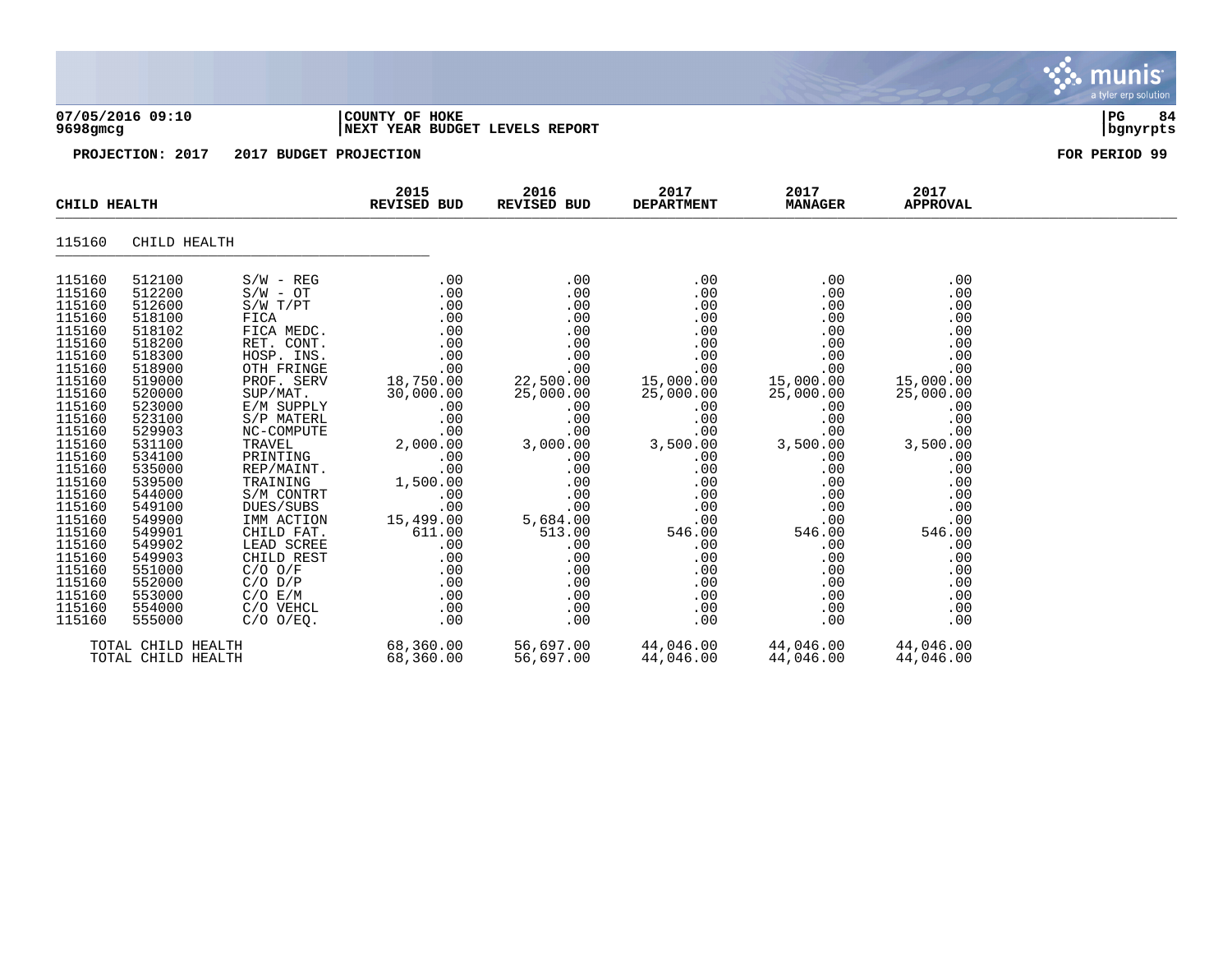|                                                                                                                                                                                                                                              |                                                                                                                                                                                                                                              |                                                                                                                                                                                                                                                                                                                            |                                                                                                                                                                                               |                                                                                                                                                                                        |                                                                                                                                                                                               |                                                                                                                                                                                               |                                                                                                                                                                                               | munis<br>a tyler erp solution |  |
|----------------------------------------------------------------------------------------------------------------------------------------------------------------------------------------------------------------------------------------------|----------------------------------------------------------------------------------------------------------------------------------------------------------------------------------------------------------------------------------------------|----------------------------------------------------------------------------------------------------------------------------------------------------------------------------------------------------------------------------------------------------------------------------------------------------------------------------|-----------------------------------------------------------------------------------------------------------------------------------------------------------------------------------------------|----------------------------------------------------------------------------------------------------------------------------------------------------------------------------------------|-----------------------------------------------------------------------------------------------------------------------------------------------------------------------------------------------|-----------------------------------------------------------------------------------------------------------------------------------------------------------------------------------------------|-----------------------------------------------------------------------------------------------------------------------------------------------------------------------------------------------|-------------------------------|--|
| 07/05/2016 09:10<br>COUNTY OF HOKE<br>NEXT YEAR BUDGET LEVELS REPORT<br>9698gmcg                                                                                                                                                             |                                                                                                                                                                                                                                              |                                                                                                                                                                                                                                                                                                                            |                                                                                                                                                                                               |                                                                                                                                                                                        |                                                                                                                                                                                               |                                                                                                                                                                                               |                                                                                                                                                                                               |                               |  |
|                                                                                                                                                                                                                                              | PROJECTION: 2017                                                                                                                                                                                                                             | 2017 BUDGET PROJECTION                                                                                                                                                                                                                                                                                                     |                                                                                                                                                                                               |                                                                                                                                                                                        |                                                                                                                                                                                               |                                                                                                                                                                                               |                                                                                                                                                                                               | FOR PERIOD 99                 |  |
|                                                                                                                                                                                                                                              |                                                                                                                                                                                                                                              | CHILD SERVICES COORDINATOR                                                                                                                                                                                                                                                                                                 | 2015<br><b>REVISED BUD</b>                                                                                                                                                                    | 2016<br>REVISED BUD                                                                                                                                                                    | 2017<br><b>DEPARTMENT</b>                                                                                                                                                                     | 2017<br><b>MANAGER</b>                                                                                                                                                                        | 2017<br><b>APPROVAL</b>                                                                                                                                                                       |                               |  |
| 115161                                                                                                                                                                                                                                       |                                                                                                                                                                                                                                              | CHILD SERVICES COORDINATOR                                                                                                                                                                                                                                                                                                 |                                                                                                                                                                                               |                                                                                                                                                                                        |                                                                                                                                                                                               |                                                                                                                                                                                               |                                                                                                                                                                                               |                               |  |
| 115161<br>115161<br>115161<br>115161<br>115161<br>115161<br>115161<br>115161<br>115161<br>115161<br>115161<br>115161<br>115161<br>115161<br>115161<br>115161<br>115161<br>115161<br>115161<br>115161<br>115161<br>115161<br>115161<br>115161 | 512100<br>512200<br>512600<br>518100<br>518102<br>518200<br>518300<br>518900<br>519000<br>520000<br>523000<br>525100<br>531100<br>532100<br>534100<br>535000<br>539500<br>544000<br>549100<br>551000<br>552000<br>553000<br>554000<br>555000 | $S/W - REG$<br>$S/W - OT$<br>S/W T/PT<br>FICA<br>FICA MEDC.<br>RET. CONT.<br>HOSP. INS.<br>OTH FRINGE<br>PROF. SERV<br>SUP/MAT.<br>E/M SUPPLY<br>MOTR FULS<br>TRAVEL<br>TELEPHONE<br>PRINTING<br>REP/MAINT.<br>TRAINING<br>S/M CONTRT<br>DUES/SUBS<br>$C/O$ $O/F$<br>$C/O$ $D/P$<br>C/O E/M<br>C/O VEHCL<br>$C/O$ $O/EQ$ . | .00<br>.00<br>.00<br>.00<br>.00<br>.00<br>.00<br>.00<br>3,000.00<br>5,012.00<br>.00<br>.00<br>2,500.00<br>2,000.00<br>.00<br>.00<br>2,500.00<br>.00<br>.00<br>.00<br>.00<br>.00<br>.00<br>.00 | .00<br>.00<br>.00<br>.00<br>.00<br>.00<br>.00<br>.00<br>6,500.00<br>5,000.00<br>.00<br>.00<br>2,500.00<br>900.00<br>.00<br>.00<br>.00<br>.00<br>.00<br>.00<br>.00<br>.00<br>.00<br>.00 | .00<br>.00<br>.00<br>.00<br>.00<br>.00<br>.00<br>.00<br>8,000.00<br>2,500.00<br>.00<br>1,000.00<br>2,500.00<br>1,000.00<br>.00<br>.00<br>.00<br>.00<br>.00<br>.00<br>.00<br>.00<br>.00<br>.00 | .00<br>.00<br>.00<br>.00<br>.00<br>.00<br>.00<br>.00<br>8,000.00<br>2,500.00<br>.00<br>1,000.00<br>2,500.00<br>1,000.00<br>.00<br>.00<br>.00<br>.00<br>.00<br>.00<br>.00<br>.00<br>.00<br>.00 | .00<br>.00<br>.00<br>.00<br>.00<br>.00<br>.00<br>.00<br>8,000.00<br>2,500.00<br>.00<br>1,000.00<br>2,500.00<br>1,000.00<br>.00<br>.00<br>.00<br>.00<br>.00<br>.00<br>.00<br>.00<br>.00<br>.00 |                               |  |
|                                                                                                                                                                                                                                              |                                                                                                                                                                                                                                              | TOTAL CHILD SERVICES COORDIN<br>TOTAL CHILD SERVICES COORDIN                                                                                                                                                                                                                                                               | 15,012.00<br>15,012.00                                                                                                                                                                        | 14,900.00<br>14,900.00                                                                                                                                                                 | 15,000.00<br>15,000.00                                                                                                                                                                        | 15,000.00<br>15,000.00                                                                                                                                                                        | 15,000.00<br>15,000.00                                                                                                                                                                        |                               |  |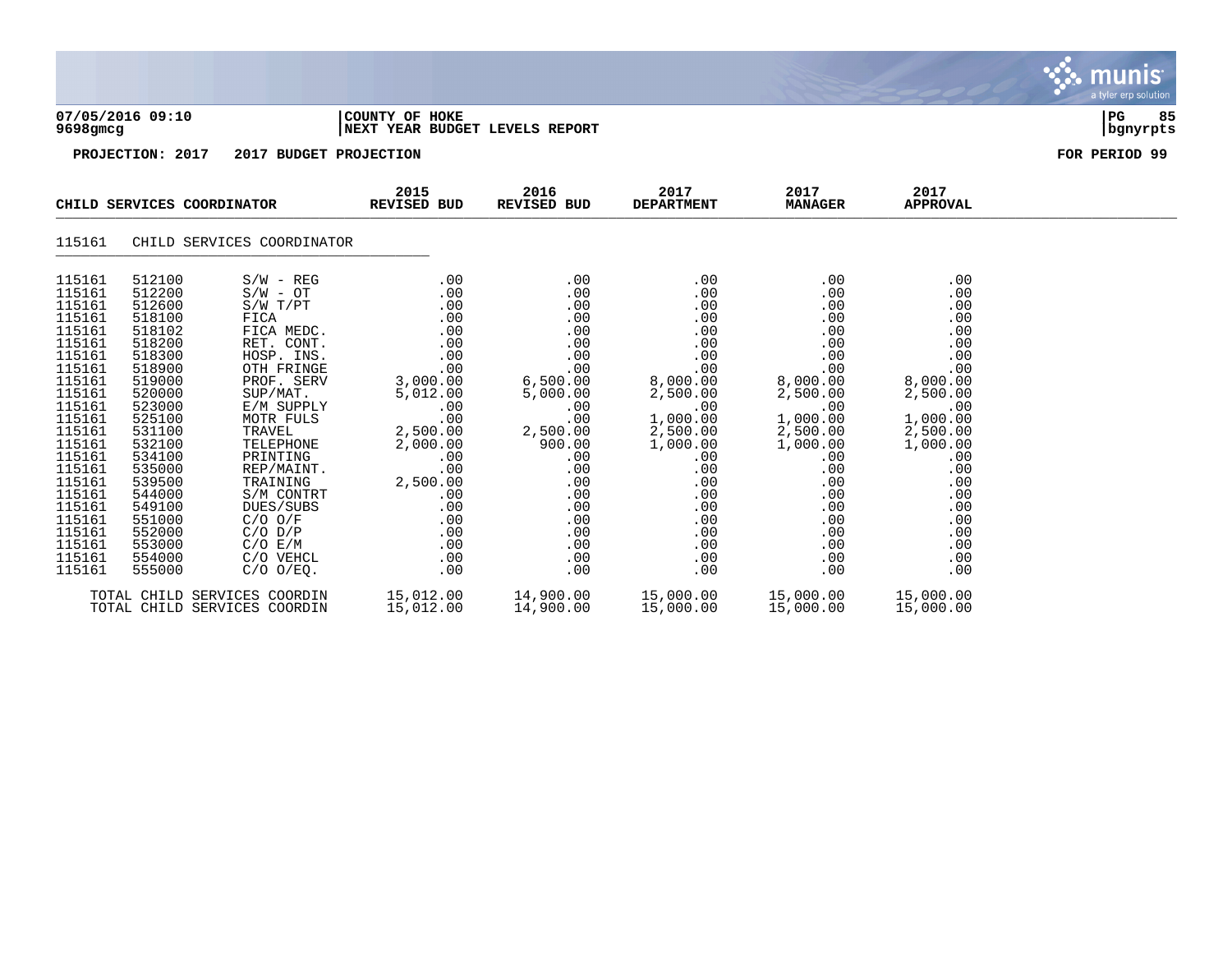| $9698$ gmcg                                                                                      | 07/05/2016 09:10                                                                                 |                                                                                                                                   | COUNTY OF HOKE<br><b>NEXT YEAR BUDGET LEVELS REPORT</b>            |                                                                    |                                                                    |                                                                    |                                                                    | 86<br>l PG.<br>  bgnyrpts |
|--------------------------------------------------------------------------------------------------|--------------------------------------------------------------------------------------------------|-----------------------------------------------------------------------------------------------------------------------------------|--------------------------------------------------------------------|--------------------------------------------------------------------|--------------------------------------------------------------------|--------------------------------------------------------------------|--------------------------------------------------------------------|---------------------------|
|                                                                                                  | PROJECTION: 2017                                                                                 | 2017 BUDGET PROJECTION                                                                                                            |                                                                    |                                                                    |                                                                    |                                                                    |                                                                    | FOR PERIOD 99             |
|                                                                                                  |                                                                                                  | EPSDT OUTREACH - HEALTH CHECK                                                                                                     | 2015<br>REVISED BUD                                                | 2016<br>REVISED BUD                                                | 2017<br><b>DEPARTMENT</b>                                          | 2017<br><b>MANAGER</b>                                             | 2017<br><b>APPROVAL</b>                                            |                           |
| 115162                                                                                           |                                                                                                  | EPSDT OUTREACH - HEALTH CHECK                                                                                                     |                                                                    |                                                                    |                                                                    |                                                                    |                                                                    |                           |
| 115162<br>115162<br>115162<br>115162<br>115162<br>115162<br>115162<br>115162                     | 512100<br>512200<br>512600<br>518100<br>518102<br>518200<br>518300<br>518900                     | $S/W - REG$<br>$S/W - OT$<br>$S/W$ $T/PT$<br>FICA<br>FICA MEDC.<br>RET. CONT.<br>HOSP. INS.<br>OTH FRINGE                         | .00<br>.00<br>.00<br>.00<br>.00<br>.00<br>.00<br>.00               | .00<br>.00<br>.00<br>.00<br>.00<br>.00<br>.00<br>.00               | .00<br>.00<br>.00<br>.00<br>.00<br>.00<br>.00<br>.00               | .00<br>.00<br>.00<br>.00<br>.00<br>.00<br>.00<br>.00               | .00<br>.00<br>.00<br>.00<br>.00<br>.00<br>.00<br>.00               |                           |
| 115162<br>115162<br>115162<br>115162<br>115162<br>115162<br>115162<br>115162<br>115162<br>115162 | 520000<br>523000<br>531100<br>534100<br>535000<br>544000<br>549100<br>550000<br>551000<br>552000 | SUP/MAT.<br>E/M SUPPLY<br>TRAVEL<br>PRINTING<br>REP/MAINT.<br>S/M CONTRT<br>DUES/SUBS<br>CAP OUTLAY<br>$C/O$ $O/F$<br>$C/O$ $D/P$ | .00<br>.00<br>.00<br>.00<br>.00<br>.00<br>.00<br>.00<br>.00<br>.00 | .00<br>.00<br>.00<br>.00<br>.00<br>.00<br>.00<br>.00<br>.00<br>.00 | .00<br>.00<br>.00<br>.00<br>.00<br>.00<br>.00<br>.00<br>.00<br>.00 | .00<br>.00<br>.00<br>.00<br>.00<br>.00<br>.00<br>.00<br>.00<br>.00 | .00<br>.00<br>.00<br>.00<br>.00<br>.00<br>.00<br>.00<br>.00<br>.00 |                           |
| 115162<br>115162                                                                                 | 553000<br>554000                                                                                 | C/O E/M<br>C/O VEHCL                                                                                                              | .00<br>.00                                                         | .00<br>.00                                                         | .00<br>.00                                                         | .00<br>.00                                                         | .00<br>.00                                                         |                           |

.  $m$ uni $s$ 

115162 555000 C/O O/EQ. .00 .00 .00 .00 .00 TOTAL EPSDT OUTREACH - HEALT .00 .00 .00 .00 .00 TOTAL EPSDT OUTREACH - HEALT .00 .00 .00 .00 .00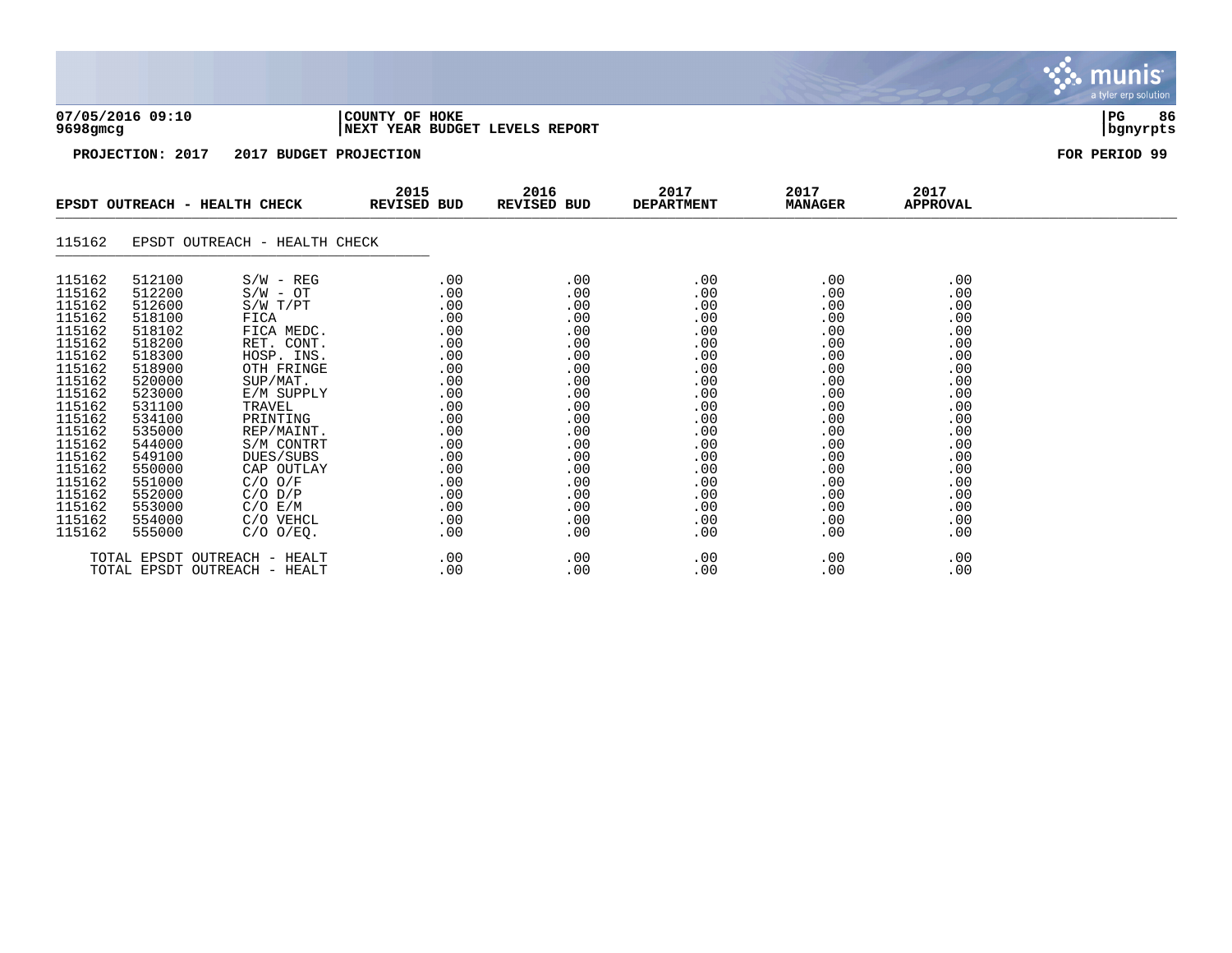|                                                                                                                                                                                                                          |                                                                                                                                                                                                                          |                                                                                                                                                                                                                                                                                                            |                                                                                                                                                             |                                                                                                                                                             |                                                                                                                                                             |                                                                                                                                                             |                                                                                                                                                             | munis <sup>.</sup><br>a tyler erp solution |
|--------------------------------------------------------------------------------------------------------------------------------------------------------------------------------------------------------------------------|--------------------------------------------------------------------------------------------------------------------------------------------------------------------------------------------------------------------------|------------------------------------------------------------------------------------------------------------------------------------------------------------------------------------------------------------------------------------------------------------------------------------------------------------|-------------------------------------------------------------------------------------------------------------------------------------------------------------|-------------------------------------------------------------------------------------------------------------------------------------------------------------|-------------------------------------------------------------------------------------------------------------------------------------------------------------|-------------------------------------------------------------------------------------------------------------------------------------------------------------|-------------------------------------------------------------------------------------------------------------------------------------------------------------|--------------------------------------------|
| 9698 <sub>qmcq</sub>                                                                                                                                                                                                     | 07/05/2016 09:10                                                                                                                                                                                                         |                                                                                                                                                                                                                                                                                                            | COUNTY OF HOKE<br>NEXT YEAR BUDGET LEVELS REPORT                                                                                                            |                                                                                                                                                             |                                                                                                                                                             |                                                                                                                                                             |                                                                                                                                                             | l PG.<br>87<br>  bgnyrpts                  |
|                                                                                                                                                                                                                          | PROJECTION: 2017                                                                                                                                                                                                         | 2017 BUDGET PROJECTION                                                                                                                                                                                                                                                                                     |                                                                                                                                                             |                                                                                                                                                             |                                                                                                                                                             |                                                                                                                                                             |                                                                                                                                                             | FOR PERIOD 99                              |
|                                                                                                                                                                                                                          | NC PARTNERSHIP FOR CHILDREN                                                                                                                                                                                              |                                                                                                                                                                                                                                                                                                            | 2015<br>REVISED BUD                                                                                                                                         | 2016<br>REVISED BUD                                                                                                                                         | 2017<br><b>DEPARTMENT</b>                                                                                                                                   | 2017<br><b>MANAGER</b>                                                                                                                                      | 2017<br><b>APPROVAL</b>                                                                                                                                     |                                            |
| 115163                                                                                                                                                                                                                   |                                                                                                                                                                                                                          | NC PARTNERSHIP FOR CHILDREN                                                                                                                                                                                                                                                                                |                                                                                                                                                             |                                                                                                                                                             |                                                                                                                                                             |                                                                                                                                                             |                                                                                                                                                             |                                            |
| 115163<br>115163<br>115163<br>115163<br>115163<br>115163<br>115163<br>115163<br>115163<br>115163<br>115163<br>115163<br>115163<br>115163<br>115163<br>115163<br>115163<br>115163<br>115163<br>115163<br>115163<br>115163 | 512100<br>512200<br>512600<br>518100<br>518102<br>518200<br>518300<br>518900<br>519000<br>520000<br>523000<br>531100<br>534100<br>535000<br>544000<br>549100<br>551000<br>552000<br>553000<br>554000<br>555000<br>559000 | $S/W - REG$<br>$S/W - OT$<br>$S/W$ $T/PT$<br>FICA<br>FICA MEDC.<br>RET. CONT.<br>HOSP. INS.<br>OTH FRINGE<br>PROF. SERV<br>SUP/MAT.<br>E/M SUPPLY<br>TRAVEL<br>PRINTING<br>REP/MAINT.<br>S/M CONTRT<br>DUES/SUBS<br>$C/O$ $O/F$<br>$C/O$ $D/P$<br>C/O E/M<br>C/O VEHCL<br>$C/O$ $O/EQ$ .<br>$C/O$ $O/STRC$ | .00<br>.00<br>.00<br>.00<br>.00<br>.00<br>.00<br>.00<br>.00<br>2,000.00<br>.00<br>.00<br>.00<br>.00<br>.00<br>.00<br>.00<br>.00<br>.00<br>.00<br>.00<br>.00 | .00<br>.00<br>.00<br>.00<br>.00<br>.00<br>.00<br>.00<br>.00<br>4,000.00<br>.00<br>.00<br>.00<br>.00<br>.00<br>.00<br>.00<br>.00<br>.00<br>.00<br>.00<br>.00 | .00<br>.00<br>.00<br>.00<br>.00<br>.00<br>.00<br>.00<br>.00<br>3,000.00<br>.00<br>.00<br>.00<br>.00<br>.00<br>.00<br>.00<br>.00<br>.00<br>.00<br>.00<br>.00 | .00<br>.00<br>.00<br>.00<br>.00<br>.00<br>.00<br>.00<br>.00<br>3,000.00<br>.00<br>.00<br>.00<br>.00<br>.00<br>.00<br>.00<br>.00<br>.00<br>.00<br>.00<br>.00 | .00<br>.00<br>.00<br>.00<br>.00<br>.00<br>.00<br>.00<br>.00<br>3,000.00<br>.00<br>.00<br>.00<br>.00<br>.00<br>.00<br>.00<br>.00<br>.00<br>.00<br>.00<br>.00 |                                            |
|                                                                                                                                                                                                                          |                                                                                                                                                                                                                          | TOTAL NC PARTNERSHIP FOR CHI                                                                                                                                                                                                                                                                               | 2,000.00                                                                                                                                                    | 4,000.00                                                                                                                                                    | 3,000.00                                                                                                                                                    | 3,000.00                                                                                                                                                    | 3,000.00                                                                                                                                                    |                                            |

TOTAL NC PARTNERSHIP FOR CHI 2,000.00 4,000.00 3,000.00 3,000.00 3,000.00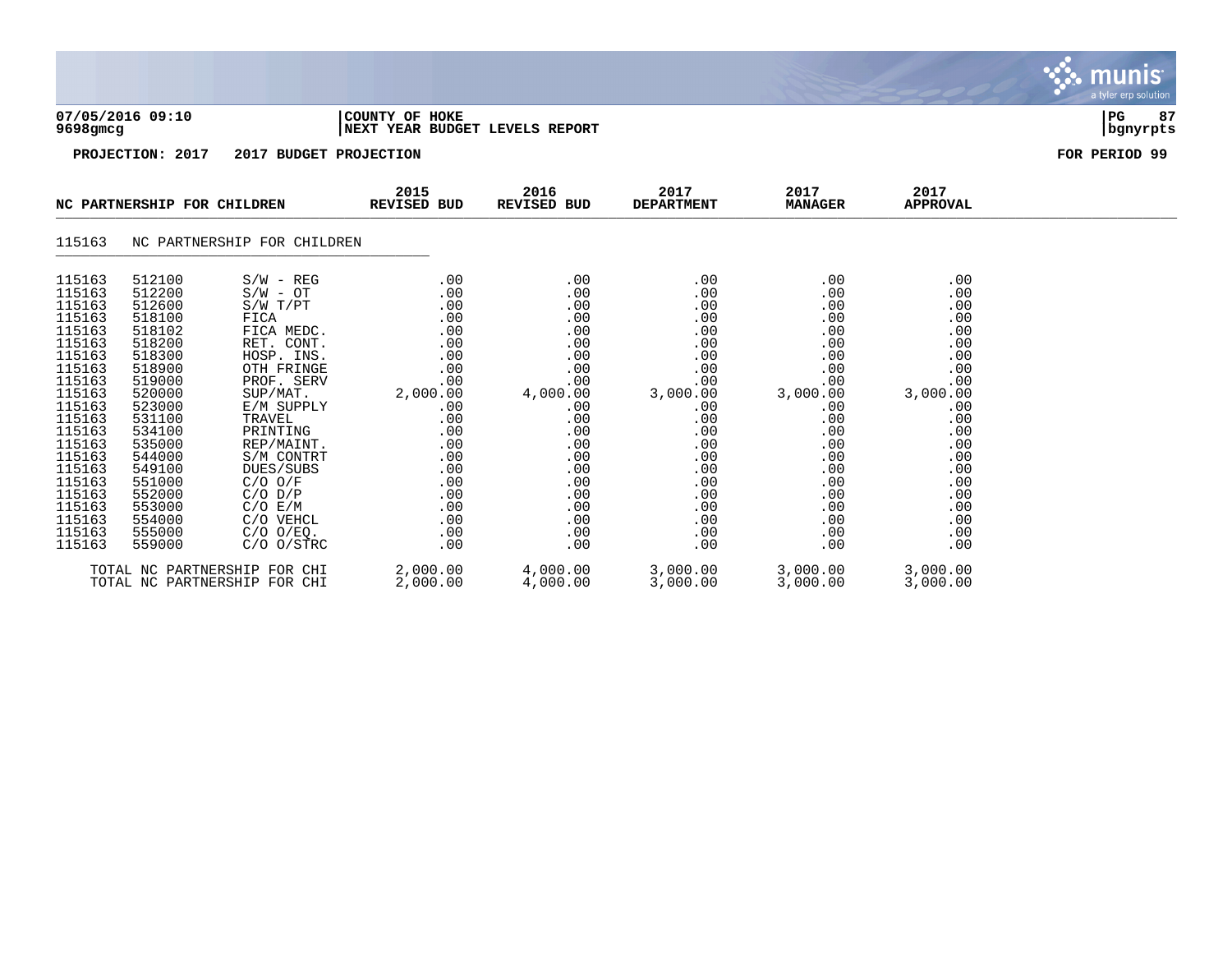|                                                                                                                                                                                                                                                                  |                                                                                                                                                                                                                                                                  |                                                                                                                                                                                                                                                                                                                                                     |                                                                                                                                                                                                               |                                                                                                                                                                                                          |                                                                                                                                                                                                          |                                                                                                                                                                                                          |                                                                                                                                                                                                          | munis<br>a tyler erp solution    |
|------------------------------------------------------------------------------------------------------------------------------------------------------------------------------------------------------------------------------------------------------------------|------------------------------------------------------------------------------------------------------------------------------------------------------------------------------------------------------------------------------------------------------------------|-----------------------------------------------------------------------------------------------------------------------------------------------------------------------------------------------------------------------------------------------------------------------------------------------------------------------------------------------------|---------------------------------------------------------------------------------------------------------------------------------------------------------------------------------------------------------------|----------------------------------------------------------------------------------------------------------------------------------------------------------------------------------------------------------|----------------------------------------------------------------------------------------------------------------------------------------------------------------------------------------------------------|----------------------------------------------------------------------------------------------------------------------------------------------------------------------------------------------------------|----------------------------------------------------------------------------------------------------------------------------------------------------------------------------------------------------------|----------------------------------|
| 07/05/2016 09:10<br>9698gmcg                                                                                                                                                                                                                                     |                                                                                                                                                                                                                                                                  |                                                                                                                                                                                                                                                                                                                                                     | COUNTY OF HOKE<br>NEXT YEAR BUDGET LEVELS REPORT                                                                                                                                                              |                                                                                                                                                                                                          |                                                                                                                                                                                                          |                                                                                                                                                                                                          |                                                                                                                                                                                                          | 88<br>P <sub>G</sub><br>bgnyrpts |
|                                                                                                                                                                                                                                                                  | PROJECTION: 2017                                                                                                                                                                                                                                                 | 2017 BUDGET PROJECTION                                                                                                                                                                                                                                                                                                                              |                                                                                                                                                                                                               |                                                                                                                                                                                                          |                                                                                                                                                                                                          |                                                                                                                                                                                                          |                                                                                                                                                                                                          | FOR PERIOD 99                    |
| <b>MATERNAL CARE</b>                                                                                                                                                                                                                                             |                                                                                                                                                                                                                                                                  |                                                                                                                                                                                                                                                                                                                                                     | 2015<br><b>REVISED BUD</b>                                                                                                                                                                                    | 2016<br>REVISED BUD                                                                                                                                                                                      | 2017<br><b>DEPARTMENT</b>                                                                                                                                                                                | 2017<br><b>MANAGER</b>                                                                                                                                                                                   | 2017<br><b>APPROVAL</b>                                                                                                                                                                                  |                                  |
| 115164                                                                                                                                                                                                                                                           | MATERNAL CARE                                                                                                                                                                                                                                                    |                                                                                                                                                                                                                                                                                                                                                     |                                                                                                                                                                                                               |                                                                                                                                                                                                          |                                                                                                                                                                                                          |                                                                                                                                                                                                          |                                                                                                                                                                                                          |                                  |
| 115164<br>115164<br>115164<br>115164<br>115164<br>115164<br>115164<br>115164<br>115164<br>115164<br>115164<br>115164<br>115164<br>115164<br>115164<br>115164<br>115164<br>115164<br>115164<br>115164<br>115164<br>115164<br>115164<br>115164<br>115164<br>115164 | 512100<br>512200<br>512600<br>518100<br>518102<br>518200<br>518300<br>518900<br>519000<br>520000<br>523000<br>523100<br>531100<br>532100<br>532500<br>533000<br>534100<br>535000<br>539500<br>544000<br>549100<br>551000<br>552000<br>553000<br>554000<br>555000 | $S/W - REG$<br>$S/W - OT$<br>S/W T/PT<br>FICA<br>FICA MEDC.<br>RET. CONT.<br>HOSP. INS.<br>OTH FRINGE<br>PROF. SERV<br>SUP/MAT.<br>E/M SUPPLY<br>S/P MATERL<br>TRAVEL<br>TELEPHONE<br>POSTAGE<br>UTILITIES<br>PRINTING<br>REP/MAINT.<br>TRAINING<br>S/M CONTRT<br>DUES/SUBS<br>$C/O$ $O/F$<br>$C/O$ $D/P$<br>C/O E/M<br>C/O VEHCL<br>$C/O$ $O/EO$ . | .00<br>.00<br>.00<br>.00<br>.00<br>.00<br>.00<br>.00<br>13,000.00<br>23,000.00<br>5,000.00<br>.00<br>2,000.00<br>.00<br>.00<br>.00<br>.00<br>.00<br>1,000.00<br>.00<br>.00<br>.00<br>.00<br>.00<br>.00<br>.00 | .00<br>.00<br>.00<br>.00<br>.00<br>.00<br>.00<br>.00<br>20,250.00<br>24,500.00<br>1,250.00<br>.00<br>2,000.00<br>.00<br>.00<br>.00<br>.00<br>.00<br>.00<br>.00<br>.00<br>.00<br>.00<br>.00<br>.00<br>.00 | .00<br>.00<br>.00<br>.00<br>.00<br>.00<br>.00<br>.00<br>10,500.00<br>22,000.00<br>1,500.00<br>.00<br>1,500.00<br>.00<br>.00<br>.00<br>.00<br>.00<br>.00<br>.00<br>.00<br>.00<br>.00<br>.00<br>.00<br>.00 | .00<br>.00<br>.00<br>.00<br>.00<br>.00<br>.00<br>.00<br>10,500.00<br>22,000.00<br>1,500.00<br>.00<br>1,500.00<br>.00<br>.00<br>.00<br>.00<br>.00<br>.00<br>.00<br>.00<br>.00<br>.00<br>.00<br>.00<br>.00 | .00<br>.00<br>.00<br>.00<br>.00<br>.00<br>.00<br>.00<br>10,500.00<br>22,000.00<br>1,500.00<br>.00<br>1,500.00<br>.00<br>.00<br>.00<br>.00<br>.00<br>.00<br>.00<br>.00<br>.00<br>.00<br>.00<br>.00<br>.00 |                                  |
|                                                                                                                                                                                                                                                                  | TOTAL MATERNAL CARE<br>TOTAL MATERNAL CARE                                                                                                                                                                                                                       |                                                                                                                                                                                                                                                                                                                                                     | 44,000.00<br>44,000.00                                                                                                                                                                                        | 48,000.00<br>48,000.00                                                                                                                                                                                   | 35,500.00<br>35,500.00                                                                                                                                                                                   | 35,500.00<br>35,500.00                                                                                                                                                                                   | 35,500.00<br>35,500.00                                                                                                                                                                                   |                                  |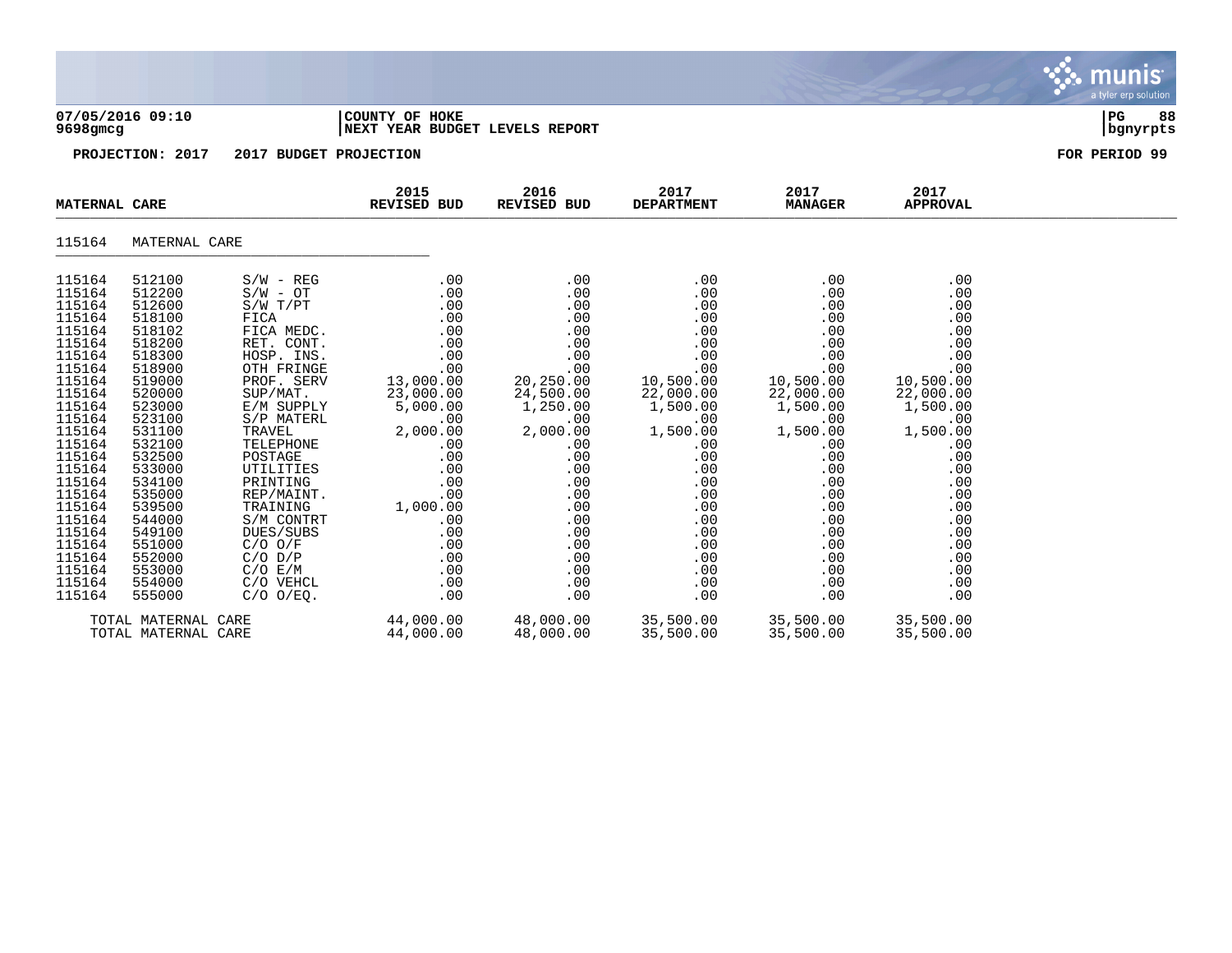

TOTAL ACTIVE ROUTES TO SCHOO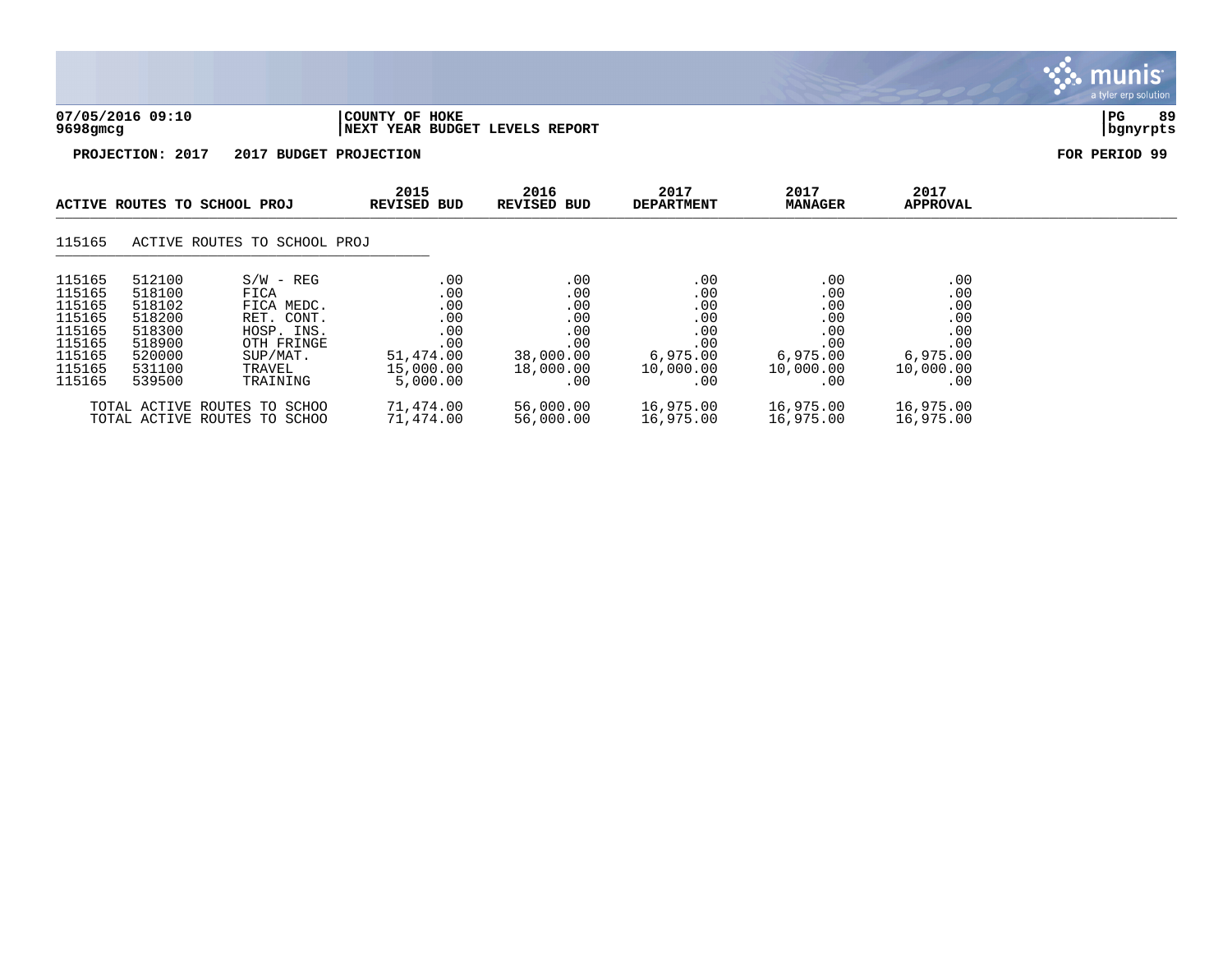| 07/05/2016 09:10 | 'COUNTY OF HOKE                        | l PG     | 90 |
|------------------|----------------------------------------|----------|----|
| 9698gmcg         | <b>INEXT YEAR BUDGET LEVELS REPORT</b> | banvrpts |    |

**PROJECTION: 2017 2017 BUDGET PROJECTION FOR PERIOD 99**

| IMMUNIZATION       |              | 2015<br>REVISED BUD | 2016<br>REVISED BUD | 2017<br><b>DEPARTMENT</b> | 2017<br><b>MANAGER</b> | 2017<br><b>APPROVAL</b> |           |  |
|--------------------|--------------|---------------------|---------------------|---------------------------|------------------------|-------------------------|-----------|--|
| 115166             | IMMUNIZATION |                     |                     |                           |                        |                         |           |  |
| 115166             | 519300       | $P/S-AUDIT$         | .00                 | .00                       | 1,000.00               | 1,000.00                | 1,000.00  |  |
| 115166             | 520000       | SUP/MAT.            | .00                 | .00                       | 15,000.00              | 15,000.00               | 15,000.00 |  |
| TOTAL IMMUNIZATION |              | .00                 | .00                 | 16,000.00                 | 16,000.00              | 16,000.00               |           |  |
| TOTAL IMMUNIZATION |              | .00                 | .00                 | 16,000.00                 | 16,000.00              | 16,000.00               |           |  |

# munis a tyler erp solution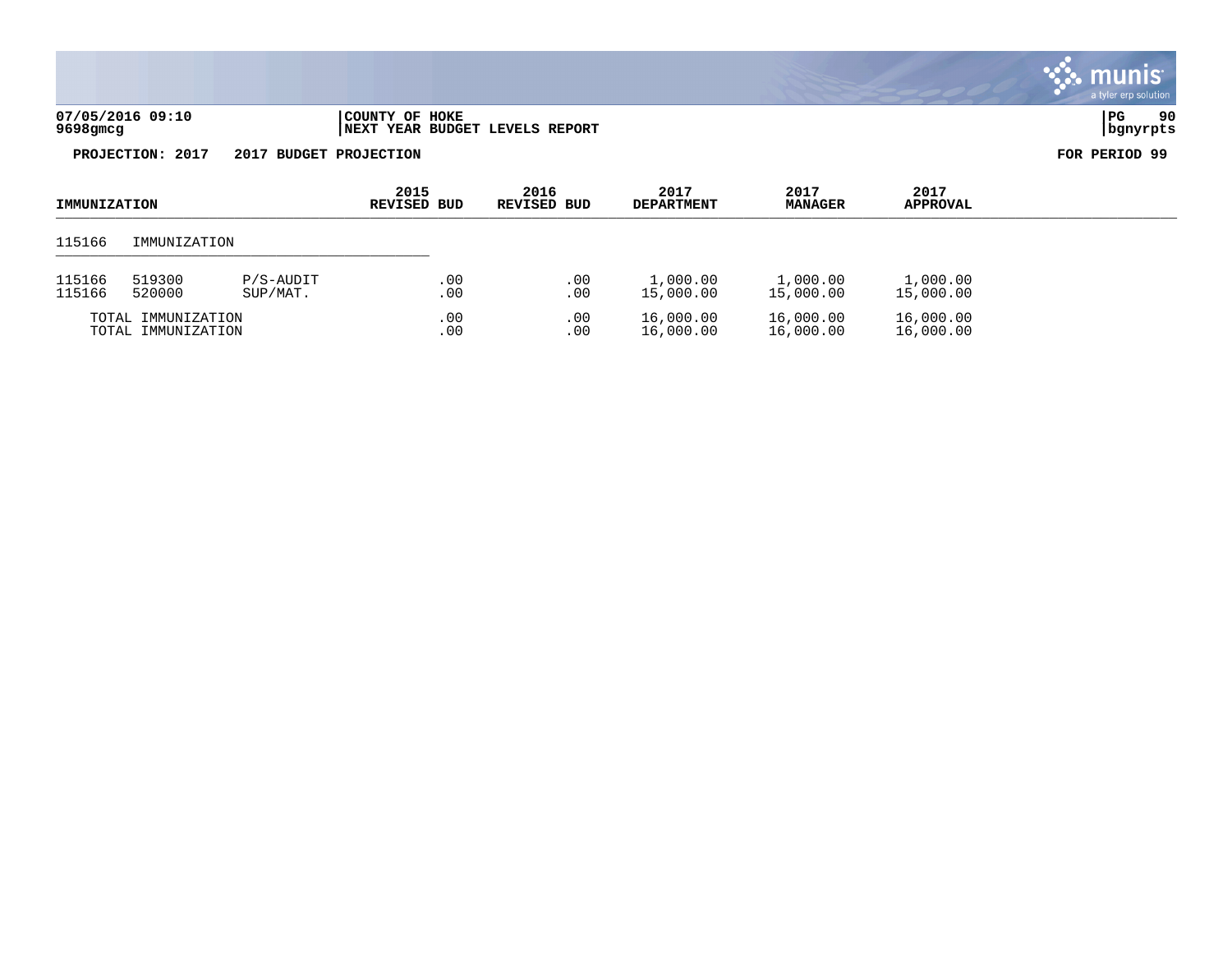

munis a tyler erp solution

| $\sim$ | 115170 | PREGNANCY CARE MGMT |  |  |
|--------|--------|---------------------|--|--|
|--------|--------|---------------------|--|--|

|        |        | THORS CULTUS TANGULAR     |          |           |           |           |           |
|--------|--------|---------------------------|----------|-----------|-----------|-----------|-----------|
| 115170 | 512100 | $S/W - REG$               | .00      | .00       | .00       | .00       | .00       |
| 115170 | 518100 | FICA                      | .00      | .00       | .00       | .00       | .00       |
| 115170 | 518102 | MEDC.<br>FICA             | .00      | .00       | .00       | .00       | .00       |
| 115170 | 518200 | RET.<br>CONT.             | .00      | .00       | .00       | .00       | .00       |
| 115170 | 518300 | HOSP. INS.                | .00      | .00       | .00       | .00       | .00       |
| 115170 | 518900 | OTH FRINGE                | .00      | .00       | .00       | .00       | .00       |
| 115170 | 519000 | PROF. SERV                | 2,800.00 | 6,500.00  | 10,892.00 | 10,892.00 | 10,892.00 |
| 115170 | 520000 | SUP/MAT.                  | 2,500.00 | 2,500.00  | 4,500.00  | 4,500.00  | 4,500.00  |
| 115170 | 523000 | E/M SUPPLY                | .00      | .00       | .00       | .00       | .00       |
| 115170 | 525100 | MOTORFUELS                | .00      | .00       | 1,000.00  | 1,000.00  | 1,000.00  |
| 115170 | 531100 | TRAVEL                    | 500.00   | 1,000.00  | 1,000.00  | 1,000.00  | 1,000.00  |
| 115170 | 532100 | TELEPHONE                 | 1,500.00 | 900.00    | 1,000.00  | 1,000.00  | 1,000.00  |
| 115170 | 532500 | POSTAGE                   | .00      | .00       | .00       | .00       | .00       |
| 115170 | 539500 | TRAINING                  | 700.00   | .00       | .00       | .00       | .00       |
|        |        | TOTAL PREGNANCY CARE MGMT | 8,000.00 | 10,900.00 | 18,392.00 | 18,392.00 | 18,392.00 |
|        |        | TOTAL PREGNANCY CARE MGMT | 8,000.00 | 10,900.00 | 18,392.00 | 18,392.00 | 18,392.00 |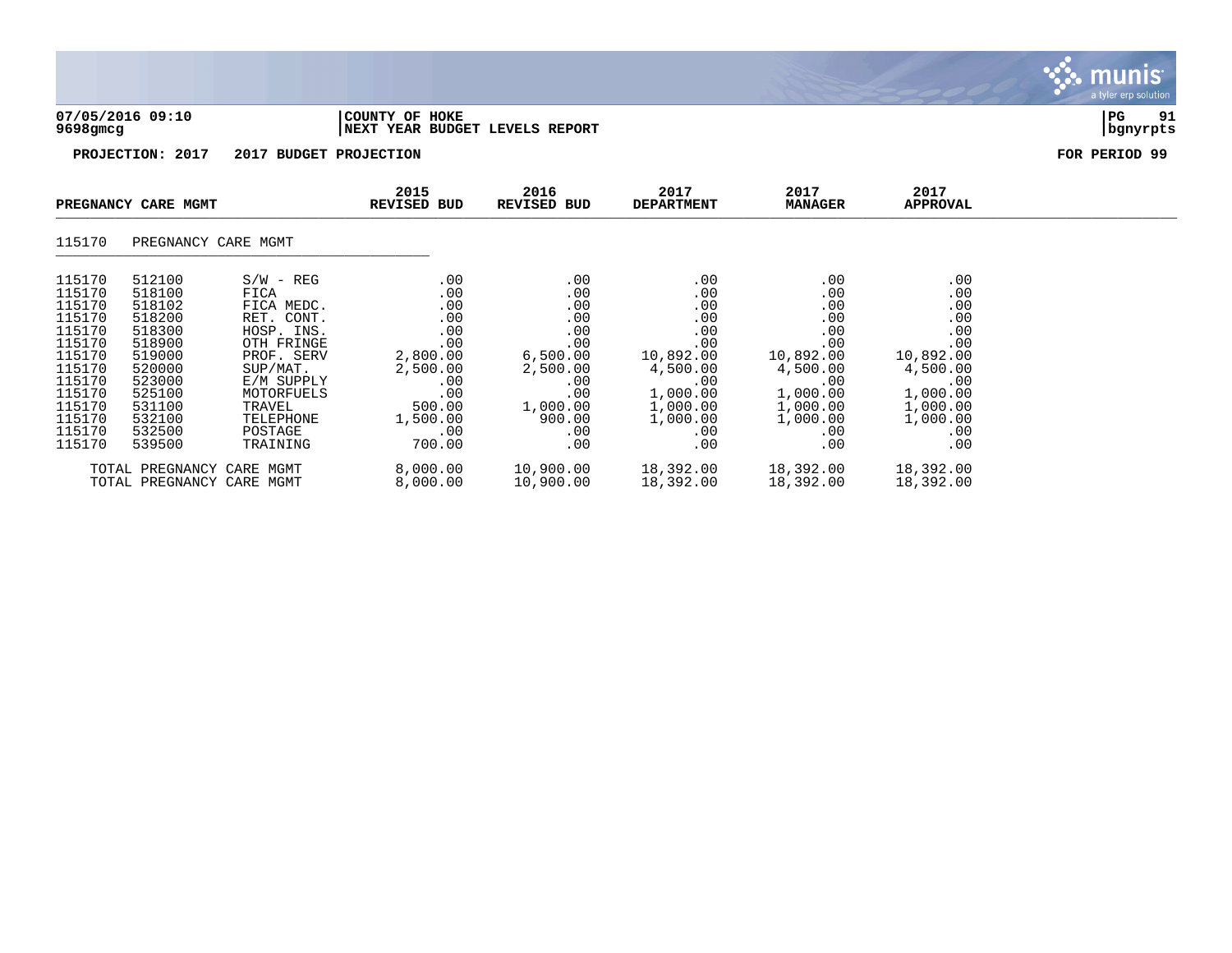|                                                                                                                                                                                                                                                                                                                                                                                |                                                                                                                                                                                                                                                                                                                                                                                |                                                                                                                                                                                                                                                                                                                                                                                                                                                                                       |                                                                                                         |                                                                                                                                                                                                                                                                                        |                                                                                                                                                                                                                                                                                                  |                                                                                                                                                                                                                                                                                        |                                                                                                                                                                                                                                                                                        | a tyler erp solution |
|--------------------------------------------------------------------------------------------------------------------------------------------------------------------------------------------------------------------------------------------------------------------------------------------------------------------------------------------------------------------------------|--------------------------------------------------------------------------------------------------------------------------------------------------------------------------------------------------------------------------------------------------------------------------------------------------------------------------------------------------------------------------------|---------------------------------------------------------------------------------------------------------------------------------------------------------------------------------------------------------------------------------------------------------------------------------------------------------------------------------------------------------------------------------------------------------------------------------------------------------------------------------------|---------------------------------------------------------------------------------------------------------|----------------------------------------------------------------------------------------------------------------------------------------------------------------------------------------------------------------------------------------------------------------------------------------|--------------------------------------------------------------------------------------------------------------------------------------------------------------------------------------------------------------------------------------------------------------------------------------------------|----------------------------------------------------------------------------------------------------------------------------------------------------------------------------------------------------------------------------------------------------------------------------------------|----------------------------------------------------------------------------------------------------------------------------------------------------------------------------------------------------------------------------------------------------------------------------------------|----------------------|
| 9698gmcg                                                                                                                                                                                                                                                                                                                                                                       | 07/05/2016 09:10                                                                                                                                                                                                                                                                                                                                                               |                                                                                                                                                                                                                                                                                                                                                                                                                                                                                       | COUNTY OF HOKE<br>NEXT YEAR BUDGET LEVELS REPORT                                                        |                                                                                                                                                                                                                                                                                        |                                                                                                                                                                                                                                                                                                  |                                                                                                                                                                                                                                                                                        |                                                                                                                                                                                                                                                                                        | PG<br>92<br>bgnyrpts |
|                                                                                                                                                                                                                                                                                                                                                                                | PROJECTION: 2017                                                                                                                                                                                                                                                                                                                                                               | 2017 BUDGET PROJECTION                                                                                                                                                                                                                                                                                                                                                                                                                                                                |                                                                                                         |                                                                                                                                                                                                                                                                                        |                                                                                                                                                                                                                                                                                                  |                                                                                                                                                                                                                                                                                        |                                                                                                                                                                                                                                                                                        | FOR PERIOD 99        |
|                                                                                                                                                                                                                                                                                                                                                                                | ENVIRONMENTAL HEALTH                                                                                                                                                                                                                                                                                                                                                           |                                                                                                                                                                                                                                                                                                                                                                                                                                                                                       | 2015<br>REVISED BUD                                                                                     | 2016<br>REVISED BUD                                                                                                                                                                                                                                                                    | 2017<br><b>DEPARTMENT</b>                                                                                                                                                                                                                                                                        | 2017<br><b>MANAGER</b>                                                                                                                                                                                                                                                                 | 2017<br><b>APPROVAL</b>                                                                                                                                                                                                                                                                |                      |
| 115180                                                                                                                                                                                                                                                                                                                                                                         |                                                                                                                                                                                                                                                                                                                                                                                | ENVIRONMENTAL HEALTH                                                                                                                                                                                                                                                                                                                                                                                                                                                                  |                                                                                                         |                                                                                                                                                                                                                                                                                        |                                                                                                                                                                                                                                                                                                  |                                                                                                                                                                                                                                                                                        |                                                                                                                                                                                                                                                                                        |                      |
| 115180<br>115180<br>115180<br>115180<br>115180<br>115180<br>115180<br>115180<br>115180<br>115180<br>115180<br>115180<br>115180<br>115180<br>115180<br>115180<br>115180<br>115180<br>115180<br>115180<br>115180<br>115180<br>115180<br>115180<br>115180<br>115180<br>115180<br>115180<br>115180<br>115180<br>115180<br>115180<br>115180<br>115180<br>115180<br>115180<br>115180 | 510000<br>512100<br>512200<br>512600<br>512700<br>513000<br>517000<br>518000<br>518100<br>518102<br>518200<br>518300<br>518400<br>518500<br>518600<br>518900<br>519000<br>519200<br>520000<br>522000<br>523000<br>523100<br>523102<br>525100<br>525200<br>531100<br>531300<br>532100<br>532500<br>532900<br>533000<br>533100<br>533200<br>533300<br>533400<br>533500<br>534100 | PERS. SVC.<br>$S/W - REG$<br>$S/W - OT$<br>S/W T/PT<br>S/W LONG.<br>SPCL. PAY.<br>$G/B$ EXP<br>FRINGE BNF<br>FICA<br>FICA MEDC.<br>RET. CONT.<br>HOSP. INS.<br>DISB. INS.<br>UNEMP. COM<br>WRKR. COMP<br>OTH FRINGE<br>PROF. SERV<br>$P/S$ LEGAL<br>SUP/MAT.<br>FOOD/PROV.<br>E/M SUPPLY<br>S/P MATERL<br>LEAD PREV<br>MOTR FULS<br>TIRES<br>TRAVEL<br>TRANSPORT<br>TELEPHONE<br>POSTAGE<br>OTH COMMUN<br>UTILITIES<br>ELECTRIC<br>FUEL OIL<br>NAT. GAS<br>WATER<br>SEWER<br>PRINTING | $.00\,$<br>.00<br>.00<br>.00<br>.00<br>$00$ .<br>4,500.00<br>500.00<br>1,000.00<br>$.00 \,$<br>2,650.00 | .00<br>.00<br>.00<br>.00<br>.00<br>.00<br>.00<br>.00<br>.00<br>.00<br>.00<br>.00<br>.00<br>.00<br>.00<br>.00<br>.00<br>.00<br>3,696.00<br>.00<br>.00<br>.00<br>.00<br>4,470.00<br>530.00<br>4,080.00<br>.00<br>1,900.00<br>.00<br>.00<br>.00<br>.00<br>.00<br>.00<br>.00<br>.00<br>.00 | $.00 \,$<br>.00<br>.00<br>.00<br>.00<br>.00<br>.00<br>.00<br>.00<br>.00<br>.00<br>.00<br>.00<br>.00<br>.00<br>.00<br>.00<br>.00<br>4,500.00<br>.00<br>.00<br>.00<br>.00<br>4,500.00<br>600.00<br>2,500.00<br>$.00 \,$<br>2,000.00<br>.00<br>.00<br>.00<br>.00<br>.00<br>.00<br>.00<br>.00<br>.00 | .00<br>.00<br>.00<br>.00<br>.00<br>.00<br>.00<br>.00<br>.00<br>.00<br>.00<br>.00<br>.00<br>.00<br>.00<br>.00<br>.00<br>.00<br>4,500.00<br>.00<br>.00<br>.00<br>.00<br>4,500.00<br>600.00<br>2,500.00<br>.00<br>2,000.00<br>.00<br>.00<br>.00<br>.00<br>.00<br>.00<br>.00<br>.00<br>.00 | .00<br>.00<br>.00<br>.00<br>.00<br>.00<br>.00<br>.00<br>.00<br>.00<br>.00<br>.00<br>.00<br>.00<br>.00<br>.00<br>.00<br>.00<br>4,500.00<br>.00<br>.00<br>.00<br>.00<br>4,500.00<br>600.00<br>2,500.00<br>.00<br>2,000.00<br>.00<br>.00<br>.00<br>.00<br>.00<br>.00<br>.00<br>.00<br>.00 |                      |

115180 534200 REP. COSTS .00 .00 .00 .00 .00 115180 535000 REP/MAINT. .00 .00 .00 .00 .00 115180 535300 M/R VEHICL 500.00 500.00 1,000.00 1,000.00 1,000.00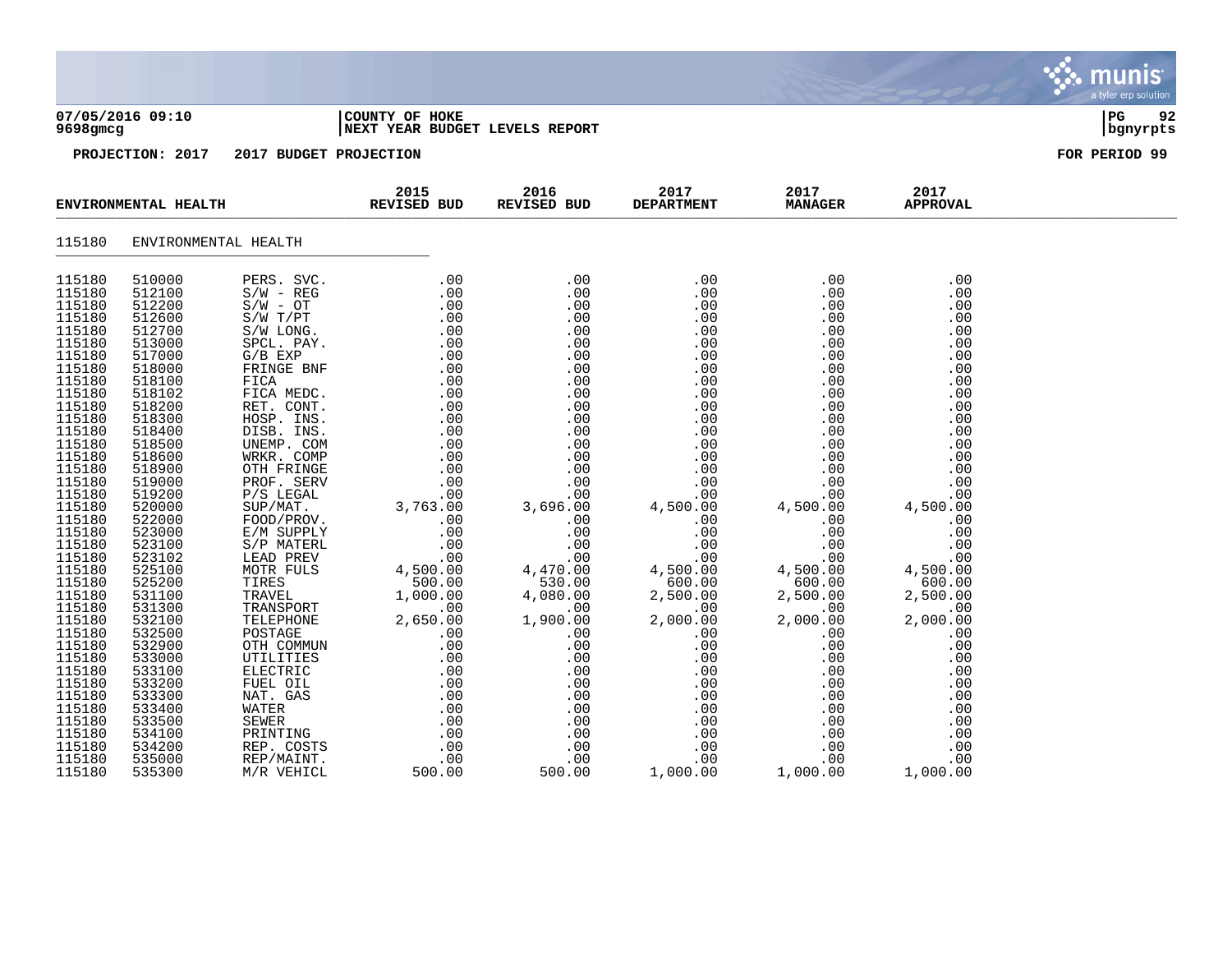

### **07/05/2016 09:10 |COUNTY OF HOKE |PG 93 9698gmcg |NEXT YEAR BUDGET LEVELS REPORT |bgnyrpts**

|                            | ENVIRONMENTAL HEALTH |                | 2015<br>REVISED BUD | 2016<br>REVISED BUD | 2017<br><b>DEPARTMENT</b> | 2017<br><b>MANAGER</b> | 2017<br><b>APPROVAL</b> |  |
|----------------------------|----------------------|----------------|---------------------|---------------------|---------------------------|------------------------|-------------------------|--|
| 115180                     | 536000               | FREIGHT        | .00                 | .00                 | .00                       | .00                    | .00                     |  |
| 115180                     | 537000               | ADVERTISE      | .00                 | .00                 | .00                       | .00                    | .00                     |  |
| 115180                     | 539500               | TRAINING       | 500.00              | .00                 | .00                       | .00                    | .00                     |  |
| 115180                     | 544000               | S/M CONTRT     | 8,000.00            | 8,523.00            | 8,500.00                  | 8,500.00               | 8,500.00                |  |
| 115180                     | 545000               | INS/BOND       | $.00 \,$            | .00                 | $.00 \,$                  | .00                    | .00                     |  |
| 115180                     | 545100               | I/B PR/GEN     | .00                 | .00                 | .00                       | .00                    | .00                     |  |
| 115180                     | 545300               | I/B FIDELY     | .00                 | .00                 | .00                       | .00                    | .00                     |  |
| 115180                     | 545400               | $I/B$ PROF.    | .00                 | .00                 | .00                       | .00                    | .00                     |  |
| 115180                     | 548000               | IND. COSTS     | $.00 \,$            | .00                 | .00                       | .00                    | .00                     |  |
| 115180                     | 549100               | DUES/SUBS      | .00                 | $.00 \,$            | .00                       | .00                    | .00                     |  |
| 115180                     | 550000               | CAP OUTLAY     | .00                 | .00                 | .00                       | .00                    | .00                     |  |
| 115180                     | 551000               | $C/O$ $O/F$    | .00                 | .00                 | .00                       | .00                    | .00                     |  |
| 115180                     | 552000               | $C/O$ $D/P$    | .00                 | .00                 | .00                       | .00                    | .00                     |  |
| 115180                     | 553000               | $C/O$ $E/M$    | .00                 | .00                 | .00                       | .00                    | .00                     |  |
| 115180                     | 554000               | C/O VEHCL      | .00                 | .00                 | .00                       | .00                    | .00                     |  |
| 115180                     | 555000               | $C/O$ $O/EQ$ . | .00                 | 3,200.00            | .00                       | .00                    | .00                     |  |
| 115180                     | 557000               | C/O LAND       | .00                 | .00                 | .00                       | .00                    | .00                     |  |
| 115180                     | 558000               | C/O BUILD      | .00                 | .00                 | .00                       | .00                    | .00                     |  |
| 115180                     | 559000               | $C/O$ $O/STRC$ | .00                 | .00                 | .00                       | .00                    | .00                     |  |
| TOTAL ENVIRONMENTAL HEALTH |                      |                | 21,413.00           | 26,899.00           | 23,600.00                 | 23,600.00              | 23,600.00               |  |
| TOTAL ENVIRONMENTAL HEALTH |                      | 21,413.00      | 26,899.00           | 23,600.00           | 23,600.00                 | 23,600.00              |                         |  |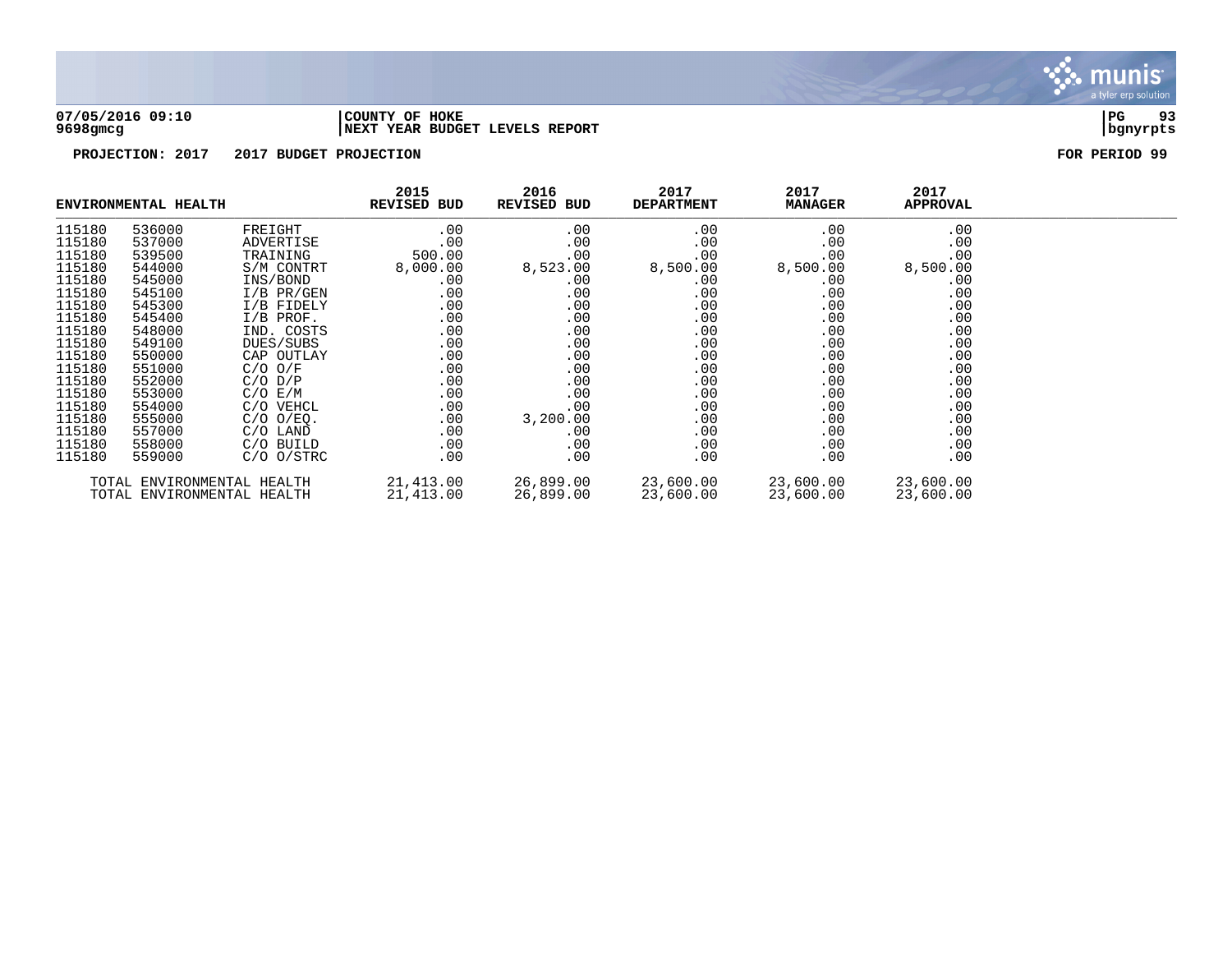|                                                                                                                                                                                                                                                                                      |                                                                                                                                                                                                                                                                                      |                                                                                                                                                                                                                                                                                                                                                                                                                |                                                                                                                                                                                                                              |                                                                                                                                                                                                                       |                                                                                                                                                                                                                      |                                                                                                                                                                                                                      |                                                                                                                                                                                                                      | <u>munis</u><br>a tyler erp solution |
|--------------------------------------------------------------------------------------------------------------------------------------------------------------------------------------------------------------------------------------------------------------------------------------|--------------------------------------------------------------------------------------------------------------------------------------------------------------------------------------------------------------------------------------------------------------------------------------|----------------------------------------------------------------------------------------------------------------------------------------------------------------------------------------------------------------------------------------------------------------------------------------------------------------------------------------------------------------------------------------------------------------|------------------------------------------------------------------------------------------------------------------------------------------------------------------------------------------------------------------------------|-----------------------------------------------------------------------------------------------------------------------------------------------------------------------------------------------------------------------|----------------------------------------------------------------------------------------------------------------------------------------------------------------------------------------------------------------------|----------------------------------------------------------------------------------------------------------------------------------------------------------------------------------------------------------------------|----------------------------------------------------------------------------------------------------------------------------------------------------------------------------------------------------------------------|--------------------------------------|
| 9698gmcg                                                                                                                                                                                                                                                                             | 07/05/2016 09:10                                                                                                                                                                                                                                                                     |                                                                                                                                                                                                                                                                                                                                                                                                                | COUNTY OF HOKE<br>NEXT YEAR BUDGET LEVELS REPORT                                                                                                                                                                             |                                                                                                                                                                                                                       |                                                                                                                                                                                                                      |                                                                                                                                                                                                                      |                                                                                                                                                                                                                      | $ _{\rm PG}$<br>94<br>bgnyrpts       |
|                                                                                                                                                                                                                                                                                      | PROJECTION: 2017                                                                                                                                                                                                                                                                     | 2017 BUDGET PROJECTION                                                                                                                                                                                                                                                                                                                                                                                         |                                                                                                                                                                                                                              |                                                                                                                                                                                                                       |                                                                                                                                                                                                                      |                                                                                                                                                                                                                      |                                                                                                                                                                                                                      | FOR PERIOD 99                        |
|                                                                                                                                                                                                                                                                                      | <b>HEALTH EDUCATION</b>                                                                                                                                                                                                                                                              |                                                                                                                                                                                                                                                                                                                                                                                                                | 2015<br><b>REVISED BUD</b>                                                                                                                                                                                                   | 2016<br>REVISED BUD                                                                                                                                                                                                   | 2017<br><b>DEPARTMENT</b>                                                                                                                                                                                            | 2017<br><b>MANAGER</b>                                                                                                                                                                                               | 2017<br><b>APPROVAL</b>                                                                                                                                                                                              |                                      |
| 115190                                                                                                                                                                                                                                                                               | HEALTH EDUCATION                                                                                                                                                                                                                                                                     |                                                                                                                                                                                                                                                                                                                                                                                                                |                                                                                                                                                                                                                              |                                                                                                                                                                                                                       |                                                                                                                                                                                                                      |                                                                                                                                                                                                                      |                                                                                                                                                                                                                      |                                      |
| 115190<br>115190<br>115190<br>115190<br>115190<br>115190<br>115190<br>115190<br>115190<br>115190<br>115190<br>115190<br>115190<br>115190<br>115190<br>115190<br>115190<br>115190<br>115190<br>115190<br>115190<br>115190<br>115190<br>115190<br>115190<br>115190<br>115190<br>115190 | 512100<br>512200<br>512600<br>518100<br>518102<br>518200<br>518300<br>518900<br>520000<br>523000<br>523101<br>525100<br>531100<br>532100<br>532500<br>533000<br>534100<br>535000<br>539500<br>544000<br>549100<br>549300<br>549301<br>551000<br>552000<br>553000<br>554000<br>555000 | $S/W - REG$<br>$S/W - OT$<br>S/W T/PT<br>FICA<br>FICA MEDC.<br>RET. CONT.<br>HOSP. INS.<br>OTH FRINGE<br>$\texttt{SUP} / \texttt{MAT}$ .<br>E/M SUPPLY<br>PROJ DIREE<br>MOTR FULS<br>TRAVEL<br>TELEPHONE<br>POSTAGE<br>UTILITIES<br>PRINTING<br>REP/MAINT.<br>TRAINING<br>S/M CONTRT<br>DUES/SUBS<br>HEALTHCOMM<br><b>DIABETES</b><br>$C/O$ $O/F$<br>$C/O$ $D/P$<br>$C/O$ $E/M$<br>C/O VEHCL<br>$C/O$ $O/EQ$ . | .00<br>.00<br>.00<br>.00<br>.00<br>.00<br>.00<br>.00<br>1,500.00<br>.00<br>5,074.00<br>$\ddotsc$<br>600.00<br>.00<br>.00<br>.00<br>.00<br>.00<br>600.00<br>.00<br>.00<br>19,757.00<br>.00<br>.00<br>.00<br>.00<br>.00<br>.00 | .00<br>.00<br>.00<br>.00<br>.00<br>.00<br>.00<br>.00<br>2,170.00<br>.00<br>3,500.00<br>.00<br>1,500.00<br>.00<br>.00<br>.00<br>.00<br>.00<br>.00<br>.00<br>.00<br>14,260.00<br>.00<br>.00<br>.00<br>.00<br>.00<br>.00 | .00<br>.00<br>.00<br>.00<br>.00<br>.00<br>.00<br>.00<br>1,500.00<br>.00<br>3,500.00<br>.00<br>1,500.00<br>.00<br>.00<br>.00<br>.00<br>.00<br>.00<br>.00<br>.00<br>1,500.00<br>.00<br>.00<br>.00<br>.00<br>.00<br>.00 | .00<br>.00<br>.00<br>.00<br>.00<br>.00<br>.00<br>.00<br>1,500.00<br>.00<br>3,500.00<br>.00<br>1,500.00<br>.00<br>.00<br>.00<br>.00<br>.00<br>.00<br>.00<br>.00<br>1,500.00<br>.00<br>.00<br>.00<br>.00<br>.00<br>.00 | .00<br>.00<br>.00<br>.00<br>.00<br>.00<br>.00<br>.00<br>1,500.00<br>.00<br>3,500.00<br>.00<br>1,500.00<br>.00<br>.00<br>.00<br>.00<br>.00<br>.00<br>.00<br>.00<br>1,500.00<br>.00<br>.00<br>.00<br>.00<br>.00<br>.00 |                                      |
|                                                                                                                                                                                                                                                                                      | TOTAL HEALTH EDUCATION<br>TOTAL HEALTH EDUCATION                                                                                                                                                                                                                                     |                                                                                                                                                                                                                                                                                                                                                                                                                | 27,531.00<br>27,531.00                                                                                                                                                                                                       | 21,430.00<br>21,430.00                                                                                                                                                                                                | 8,000.00<br>8,000.00                                                                                                                                                                                                 | 8,000.00<br>8,000.00                                                                                                                                                                                                 | 8,000.00<br>8,000.00                                                                                                                                                                                                 |                                      |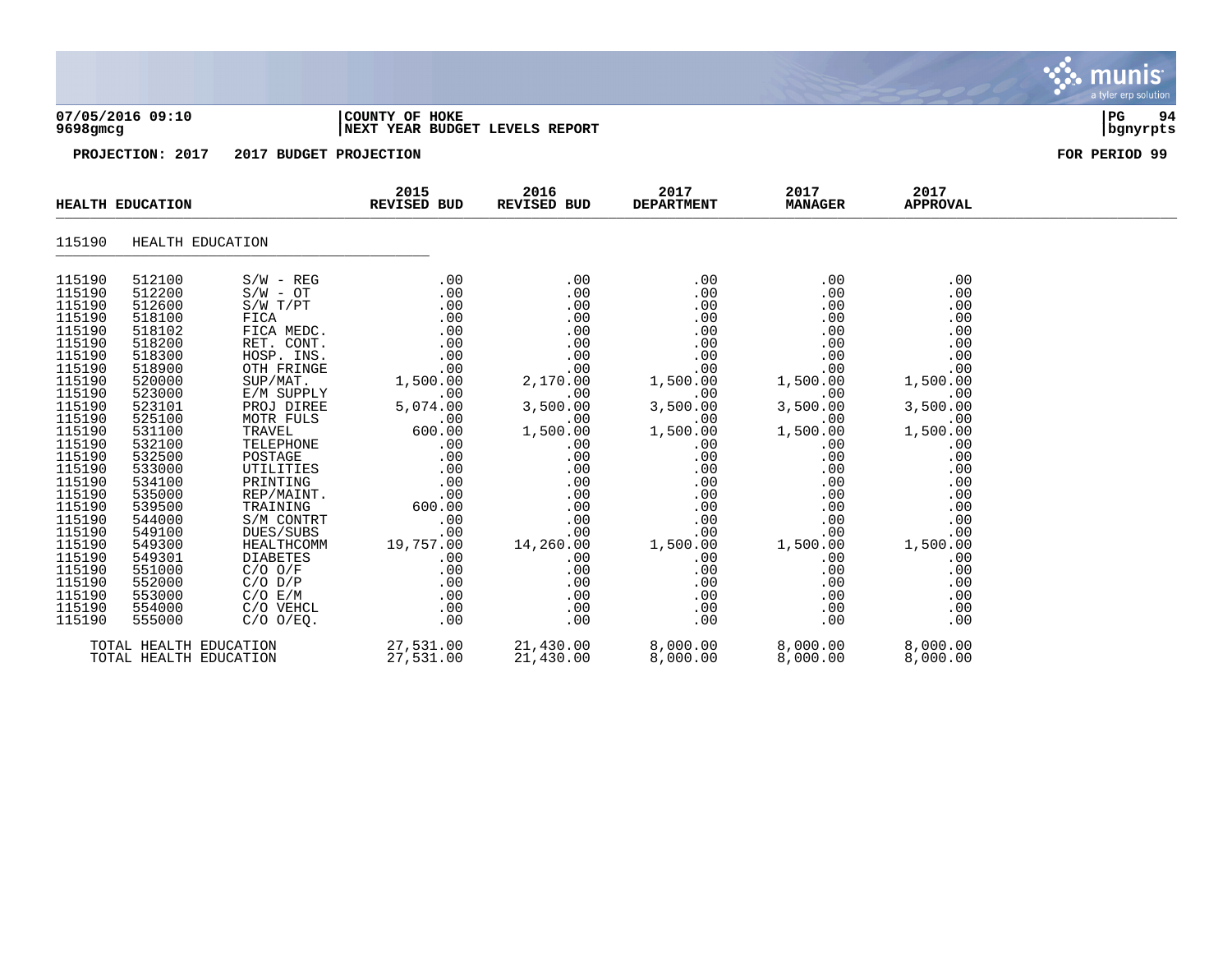| 07/05/2016 09:10 | 'COUNTY OF HOKE                | l PC     | QE |
|------------------|--------------------------------|----------|----|
| 9698gmcg         | NEXT YEAR BUDGET LEVELS REPORT | bgnyrpts |    |

|                                                                                                  | HEALTHY HOKE TASK FORCE                                                                          |                                                                                                                               | 2015<br><b>REVISED BUD</b>                                         | 2016<br><b>REVISED BUD</b>                                         | 2017<br><b>DEPARTMENT</b>                                          | 2017<br><b>MANAGER</b>                                             | 2017<br>APPROVAL                                                   |  |
|--------------------------------------------------------------------------------------------------|--------------------------------------------------------------------------------------------------|-------------------------------------------------------------------------------------------------------------------------------|--------------------------------------------------------------------|--------------------------------------------------------------------|--------------------------------------------------------------------|--------------------------------------------------------------------|--------------------------------------------------------------------|--|
| 115191                                                                                           | HEALTHY HOKE TASK FORCE                                                                          |                                                                                                                               |                                                                    |                                                                    |                                                                    |                                                                    |                                                                    |  |
| 115191<br>115191<br>115191<br>115191<br>115191<br>115191<br>115191<br>115191<br>115191<br>115191 | 433247<br>512100<br>518100<br>518101<br>518102<br>518200<br>518300<br>520000<br>531100<br>549908 | HLT HOKE T<br>$S/W - REG$<br>FICA<br>FICA - PAT<br>FICA MEDC.<br>RET. CONT.<br>HOSP. INS.<br>SUP/MAT.<br>TRAVEL<br>MISC OTHER | .00<br>.00<br>.00<br>.00<br>.00<br>.00<br>.00<br>.00<br>.00<br>.00 | .00<br>.00<br>.00<br>.00<br>.00<br>.00<br>.00<br>.00<br>.00<br>.00 | .00<br>.00<br>.00<br>.00<br>.00<br>.00<br>.00<br>.00<br>.00<br>.00 | .00<br>.00<br>.00<br>.00<br>.00<br>.00<br>.00<br>.00<br>.00<br>.00 | .00<br>.00<br>.00<br>.00<br>.00<br>.00<br>.00<br>.00<br>.00<br>.00 |  |
|                                                                                                  | TOTAL HEALTHY HOKE TASK FORC<br>TOTAL HEALTHY HOKE TASK FORC                                     |                                                                                                                               | .00<br>.00                                                         | .00<br>.00                                                         | .00<br>.00                                                         | .00<br>.00                                                         | .00<br>.00                                                         |  |

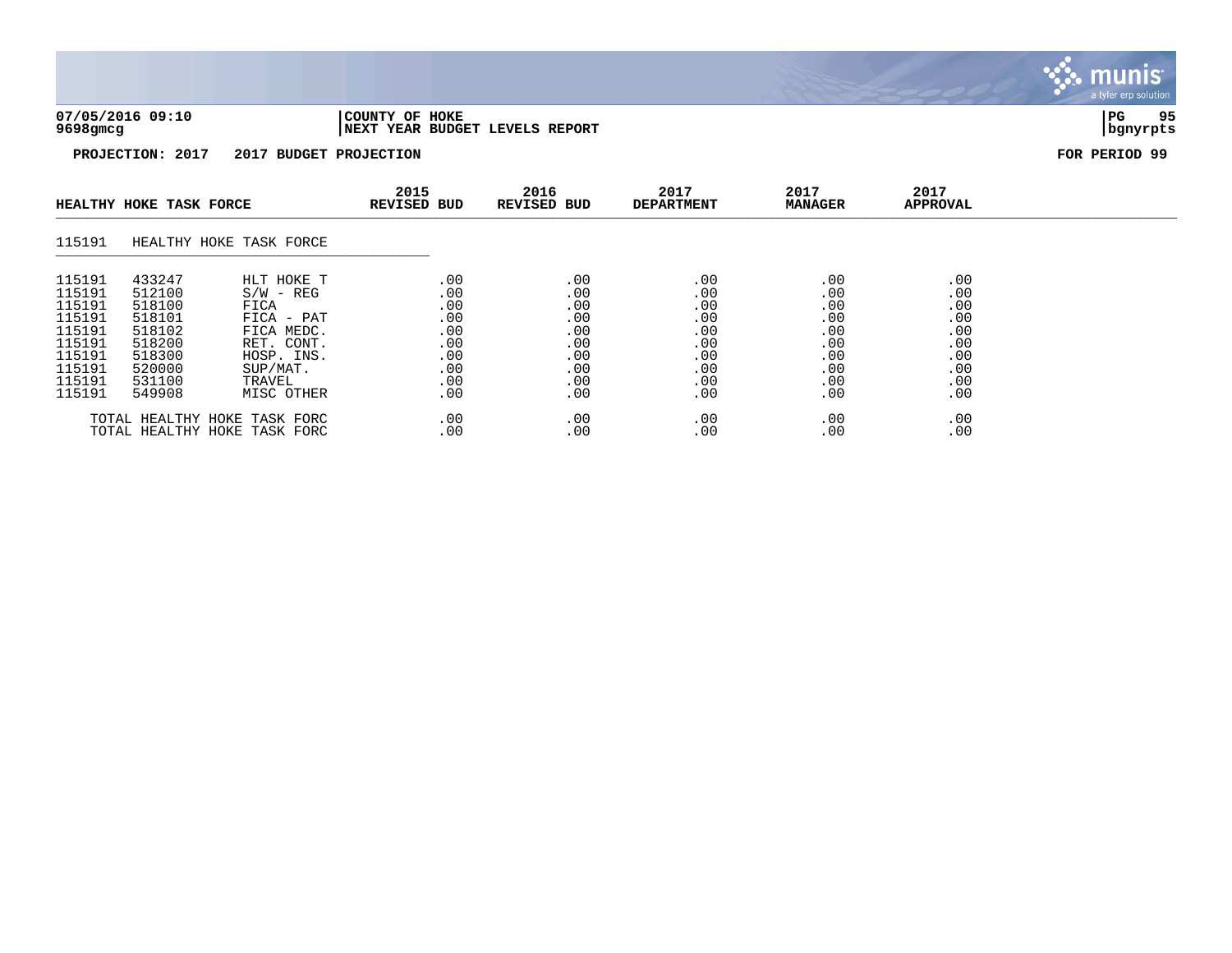| $9698$ gmcg                                                                                                                                                                                                                                                                | 07/05/2016 09:10                                                                                                                                                                                                                                                           |                             | COUNTY OF HOKE<br>NEXT YEAR BUDGET LEVELS REPORT            |                                |      |                        |                         | 96<br>l PG-<br>  bgnyrpts |
|----------------------------------------------------------------------------------------------------------------------------------------------------------------------------------------------------------------------------------------------------------------------------|----------------------------------------------------------------------------------------------------------------------------------------------------------------------------------------------------------------------------------------------------------------------------|-----------------------------|-------------------------------------------------------------|--------------------------------|------|------------------------|-------------------------|---------------------------|
|                                                                                                                                                                                                                                                                            | PROJECTION: 2017                                                                                                                                                                                                                                                           | 2017 BUDGET PROJECTION      |                                                             |                                |      |                        |                         | FOR PERIOD 99             |
|                                                                                                                                                                                                                                                                            |                                                                                                                                                                                                                                                                            |                             | 2015<br>WIC - CLIENT SERVICES REVISED BUD                   | 2016<br>REVISED BUD DEPARTMENT | 2017 | 2017<br><b>MANAGER</b> | 2017<br><b>APPROVAL</b> |                           |
| 115200                                                                                                                                                                                                                                                                     |                                                                                                                                                                                                                                                                            | WIC - CLIENT SERVICES       |                                                             |                                |      |                        |                         |                           |
| 115200<br>115200<br>115200<br>115200<br>115200<br>115200<br>115200<br>115200<br>115200<br>115200<br>115200<br>115200<br>115200<br>115200<br>115200<br>115200<br>115200<br>115200<br>115200<br>115200<br>115200<br>115200<br>115200<br>115200<br>115200<br>115200<br>115200 | 512100<br>512200<br>512600<br>518100<br>518102<br>518200<br>518300<br>518900<br>519000<br>520000<br>523000<br>523100<br>531100<br>532100<br>532500<br>532900<br>533000<br>534100<br>535000<br>539500<br>544000<br>549100<br>551000<br>552000<br>553000<br>554000<br>555000 | $S/W - REG$<br>C/O VEHCL    | .00                                                         | .00                            | .00  | .00                    | .00                     |                           |
|                                                                                                                                                                                                                                                                            |                                                                                                                                                                                                                                                                            | TOTAL WIC - CLIENT SERVICES | $39,245.00$ $40,652.00$ $44,700.00$ $44,700.00$ $44,700.00$ |                                |      |                        |                         |                           |

**∵∴** munis

TOTAL WIC - CLIENT SERVICES 39,245.00 40,652.00 44,700.00 44,700.00 44,700.00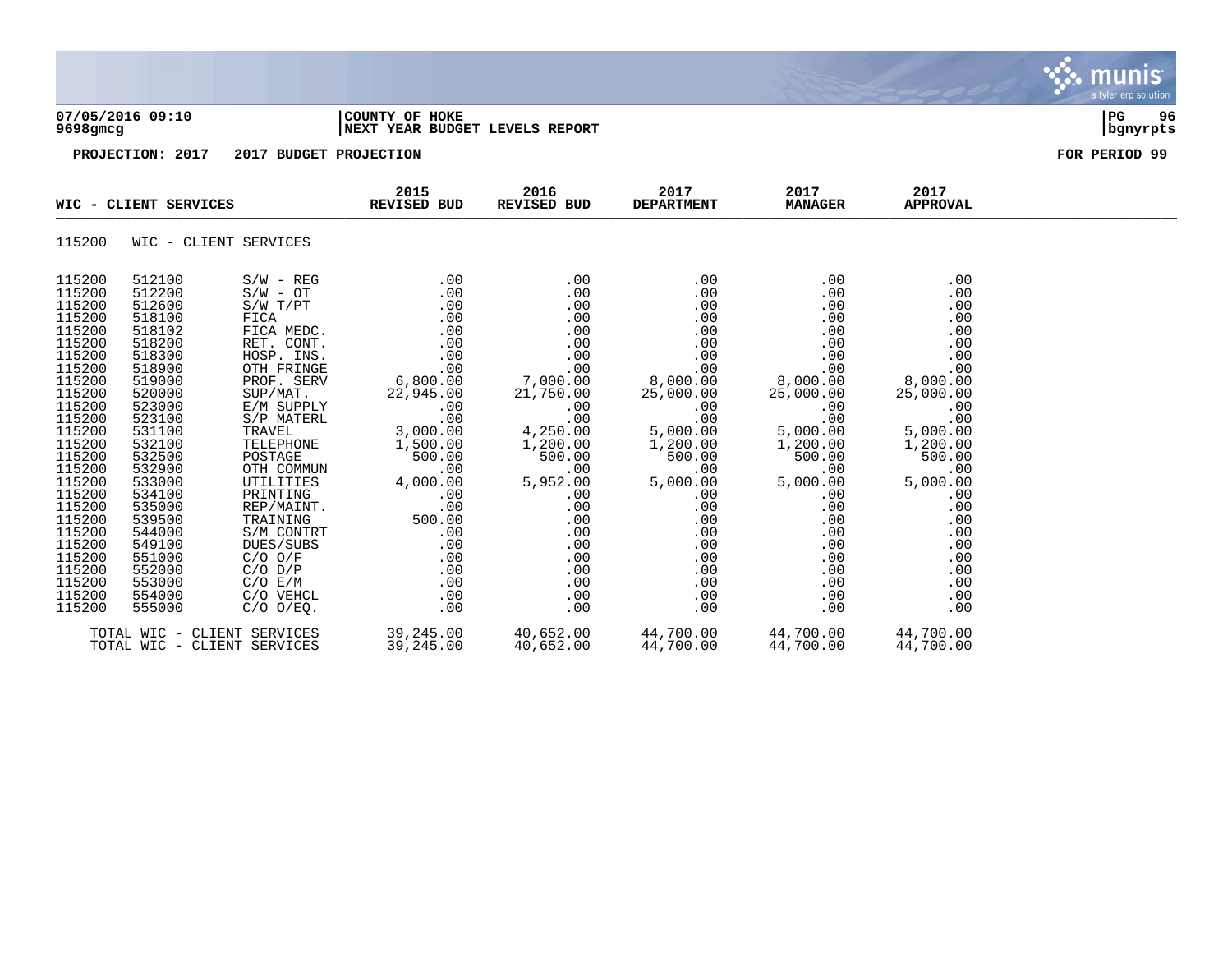|                                                                                                                                                                                                                                                        |                                                                                                                                                                                                                                                        |                                                       |                                                         |                     |                           |                        |                         | a tyler erp solution. |
|--------------------------------------------------------------------------------------------------------------------------------------------------------------------------------------------------------------------------------------------------------|--------------------------------------------------------------------------------------------------------------------------------------------------------------------------------------------------------------------------------------------------------|-------------------------------------------------------|---------------------------------------------------------|---------------------|---------------------------|------------------------|-------------------------|-----------------------|
| 9698gmcg                                                                                                                                                                                                                                               | 07/05/2016 09:10                                                                                                                                                                                                                                       |                                                       | COUNTY OF HOKE<br><b>NEXT YEAR BUDGET LEVELS REPORT</b> |                     |                           |                        |                         | PG 97<br>  bgnyrpts   |
|                                                                                                                                                                                                                                                        | PROJECTION: 2017                                                                                                                                                                                                                                       | 2017 BUDGET PROJECTION                                |                                                         |                     |                           |                        |                         | FOR PERIOD 99         |
|                                                                                                                                                                                                                                                        | WIC - NUTRITION                                                                                                                                                                                                                                        |                                                       | 2015<br>REVISED BUD                                     | 2016<br>REVISED BUD | 2017<br><b>DEPARTMENT</b> | 2017<br><b>MANAGER</b> | 2017<br><b>APPROVAL</b> |                       |
| 115201                                                                                                                                                                                                                                                 | WIC - NUTRITION                                                                                                                                                                                                                                        |                                                       |                                                         |                     |                           |                        |                         |                       |
| 115201<br>115201<br>115201<br>115201<br>115201<br>115201<br>115201<br>115201<br>115201<br>115201<br>115201<br>115201<br>115201<br>115201<br>115201<br>115201<br>115201<br>115201<br>115201<br>115201<br>115201<br>115201<br>115201<br>115201<br>115201 | 512100<br>512200<br>512600<br>518100<br>518102<br>518200<br>518300<br>518900<br>520000<br>523000<br>523100<br>531100<br>532100<br>532500<br>533000<br>534100<br>535000<br>539500<br>544000<br>549100<br>551000<br>552000<br>553000<br>554000<br>555000 | $S/W - REG$<br>C/O E/M<br>C/O VEHCL<br>$C/O$ $O/EQ$ . | .00<br>.00                                              | $\sim$ 00<br>.00    | .00<br>.00                | .00<br>.00             | .00<br>.00              |                       |
|                                                                                                                                                                                                                                                        | TOTAL WIC - NUTRITION                                                                                                                                                                                                                                  |                                                       | $2,500.00$ $2,200.00$                                   |                     | 2,000.00                  | 2,000.00               | 2,000.00                |                       |

 $\ddot{\ddot{\mathbf{u}}}$  munis

TOTAL WIC - NUTRITION 2,500.00 2,200.00 2,000.00 2,000.00 2,000.00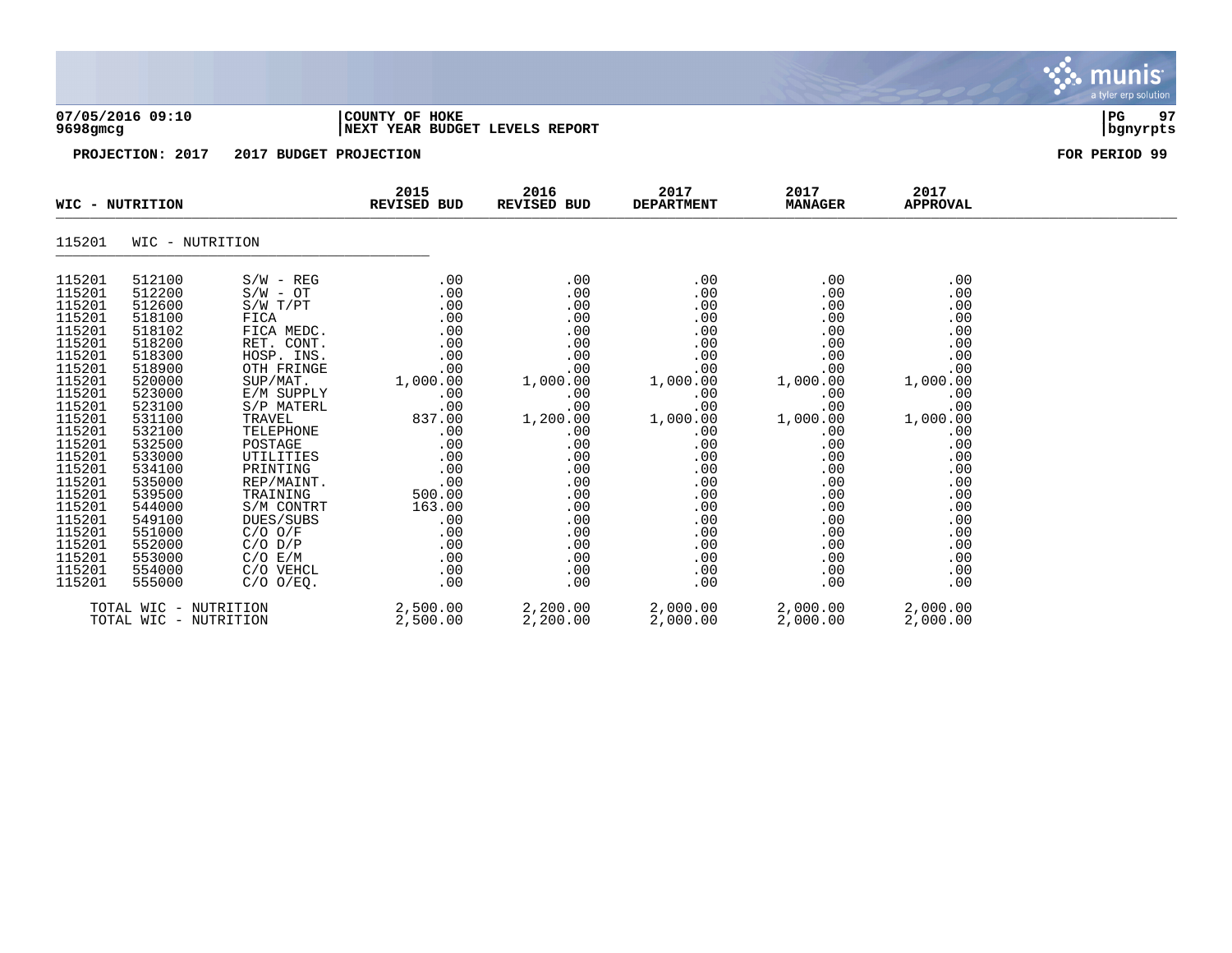| $9698$ gmcg      | 07/05/2016 09:10     |                           | COUNTY OF HOKE<br>NEXT YEAR BUDGET LEVELS REPORT |                     |                           |                        |                         | 98<br>$ _{\rm PG}$<br>  bgnyrpts |
|------------------|----------------------|---------------------------|--------------------------------------------------|---------------------|---------------------------|------------------------|-------------------------|----------------------------------|
|                  | PROJECTION: 2017     | 2017 BUDGET PROJECTION    |                                                  |                     |                           |                        |                         | FOR PERIOD 99                    |
|                  | WIC - ADMINISTRATION |                           | 2015<br><b>REVISED BUD</b>                       | 2016<br>REVISED BUD | 2017<br><b>DEPARTMENT</b> | 2017<br><b>MANAGER</b> | 2017<br><b>APPROVAL</b> |                                  |
| 115202           | WIC - ADMINISTRATION |                           |                                                  |                     |                           |                        |                         |                                  |
| 115202<br>115202 | 512100<br>512200     | $S/W - REG$<br>$S/W - OT$ | .00<br>.00                                       | .00<br>.00          | .00<br>.00                | .00<br>.00             | .00<br>.00              |                                  |
| 115202           | 512600               | S/W T/PT                  | .00                                              | .00                 | .00                       | .00                    | .00                     |                                  |
| 115202           | 518100               | FICA                      | .00                                              | .00                 | .00                       | .00                    | .00                     |                                  |
| 115202<br>115202 | 518102<br>518200     | FICA MEDC.<br>RET. CONT.  | .00<br>.00                                       | .00<br>.00          | .00<br>.00                | .00<br>.00             | .00<br>.00              |                                  |
| 115202           | 518300               | HOSP. INS.                | .00                                              | .00                 | .00                       | .00                    | .00                     |                                  |
| 115202           | 518900               | OTH FRINGE                | .00                                              | .00                 | .00                       | .00                    | .00                     |                                  |
| 115202           | 520000               | SUP/MAT.                  | 100.00                                           | 100.00              | 100.00                    | 100.00                 | 100.00                  |                                  |
| 115202           | 523000               | E/M SUPPLY                | .00                                              | .00                 | .00                       | .00                    | .00                     |                                  |
| 115202           | 523100               | S/P MATERL                | .00                                              | .00                 | .00                       | .00                    | .00                     |                                  |
| 115202<br>115202 | 531100<br>532100     | TRAVEL<br>TELEPHONE       | 100.00<br>.00                                    | 100.00<br>.00       | 1,000.00<br>.00           | 1,000.00<br>.00        | 1,000.00<br>.00         |                                  |
| 115202           | 532500               | POSTAGE                   | .00                                              | .00                 | .00                       | .00                    | .00                     |                                  |
|                  |                      |                           |                                                  |                     |                           |                        |                         |                                  |

 $\ddot{\ddot{\Sigma}}$  munis

115202 533000 UTILITIES .00 .00 .00 .00 .00 115202 534100 PRINTING .00 .00 .00 .00 .00 115202 535000 REP/MAINT. .00 .00 .00 .00 .00 115202 544000 S/M CONTRT .00 .00 .00 .00 .00 115202 549100 DUES/SUBS .00 .00 .00 .00 .00 115202 551000 C/O O/F .00 .00 .00 .00 .00 115202 552000 C/O D/P .00 .00 .00 .00 .00 115202 553000 C/O E/M .00 .00 .00 .00 .00 115202 554000 C/O VEHCL .00 .00 .00 .00 .00 115202 555000 C/O O/EQ. .00 .00 .00 .00 .00

TOTAL WIC - ADMINISTRATION 200.00 200.00 1,100.00 1,100.00 1,100.00

TOTAL WIC - ADMINISTRATION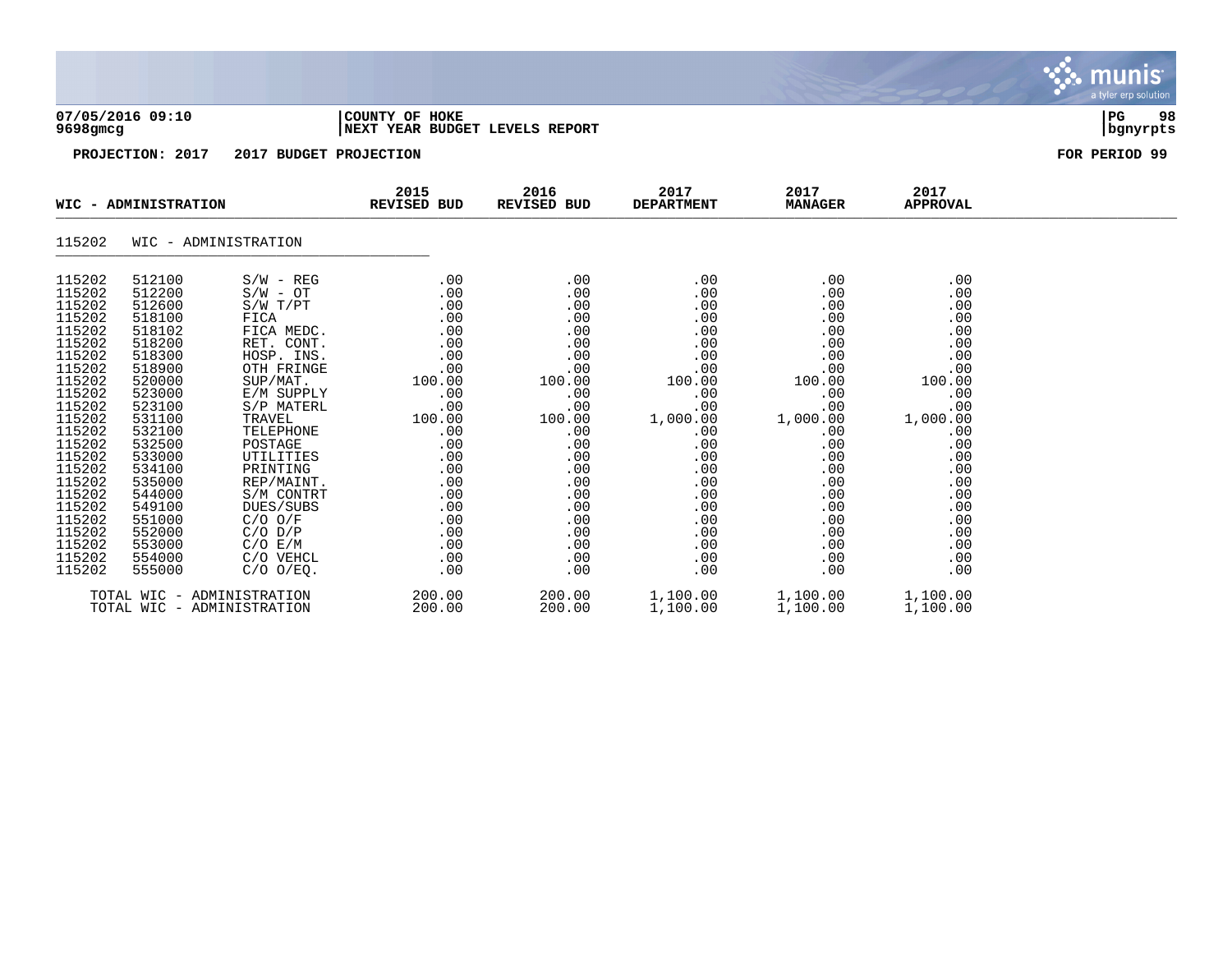| WIC - BREAST FEEDING          |                        | 2015<br>REVISED BUD | 2016<br>REVISED BUD                    | 2017<br><b>DEPARTMENT</b> | 2017<br><b>MANAGER</b> | 2017<br><b>APPROVAL</b> |                          |
|-------------------------------|------------------------|---------------------|----------------------------------------|---------------------------|------------------------|-------------------------|--------------------------|
| PROJECTION: 2017              | 2017 BUDGET PROJECTION |                     |                                        |                           |                        |                         | FOR PERIOD 99            |
| 07/05/2016 09:10<br>9698gm.cg |                        | COUNTY OF HOKE      | <b>INEXT YEAR BUDGET LEVELS REPORT</b> |                           |                        |                         | 99<br>  PG<br>  bgnyrpts |

 $\bullet$  munis

# 115203 WIC - BREAST FEEDING \_\_\_\_\_\_\_\_\_\_\_\_\_\_\_\_\_\_\_\_\_\_\_\_\_\_\_\_\_\_\_\_\_\_\_\_\_\_\_\_\_\_\_\_

| 115203 | 512100 | $S/W - REG$                | .00      | .00      | .00      | .00      | .00      |
|--------|--------|----------------------------|----------|----------|----------|----------|----------|
| 115203 | 512200 | $S/W - OT$                 | .00      | .00      | .00      | .00      | .00      |
| 115203 | 512600 | S/W T/PT                   | .00      | .00      | .00      | .00      | .00      |
| 115203 | 518100 | FICA                       | .00      | .00      | .00      | .00      | .00      |
| 115203 | 518102 | FICA MEDC.                 | .00      | .00      | .00      | .00      | .00      |
| 115203 | 518200 | RET. CONT.                 | .00      | .00      | .00      | .00      | .00      |
| 115203 | 518300 | HOSP. INS.                 | .00      | .00      | .00      | .00      | .00      |
| 115203 | 520000 | SUP/MAT.                   | 2,250.00 | 2,000.00 | 2,000.00 | 2,000.00 | 2,000.00 |
| 115203 | 523000 | E/M SUPPLY                 | .00      | .00      | .00      | .00      | .00      |
| 115203 | 523100 | S/P MATERL                 | .00      | .00      | .00      | .00      | .00      |
| 115203 | 531100 | TRAVEL                     | 1,100.00 | 1,500.00 | 1,500.00 | 1,500.00 | 1,500.00 |
| 115203 | 532100 | TELEPHONE                  | 500.00   | .00      | .00      | .00      | .00      |
| 115203 | 532500 | POSTAGE                    | .00      | .00      | .00      | .00      | .00      |
| 115203 | 533000 | UTILITIES                  | .00      | .00      | .00      | .00      | .00      |
| 115203 | 534100 | PRINTING                   | .00      | .00      | .00      | .00      | .00      |
| 115203 | 535000 | REP/MAINT.                 | .00      | .00      | .00      | .00      | .00      |
| 115203 | 539500 | TRAINING                   | 650.00   | .00      | .00      | .00      | .00      |
| 115203 | 544000 | S/M CONTRT                 | .00      | .00      | .00      | .00      | .00      |
| 115203 | 549100 | DUES/SUBS                  | .00      | .00      | .00      | .00      | .00      |
| 115203 | 551000 | $C/O$ $O/F$                | .00      | .00      | .00      | .00      | .00      |
| 115203 | 552000 | $C/O$ $D/P$                | .00      | .00      | .00      | .00      | .00      |
| 115203 | 553000 | C/O E/M                    | .00      | .00      | .00      | .00      | .00      |
| 115203 | 554000 | C/O VEHCL                  | .00      | .00      | .00      | .00      | .00      |
| 115203 | 555000 | $C/O$ $O/EO$ .             |          | .00      | .00      | .00      |          |
|        |        |                            | .00      |          |          |          | .00      |
|        |        | TOTAL WIC - BREAST FEEDING | 4,500.00 | 3,500.00 | 3,500.00 | 3,500.00 | 3,500.00 |
|        |        | TOTAL WIC - BREAST FEEDING | 4,500.00 | 3,500.00 | 3,500.00 | 3,500.00 | 3,500.00 |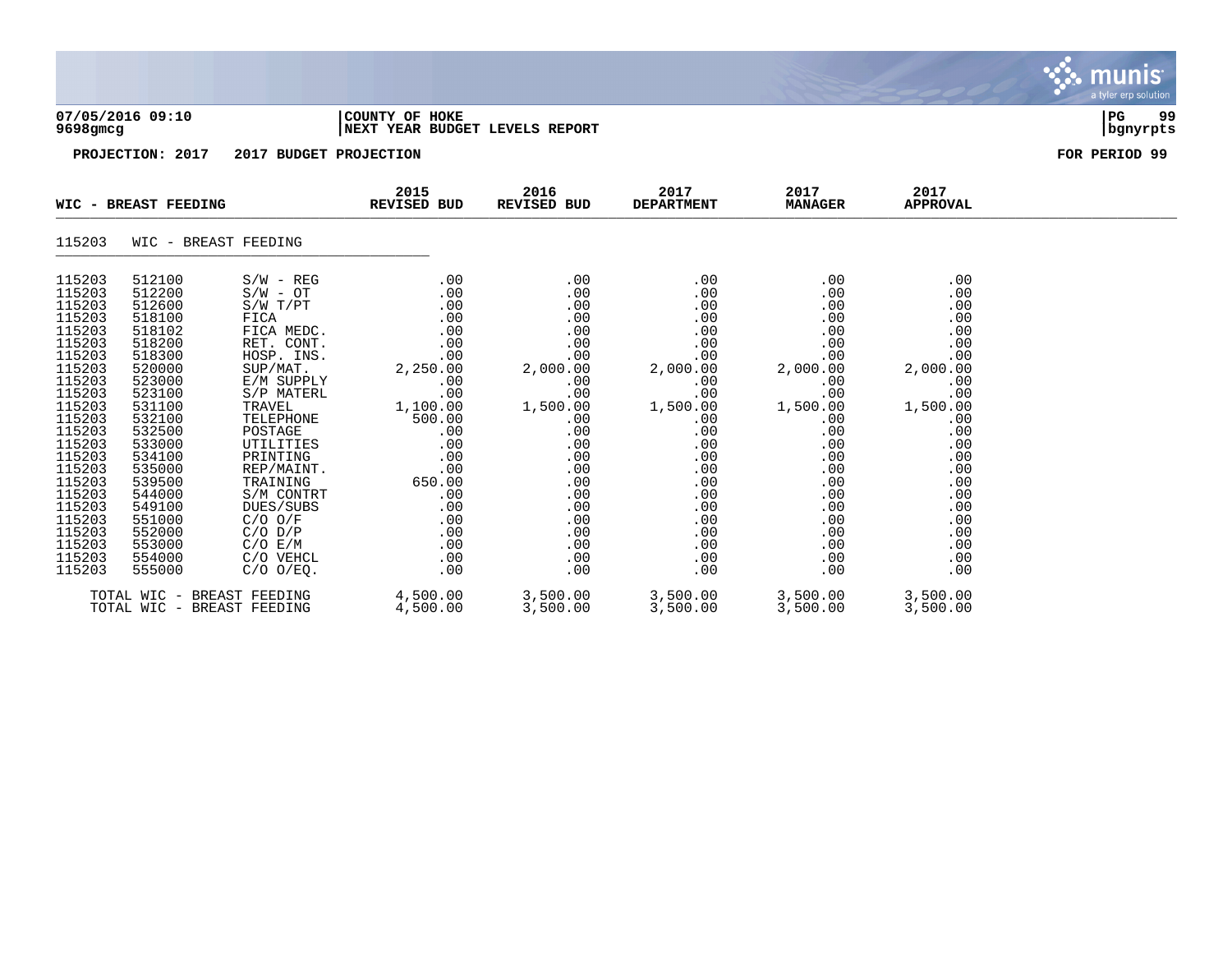

munis

115204 519000 PROF. SERV 9,500.00 11,684.00 9,500.00 9,500.00 9,500.00 115204 520000 SUP/MAT. .00 .00 .00 .00 .00 115204 532100 TELEPHONE 450.00 750.00 450.00 450.00 450.00 TOTAL WIC BREAST FEEDING PEE 9,950.00 12,434.00 9,950.00 9,950.00 9,950.00<br>TOTAL WIC BREAST FEEDING PEE 9,950.00 12,434.00 9,950.00 9,950.00 9,950.00 TOTAL WIC BREAST FEEDING PEE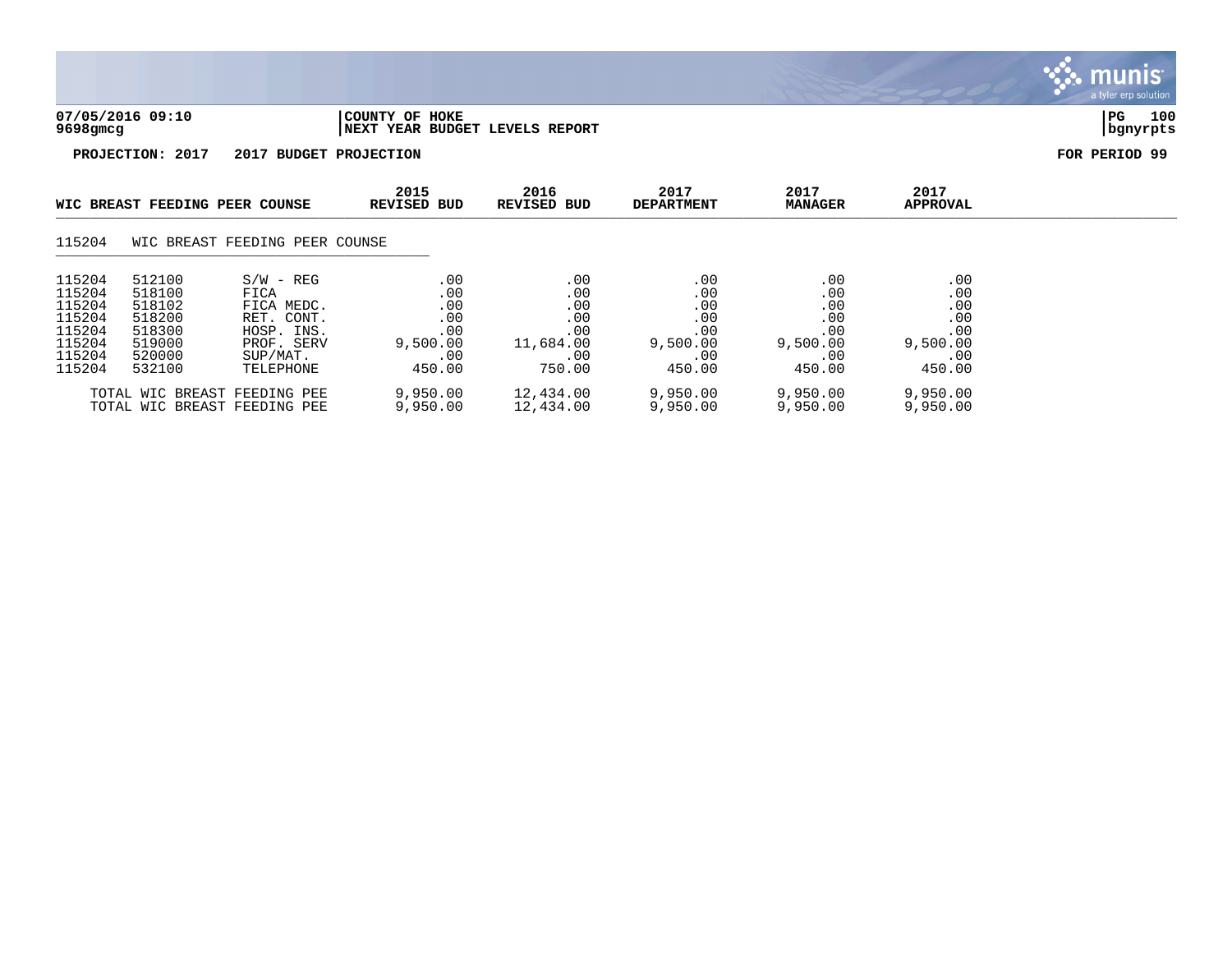### **07/05/2016 09:10 |COUNTY OF HOKE |PG 101 9698gmcg |NEXT YEAR BUDGET LEVELS REPORT |bgnyrpts**

| DSS - ADMINISTRATION<br>115310<br>512100<br>2,829,060.00<br>2,989,567.00<br>$S/W - REG$<br>246,974.00<br>2,645,626.00<br>2,989,567.00<br>115310<br>512200<br>$S/W - OT$<br>.00<br>.00<br>00 .<br>6,400 .00<br>00 .<br>157,450.00<br>$79,360.00$<br>$79,360.00$<br>$7,000.00$<br>$194,308.00$<br>$00$<br>$6,400.00$<br>$8,000.00$<br>$228,702.00$<br>S/W - OT<br>S/W T/PT<br>S/W LONG.<br>G/B EXP<br>FICA MEDC.<br>FICA MEDC.<br>115310<br>512600<br>.00<br>6,400.00<br>115310<br>512700<br>00 .<br>7,000 .00<br>18,894 .00<br>$(0,400.00)$<br>00.00.00<br>02.228.702<br>00.<br>8,000.00<br>216,423.00<br>115310<br>517000<br>115310<br>518100<br>$\begin{array}{c} 219,434 \end{array}$<br>115310<br>115310<br>518102<br>.00<br>.00 .179 .692<br>$\sim$ 00<br>00.<br>202 , 095 . 00<br>18,894.00<br>RET. CONT. 17,559.00<br>HOSP. INS. 40,500.00<br>UNEMP. COM<br>THERINGE 240.00<br>ROF CENT<br>.00<br>191,244.00<br>179,692.00<br>202,095.00<br>219,434.00<br>518200<br>115310<br>518300<br>476,804.00<br>523,032.00<br>562,613.00<br>562,613.00<br>115310<br>3,330.00<br>$00$<br>2,640.00<br>$00$<br>3,330.00<br>518500<br>$00$ .<br>3,330.00<br>115310<br>518900<br>16,000.00<br>12,500.00<br>311,840.00<br>00.<br>16,000.00<br>16,000.00<br>115310<br>28,832.00<br>519000<br>PROF. SERV<br>115310<br>519200<br>224,100.00<br>224,100.00<br>224,100.00<br>P/S LEGAL<br>224,100.00<br>115310<br>$P/S$ ATT AP<br>519201<br>13,124.00<br>10,000.00<br>10,000.00<br>10,000.00<br>115310<br>519210<br>$00$<br>00.000<br>28,000.00<br>00.000.00<br>.00<br>PROFSVCCON .00<br>SUP/MAT. .00<br>SUP/MAT. .00<br>S/M-FIRE .00<br>TRAVEL .00<br>TELEPHONE .000.00<br>TELEPHONE .27,500.00<br>.00<br>$\begin{array}{cc} 0.00 & 0.00 \ 0.00 & 0.00 \ 0.00 & 0.00 \ 0.00 & 0.00 \end{array}$<br>$10,000$<br>$10,000$<br>$28,000$<br>$28,000.00$<br>$28,000.00$<br>$10,000.00$<br>$28,000.00$<br>115310<br>520000<br>28,000.00<br>115310<br>526002<br>.00<br>115310<br>10,000.00<br>531100<br>27,500.00<br>115310<br>532100<br>28,000.00<br>28,000.00<br>POSTAGE 27,500.00<br>POSTAGE 30,000.00<br>UTILITIES .00<br>PRINTING .00<br>REP/MAINT. 10,000.00<br>R & M-FIRE .00<br>ENERGY .00<br>CONT/LEASE 93,280.00<br>115310<br>37,000.00<br>532500<br>$\begin{bmatrix} .000.00 & 28 \\ .00 & 37 \\ .00 & .00 \\ .00 & .00 \\ .00 & .00 \\ .00 & 10,000.0 \\ .0 & 1,800.00 \\ .00 & 1,800.00 \\ 107,650.00 \end{bmatrix}$<br>$\begin{bmatrix} 27,500\ 32,000\ 10 & 32\ 0 & 0\ 0 & 0\ 0 & 0\ 0 & 0 & 0\ 10,000\ 0 & 0 & 0\ 12,080\ 0 & 0 & 0\ \end{bmatrix}$<br>37,000.00<br>115310<br>533000<br>.00<br>.00<br>115310<br>534100<br>$\begin{array}{ccc} .\,00\,00 & .\,0\,00\,00 & .\,0\,00\,00 & 0\,0\,0 & 0\,0 & 0\,0 & 0\,0 & 0\,0 & 0\,0 & 0\,0 & 0\,0 & 0\,0 & 0 & 0\,0 & 0 & 0\,0 & 0 & 0\,0 & 0 & 0\,0 & 0 & 0\,0 & 0 & 0\,0 & 0 & 0\,0 & 0 & 0\,0 & 0 & 0\,0 & 0 & 0\,0 & 0 & 0\,0 & 0 & 0\,0 & 0 & 0\,0 & 0 &$<br>115310<br>535000<br>$\begin{array}{r} .00 \\ .00 \\ .00 \\ .00 \\ .00 \\ .00 \\ .00 \\ 1,800.00 \\ 107.650.00 \\ .00 \\ 107.650.00 \\ \end{array}$<br>115310<br>535001<br>115310<br>R & M-FIRE<br>NERGY<br>CONTSLEASE<br>CONTSCAN<br>DUES/SUBS<br>CAP OUTLAY<br>C/O O/F<br>C/O E/M<br>C/O E/M<br>C/O VEHCL<br>C/O VEHCL<br>C/O VEHCL<br>C/O O/EQ.<br>ANNEX PRIN<br>ANNEX INT<br>544000<br>115310<br>544004<br>115310<br>544005<br>115310<br>549100<br>115310<br>107,650.00<br>12,080.00<br>550000<br>115310<br>115310<br>551000<br>.00<br>.00<br>$56,006$<br>00.<br>19,710.00<br>5,000.00<br>00.<br>19,710.00<br>5,000.00<br>00<br>19,710.00<br>5,000.00<br>35,625.00<br>5,000.00<br>552000<br>56,006.00<br>3,176.00<br>115310<br>553000<br>115310<br>19,306.00<br>.00<br>554000<br>.00<br>$57553780$<br>00<br>66, 667.00<br>8, 834.00<br>$\begin{array}{c} 66 \\ 1 \end{array}$<br>.00<br>$rac{1}{\sqrt{1-\frac{1}{c^{2}}}}$<br>.00<br>.00<br>115310<br>00 .<br>66, 667 . 00<br>555000<br>.00<br>115310<br>66,667.00<br>571031<br>66,667.00<br>66,667.00<br>8,834.00<br>115310<br>14,574.00<br>13,743.00<br>572031<br>8,834.00<br>4,573,468.00<br>TOTAL DSS - ADMINISTRATION<br>946,153.00<br>4,128,964.00<br>4,501,300.00<br>4,590,807.00<br>TOTAL DSS - ADMINISTRATION |        | DSS - ADMINISTRATION |  | 2015<br>REVISED BUD | 2016<br>REVISED BUD | 2017<br><b>DEPARTMENT</b> | 2017<br><b>MANAGER</b> | 2017<br><b>APPROVAL</b> |  |
|--------------------------------------------------------------------------------------------------------------------------------------------------------------------------------------------------------------------------------------------------------------------------------------------------------------------------------------------------------------------------------------------------------------------------------------------------------------------------------------------------------------------------------------------------------------------------------------------------------------------------------------------------------------------------------------------------------------------------------------------------------------------------------------------------------------------------------------------------------------------------------------------------------------------------------------------------------------------------------------------------------------------------------------------------------------------------------------------------------------------------------------------------------------------------------------------------------------------------------------------------------------------------------------------------------------------------------------------------------------------------------------------------------------------------------------------------------------------------------------------------------------------------------------------------------------------------------------------------------------------------------------------------------------------------------------------------------------------------------------------------------------------------------------------------------------------------------------------------------------------------------------------------------------------------------------------------------------------------------------------------------------------------------------------------------------------------------------------------------------------------------------------------------------------------------------------------------------------------------------------------------------------------------------------------------------------------------------------------------------------------------------------------------------------------------------------------------------------------------------------------------------------------------------------------------------------------------------------------------------------------------------------------------------------------------------------------------------------------------------------------------------------------------------------------------------------------------------------------------------------------------------------------------------------------------------------------------------------------------------------------------------------------------------------------------------------------------------------------------------------------------------------------------------------------------------------------------------------------------------------------------------------------------------------------------------------------------------------------------------------------------------------------------------------------------------------------------------------------------------------------------------------------------------------------------------------------------------------------------------------------------------------------------------------------------------------------------------------------------------------------------------------------------------------------------------------------------------------------------------------------------------------------------------------------------------------------------------------------------------------------------------------------------------------------------------------------------------------------------------------------------------------------------------------------------------|--------|----------------------|--|---------------------|---------------------|---------------------------|------------------------|-------------------------|--|
|                                                                                                                                                                                                                                                                                                                                                                                                                                                                                                                                                                                                                                                                                                                                                                                                                                                                                                                                                                                                                                                                                                                                                                                                                                                                                                                                                                                                                                                                                                                                                                                                                                                                                                                                                                                                                                                                                                                                                                                                                                                                                                                                                                                                                                                                                                                                                                                                                                                                                                                                                                                                                                                                                                                                                                                                                                                                                                                                                                                                                                                                                                                                                                                                                                                                                                                                                                                                                                                                                                                                                                                                                                                                                                                                                                                                                                                                                                                                                                                                                                                                                                                                                                                      | 115310 |                      |  |                     |                     |                           |                        |                         |  |
|                                                                                                                                                                                                                                                                                                                                                                                                                                                                                                                                                                                                                                                                                                                                                                                                                                                                                                                                                                                                                                                                                                                                                                                                                                                                                                                                                                                                                                                                                                                                                                                                                                                                                                                                                                                                                                                                                                                                                                                                                                                                                                                                                                                                                                                                                                                                                                                                                                                                                                                                                                                                                                                                                                                                                                                                                                                                                                                                                                                                                                                                                                                                                                                                                                                                                                                                                                                                                                                                                                                                                                                                                                                                                                                                                                                                                                                                                                                                                                                                                                                                                                                                                                                      |        |                      |  |                     |                     |                           |                        |                         |  |
|                                                                                                                                                                                                                                                                                                                                                                                                                                                                                                                                                                                                                                                                                                                                                                                                                                                                                                                                                                                                                                                                                                                                                                                                                                                                                                                                                                                                                                                                                                                                                                                                                                                                                                                                                                                                                                                                                                                                                                                                                                                                                                                                                                                                                                                                                                                                                                                                                                                                                                                                                                                                                                                                                                                                                                                                                                                                                                                                                                                                                                                                                                                                                                                                                                                                                                                                                                                                                                                                                                                                                                                                                                                                                                                                                                                                                                                                                                                                                                                                                                                                                                                                                                                      |        |                      |  |                     |                     |                           |                        |                         |  |
|                                                                                                                                                                                                                                                                                                                                                                                                                                                                                                                                                                                                                                                                                                                                                                                                                                                                                                                                                                                                                                                                                                                                                                                                                                                                                                                                                                                                                                                                                                                                                                                                                                                                                                                                                                                                                                                                                                                                                                                                                                                                                                                                                                                                                                                                                                                                                                                                                                                                                                                                                                                                                                                                                                                                                                                                                                                                                                                                                                                                                                                                                                                                                                                                                                                                                                                                                                                                                                                                                                                                                                                                                                                                                                                                                                                                                                                                                                                                                                                                                                                                                                                                                                                      |        |                      |  |                     |                     |                           |                        |                         |  |
|                                                                                                                                                                                                                                                                                                                                                                                                                                                                                                                                                                                                                                                                                                                                                                                                                                                                                                                                                                                                                                                                                                                                                                                                                                                                                                                                                                                                                                                                                                                                                                                                                                                                                                                                                                                                                                                                                                                                                                                                                                                                                                                                                                                                                                                                                                                                                                                                                                                                                                                                                                                                                                                                                                                                                                                                                                                                                                                                                                                                                                                                                                                                                                                                                                                                                                                                                                                                                                                                                                                                                                                                                                                                                                                                                                                                                                                                                                                                                                                                                                                                                                                                                                                      |        |                      |  |                     |                     |                           |                        |                         |  |
|                                                                                                                                                                                                                                                                                                                                                                                                                                                                                                                                                                                                                                                                                                                                                                                                                                                                                                                                                                                                                                                                                                                                                                                                                                                                                                                                                                                                                                                                                                                                                                                                                                                                                                                                                                                                                                                                                                                                                                                                                                                                                                                                                                                                                                                                                                                                                                                                                                                                                                                                                                                                                                                                                                                                                                                                                                                                                                                                                                                                                                                                                                                                                                                                                                                                                                                                                                                                                                                                                                                                                                                                                                                                                                                                                                                                                                                                                                                                                                                                                                                                                                                                                                                      |        |                      |  |                     |                     |                           |                        |                         |  |
|                                                                                                                                                                                                                                                                                                                                                                                                                                                                                                                                                                                                                                                                                                                                                                                                                                                                                                                                                                                                                                                                                                                                                                                                                                                                                                                                                                                                                                                                                                                                                                                                                                                                                                                                                                                                                                                                                                                                                                                                                                                                                                                                                                                                                                                                                                                                                                                                                                                                                                                                                                                                                                                                                                                                                                                                                                                                                                                                                                                                                                                                                                                                                                                                                                                                                                                                                                                                                                                                                                                                                                                                                                                                                                                                                                                                                                                                                                                                                                                                                                                                                                                                                                                      |        |                      |  |                     |                     |                           |                        |                         |  |
|                                                                                                                                                                                                                                                                                                                                                                                                                                                                                                                                                                                                                                                                                                                                                                                                                                                                                                                                                                                                                                                                                                                                                                                                                                                                                                                                                                                                                                                                                                                                                                                                                                                                                                                                                                                                                                                                                                                                                                                                                                                                                                                                                                                                                                                                                                                                                                                                                                                                                                                                                                                                                                                                                                                                                                                                                                                                                                                                                                                                                                                                                                                                                                                                                                                                                                                                                                                                                                                                                                                                                                                                                                                                                                                                                                                                                                                                                                                                                                                                                                                                                                                                                                                      |        |                      |  |                     |                     |                           |                        |                         |  |
|                                                                                                                                                                                                                                                                                                                                                                                                                                                                                                                                                                                                                                                                                                                                                                                                                                                                                                                                                                                                                                                                                                                                                                                                                                                                                                                                                                                                                                                                                                                                                                                                                                                                                                                                                                                                                                                                                                                                                                                                                                                                                                                                                                                                                                                                                                                                                                                                                                                                                                                                                                                                                                                                                                                                                                                                                                                                                                                                                                                                                                                                                                                                                                                                                                                                                                                                                                                                                                                                                                                                                                                                                                                                                                                                                                                                                                                                                                                                                                                                                                                                                                                                                                                      |        |                      |  |                     |                     |                           |                        |                         |  |
|                                                                                                                                                                                                                                                                                                                                                                                                                                                                                                                                                                                                                                                                                                                                                                                                                                                                                                                                                                                                                                                                                                                                                                                                                                                                                                                                                                                                                                                                                                                                                                                                                                                                                                                                                                                                                                                                                                                                                                                                                                                                                                                                                                                                                                                                                                                                                                                                                                                                                                                                                                                                                                                                                                                                                                                                                                                                                                                                                                                                                                                                                                                                                                                                                                                                                                                                                                                                                                                                                                                                                                                                                                                                                                                                                                                                                                                                                                                                                                                                                                                                                                                                                                                      |        |                      |  |                     |                     |                           |                        |                         |  |
|                                                                                                                                                                                                                                                                                                                                                                                                                                                                                                                                                                                                                                                                                                                                                                                                                                                                                                                                                                                                                                                                                                                                                                                                                                                                                                                                                                                                                                                                                                                                                                                                                                                                                                                                                                                                                                                                                                                                                                                                                                                                                                                                                                                                                                                                                                                                                                                                                                                                                                                                                                                                                                                                                                                                                                                                                                                                                                                                                                                                                                                                                                                                                                                                                                                                                                                                                                                                                                                                                                                                                                                                                                                                                                                                                                                                                                                                                                                                                                                                                                                                                                                                                                                      |        |                      |  |                     |                     |                           |                        |                         |  |
|                                                                                                                                                                                                                                                                                                                                                                                                                                                                                                                                                                                                                                                                                                                                                                                                                                                                                                                                                                                                                                                                                                                                                                                                                                                                                                                                                                                                                                                                                                                                                                                                                                                                                                                                                                                                                                                                                                                                                                                                                                                                                                                                                                                                                                                                                                                                                                                                                                                                                                                                                                                                                                                                                                                                                                                                                                                                                                                                                                                                                                                                                                                                                                                                                                                                                                                                                                                                                                                                                                                                                                                                                                                                                                                                                                                                                                                                                                                                                                                                                                                                                                                                                                                      |        |                      |  |                     |                     |                           |                        |                         |  |
|                                                                                                                                                                                                                                                                                                                                                                                                                                                                                                                                                                                                                                                                                                                                                                                                                                                                                                                                                                                                                                                                                                                                                                                                                                                                                                                                                                                                                                                                                                                                                                                                                                                                                                                                                                                                                                                                                                                                                                                                                                                                                                                                                                                                                                                                                                                                                                                                                                                                                                                                                                                                                                                                                                                                                                                                                                                                                                                                                                                                                                                                                                                                                                                                                                                                                                                                                                                                                                                                                                                                                                                                                                                                                                                                                                                                                                                                                                                                                                                                                                                                                                                                                                                      |        |                      |  |                     |                     |                           |                        |                         |  |
|                                                                                                                                                                                                                                                                                                                                                                                                                                                                                                                                                                                                                                                                                                                                                                                                                                                                                                                                                                                                                                                                                                                                                                                                                                                                                                                                                                                                                                                                                                                                                                                                                                                                                                                                                                                                                                                                                                                                                                                                                                                                                                                                                                                                                                                                                                                                                                                                                                                                                                                                                                                                                                                                                                                                                                                                                                                                                                                                                                                                                                                                                                                                                                                                                                                                                                                                                                                                                                                                                                                                                                                                                                                                                                                                                                                                                                                                                                                                                                                                                                                                                                                                                                                      |        |                      |  |                     |                     |                           |                        |                         |  |
|                                                                                                                                                                                                                                                                                                                                                                                                                                                                                                                                                                                                                                                                                                                                                                                                                                                                                                                                                                                                                                                                                                                                                                                                                                                                                                                                                                                                                                                                                                                                                                                                                                                                                                                                                                                                                                                                                                                                                                                                                                                                                                                                                                                                                                                                                                                                                                                                                                                                                                                                                                                                                                                                                                                                                                                                                                                                                                                                                                                                                                                                                                                                                                                                                                                                                                                                                                                                                                                                                                                                                                                                                                                                                                                                                                                                                                                                                                                                                                                                                                                                                                                                                                                      |        |                      |  |                     |                     |                           |                        |                         |  |
|                                                                                                                                                                                                                                                                                                                                                                                                                                                                                                                                                                                                                                                                                                                                                                                                                                                                                                                                                                                                                                                                                                                                                                                                                                                                                                                                                                                                                                                                                                                                                                                                                                                                                                                                                                                                                                                                                                                                                                                                                                                                                                                                                                                                                                                                                                                                                                                                                                                                                                                                                                                                                                                                                                                                                                                                                                                                                                                                                                                                                                                                                                                                                                                                                                                                                                                                                                                                                                                                                                                                                                                                                                                                                                                                                                                                                                                                                                                                                                                                                                                                                                                                                                                      |        |                      |  |                     |                     |                           |                        |                         |  |
|                                                                                                                                                                                                                                                                                                                                                                                                                                                                                                                                                                                                                                                                                                                                                                                                                                                                                                                                                                                                                                                                                                                                                                                                                                                                                                                                                                                                                                                                                                                                                                                                                                                                                                                                                                                                                                                                                                                                                                                                                                                                                                                                                                                                                                                                                                                                                                                                                                                                                                                                                                                                                                                                                                                                                                                                                                                                                                                                                                                                                                                                                                                                                                                                                                                                                                                                                                                                                                                                                                                                                                                                                                                                                                                                                                                                                                                                                                                                                                                                                                                                                                                                                                                      |        |                      |  |                     |                     |                           |                        |                         |  |
|                                                                                                                                                                                                                                                                                                                                                                                                                                                                                                                                                                                                                                                                                                                                                                                                                                                                                                                                                                                                                                                                                                                                                                                                                                                                                                                                                                                                                                                                                                                                                                                                                                                                                                                                                                                                                                                                                                                                                                                                                                                                                                                                                                                                                                                                                                                                                                                                                                                                                                                                                                                                                                                                                                                                                                                                                                                                                                                                                                                                                                                                                                                                                                                                                                                                                                                                                                                                                                                                                                                                                                                                                                                                                                                                                                                                                                                                                                                                                                                                                                                                                                                                                                                      |        |                      |  |                     |                     |                           |                        |                         |  |
|                                                                                                                                                                                                                                                                                                                                                                                                                                                                                                                                                                                                                                                                                                                                                                                                                                                                                                                                                                                                                                                                                                                                                                                                                                                                                                                                                                                                                                                                                                                                                                                                                                                                                                                                                                                                                                                                                                                                                                                                                                                                                                                                                                                                                                                                                                                                                                                                                                                                                                                                                                                                                                                                                                                                                                                                                                                                                                                                                                                                                                                                                                                                                                                                                                                                                                                                                                                                                                                                                                                                                                                                                                                                                                                                                                                                                                                                                                                                                                                                                                                                                                                                                                                      |        |                      |  |                     |                     |                           |                        |                         |  |
|                                                                                                                                                                                                                                                                                                                                                                                                                                                                                                                                                                                                                                                                                                                                                                                                                                                                                                                                                                                                                                                                                                                                                                                                                                                                                                                                                                                                                                                                                                                                                                                                                                                                                                                                                                                                                                                                                                                                                                                                                                                                                                                                                                                                                                                                                                                                                                                                                                                                                                                                                                                                                                                                                                                                                                                                                                                                                                                                                                                                                                                                                                                                                                                                                                                                                                                                                                                                                                                                                                                                                                                                                                                                                                                                                                                                                                                                                                                                                                                                                                                                                                                                                                                      |        |                      |  |                     |                     |                           |                        |                         |  |
|                                                                                                                                                                                                                                                                                                                                                                                                                                                                                                                                                                                                                                                                                                                                                                                                                                                                                                                                                                                                                                                                                                                                                                                                                                                                                                                                                                                                                                                                                                                                                                                                                                                                                                                                                                                                                                                                                                                                                                                                                                                                                                                                                                                                                                                                                                                                                                                                                                                                                                                                                                                                                                                                                                                                                                                                                                                                                                                                                                                                                                                                                                                                                                                                                                                                                                                                                                                                                                                                                                                                                                                                                                                                                                                                                                                                                                                                                                                                                                                                                                                                                                                                                                                      |        |                      |  |                     |                     |                           |                        |                         |  |
|                                                                                                                                                                                                                                                                                                                                                                                                                                                                                                                                                                                                                                                                                                                                                                                                                                                                                                                                                                                                                                                                                                                                                                                                                                                                                                                                                                                                                                                                                                                                                                                                                                                                                                                                                                                                                                                                                                                                                                                                                                                                                                                                                                                                                                                                                                                                                                                                                                                                                                                                                                                                                                                                                                                                                                                                                                                                                                                                                                                                                                                                                                                                                                                                                                                                                                                                                                                                                                                                                                                                                                                                                                                                                                                                                                                                                                                                                                                                                                                                                                                                                                                                                                                      |        |                      |  |                     |                     |                           |                        |                         |  |
|                                                                                                                                                                                                                                                                                                                                                                                                                                                                                                                                                                                                                                                                                                                                                                                                                                                                                                                                                                                                                                                                                                                                                                                                                                                                                                                                                                                                                                                                                                                                                                                                                                                                                                                                                                                                                                                                                                                                                                                                                                                                                                                                                                                                                                                                                                                                                                                                                                                                                                                                                                                                                                                                                                                                                                                                                                                                                                                                                                                                                                                                                                                                                                                                                                                                                                                                                                                                                                                                                                                                                                                                                                                                                                                                                                                                                                                                                                                                                                                                                                                                                                                                                                                      |        |                      |  |                     |                     |                           |                        |                         |  |
|                                                                                                                                                                                                                                                                                                                                                                                                                                                                                                                                                                                                                                                                                                                                                                                                                                                                                                                                                                                                                                                                                                                                                                                                                                                                                                                                                                                                                                                                                                                                                                                                                                                                                                                                                                                                                                                                                                                                                                                                                                                                                                                                                                                                                                                                                                                                                                                                                                                                                                                                                                                                                                                                                                                                                                                                                                                                                                                                                                                                                                                                                                                                                                                                                                                                                                                                                                                                                                                                                                                                                                                                                                                                                                                                                                                                                                                                                                                                                                                                                                                                                                                                                                                      |        |                      |  |                     |                     |                           |                        |                         |  |
|                                                                                                                                                                                                                                                                                                                                                                                                                                                                                                                                                                                                                                                                                                                                                                                                                                                                                                                                                                                                                                                                                                                                                                                                                                                                                                                                                                                                                                                                                                                                                                                                                                                                                                                                                                                                                                                                                                                                                                                                                                                                                                                                                                                                                                                                                                                                                                                                                                                                                                                                                                                                                                                                                                                                                                                                                                                                                                                                                                                                                                                                                                                                                                                                                                                                                                                                                                                                                                                                                                                                                                                                                                                                                                                                                                                                                                                                                                                                                                                                                                                                                                                                                                                      |        |                      |  |                     |                     |                           |                        |                         |  |
|                                                                                                                                                                                                                                                                                                                                                                                                                                                                                                                                                                                                                                                                                                                                                                                                                                                                                                                                                                                                                                                                                                                                                                                                                                                                                                                                                                                                                                                                                                                                                                                                                                                                                                                                                                                                                                                                                                                                                                                                                                                                                                                                                                                                                                                                                                                                                                                                                                                                                                                                                                                                                                                                                                                                                                                                                                                                                                                                                                                                                                                                                                                                                                                                                                                                                                                                                                                                                                                                                                                                                                                                                                                                                                                                                                                                                                                                                                                                                                                                                                                                                                                                                                                      |        |                      |  |                     |                     |                           |                        |                         |  |
|                                                                                                                                                                                                                                                                                                                                                                                                                                                                                                                                                                                                                                                                                                                                                                                                                                                                                                                                                                                                                                                                                                                                                                                                                                                                                                                                                                                                                                                                                                                                                                                                                                                                                                                                                                                                                                                                                                                                                                                                                                                                                                                                                                                                                                                                                                                                                                                                                                                                                                                                                                                                                                                                                                                                                                                                                                                                                                                                                                                                                                                                                                                                                                                                                                                                                                                                                                                                                                                                                                                                                                                                                                                                                                                                                                                                                                                                                                                                                                                                                                                                                                                                                                                      |        |                      |  |                     |                     |                           |                        |                         |  |
|                                                                                                                                                                                                                                                                                                                                                                                                                                                                                                                                                                                                                                                                                                                                                                                                                                                                                                                                                                                                                                                                                                                                                                                                                                                                                                                                                                                                                                                                                                                                                                                                                                                                                                                                                                                                                                                                                                                                                                                                                                                                                                                                                                                                                                                                                                                                                                                                                                                                                                                                                                                                                                                                                                                                                                                                                                                                                                                                                                                                                                                                                                                                                                                                                                                                                                                                                                                                                                                                                                                                                                                                                                                                                                                                                                                                                                                                                                                                                                                                                                                                                                                                                                                      |        |                      |  |                     |                     |                           |                        |                         |  |
|                                                                                                                                                                                                                                                                                                                                                                                                                                                                                                                                                                                                                                                                                                                                                                                                                                                                                                                                                                                                                                                                                                                                                                                                                                                                                                                                                                                                                                                                                                                                                                                                                                                                                                                                                                                                                                                                                                                                                                                                                                                                                                                                                                                                                                                                                                                                                                                                                                                                                                                                                                                                                                                                                                                                                                                                                                                                                                                                                                                                                                                                                                                                                                                                                                                                                                                                                                                                                                                                                                                                                                                                                                                                                                                                                                                                                                                                                                                                                                                                                                                                                                                                                                                      |        |                      |  |                     |                     |                           |                        |                         |  |
|                                                                                                                                                                                                                                                                                                                                                                                                                                                                                                                                                                                                                                                                                                                                                                                                                                                                                                                                                                                                                                                                                                                                                                                                                                                                                                                                                                                                                                                                                                                                                                                                                                                                                                                                                                                                                                                                                                                                                                                                                                                                                                                                                                                                                                                                                                                                                                                                                                                                                                                                                                                                                                                                                                                                                                                                                                                                                                                                                                                                                                                                                                                                                                                                                                                                                                                                                                                                                                                                                                                                                                                                                                                                                                                                                                                                                                                                                                                                                                                                                                                                                                                                                                                      |        |                      |  |                     |                     |                           |                        |                         |  |
|                                                                                                                                                                                                                                                                                                                                                                                                                                                                                                                                                                                                                                                                                                                                                                                                                                                                                                                                                                                                                                                                                                                                                                                                                                                                                                                                                                                                                                                                                                                                                                                                                                                                                                                                                                                                                                                                                                                                                                                                                                                                                                                                                                                                                                                                                                                                                                                                                                                                                                                                                                                                                                                                                                                                                                                                                                                                                                                                                                                                                                                                                                                                                                                                                                                                                                                                                                                                                                                                                                                                                                                                                                                                                                                                                                                                                                                                                                                                                                                                                                                                                                                                                                                      |        |                      |  |                     |                     |                           |                        |                         |  |
|                                                                                                                                                                                                                                                                                                                                                                                                                                                                                                                                                                                                                                                                                                                                                                                                                                                                                                                                                                                                                                                                                                                                                                                                                                                                                                                                                                                                                                                                                                                                                                                                                                                                                                                                                                                                                                                                                                                                                                                                                                                                                                                                                                                                                                                                                                                                                                                                                                                                                                                                                                                                                                                                                                                                                                                                                                                                                                                                                                                                                                                                                                                                                                                                                                                                                                                                                                                                                                                                                                                                                                                                                                                                                                                                                                                                                                                                                                                                                                                                                                                                                                                                                                                      |        |                      |  |                     |                     |                           |                        |                         |  |
|                                                                                                                                                                                                                                                                                                                                                                                                                                                                                                                                                                                                                                                                                                                                                                                                                                                                                                                                                                                                                                                                                                                                                                                                                                                                                                                                                                                                                                                                                                                                                                                                                                                                                                                                                                                                                                                                                                                                                                                                                                                                                                                                                                                                                                                                                                                                                                                                                                                                                                                                                                                                                                                                                                                                                                                                                                                                                                                                                                                                                                                                                                                                                                                                                                                                                                                                                                                                                                                                                                                                                                                                                                                                                                                                                                                                                                                                                                                                                                                                                                                                                                                                                                                      |        |                      |  |                     |                     |                           |                        |                         |  |
|                                                                                                                                                                                                                                                                                                                                                                                                                                                                                                                                                                                                                                                                                                                                                                                                                                                                                                                                                                                                                                                                                                                                                                                                                                                                                                                                                                                                                                                                                                                                                                                                                                                                                                                                                                                                                                                                                                                                                                                                                                                                                                                                                                                                                                                                                                                                                                                                                                                                                                                                                                                                                                                                                                                                                                                                                                                                                                                                                                                                                                                                                                                                                                                                                                                                                                                                                                                                                                                                                                                                                                                                                                                                                                                                                                                                                                                                                                                                                                                                                                                                                                                                                                                      |        |                      |  |                     |                     |                           |                        |                         |  |
|                                                                                                                                                                                                                                                                                                                                                                                                                                                                                                                                                                                                                                                                                                                                                                                                                                                                                                                                                                                                                                                                                                                                                                                                                                                                                                                                                                                                                                                                                                                                                                                                                                                                                                                                                                                                                                                                                                                                                                                                                                                                                                                                                                                                                                                                                                                                                                                                                                                                                                                                                                                                                                                                                                                                                                                                                                                                                                                                                                                                                                                                                                                                                                                                                                                                                                                                                                                                                                                                                                                                                                                                                                                                                                                                                                                                                                                                                                                                                                                                                                                                                                                                                                                      |        |                      |  |                     |                     |                           |                        |                         |  |
|                                                                                                                                                                                                                                                                                                                                                                                                                                                                                                                                                                                                                                                                                                                                                                                                                                                                                                                                                                                                                                                                                                                                                                                                                                                                                                                                                                                                                                                                                                                                                                                                                                                                                                                                                                                                                                                                                                                                                                                                                                                                                                                                                                                                                                                                                                                                                                                                                                                                                                                                                                                                                                                                                                                                                                                                                                                                                                                                                                                                                                                                                                                                                                                                                                                                                                                                                                                                                                                                                                                                                                                                                                                                                                                                                                                                                                                                                                                                                                                                                                                                                                                                                                                      |        |                      |  |                     |                     |                           |                        |                         |  |
|                                                                                                                                                                                                                                                                                                                                                                                                                                                                                                                                                                                                                                                                                                                                                                                                                                                                                                                                                                                                                                                                                                                                                                                                                                                                                                                                                                                                                                                                                                                                                                                                                                                                                                                                                                                                                                                                                                                                                                                                                                                                                                                                                                                                                                                                                                                                                                                                                                                                                                                                                                                                                                                                                                                                                                                                                                                                                                                                                                                                                                                                                                                                                                                                                                                                                                                                                                                                                                                                                                                                                                                                                                                                                                                                                                                                                                                                                                                                                                                                                                                                                                                                                                                      |        |                      |  |                     |                     |                           |                        |                         |  |
|                                                                                                                                                                                                                                                                                                                                                                                                                                                                                                                                                                                                                                                                                                                                                                                                                                                                                                                                                                                                                                                                                                                                                                                                                                                                                                                                                                                                                                                                                                                                                                                                                                                                                                                                                                                                                                                                                                                                                                                                                                                                                                                                                                                                                                                                                                                                                                                                                                                                                                                                                                                                                                                                                                                                                                                                                                                                                                                                                                                                                                                                                                                                                                                                                                                                                                                                                                                                                                                                                                                                                                                                                                                                                                                                                                                                                                                                                                                                                                                                                                                                                                                                                                                      |        |                      |  |                     |                     |                           |                        |                         |  |
|                                                                                                                                                                                                                                                                                                                                                                                                                                                                                                                                                                                                                                                                                                                                                                                                                                                                                                                                                                                                                                                                                                                                                                                                                                                                                                                                                                                                                                                                                                                                                                                                                                                                                                                                                                                                                                                                                                                                                                                                                                                                                                                                                                                                                                                                                                                                                                                                                                                                                                                                                                                                                                                                                                                                                                                                                                                                                                                                                                                                                                                                                                                                                                                                                                                                                                                                                                                                                                                                                                                                                                                                                                                                                                                                                                                                                                                                                                                                                                                                                                                                                                                                                                                      |        |                      |  |                     |                     |                           |                        |                         |  |
|                                                                                                                                                                                                                                                                                                                                                                                                                                                                                                                                                                                                                                                                                                                                                                                                                                                                                                                                                                                                                                                                                                                                                                                                                                                                                                                                                                                                                                                                                                                                                                                                                                                                                                                                                                                                                                                                                                                                                                                                                                                                                                                                                                                                                                                                                                                                                                                                                                                                                                                                                                                                                                                                                                                                                                                                                                                                                                                                                                                                                                                                                                                                                                                                                                                                                                                                                                                                                                                                                                                                                                                                                                                                                                                                                                                                                                                                                                                                                                                                                                                                                                                                                                                      |        |                      |  | 946,153.00          | 4,128,964.00        | 4,501,300.00              | 4,573,468.00           | 4,590,807.00            |  |

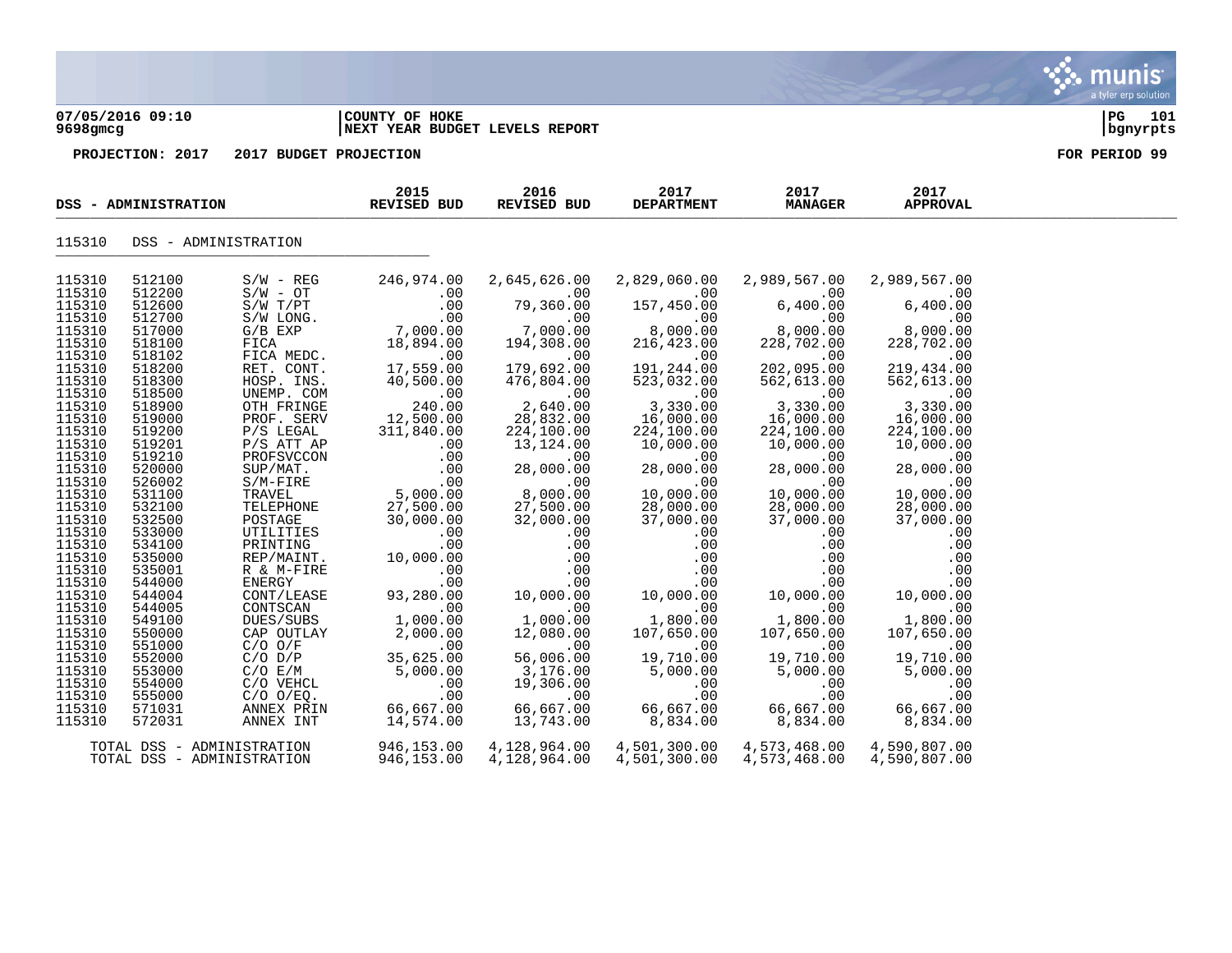|                                                                                                                                                                                                                                                                                                                                                                                                              |                                                                                                                                                                                                                                                                                                                                                                                                    |                        |                                                  |                     |                           |                                                                                                                                                                                                                                                                                                                                                                                                                                 |                                                             | <b>munis</b><br>a tyler erp solution |
|--------------------------------------------------------------------------------------------------------------------------------------------------------------------------------------------------------------------------------------------------------------------------------------------------------------------------------------------------------------------------------------------------------------|----------------------------------------------------------------------------------------------------------------------------------------------------------------------------------------------------------------------------------------------------------------------------------------------------------------------------------------------------------------------------------------------------|------------------------|--------------------------------------------------|---------------------|---------------------------|---------------------------------------------------------------------------------------------------------------------------------------------------------------------------------------------------------------------------------------------------------------------------------------------------------------------------------------------------------------------------------------------------------------------------------|-------------------------------------------------------------|--------------------------------------|
| 9698gmcg                                                                                                                                                                                                                                                                                                                                                                                                     | 07/05/2016 09:10                                                                                                                                                                                                                                                                                                                                                                                   |                        | COUNTY OF HOKE<br>NEXT YEAR BUDGET LEVELS REPORT |                     |                           |                                                                                                                                                                                                                                                                                                                                                                                                                                 |                                                             | $_{\rm PG}$<br>102<br>bgnyrpts       |
|                                                                                                                                                                                                                                                                                                                                                                                                              | PROJECTION: 2017                                                                                                                                                                                                                                                                                                                                                                                   | 2017 BUDGET PROJECTION |                                                  |                     |                           |                                                                                                                                                                                                                                                                                                                                                                                                                                 |                                                             | FOR PERIOD 99                        |
|                                                                                                                                                                                                                                                                                                                                                                                                              | WORK FIRST BLOCK GRANT                                                                                                                                                                                                                                                                                                                                                                             |                        | 2015<br><b>REVISED BUD</b>                       | 2016<br>REVISED BUD | 2017<br><b>DEPARTMENT</b> | 2017<br><b>MANAGER</b>                                                                                                                                                                                                                                                                                                                                                                                                          | 2017<br><b>APPROVAL</b>                                     |                                      |
| 115320                                                                                                                                                                                                                                                                                                                                                                                                       |                                                                                                                                                                                                                                                                                                                                                                                                    | WORK FIRST BLOCK GRANT |                                                  |                     |                           |                                                                                                                                                                                                                                                                                                                                                                                                                                 |                                                             |                                      |
| 115320<br>115320<br>115320<br>115320<br>115320<br>115320<br>115320<br>115320<br>115320<br>115320<br>115320<br>115320<br>115320<br>115320<br>115320<br>115320<br>115320<br>115320<br>115320<br>115320<br>115320<br>115320<br>115320<br>115320<br>115320<br>115320<br>115320<br>115320<br>115320<br>115320<br>115320<br>115320<br>115320<br>115320<br>115320<br>115320<br>115320<br>115320<br>115320<br>115320 | 512100<br>512200<br>512600<br>518100<br>518102<br>518200<br>518300<br>518900<br>520000<br>525100<br>531100<br>531400<br>532100<br>532500<br>533000<br>534100<br>535000<br>535300<br>544000<br>549100<br>551000<br>552000<br>553000<br>554000<br>555000<br>563101<br>563102<br>563103<br>563104<br>563105<br>563106<br>563107<br>563133<br>563141<br>563142<br>563143<br>563144<br>563145<br>563146 |                        | .00                                              |                     |                           | $\begin{array}{cccc} 0.00 & 0.00 & 0.00 & 0.00 & 0.00 & 0.00 & 0.00 & 0.00 & 0.00 & 0.00 & 0.00 & 0.00 & 0.00 & 0.00 & 0.00 & 0.00 & 0.00 & 0.00 & 0.00 & 0.00 & 0.00 & 0.00 & 0.00 & 0.00 & 0.00 & 0.00 & 0.00 & 0.00 & 0.00 & 0.00 & 0.00 & 0.00 & 0.00 & 0.00 & 0.00 & 0.$<br>.00<br>$\begin{array}{r} .00\ 0.00\ 0.00\ 0.00\ 0.00\ 0.00\ 0.00\ 0.00\ 0.00\ 0.00\ 0.00\ 0.00\ 0.00\ 0.00\ 0.00\ 0.00\ 0.00\ 0.00\end{array}$ | .00<br>.00<br>.00<br>.00<br>.00<br>.00<br>.00<br>.00<br>.00 |                                      |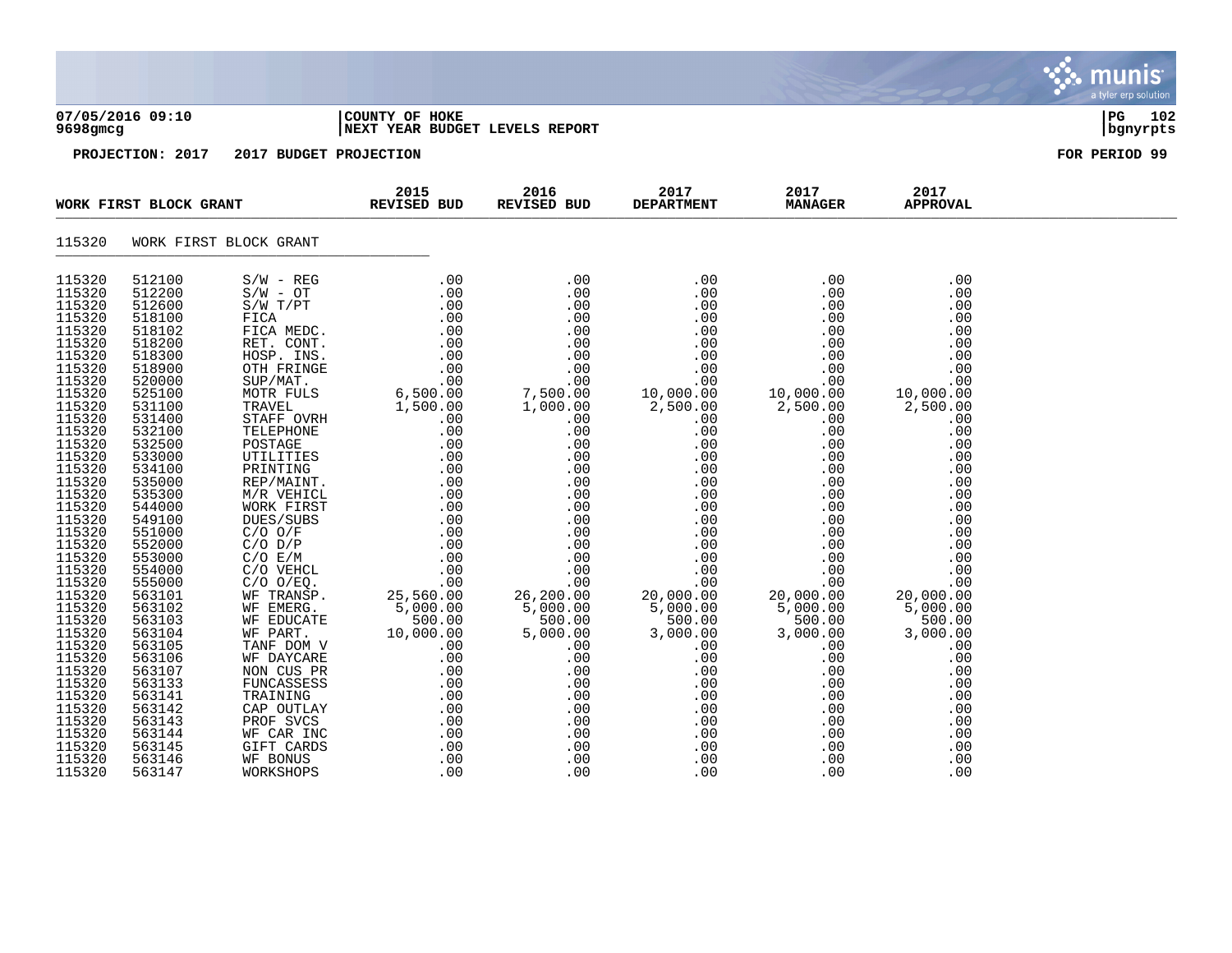**07/05/2016 09:10 |COUNTY OF HOKE |PG 103 9698gmcg |NEXT YEAR BUDGET LEVELS REPORT |bgnyrpts**

|        | WORK FIRST BLOCK GRANT                                       |          | 2015<br>REVISED BUD    | 2016<br>REVISED BUD    | 2017<br><b>DEPARTMENT</b> | 2017<br><b>MANAGER</b> | 2017<br><b>APPROVAL</b> |  |
|--------|--------------------------------------------------------------|----------|------------------------|------------------------|---------------------------|------------------------|-------------------------|--|
| 115320 | 563150                                                       | WFD 200% | 3,000.00               | 3,000.00               | 2,000.00                  | 2,000.00               | 2,000.00                |  |
|        | TOTAL WORK FIRST BLOCK GRANT<br>TOTAL WORK FIRST BLOCK GRANT |          | 52,060.00<br>52,060.00 | 48,200.00<br>48,200.00 | 43,000.00<br>43,000.00    | 43,000.00<br>43,000.00 | 43,000.00<br>43,000.00  |  |

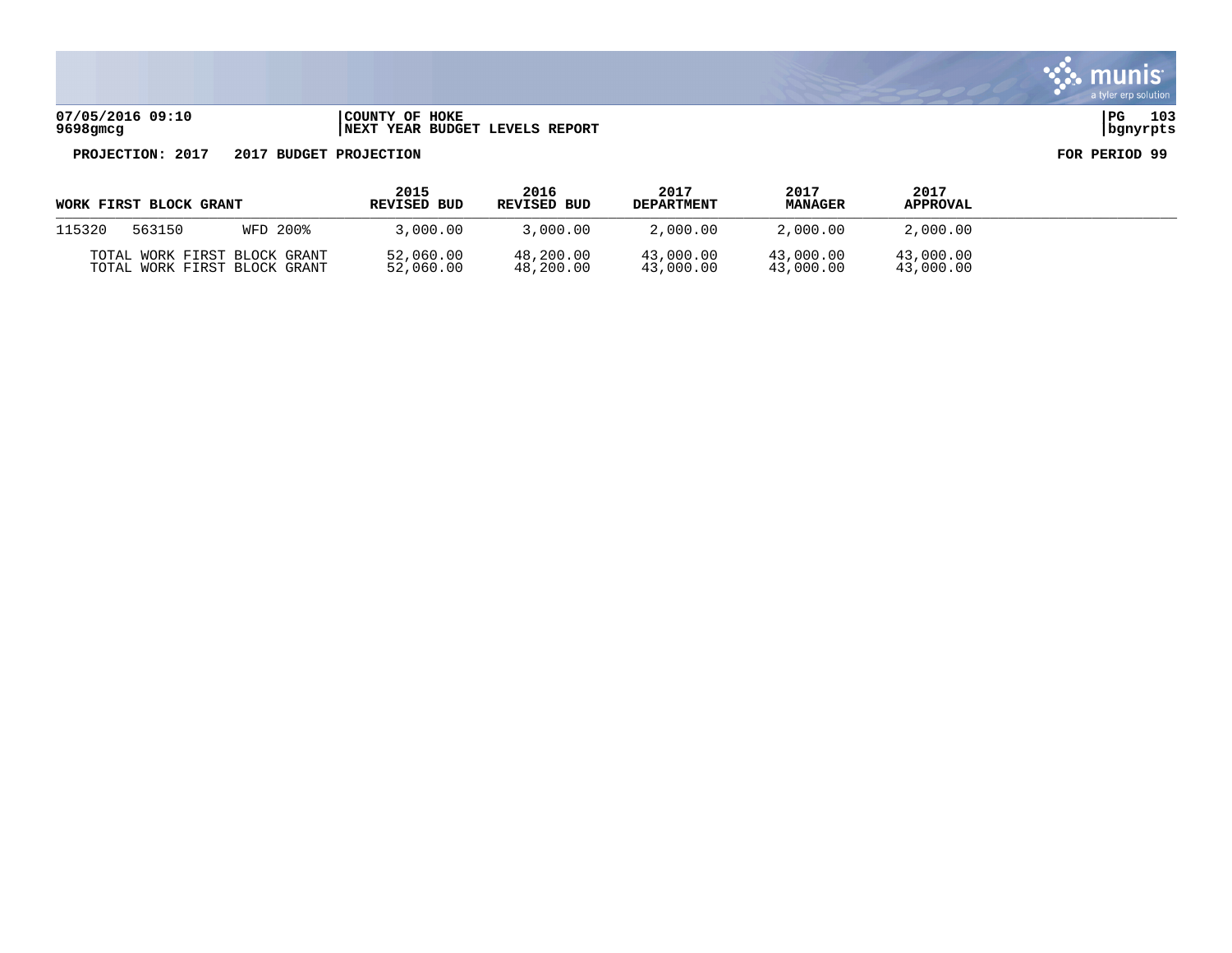| 07/05/2016 09:10<br>9698gmcg<br>PROJECTION: 2017<br>2017 BUDGET PROJECTION                                                                                                                           |                                                                                                                                                                                                      |                                                                                                                                                                                                                                                                    | COUNTY OF HOKE<br><b>NEXT YEAR BUDGET LEVELS REPORT</b>                                                                                                            | 104<br>PG<br>bgnyrpts                                                                                                                                      |                                                                                                                                             |                                                                                                                                             |                                                                                                                                             |  |
|------------------------------------------------------------------------------------------------------------------------------------------------------------------------------------------------------|------------------------------------------------------------------------------------------------------------------------------------------------------------------------------------------------------|--------------------------------------------------------------------------------------------------------------------------------------------------------------------------------------------------------------------------------------------------------------------|--------------------------------------------------------------------------------------------------------------------------------------------------------------------|------------------------------------------------------------------------------------------------------------------------------------------------------------|---------------------------------------------------------------------------------------------------------------------------------------------|---------------------------------------------------------------------------------------------------------------------------------------------|---------------------------------------------------------------------------------------------------------------------------------------------|--|
|                                                                                                                                                                                                      |                                                                                                                                                                                                      |                                                                                                                                                                                                                                                                    |                                                                                                                                                                    | FOR PERIOD 99                                                                                                                                              |                                                                                                                                             |                                                                                                                                             |                                                                                                                                             |  |
|                                                                                                                                                                                                      | PROGRAM INTEGRITY                                                                                                                                                                                    |                                                                                                                                                                                                                                                                    | 2015<br>REVISED BUD                                                                                                                                                | 2016<br>REVISED BUD                                                                                                                                        | 2017<br><b>DEPARTMENT</b>                                                                                                                   | 2017<br><b>MANAGER</b>                                                                                                                      | 2017<br><b>APPROVAL</b>                                                                                                                     |  |
| 115330                                                                                                                                                                                               | PROGRAM INTEGRITY                                                                                                                                                                                    |                                                                                                                                                                                                                                                                    |                                                                                                                                                                    |                                                                                                                                                            |                                                                                                                                             |                                                                                                                                             |                                                                                                                                             |  |
| 115330<br>115330<br>115330<br>115330<br>115330<br>115330<br>115330<br>115330<br>115330<br>115330<br>115330<br>115330<br>115330<br>115330<br>115330<br>115330<br>115330<br>115330<br>115330<br>115330 | 512100<br>512200<br>512600<br>518100<br>518102<br>518200<br>518300<br>518900<br>520000<br>531100<br>532100<br>532500<br>533000<br>534100<br>535000<br>544000<br>549100<br>551000<br>552000<br>553000 | $S/W - REG$<br>$S/W - OT$<br>$S/W$ $T/PT$<br>FICA<br>FICA MEDC.<br>RET. CONT.<br>HOSP. INS.<br>OTH FRINGE<br>SUP/MAT.<br>TRAVEL<br>TELEPHONE<br>POSTAGE<br>UTILITIES<br>PRINTING<br>REP/MAINT.<br>S/M CONTRT<br>DUES/SUBS<br>$C/O$ $O/F$<br>$C/O$ $D/P$<br>C/O E/M | 38,256.00<br>.00<br>.00<br>2,927.00<br>.00<br>2,705.00<br>6,750.00<br>40.00<br>.00<br>500.00<br>.00<br>.00<br>.00<br>.00<br>.00<br>.00<br>.00<br>.00<br>.00<br>.00 | 2,871.00<br>.00<br>.00<br>343.00<br>.00<br>311.00<br>588.00<br>3.00<br>.00<br>500.00<br>.00<br>.00<br>.00<br>.00<br>.00<br>.00<br>.00<br>.00<br>.00<br>.00 | .00<br>.00<br>.00<br>.00<br>.00<br>.00<br>.00<br>.00<br>.00<br>750.00<br>.00<br>.00<br>.00<br>.00<br>.00<br>.00<br>.00<br>.00<br>.00<br>.00 | .00<br>.00<br>.00<br>.00<br>.00<br>.00<br>.00<br>.00<br>.00<br>750.00<br>.00<br>.00<br>.00<br>.00<br>.00<br>.00<br>.00<br>.00<br>.00<br>.00 | .00<br>.00<br>.00<br>.00<br>.00<br>.00<br>.00<br>.00<br>.00<br>750.00<br>.00<br>.00<br>.00<br>.00<br>.00<br>.00<br>.00<br>.00<br>.00<br>.00 |  |
| 115330<br>115330                                                                                                                                                                                     | 554000<br>555000                                                                                                                                                                                     | C/O VEHCL<br>$C/O$ $O/EO$ .                                                                                                                                                                                                                                        | .00<br>.00                                                                                                                                                         | .00<br>.00                                                                                                                                                 | .00<br>.00                                                                                                                                  | .00<br>.00                                                                                                                                  | .00<br>.00                                                                                                                                  |  |

S. munis

a tyler erp solution

TOTAL PROGRAM INTEGRITY 51,178.00 4,616.00 750.00 750.00 750.00 TOTAL PROGRAM INTEGRITY 51,178.00 4,616.00 750.00 750.00 750.00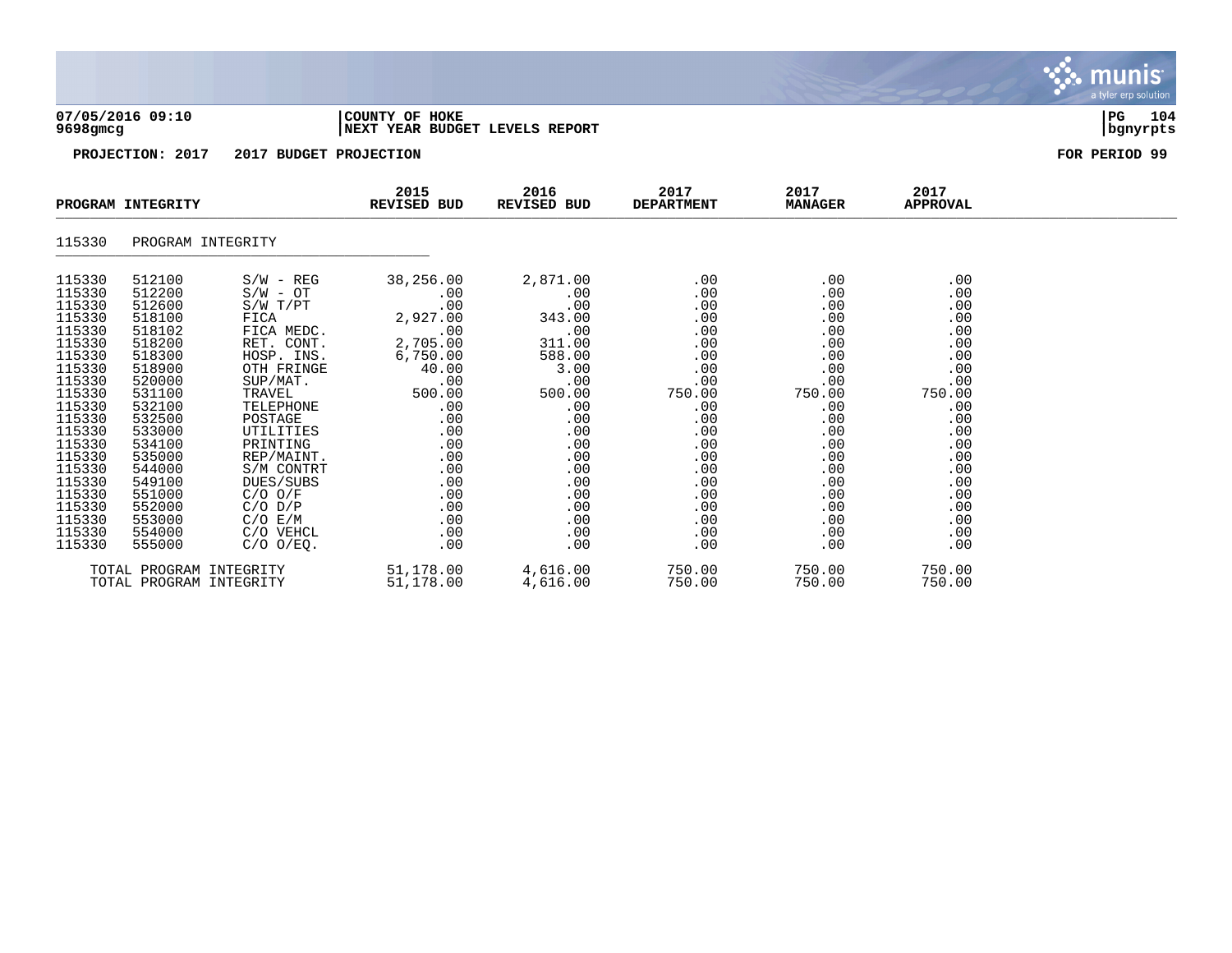| 07/05/2016 09:10<br>$9698$ gmcg                                                                                                                                                                                                                                                                                    |                                                                                                                                                                                                                                                                                                                    | COUNTY OF HOKE<br>NEXT YEAR BUDGET LEVELS REPORT |                            |                                                      |  | PG 105<br>  bgnyrpts    |               |
|--------------------------------------------------------------------------------------------------------------------------------------------------------------------------------------------------------------------------------------------------------------------------------------------------------------------|--------------------------------------------------------------------------------------------------------------------------------------------------------------------------------------------------------------------------------------------------------------------------------------------------------------------|--------------------------------------------------|----------------------------|------------------------------------------------------|--|-------------------------|---------------|
|                                                                                                                                                                                                                                                                                                                    | PROJECTION: 2017                                                                                                                                                                                                                                                                                                   | 2017 BUDGET PROJECTION                           |                            |                                                      |  |                         | FOR PERIOD 99 |
| PUBLIC ASSISTANCE                                                                                                                                                                                                                                                                                                  |                                                                                                                                                                                                                                                                                                                    |                                                  | 2015<br><b>REVISED BUD</b> | 2016 1017 2017<br>BUD REVISED BUD DEPARTMENT MANAGER |  | 2017<br><b>APPROVAL</b> |               |
|                                                                                                                                                                                                                                                                                                                    | 115340 PUBLIC ASSISTANCE                                                                                                                                                                                                                                                                                           |                                                  |                            |                                                      |  |                         |               |
| 115340<br>115340<br>115340<br>115340<br>115340<br>115340<br>115340<br>115340<br>115340<br>115340<br>115340<br>115340<br>115340<br>115340<br>115340<br>115340<br>115340<br>115340<br>115340<br>115340<br>115340<br>115340<br>115340<br>115340<br>115340<br>115340<br>115340<br>115340<br>115340<br>115340<br>115340 | 512100<br>512200<br>512600<br>518100<br>518102<br>518200<br>518300<br>518900<br>520000<br>531100<br>532100<br>532500<br>533000<br>534100<br>535000<br>544000<br>549100<br>551000<br>552000<br>553000<br>554000<br>555000<br>563021<br>563108<br>563109<br>563110<br>563111<br>563112<br>563113<br>563114<br>563115 |                                                  |                            |                                                      |  |                         |               |
| 115340<br>115340<br>115340<br>115340<br>115340<br>115340<br>115340<br>115340<br>115340                                                                                                                                                                                                                             | 563116<br>563117<br>563118<br>563119<br>563120<br>563131<br>563132<br>563134<br>563135                                                                                                                                                                                                                             |                                                  |                            |                                                      |  |                         |               |

 $\ddot{\mathbf{w}}$  munis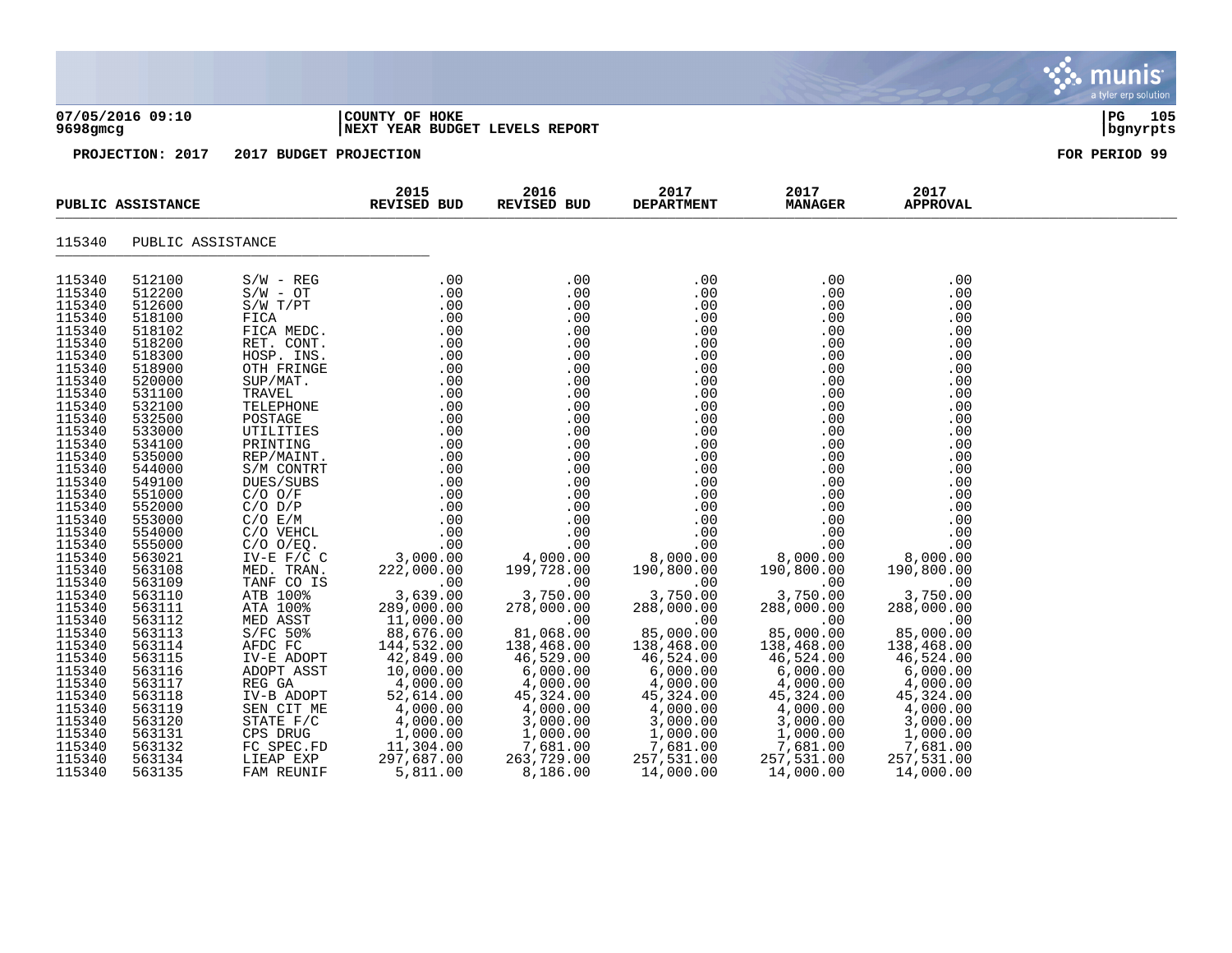

**9698gmcg |NEXT YEAR BUDGET LEVELS REPORT |bgnyrpts**

| PUBLIC ASSISTANCE                                  |        |                              | 2015<br>REVISED BUD          | 2016<br>REVISED BUD | 2017<br><b>DEPARTMENT</b> | 2017<br><b>MANAGER</b>       | 2017<br><b>APPROVAL</b> |  |
|----------------------------------------------------|--------|------------------------------|------------------------------|---------------------|---------------------------|------------------------------|-------------------------|--|
| 115340                                             | 563136 | <b>DUKEENERGY</b>            | 19.583.00                    | 9,191.00            | .00                       | -00                          | .00.                    |  |
| TOTAL PUBLIC ASSISTANCE<br>TOTAL PUBLIC ASSISTANCE |        | 1,214,695.00<br>1,214,695.00 | 1,103,654.00<br>1,103,654.00 | 1,103,078.00        | 1,103,078.00              | 1,103,078.00<br>1,103,078.00 |                         |  |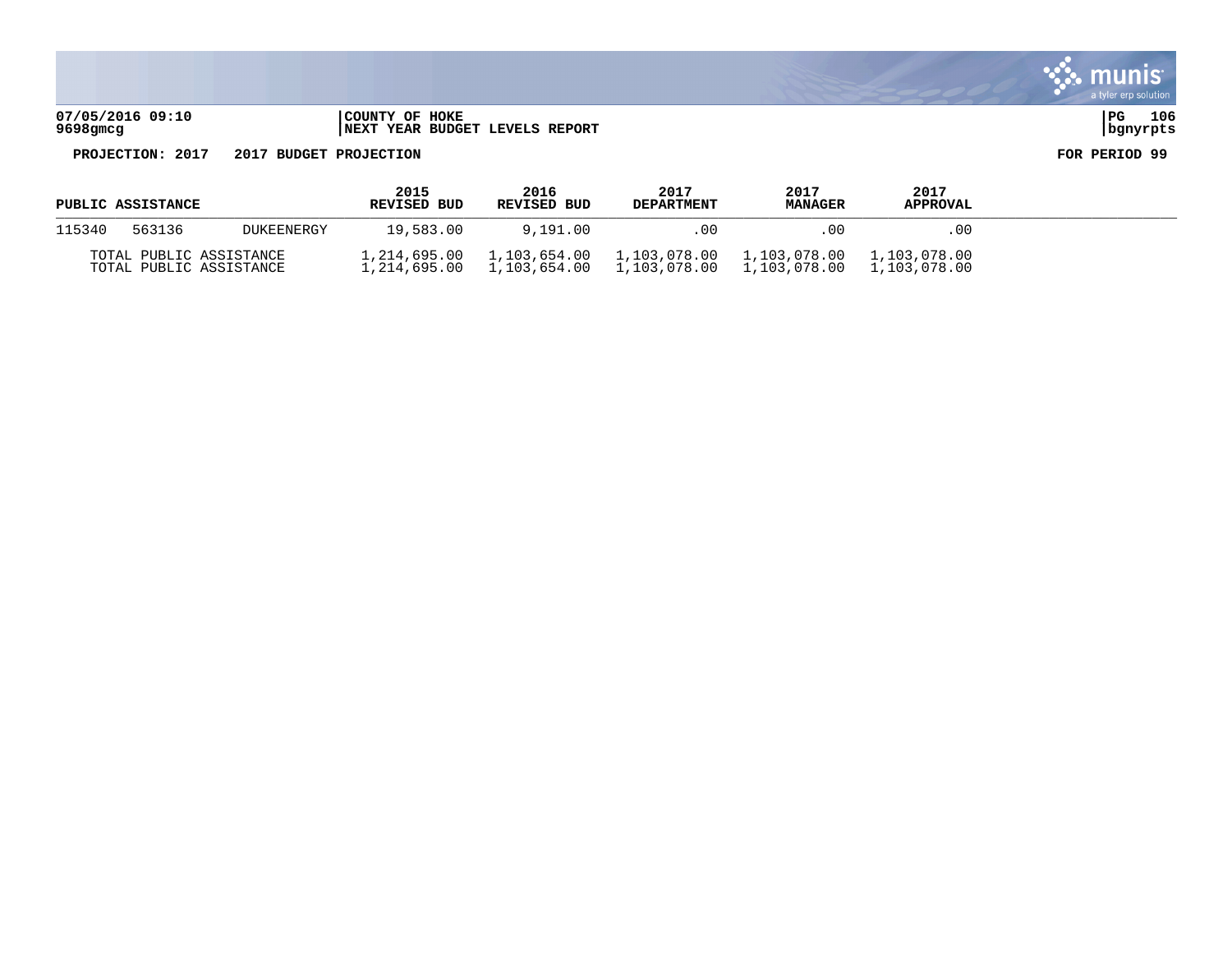| 07/05/2016 09:10<br>9698gmcg<br>PROJECTION: 2017<br>2017 |                                                |                                                                 | COUNTY OF HOKE<br>NEXT YEAR BUDGET LEVELS REPORT | 107<br>l PG.<br>  bgnyrpts                 |                                 |                                 |                                 |  |
|----------------------------------------------------------|------------------------------------------------|-----------------------------------------------------------------|--------------------------------------------------|--------------------------------------------|---------------------------------|---------------------------------|---------------------------------|--|
|                                                          |                                                |                                                                 | <b>BUDGET PROJECTION</b>                         | FOR PERIOD 99                              |                                 |                                 |                                 |  |
| DSS - IV-D                                               |                                                |                                                                 | 2015<br><b>REVISED BUD</b>                       | 2016<br><b>REVISED BUD</b>                 | 2017<br><b>DEPARTMENT</b>       | 2017<br><b>MANAGER</b>          | 2017<br><b>APPROVAL</b>         |  |
| 115350                                                   | DSS - IV-D                                     |                                                                 |                                                  |                                            |                                 |                                 |                                 |  |
| 115350<br>115350<br>115350<br>115350<br>115350           | 512100<br>512200<br>512600<br>518100<br>518102 | $S/W - REG$<br>$S/W - OT$<br>$S/W$ $T/PT$<br>FICA<br>FICA MEDC. | 321,320.00<br>.00<br>.00<br>24,581.00<br>.00     | 23,701.00<br>.00<br>.00<br>2,886.00<br>.00 | .00<br>.00<br>.00<br>.00<br>.00 | .00<br>.00<br>.00<br>.00<br>.00 | .00<br>.00<br>.00<br>.00<br>.00 |  |

| TTP350 | 218100           | F TCA          | 24,581.00  | 2,886.00   | . 00      | . UU      | .00       |
|--------|------------------|----------------|------------|------------|-----------|-----------|-----------|
| 115350 | 518102           | FICA MEDC.     | .00        | .00        | .00       | .00       | .00       |
| 115350 | 518200           | RET. CONT.     | 22,492.00  | 2,588.00   | .00       | .00       | .00       |
| 115350 | 518300           | HOSP. INS.     | 54,000.00  | 5,291.00   | .00       | .00       | .00       |
| 115350 | 518900           | OTH FRINGE     | 360.00     | 23.00      | .00       | .00       | .00       |
| 115350 | 519000           | PROF. SERV     | 40,000.00  | 25,000.00  | 40,000.00 | 40,000.00 | 40,000.00 |
| 115350 | 519200           | P/S LEGAL      | .00.       | .00        | .00.      | .00.      | $.00 \,$  |
| 115350 | 519330           | CHILD ENFO     | 40,602.00  | 41,333.00  | 41,333.00 | 41,333.00 | 41,333.00 |
| 115350 | 520000           | SUP/MAT.       | .00        | .00        | .00.      | .00.      | $.00 \,$  |
| 115350 | 531100           | TRAVEL         | 1,500.00   | 1,500.00   | 1,500.00  | 1,500.00  | 1,500.00  |
| 115350 | 532100           | TELEPHONE      | .00        | .00        | .00       | .00       | $.00 \,$  |
| 115350 | 532500           | POSTAGE        | .00        | .00        | .00       | .00       | .00       |
| 115350 | 533000           | UTILITIES      | .00        | .00        | .00       | .00       | .00       |
| 115350 | 534100           | PRINTING       | .00        | .00        | .00       | .00       | .00       |
| 115350 | 535000           | REP/MAINT.     | .00        | .00        | .00       | .00       | .00       |
| 115350 | 544000           | IV-D OFF.      | .00        | .00        | .00       | .00       | .00       |
| 115350 | 549100           | DUES/SUBS      | .00        | .00        | .00       | .00       | .00       |
| 115350 | 551000           | $C/O$ $O/F$    | .00        | .00        | .00       | .00       | .00       |
| 115350 | 552000           | $C/O$ $D/P$    | .00        | .00        | .00       | .00       | .00       |
| 115350 | 553000           | C/O E/M        | .00        | .00        | .00       | .00       | .00       |
| 115350 | 554000           | C/O VEHCL      | .00        | .00        | .00       | .00       | .00       |
| 115350 | 555000           | $C/O$ $O/EQ$ . | .00        | .00        | .00       | .00       | $.00 \,$  |
|        | TOTAL DSS - IV-D |                | 504,855.00 | 102,322.00 | 82,833.00 | 82,833.00 | 82,833.00 |
|        | TOTAL DSS - IV-D |                | 504,855.00 | 102,322.00 | 82,833.00 | 82,833.00 | 82,833.00 |
|        |                  |                |            |            |           |           |           |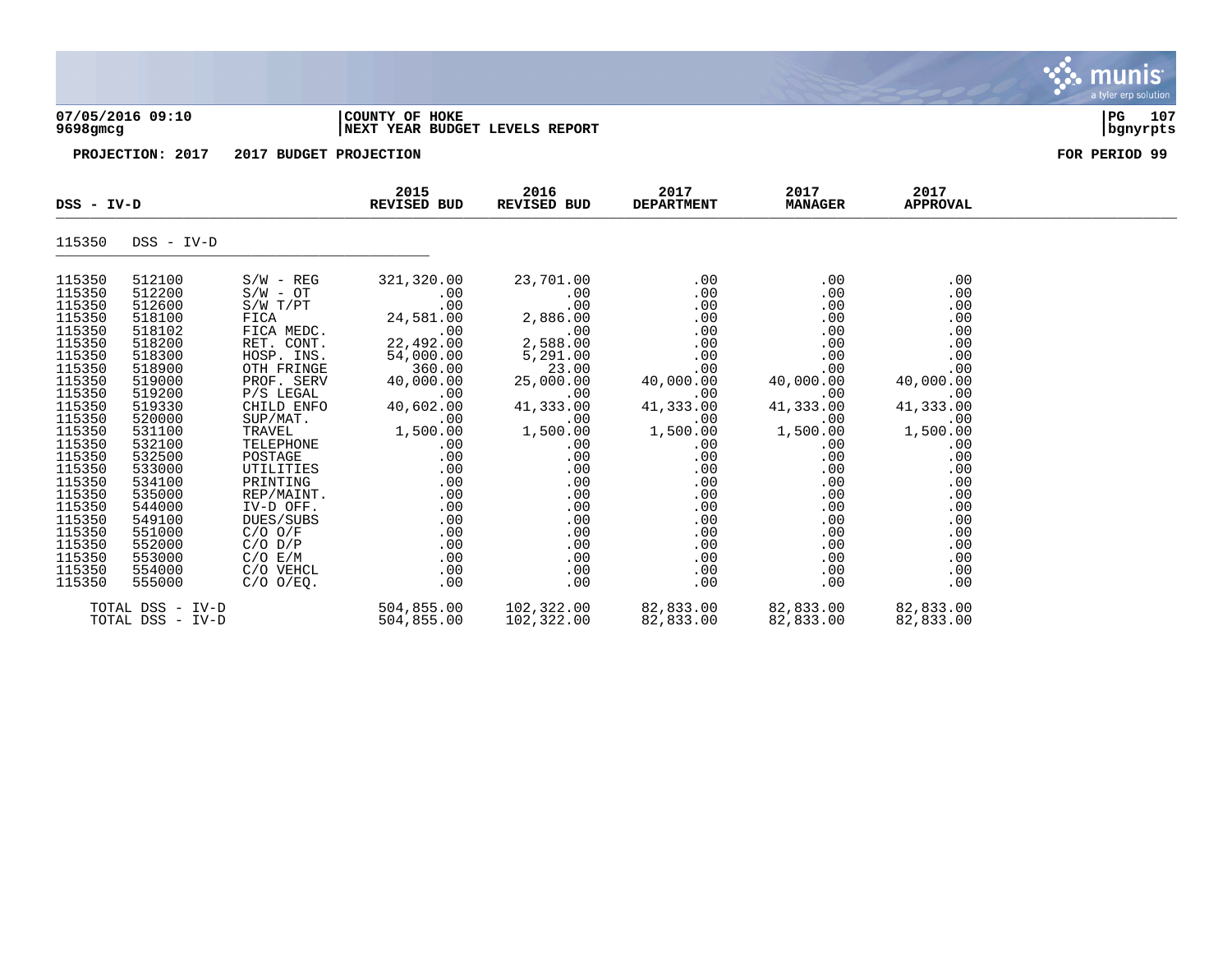| 07/05/2016 09:10<br>9698gmcg |                  | COUNTY OF HOKE<br>NEXT YEAR BUDGET LEVELS REPORT | 108<br>l PG.<br>  bgnyrpts                 |                       |                           |                        |                         |  |  |  |
|------------------------------|------------------|--------------------------------------------------|--------------------------------------------|-----------------------|---------------------------|------------------------|-------------------------|--|--|--|
|                              | PROJECTION: 2017 |                                                  | 2017 BUDGET PROJECTION                     |                       |                           |                        |                         |  |  |  |
| TITLE XX                     |                  |                                                  | 2015<br>2016<br>REVISED BUD<br>REVISED BUD |                       | 2017<br><b>DEPARTMENT</b> | 2017<br><b>MANAGER</b> | 2017<br><b>APPROVAL</b> |  |  |  |
| 115360                       | TITLE XX         |                                                  |                                            |                       |                           |                        |                         |  |  |  |
| 115360                       | 512100           | $S/W - REG$                                      | 1,069,685.00                               | 74,897.00             | .00                       | .00                    | .00                     |  |  |  |
| 115360                       | 512200           | $S/W - OT$                                       | $.00 \,$                                   | .00                   | .00                       | .00                    | .00                     |  |  |  |
| 115360                       | 512600           | $S/W$ $T/PT$                                     | .00                                        | .00                   | .00                       | .00                    | .00                     |  |  |  |
| 115360                       | 518100           | FICA                                             | 81,830.00                                  | 8,955.00              | .00                       | .00                    | .00                     |  |  |  |
| 115360<br>115360             | 518102<br>518200 | FICA MEDC.                                       | .00                                        | .00                   | .00                       | .00                    | .00                     |  |  |  |
| 115360                       | 518300           | RET. CONT.<br>HOSP. INS.                         | 75,907.00<br>168,750.00                    | 8,176.00<br>14,083.00 | .00<br>.00                | .00<br>.00             | .00<br>.00              |  |  |  |
| 115360                       | 518900           | OTH FRINGE                                       | 1,000.00                                   | 65.00                 | .00                       | .00                    | .00                     |  |  |  |
| 115360                       | 520000           | SUP/MAT.                                         | .00                                        | .00                   | .00                       | .00                    | .00                     |  |  |  |
| 115360                       | 531100           | TRAVEL                                           | 15,000.00                                  | 15,000.00             | 18,000.00                 | 18,000.00              | 18,000.00               |  |  |  |
| 115360                       | 531204           | TRVL FC                                          | 15,000.00                                  | 13,000.00             | 18,000.00                 | 18,000.00              | 18,000.00               |  |  |  |
| 115360                       | 531205           | TRVL ADLT                                        | 5,000.00                                   | 5,000.00              | 8,000.00                  | 8,000.00               | 8,000.00                |  |  |  |
| 115360                       | 532100           | TELEPHONE                                        | .00                                        | .00                   | .00                       | .00                    | .00                     |  |  |  |
| 115360                       | 532500           | POSTAGE                                          | .00                                        | .00                   | .00                       | .00                    | .00                     |  |  |  |
| 115360                       | 533000           | UTILITIES                                        | .00                                        | .00                   | .00                       | .00                    | .00                     |  |  |  |
| 115360                       | 534100           | PRINTING                                         | .00                                        | .00                   | .00                       | .00                    | .00                     |  |  |  |
| 115360                       | 535000           | REP/MAINT                                        | .00                                        | .00                   | .00                       | .00                    | .00                     |  |  |  |

 $\ddot{\mathbf{w}}$  munis

a tyler erp solution

| ⊥⊥⊃⊃∪∪ | <i>JJ4J</i> VV | r vu inun      | $\cdot$ $\circ$ $\circ$ | $\cdot$ $\circ$ $\circ$   | $\cdot$ $\circ$ $\circ$ | $\cdot$ $\circ$ $\circ$ | $\cdot$ $\circ$ $\circ$ |
|--------|----------------|----------------|-------------------------|---------------------------|-------------------------|-------------------------|-------------------------|
| 115360 | 533000         | UTILITIES      | .00                     | .00                       | .00                     | .00                     | .00                     |
| 115360 | 534100         | PRINTING       | .00                     | .00                       | .00                     | .00                     | .00                     |
| 115360 | 535000         | REP/MAINT.     | .00                     | .00                       | .00                     | .00                     | .00                     |
| 115360 | 544000         | CHORE          | 18,104.00               | 18,104.00                 | 18,104.00               | 18,104.00               | 18,104.00               |
| 115360 | 549100         | DUES/SUBS      | .00                     | .00                       | .00                     | .00                     | $.00 \,$                |
| 115360 | 551000         | $C/O$ $O/F$    | .00                     | .00                       | .00                     | .00                     | .00                     |
| 115360 | 552000         | $C/O$ $D/P$    | .00                     | .00                       | .00                     | .00                     | .00                     |
| 115360 | 553000         | $C/O$ $E/M$    | .00                     | .00                       | .00                     | .00                     | .00                     |
| 115360 | 554000         | C/O VEHCL      | .00                     | .00                       | .00                     | .00                     | .00                     |
| 115360 | 555000         | $C/O$ $O/EO$ . | .00                     | .00                       | .00                     | .00                     | .00                     |
| 115360 | 559000         | $C/O$ $O/STRC$ | .00                     | .00                       | .00                     | .00                     | .00.                    |
| 115360 | 563120         | CRISIS INT     | 197,480.00              | 256,421.00                | 257,531.00              | 257,531.00              | 257,531.00              |
| 115360 | 563121         | DAY CARE       | 2,551,090.00            | 2,245,668.00              | 2,572,313.00            | 2,572,313.00            | 2,572,313.00            |
| 115360 | 563122         | SS DAYCARE     | 166,000.00              | 166,000.00                | 166,000.00              | 166,000.00              | 166,000.00              |
| 115360 | 563123         | LINKS          | 11,925.00               | 13,282.00                 | 13,282.00               | 13,282.00               | 13,282.00               |
| 115360 | 563124         | Energy Nei     | 4,784.00                | 3,706.00                  | 3,132.00                | 3,132.00                | 3,132.00                |
| 115360 | 563125         | SHARE WARM     | .00                     | .00                       | .00.                    | .00                     | $.00 \,$                |
| 115360 | 563129         | CRIS INT A     | .00                     | .00                       | .00                     | .00                     | .00                     |
| 115360 | 563130         | LREMC EXP      | .00                     | .00                       | .00                     | .00                     | $.00 \,$                |
|        | TOTAL TITLE XX |                | 4,381,555.00            | 2,842,357.00 3,074,362.00 |                         | 3,074,362.00            | 3,074,362.00            |
|        |                |                |                         |                           |                         |                         |                         |

TOTAL TITLE XX 4,381,555.00 2,842,357.00 3,074,362.00 3,074,362.00 3,074,362.00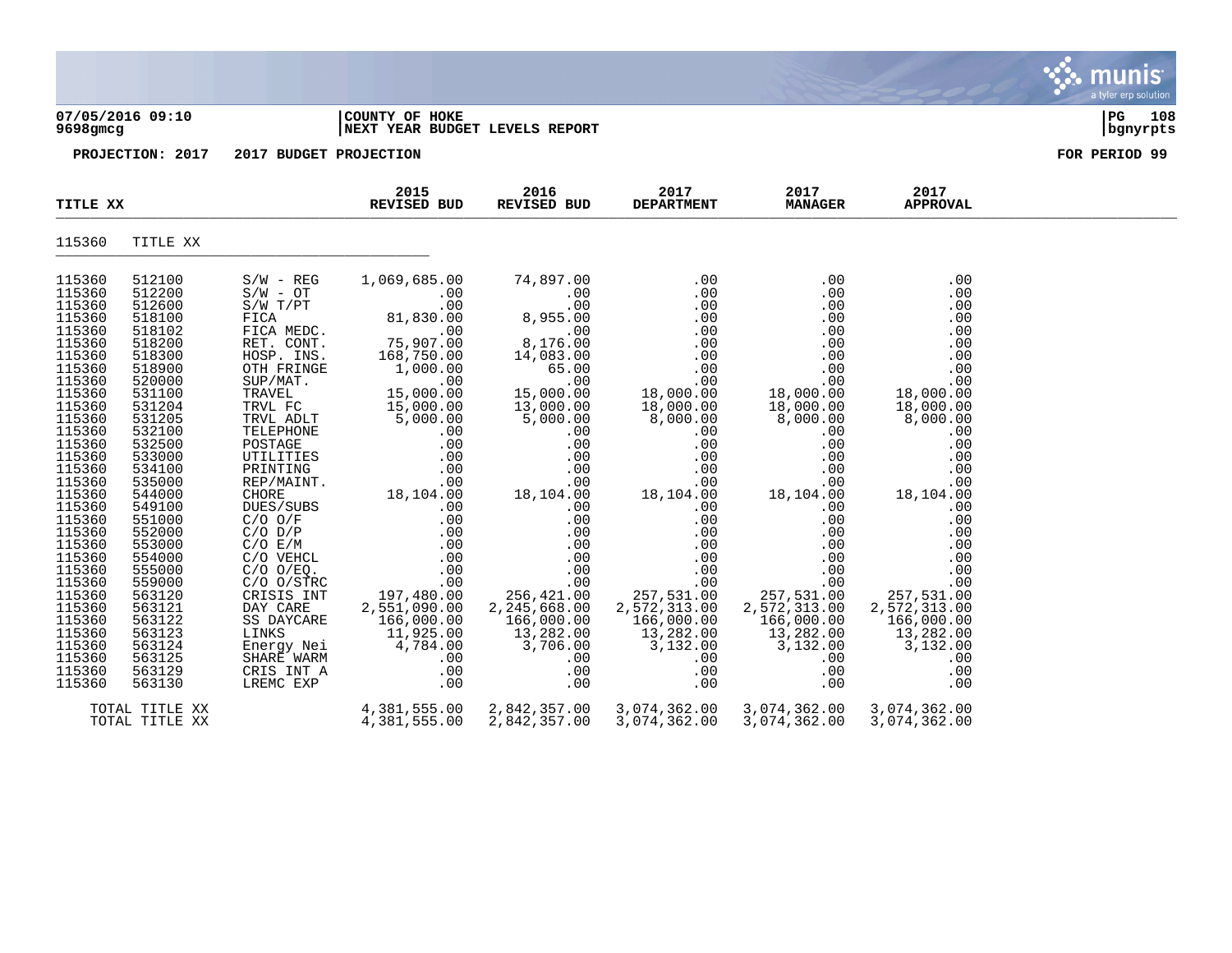|                                                                                                                                                                                                                                    | 07/05/2016 09:10<br>9698gmcg                                                                                                                                                                                                       |                                                                                                                                                                                                                                                                                                                 | COUNTY OF HOKE<br><b>INEXT YEAR BUDGET LEVELS REPORT</b>                                                                                                                                        |                                                                                                                                                                                                 |                                                                                                                                                                         |                                                                                                                                                                         |                                                                                                                                                                         |  |  |  |
|------------------------------------------------------------------------------------------------------------------------------------------------------------------------------------------------------------------------------------|------------------------------------------------------------------------------------------------------------------------------------------------------------------------------------------------------------------------------------|-----------------------------------------------------------------------------------------------------------------------------------------------------------------------------------------------------------------------------------------------------------------------------------------------------------------|-------------------------------------------------------------------------------------------------------------------------------------------------------------------------------------------------|-------------------------------------------------------------------------------------------------------------------------------------------------------------------------------------------------|-------------------------------------------------------------------------------------------------------------------------------------------------------------------------|-------------------------------------------------------------------------------------------------------------------------------------------------------------------------|-------------------------------------------------------------------------------------------------------------------------------------------------------------------------|--|--|--|
|                                                                                                                                                                                                                                    | PROJECTION: 2017                                                                                                                                                                                                                   | 2017 BUDGET PROJECTION                                                                                                                                                                                                                                                                                          |                                                                                                                                                                                                 | FOR PERIOD 99                                                                                                                                                                                   |                                                                                                                                                                         |                                                                                                                                                                         |                                                                                                                                                                         |  |  |  |
|                                                                                                                                                                                                                                    | DSS - ELIGIBILITY                                                                                                                                                                                                                  |                                                                                                                                                                                                                                                                                                                 | 2015<br><b>REVISED BUD</b>                                                                                                                                                                      | 2016<br>REVISED BUD                                                                                                                                                                             | 2017<br><b>DEPARTMENT</b>                                                                                                                                               | 2017<br><b>MANAGER</b>                                                                                                                                                  | 2017<br><b>APPROVAL</b>                                                                                                                                                 |  |  |  |
| 115370                                                                                                                                                                                                                             | DSS - ELIGIBILITY                                                                                                                                                                                                                  |                                                                                                                                                                                                                                                                                                                 |                                                                                                                                                                                                 |                                                                                                                                                                                                 |                                                                                                                                                                         |                                                                                                                                                                         |                                                                                                                                                                         |  |  |  |
| 115370<br>115370<br>115370<br>115370<br>115370<br>115370<br>115370<br>115370<br>115370<br>115370<br>115370<br>115370<br>115370<br>115370<br>115370<br>115370<br>115370<br>115370<br>115370<br>115370<br>115370<br>115370<br>115370 | 512100<br>512200<br>512600<br>518100<br>518102<br>518200<br>518300<br>518900<br>520000<br>531100<br>531300<br>532100<br>532500<br>533000<br>534100<br>535000<br>544000<br>549100<br>551000<br>552000<br>553000<br>554000<br>555000 | $S/W - REG$<br>$S/W - OT$<br>S/W T/PT<br>FICA<br>FICA MEDC.<br>RET. CONT.<br>HOSP. INS.<br>OTH FRINGE<br>SUP/MAT.<br><b>TANF</b><br>ADT. MED.<br>TELEPHONE<br>POSTAGE<br>UTILITIES<br>PRINTING<br>REP/MAINT.<br>S/M CONTRT<br>DUES/SUBS<br>$C/O$ $O/F$<br>$C/O$ $D/P$<br>C/O E/M<br>C/O VEHCL<br>$C/O$ $O/EO$ . | 669,757.00<br>.00<br>.00<br>51,236.00<br>.00<br>47,581.00<br>141,278.00<br>840.00<br>.00<br>.00<br>1,000.00<br>.00<br>.00<br>.00<br>.00<br>.00<br>.00<br>.00<br>.00<br>.00<br>.00<br>.00<br>.00 | 45,656.00<br>.00<br>.00<br>5,614.00<br>.00<br>5,159.00<br>11,170.00<br>57.00<br>.00<br>1,000.00<br>1,000.00<br>.00<br>.00<br>.00<br>.00<br>.00<br>.00<br>.00<br>.00<br>.00<br>.00<br>.00<br>.00 | .00<br>.00<br>.00<br>.00<br>.00<br>.00<br>.00<br>.00<br>.00<br>2,000.00<br>2,500.00<br>.00<br>.00<br>.00<br>.00<br>.00<br>.00<br>.00<br>.00<br>.00<br>.00<br>.00<br>.00 | .00<br>.00<br>.00<br>.00<br>.00<br>.00<br>.00<br>.00<br>.00<br>2,000.00<br>2,500.00<br>.00<br>.00<br>.00<br>.00<br>.00<br>.00<br>.00<br>.00<br>.00<br>.00<br>.00<br>.00 | .00<br>.00<br>.00<br>.00<br>.00<br>.00<br>.00<br>.00<br>.00<br>2,000.00<br>2,500.00<br>.00<br>.00<br>.00<br>.00<br>.00<br>.00<br>.00<br>.00<br>.00<br>.00<br>.00<br>.00 |  |  |  |

, munis

TOTAL DSS - ELIGIBILITY 911,692.00 69,656.00 4,500.00 4,500.00 4,500.00 TOTAL DSS - ELIGIBILITY 911,692.00 69,656.00 4,500.00 4,500.00 4,500.00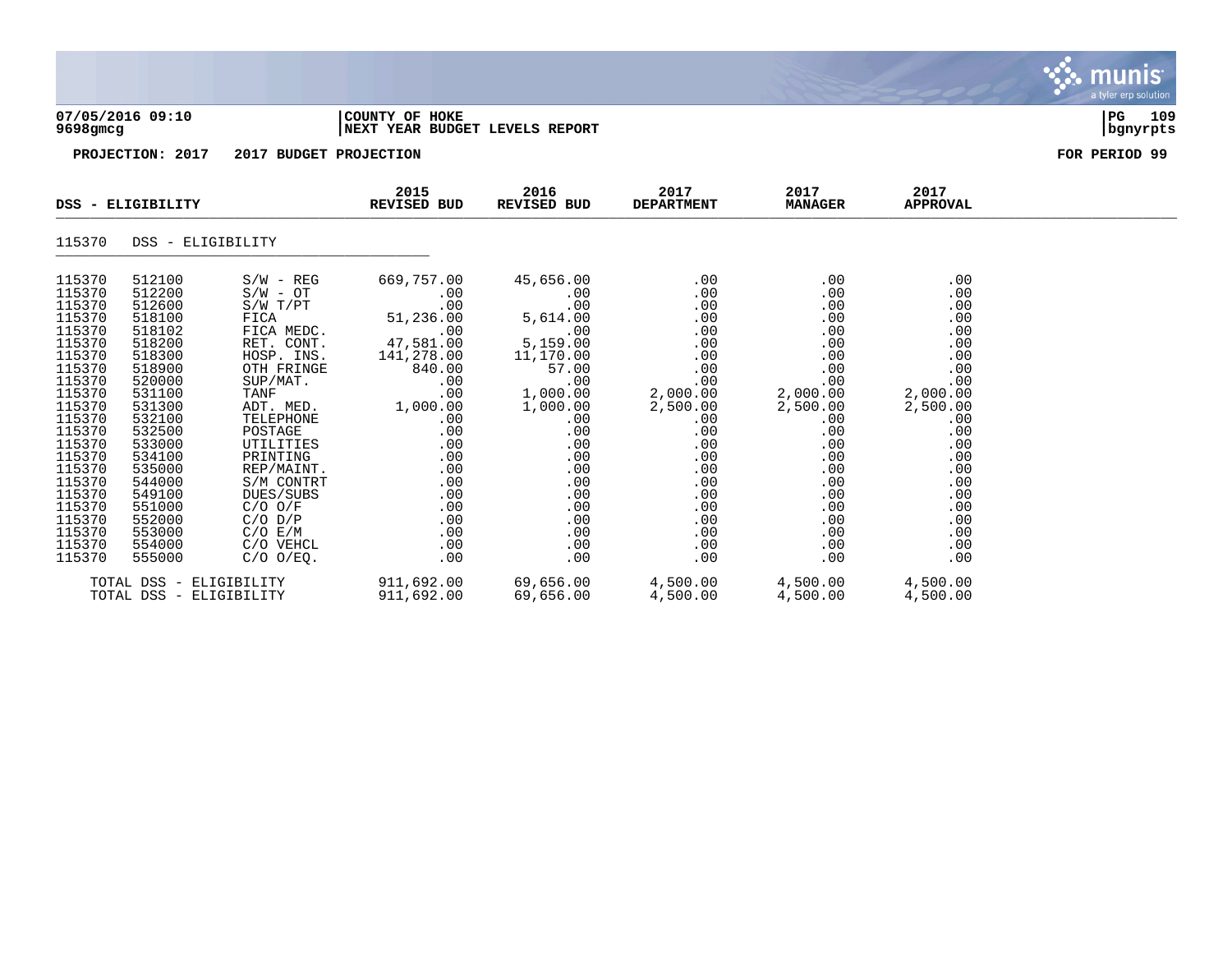| 07/05/2016 09:10  | COUNTY OF<br>HOKE | l PC | 110 |
|-------------------|-------------------|------|-----|
| $0.000 \pm 0.000$ |                   |      |     |

# **9698gmcg |NEXT YEAR BUDGET LEVELS REPORT |bgnyrpts**

|                  | REVISED BUD<br>DSS - FOOD STAMPS |  | 2015 | 2016 | 2017<br>REVISED BUD DEPARTMENT MANAGER | 2017 | 2017<br><b>APPROVAL</b> |  |
|------------------|----------------------------------|--|------|------|----------------------------------------|------|-------------------------|--|
|                  | 115380 DSS - FOOD STAMPS         |  |      |      |                                        |      |                         |  |
| 115380           | 510000                           |  |      |      |                                        |      |                         |  |
| 115380           | 512100                           |  |      |      |                                        |      |                         |  |
| 115380           | 512200                           |  |      |      |                                        |      |                         |  |
| 115380           | 512600                           |  |      |      |                                        |      |                         |  |
| 115380           | 512700                           |  |      |      |                                        |      |                         |  |
| 115380           | 513000                           |  |      |      |                                        |      |                         |  |
| 115380           | 517000                           |  |      |      |                                        |      |                         |  |
| 115380           | 518000                           |  |      |      |                                        |      |                         |  |
| 115380           | 518100                           |  |      |      |                                        |      |                         |  |
|                  |                                  |  |      |      |                                        |      |                         |  |
| 115380<br>115380 | 518102<br>518200                 |  |      |      |                                        |      |                         |  |
| 115380           |                                  |  |      |      |                                        |      |                         |  |
|                  | 518300                           |  |      |      |                                        |      |                         |  |
| 115380           | 518400                           |  |      |      |                                        |      |                         |  |
| 115380           | 518500                           |  |      |      |                                        |      |                         |  |
| 115380           | 518600                           |  |      |      |                                        |      |                         |  |
| 115380           | 518900                           |  |      |      |                                        |      |                         |  |
| 115380           | 519000                           |  |      |      |                                        |      |                         |  |
| 115380           | 519200                           |  |      |      |                                        |      |                         |  |
| 115380           | 520000                           |  |      |      |                                        |      |                         |  |
| 115380           | 522000                           |  |      |      |                                        |      |                         |  |
| 115380           | 523000                           |  |      |      |                                        |      |                         |  |
| 115380           | 523100                           |  |      |      |                                        |      |                         |  |
| 115380           | 531100                           |  |      |      |                                        |      |                         |  |
| 115380           | 531300                           |  |      |      |                                        |      |                         |  |
| 115380           | 532100                           |  |      |      |                                        |      |                         |  |
| 115380           | 532500                           |  |      |      |                                        |      |                         |  |
| 115380           | 532900                           |  |      |      |                                        |      |                         |  |
| 115380           | 533000                           |  |      |      |                                        |      |                         |  |
| 115380           | 533100                           |  |      |      |                                        |      |                         |  |
| 115380           | 533200                           |  |      |      |                                        |      |                         |  |
| 115380           | 533300                           |  |      |      |                                        |      |                         |  |
| 115380           | 533400                           |  |      |      |                                        |      |                         |  |
| 115380           | 533500                           |  |      |      |                                        |      |                         |  |
| 115380           | 534100                           |  |      |      |                                        |      |                         |  |
| 115380           | 534200                           |  |      |      |                                        |      |                         |  |
| 115380           | 535000                           |  |      |      |                                        |      |                         |  |
|                  | 536000                           |  |      |      |                                        |      |                         |  |
| 115380<br>115380 | 537000                           |  |      |      |                                        |      |                         |  |
| 115380           | 539500                           |  |      |      |                                        |      |                         |  |
| 115380           | 544000                           |  |      |      |                                        |      |                         |  |

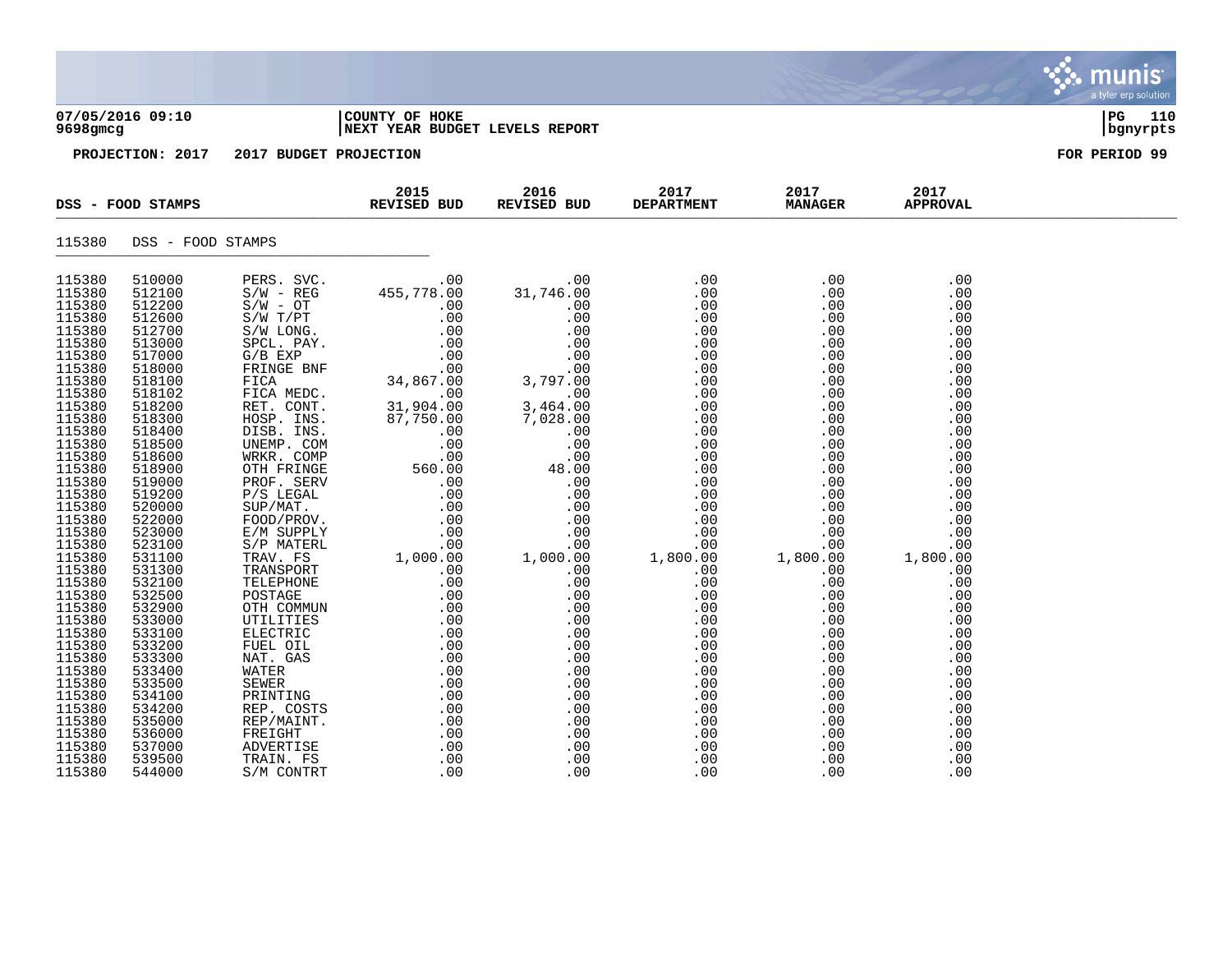

## **07/05/2016 09:10 |COUNTY OF HOKE |PG 111 9698gmcg |NEXT YEAR BUDGET LEVELS REPORT |bgnyrpts**

| DSS - FOOD STAMPS |                                                    | 2015<br><b>REVISED BUD</b> | 2016<br>REVISED BUD      | 2017<br><b>DEPARTMENT</b> | 2017<br><b>MANAGER</b> | 2017<br><b>APPROVAL</b> |                        |  |
|-------------------|----------------------------------------------------|----------------------------|--------------------------|---------------------------|------------------------|-------------------------|------------------------|--|
| 115380            | 545000                                             | INS/BOND                   | .00                      | .00                       | .00                    | .00                     | .00                    |  |
| 115380            | 545100                                             | $I/B$ PR/GEN               | .00                      | .00                       | .00                    | .00                     | .00                    |  |
| 115380            | 545300                                             | I/B FIDELY                 | .00                      | .00                       | .00                    | .00                     | .00                    |  |
| 115380            | 545400                                             | $I/B$ PROF.                | .00                      | .00                       | .00                    | .00                     | .00                    |  |
| 115380            | 548000                                             | IND. COSTS                 | $.00 \ \rm$              | .00                       | .00                    | .00                     | .00                    |  |
| 115380            | 549100                                             | DUES/SUBS                  | .00                      | .00                       | .00                    | .00                     | .00                    |  |
| 115380            | 549900                                             | FS EFT                     | 17,900.00                | 14,700.00                 | 15,600.00              | 15,600.00               | 15,600.00              |  |
| 115380            | 549901                                             | ARRA EXP                   | .00                      | .00                       | $.00 \,$               | $.00 \,$                | .00                    |  |
| 115380            | 550000                                             | CAP OUTLAY                 | .00                      | .00                       | $.00 \,$               | .00                     | .00                    |  |
| 115380            | 551000                                             | $C/O$ $O/F$                | .00                      | .00                       | $.00 \,$               | .00                     | .00                    |  |
| 115380            | 552000                                             | $C/O$ $D/P$                | .00                      | .00                       | .00                    | .00                     | .00                    |  |
| 115380            | 553000                                             | $C/O$ $E/M$                | .00                      | .00                       | .00                    | .00                     | .00                    |  |
| 115380            | 554000                                             | C/O VEHCL                  | .00                      | .00                       | $.00 \,$               | .00                     | .00                    |  |
| 115380            | 555000                                             | $C/O$ $O/EQ$ .             | .00                      | .00                       | .00                    | .00                     | .00                    |  |
| 115380            | 557000                                             | C/O LAND                   | $.00 \ \rm$              | .00                       | $.00 \,$               | .00                     | .00                    |  |
| 115380            | 558000                                             | C/O BUILD                  | $.00 \ \rm$              | .00                       | $.00 \,$               | .00                     | .00                    |  |
| 115380            | 559000                                             | $C/O$ $O/STRC$             | $.00 \,$                 | .00                       | .00                    | .00                     | .00                    |  |
|                   | TOTAL DSS - FOOD STAMPS<br>TOTAL DSS - FOOD STAMPS |                            | 629,759.00<br>629,759.00 | 61,783.00<br>61,783.00    | 17,400.00<br>17,400.00 | 17,400.00<br>17,400.00  | 17,400.00<br>17,400.00 |  |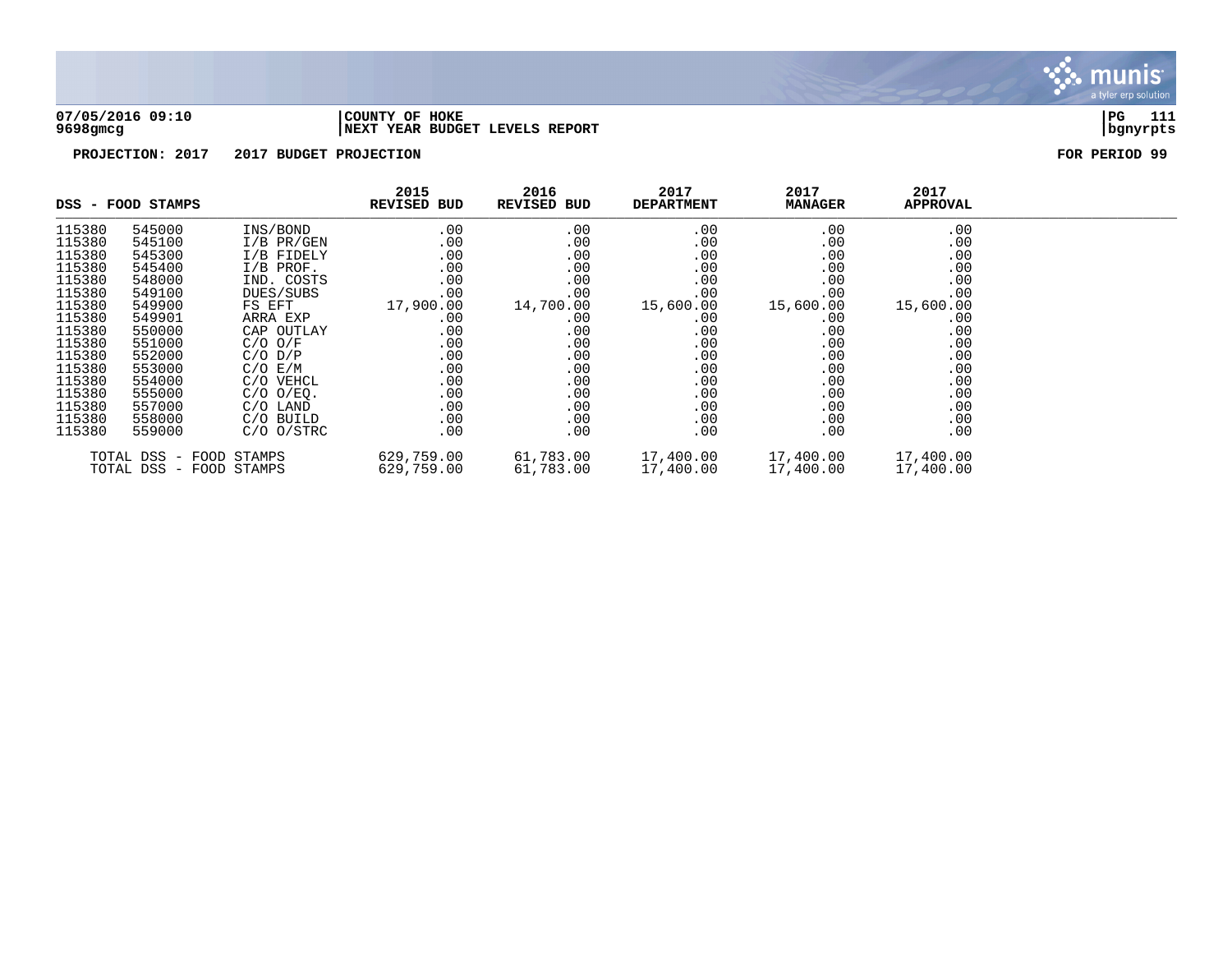

## **07/05/2016 09:10 |COUNTY OF HOKE |PG 112 9698gmcg |NEXT YEAR BUDGET LEVELS REPORT |bgnyrpts**

| <b>VETERANS SERVICE</b>                                                                                                                                                                    |                                                                                                                                                                                            |                                                                                                                                                                                                                                           | 2015<br><b>REVISED BUD</b>                                                                                                                                                   | 2016<br>REVISED BUD                                                                                                                                                                 | 2017<br><b>DEPARTMENT</b>                                                                                                                                                          | 2017<br><b>MANAGER</b>                                                                                                                                                        | 2017<br><b>APPROVAL</b>                                                                                                                                                       |  |
|--------------------------------------------------------------------------------------------------------------------------------------------------------------------------------------------|--------------------------------------------------------------------------------------------------------------------------------------------------------------------------------------------|-------------------------------------------------------------------------------------------------------------------------------------------------------------------------------------------------------------------------------------------|------------------------------------------------------------------------------------------------------------------------------------------------------------------------------|-------------------------------------------------------------------------------------------------------------------------------------------------------------------------------------|------------------------------------------------------------------------------------------------------------------------------------------------------------------------------------|-------------------------------------------------------------------------------------------------------------------------------------------------------------------------------|-------------------------------------------------------------------------------------------------------------------------------------------------------------------------------|--|
| 115820                                                                                                                                                                                     | VETERANS SERVICE                                                                                                                                                                           |                                                                                                                                                                                                                                           |                                                                                                                                                                              |                                                                                                                                                                                     |                                                                                                                                                                                    |                                                                                                                                                                               |                                                                                                                                                                               |  |
| 115820<br>115820<br>115820<br>115820<br>115820<br>115820<br>115820<br>115820<br>115820<br>115820<br>115820<br>115820<br>115820<br>115820<br>115820<br>115820<br>115820<br>115820<br>115820 | 512100<br>512200<br>512600<br>518100<br>518102<br>518200<br>518300<br>518900<br>520000<br>531100<br>532100<br>532500<br>533000<br>534100<br>537000<br>539500<br>544000<br>549100<br>549900 | $S/W - REG$<br>$S/W - OT$<br>S/W T/PT<br>FICA<br>FICA MEDC.<br>RET. CONT.<br>HOSP. INS.<br>OTH FRINGE<br>SUP/MAT.<br>TRAVEL<br>TELEPHONE<br>POSTAGE<br>UTILITIES<br>PRINTING<br>ADVERTISE<br>TRAINING<br>S/M CONTRT<br>DUES/SUBS<br>MISC. | 18,701.00<br>.00<br>.00<br>2,345.00<br>.00<br>2,146.00<br>6,750.00<br>40.00<br>.00<br>1,800.00<br>600.00<br>380.00<br>.00<br>.00<br>150.00<br>550.00<br>.00<br>410.00<br>.00 | 19,879.00<br>.00<br>.00<br>1,521.00<br>$.00 \,$<br>1,405.00<br>.00<br>45.00<br>500.00<br>1,600.00<br>600.00<br>200.00<br>.00<br>.00<br>50.00<br>350.00<br>2,500.00<br>100.00<br>.00 | 19,168.00<br>$.00 \,$<br>11,400.00<br>.00<br>2,339.00<br>2,162.00<br>.00<br>45.00<br>500.00<br>1,600.00<br>600.00<br>150.00<br>.00<br>60.00<br>50.00<br>.00<br>.00<br>45.00<br>.00 | 19,168.00<br>.00<br>11,400.00<br>.00<br>2,339.00<br>2,162.00<br>.00<br>45.00<br>500.00<br>1,600.00<br>600.00<br>150.00<br>.00<br>60.00<br>50.00<br>.00<br>.00<br>45.00<br>.00 | 19,168.00<br>.00<br>11,400.00<br>.00<br>2,339.00<br>2,277.00<br>.00<br>45.00<br>500.00<br>1,600.00<br>600.00<br>150.00<br>.00<br>60.00<br>50.00<br>.00<br>.00<br>45.00<br>.00 |  |
| 115820<br>115820                                                                                                                                                                           | 551000<br>552000                                                                                                                                                                           | $C/O$ $O/F$<br>$C/O$ $D/P$                                                                                                                                                                                                                | $.00 \,$<br>5,100.00                                                                                                                                                         | 1,500.00<br>1,000.00                                                                                                                                                                | 1,227.00<br>1,252.00                                                                                                                                                               | 1,227.00<br>1,252.00                                                                                                                                                          | 1,227.00<br>1,252.00                                                                                                                                                          |  |
|                                                                                                                                                                                            | TOTAL VETERANS SERVICE<br>TOTAL VETERANS SERVICE                                                                                                                                           |                                                                                                                                                                                                                                           | 38,972.00<br>38,972.00                                                                                                                                                       | 31,250.00<br>31,250.00                                                                                                                                                              | 40,598.00<br>40,598.00                                                                                                                                                             | 40,598.00<br>40,598.00                                                                                                                                                        | 40,713.00<br>40,713.00                                                                                                                                                        |  |

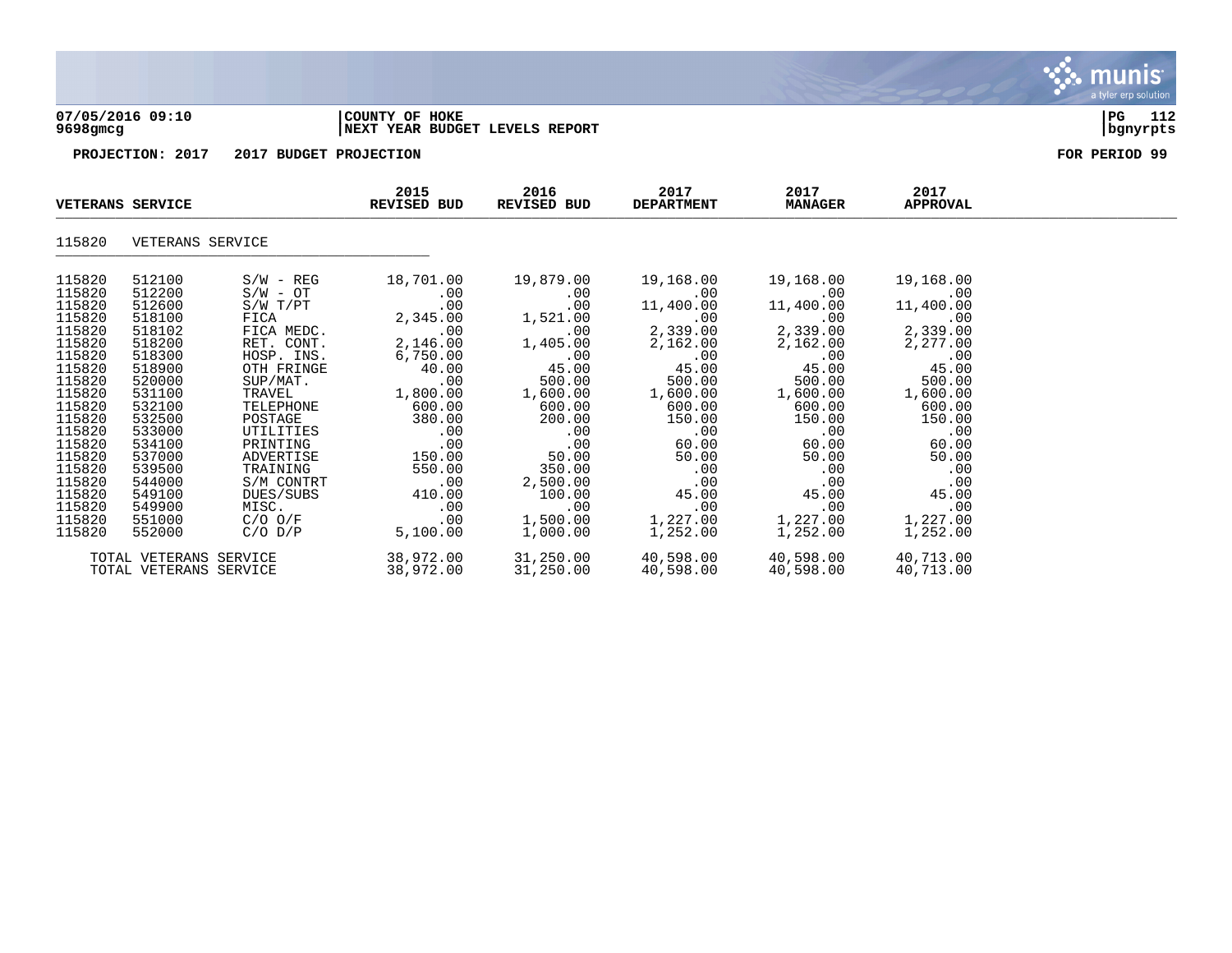## **07/05/2016 09:10 |COUNTY OF HOKE |PG 113 9698gmcg |NEXT YEAR BUDGET LEVELS REPORT |bgnyrpts**

|                  | SENIOR SERVICES  |                                                                                                                                              | 2015<br>REVISED BUD                                                                                                                                | 2016<br>REVISED BUD                                                                                                                                                                                                                                                                                                        | 2017<br><b>DEPARTMENT</b>                                                           | 2017<br><b>MANAGER</b>                                                                                                                                          | 2017<br><b>APPROVAL</b>                                                         |  |
|------------------|------------------|----------------------------------------------------------------------------------------------------------------------------------------------|----------------------------------------------------------------------------------------------------------------------------------------------------|----------------------------------------------------------------------------------------------------------------------------------------------------------------------------------------------------------------------------------------------------------------------------------------------------------------------------|-------------------------------------------------------------------------------------|-----------------------------------------------------------------------------------------------------------------------------------------------------------------|---------------------------------------------------------------------------------|--|
| 115860           | SENIOR SERVICES  |                                                                                                                                              |                                                                                                                                                    |                                                                                                                                                                                                                                                                                                                            |                                                                                     |                                                                                                                                                                 |                                                                                 |  |
| 115860           | 512100           | $S/W - REG$                                                                                                                                  | 178,197.00                                                                                                                                         | 233,168.00                                                                                                                                                                                                                                                                                                                 | 229,709.00                                                                          | 229,709.00                                                                                                                                                      | 229,709.00                                                                      |  |
| 115860           | 512200           | $S/W - OT$                                                                                                                                   | $\sim 00$                                                                                                                                          | $00$<br>109.00<br>17,846.00                                                                                                                                                                                                                                                                                                | $17,572.00$<br>$16,080.00$<br>$42,408.00$                                           | $\begin{array}{r} 229,709.00\ 0.00\ 0.00\ 17,572.00\ 0.00\ 16,080.00\ 42,408.00\ 270.00\ 3,000.00\ 2,300.00\ 110,000.00\ 2,000.00\ 650.00\ 650.00\ \end{array}$ | .00                                                                             |  |
| 115860           | 512600           | $S/W$ $T/PT$                                                                                                                                 | 74, 130.00                                                                                                                                         |                                                                                                                                                                                                                                                                                                                            |                                                                                     |                                                                                                                                                                 | .00                                                                             |  |
| 115860           | 518100           | FICA<br>FICA MEDC.<br>RET. CONT.<br>HOSP. INS.<br>OTH FRINGE<br>OTHER ADMI                                                                   | 20,373.00                                                                                                                                          |                                                                                                                                                                                                                                                                                                                            |                                                                                     | $17,572.00$ 17                                                                                                                                                  | 17,572.00                                                                       |  |
| 115860           | 518102           |                                                                                                                                              | $\sim$ 00                                                                                                                                          | $00$ .<br>14,867.00                                                                                                                                                                                                                                                                                                        |                                                                                     |                                                                                                                                                                 | $16,861$<br>$42,408$<br>.00                                                     |  |
| 115860           | 518200           |                                                                                                                                              | 19,470.00                                                                                                                                          |                                                                                                                                                                                                                                                                                                                            |                                                                                     |                                                                                                                                                                 | 16,861.00                                                                       |  |
| 115860           | 518300           |                                                                                                                                              | 40,542.00                                                                                                                                          | 42,408.00<br>270.00                                                                                                                                                                                                                                                                                                        |                                                                                     |                                                                                                                                                                 | 42,408.00                                                                       |  |
| 115860           | 518900           |                                                                                                                                              | 230.00                                                                                                                                             |                                                                                                                                                                                                                                                                                                                            |                                                                                     |                                                                                                                                                                 | $270.00$<br>.00                                                                 |  |
| 115860           | 519500           |                                                                                                                                              | 31,148.00                                                                                                                                          |                                                                                                                                                                                                                                                                                                                            | 270.00                                                                              |                                                                                                                                                                 |                                                                                 |  |
| 115860           | 520000           | THER ALL<br>SUP/MAT<br>MOTR FULS<br>TRAVEL 100<br>TRAVEL 200<br>SENIORTRAN 84,375.00<br>TN-HOME TR 2,000.00<br>TN-HOME TR 2,000.00<br>650.00 |                                                                                                                                                    | $\begin{array}{r} 270.00\ 0.00\ 3,000.00\ 3,500.00 \end{array}$                                                                                                                                                                                                                                                            | $\frac{3}{3},\frac{000}{00}.00\ 3,000.00\ 2,300.00$                                 |                                                                                                                                                                 | $3,000.00$<br>3,000.00                                                          |  |
| 115860           | 525100           |                                                                                                                                              |                                                                                                                                                    | 3,500.00                                                                                                                                                                                                                                                                                                                   |                                                                                     |                                                                                                                                                                 | 3,000.00                                                                        |  |
| 115860           | 531100           |                                                                                                                                              |                                                                                                                                                    | 2,000.00                                                                                                                                                                                                                                                                                                                   | 2,300.00                                                                            |                                                                                                                                                                 | 2,300.00                                                                        |  |
| 115860           | 531200           |                                                                                                                                              |                                                                                                                                                    | 110,250.00                                                                                                                                                                                                                                                                                                                 |                                                                                     |                                                                                                                                                                 |                                                                                 |  |
| 115860           | 531300           |                                                                                                                                              |                                                                                                                                                    | .00<br>2,00                                                                                                                                                                                                                                                                                                                | $110,000.00\ 00\ 00\ 2,000.00\ 650.00$                                              |                                                                                                                                                                 |                                                                                 |  |
| 115860           | 532100           |                                                                                                                                              |                                                                                                                                                    | 2,000.00                                                                                                                                                                                                                                                                                                                   |                                                                                     |                                                                                                                                                                 |                                                                                 |  |
| 115860           | 532500           |                                                                                                                                              |                                                                                                                                                    | 650.00                                                                                                                                                                                                                                                                                                                     | 650.00                                                                              | 650.00                                                                                                                                                          |                                                                                 |  |
| 115860           | 533000           |                                                                                                                                              | POSTAGE $\begin{array}{c} 7650.00 \\ \text{UTILITIES} \\ \text{PRINTING} \\ \text{REPMANTI} \\ \text{REPMANTI} \\ \text{REP/MANTI} \\ \end{array}$ | $\begin{array}{r} .00\ 1,000.00\ 3,500.00\ 2,000.00 \end{array}$                                                                                                                                                                                                                                                           | $\begin{smallmatrix} &0&0&0\0&0&0&0\0&0&0&0\0&3&5&0&0&0\0&2&0&0&0\end{smallmatrix}$ | .00                                                                                                                                                             | $110,000.00$<br>0.00.00<br>2,000.00<br>650.00<br>650.00<br>2,000.00<br>3,500.00 |  |
| 115860<br>115860 | 534100<br>535000 |                                                                                                                                              |                                                                                                                                                    |                                                                                                                                                                                                                                                                                                                            |                                                                                     | 2,000.00                                                                                                                                                        |                                                                                 |  |
| 115860           | 535100           |                                                                                                                                              |                                                                                                                                                    |                                                                                                                                                                                                                                                                                                                            |                                                                                     | 3,500.00                                                                                                                                                        | 5,000.00                                                                        |  |
| 115860           | 535300           | HOME REPAI<br>M/R VEHICL                                                                                                                     | 3,200.00<br>1,000.00                                                                                                                               | 2,000.00                                                                                                                                                                                                                                                                                                                   |                                                                                     | 5,000.00<br>2,000.00                                                                                                                                            | 2,000.00                                                                        |  |
| 115860           | 537000           |                                                                                                                                              | ADVERTISE 750.00                                                                                                                                   |                                                                                                                                                                                                                                                                                                                            |                                                                                     | 1,500.00                                                                                                                                                        | 1,500.00                                                                        |  |
| 115860           | 538330           |                                                                                                                                              |                                                                                                                                                    | $1,500.00\ 0.00\ 0.00\ 0.00\ 40,000.00\ 86,580.00$                                                                                                                                                                                                                                                                         | $1,500.00$<br>$1,500.00$<br>$500.00$<br>$40,000.00$<br>$82,526.00$                  |                                                                                                                                                                 |                                                                                 |  |
| 115860           | 539500           | DONATIONS<br>TRAINING                                                                                                                        | $\begin{array}{c} .00 \\ 511.00 \end{array}$<br>511.00                                                                                             |                                                                                                                                                                                                                                                                                                                            |                                                                                     | $-7555360$<br>00.00<br>500.00<br>40,000.00<br>82,526.00                                                                                                         | $.00$<br>00.00<br>40,000.00<br>82,526.00                                        |  |
| 115860           | 544000           | IN-HOME I                                                                                                                                    |                                                                                                                                                    |                                                                                                                                                                                                                                                                                                                            |                                                                                     |                                                                                                                                                                 |                                                                                 |  |
| 115860           | 544001           | IN-HOME II                                                                                                                                   | 40,000.00<br>82,526.00                                                                                                                             | 86,580.00                                                                                                                                                                                                                                                                                                                  |                                                                                     | 82,526.00                                                                                                                                                       |                                                                                 |  |
| 115860           | 544002           | SHIIP                                                                                                                                        |                                                                                                                                                    |                                                                                                                                                                                                                                                                                                                            | 4,228.00                                                                            |                                                                                                                                                                 | 4,228.00                                                                        |  |
| 115860           | 549100           | DUES/SUBS                                                                                                                                    | 3,292.00<br>1,500.00                                                                                                                               | 6,391.00<br>1,000.00                                                                                                                                                                                                                                                                                                       | 500.00                                                                              | 4,228.00<br>500.00                                                                                                                                              | 500.00                                                                          |  |
| 115860           | 549900           | CONG. MEAL                                                                                                                                   | 73,000.00<br>59,500.00<br>37,000.00                                                                                                                | 75,000.00                                                                                                                                                                                                                                                                                                                  | 75,000.00                                                                           | $75,000.00$<br>$59,500.00$<br>$22,800.00$<br>$10,000.00$<br>$-2,000.00$                                                                                         | 85,000.00                                                                       |  |
| 115860           | 549901           | HM. DEL. M                                                                                                                                   |                                                                                                                                                    | 59,500.00                                                                                                                                                                                                                                                                                                                  | 59,500.00                                                                           |                                                                                                                                                                 | 74,500.00                                                                       |  |
| 115860           | 549902           | HLTH. PROM                                                                                                                                   |                                                                                                                                                    | 23,000.00                                                                                                                                                                                                                                                                                                                  | 22,800.00                                                                           |                                                                                                                                                                 | 22,800.00                                                                       |  |
| 115860           | 549903           | SEN. PROG.                                                                                                                                   | $5,775.00$<br>.00                                                                                                                                  | 10,116.00                                                                                                                                                                                                                                                                                                                  | 10,000.00                                                                           |                                                                                                                                                                 | 10,000.00                                                                       |  |
| 115860           | 549904           | FCSP                                                                                                                                         |                                                                                                                                                    | $\frac{1}{2}$ $\frac{1}{2}$ $\frac{1}{2}$ $\frac{1}{2}$ $\frac{1}{2}$ $\frac{1}{2}$ $\frac{1}{2}$ $\frac{1}{2}$ $\frac{1}{2}$ $\frac{1}{2}$ $\frac{1}{2}$ $\frac{1}{2}$ $\frac{1}{2}$ $\frac{1}{2}$ $\frac{1}{2}$ $\frac{1}{2}$ $\frac{1}{2}$ $\frac{1}{2}$ $\frac{1}{2}$ $\frac{1}{2}$ $\frac{1}{2}$ $\frac{1}{2}$<br>.00 | .00                                                                                 |                                                                                                                                                                 | .00                                                                             |  |
| 115860           | 549905           | ENSURE                                                                                                                                       | 75,000.00                                                                                                                                          | 78,518.00                                                                                                                                                                                                                                                                                                                  | 78,000.00                                                                           | 78,000.00                                                                                                                                                       | 78,000.00                                                                       |  |
| 115860           | 549906           | SP OTHER<br>SHARE                                                                                                                            | 214.00                                                                                                                                             | .00                                                                                                                                                                                                                                                                                                                        | .00                                                                                 | .00                                                                                                                                                             | .00                                                                             |  |
| 115860           | 549907           |                                                                                                                                              |                                                                                                                                                    | .00                                                                                                                                                                                                                                                                                                                        | .00                                                                                 |                                                                                                                                                                 | .00                                                                             |  |
| 115860           | 549910           | UTILASSIST                                                                                                                                   |                                                                                                                                                    | .00                                                                                                                                                                                                                                                                                                                        | .00                                                                                 |                                                                                                                                                                 | .00                                                                             |  |
| 115860           | 549913           | UNILEVER                                                                                                                                     |                                                                                                                                                    | .00                                                                                                                                                                                                                                                                                                                        | .00                                                                                 |                                                                                                                                                                 | .00                                                                             |  |
| 115860           | 549915           | ARRA EXP                                                                                                                                     | $\begin{array}{cccc}\n & & 214.00 \\  & & 00 \\  & & & 00 \\  & & 00 \\  & & 00 \\  & & & 00 \\  \text{R} & & & 00\n \end{array}$                  | .00                                                                                                                                                                                                                                                                                                                        | .00                                                                                 | $\begin{array}{c} .00\ 00\ 00\ 00\ 00\ \end{array}$                                                                                                             | .00                                                                             |  |
| 115860           | 549916           | ARRA CONGR                                                                                                                                   |                                                                                                                                                    | .00                                                                                                                                                                                                                                                                                                                        | .00                                                                                 | .00                                                                                                                                                             | .00                                                                             |  |

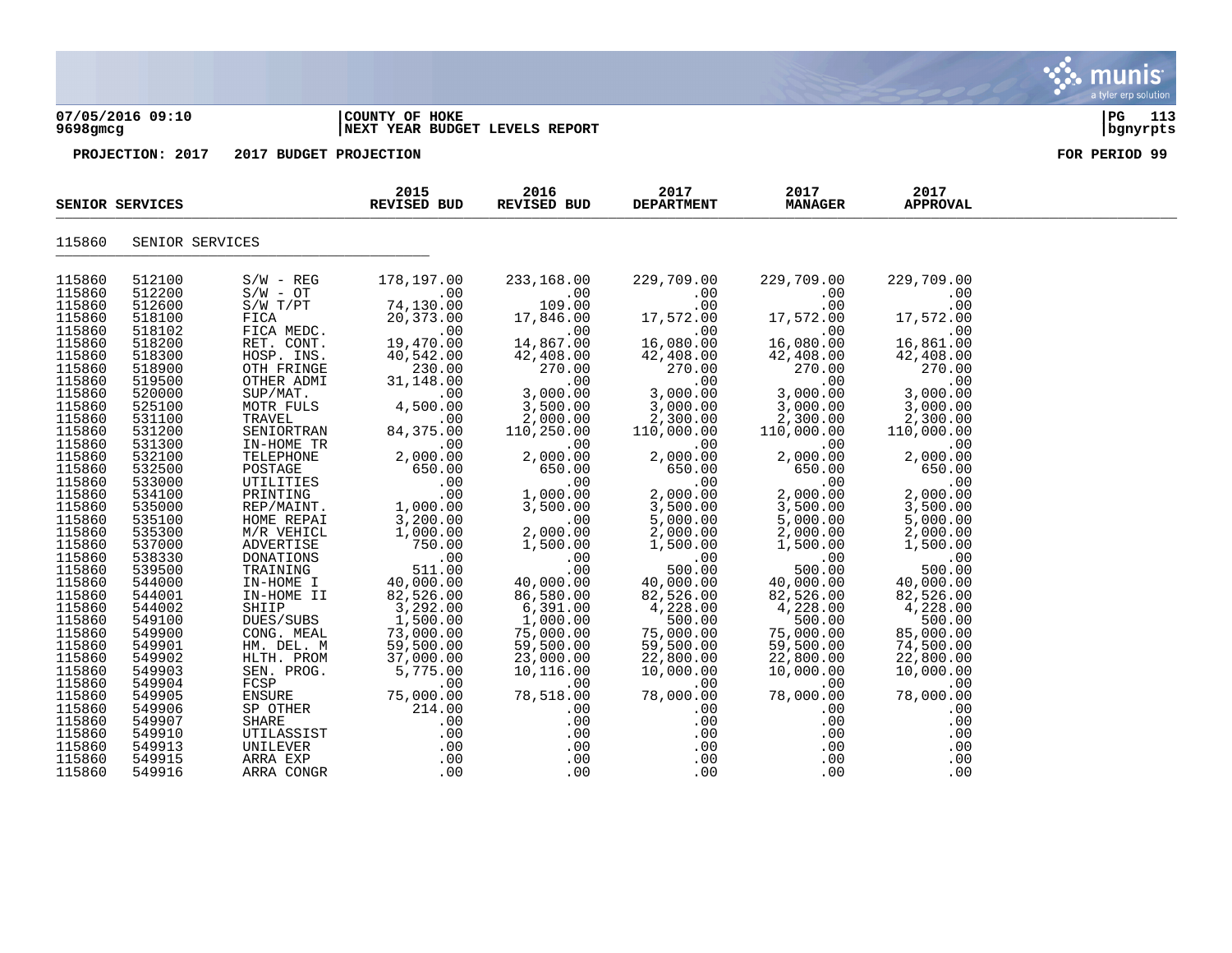

## **07/05/2016 09:10 |COUNTY OF HOKE |PG 114 9698gmcg |NEXT YEAR BUDGET LEVELS REPORT |bgnyrpts**

|                                                                    | SENIOR SERVICES                                                    |                                                                                                | 2015<br>REVISED BUD                                 | 2016<br>REVISED BUD                                            | 2017<br><b>DEPARTMENT</b>                                             | 2017<br><b>MANAGER</b>                                        | 2017<br><b>APPROVAL</b>                                       |  |
|--------------------------------------------------------------------|--------------------------------------------------------------------|------------------------------------------------------------------------------------------------|-----------------------------------------------------|----------------------------------------------------------------|-----------------------------------------------------------------------|---------------------------------------------------------------|---------------------------------------------------------------|--|
| 115860<br>115860<br>115860<br>115860<br>115860<br>115860<br>115860 | 550000<br>551000<br>552000<br>554000<br>560001<br>560012<br>560013 | CAP OUTLAY<br>$C/O$ $O/F$<br>$C/O$ $D/P$<br>C/O VEHCL<br>EF&S PROG<br>MAP GR EXP<br>LOW INC SU | .00<br>.00<br>.00<br>.00<br>.00<br>19,700.00<br>.00 | .00.<br>1,000.00<br>$.00\,$<br>.00<br>.00<br>6, 365.00<br>. 00 | .00<br>1,000.00<br>.00.<br>20,495.00<br>.00<br>6, 365, 00<br>$.00 \,$ | .00<br>1,000.00<br>.00<br>20,495.00<br>.00<br>4,000.00<br>.00 | .00<br>1,000.00<br>.00<br>20,495.00<br>.00<br>4,000.00<br>.00 |  |
|                                                                    |                                                                    | TOTAL SENIOR SERVICES<br>TOTAL SENIOR SERVICES                                                 | 859,583.00<br>859,583.00                            | 825,538.00<br>825,538.00                                       | 841,903.00<br>841,903.00                                              | 839,538.00<br>839,538.00                                      | 865,319.00<br>865,319.00                                      |  |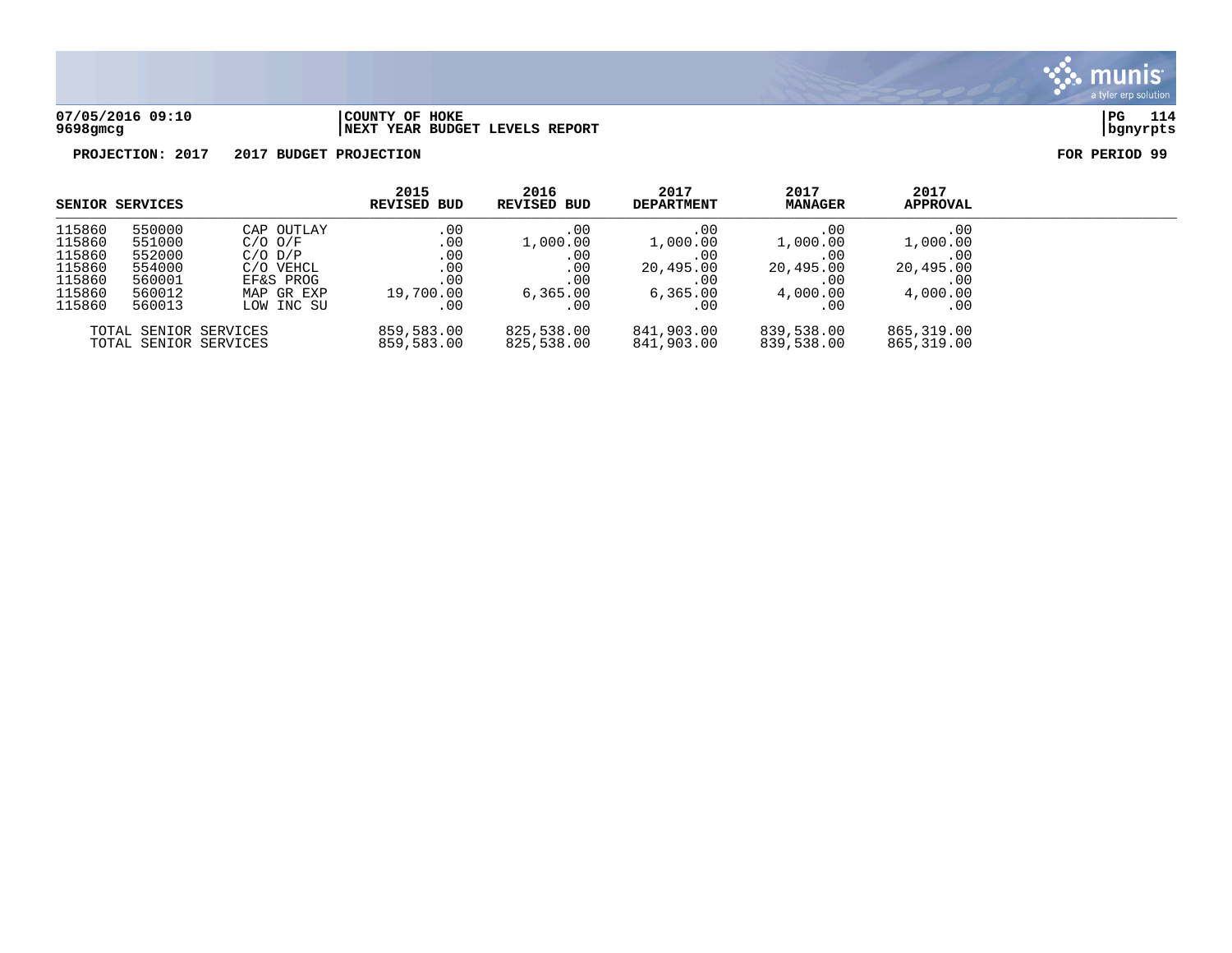| 07/05/2016 09:10 | COUNTY OF<br>HOKE                            | PG       | 115<br>--- |
|------------------|----------------------------------------------|----------|------------|
| 9698gmcg         | BUDGET LEVELS<br>REPORT<br><b>INEXT YEAR</b> | banvrpts |            |

# **9698gmcg |NEXT YEAR BUDGET LEVELS REPORT |bgnyrpts**

, munis<sup>.</sup> a tyler erp solution

| PUBLIC SCHOOLS                                                                                                                                     |                                                                                                                                                    | 2015<br>REVISED BUD                                                                                                                                                                 | 2016<br>REVISED BUD                                                                                                                                                                 | 2017<br><b>DEPARTMENT</b>                                                                                                                                                   | 2017<br><b>MANAGER</b>                                                                                                                                                             | 2017<br>APPROVAL                                                                                                                                                                 |                                                                                                                                                                                       |  |
|----------------------------------------------------------------------------------------------------------------------------------------------------|----------------------------------------------------------------------------------------------------------------------------------------------------|-------------------------------------------------------------------------------------------------------------------------------------------------------------------------------------|-------------------------------------------------------------------------------------------------------------------------------------------------------------------------------------|-----------------------------------------------------------------------------------------------------------------------------------------------------------------------------|------------------------------------------------------------------------------------------------------------------------------------------------------------------------------------|----------------------------------------------------------------------------------------------------------------------------------------------------------------------------------|---------------------------------------------------------------------------------------------------------------------------------------------------------------------------------------|--|
| 115910                                                                                                                                             | PUBLIC SCHOOLS                                                                                                                                     |                                                                                                                                                                                     |                                                                                                                                                                                     |                                                                                                                                                                             |                                                                                                                                                                                    |                                                                                                                                                                                  |                                                                                                                                                                                       |  |
| 115910<br>115910<br>115910<br>115910<br>115910<br>115910<br>115910<br>115910<br>115910<br>115910<br>115910<br>115910<br>115910<br>115910<br>115910 | 563001<br>563002<br>563003<br>563190<br>571001<br>571080<br>571081<br>571082<br>571091<br>572001<br>572080<br>572081<br>572082<br>572091<br>598015 | SCH. CURR.<br>SCH. CAP.<br>SCH. MAINT<br>JDGMNT BOE<br>SCHPRINC<br>2007PRIN<br>SLCBPRIN<br>SCH80PRIN<br>SGMSINK<br>SCHINT<br>2007INT<br>SLCBINT<br>SCH80INT<br>SGMINT<br>XFER TO SC | 4,470,416.00<br>910,700.00<br>$.00 \ \rm$<br>.00<br>.00<br>700,000.00<br>119,499.00<br>266,667.00<br>475,871.00<br>.00<br>418,000.00<br>38,156.00<br>71,493.00<br>919,409.00<br>.00 | 4,812,418.00<br>359,437.00<br>.00<br>.00<br>.00<br>700,000.00<br>119,500.00<br>266,667.00<br>475,871.00<br>.00<br>390,000.00<br>17,100.00<br>42,400.00<br>919,409.00<br>.00 | 4,896,100.00<br>1,649,454.00<br>$.00 \,$<br>.00<br>.00<br>700,000.00<br>119,500.00<br>266,667.00<br>475,871.00<br>.00<br>390,000.00<br>17,100.00<br>42,400.00<br>919,409.00<br>.00 | 4,824,884.00<br>945,768.00<br>.00<br>$.00 \,$<br>.00<br>700,000.00<br>119,500.00<br>266,667.00<br>475,871.00<br>.00<br>390,000.00<br>17,100.00<br>42,400.00<br>919,409.00<br>.00 | 4,824,884.00<br>1,028,806.00<br>.00<br>.00<br>.00<br>700,000.00<br>119,500.00<br>266,667.00<br>475,871.00<br>$.00 \ \rm$<br>390,000.00<br>17,100.00<br>42,400.00<br>919,409.00<br>.00 |  |
|                                                                                                                                                    | TOTAL PUBLIC SCHOOLS<br>TOTAL PUBLIC SCHOOLS                                                                                                       |                                                                                                                                                                                     | 8,390,211.00<br>8,390,211.00                                                                                                                                                        | 8,102,802.00<br>8,102,802.00                                                                                                                                                | 9,476,501.00<br>9,476,501.00                                                                                                                                                       | 8,701,599.00<br>8,701,599.00                                                                                                                                                     | 8,784,637.00<br>8,784,637.00                                                                                                                                                          |  |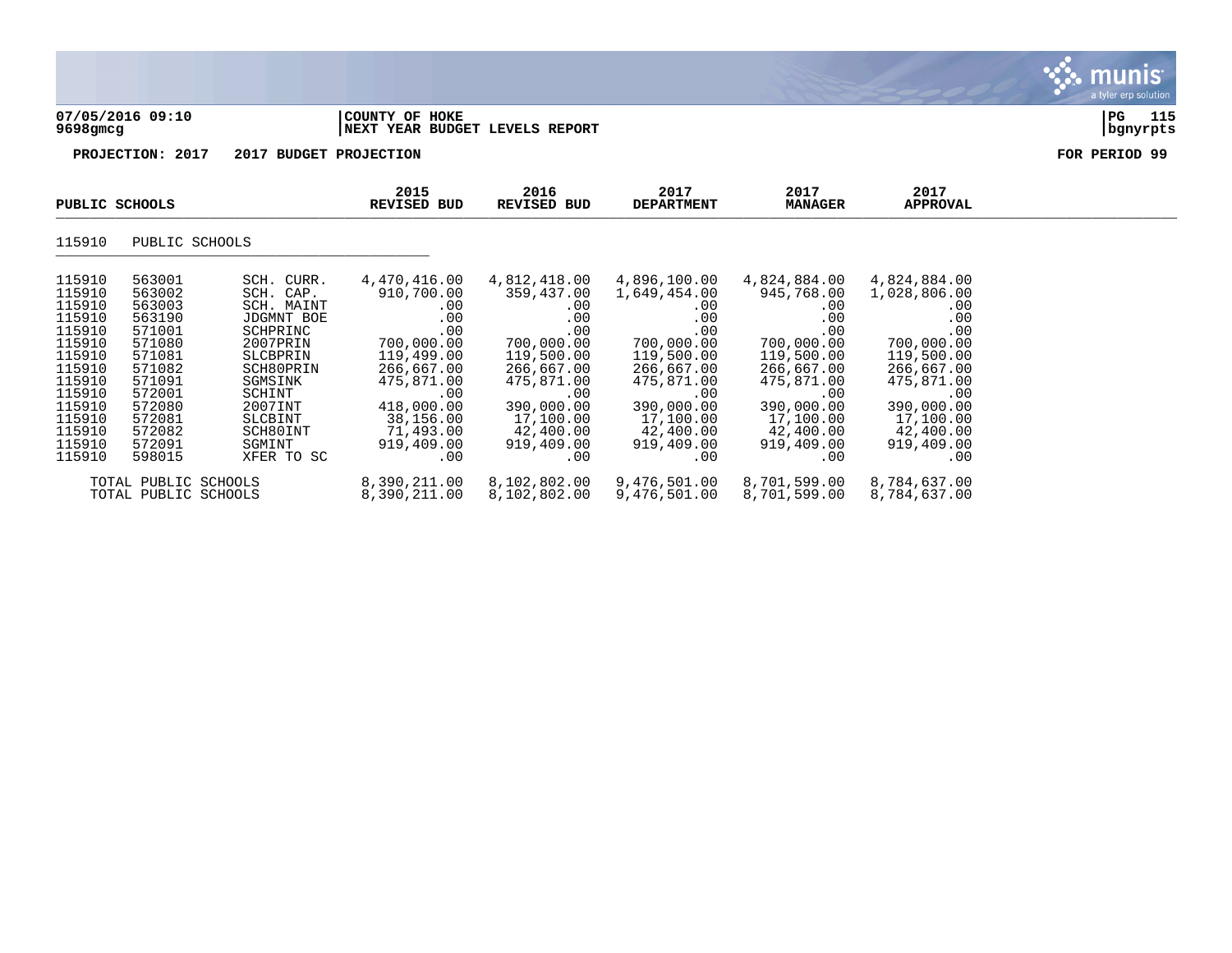

| 115920 | 518102                                               | FICA MEDC. | .00                      | .00                      | . 00                     | .00                      | .00                      |
|--------|------------------------------------------------------|------------|--------------------------|--------------------------|--------------------------|--------------------------|--------------------------|
| 115920 | 563001                                               | SCC        | 472,762.00               | 432,762.00               | 465,985.00               | 447.762.00               | 447.762.00               |
| 115920 | 571001                                               | SCHPRINC   | 48,167.00                | 48,167.00                | 48,167.00                | 48,167.00                | 48,167.00                |
| 115920 | 572001                                               | SCHINT     | 3,594.00                 | 3,594.00                 | 3,594.00                 | 3,594.00                 | 3,594.00                 |
|        | TOTAL COMMUNITY COLLEGES<br>TOTAL COMMUNITY COLLEGES |            | 524,523.00<br>524,523.00 | 484,523.00<br>484,523.00 | 517,746.00<br>517,746.00 | 499,523.00<br>499,523.00 | 499,523.00<br>499,523.00 |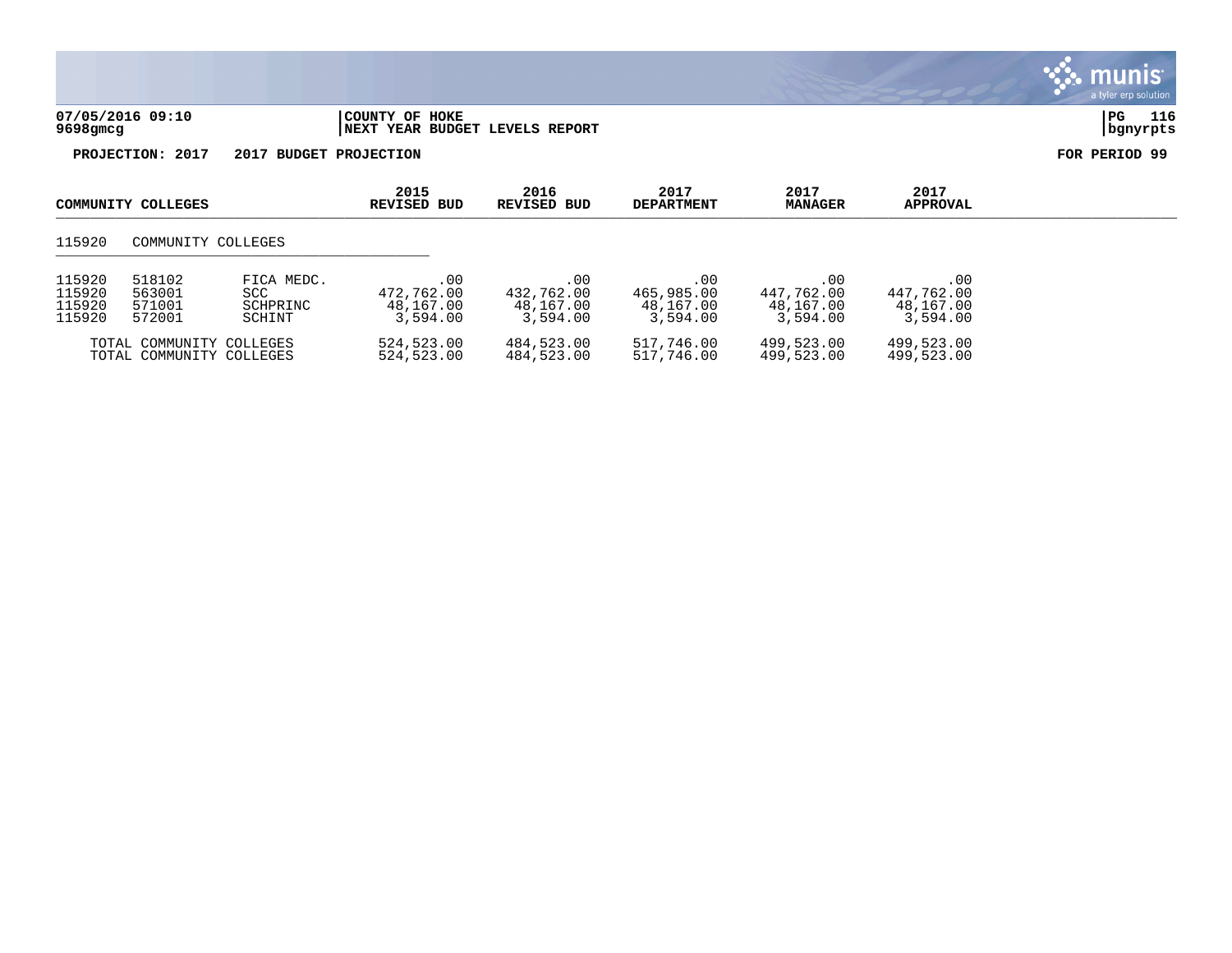## **07/05/2016 09:10 |COUNTY OF HOKE |PG 117 9698gmcg |NEXT YEAR BUDGET LEVELS REPORT |bgnyrpts**

**PROJECTION: 2017 2017 BUDGET PROJECTION FOR PERIOD 99**

| LIBRARY                                                                                                                                                                                                                                                                                                                      |                                                                                                                                                                                                                                                                                                                              |                                                                                                                                                                                                                                                                                                                                                                                                           | 2015<br>REVISED BUD                                                                                                                                                                                                                                                                                                          | 2016<br>REVISED BUD                                                                                                                                                                                                                                                                                                       | 2017<br><b>DEPARTMENT</b>                                                                                                                                                                                                                                                                                                                   | 2017<br><b>MANAGER</b>                                                                                                                                                                                                                                                                                                              | 2017<br><b>APPROVAL</b>                                                                                                                                                                                                                                                                                                             |  |
|------------------------------------------------------------------------------------------------------------------------------------------------------------------------------------------------------------------------------------------------------------------------------------------------------------------------------|------------------------------------------------------------------------------------------------------------------------------------------------------------------------------------------------------------------------------------------------------------------------------------------------------------------------------|-----------------------------------------------------------------------------------------------------------------------------------------------------------------------------------------------------------------------------------------------------------------------------------------------------------------------------------------------------------------------------------------------------------|------------------------------------------------------------------------------------------------------------------------------------------------------------------------------------------------------------------------------------------------------------------------------------------------------------------------------|---------------------------------------------------------------------------------------------------------------------------------------------------------------------------------------------------------------------------------------------------------------------------------------------------------------------------|---------------------------------------------------------------------------------------------------------------------------------------------------------------------------------------------------------------------------------------------------------------------------------------------------------------------------------------------|-------------------------------------------------------------------------------------------------------------------------------------------------------------------------------------------------------------------------------------------------------------------------------------------------------------------------------------|-------------------------------------------------------------------------------------------------------------------------------------------------------------------------------------------------------------------------------------------------------------------------------------------------------------------------------------|--|
| 116110                                                                                                                                                                                                                                                                                                                       | LIBRARY                                                                                                                                                                                                                                                                                                                      |                                                                                                                                                                                                                                                                                                                                                                                                           |                                                                                                                                                                                                                                                                                                                              |                                                                                                                                                                                                                                                                                                                           |                                                                                                                                                                                                                                                                                                                                             |                                                                                                                                                                                                                                                                                                                                     |                                                                                                                                                                                                                                                                                                                                     |  |
| 116110<br>116110<br>116110<br>116110<br>116110<br>116110<br>116110<br>116110<br>116110<br>116110<br>116110<br>116110<br>116110<br>116110<br>116110<br>116110<br>116110<br>116110<br>116110<br>116110<br>116110<br>116110<br>116110<br>116110<br>116110<br>116110<br>116110<br>116110<br>116110<br>116110<br>116110<br>116110 | 512100<br>512200<br>512600<br>518100<br>518102<br>518200<br>518300<br>518900<br>520000<br>523300<br>525100<br>525200<br>529900<br>531100<br>532100<br>532500<br>533000<br>533100<br>533200<br>533400<br>533500<br>533900<br>534100<br>535000<br>535300<br>537000<br>539500<br>544000<br>549100<br>551000<br>552000<br>554000 | $S/W - REG$<br>$S/W - OT$<br>S/W T/PT<br>FICA<br>FICA MEDC.<br>RET. CONT.<br>HOSP. INS.<br>OTH FRINGE<br>SUP/MAT.<br>BOOKS<br>MOTR FULS<br>TIRES<br>NC-EQPT<br>TRAVEL<br>TELEPHONE<br>POSTAGE<br>UTILITIES<br>ELECTRIC<br>FUEL OIL<br>WATER<br>SEWER<br>OTH UTILIY<br>PRINTING<br>REP/MAINT.<br>M/R VEHICL<br>ADVERTISE<br>TRAINING<br>S/M CONTRT<br>DUES/SUBS<br>$C/O$ $O/F$<br>$C/O$ $D/P$<br>C/O VEHCL | 172,537.00<br>.00<br>28,985.00<br>15,416.00<br>.00<br>14,106.00<br>40,500.00<br>161.00<br>3,500.00<br>12,000.00<br>.00<br>.00<br>.00<br>486.00<br>1,800.00<br>1,434.00<br>.00<br>13,000.00<br>4,500.00<br>280.00<br>280.00<br>480.00<br>.00<br>8,000.00<br>.00<br>.00<br>.00<br>8,200.00<br>200.00<br>.00<br>.00<br>$.00 \,$ | 209,301.00<br>.00<br>.00<br>16,012.00<br>.00<br>14,745.00<br>$42,408.00$<br>$270.00$<br>$7,300.00$<br>$14,300.00$<br>.00<br>.00<br>.00<br>200.00<br>1,800.00<br>1,000.00<br>.00<br>13,280.00<br>3,500.00<br>300.00<br>300.00<br>720.00<br>.00<br>4,000.00<br>.00<br>.00<br>.00<br>8,200.00<br>200.00<br>.00<br>.00<br>.00 | 206,077.00<br>.00<br>.00<br>15,765.00<br>.00<br>14,426.00<br>42,408.00<br>270.00<br>7,800.00<br>17,000.00<br>1,716.00<br>1,000.00<br>.00<br>600.00<br>2,010.00<br>1,400.00<br>.00<br>12,000.00<br>2,500.00<br>300.00<br>300.00<br>800.00<br>.00<br>10,137.00<br>1,500.00<br>.00<br>.00<br>10,000.00<br>5,200.00<br>.00<br>.00<br>$.00 \ \,$ | 206,077.00<br>.00<br>.00<br>15,765.00<br>.00<br>14,426.00<br>42,408.00<br>270.00<br>11,392.00<br>19,500.00<br>1,716.00<br>1,000.00<br>.00<br>600.00<br>2,010.00<br>1,400.00<br>.00<br>12,000.00<br>2,500.00<br>300.00<br>300.00<br>800.00<br>.00<br>10,137.00<br>1,500.00<br>.00<br>.00<br>11,200.00<br>200.00<br>.00<br>.00<br>.00 | 206,077.00<br>.00<br>.00<br>15,765.00<br>.00<br>15,126.00<br>42,408.00<br>270.00<br>11,392.00<br>19,500.00<br>1,716.00<br>1,000.00<br>.00<br>600.00<br>2,010.00<br>1,400.00<br>.00<br>12,000.00<br>2,500.00<br>300.00<br>300.00<br>800.00<br>.00<br>10,137.00<br>1,500.00<br>.00<br>.00<br>11,200.00<br>200.00<br>.00<br>.00<br>.00 |  |
|                                                                                                                                                                                                                                                                                                                              | TOTAL LIBRARY<br>TOTAL LIBRARY                                                                                                                                                                                                                                                                                               |                                                                                                                                                                                                                                                                                                                                                                                                           | 325,865.00<br>325,865.00                                                                                                                                                                                                                                                                                                     | 337,836.00<br>337,836.00                                                                                                                                                                                                                                                                                                  | 353,209.00<br>353,209.00                                                                                                                                                                                                                                                                                                                    | 355,501.00<br>355,501.00                                                                                                                                                                                                                                                                                                            | 356,201.00<br>356,201.00                                                                                                                                                                                                                                                                                                            |  |

munis a tyler erp solution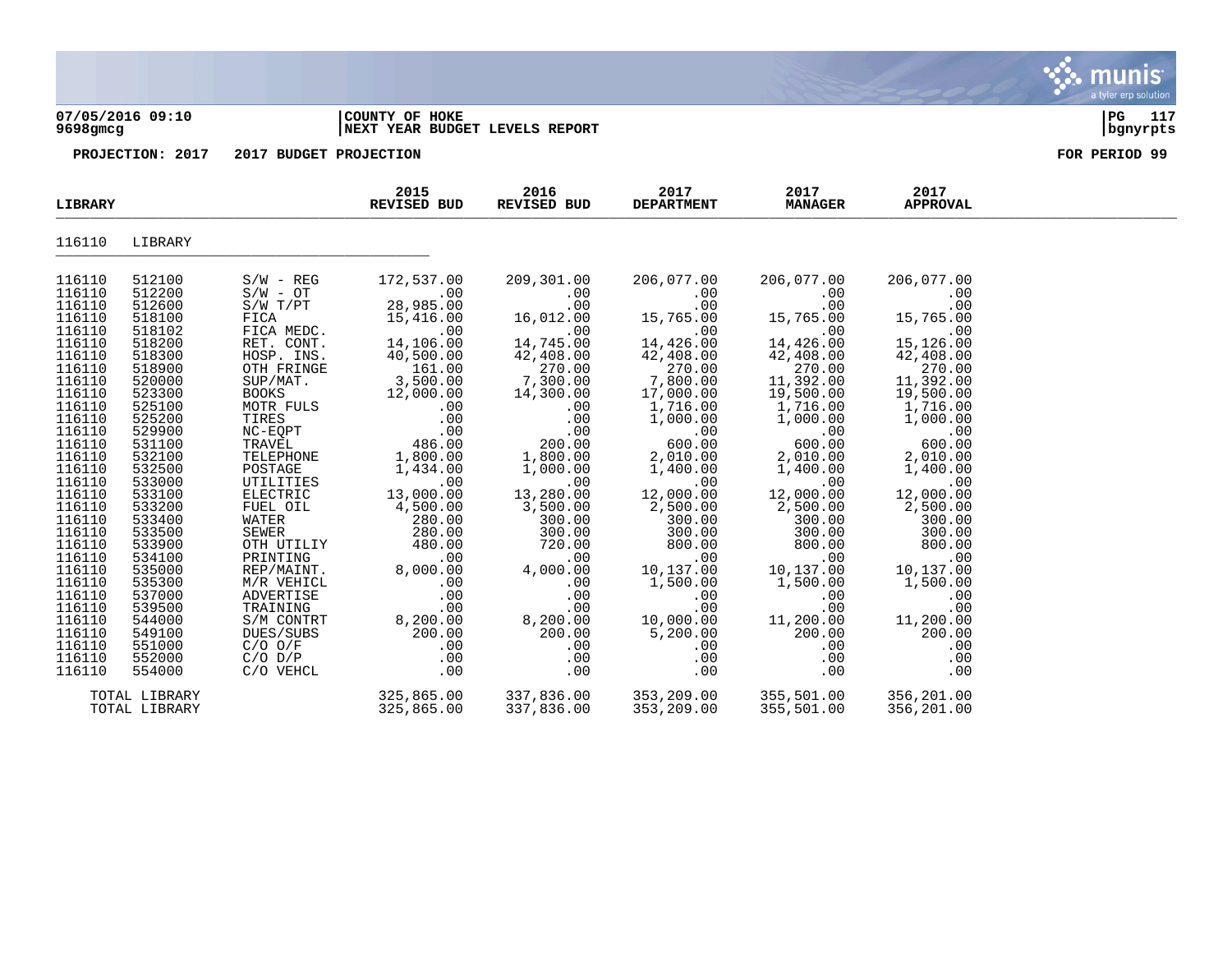

## **07/05/2016 09:10 |COUNTY OF HOKE |PG 118 9698gmcg |NEXT YEAR BUDGET LEVELS REPORT |bgnyrpts**

| LITERACY COUNCIL                                                                                                                                                                                     |                                                                                                                                                                                                      |                                                                                                                                                                                 | 2015<br>REVISED BUD                                                                                                                                                                                                                                               | 2016<br>REVISED BUD                                                                                                                                                                                       | 2017<br><b>DEPARTMENT</b>                                                                                                                                                  | 2017<br><b>MANAGER</b>                                                                                                                                                              | 2017<br><b>APPROVAL</b>                                                                                                                                                |  |
|------------------------------------------------------------------------------------------------------------------------------------------------------------------------------------------------------|------------------------------------------------------------------------------------------------------------------------------------------------------------------------------------------------------|---------------------------------------------------------------------------------------------------------------------------------------------------------------------------------|-------------------------------------------------------------------------------------------------------------------------------------------------------------------------------------------------------------------------------------------------------------------|-----------------------------------------------------------------------------------------------------------------------------------------------------------------------------------------------------------|----------------------------------------------------------------------------------------------------------------------------------------------------------------------------|-------------------------------------------------------------------------------------------------------------------------------------------------------------------------------------|------------------------------------------------------------------------------------------------------------------------------------------------------------------------|--|
| 116111                                                                                                                                                                                               | LITERACY COUNCIL                                                                                                                                                                                     |                                                                                                                                                                                 |                                                                                                                                                                                                                                                                   |                                                                                                                                                                                                           |                                                                                                                                                                            |                                                                                                                                                                                     |                                                                                                                                                                        |  |
| 116111<br>116111<br>116111<br>116111<br>116111<br>116111<br>116111<br>116111<br>116111<br>116111<br>116111<br>116111<br>116111<br>116111<br>116111<br>116111<br>116111<br>116111<br>116111<br>116111 | 512100<br>512200<br>512600<br>518100<br>518102<br>518200<br>518300<br>518900<br>519000<br>520000<br>531100<br>532100<br>532500<br>532900<br>533000<br>534100<br>544000<br>549100<br>551000<br>552000 | $S/W - REG$<br>S/W - OT<br>S/W T/PT<br>FICA MEDC.<br>RET. CONT.<br>SUP/MAT.<br>TRAVEL<br>TELEPHONE<br>POSTAGE<br>OTH COMMUN<br>UTILITIES<br>PRINTING<br>S/M CONTRT<br>DUES/SUBS | 44,269.00<br>$44, 20$<br>$-0.00$<br>$-230.00$<br>$2.87.00$<br>3,5<br>FICA 3,387.00<br>.00<br>3,130.00<br>HOSP. INS. 6,750.00<br>OTH FRINGE 40.00<br>PROF. SERV 1,670.00<br>.00<br>.00<br>.00<br>.00<br>.00<br>.00<br>$C/O O/F$ .00<br>$C/O D/P$ .00<br>$1,800.00$ | 45,941.00<br>$.00 \,$<br>.00<br>$3,515.00$ 3<br>.00<br>2,661.00<br>7,068.00<br>45.00<br>$2,400.00$<br>.00<br>$.00 \,$<br>.00<br>.00<br>.00<br>.00<br>.00<br>.00<br>.00<br>.00<br>.00<br>.00<br>.00<br>.00 | 47,242.00<br>$.00\,$<br>.00<br>3,614.00<br>.00<br>3,307.00<br>$7,068.00$<br>45.00<br>2,600.00<br>.00<br>.00<br>.00<br>.00<br>.00<br>.00<br>.00<br>.00<br>.00<br>.00<br>.00 | 47,242.00<br>$.00\,$<br>.00<br>$3,614.00$ 3<br>.00<br>3,307.00<br>$7,068.00$<br>45.00<br>2,600.00<br>$.00 \,$<br>.00<br>.00<br>.00<br>.00<br>.00<br>.00<br>.00<br>.00<br>.00<br>.00 | 47,242.00<br>.00<br>.00<br>3,614.00<br>.00<br>3,468.00<br>$7,068.00$<br>45.00<br>2,600.00<br>.00<br>.00<br>.00<br>.00<br>.00<br>.00<br>.00<br>.00<br>.00<br>.00<br>.00 |  |
| 116111<br>116111<br>116111                                                                                                                                                                           | 553000<br>554000<br>555000                                                                                                                                                                           | $C/O$ $E/M$<br>C/O VEHCL<br>C/O O/EQ.                                                                                                                                           | .00<br>.00<br>.00                                                                                                                                                                                                                                                 | .00<br>.00<br>.00                                                                                                                                                                                         | .00<br>.00<br>.00                                                                                                                                                          | .00<br>.00<br>.00                                                                                                                                                                   | .00<br>.00<br>.00                                                                                                                                                      |  |
|                                                                                                                                                                                                      | TOTAL LITERACY COUNCIL<br>TOTAL LITERACY COUNCIL                                                                                                                                                     |                                                                                                                                                                                 | 60,816.00                                                                                                                                                                                                                                                         | 61,630.00                                                                                                                                                                                                 | $60,816.00$ $61,630.00$ $63,876.00$ $63,876.00$<br>63,876.00                                                                                                               | 63,876.00                                                                                                                                                                           | 64,037.00<br>64,037.00                                                                                                                                                 |  |

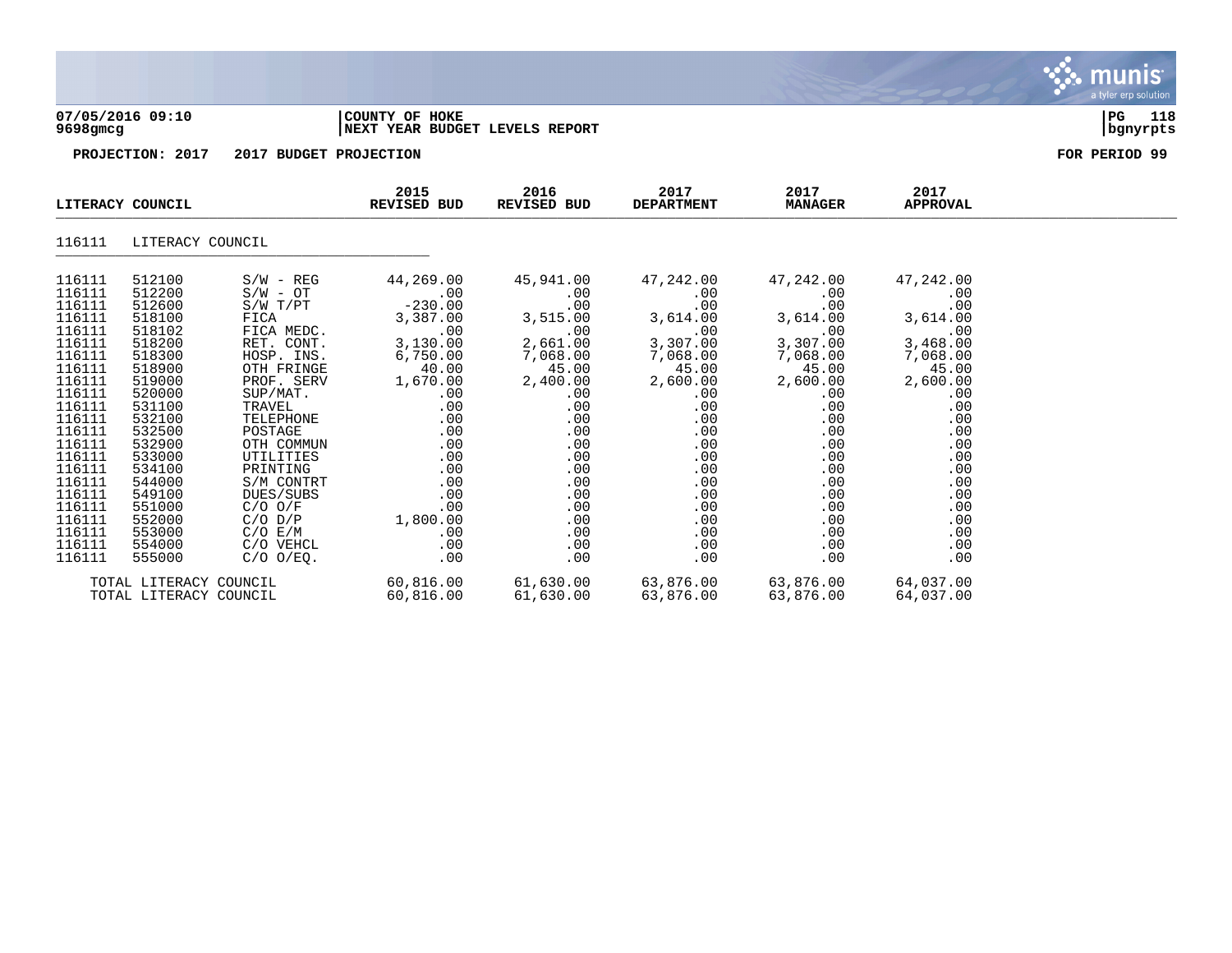|                  |                                 | ___________ |     |
|------------------|---------------------------------|-------------|-----|
| 07/05/2016 09:10 | COUNTY OF HOKE                  | PG          | 119 |
| 9698gmcg         | INEXT YEAR BUDGET LEVELS REPORT | .bqnvrpts   | --- |

| <b>RECREATION</b> |                  |                          | 2015<br>REVISED BUD    | 2016<br>REVISED BUD    | 2017<br><b>DEPARTMENT</b> | 2017<br><b>MANAGER</b> | 2017<br><b>APPROVAL</b> |  |
|-------------------|------------------|--------------------------|------------------------|------------------------|---------------------------|------------------------|-------------------------|--|
| 116120            | RECREATION       |                          |                        |                        |                           |                        |                         |  |
| 116120            | 480000           | CRUISES                  | $\sim$ 00              | .00                    | .00                       | .00                    | .00                     |  |
| 116120            | 512100           | $S/W - REG$              | 240,458.00             | 253,796.00             | 251,363.00                | 251,363.00             | 251,363.00              |  |
| 116120            | 512200           | $S/W - OT$               | 1,000.00               | .00                    | .00                       | .00                    | .00                     |  |
| 116120            | 512600           | S/W T/PT                 | 123,694.00             | 88,000.00              | 88,000.00                 | 88,000.00              | 88,000.00               |  |
| 116120            | 517000           | $G/B$ $EXP$              | 4,320.00               | 4,320.00               | 4,320.00                  | 4,320.00               | 4,320.00                |  |
| 116120            | 518100           | FICA                     | 23,395.00              | 27,678.00              | 19,229.00                 | 19,229.00              | 19,229.00               |  |
| 116120            | 518102           | FICA MEDC.               | .00                    | .00                    | .00                       | .00                    | .00                     |  |
| 116120            | 518200           | RET. CONT.               | 16,835.00              | 17,936.00              | 17,596.00                 | 17,596.00              | 18,450.00               |  |
| 116120            | 518300           | HOSP. INS.               | 47,613.00              | 49,476.00              | 49,476.00                 | 49,476.00              | 49,476.00               |  |
| 116120            | 518900           | OTH FRINGE               | 240.00                 | 315.00                 | $315.00$<br>2,500.00      | $315.00$<br>2,500.00   | 315.00                  |  |
| 116120            | 520000           | SUP/MAT.                 | .00                    | 2,500.00               |                           |                        | 2,500.00                |  |
| 116120<br>116120  | 522000<br>523000 | CONCESSION               | 20,000.00              | 16,000.00<br>45,000.00 | 16,000.00                 | 16,000.00              | 16,000.00               |  |
| 116120            | 523100           | SPORTS SUP<br>S/P MATERL | 37,180.79<br>14,000.00 | 14,000.00              | 45,000.00<br>14,000.00    | 45,000.00<br>14,000.00 | 45,000.00<br>14,000.00  |  |
| 116120            | 525100           | MOTR FULS                | 5,200.00               | 4,200.00               | 4,200.00                  | 4,200.00               | 4,200.00                |  |
| 116120            | 526003           | FIELD SUPP               | 6,500.00               | 6,500.00               | 6,500.00                  | 6,500.00               | 6,500.00                |  |
| 116120            | 529201           | UNILEVREXP               | .00                    | 5,000.00               | 3,050.00                  | 3,050.00               | 3,050.00                |  |
| 116120            | 529900           | NC-EQPT                  | .00                    | .00                    | .00                       | .00                    | .00                     |  |
| 116120            | 529901           | NC-OF FURN               | .00                    | .00                    | .00                       | .00                    | .00                     |  |
| 116120            | 529902           | NC-OF EQPT               | .00                    | .00                    | .00                       | .00                    | .00                     |  |
| 116120            | 529903           | NC-COMPUTE               | .00                    | .00                    | .00                       | .00                    | .00                     |  |
| 116120            | 531100           | TRAVEL                   | 1,200.00               | 800.00                 | 800.00                    | 800.00                 | 800.00                  |  |
| 116120            | 532100           | TELEPHONE                | 5,100.00               | 4,800.00               | 4,800.00                  | 4,800.00               | 4,800.00                |  |
| 116120            | 532500           | POSTAGE                  | 500.00                 | 500.00                 | 500.00                    | 500.00                 | 500.00                  |  |
| 116120            | 533000           | UTILITIES                | 6,000.00               | 6,000.00               | 6,000.00                  | 6,000.00               | 6,000.00                |  |
| 116120            | 534100           | PRINTING                 | 500.00                 | 500.00                 | 2,000.00                  | 2,000.00               | 2,000.00                |  |
| 116120            | 534200           | REP. COSTS               | .00<br>500.00          | .00                    | .00<br>900.00             | .00                    | .00                     |  |
| 116120<br>116120  | 535000<br>535300 | REP/MAINT.<br>M/R VEHICL | 1,500.00               | 500.00<br>1,500.00     | 1,500.00                  | 900.00<br>1,500.00     | 900.00<br>1,500.00      |  |
| 116120            | 536000           | FREIGHT                  | .00                    | .00                    | $\overline{1}$ . 00       | .00                    | .00                     |  |
| 116120            | 537000           | ADVERTISE                | 1,800.00               | 1,300.00               | 1,300.00                  | 1,300.00               | 1,300.00                |  |
| 116120            | 539500           | TRAINING                 | 1,000.00               | 750.00                 | 750.00                    | 750.00                 | 750.00                  |  |
| 116120            | 544000           | S/M CONTRT               | 32,819.21              | 20,000.00              | 20,000.00                 | 20,000.00              | 20,000.00               |  |
| 116120            | 545000           | INS/BOND                 | 150.00                 | 150.00                 | 150.00                    | 150.00                 | 150.00                  |  |
| 116120            | 545200           | I/B VEHICL               | .00                    | .00                    | .00                       | .00                    | .00                     |  |
| 116120            | 549100           | DUES/SUBS                | 500.00                 | 500.00                 | 500.00                    | 500.00                 | 500.00                  |  |
| 116120            | 549900           | SEN. CIT.                | 10,000.00              | 10,000.00              | 10,000.00                 | 10,000.00              | 10,000.00               |  |
| 116120            | 549901           | FUND RAISE               | .00                    | $.00 \,$               | .00                       | $.00 \,$               | .00                     |  |
| 116120            | 549902           | REFUNDS                  | .00                    | .00                    | .00                       | .00                    | .00                     |  |
| 116120            | 549903           | CRUISES                  | .00                    | .00                    | .00                       | .00                    | .00                     |  |

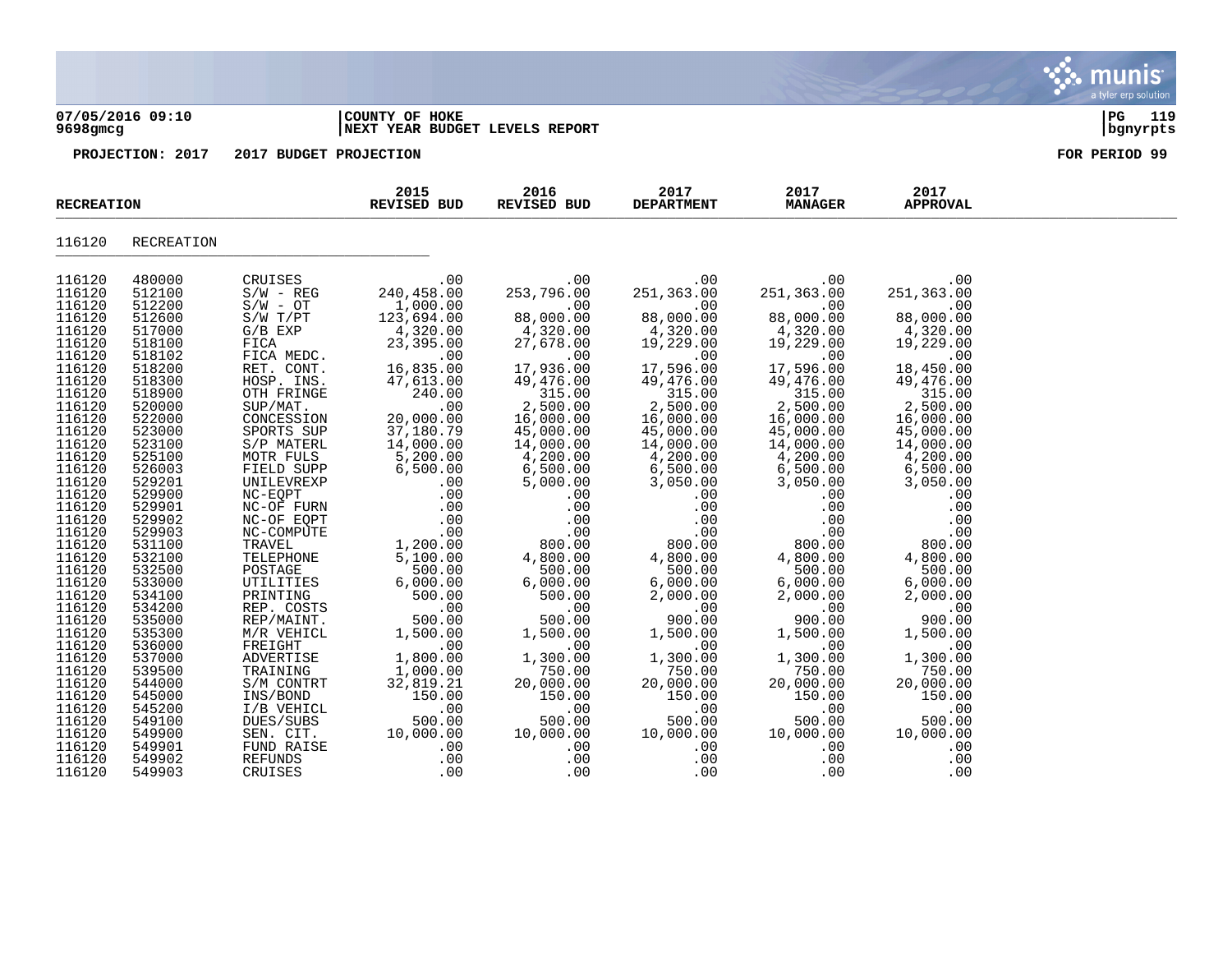

## **07/05/2016 09:10 |COUNTY OF HOKE |PG 120 9698gmcg |NEXT YEAR BUDGET LEVELS REPORT |bgnyrpts**

| <b>RECREATION</b>                                                  |                                                                    |                                                                                              | 2015<br>REVISED BUD                                             | 2016<br>REVISED BUD                                        | 2017<br><b>DEPARTMENT</b>                                  | 2017<br><b>MANAGER</b>                                      | 2017<br><b>APPROVAL</b>                                          |  |
|--------------------------------------------------------------------|--------------------------------------------------------------------|----------------------------------------------------------------------------------------------|-----------------------------------------------------------------|------------------------------------------------------------|------------------------------------------------------------|-------------------------------------------------------------|------------------------------------------------------------------|--|
| 116120<br>116120<br>116120<br>116120<br>116120<br>116120<br>116120 | 549904<br>549905<br>549906<br>549912<br>550000<br>551000<br>552000 | BUS TRIPS<br>REFUNDS<br>YOUTH TRIP<br>YOUTHTOURN<br>CAP OUTLAY<br>$C/O$ $O/F$<br>$C/O$ $D/P$ | .00<br>.00<br>1,900.00<br>500.00<br>1,000.00<br>.00<br>7,800.00 | .00<br>.00<br>1,900.00<br>500.00<br>1,000.00<br>.00<br>.00 | .00<br>.00<br>1,900.00<br>500.00<br>1,000.00<br>.00<br>.00 | .00<br>.00<br>1,900.00<br>500.00<br>66,000.00<br>.00<br>.00 | .00<br>.00<br>1,900.00<br>500.00<br>66,000.00<br>$.00 \,$<br>.00 |  |
|                                                                    | TOTAL RECREATION<br>TOTAL RECREATION                               |                                                                                              | 613,205.00<br>613,205.00                                        | 585,421.00<br>585,421.00                                   | 574,149.00<br>574,149.00                                   | 639,149.00<br>639,149.00                                    | 640,003.00<br>640,003.00                                         |  |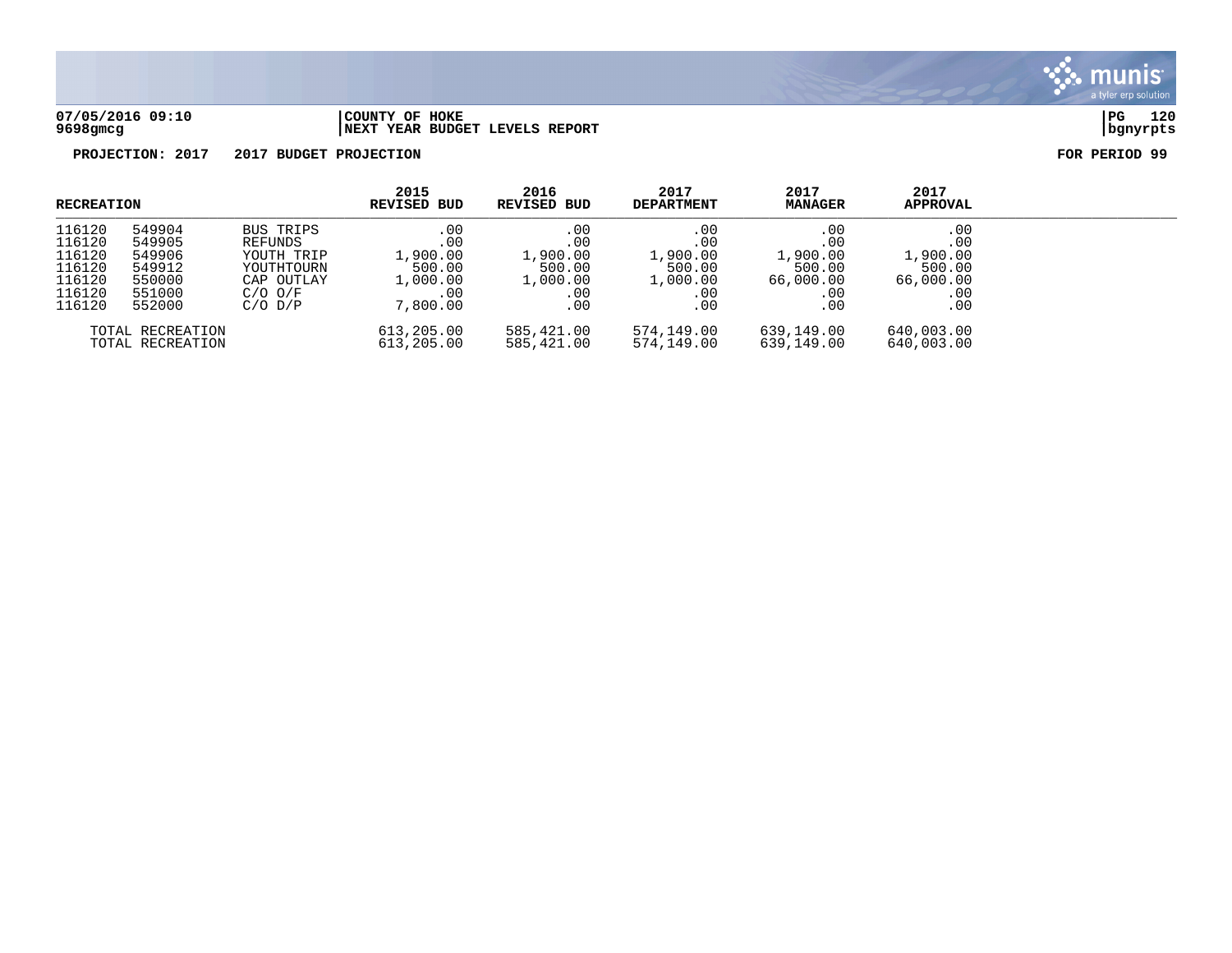| 07/05/2016 09:10<br>9698gmcg | COUNTY OF HOKE<br><b>INEXT YEAR BUDGET LEVELS REPORT</b> | 121<br>  PG<br>  bgnyrpts |
|------------------------------|----------------------------------------------------------|---------------------------|
| PROJECTION: 2017             | 2017 BUDGET PROJECTION                                   | FOR PERIOD 99             |
|                              |                                                          |                           |

| SPECIAL APPROPRIATIONS |                  | 2015<br><b>REVISED BUD</b>                                                                                                                                                                                                                                                                | 2016<br>REVISED BUD                                                 | 2017<br><b>DEPARTMENT</b>                     | 2017<br><b>MANAGER</b> | 2017<br><b>APPROVAL</b>                               |                               |  |
|------------------------|------------------|-------------------------------------------------------------------------------------------------------------------------------------------------------------------------------------------------------------------------------------------------------------------------------------------|---------------------------------------------------------------------|-----------------------------------------------|------------------------|-------------------------------------------------------|-------------------------------|--|
| 119700                 |                  | SPECIAL APPROPRIATIONS                                                                                                                                                                                                                                                                    |                                                                     |                                               |                        |                                                       |                               |  |
| 119700                 | 433137           | BIOTERROR                                                                                                                                                                                                                                                                                 | .00                                                                 | .00                                           | .00                    | .00                                                   | .00                           |  |
| 119700                 | 541300           | RENT OFFIC                                                                                                                                                                                                                                                                                | .00                                                                 | .00                                           | .00                    | .00                                                   | .00                           |  |
| 119700                 | 544340           | FIREMOB                                                                                                                                                                                                                                                                                   |                                                                     | .00                                           | .00                    | .00                                                   | .00                           |  |
| 119700                 | 557062           | $C/O-LAND$                                                                                                                                                                                                                                                                                | $\begin{array}{cc} 0.00 & 0.00 \ \text{CT} & 25,000.00 \end{array}$ | .00                                           | .00                    | .00                                                   | .00                           |  |
| 119700                 | 560002           | Hoke DV CT                                                                                                                                                                                                                                                                                |                                                                     | $25,000.00$<br>10,000.00<br>00.00<br>5,000.00 | 25,000.00              | 25,000.00                                             | 25,000.00                     |  |
| 119700                 | 560003           | TIA HART                                                                                                                                                                                                                                                                                  | 10,000.00                                                           |                                               | 10,000.00              | 10,000.00                                             | 10,000.00                     |  |
| 119700                 | 560004           |                                                                                                                                                                                                                                                                                           | $\sim 00$                                                           |                                               | $\sim$ 00              | .00                                                   | .00                           |  |
| 119700                 | 560010           |                                                                                                                                                                                                                                                                                           | 3,000.00                                                            |                                               | 5,000.00               | 5,000.00                                              | 5,000.00                      |  |
| 119700                 | 560011           | $\begin{tabular}{lllllllllll} & A & In. \\ \hline MS CLALPLA & & & & \\ ALPLA & & & & \\ \hline MUSEUM & & & & 15,000. \\ \hline DOWNTOWN & & & & .0^r \\ \hline MENTAAL HTH & & & & 58,000. \\ \hline MUMANE SOC & & & & \\ \hline & RADIO & & & \\ & & ^ & SQ. & & 70 \\ \end{tabular}$ | .00                                                                 | .00                                           | .00                    | .00                                                   | .00                           |  |
| 119700                 | 563001           |                                                                                                                                                                                                                                                                                           | 15,000.00                                                           | 15,000.00<br>15,00                            | 15,000.00              | 15,000.00                                             | 20,000.00                     |  |
| 119700                 | 563002           |                                                                                                                                                                                                                                                                                           | .00                                                                 | .00                                           | .00                    | .00                                                   | .00                           |  |
| 119700                 | 563003           |                                                                                                                                                                                                                                                                                           | 58,000.00                                                           | 58,000.00                                     | 58,000.00              | 58,000.00                                             | 58,000.00                     |  |
| 119700                 | 563004           |                                                                                                                                                                                                                                                                                           | .00                                                                 | .00                                           | .00                    | .00                                                   | .00                           |  |
| 119700                 | 563005           |                                                                                                                                                                                                                                                                                           | .00                                                                 | .00                                           | .00                    | .00                                                   | .00                           |  |
| 119700                 | 563006           |                                                                                                                                                                                                                                                                                           | 70,000.00                                                           | 70,000.00                                     | 70,000.00              | 70,000.00                                             | 70,000.00                     |  |
| 119700<br>119700       | 563007<br>563008 |                                                                                                                                                                                                                                                                                           | .00                                                                 |                                               |                        | $\begin{array}{c} . & 0 & 0 \\ 0 & 0 & 0 \end{array}$ | .00                           |  |
| 119700                 | 563009           | CHILD DEV.<br>DIV. YTH.                                                                                                                                                                                                                                                                   | 21,000.00                                                           |                                               |                        | 00.<br>30,000.00<br>4,000.00                          | $00$<br>30,000.00<br>4,000.00 |  |
| 119700                 | 563010           |                                                                                                                                                                                                                                                                                           |                                                                     |                                               |                        |                                                       |                               |  |
| 119700                 | 563011           |                                                                                                                                                                                                                                                                                           |                                                                     |                                               |                        | 96,725.00                                             | 96,725.00                     |  |
| 119700                 | 563012           |                                                                                                                                                                                                                                                                                           |                                                                     |                                               | 833.00                 | 833.00                                                | 833.00                        |  |
| 119700                 | 563013           |                                                                                                                                                                                                                                                                                           |                                                                     |                                               | .00                    | .00                                                   | .00                           |  |
| 119700                 | 563015           |                                                                                                                                                                                                                                                                                           |                                                                     |                                               | 549,000.00             | 549,000.00                                            | 549,000.00                    |  |
| 119700                 | 563016           |                                                                                                                                                                                                                                                                                           |                                                                     |                                               | .00                    | .00                                                   | .00                           |  |
| 119700                 | 563017           |                                                                                                                                                                                                                                                                                           |                                                                     |                                               | .00                    | .00                                                   | .00                           |  |
| 119700                 | 563018           |                                                                                                                                                                                                                                                                                           |                                                                     |                                               | .00                    | .00                                                   | .00                           |  |
| 119700                 | 563019           |                                                                                                                                                                                                                                                                                           |                                                                     |                                               | 20,000.00              | 20,000.00                                             | 20,000.00                     |  |
| 119700                 | 563020           |                                                                                                                                                                                                                                                                                           |                                                                     |                                               | .00                    | .00                                                   | .00                           |  |
| 119700                 | 563022           |                                                                                                                                                                                                                                                                                           |                                                                     |                                               | .00                    | 5,000.00                                              | 5,000.00                      |  |
| 119700                 | 563023           |                                                                                                                                                                                                                                                                                           |                                                                     |                                               | .00                    | 5,000.00                                              | 5,000.00                      |  |
| 119700                 | 563127           |                                                                                                                                                                                                                                                                                           |                                                                     |                                               | .00                    | .00                                                   | .00                           |  |
| 119700                 | 563128           |                                                                                                                                                                                                                                                                                           |                                                                     |                                               | .00                    | .00                                                   | .00                           |  |
| 119700                 | 563140           |                                                                                                                                                                                                                                                                                           |                                                                     |                                               | 75,000.00              | 75,000.00                                             | 75,000.00                     |  |
| 119700                 | 571001           |                                                                                                                                                                                                                                                                                           |                                                                     |                                               | .00                    | .00                                                   | .00                           |  |
| 119700                 | 571002           |                                                                                                                                                                                                                                                                                           |                                                                     |                                               | .00                    | .00                                                   | .00                           |  |
| 119700                 | 571003           |                                                                                                                                                                                                                                                                                           |                                                                     |                                               | .00                    | .00                                                   | .00                           |  |
| 119700                 | 571004           |                                                                                                                                                                                                                                                                                           |                                                                     |                                               | .00                    | .00                                                   | .00                           |  |
| 119700                 | 571005           |                                                                                                                                                                                                                                                                                           |                                                                     |                                               | .00                    | .00                                                   | .00                           |  |
| 119700                 | 571006           |                                                                                                                                                                                                                                                                                           |                                                                     |                                               | .00                    | .00                                                   | .00                           |  |
| 119700                 | 571007           |                                                                                                                                                                                                                                                                                           |                                                                     |                                               | .00                    | .00                                                   | .00                           |  |

munis tyler erp solution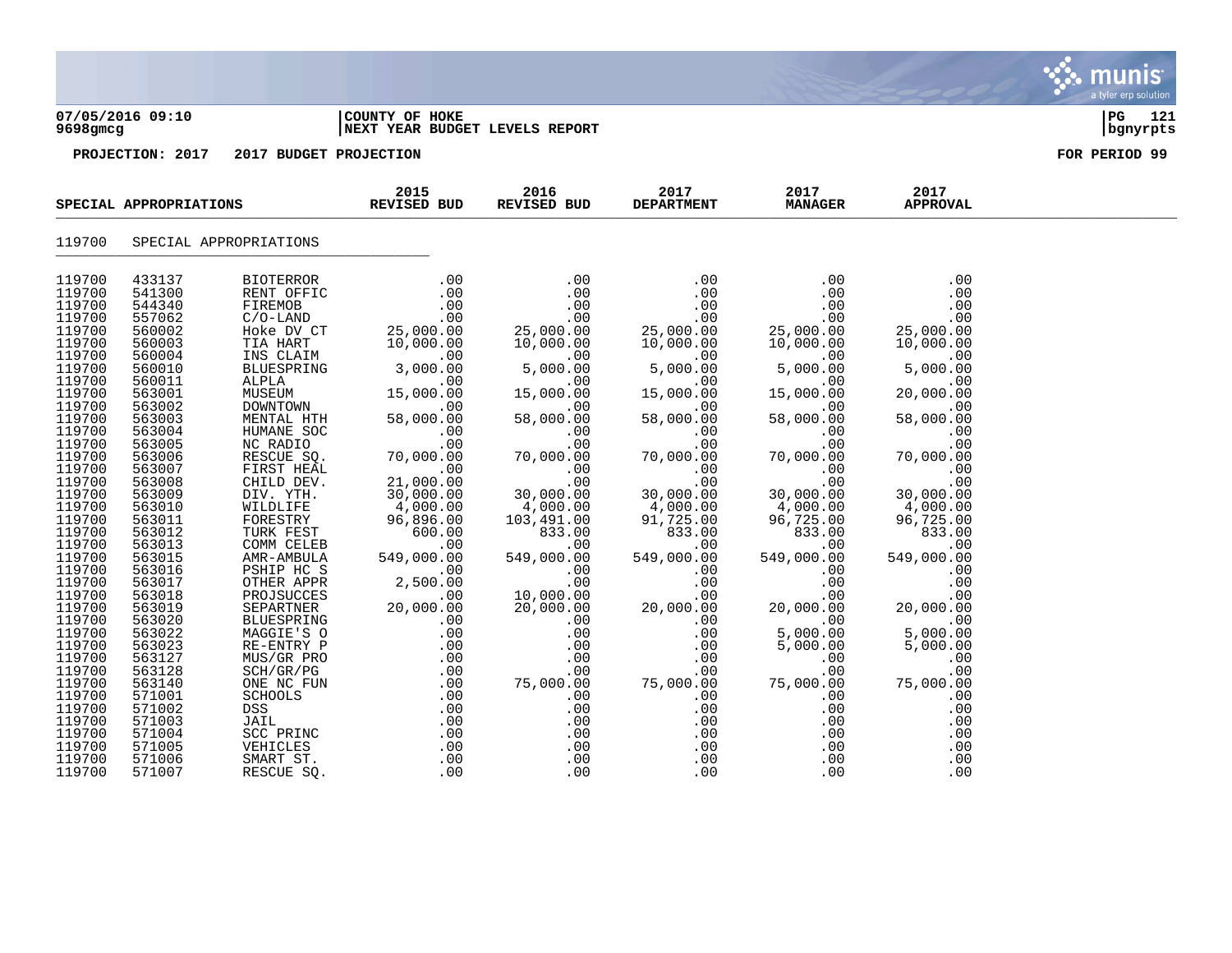

## **07/05/2016 09:10 |COUNTY OF HOKE |PG 122 9698gmcg |NEXT YEAR BUDGET LEVELS REPORT |bgnyrpts**

| 119700<br>571008<br>.00<br>.00<br>30FTWARE .00 .00<br>401 SEWER .00 .00<br>MUNIBLDGPR 35,000.00 35,000.00<br>USDA-INT .00 .00<br>USDA-INT .00 .00<br>DSS-INTERE .00 .0<br>DSS-PRINCI .00 .0<br>DSS-PRINCI .00 .0<br>DSS-DEBT .00 .0<br>HCHD DEBT .00 .0<br>911 DEBT .00 .0<br>PATE-PRI<br>.00<br>119700<br>571009<br>.00<br>.00<br>.00<br>119700<br>571010<br>35,000.00<br>35,000.00<br>35,000.00                                                                 |  |
|-------------------------------------------------------------------------------------------------------------------------------------------------------------------------------------------------------------------------------------------------------------------------------------------------------------------------------------------------------------------------------------------------------------------------------------------------------------------|--|
|                                                                                                                                                                                                                                                                                                                                                                                                                                                                   |  |
|                                                                                                                                                                                                                                                                                                                                                                                                                                                                   |  |
|                                                                                                                                                                                                                                                                                                                                                                                                                                                                   |  |
| 119700<br>571012<br>.00<br>.00<br>.00                                                                                                                                                                                                                                                                                                                                                                                                                             |  |
| 119700<br>571013<br>.00<br>.00<br>.00                                                                                                                                                                                                                                                                                                                                                                                                                             |  |
| 119700<br>571014<br>.00<br>.00<br>.00                                                                                                                                                                                                                                                                                                                                                                                                                             |  |
| 119700<br>571015<br>.00<br>.00<br>.00                                                                                                                                                                                                                                                                                                                                                                                                                             |  |
| 119700<br>.00<br>.00<br>571016<br>.00                                                                                                                                                                                                                                                                                                                                                                                                                             |  |
| $\frac{1}{255}$<br>119700<br>.00<br>571017<br>.00<br>.00                                                                                                                                                                                                                                                                                                                                                                                                          |  |
| 119700<br>571018<br>.00<br>.00<br>.00                                                                                                                                                                                                                                                                                                                                                                                                                             |  |
| 119700<br>255, 334.00<br>255, 334.00<br>571019<br>255,334.00                                                                                                                                                                                                                                                                                                                                                                                                      |  |
| 119700<br>571020<br>.00<br>.00<br>.00                                                                                                                                                                                                                                                                                                                                                                                                                             |  |
| 119700<br>571021<br>257,667.00<br>257,667.00<br>257,667.00                                                                                                                                                                                                                                                                                                                                                                                                        |  |
| 119700<br>571022<br>07LBPRIN<br>51,833.00<br>51,834.00<br>51,834.00<br>51,834.00<br>51,834.00                                                                                                                                                                                                                                                                                                                                                                     |  |
| 119700<br>572001<br>.00<br>.00<br>.00<br>.00<br>51,834.0<br>BE&T INT<br>BE&T INT .00<br>SCC INT .00<br>MUNIBLDGIN 8,120.00<br>PATEINT 127 230.00<br>TUNEOSTY                                                                                                                                                                                                                                                                                                      |  |
| 119700<br>.00<br>.00<br>.00<br>.00                                                                                                                                                                                                                                                                                                                                                                                                                                |  |
| 119700<br>.00<br>.00<br>.00<br>$00 \ 4,872.00$                                                                                                                                                                                                                                                                                                                                                                                                                    |  |
| 8,120.00<br>4,872.00<br>4,872.00<br>119700                                                                                                                                                                                                                                                                                                                                                                                                                        |  |
| 45,660.00<br>67,427.00<br>45,660.00<br>119700<br>45,660.00                                                                                                                                                                                                                                                                                                                                                                                                        |  |
| 119700<br>65,918.00<br>85,449.00<br>65,918.00                                                                                                                                                                                                                                                                                                                                                                                                                     |  |
| 304 BB&T<br>2010 MUNIBLOGIN<br>572019 PATEINT<br>572021 JUNE081NT<br>572022 JUNE081NT<br>572022 OTLBINT 165, 3<br>29700 580000 EMPLOY CHS<br>29700 580001 EBPLOY BON<br>700 598016 T/F-GRANTS<br>76 - 2000 T/P-GRANTS<br>29019 TRANS TO C .00<br>290<br>$65,910$<br>14,836.00<br>.00.<br>.0<br>119700<br>14,836.00<br>14,836.00<br>14,836.00                                                                                                                      |  |
| 119700<br>.00<br>.00                                                                                                                                                                                                                                                                                                                                                                                                                                              |  |
| 119700<br>.00<br>.00                                                                                                                                                                                                                                                                                                                                                                                                                                              |  |
| 119700<br>.00<br>.00<br>.00                                                                                                                                                                                                                                                                                                                                                                                                                                       |  |
| 119700<br>.00<br>.00<br>.00                                                                                                                                                                                                                                                                                                                                                                                                                                       |  |
| 119700<br>.00<br>.00                                                                                                                                                                                                                                                                                                                                                                                                                                              |  |
| 119700<br>.00<br>.00                                                                                                                                                                                                                                                                                                                                                                                                                                              |  |
| .00<br>119700<br>.00                                                                                                                                                                                                                                                                                                                                                                                                                                              |  |
| $\begin{array}{c} .00\ 0.00\ 0.00\ 0.00\ 0.00\ 50\, , 000\, .00\ 0.00\ 0.00\ \end{array}$<br>119700<br>25,000.00<br>25,000.00<br>119700                                                                                                                                                                                                                                                                                                                           |  |
| 50,000.00<br>50,000.00<br>119700                                                                                                                                                                                                                                                                                                                                                                                                                                  |  |
| .00<br>.00<br>119700<br>.00<br>.00<br>.00                                                                                                                                                                                                                                                                                                                                                                                                                         |  |
| 119700<br>598029<br>T/F TO SEW<br>.00<br>.00<br>.00<br>.00                                                                                                                                                                                                                                                                                                                                                                                                        |  |
| $\begin{array}{l} .00\ 00\ 00\ 00\ 00\ 00\ 00\ 00\ \end{array}$<br>119700<br>598042<br>.00<br>.00<br>.00                                                                                                                                                                                                                                                                                                                                                          |  |
| 119700<br>598046<br>.00<br>.00<br>.00                                                                                                                                                                                                                                                                                                                                                                                                                             |  |
| 119700<br>598062<br>.00<br>.00<br>.00                                                                                                                                                                                                                                                                                                                                                                                                                             |  |
| 119700<br>598063<br>.00<br>.00                                                                                                                                                                                                                                                                                                                                                                                                                                    |  |
| 119700<br>598064<br>.00<br>.00<br>.00                                                                                                                                                                                                                                                                                                                                                                                                                             |  |
| $14,836.00$<br>$0.00$<br>$0.00$<br>$0.00$<br>$0.00$<br>$0.00$<br>$0.00$<br>$0.00$<br>$0.00$<br>$0.00$<br>$0.00$<br>$0.00$<br>$0.00$<br>$0.00$<br>$0.00$<br>$0.00$<br>$0.00$<br>$0.00$<br>$0.00$<br>$0.00$<br>$0.00$<br>$0.00$<br>$0.00$<br>$0.00$<br>$0.00$<br>T/F WTR PR<br>T/F TO ADM<br>T/F TO SW<br>T/F TO TRA<br>TRANS MYP<br>TRNS TO GR<br>$711, 343$<br>$10, 107.00$<br>$295.00$<br>2,795.00<br>119700<br>TRNS TO GR<br>.00<br>598126<br>.00<br>.00<br>.00 |  |
|                                                                                                                                                                                                                                                                                                                                                                                                                                                                   |  |
| 2,506,647.00<br>TOTAL SPECIAL APPROPRIATIONS<br>1,779,679.00                                                                                                                                                                                                                                                                                                                                                                                                      |  |
| 2,506,647.00<br>1,790,273.00<br>1,759,679.00<br>TOTAL SPECIAL APPROPRIATIONS<br>1,774,679.00<br>1,779,679.00                                                                                                                                                                                                                                                                                                                                                      |  |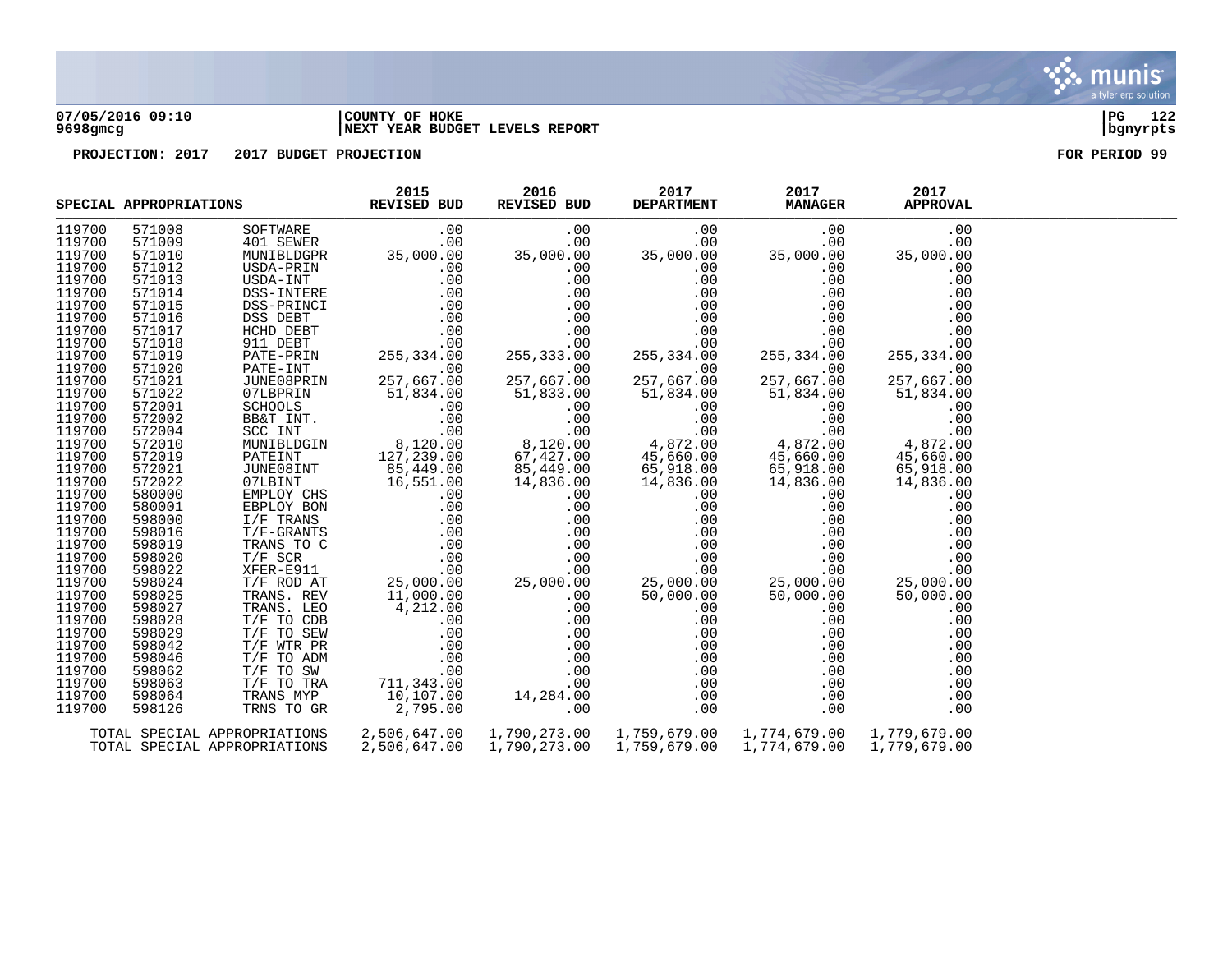## **07/05/2016 09:10 |COUNTY OF HOKE |PG 123 9698gmcg |NEXT YEAR BUDGET LEVELS REPORT |bgnyrpts**

| <b>HEALTH</b>                                                                                                                                                          |                                                                                                                                                                        |                                                                                                                                                                                                                          | 2015<br>REVISED BUD                                                                                                 | 2016<br>REVISED BUD                                                                                                 | 2017<br><b>DEPARTMENT</b>                                                                                           | 2017<br><b>MANAGER</b>                                                                                              | 2017<br><b>APPROVAL</b>                                                                                             |  |
|------------------------------------------------------------------------------------------------------------------------------------------------------------------------|------------------------------------------------------------------------------------------------------------------------------------------------------------------------|--------------------------------------------------------------------------------------------------------------------------------------------------------------------------------------------------------------------------|---------------------------------------------------------------------------------------------------------------------|---------------------------------------------------------------------------------------------------------------------|---------------------------------------------------------------------------------------------------------------------|---------------------------------------------------------------------------------------------------------------------|---------------------------------------------------------------------------------------------------------------------|--|
| 125111                                                                                                                                                                 | HEALTH                                                                                                                                                                 |                                                                                                                                                                                                                          |                                                                                                                     |                                                                                                                     |                                                                                                                     |                                                                                                                     |                                                                                                                     |  |
| 125111<br>125111<br>125111<br>125111<br>125111<br>125111<br>125111<br>125111<br>125111<br>125111<br>125111<br>125111<br>125111<br>125111<br>125111<br>125111<br>125111 | 512100<br>512200<br>512600<br>518100<br>518102<br>518200<br>518300<br>518900<br>520000<br>531100<br>532100<br>532500<br>533000<br>534100<br>535000<br>551000<br>552000 | $S/W - REG$<br>$S/W - OT$<br>S/W T/PT<br>FICA<br>FICA MEDC.<br>RET. CONT.<br>HOSP. INS.<br>OTH FRINGE<br>SUP/MAT.<br>TRAVEL<br>TELEPHONE<br>POSTAGE<br>UTILITIES<br>PRINTING<br>REP/MAINT.<br>$C/O$ $O/F$<br>$C/O$ $D/P$ | .00<br>.00<br>.00<br>.00<br>.00<br>.00<br>.00<br>.00<br>.00<br>.00<br>.00<br>.00<br>.00<br>.00<br>.00<br>.00<br>.00 | .00<br>.00<br>.00<br>.00<br>.00<br>.00<br>.00<br>.00<br>.00<br>.00<br>.00<br>.00<br>.00<br>.00<br>.00<br>.00<br>.00 | .00<br>.00<br>.00<br>.00<br>.00<br>.00<br>.00<br>.00<br>.00<br>.00<br>.00<br>.00<br>.00<br>.00<br>.00<br>.00<br>.00 | .00<br>.00<br>.00<br>.00<br>.00<br>.00<br>.00<br>.00<br>.00<br>.00<br>.00<br>.00<br>.00<br>.00<br>.00<br>.00<br>.00 | .00<br>.00<br>.00<br>.00<br>.00<br>.00<br>.00<br>.00<br>.00<br>.00<br>.00<br>.00<br>.00<br>.00<br>.00<br>.00<br>.00 |  |
|                                                                                                                                                                        | TOTAL HEALTH<br>TOTAL HEALTH                                                                                                                                           |                                                                                                                                                                                                                          | .00<br>.00                                                                                                          | $.00 \,$<br>.00                                                                                                     | .00<br>.00                                                                                                          | .00<br>.00                                                                                                          | .00<br>.00                                                                                                          |  |

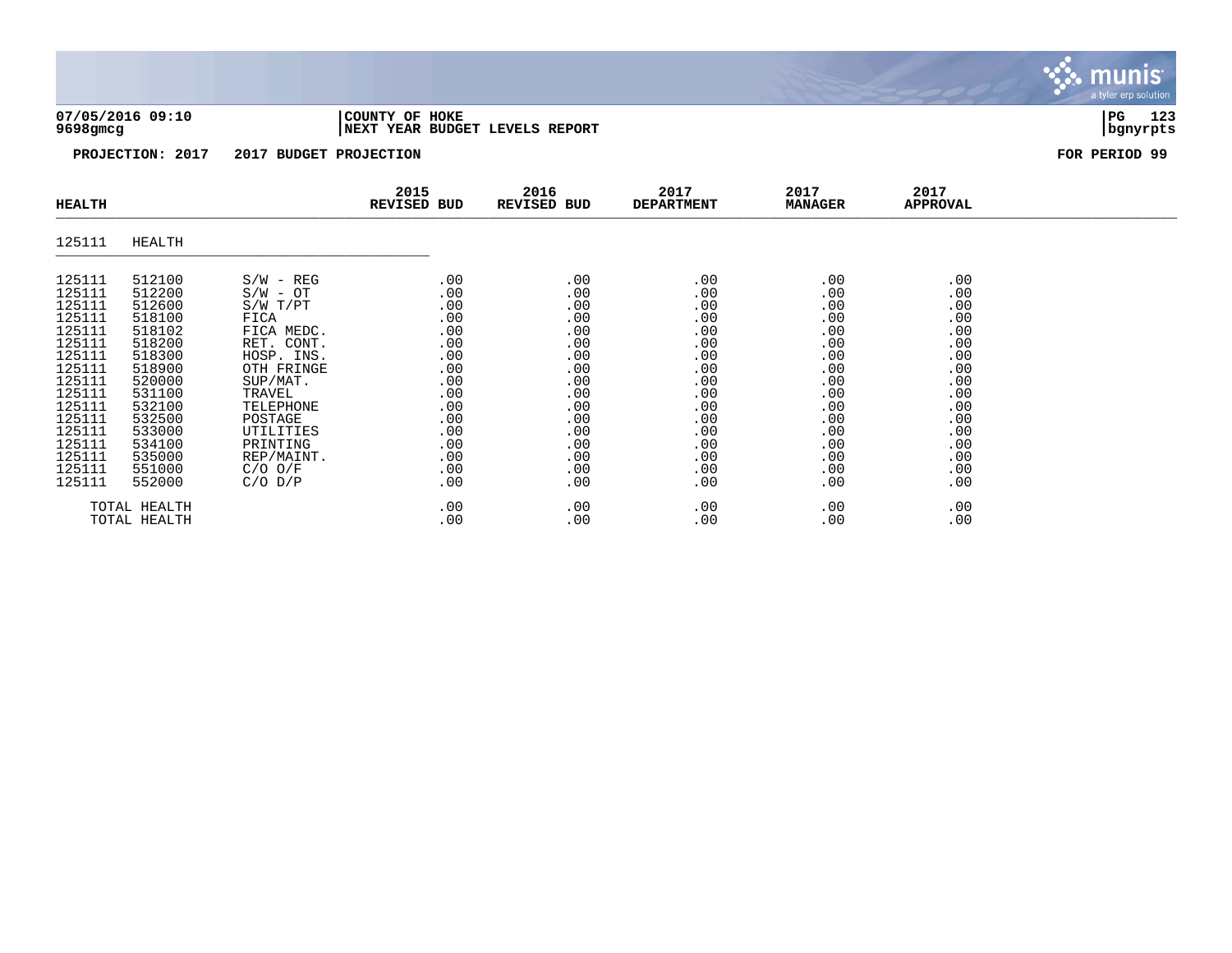|  |          | 07/05/2016 09:10 |  |
|--|----------|------------------|--|
|  | 0600mmna |                  |  |

## **07/05/2016 09:10 |COUNTY OF HOKE |PG 124 9698gmcg |NEXT YEAR BUDGET LEVELS REPORT |bgnyrpts**

**PROJECTION: 2017 2017 BUDGET PROJECTION FOR PERIOD 99**

| SOCIAL SERVICES                                                                                                                                                                            |                                                                                                                                                                                            | 2015<br>REVISED BUD                                                                                                                                                                                                                        | 2016<br>REVISED BUD                                                                                                                                        | 2017<br><b>DEPARTMENT</b>                                                                                                         | 2017<br><b>MANAGER</b>                                                                                                            | 2017<br><b>APPROVAL</b>                                                                                                           |                                                                                                                                   |  |
|--------------------------------------------------------------------------------------------------------------------------------------------------------------------------------------------|--------------------------------------------------------------------------------------------------------------------------------------------------------------------------------------------|--------------------------------------------------------------------------------------------------------------------------------------------------------------------------------------------------------------------------------------------|------------------------------------------------------------------------------------------------------------------------------------------------------------|-----------------------------------------------------------------------------------------------------------------------------------|-----------------------------------------------------------------------------------------------------------------------------------|-----------------------------------------------------------------------------------------------------------------------------------|-----------------------------------------------------------------------------------------------------------------------------------|--|
| 135311                                                                                                                                                                                     | SOCIAL SERVICES                                                                                                                                                                            |                                                                                                                                                                                                                                            |                                                                                                                                                            |                                                                                                                                   |                                                                                                                                   |                                                                                                                                   |                                                                                                                                   |  |
| 135311<br>135311<br>135311<br>135311<br>135311<br>135311<br>135311<br>135311<br>135311<br>135311<br>135311<br>135311<br>135311<br>135311<br>135311<br>135311<br>135311<br>135311<br>135311 | 512100<br>512200<br>512600<br>518100<br>518102<br>518200<br>518300<br>518900<br>520000<br>531100<br>532100<br>532500<br>533000<br>533500<br>534100<br>535000<br>549100<br>551000<br>552000 | $S/W - REG$<br>$S/W - OT$<br>S/W T/PT<br>FICA<br>FICA MEDC.<br>RET. CONT.<br>HOSP. INS.<br>OTH FRINGE<br>SUP/MAT.<br>TRAVEL<br>TELEPHONE<br>POSTAGE<br>UTILITIES<br>SEWER<br>PRINTING<br>REP/MAINT.<br>DUES/SUBS<br>C/O O/F<br>$C/O$ $D/P$ | .00<br>$.00 \,$<br>.00<br>.00<br>.00<br>$.00 \,$<br>.00<br>$.00 \,$<br>.00<br>.00<br>.00<br>.00<br>.00<br>$.00 \,$<br>.00<br>.00<br>.00<br>$.00 \,$<br>.00 | .00<br>.00<br>.00<br>.00<br>.00<br>.00<br>.00<br>.00<br>.00<br>.00<br>.00<br>.00<br>.00<br>.00<br>.00<br>.00<br>.00<br>.00<br>.00 | .00<br>.00<br>.00<br>.00<br>.00<br>.00<br>.00<br>.00<br>.00<br>.00<br>.00<br>.00<br>.00<br>.00<br>.00<br>.00<br>.00<br>.00<br>.00 | .00<br>.00<br>.00<br>.00<br>.00<br>.00<br>.00<br>.00<br>.00<br>.00<br>.00<br>.00<br>.00<br>.00<br>.00<br>.00<br>.00<br>.00<br>.00 | .00<br>.00<br>.00<br>.00<br>.00<br>.00<br>.00<br>.00<br>.00<br>.00<br>.00<br>.00<br>.00<br>.00<br>.00<br>.00<br>.00<br>.00<br>.00 |  |
|                                                                                                                                                                                            | TOTAL SOCIAL SERVICES<br>TOTAL SOCIAL SERVICES                                                                                                                                             |                                                                                                                                                                                                                                            | .00<br>$.00 \,$                                                                                                                                            | .00<br>.00                                                                                                                        | .00<br>$.00 \,$                                                                                                                   | .00<br>.00                                                                                                                        | .00<br>.00                                                                                                                        |  |

munis<sup>.</sup> a tyler erp solution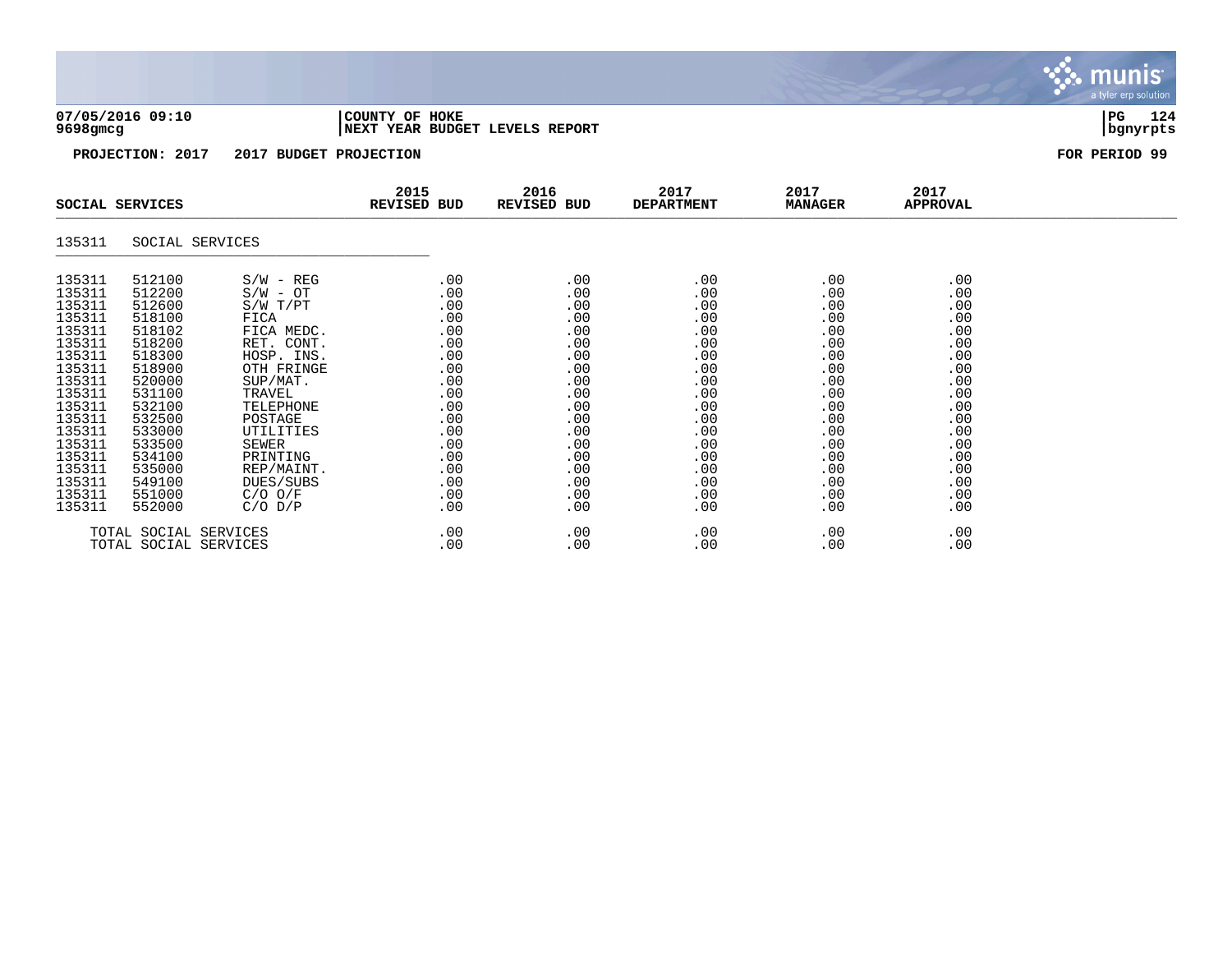|                  |                            |            |                            |     |                                |                           |                        |                         | $\sim$ inums<br>a tyler erp solution |  |
|------------------|----------------------------|------------|----------------------------|-----|--------------------------------|---------------------------|------------------------|-------------------------|--------------------------------------|--|
| 9698gmcg         | 07/05/2016 09:10           |            | COUNTY OF HOKE             |     | NEXT YEAR BUDGET LEVELS REPORT |                           |                        |                         | 125<br>$_{\rm PG}$<br>  bgnyrpts     |  |
| PROJECTION: 2017 |                            |            | 2017 BUDGET PROJECTION     |     |                                |                           |                        |                         |                                      |  |
|                  | <b>GOVERN BODY REVENUE</b> |            | 2015<br><b>REVISED BUD</b> |     | 2016<br><b>REVISED BUD</b>     | 2017<br><b>DEPARTMENT</b> | 2017<br><b>MANAGER</b> | 2017<br><b>APPROVAL</b> |                                      |  |
| 193410           | GOVERN BODY REVENUE        |            |                            |     |                                |                           |                        |                         |                                      |  |
| 193410           | 498011                     | $T/F$ GEN. |                            | .00 | .00                            | .00                       | .00                    | .00                     |                                      |  |
|                  | TOTAL GOVERN BODY REVENUE  |            |                            | .00 | .00                            | .00                       | .00                    | .00                     |                                      |  |

 $\mathbf{r}$ 

TOTAL GOVERN BODY REVENUE .00 .00 .00 .00 .00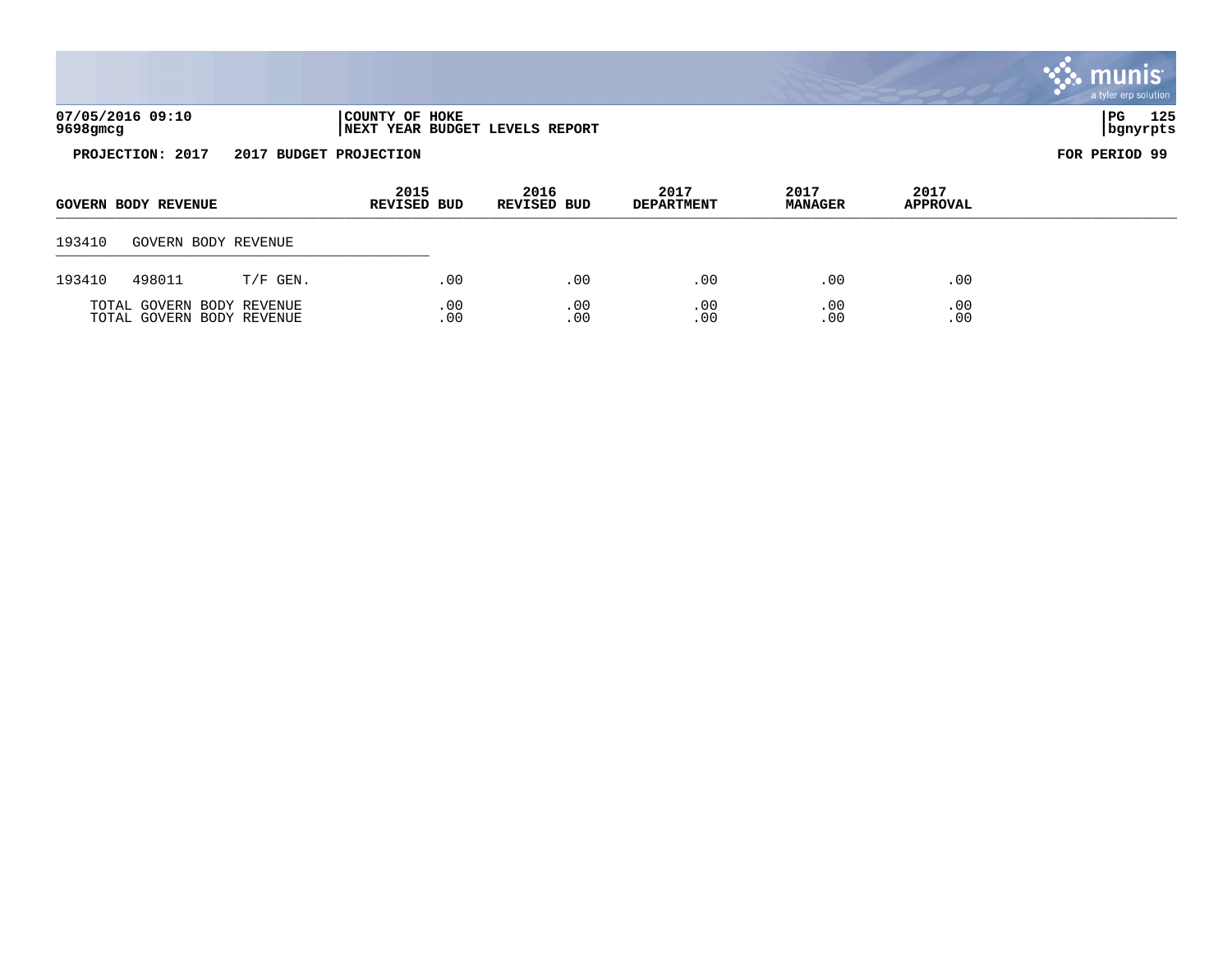

| 07/05/2016 09:10 | 'COUNTY OF HOKE                 | l PG     | 126 |
|------------------|---------------------------------|----------|-----|
| 9698gmcg         | INEXT YEAR BUDGET LEVELS REPORT | bqnyrpts |     |

| GOVERNING BODY PROJECTS                        |                                                | 2015<br><b>REVISED BUD</b>                                       | 2016<br>REVISED BUD             | 2017<br><b>DEPARTMENT</b>       | 2017<br><b>MANAGER</b>          | 2017<br><b>APPROVAL</b>         |                                 |  |
|------------------------------------------------|------------------------------------------------|------------------------------------------------------------------|---------------------------------|---------------------------------|---------------------------------|---------------------------------|---------------------------------|--|
| 194111                                         |                                                | GOVERNING BODY PROJECTS                                          |                                 |                                 |                                 |                                 |                                 |  |
| 194111<br>194111<br>194111<br>194111<br>194111 | 519101<br>519104<br>535100<br>549900<br>598011 | <b>ENGINEER</b><br>OTH PROF<br>CONST BLDG<br>MISC.<br>$T/F$ GEN. | .00<br>.00<br>.00<br>.00<br>.00 | .00<br>.00<br>.00<br>.00<br>.00 | .00<br>.00<br>.00<br>.00<br>.00 | .00<br>.00<br>.00<br>.00<br>.00 | .00<br>.00<br>.00<br>.00<br>.00 |  |
|                                                |                                                | TOTAL GOVERNING BODY PROJECT<br>TOTAL GOVERNING BODY PROJECT     | .00<br>.00                      | .00<br>.00                      | .00<br>.00                      | .00<br>.00                      | .00<br>.00                      |  |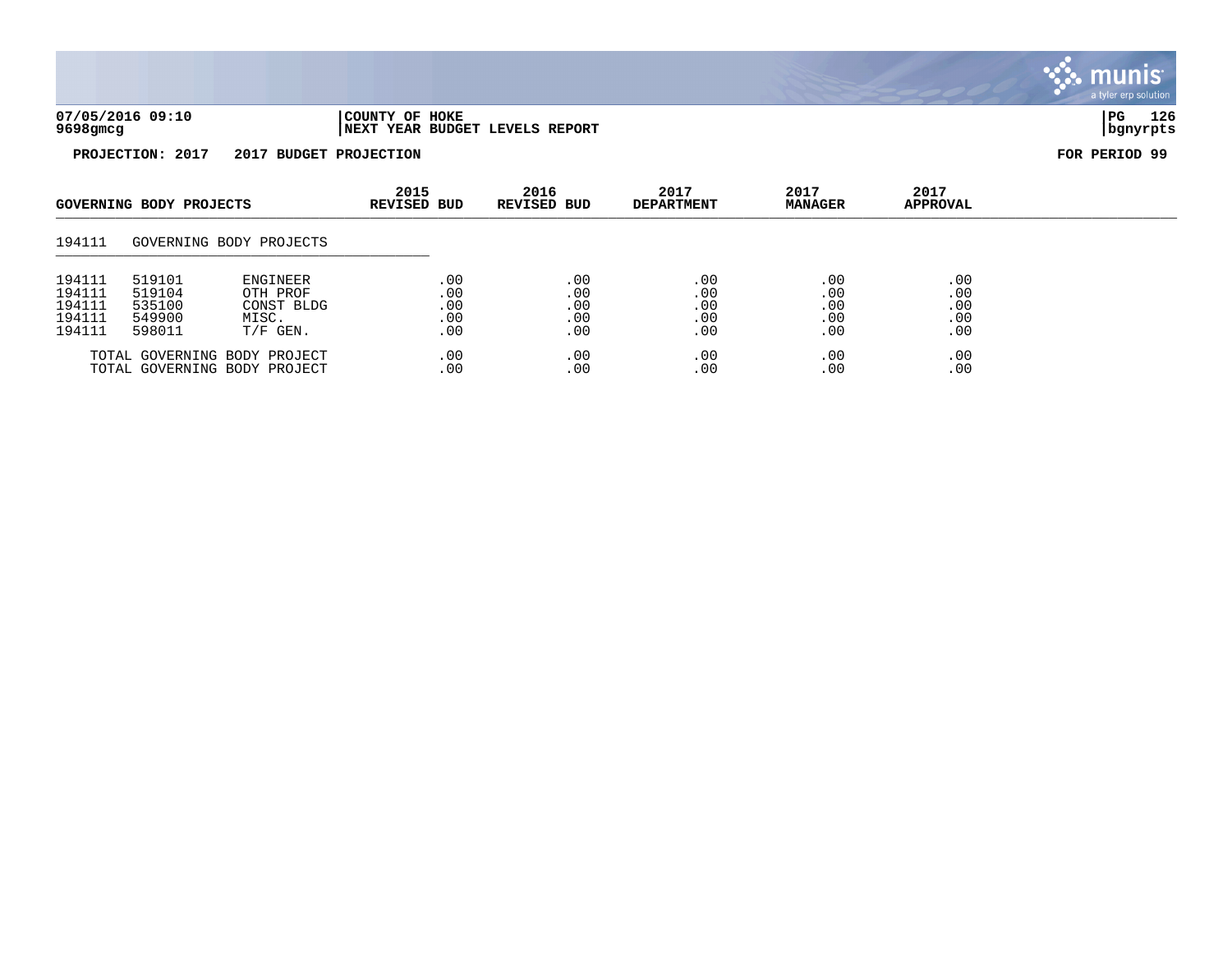| 07/05/2016 09:10 | 'COUNTY OF HOKE                 | PG       | 105<br>14 C |
|------------------|---------------------------------|----------|-------------|
| 9698gmcg         | INEXT YEAR BUDGET LEVELS REPORT | banvrpts |             |

| PUBLIC SCHOOL REVENUE                                                                            |                                                                                                  | 2015<br><b>REVISED BUD</b>                                                                                                                    | 2016<br><b>REVISED BUD</b>                                                              | 2017<br><b>DEPARTMENT</b>                                          | 2017<br><b>MANAGER</b>                                                       | 2017<br><b>APPROVAL</b>                                                      |                                                                              |  |
|--------------------------------------------------------------------------------------------------|--------------------------------------------------------------------------------------------------|-----------------------------------------------------------------------------------------------------------------------------------------------|-----------------------------------------------------------------------------------------|--------------------------------------------------------------------|------------------------------------------------------------------------------|------------------------------------------------------------------------------|------------------------------------------------------------------------------|--|
| 203591                                                                                           |                                                                                                  | PUBLIC SCHOOL REVENUE                                                                                                                         |                                                                                         |                                                                    |                                                                              |                                                                              |                                                                              |  |
| 203591<br>203591<br>203591<br>203591<br>203591<br>203591<br>203591<br>203591<br>203591<br>203591 | 411302<br>411303<br>423000<br>423001<br>433308<br>433312<br>433313<br>449000<br>498063<br>499100 | ART. 40<br>ART. 42<br>$I/G$ $F/REST$<br><b>JUDGMT BOE</b><br>ST SCH ADM<br>PSBBF<br>LOTT FUNDS<br>INV. EARN<br>$T/F$ FR $G/F$<br>$F/B$ APPRO. | $-14,969.00$<br>.00<br>.00<br>.00<br>.00<br>.00<br>.00<br>.00<br>.00<br>$-1,033,880.00$ | .00<br>.00<br>.00<br>.00<br>.00<br>.00<br>.00<br>.00<br>.00<br>.00 | .00<br>.00<br>.00<br>.00<br>.00<br>.00<br>.00<br>.00<br>.00<br>$-700.000.00$ | .00<br>.00<br>.00<br>.00<br>.00<br>.00<br>.00<br>.00<br>.00<br>$-700,000.00$ | .00<br>.00<br>.00<br>.00<br>.00<br>.00<br>.00<br>.00<br>.00<br>$-700,000.00$ |  |
|                                                                                                  |                                                                                                  | TOTAL PUBLIC SCHOOL REVENUE<br>TOTAL PUBLIC SCHOOL REVENUE                                                                                    | $-1,048,849.00$<br>$-1,048,849.00$                                                      | .00<br>.00                                                         | $-700,000.00$<br>$-700,000.00$                                               | $-700,000.00$<br>$-700,000.00$                                               | $-700,000.00$<br>$-700,000.00$                                               |  |

## **munis** a tyler erp solution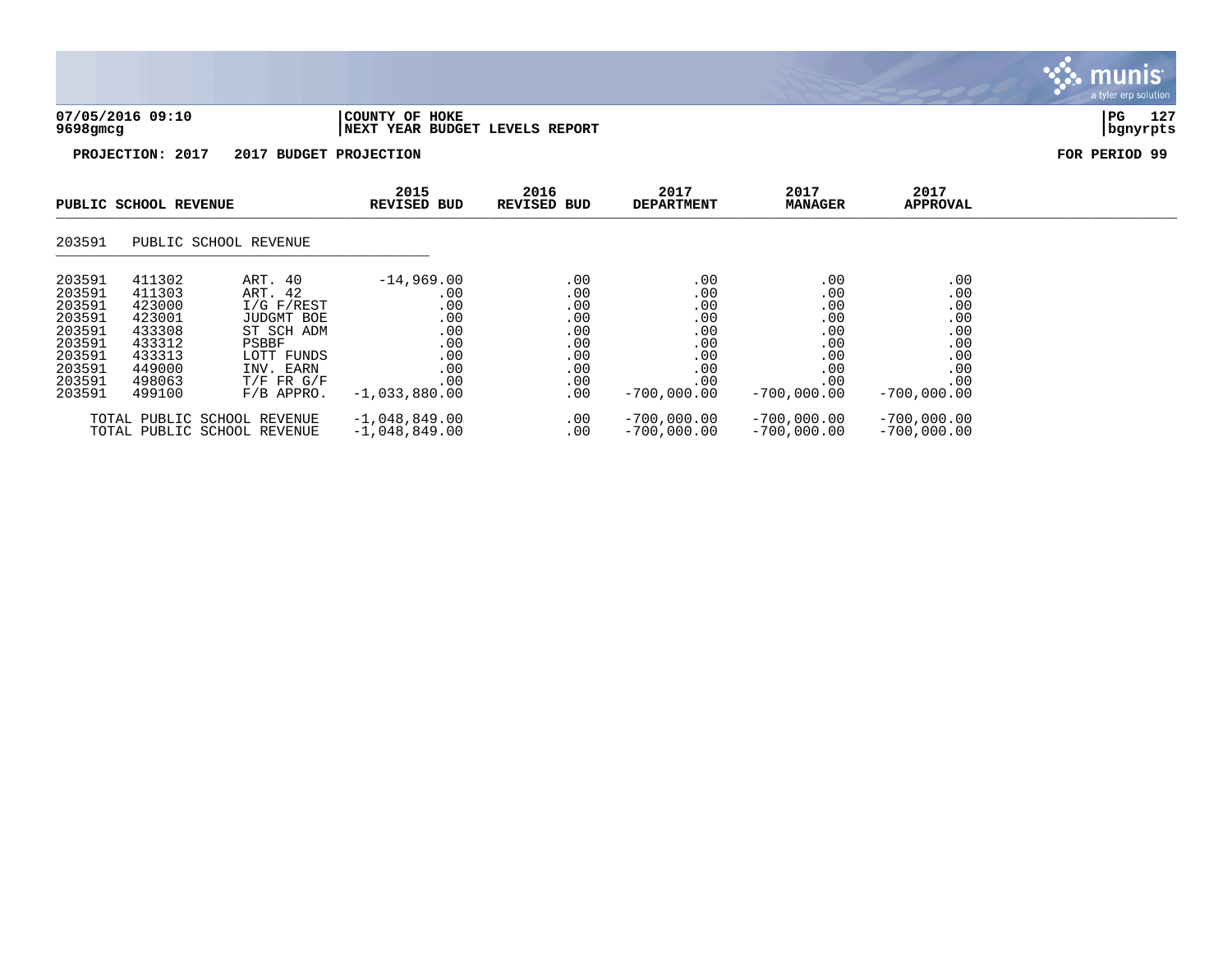| 07/05/2016 09:10 | 'COUNTY OF HOKE                        | l PG     | 128 |
|------------------|----------------------------------------|----------|-----|
| 9698gmcg         | <b>INEXT YEAR BUDGET LEVELS REPORT</b> | banvrpts |     |

| SCHOOL CAPITAL RESERVE                                                                                                                                       |                                                                                                                                                                        | 2015<br>REVISED BUD                                                                                                                                                                                         | 2016<br>REVISED BUD                                                                                                                  |  | 2017<br><b>DEPARTMENT</b>                                                                                    | 2017<br><b>MANAGER</b>                                                                                                                                                                      | 2017<br>APPROVAL                                                                                                    |                                                                                                                     |  |
|--------------------------------------------------------------------------------------------------------------------------------------------------------------|------------------------------------------------------------------------------------------------------------------------------------------------------------------------|-------------------------------------------------------------------------------------------------------------------------------------------------------------------------------------------------------------|--------------------------------------------------------------------------------------------------------------------------------------|--|--------------------------------------------------------------------------------------------------------------|---------------------------------------------------------------------------------------------------------------------------------------------------------------------------------------------|---------------------------------------------------------------------------------------------------------------------|---------------------------------------------------------------------------------------------------------------------|--|
| 205910                                                                                                                                                       | SCHOOL CAPITAL RESERVE                                                                                                                                                 |                                                                                                                                                                                                             |                                                                                                                                      |  |                                                                                                              |                                                                                                                                                                                             |                                                                                                                     |                                                                                                                     |  |
| 205910<br>205910<br>205910<br>205910<br>205910<br>205910<br>205910<br>205910<br>205910<br>205910<br>205910<br>205910<br>205910<br>205910<br>205910<br>205910 | 519000 HCHS<br>519000 WHES<br>519003<br>550001<br>550002<br>550003<br>557000<br>563002<br>563003<br>571001<br>572001<br>598011<br>598030<br>598060<br>598065<br>599100 | PROF. SERV<br>PROF. SERV<br>ARCH FEE<br>ROOF WH<br>ROOF EH<br>HIGH SCHL<br>$C/O$ LAND<br>SCH CAP OU<br>SCH. MAINT<br>SCHINT<br>SCHOOLS<br>$T/F$ GEN.<br>TRA BLD PR<br>T/F WATER<br>TF BOND CO<br>CONTINGENC | .00<br>.00<br>.00<br>.00<br>.00<br>.00<br>$.00 \,$<br>$.00 \,$<br>.00<br>.00<br>.00<br>1,048,849.00<br>.00<br>.00<br>$.00 \,$<br>.00 |  | .00<br>.00<br>.00<br>.00<br>.00<br>.00<br>.00<br>.00<br>.00<br>.00<br>.00<br>.00<br>.00<br>.00<br>.00<br>.00 | $.00 \,$<br>$.00 \,$<br>$.00 \,$<br>$.00 \,$<br>.00<br>.00<br>$.00 \ \,$<br>$.00 \ \,$<br>$.00 \ \,$<br>$.00 \ \,$<br>.00<br>700,000.00<br>$.00 \,$<br>$.00 \,$<br>$.00 \ \,$<br>$.00 \ \,$ | .00<br>.00<br>.00<br>.00<br>.00<br>.00<br>.00<br>.00<br>.00<br>.00<br>.00<br>700,000.00<br>.00<br>.00<br>.00<br>.00 | .00<br>.00<br>.00<br>.00<br>.00<br>.00<br>.00<br>.00<br>.00<br>.00<br>.00<br>700,000.00<br>.00<br>.00<br>.00<br>.00 |  |
|                                                                                                                                                              | TOTAL SCHOOL CAPITAL RESERVE<br>TOTAL SCHOOL CAPITAL RESERVE                                                                                                           |                                                                                                                                                                                                             | 1,048,849.00<br>1,048,849.00                                                                                                         |  | .00<br>.00                                                                                                   | 700,000.00<br>700,000.00                                                                                                                                                                    | 700,000.00<br>700,000.00                                                                                            | 700,000.00<br>700,000.00                                                                                            |  |

. munis<sup>.</sup> a tyler erp solution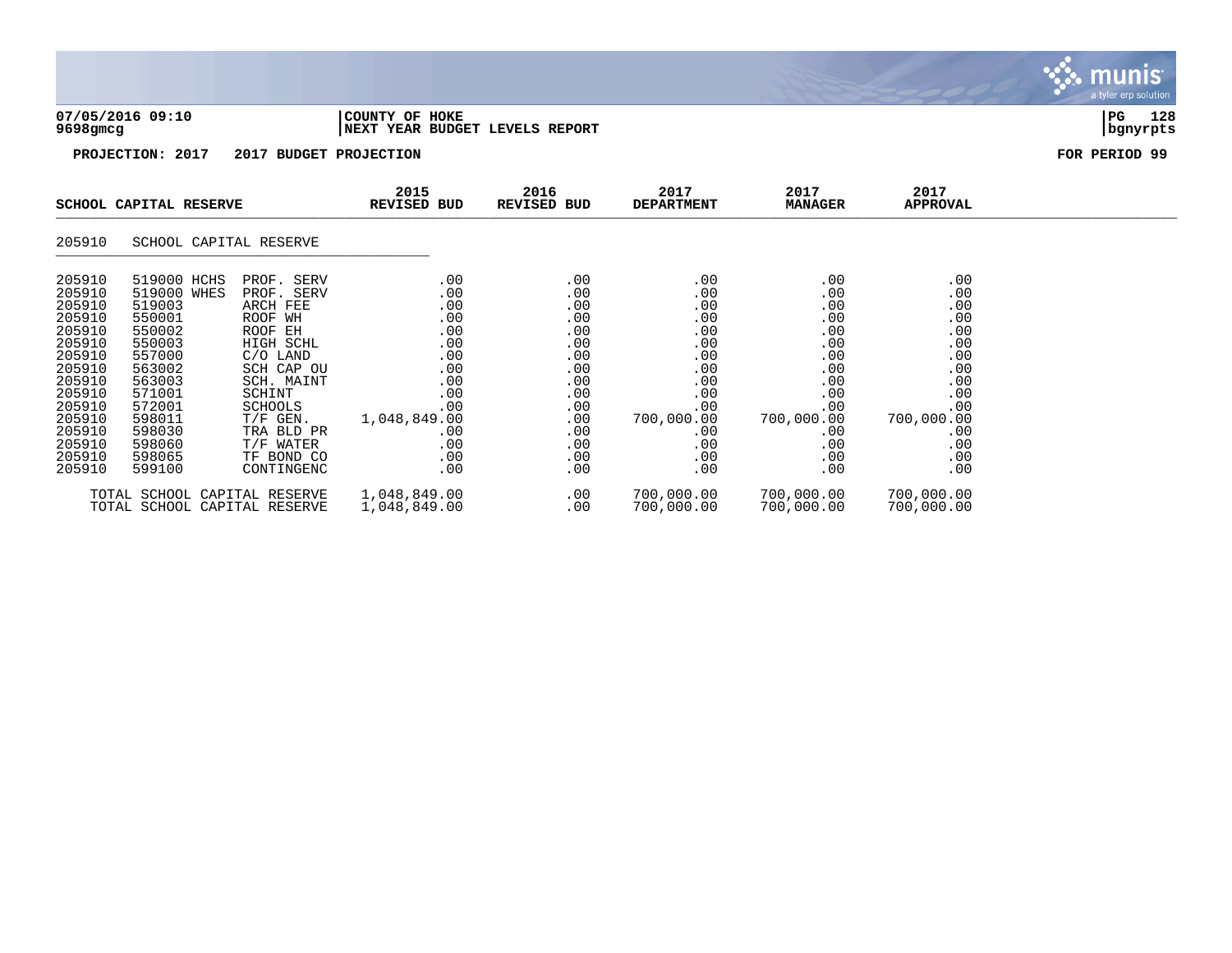

|                                                                              | REVOLVING LOAN FUND<br>REVOLVING LOAN FUND |                                                        |                                     |                          | REVISED BUD              | REVISED BUD              | <b>DEPARTMENT</b>        | <b>MANAGER</b> | <b>APPROVAL</b> |  |
|------------------------------------------------------------------------------|--------------------------------------------|--------------------------------------------------------|-------------------------------------|--------------------------|--------------------------|--------------------------|--------------------------|----------------|-----------------|--|
| 213839                                                                       |                                            |                                                        |                                     |                          |                          |                          |                          |                |                 |  |
| 449000<br>213839<br>213839<br>480000<br>213839<br>489000<br>213839<br>499100 |                                            | INV. EARN<br>MISC. INC.<br>REVLNPMT<br>$F/B$ APPRO.    | . 00<br>.00<br>$-120,000.00$<br>.00 | .00<br>.00<br>.00<br>.00 | .00<br>.00<br>.00<br>.00 | .00<br>.00<br>.00<br>.00 | .00<br>.00<br>.00<br>.00 |                |                 |  |
|                                                                              |                                            | TOTAL REVOLVING LOAN FUND<br>TOTAL REVOLVING LOAN FUND | $-120.000.00$<br>$-120,000.00$      | .00<br>.00               | .00<br>.00.              | .00<br>.00               | .00<br>.00               |                |                 |  |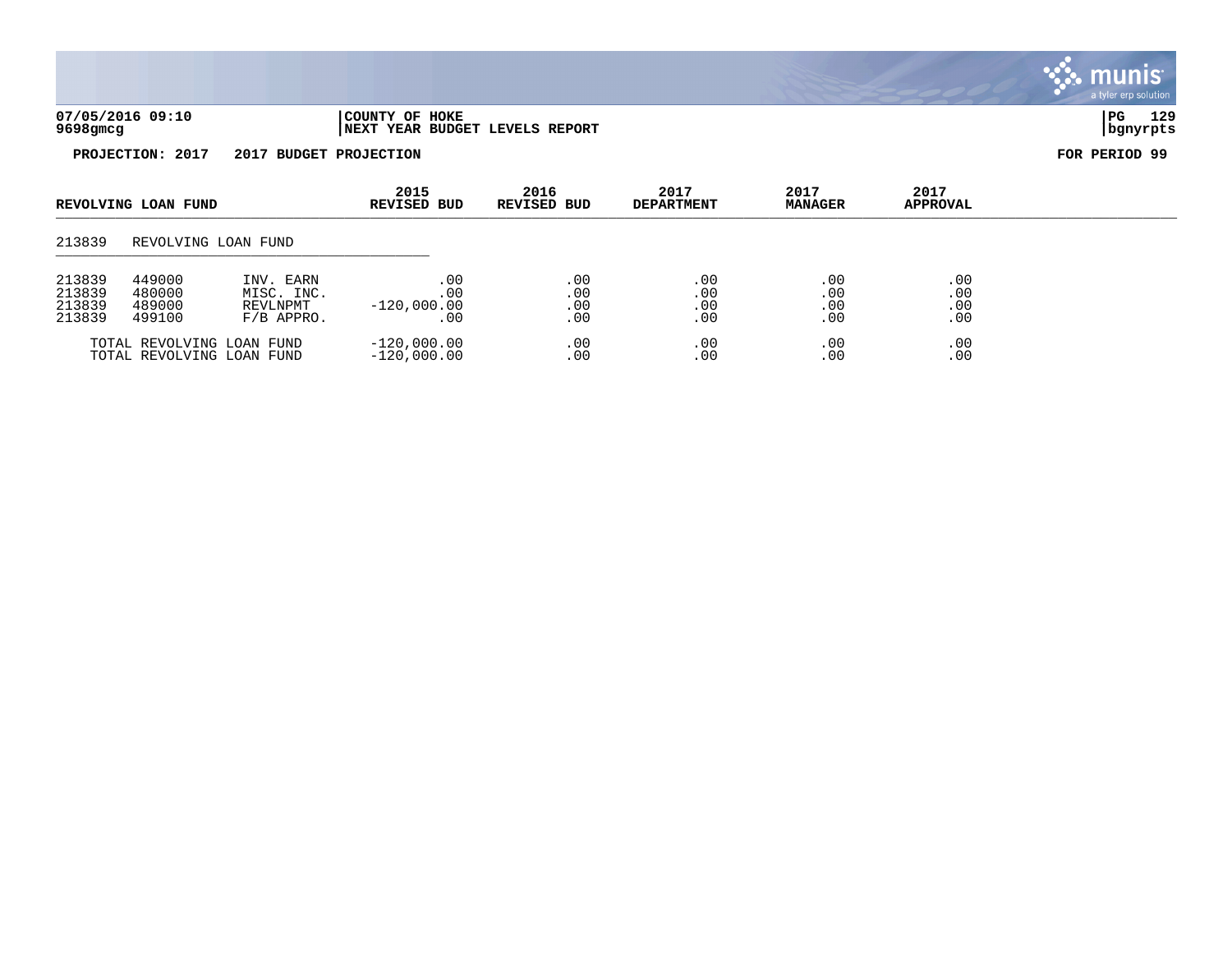|          |                        |                              |                                                  |                            |                           |                        |                         | munis <sup>®</sup><br>a tyler erp solution |
|----------|------------------------|------------------------------|--------------------------------------------------|----------------------------|---------------------------|------------------------|-------------------------|--------------------------------------------|
| 9698gmcg | 07/05/2016 09:10       |                              | COUNTY OF HOKE<br>NEXT YEAR BUDGET LEVELS REPORT |                            |                           |                        |                         | 130<br>PG<br>  bgnyrpts                    |
|          | PROJECTION: 2017       | 2017 BUDGET PROJECTION       |                                                  |                            |                           |                        |                         | FOR PERIOD 99                              |
|          | REVOLVING LOAN EXPENSE |                              | 2015<br><b>REVISED BUD</b>                       | 2016<br><b>REVISED BUD</b> | 2017<br><b>DEPARTMENT</b> | 2017<br><b>MANAGER</b> | 2017<br><b>APPROVAL</b> |                                            |
| 214100   |                        | REVOLVING LOAN EXPENSE       |                                                  |                            |                           |                        |                         |                                            |
| 214100   | 599200                 | REVL LOANS                   | 120,000.00                                       | $.00 \,$                   | .00                       | .00                    | .00                     |                                            |
|          |                        | TOTAL REVOLVING LOAN EXPENSE | 120,000.00                                       | .00                        | .00                       | .00                    | .00                     |                                            |

TOTAL REVOLVING LOAN EXPENSE 120,000.00 .00 .00 .00 .00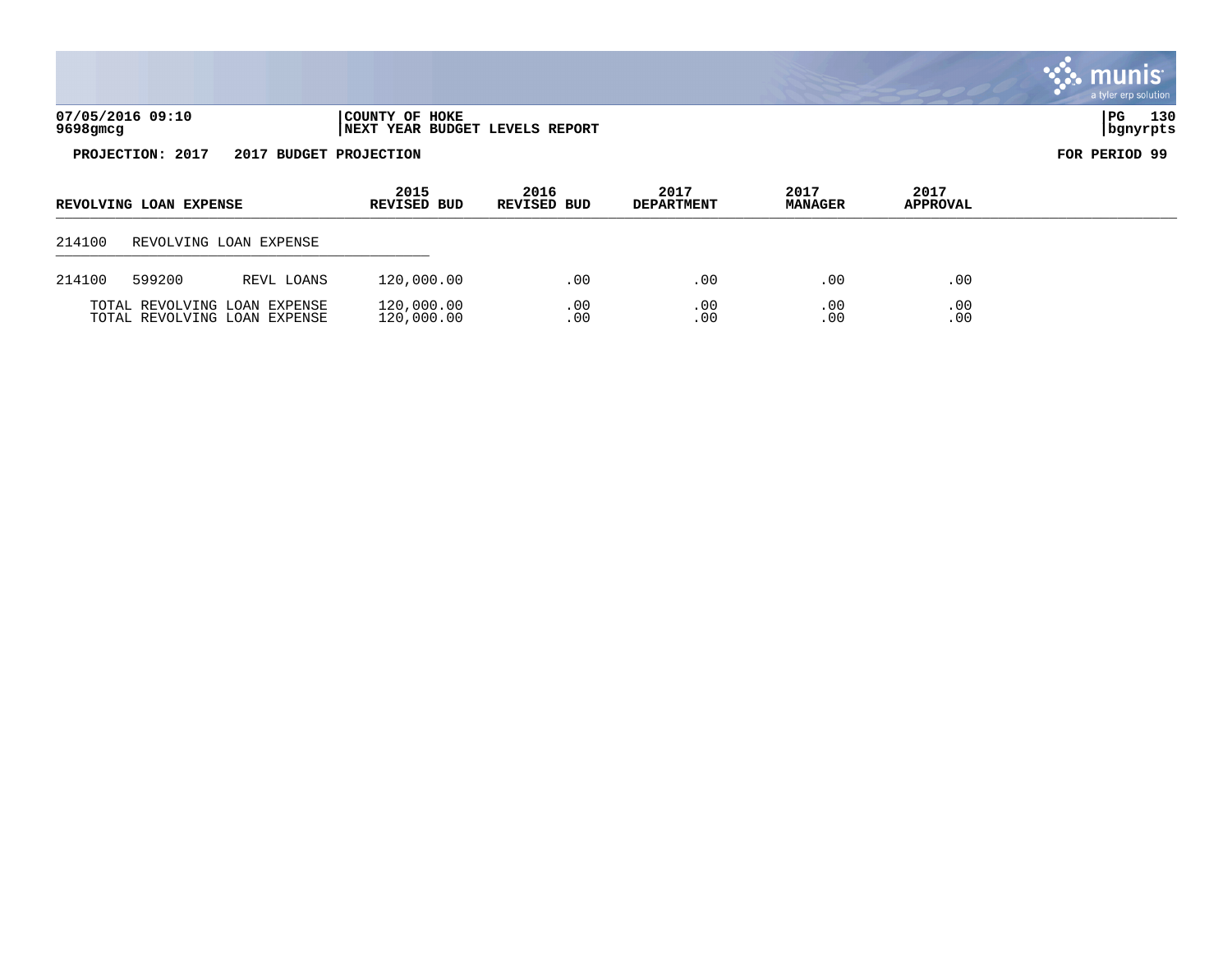

| 07/05/2016 09:10 | COUNTY OF HOKE                  | l PG     | 131 |
|------------------|---------------------------------|----------|-----|
| 9698gmcg         | INEXT YEAR BUDGET LEVELS REPORT | bgnyrpts |     |

| <b>E-911 WIRE REVENUE</b>                                                    |                                                                                             | 2015<br><b>REVISED BUD</b>                                                                                | 2016<br><b>REVISED BUD</b>                           | 2017<br><b>DEPARTMENT</b>                            | 2017<br><b>MANAGER</b>                               | 2017<br>APPROVAL                                     |                                                      |  |
|------------------------------------------------------------------------------|---------------------------------------------------------------------------------------------|-----------------------------------------------------------------------------------------------------------|------------------------------------------------------|------------------------------------------------------|------------------------------------------------------|------------------------------------------------------|------------------------------------------------------|--|
| 223431                                                                       | E-911 WIRE REVENUE                                                                          |                                                                                                           |                                                      |                                                      |                                                      |                                                      |                                                      |  |
| 223431<br>223431<br>223431<br>223431<br>223431<br>223431<br>223431<br>223431 | 440000<br>440001<br>440001 E911<br>449000 E911<br>485000<br>498011<br>499100<br>499100 E911 | WIRELINE<br>WIRELESS<br>E-911 WRLE<br>INV. EARN<br>INS. SETT.<br>$T/F$ GEN.<br>$F/B$ APPRO.<br>F/B APPRO. | .00<br>.00<br>.00<br>.00<br>.00<br>.00<br>.00<br>.00 | .00<br>.00<br>.00<br>.00<br>.00<br>.00<br>.00<br>.00 | .00<br>.00<br>.00<br>.00<br>.00<br>.00<br>.00<br>.00 | .00<br>.00<br>.00<br>.00<br>.00<br>.00<br>.00<br>.00 | .00<br>.00<br>.00<br>.00<br>.00<br>.00<br>.00<br>.00 |  |
|                                                                              | TOTAL E-911 WIRE REVENUE<br>TOTAL E-911 WIRE REVENUE                                        |                                                                                                           | .00<br>.00                                           | .00<br>.00                                           | .00<br>.00                                           | .00<br>.00                                           | .00<br>.00                                           |  |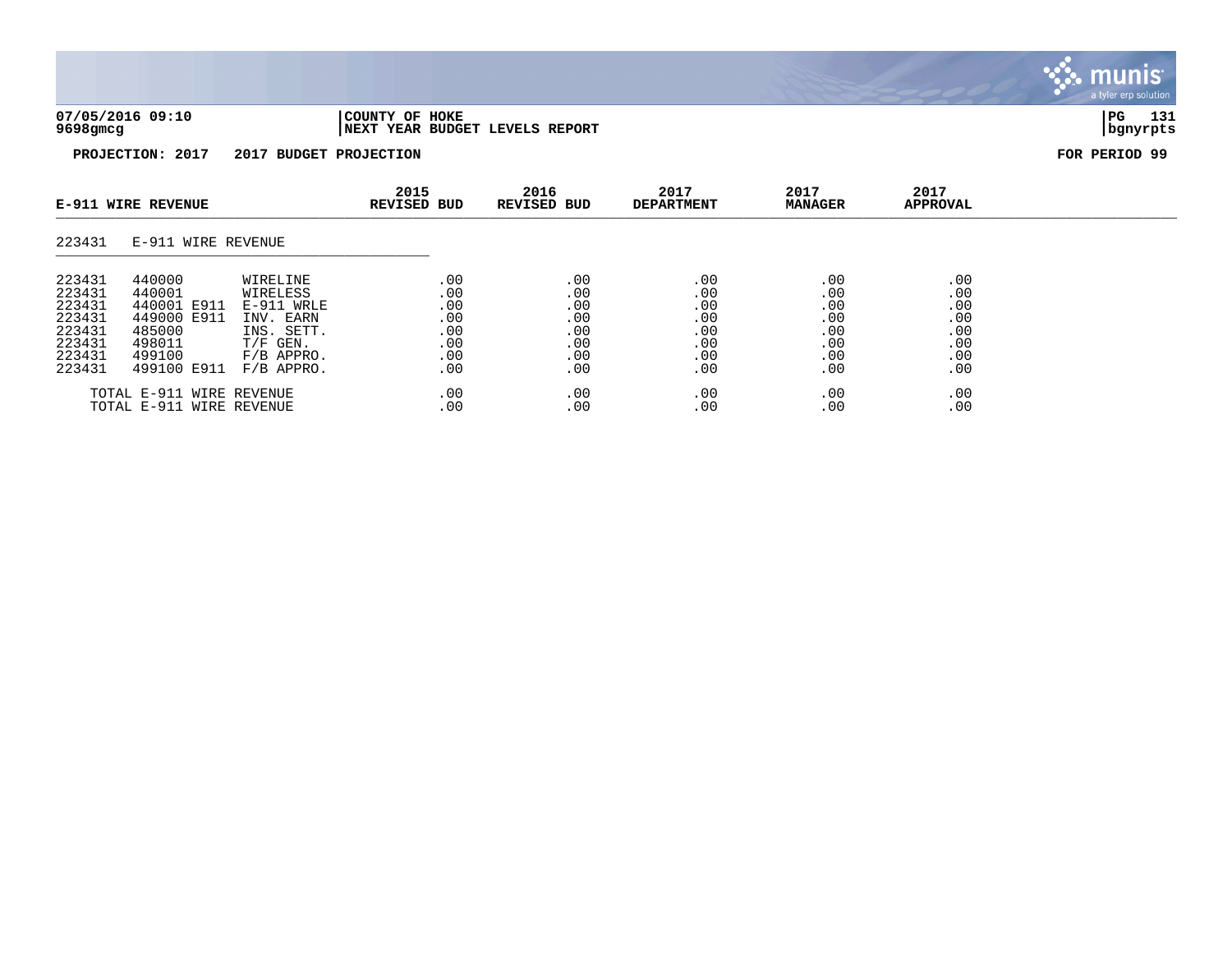|                              |                                                          | a tyler erp solution    |
|------------------------------|----------------------------------------------------------|-------------------------|
| 07/05/2016 09:10<br>9698gmcg | COUNTY OF HOKE<br><b>INEXT YEAR BUDGET LEVELS REPORT</b> | 132<br>PG<br>  bgnyrpts |
| PROJECTION: 2017             | 2017 BUDGET PROJECTION                                   | FOR PERIOD 99           |

 $\sim$ 

| E - 911 WIRELESS |                                                  |          | 2015<br>REVISED BUD          | 2016<br><b>REVISED BUD</b>     | 2017<br><b>DEPARTMENT</b>  | 2017<br><b>MANAGER</b>          | 2017<br><b>APPROVAL</b>         |  |
|------------------|--------------------------------------------------|----------|------------------------------|--------------------------------|----------------------------|---------------------------------|---------------------------------|--|
| 223433           | E - 911 WIRELESS                                 |          |                              |                                |                            |                                 |                                 |  |
| 223433           | 433243                                           | WIRELESS | $-323.932.00$                | $-323.932.00$                  | $-324.143.00$              | -324.143.00                     | $-324.130.00$                   |  |
|                  | TOTAL E - 911 WIRELESS<br>TOTAL E - 911 WIRELESS |          | -323,932.00<br>$-323,932.00$ | $-323,932.00$<br>$-323.932.00$ | -324,143.00<br>-324,143.00 | $-324, 143.00$<br>$-324.143.00$ | $-324, 130.00$<br>$-324.130.00$ |  |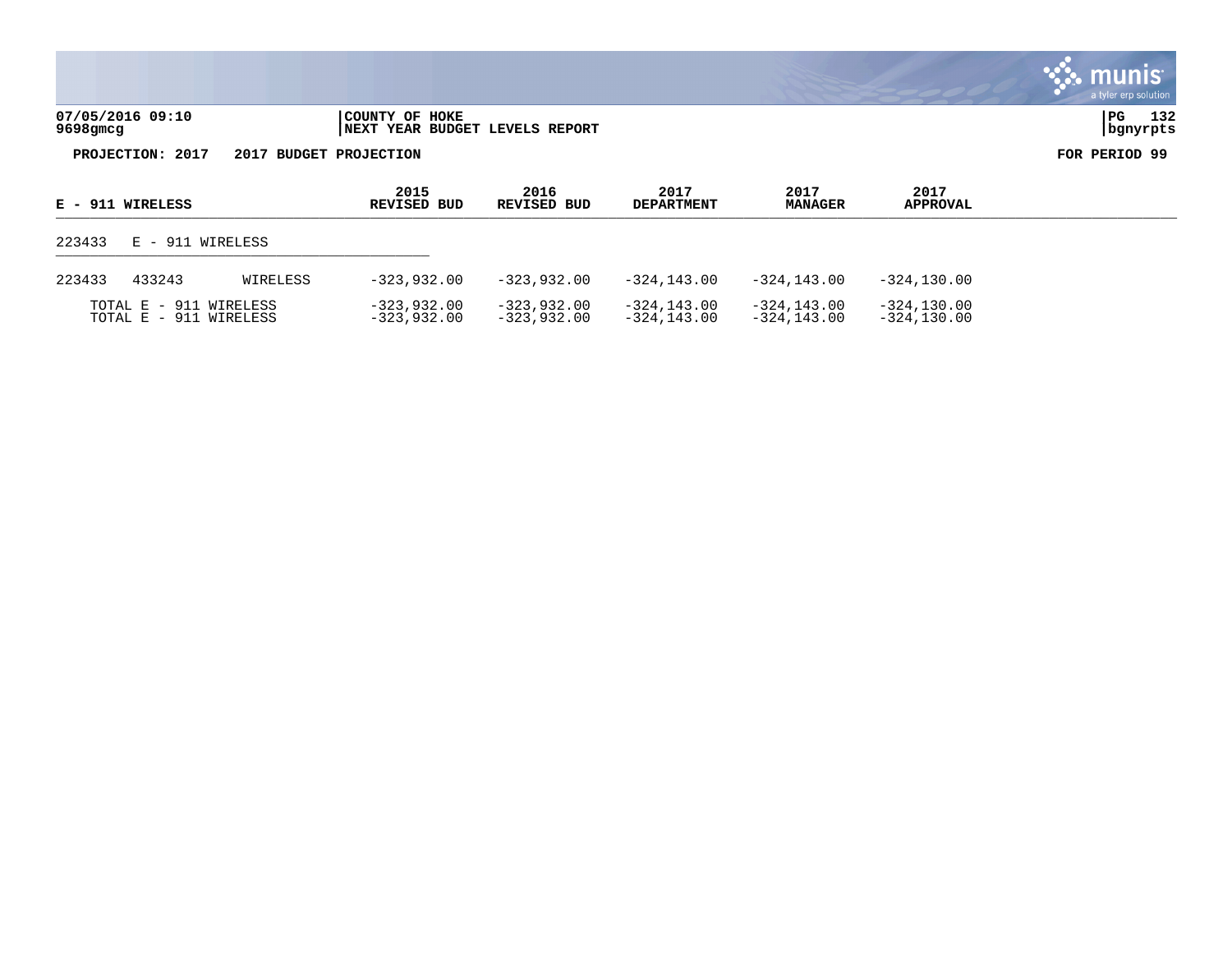| 07/05/2016 09:10                     | COUNTY OF<br>HOKE                                      | l PG        | $-1$<br>. . |
|--------------------------------------|--------------------------------------------------------|-------------|-------------|
| $0.608$ $\sigma$ m $\sigma$ $\sigma$ | $\blacksquare$ - אדום מספר המספר המספר המור<br>חסמס סם | l hanwent a |             |

## **9698gmcg |NEXT YEAR BUDGET LEVELS REPORT |bgnyrpts**

|                                                                                                                                          |                                                          | E-911 COMMUNICATIONS REVISED BUD | 2015 | 2016<br>REVISED BUD | 2017<br><b>DEPARTMENT</b> | 2017<br><b>MANAGER</b> | 2017<br><b>APPROVAL</b> |  |
|------------------------------------------------------------------------------------------------------------------------------------------|----------------------------------------------------------|----------------------------------|------|---------------------|---------------------------|------------------------|-------------------------|--|
| 224391                                                                                                                                   | E-911 COMMUNICATIONS                                     |                                  |      |                     |                           |                        |                         |  |
| 224391<br>224391<br>224391<br>224391<br>224391<br>224391<br>224391<br>224391<br>224391<br>224391<br>224391<br>224391<br>224391<br>224391 |                                                          |                                  |      |                     |                           |                        |                         |  |
| 224391<br>224391<br>224391<br>224391<br>224391<br>224391<br>224391                                                                       |                                                          |                                  |      |                     |                           |                        |                         |  |
| 224391<br>224391<br>224391<br>224391<br>224391<br>224391<br>224391<br>224391<br>224391<br>224391<br>224391<br>224391                     |                                                          |                                  |      |                     |                           |                        |                         |  |
| 224391                                                                                                                                   | TOTAL E-911 COMMUNICATIONS<br>TOTAL E-911 COMMUNICATIONS |                                  |      |                     |                           |                        |                         |  |

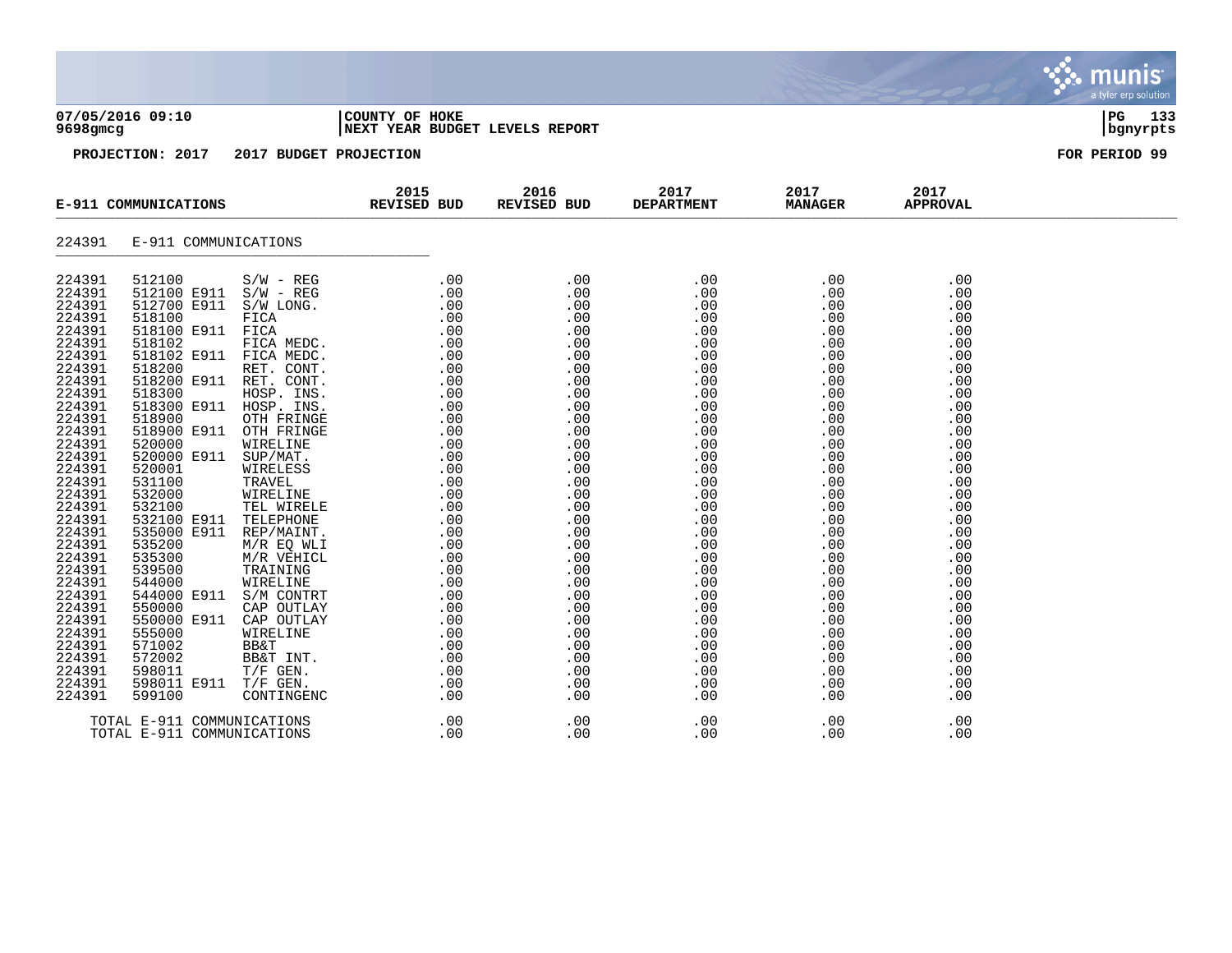

**9698gmcg |NEXT YEAR BUDGET LEVELS REPORT |bgnyrpts**

**PROJECTION: 2017 2017 BUDGET PROJECTION FOR PERIOD 99**

| E-911 WIRELESS |        | 2016<br>2015<br><b>REVISED BUD</b><br>REVISED BUD |     | 2017<br><b>DEPARTMENT</b> | 2017<br><b>MANAGER</b> | 2017<br><b>APPROVAL</b> |     |  |
|----------------|--------|---------------------------------------------------|-----|---------------------------|------------------------|-------------------------|-----|--|
| 224392         |        | E-911 WIRELESS                                    |     |                           |                        |                         |     |  |
| 224392         | 512100 | $S/W - REG$                                       | .00 | .00                       | .00                    | .00                     | .00 |  |
| 224392         | 518100 | FICA                                              | .00 | .00                       | .00                    | .00                     | .00 |  |
| 224392         | 518102 | FICA MEDC.                                        | .00 | .00                       | .00                    | .00                     | .00 |  |
| 224392         | 518200 | RET. CONT.                                        | .00 | .00                       | .00                    | .00                     | .00 |  |
| 224392         | 518300 | HOSP. INS.                                        | .00 | .00                       | .00                    | .00                     | .00 |  |
| 224392         | 518900 | OTH FRINGE                                        | .00 | .00                       | .00                    | .00                     | .00 |  |
| 224392         | 520000 | SUP/MAT.                                          | .00 | .00                       | .00                    | .00                     | .00 |  |
| 224392         | 532100 | TELEPHONE                                         | .00 | .00                       | .00                    | .00                     | .00 |  |
| 224392         | 535000 | REP/MAINT.                                        | .00 | .00                       | .00                    | .00                     | .00 |  |
| 224392         | 540000 | FIXED CHG.                                        | .00 | .00                       | .00                    | .00                     | .00 |  |
| 224392         | 544000 | S/M CONTRT                                        | .00 | .00                       | .00                    | .00                     | .00 |  |
| 224392         | 550000 | CAP OUTLAY                                        | .00 | .00                       | .00                    | .00                     | .00 |  |
|                |        | TOTAL E-911 WIRELESS                              | .00 | .00                       | .00                    | .00                     | .00 |  |
|                |        | TOTAL E-911 WIRELESS                              | .00 | .00                       | .00                    | .00                     | .00 |  |

munis a tyler erp solution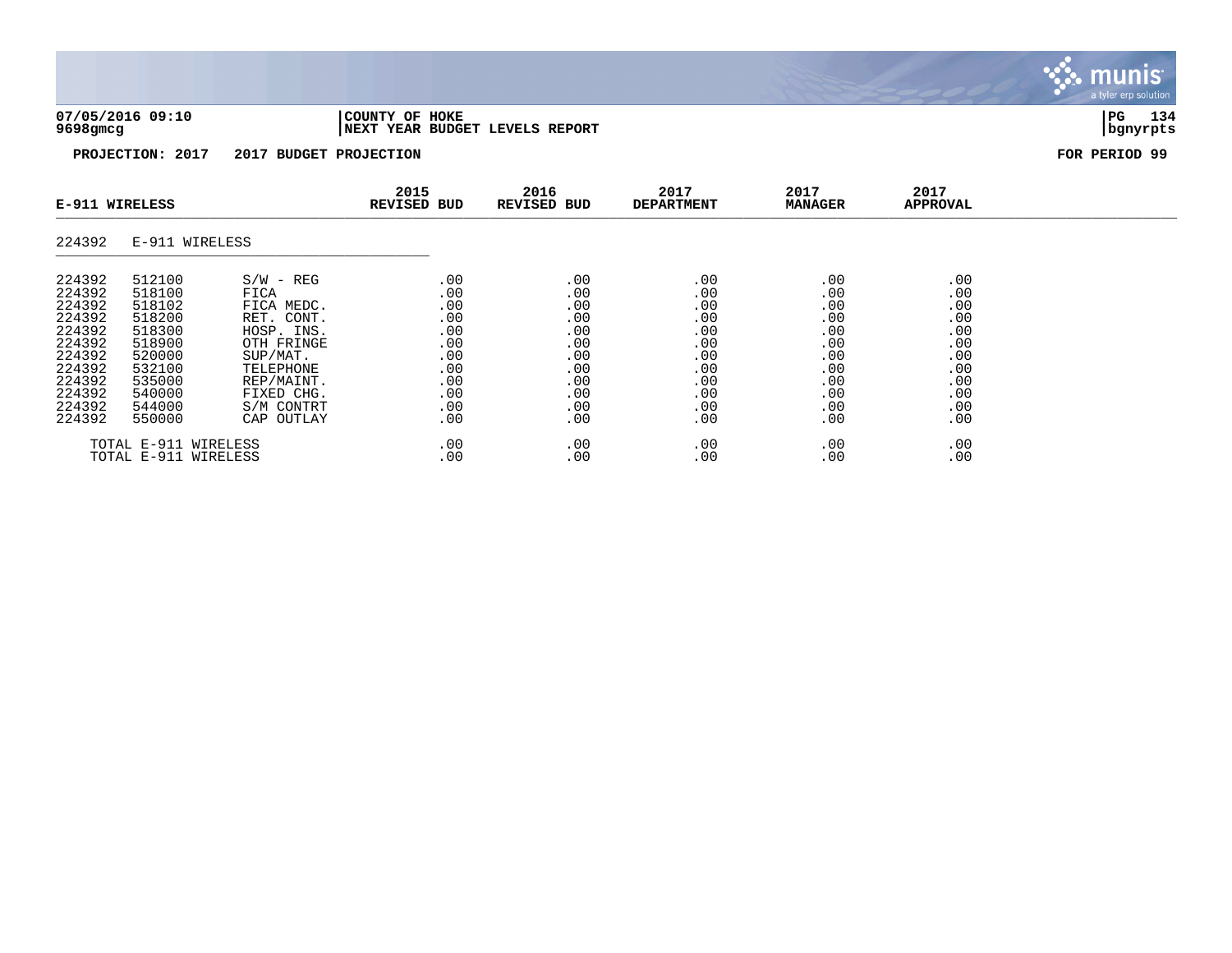

## **07/05/2016 09:10 |COUNTY OF HOKE |PG 135 9698gmcg |NEXT YEAR BUDGET LEVELS REPORT |bgnyrpts**

| E-911 (2008)                                                                                                                                       |                                                                                                                                                    | 2015<br>REVISED BUD                                                                                                                                                                     | 2016<br>REVISED BUD                                                                                                                                     | 2017<br><b>DEPARTMENT</b>                                                                                                                          | 2017<br><b>MANAGER</b>                                                                                                                             | 2017<br>APPROVAL                                                                                                                                   |                                                                                                                                                         |  |
|----------------------------------------------------------------------------------------------------------------------------------------------------|----------------------------------------------------------------------------------------------------------------------------------------------------|-----------------------------------------------------------------------------------------------------------------------------------------------------------------------------------------|---------------------------------------------------------------------------------------------------------------------------------------------------------|----------------------------------------------------------------------------------------------------------------------------------------------------|----------------------------------------------------------------------------------------------------------------------------------------------------|----------------------------------------------------------------------------------------------------------------------------------------------------|---------------------------------------------------------------------------------------------------------------------------------------------------------|--|
| 224393                                                                                                                                             | E-911 (2008)                                                                                                                                       |                                                                                                                                                                                         |                                                                                                                                                         |                                                                                                                                                    |                                                                                                                                                    |                                                                                                                                                    |                                                                                                                                                         |  |
| 224393<br>224393<br>224393<br>224393<br>224393<br>224393<br>224393<br>224393<br>224393<br>224393<br>224393<br>224393<br>224393<br>224393<br>224393 | 512100<br>518100<br>518102<br>518200<br>518300<br>518900<br>520000<br>525100<br>525200<br>529900<br>531100<br>532100<br>535000<br>535300<br>539500 | $S/W - REG$<br>FICA<br>FICA MEDC.<br>RET. CONT.<br>HOSP. INS.<br>OTH FRINGE<br>SUP/MAT.<br>MOTR FULS<br>TIRES<br>NC-EOPT<br>TRAVEL<br>TELEPHONE<br>REP/MAINT.<br>M/R VEHICL<br>TRAINING | 22,659.00<br>1,734.00<br>.00<br>1,701.00<br>3,694.00<br>75.00<br>$.00 \,$<br>.00<br>.00<br>.00<br>3,000.00<br>76,160.00<br>20,000.00<br>.00<br>4,000.00 | 36,177.00<br>2,768.00<br>.00<br>2,558.00<br>5,200.00<br>75.00<br>.00<br>.00<br>.00<br>.00<br>3,000.00<br>56,971.00<br>20,000.00<br>.00<br>4,000.00 | 36,177.00<br>2,768.00<br>.00<br>2,558.00<br>4,595.00<br>75.00<br>.00<br>.00<br>.00<br>.00<br>3,000.00<br>59,462.00<br>29,185.00<br>.00<br>4,000.00 | 36,177.00<br>2,768.00<br>.00<br>2,558.00<br>4,595.00<br>75.00<br>.00<br>.00<br>.00<br>.00<br>3,000.00<br>59,462.00<br>29,185.00<br>.00<br>4,000.00 | 36,945.00<br>2,827.00<br>.00<br>2,711.00<br>8,128.00<br>75.00<br>.00<br>.00<br>.00<br>4,000.00<br>3,000.00<br>55,862.00<br>27,885.00<br>.00<br>4,000.00 |  |
| 224393<br>224393                                                                                                                                   | 544000<br>550000                                                                                                                                   | S/M CONTRT<br>CAP OUTLAY                                                                                                                                                                | 146,356.00<br>44,553.00                                                                                                                                 | 133,183.00<br>60,000.00                                                                                                                            | 142,323.00<br>40,000.00                                                                                                                            | 142,323.00<br>40,000.00                                                                                                                            | 138,697.00<br>40,000.00                                                                                                                                 |  |
|                                                                                                                                                    | TOTAL E-911 (2008)<br>TOTAL E-911 (2008)                                                                                                           |                                                                                                                                                                                         | 323,932.00<br>323,932.00                                                                                                                                | 323,932.00<br>323,932.00                                                                                                                           | 324,143.00<br>324,143.00                                                                                                                           | 324,143.00<br>324,143.00                                                                                                                           | 324,130.00<br>324,130.00                                                                                                                                |  |

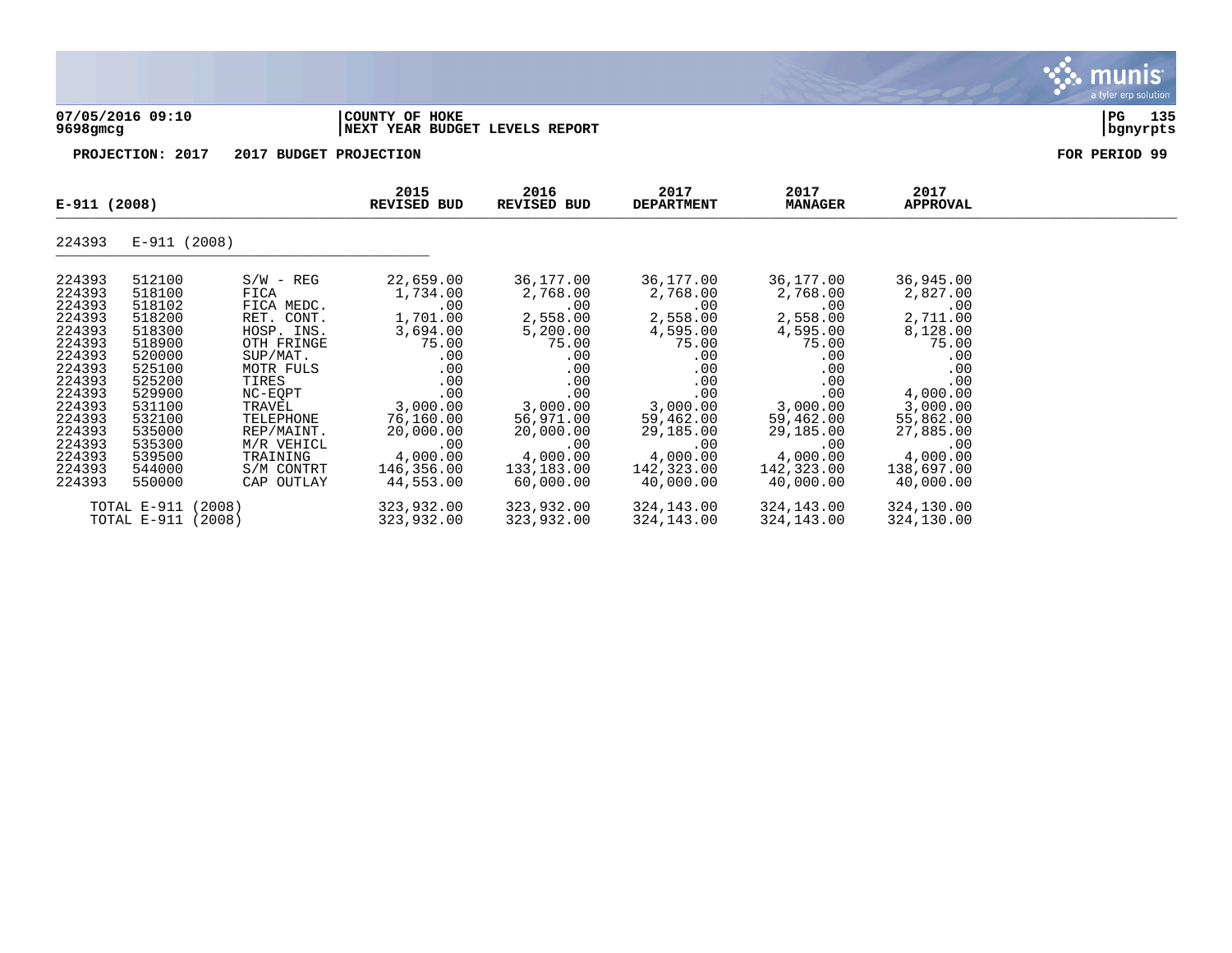| 07/05/2016 09:10 |  |
|------------------|--|
| 9698amca         |  |

## **07/05/2016 09:10 |COUNTY OF HOKE |PG 136 9698gmcg |NEXT YEAR BUDGET LEVELS REPORT |bgnyrpts**

**PROJECTION: 2017 2017 BUDGET PROJECTION FOR PERIOD 99**

| <b>ASSET FORFEITURE</b>                                                                                                                                      |                                                                                                                                                              | 2015<br><b>REVISED BUD</b>                                                                                                                                                                                        | 2016<br>REVISED BUD                                                                                                                                                  | 2017<br><b>DEPARTMENT</b>                                                                                                                                  | 2017<br><b>MANAGER</b>                                                                                                                              | 2017<br>APPROVAL                                                                                                                             |                                                                                                                                     |  |
|--------------------------------------------------------------------------------------------------------------------------------------------------------------|--------------------------------------------------------------------------------------------------------------------------------------------------------------|-------------------------------------------------------------------------------------------------------------------------------------------------------------------------------------------------------------------|----------------------------------------------------------------------------------------------------------------------------------------------------------------------|------------------------------------------------------------------------------------------------------------------------------------------------------------|-----------------------------------------------------------------------------------------------------------------------------------------------------|----------------------------------------------------------------------------------------------------------------------------------------------|-------------------------------------------------------------------------------------------------------------------------------------|--|
| 234310                                                                                                                                                       | ASSET FORFEITURE                                                                                                                                             |                                                                                                                                                                                                                   |                                                                                                                                                                      |                                                                                                                                                            |                                                                                                                                                     |                                                                                                                                              |                                                                                                                                     |  |
| 234310<br>234310<br>234310<br>234310<br>234310<br>234310<br>234310<br>234310<br>234310<br>234310<br>234310<br>234310<br>234310<br>234310<br>234310<br>234310 | 423000<br>433000<br>449000<br>499100<br>520000<br>529900<br>529901<br>529902<br>531100<br>535106<br>539900<br>539902<br>549900<br>550000<br>551000<br>552000 | I/G F/REST<br>$I/G$ $S/REST$<br>INV. EARN<br>F/B APPRO.<br>SUP/MAT.<br>NC-EQPT<br>NC-OF FURN<br>NC-OF EQPT<br>TRAVEL<br>M/R SHERIF<br>BANKFEES<br>BK CHARGE<br>DRUG INVG.<br>CAP OUTLAY<br>C/O O/F<br>$C/O$ $D/P$ | $-86, 445.00$<br>$-7,705.00$<br>.00<br>$-281,501.00$<br>343,140.00<br>.00<br>2,171.00<br>.00<br>6,750.00<br>17,540.00<br>.00<br>.00<br>6,050.00<br>.00<br>.00<br>.00 | $-46,000.00$<br>$-6,000.00$<br>$.00 \,$<br>15,000.00<br>.00<br>2,000.00<br>6,500.00<br>16,500.00<br>.00<br>.00<br>12,000.00<br>$.00 \,$<br>.00<br>$.00 \,$ | $-15$ ,000.00<br>$-5,000.00$<br>$.00 \,$<br>.00<br>20,000.00<br>.00<br>.00<br>.00<br>.00<br>.00<br>.00<br>.00<br>.00<br>$.00 \,$<br>.00<br>$.00 \,$ | $-15,000.00$<br>$-5,000.00$<br>$.00\,$<br>.00<br>20,000.00<br>.00<br>.00<br>.00<br>.00<br>.00<br>$.00 \,$<br>.00<br>.00<br>.00<br>.00<br>.00 | $-15,000.00$<br>$-5,000.00$<br>.00<br>.00<br>20,000.00<br>.00<br>.00<br>.00<br>.00<br>.00<br>.00<br>.00<br>.00<br>.00<br>.00<br>.00 |  |
| 234310<br>234310<br>234310                                                                                                                                   | 554000<br>555000                                                                                                                                             | C/O VEHCL<br>$C/O$ $O/EQ$ .<br>598046 EVDNC T/F TO ADM                                                                                                                                                            | .00<br>.00<br>.00                                                                                                                                                    | $.00 \,$<br>$.00 \,$<br>$.00 \,$                                                                                                                           | .00<br>$.00 \ \,$<br>$.00 \ \,$                                                                                                                     | .00<br>.00<br>$.00 \,$                                                                                                                       | .00<br>.00<br>.00                                                                                                                   |  |
|                                                                                                                                                              | TOTAL ASSET FORFEITURE<br>TOTAL ASSET FORFEITURE                                                                                                             |                                                                                                                                                                                                                   | $.00 \,$<br>.00                                                                                                                                                      | .00<br>$.00 \,$                                                                                                                                            | .00<br>.00                                                                                                                                          | .00<br>.00                                                                                                                                   | .00<br>.00                                                                                                                          |  |

munis<sup>.</sup> a tyler erp solution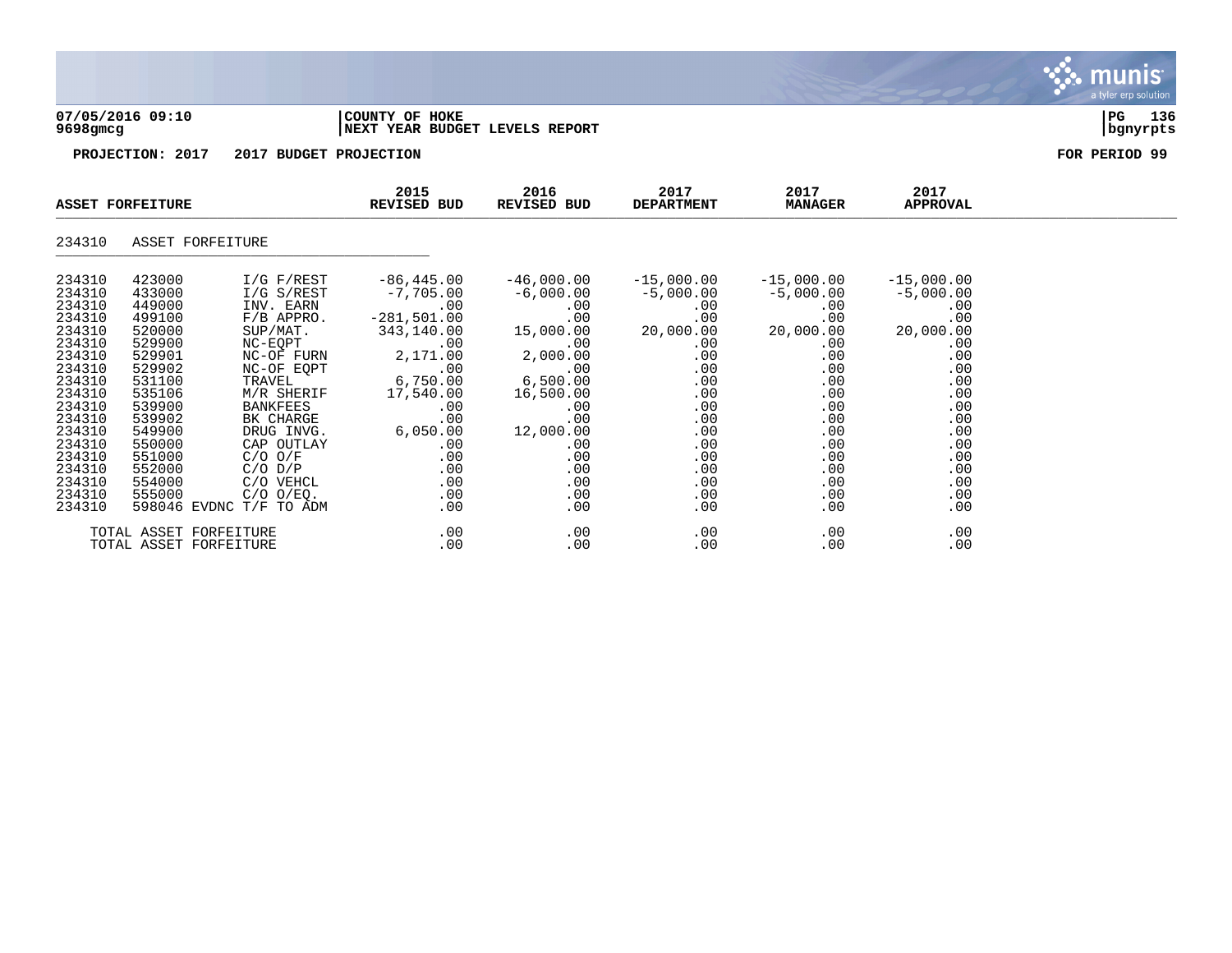| 07/05/2016 09:10 | 'COUNTY OF HOKE                 | PG       | 135 |
|------------------|---------------------------------|----------|-----|
|                  |                                 |          |     |
| 9698gmcg         | INEXT YEAR BUDGET LEVELS REPORT | bqnyrpts |     |

| ROD AUTOMATION REVENUE |                        | 2015<br>REVISED BUD                                          | 2016<br>REVISED BUD          | 2017<br><b>DEPARTMENT</b>    | 2017<br><b>MANAGER</b>       | 2017<br><b>APPROVAL</b>      |                              |  |
|------------------------|------------------------|--------------------------------------------------------------|------------------------------|------------------------------|------------------------------|------------------------------|------------------------------|--|
| 243418                 | ROD AUTOMATION REVENUE |                                                              |                              |                              |                              |                              |                              |  |
| 243418<br>243418       | 449000<br>498011       | INV. EARN<br>$T/F$ GEN.                                      | . 00<br>$-25.000.00$         | .00<br>$-25.000.00$          | .00<br>$-25.000.00$          | .00<br>$-25,000,00$          | .00<br>$-25.000.00$          |  |
|                        |                        | TOTAL ROD AUTOMATION REVENUE<br>TOTAL ROD AUTOMATION REVENUE | $-25,000.00$<br>$-25.000.00$ | $-25,000.00$<br>$-25.000.00$ | $-25,000.00$<br>$-25,000.00$ | $-25,000.00$<br>$-25,000.00$ | $-25,000.00$<br>$-25,000.00$ |  |

 $\mathbf{\ddot{\cdot}}$  munis a tyler erp solution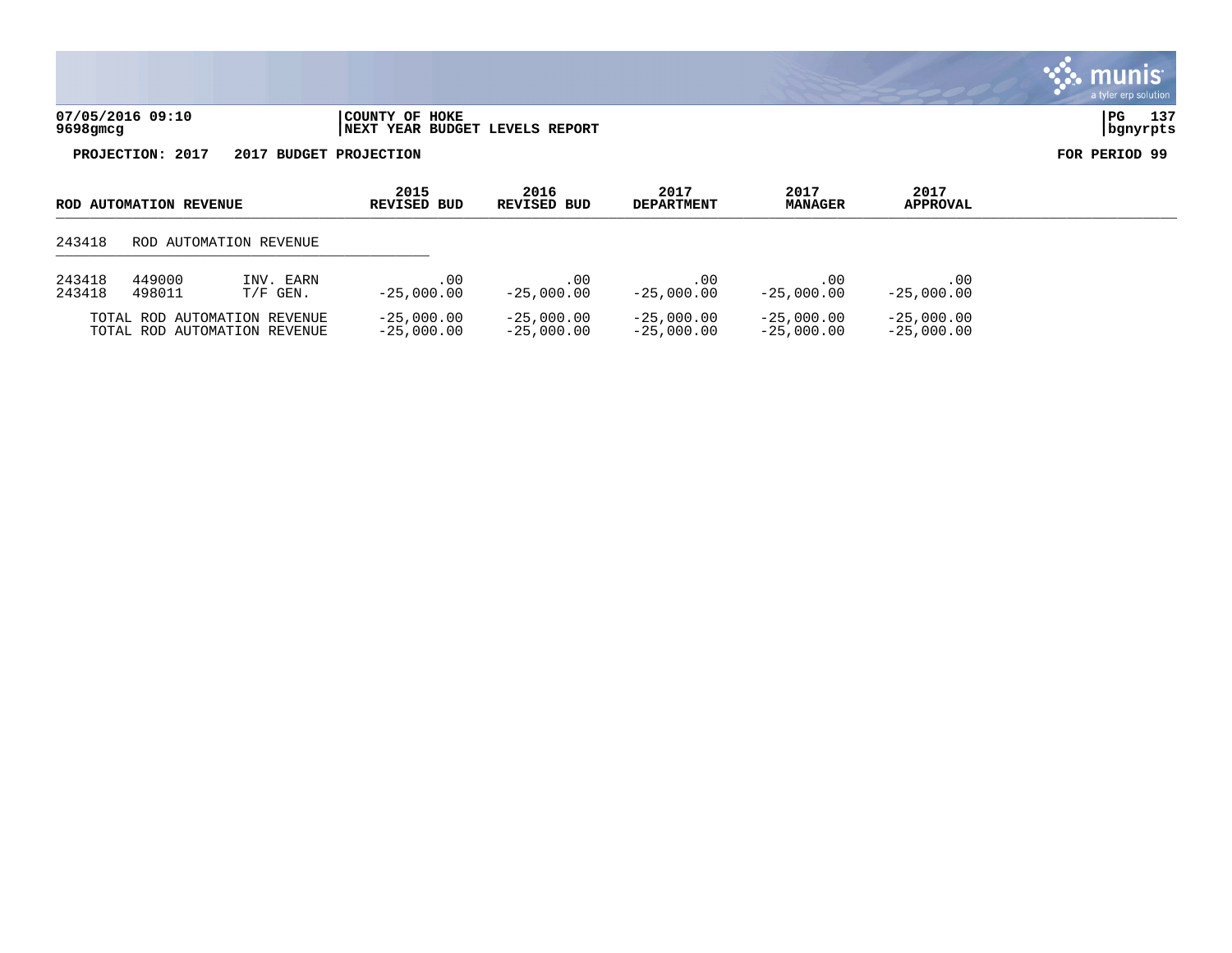| 07/05/2016 09:10<br>$9698$ gmcg                             |                                                          | COUNTY OF HOKE<br><b>NEXT YEAR BUDGET LEVELS REPORT</b>                                                      |                                                 |                                                 |                                                 |                                                 | 138<br>PG<br>  bgnyrpts                         |               |
|-------------------------------------------------------------|----------------------------------------------------------|--------------------------------------------------------------------------------------------------------------|-------------------------------------------------|-------------------------------------------------|-------------------------------------------------|-------------------------------------------------|-------------------------------------------------|---------------|
|                                                             | PROJECTION: 2017                                         | 2017                                                                                                         | <b>BUDGET PROJECTION</b>                        |                                                 |                                                 |                                                 |                                                 | FOR PERIOD 99 |
| ROD AUTOMATION                                              |                                                          |                                                                                                              | 2015<br><b>REVISED BUD</b>                      | 2016<br><b>REVISED BUD</b>                      | 2017<br><b>DEPARTMENT</b>                       | 2017<br><b>MANAGER</b>                          | 2017<br><b>APPROVAL</b>                         |               |
| 244180                                                      | ROD AUTOMATION                                           |                                                                                                              |                                                 |                                                 |                                                 |                                                 |                                                 |               |
| 244180<br>244180<br>244180<br>244180<br>244180<br>$0.11100$ | 519000<br>542100<br>542200<br>543000<br>550000<br>EE1000 | PROF. SERV<br>D/P EOP RT<br>D/P SOFT.<br>RENT OTHER<br>CAP OUTLAY<br>$\bigcap$ $\bigcap$ $\bigcap$ $\bigcap$ | .00<br>25,000.00<br>.00<br>.00<br>.00<br>$\cap$ | .00<br>25,000.00<br>.00<br>.00<br>.00<br>$\cap$ | .00<br>25,000.00<br>.00<br>.00<br>.00<br>$\cap$ | .00<br>25,000.00<br>.00<br>.00<br>.00<br>$\cap$ | .00<br>25,000.00<br>.00<br>.00<br>.00<br>$\cap$ |               |

munis a tyler erp solution

| 244180           | 551000               | $C/O$ $O/F$                   | 00         | .00        | .00       | .00       | .00        |
|------------------|----------------------|-------------------------------|------------|------------|-----------|-----------|------------|
| 244180<br>244180 | 552000<br>555000     | $C/O$ $D/P$<br>$C/O$ $O/EO$ . | . 00<br>00 | . 00<br>00 | .00       | .00<br>00 | .00<br>.00 |
|                  |                      |                               |            |            |           |           |            |
|                  | TOTAL ROD AUTOMATION |                               | 25,000.00  | 25,000.00  | 25,000.00 | 25,000.00 | 25,000.00  |
|                  | TOTAL ROD AUTOMATION |                               | 25,000.00  | 25,000.00  | 25,000.00 | 25,000.00 | 25,000.00  |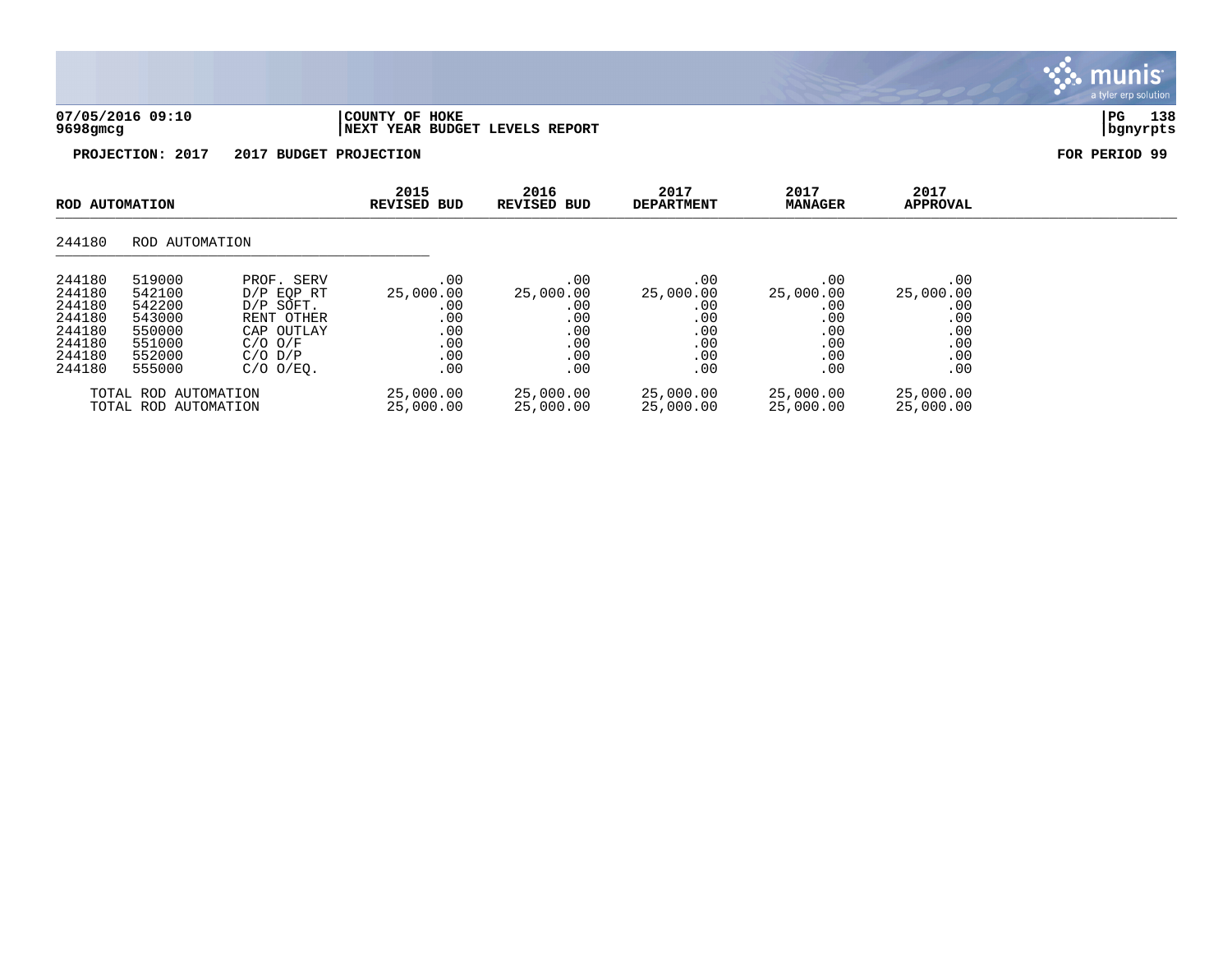| 07/05/2016 09:10 | COUNTY OF HOKE                  | PG       | 3۵ 1 |
|------------------|---------------------------------|----------|------|
| 9698gmcg         | INEXT YEAR BUDGET LEVELS REPORT | banvrpts |      |

| <b>REVALUATION REVENUE</b>                               |                                                        | 2015<br><b>REVISED BUD</b>              | 2016<br>REVISED BUD          | 2017<br><b>DEPARTMENT</b> | 2017<br><b>MANAGER</b>       | 2017<br><b>APPROVAL</b>      |                              |  |
|----------------------------------------------------------|--------------------------------------------------------|-----------------------------------------|------------------------------|---------------------------|------------------------------|------------------------------|------------------------------|--|
| 253839                                                   | REVALUATION REVENUE                                    |                                         |                              |                           |                              |                              |                              |  |
| 449000<br>253839<br>253839<br>498011<br>253839<br>499100 |                                                        | INV. EARN<br>$T/F$ GEN.<br>$F/B$ APPRO. | .00<br>$-11,000.00$<br>. 00  | .00<br>.00<br>.00         | .00<br>$-50,000.00$<br>. 00  | .00.<br>$-50,000.00$<br>. 00 | .00<br>$-50.000.00$<br>. 00  |  |
|                                                          | TOTAL REVALUATION REVENUE<br>TOTAL REVALUATION REVENUE |                                         | $-11,000.00$<br>$-11,000.00$ | .00<br>.00                | $-50,000.00$<br>$-50.000.00$ | $-50,000.00$<br>$-50,000.00$ | $-50,000.00$<br>$-50,000.00$ |  |

## . munis<sup>®</sup> a tyler erp solution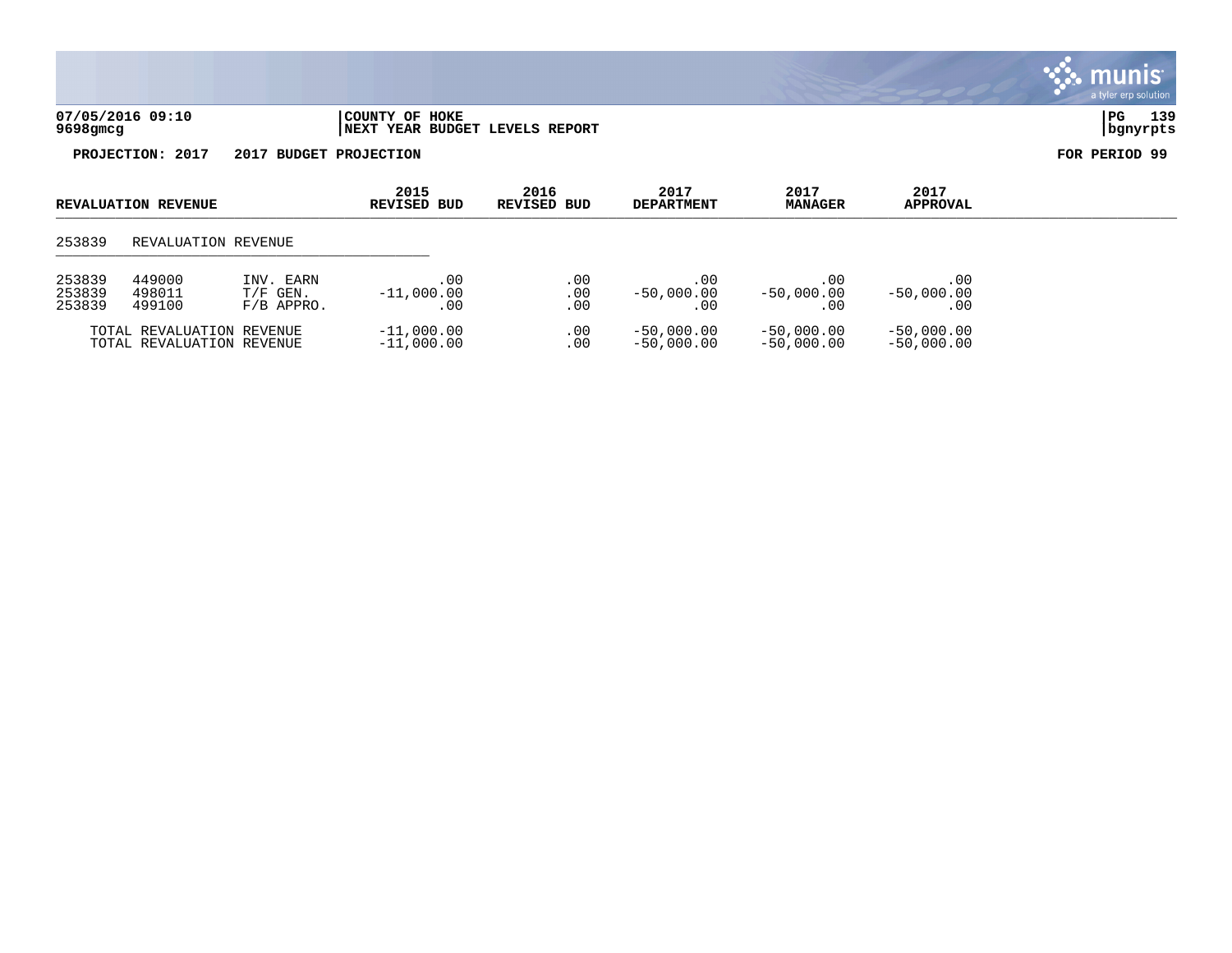| 07/05/2016 09:10<br>9698gmcg                                                                                                             |                                                                                                                                          |                                                                                                                                                                                        | COUNTY OF HOKE<br>NEXT YEAR BUDGET LEVELS REPORT                                               | 140<br>PG<br>  bgnyrpts                                                                        |                                                                                                |                                                                                                |                                                                                                |               |
|------------------------------------------------------------------------------------------------------------------------------------------|------------------------------------------------------------------------------------------------------------------------------------------|----------------------------------------------------------------------------------------------------------------------------------------------------------------------------------------|------------------------------------------------------------------------------------------------|------------------------------------------------------------------------------------------------|------------------------------------------------------------------------------------------------|------------------------------------------------------------------------------------------------|------------------------------------------------------------------------------------------------|---------------|
|                                                                                                                                          | PROJECTION: 2017                                                                                                                         | 2017 BUDGET PROJECTION                                                                                                                                                                 |                                                                                                |                                                                                                |                                                                                                |                                                                                                |                                                                                                | FOR PERIOD 99 |
|                                                                                                                                          | TAX REVALUATION                                                                                                                          |                                                                                                                                                                                        | 2015<br>REVISED BUD                                                                            | 2016<br>REVISED BUD                                                                            | 2017<br><b>DEPARTMENT</b>                                                                      | 2017<br><b>MANAGER</b>                                                                         | 2017<br><b>APPROVAL</b>                                                                        |               |
| 254142                                                                                                                                   | TAX REVALUATION                                                                                                                          |                                                                                                                                                                                        |                                                                                                |                                                                                                |                                                                                                |                                                                                                |                                                                                                |               |
| 254142<br>254142<br>254142<br>254142<br>254142<br>254142<br>254142<br>254142<br>254142<br>254142<br>254142<br>254142<br>254142<br>254142 | 512100<br>512600<br>517000<br>518100<br>518102<br>518200<br>518300<br>518900<br>520000<br>520001<br>525100<br>529100<br>532500<br>534100 | $S/W - REG$<br>$S/W$ $T/PT$<br>$G/B$ $EXP$<br>FICA<br>FICA MEDC.<br>RET. CONT.<br>HOSP. INS.<br>OTH FRINGE<br>SUP/MAT.<br>SUP. EQUIP<br>MOTR FULS<br>D/P SUPPLY<br>POSTAGE<br>PRINTING | .00<br>.00<br>.00<br>.00<br>.00<br>.00<br>.00<br>.00<br>.00<br>.00<br>.00<br>.00<br>.00<br>.00 | .00<br>.00<br>.00<br>.00<br>.00<br>.00<br>.00<br>.00<br>.00<br>.00<br>.00<br>.00<br>.00<br>.00 | .00<br>.00<br>.00<br>.00<br>.00<br>.00<br>.00<br>.00<br>.00<br>.00<br>.00<br>.00<br>.00<br>.00 | .00<br>.00<br>.00<br>.00<br>.00<br>.00<br>.00<br>.00<br>.00<br>.00<br>.00<br>.00<br>.00<br>.00 | .00<br>.00<br>.00<br>.00<br>.00<br>.00<br>.00<br>.00<br>.00<br>.00<br>.00<br>.00<br>.00<br>.00 |               |
| 254142<br>254142<br>254142<br>254142<br>254142<br>254142<br>254142                                                                       | 537000<br>544000<br>549100<br>550000<br>551000<br>552000<br>555000                                                                       | ADVERTISE<br>REVALUE.<br>DUES/SUBS<br>CAP OUTLAY<br>$C/O$ $O/F$<br>$C/O$ $D/P$<br>$C/O$ $O/EO$ .                                                                                       | .00<br>.00<br>.00<br>$.00 \,$<br>.00<br>.00<br>.00                                             | .00<br>.00<br>.00<br>.00<br>.00<br>.00<br>.00                                                  | .00<br>50,000.00<br>.00<br>.00<br>.00<br>.00<br>.00                                            | .00<br>50,000.00<br>.00<br>.00<br>.00<br>.00<br>.00                                            | .00<br>50,000.00<br>.00<br>.00<br>.00<br>.00<br>.00                                            |               |

254142 598011 T/F GEN. .00 .00 .00 .00 .00 .00 .00 .00 254142 599100 CONTINGENC .00 .00 .00 .00 .00 TOTAL TAX REVALUATION .00 .00 50,000.00 50,000.00 50,000.00 TOTAL TAX REVALUATION

Six munis a tyler erp solution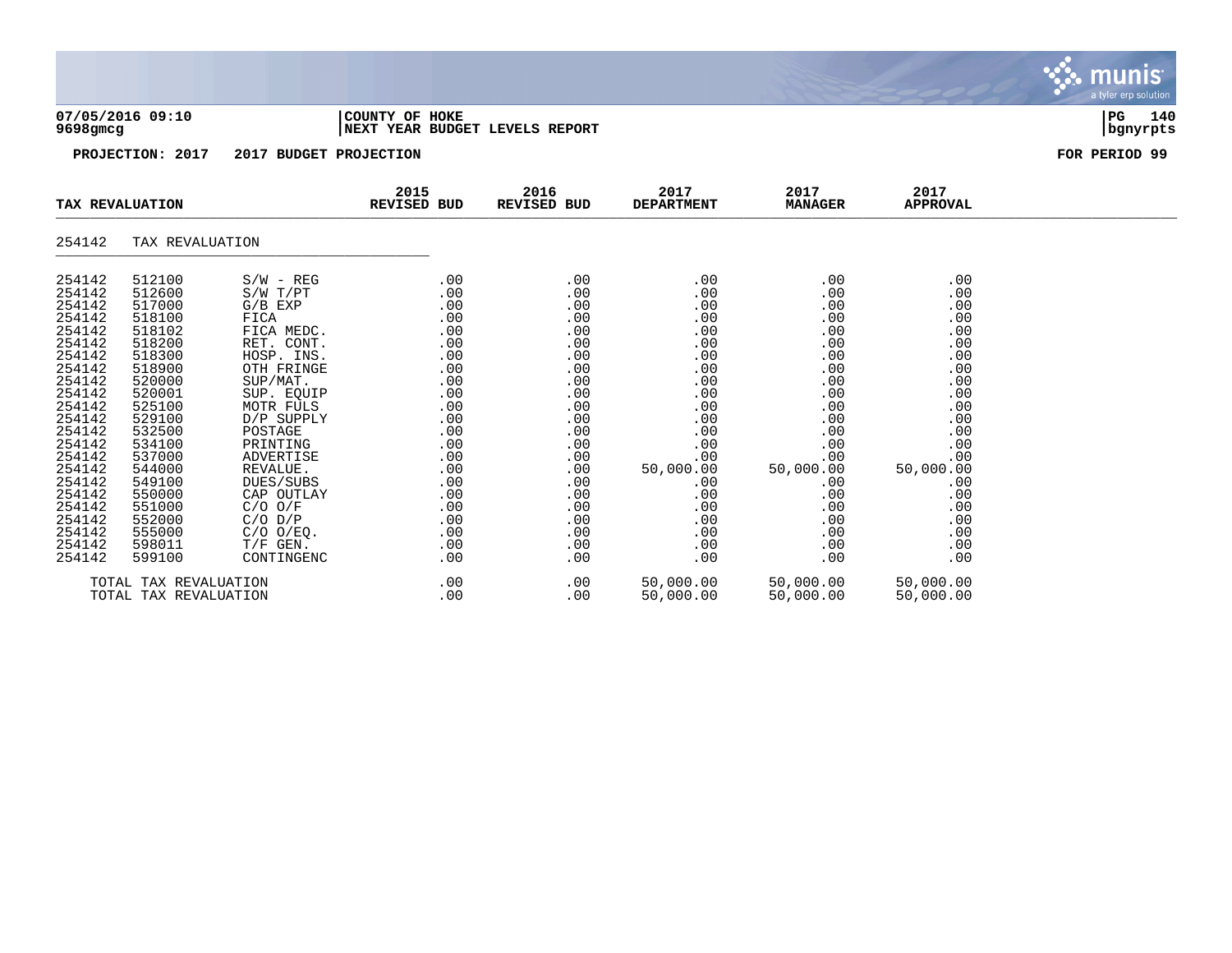

| <b>GRANT REVENUE</b>                                     |                                                                                                                                                         | 2015<br><b>REVISED BUD</b>             | 2016<br><b>REVISED BUD</b>             | 2017<br><b>DEPARTMENT</b>              | 2017<br><b>MANAGER</b>                 | 2017<br><b>APPROVAL</b>                |  |
|----------------------------------------------------------|---------------------------------------------------------------------------------------------------------------------------------------------------------|----------------------------------------|----------------------------------------|----------------------------------------|----------------------------------------|----------------------------------------|--|
| 263431                                                   | GRANT REVENUE                                                                                                                                           |                                        |                                        |                                        |                                        |                                        |  |
| 263431<br>263431<br>263431<br>263431<br>263431<br>263431 | 432003<br>DOT-GHSP<br>432003 2GHSP<br>DOT-GHSP<br>432003 GHSP<br>DOT-GHSP<br>498011<br>$T/F$ GEN.<br>498011 2GHSP T/F GEN.<br>498011 GHSP<br>$T/F$ GEN. | .00<br>.00<br>.00<br>.00<br>.00<br>.00 | .00<br>.00<br>.00<br>.00<br>.00<br>.00 | .00<br>.00<br>.00<br>.00<br>.00<br>.00 | .00<br>.00<br>.00<br>.00<br>.00<br>.00 | .00<br>.00<br>.00<br>.00<br>.00<br>.00 |  |
|                                                          | TOTAL GRANT REVENUE<br>TOTAL GRANT REVENUE                                                                                                              | .00<br>.00                             | .00<br>.00                             | .00<br>.00                             | .00<br>.00                             | .00<br>.00                             |  |

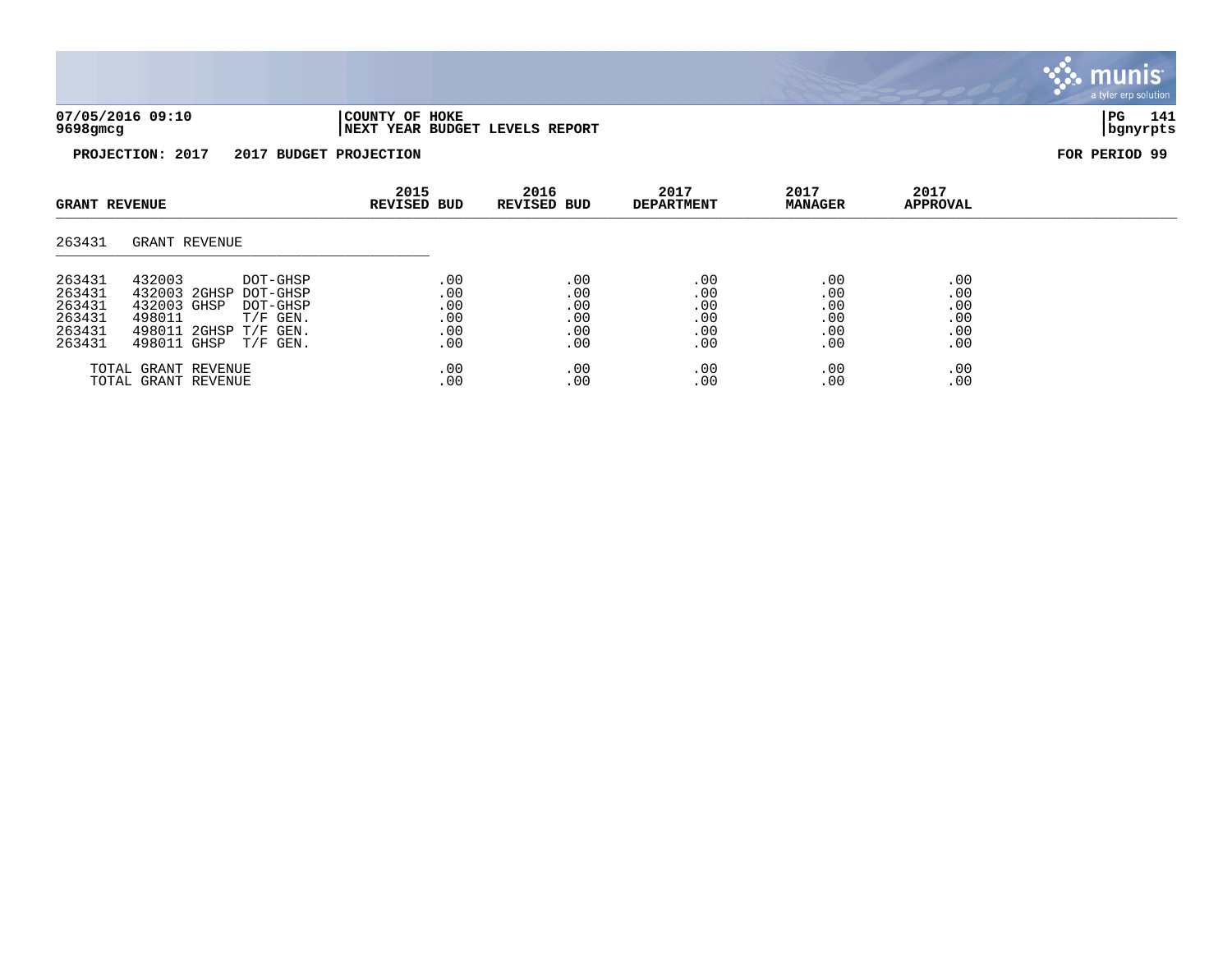|                                                                                  |                              |                                                              |                     |            |                            |            |                           |                        |                  | <b>W. HIUHIS</b><br>a tyler erp solution |
|----------------------------------------------------------------------------------|------------------------------|--------------------------------------------------------------|---------------------|------------|----------------------------|------------|---------------------------|------------------------|------------------|------------------------------------------|
| 07/05/2016 09:10<br>COUNTY OF HOKE<br>9698gmcg<br>NEXT YEAR BUDGET LEVELS REPORT |                              |                                                              |                     |            |                            |            |                           |                        |                  | 142<br>PG<br>  bgnyrpts                  |
|                                                                                  | PROJECTION: 2017             | 2017 BUDGET PROJECTION                                       |                     |            |                            |            |                           |                        |                  | FOR PERIOD 99                            |
|                                                                                  | PUBLIC SAFETY GRANT REVENUES |                                                              | 2015<br>REVISED BUD |            | 2016<br><b>REVISED BUD</b> |            | 2017<br><b>DEPARTMENT</b> | 2017<br><b>MANAGER</b> | 2017<br>APPROVAL |                                          |
| 263433                                                                           |                              | PUBLIC SAFETY GRANT REVENUES                                 |                     |            |                            |            |                           |                        |                  |                                          |
| 263433                                                                           | 423002                       | JAG GRANT                                                    |                     | .00        |                            | .00        | .00                       | .00                    | .00              |                                          |
|                                                                                  |                              | TOTAL PUBLIC SAFETY GRANT RE<br>TOTAL PUBLIC SAFETY GRANT RE |                     | .00<br>.00 |                            | .00<br>.00 | .00<br>.00                | .00<br>.00             | .00<br>.00       |                                          |

 $\mathcal{L}$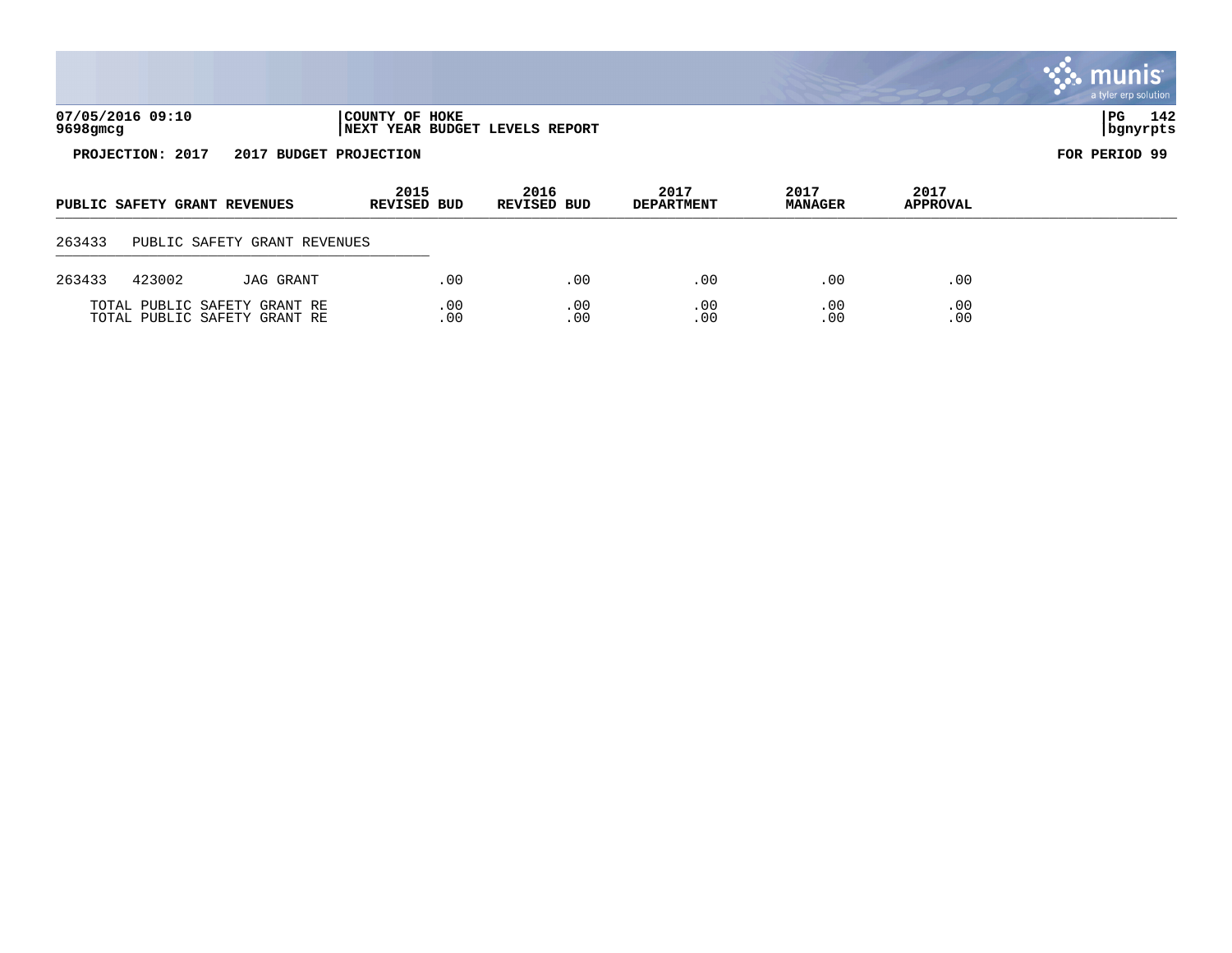|                  |                            |                          |                            |                                |                           |                        |                  | munis <sup>®</sup><br>a tyler erp solution |
|------------------|----------------------------|--------------------------|----------------------------|--------------------------------|---------------------------|------------------------|------------------|--------------------------------------------|
| 9698gmcg         | 07/05/2016 09:10           |                          | COUNTY OF HOKE             | NEXT YEAR BUDGET LEVELS REPORT |                           |                        |                  | $ _{\rm PG}$<br>143<br>bgnyrpts            |
|                  | PROJECTION: 2017<br>2017   | <b>BUDGET PROJECTION</b> |                            |                                |                           |                        |                  | FOR PERIOD 99                              |
|                  | COPS-CHRP GRANT            |                          | 2015<br><b>REVISED BUD</b> | 2016<br><b>REVISED BUD</b>     | 2017<br><b>DEPARTMENT</b> | 2017<br><b>MANAGER</b> | 2017<br>APPROVAL |                                            |
| 263437           | COPS-CHRP GRANT            |                          |                            |                                |                           |                        |                  |                                            |
| 263437<br>263437 | 432003 COPS<br>498011 COPS | COPS<br>$T/F$ GEN.       | .00<br>.00                 | .00<br>.00                     | .00<br>.00                | .00<br>.00             | .00<br>.00       |                                            |

TOTAL COPS-CHRP GRANT .00 .00 .00 .00 .00 TOTAL COPS-CHRP GRANT .00 .00 .00 .00 .00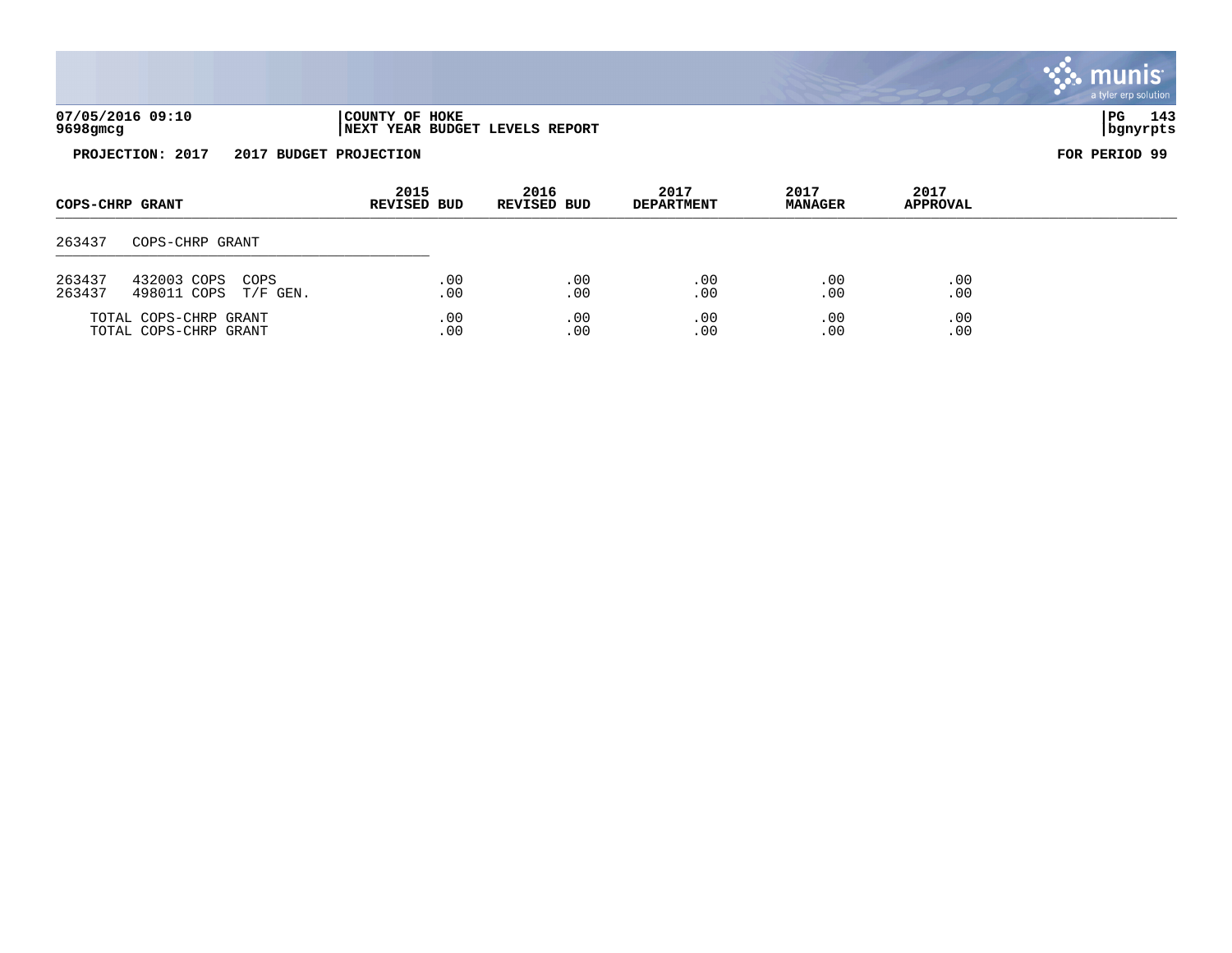

TOTAL COOPERATIVE EXTENTION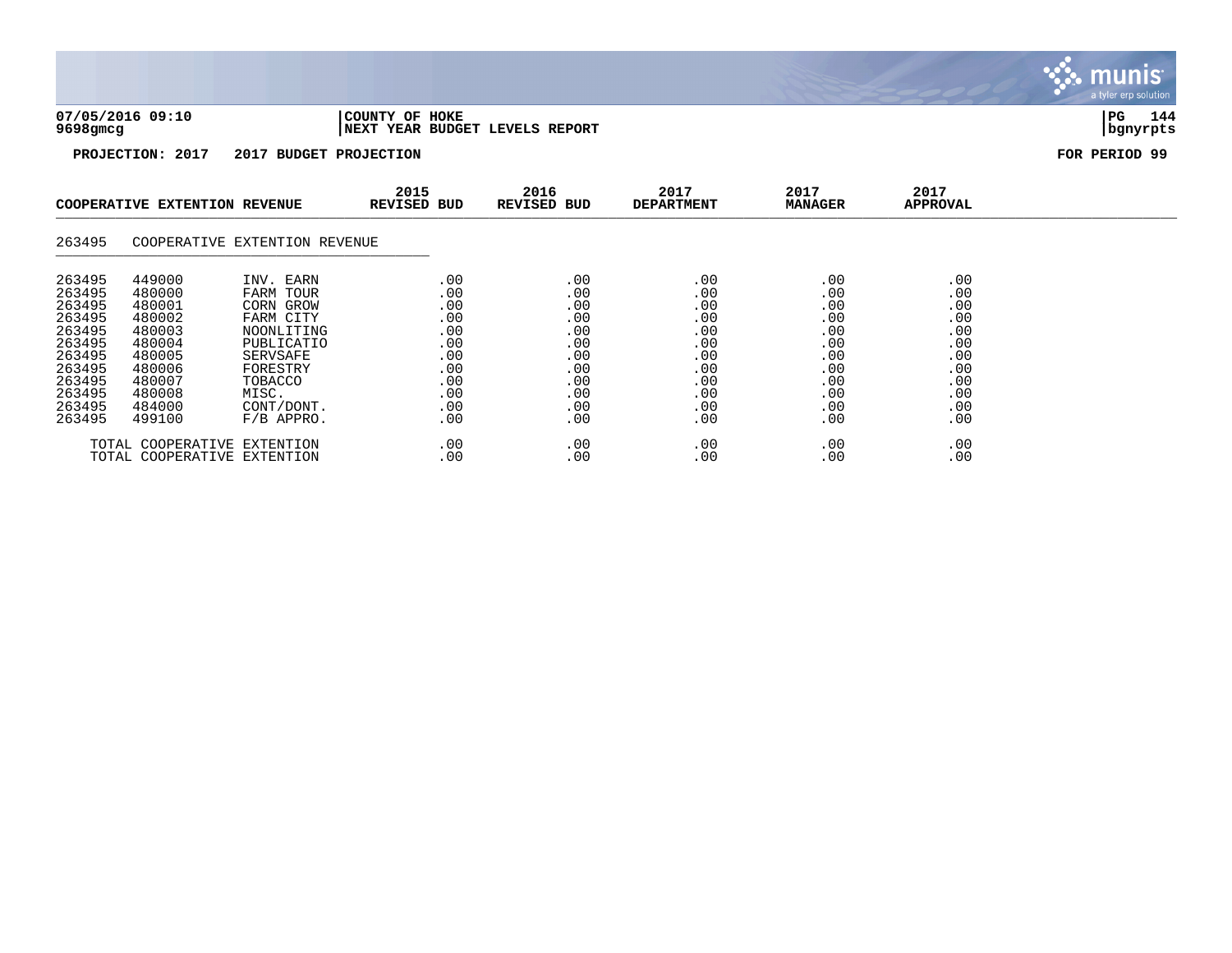|                              |                                                  |                            |                           |                        |                         | munis<br>a tyler erp solution |
|------------------------------|--------------------------------------------------|----------------------------|---------------------------|------------------------|-------------------------|-------------------------------|
| 07/05/2016 09:10<br>9698gmcg | COUNTY OF HOKE<br>NEXT YEAR BUDGET LEVELS REPORT |                            |                           |                        |                         | 145<br>  PG<br>  bgnyrpts     |
| PROJECTION: 2017             | 2017 BUDGET PROJECTION                           |                            |                           |                        |                         | FOR PERIOD 99                 |
| <b>SOS GRANT REVENUE</b>     | 2015<br><b>REVISED BUD</b>                       | 2016<br><b>REVISED BUD</b> | 2017<br><b>DEPARTMENT</b> | 2017<br><b>MANAGER</b> | 2017<br><b>APPROVAL</b> |                               |
| 263497<br>SOS GRANT REVENUE  |                                                  |                            |                           |                        |                         |                               |

| 263497 | 433000                                             | SOS GRANT    | .00          | . 00        | . O C          | $.00 \,$     | .00        |
|--------|----------------------------------------------------|--------------|--------------|-------------|----------------|--------------|------------|
| 263497 | 449000                                             | INV. EARN    | .00          | . 00        | . O C          | .00          | .00        |
| 263497 | 498011                                             | $T/F$ GEN.   | .00          | .00         | .00            | .00          | .00        |
| 263497 | 499100                                             | $F/B$ APPRO. | .00          | .00         | .00            | .00          | .00        |
|        | TOTAL SOS GRANT REVENUE<br>TOTAL SOS GRANT REVENUE |              | . 00<br>. 00 | . 00<br>.00 | . O C<br>. O C | . 00<br>. 00 | .00<br>.00 |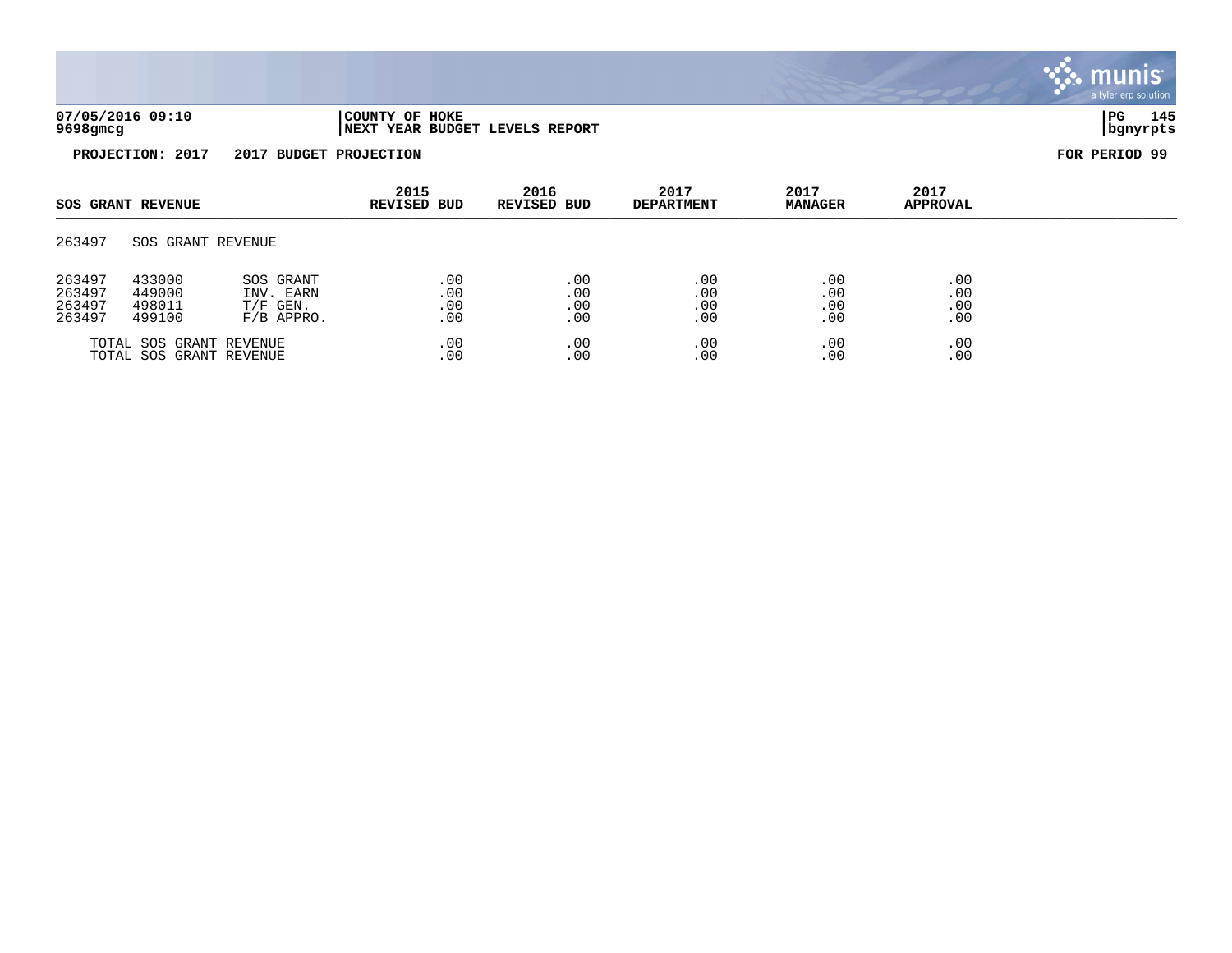| 07/05/2016 09:10<br>9698gmcg | COUNTY OF HOKE<br>NEXT YEAR BUDGET LEVELS REPORT | PG<br>  bgnyrpts | 146 |
|------------------------------|--------------------------------------------------|------------------|-----|
|                              |                                                  |                  |     |



| <b>GHSP GRANT</b> | <b>EXECUTED BUD</b>                                                                                                                                                                                                                                                                                                                                                                                                                         | 2015 | 2016<br>REVISED BUD |     | 2017<br><b>DEPARTMENT</b> | 2017<br><b>MANAGER</b>                                                                                                                                                                                                                                                                                                                                | 2017<br><b>APPROVAL</b> |  |
|-------------------|---------------------------------------------------------------------------------------------------------------------------------------------------------------------------------------------------------------------------------------------------------------------------------------------------------------------------------------------------------------------------------------------------------------------------------------------|------|---------------------|-----|---------------------------|-------------------------------------------------------------------------------------------------------------------------------------------------------------------------------------------------------------------------------------------------------------------------------------------------------------------------------------------------------|-------------------------|--|
| 264310            | GHSP GRANT                                                                                                                                                                                                                                                                                                                                                                                                                                  |      |                     |     |                           |                                                                                                                                                                                                                                                                                                                                                       |                         |  |
| 264310            | $[12100 2\text{CHSP} \text{ S/W} - \text{REG} \text{S/W} - \text{REG} \text{S/W} - \text{REG} \text{S/W} - \text{REG} \text{S/W} - \text{REG} \text{S/W} - \text{REG} \text{S/W} - \text{REG} \text{S/W} - \text{REG} \text{S/W} - \text{REG} \text{S/W} - \text{REG} \text{S/W} - \text{REG} \text{S/W} \text{S/W} - \text{REG} \text{S/W} \text{S/W} - \text{GVD} \text{SFR} \text{AL} \text{S/W} \text{S/W} \text{S/W} \text{S/W} \text$ |      |                     |     |                           | $\begin{array}{cccc} . & 00 & . & 00 & . & 00 & . & 00 & . & 00 & . & 00 & . & 00 & . & 00 & . & 00 & . & 00 & . & 00 & . & 00 & . & 00 & . & 00 & . & 00 & . & 00 & . & 00 & . & 00 & . & 00 & . & 00 & . & 00 & . & 00 & . & 00 & . & 00 & . & 00 & . & 00 & . & 00 & . & 00 & . & 00 & . & 00 & . & 00 & . & 00 & . & 00 & . & 00 & . & 00 & . & $ | .00                     |  |
| 264310<br>264310  |                                                                                                                                                                                                                                                                                                                                                                                                                                             |      |                     |     |                           |                                                                                                                                                                                                                                                                                                                                                       | .00<br>.00              |  |
| 264310            |                                                                                                                                                                                                                                                                                                                                                                                                                                             |      |                     |     |                           |                                                                                                                                                                                                                                                                                                                                                       | .00                     |  |
| 264310            |                                                                                                                                                                                                                                                                                                                                                                                                                                             |      |                     |     |                           |                                                                                                                                                                                                                                                                                                                                                       | .00                     |  |
| 264310            |                                                                                                                                                                                                                                                                                                                                                                                                                                             |      |                     |     |                           |                                                                                                                                                                                                                                                                                                                                                       | .00                     |  |
| 264310<br>264310  |                                                                                                                                                                                                                                                                                                                                                                                                                                             |      |                     |     |                           |                                                                                                                                                                                                                                                                                                                                                       | .00<br>.00              |  |
| 264310            |                                                                                                                                                                                                                                                                                                                                                                                                                                             |      |                     |     |                           |                                                                                                                                                                                                                                                                                                                                                       | .00                     |  |
| 264310            |                                                                                                                                                                                                                                                                                                                                                                                                                                             |      |                     |     |                           |                                                                                                                                                                                                                                                                                                                                                       | .00                     |  |
| 264310            |                                                                                                                                                                                                                                                                                                                                                                                                                                             |      |                     |     |                           |                                                                                                                                                                                                                                                                                                                                                       | .00                     |  |
| 264310<br>264310  |                                                                                                                                                                                                                                                                                                                                                                                                                                             |      |                     |     |                           |                                                                                                                                                                                                                                                                                                                                                       | .00                     |  |
| 264310            |                                                                                                                                                                                                                                                                                                                                                                                                                                             |      |                     |     |                           |                                                                                                                                                                                                                                                                                                                                                       | .00<br>.00              |  |
| 264310            |                                                                                                                                                                                                                                                                                                                                                                                                                                             |      |                     |     |                           |                                                                                                                                                                                                                                                                                                                                                       | .00                     |  |
| 264310            |                                                                                                                                                                                                                                                                                                                                                                                                                                             |      |                     |     |                           |                                                                                                                                                                                                                                                                                                                                                       | .00                     |  |
| 264310            |                                                                                                                                                                                                                                                                                                                                                                                                                                             |      |                     |     |                           |                                                                                                                                                                                                                                                                                                                                                       | .00                     |  |
| 264310            |                                                                                                                                                                                                                                                                                                                                                                                                                                             |      |                     |     |                           |                                                                                                                                                                                                                                                                                                                                                       | .00                     |  |
| 264310<br>264310  |                                                                                                                                                                                                                                                                                                                                                                                                                                             |      |                     |     |                           |                                                                                                                                                                                                                                                                                                                                                       | .00<br>.00              |  |
| 264310            |                                                                                                                                                                                                                                                                                                                                                                                                                                             |      |                     |     |                           |                                                                                                                                                                                                                                                                                                                                                       | .00                     |  |
| 264310            |                                                                                                                                                                                                                                                                                                                                                                                                                                             |      |                     |     |                           |                                                                                                                                                                                                                                                                                                                                                       | .00                     |  |
| 264310            |                                                                                                                                                                                                                                                                                                                                                                                                                                             |      |                     |     |                           |                                                                                                                                                                                                                                                                                                                                                       | .00                     |  |
| 264310            |                                                                                                                                                                                                                                                                                                                                                                                                                                             |      |                     |     |                           |                                                                                                                                                                                                                                                                                                                                                       | .00                     |  |
| 264310<br>264310  |                                                                                                                                                                                                                                                                                                                                                                                                                                             |      |                     |     |                           |                                                                                                                                                                                                                                                                                                                                                       | .00                     |  |
| 264310            |                                                                                                                                                                                                                                                                                                                                                                                                                                             |      |                     |     |                           |                                                                                                                                                                                                                                                                                                                                                       | .00<br>.00              |  |
| 264310            |                                                                                                                                                                                                                                                                                                                                                                                                                                             |      |                     |     |                           |                                                                                                                                                                                                                                                                                                                                                       | .00                     |  |
| 264310            |                                                                                                                                                                                                                                                                                                                                                                                                                                             |      |                     |     |                           |                                                                                                                                                                                                                                                                                                                                                       | .00                     |  |
|                   | TOTAL GHSP GRANT                                                                                                                                                                                                                                                                                                                                                                                                                            | .00  | .00                 |     | .00                       | .00                                                                                                                                                                                                                                                                                                                                                   | .00                     |  |
|                   | TOTAL GHSP GRANT                                                                                                                                                                                                                                                                                                                                                                                                                            | .00  |                     | .00 | .00                       | .00                                                                                                                                                                                                                                                                                                                                                   | .00                     |  |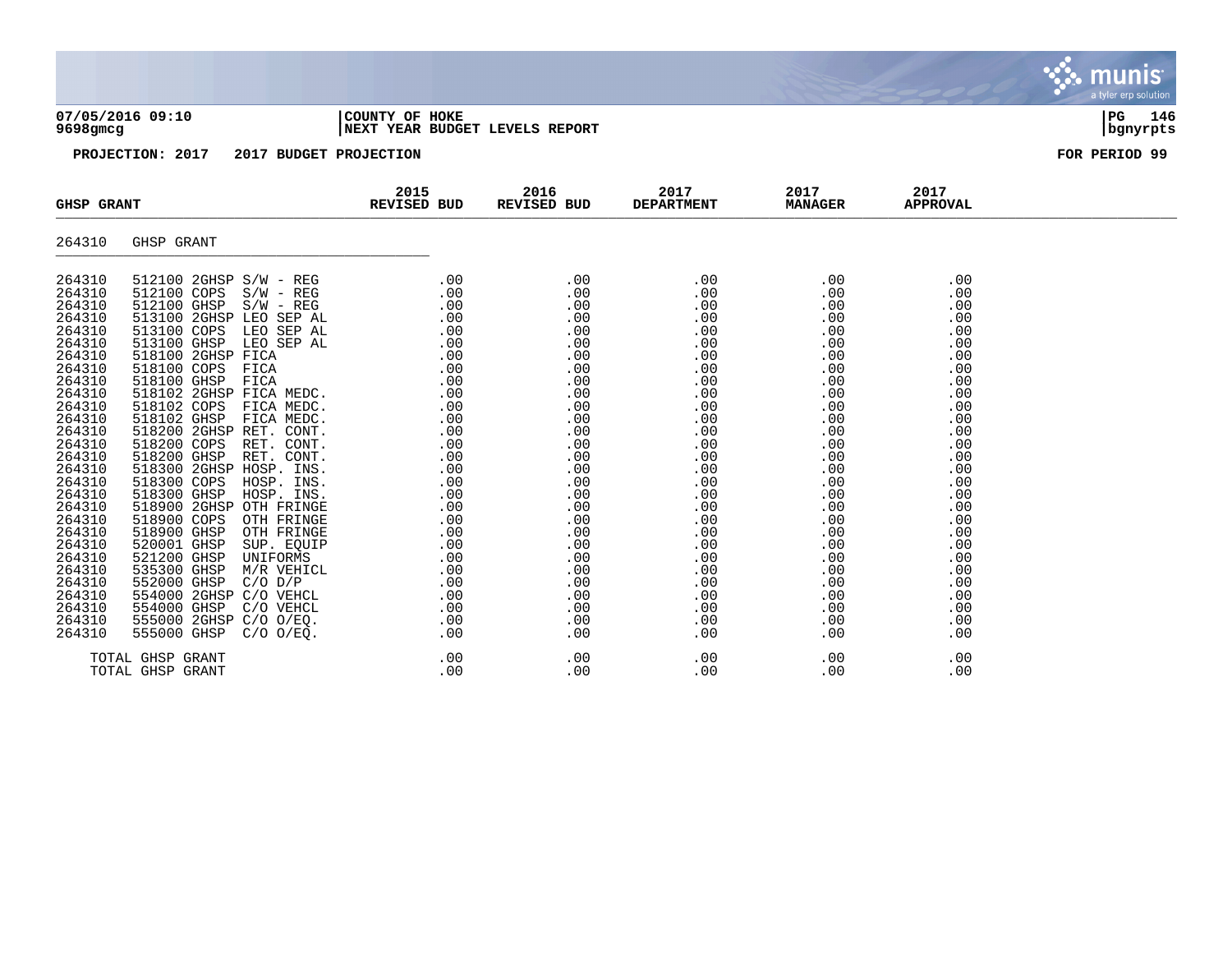|          |                      |                            |                            |                                |                           |                        |                         | munis<br>a tyler erp solution |
|----------|----------------------|----------------------------|----------------------------|--------------------------------|---------------------------|------------------------|-------------------------|-------------------------------|
| 9698gmcg | 07/05/2016 09:10     |                            | COUNTY OF HOKE             | NEXT YEAR BUDGET LEVELS REPORT |                           |                        |                         | PG<br>147<br>  bgnyrpts       |
|          | PROJECTION: 2017     |                            | 2017 BUDGET PROJECTION     |                                |                           |                        |                         | FOR PERIOD 99                 |
|          | PUBLIC SAFETY GRANTS |                            | 2015<br><b>REVISED BUD</b> | 2016<br><b>REVISED BUD</b>     | 2017<br><b>DEPARTMENT</b> | 2017<br><b>MANAGER</b> | 2017<br><b>APPROVAL</b> |                               |
| 264330   |                      | PUBLIC SAFETY GRANTS       |                            |                                |                           |                        |                         |                               |
| 264330   | 549911               | JAG EXP                    | .00                        | .00                            | .00                       | .00                    | .00                     |                               |
|          |                      | TOTAL PUBLIC SAFETY GRANTS | .00                        | .00                            | .00                       | .00                    | .00                     |                               |

TOTAL PUBLIC SAFETY GRANTS .00 .00 .00 .00 .00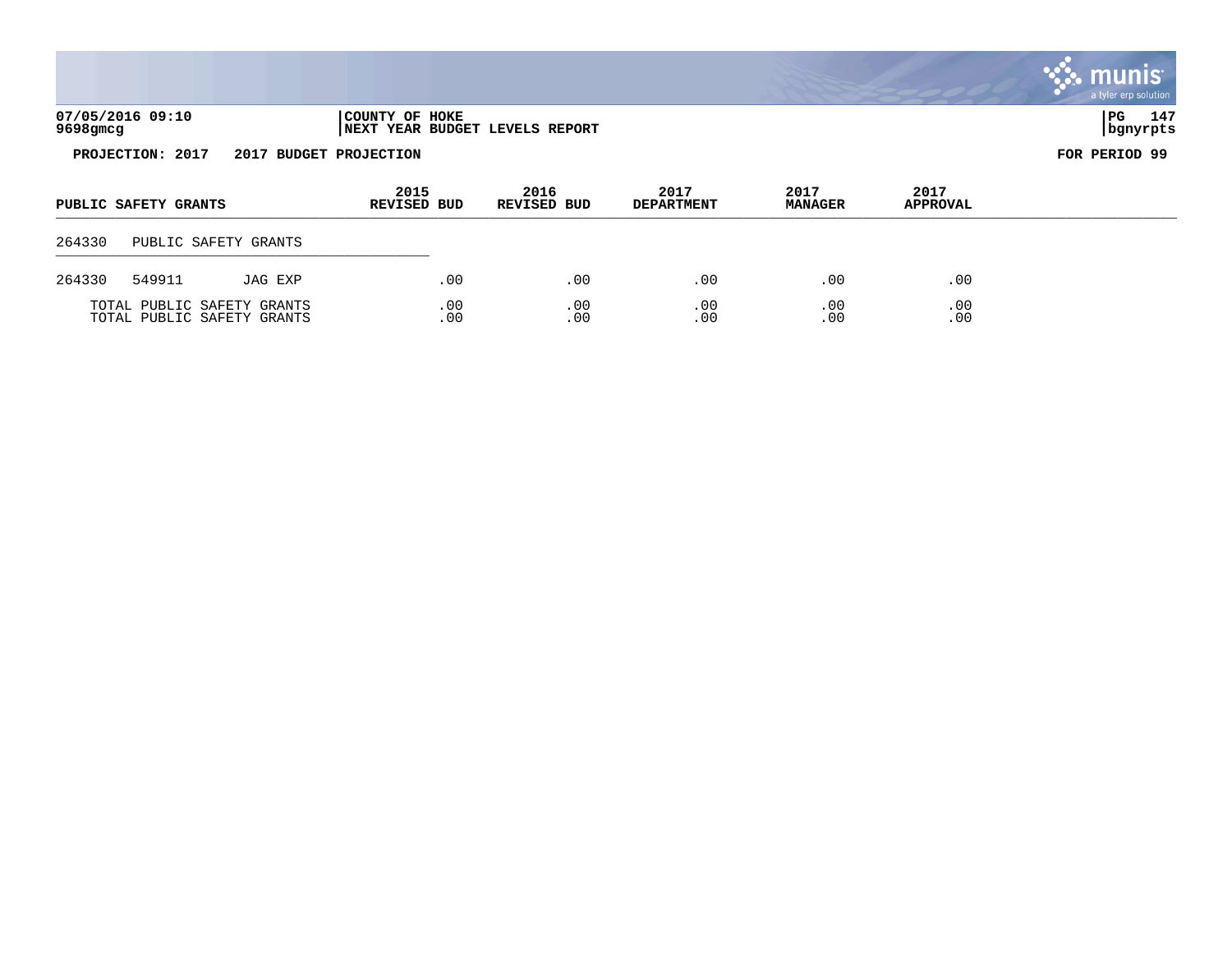

TOTAL COOPERATIVE EXTENSION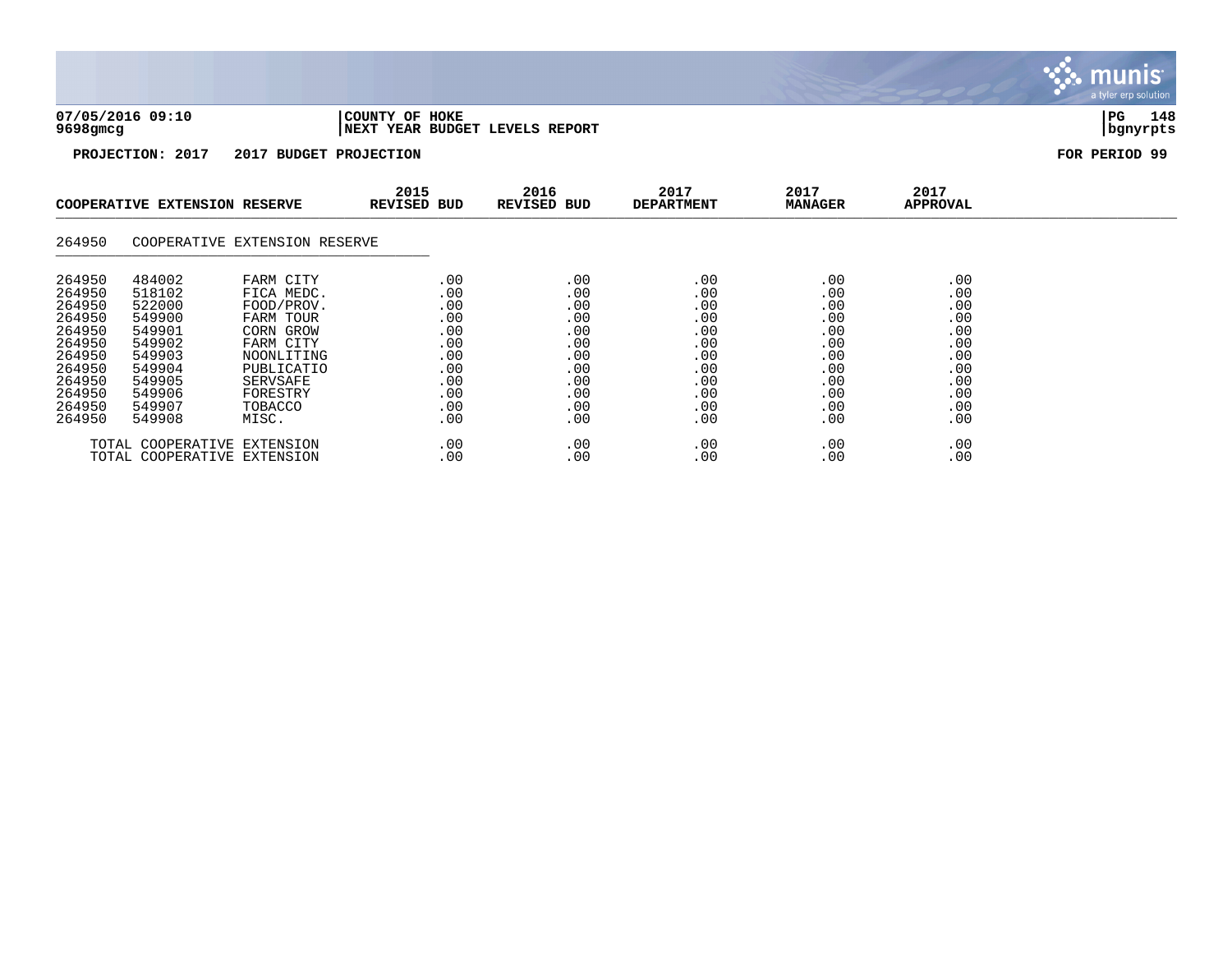

| PARENTS AS TEACHERS                                                                                                                                                                        |                                                                                                                                                                                            |                                                                                                         | 2015<br><b>REVISED BUD</b>                                                                                                                                                                                                                                                                           |                                                                                                                                        | 2016<br>2017<br>REVISED BUD<br><b>DEPARTMENT</b>                                                                                                      | 2017<br><b>MANAGER</b>                                                                                                            | 2017<br>APPROVAL                                                                                                                  |  |
|--------------------------------------------------------------------------------------------------------------------------------------------------------------------------------------------|--------------------------------------------------------------------------------------------------------------------------------------------------------------------------------------------|---------------------------------------------------------------------------------------------------------|------------------------------------------------------------------------------------------------------------------------------------------------------------------------------------------------------------------------------------------------------------------------------------------------------|----------------------------------------------------------------------------------------------------------------------------------------|-------------------------------------------------------------------------------------------------------------------------------------------------------|-----------------------------------------------------------------------------------------------------------------------------------|-----------------------------------------------------------------------------------------------------------------------------------|--|
| 264951                                                                                                                                                                                     |                                                                                                                                                                                            | PARENTS AS TEACHERS                                                                                     |                                                                                                                                                                                                                                                                                                      |                                                                                                                                        |                                                                                                                                                       |                                                                                                                                   |                                                                                                                                   |  |
| 264951<br>264951<br>264951<br>264951<br>264951<br>264951<br>264951<br>264951<br>264951<br>264951<br>264951<br>264951<br>264951<br>264951<br>264951<br>264951<br>264951<br>264951<br>264951 | 438201<br>498011<br>512100<br>512101<br>518100<br>518101<br>518102<br>518103<br>518200<br>518201<br>518300<br>518301<br>518900<br>520000<br>531100<br>532100<br>532500<br>539500<br>549900 | PAT SM. ST<br>$S/W - REG$<br>RET. PAT<br>HOSP. INS.<br>HOSP. PAT<br>OTH FRINGE<br>TELEPHONE<br>TRAINING | $-110,913.00$<br>$T/F$ GEN. $.00$<br>77,623.00<br>S/W PAT .00<br>FICA 5,974.00<br>FICA - PAT .00<br>FICA MEDC. 83.00<br>F/M PAT .00<br>RET. CONT. 5,691.00<br>$\sim 00$<br>13,622.00<br>61.00<br>61.00<br>SUP/MAT. 1,212.00<br>TRAVEL 4,866.00<br>280.00<br>POSTAGE 225.00<br>952.00<br>MISC. 136.00 | .00<br>.00<br>.00<br>.00<br>.00<br>.00<br>.00<br>.00<br>.00<br>.00<br>.00<br>.00<br>.00<br>.00<br>.00<br>.00<br>.00<br>.00<br>$.00 \,$ | .00<br>$.00 \,$<br>$.00 \,$<br>.00<br>.00<br>.00<br>.00<br>$.00 \,$<br>.00<br>.00<br>.00<br>.00<br>.00<br>.00<br>$.00 \,$<br>.00<br>.00<br>.00<br>.00 | .00<br>.00<br>.00<br>.00<br>.00<br>.00<br>.00<br>.00<br>.00<br>.00<br>.00<br>.00<br>.00<br>.00<br>.00<br>.00<br>.00<br>.00<br>.00 | .00<br>.00<br>.00<br>.00<br>.00<br>.00<br>.00<br>.00<br>.00<br>.00<br>.00<br>.00<br>.00<br>.00<br>.00<br>.00<br>.00<br>.00<br>.00 |  |
|                                                                                                                                                                                            |                                                                                                                                                                                            | TOTAL PARENTS AS TEACHERS<br>TOTAL PARENTS AS TEACHERS                                                  | $-188.00$<br>$-188.00$                                                                                                                                                                                                                                                                               | .00<br>.00                                                                                                                             | .00<br>.00                                                                                                                                            | .00<br>.00                                                                                                                        | .00<br>.00                                                                                                                        |  |

munis a tyler erp solution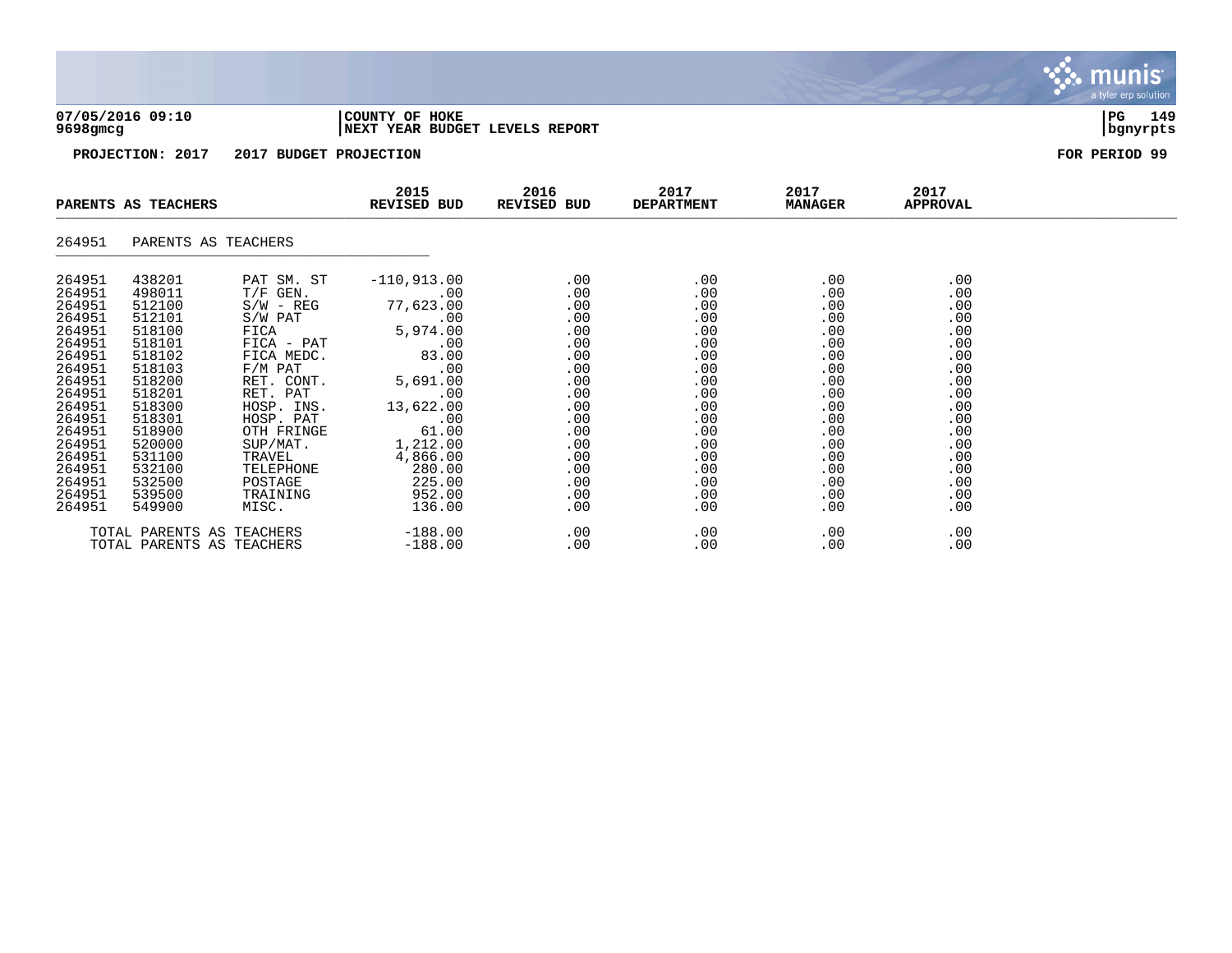| 07/05/2016 09:10 |  |  |
|------------------|--|--|
| 9698amca         |  |  |

### **07/05/2016 09:10 |COUNTY OF HOKE |PG 150 9698gmcg |NEXT YEAR BUDGET LEVELS REPORT |bgnyrpts**

**PROJECTION: 2017 2017 BUDGET PROJECTION FOR PERIOD 99**

|                                                                                                                                                              | SOS AFTER SCHOOL                                                                                                                                             |                                                                                                                                                                                                             | 2015<br><b>REVISED BUD</b>                                                                                   | 2016<br>REVISED BUD                                                                                          | 2017<br><b>DEPARTMENT</b>                                                                                         | 2017<br><b>MANAGER</b>                                                                                       | 2017<br>APPROVAL                                                                                             |  |
|--------------------------------------------------------------------------------------------------------------------------------------------------------------|--------------------------------------------------------------------------------------------------------------------------------------------------------------|-------------------------------------------------------------------------------------------------------------------------------------------------------------------------------------------------------------|--------------------------------------------------------------------------------------------------------------|--------------------------------------------------------------------------------------------------------------|-------------------------------------------------------------------------------------------------------------------|--------------------------------------------------------------------------------------------------------------|--------------------------------------------------------------------------------------------------------------|--|
| 264952                                                                                                                                                       | SOS AFTER SCHOOL                                                                                                                                             |                                                                                                                                                                                                             |                                                                                                              |                                                                                                              |                                                                                                                   |                                                                                                              |                                                                                                              |  |
| 264952<br>264952<br>264952<br>264952<br>264952<br>264952<br>264952<br>264952<br>264952<br>264952<br>264952<br>264952<br>264952<br>264952<br>264952<br>264952 | 512100<br>518100<br>518102<br>518200<br>518300<br>518900<br>520000<br>522000<br>531100<br>531101<br>532100<br>532500<br>539500<br>549909<br>549999<br>555000 | $S/W - REG$<br>FICA<br>FICA MEDC.<br>RET. CONT.<br>HOSP. INS.<br>OTH FRINGE<br>SUP/MAT.<br>FOOD/PROV.<br>TRAV. MCL<br>TRAVEL<br>TELEPHONE<br>POSTAGE<br>TRAINING<br>STUD ACT<br>PP REFUND<br>$C/O$ $O/EQ$ . | .00<br>.00<br>.00<br>.00<br>.00<br>.00<br>.00<br>.00<br>.00<br>.00<br>.00<br>.00<br>.00<br>.00<br>.00<br>.00 | .00<br>.00<br>.00<br>.00<br>.00<br>.00<br>.00<br>.00<br>.00<br>.00<br>.00<br>.00<br>.00<br>.00<br>.00<br>.00 | .00<br>.00<br>.00<br>.00<br>.00<br>.00<br>.00<br>.00<br>.00<br>.00<br>.00<br>.00<br>.00<br>.00<br>.00<br>$.00 \,$ | .00<br>.00<br>.00<br>.00<br>.00<br>.00<br>.00<br>.00<br>.00<br>.00<br>.00<br>.00<br>.00<br>.00<br>.00<br>.00 | .00<br>.00<br>.00<br>.00<br>.00<br>.00<br>.00<br>.00<br>.00<br>.00<br>.00<br>.00<br>.00<br>.00<br>.00<br>.00 |  |
|                                                                                                                                                              | TOTAL SOS AFTER SCHOOL<br>TOTAL SOS AFTER SCHOOL                                                                                                             |                                                                                                                                                                                                             | .00<br>.00                                                                                                   | .00<br>.00                                                                                                   | .00<br>.00                                                                                                        | .00<br>.00                                                                                                   | .00<br>.00                                                                                                   |  |

munis<sup>.</sup> a tyler erp solution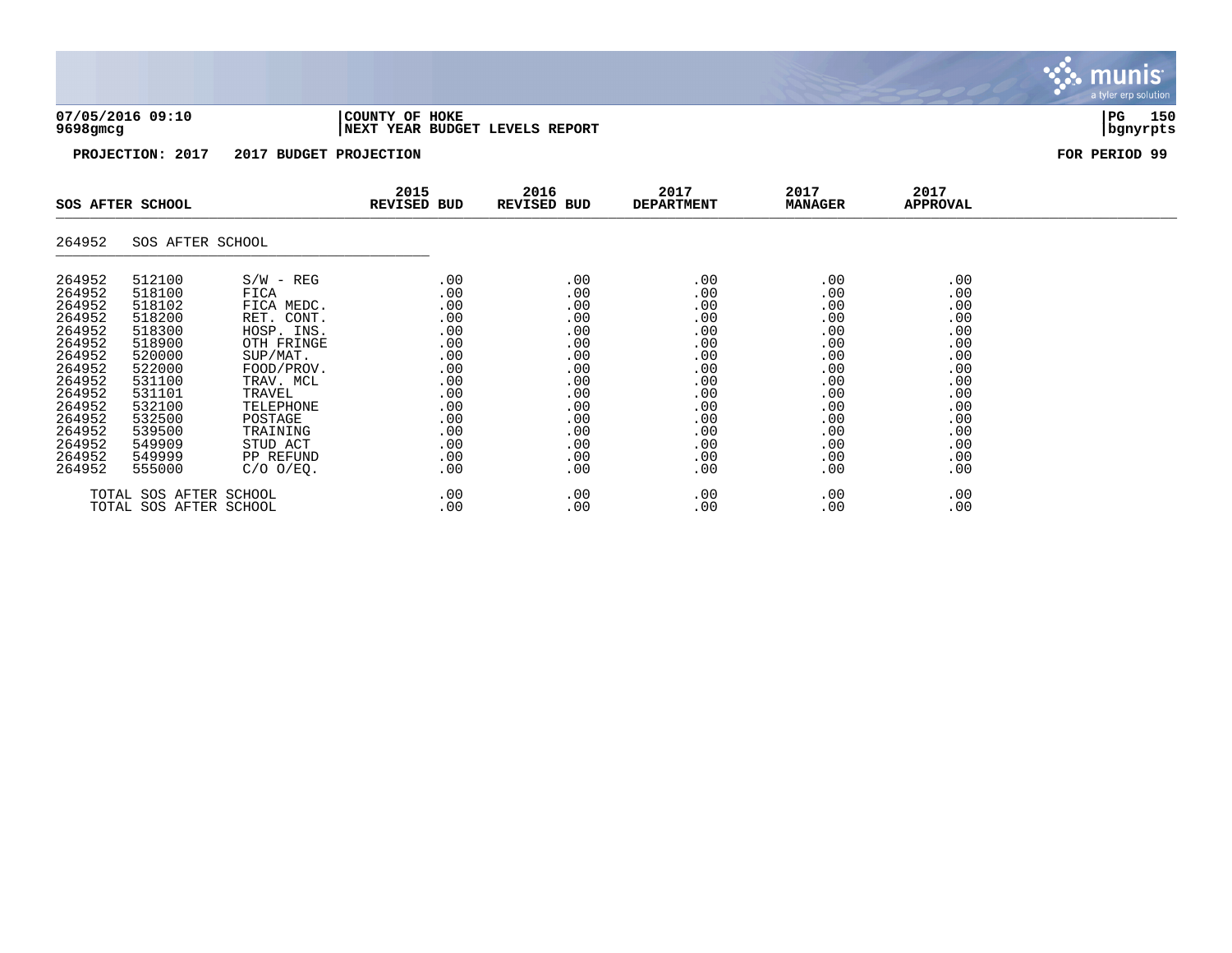| 07/05/2016 09:10 | COUNTY OF HOKE                           | PG          | 151 |
|------------------|------------------------------------------|-------------|-----|
| 9698gmcg         | REPORT<br><b>NEXT YEAR BUDGET LEVELS</b> | i hanvrnt s |     |

| URGENT HOME REPAIR                                                                               |                                                                                                                            |                                                                                                                                        |                                                                    | 2016<br><b>REVISED BUD</b>                                         | 2017<br><b>DEPARTMENT</b>                                          | 2017<br><b>MANAGER</b>                                             | 2017<br><b>APPROVAL</b>                                            |  |
|--------------------------------------------------------------------------------------------------|----------------------------------------------------------------------------------------------------------------------------|----------------------------------------------------------------------------------------------------------------------------------------|--------------------------------------------------------------------|--------------------------------------------------------------------|--------------------------------------------------------------------|--------------------------------------------------------------------|--------------------------------------------------------------------|--|
| 265861                                                                                           | URGENT HOME REPAIR                                                                                                         |                                                                                                                                        |                                                                    |                                                                    |                                                                    |                                                                    |                                                                    |  |
| 265861<br>265861<br>265861<br>265861<br>265861<br>265861<br>265861<br>265861<br>265861<br>265861 | 433300<br>433300 2006<br>433300<br>2007<br>449000<br>518102<br>535100<br>535100 2006<br>535100<br>2007<br>598026<br>599100 | HOME REPAI<br>$I/G$ S/SEN.<br>$I/G$ S/SEN.<br>INV. EARN<br>FICA MEDC.<br>M/R BUILD<br>M/R BUILD<br>M/R BUILD<br>TRANS TO<br>CONTINGENC | .00<br>.00<br>.00<br>.00<br>.00<br>.00<br>.00<br>.00<br>.00<br>.00 | .00<br>.00<br>.00<br>.00<br>.00<br>.00<br>.00<br>.00<br>.00<br>.00 | .00<br>.00<br>.00<br>.00<br>.00<br>.00<br>.00<br>.00<br>.00<br>.00 | .00<br>.00<br>.00<br>.00<br>.00<br>.00<br>.00<br>.00<br>.00<br>.00 | .00<br>.00<br>.00<br>.00<br>.00<br>.00<br>.00<br>.00<br>.00<br>.00 |  |
|                                                                                                  | TOTAL URGENT HOME REPAIR<br>TOTAL URGENT HOME REPAIR                                                                       |                                                                                                                                        | .00<br>.00                                                         | .00<br>.00                                                         | .00<br>.00                                                         | .00<br>.00                                                         | .00<br>.00                                                         |  |

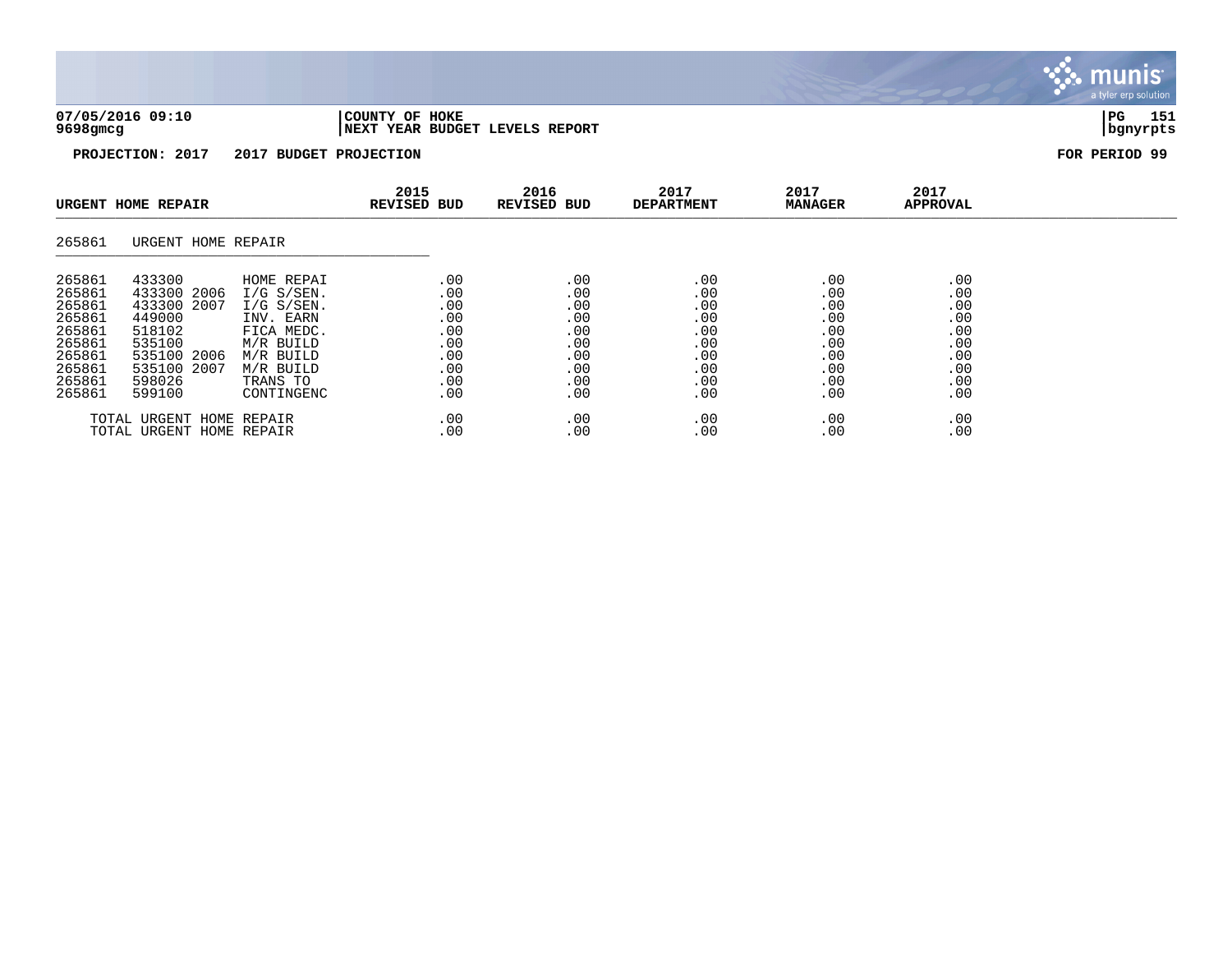|                  |                               |                                                              |                                                  |                     |                           |                        |                  | <u>munis</u><br>a tyler erp solution |
|------------------|-------------------------------|--------------------------------------------------------------|--------------------------------------------------|---------------------|---------------------------|------------------------|------------------|--------------------------------------|
| 9698gmcg         | 07/05/2016 09:10              |                                                              | COUNTY OF HOKE<br>NEXT YEAR BUDGET LEVELS REPORT |                     |                           |                        |                  | 152<br>$_{\rm PG}$<br>bgnyrpts       |
|                  | PROJECTION: 2017              | 2017 BUDGET PROJECTION                                       |                                                  |                     |                           |                        |                  | FOR PERIOD 99                        |
|                  | LAW ENFORCEMENT OFFICERS FUND |                                                              | 2015<br><b>REVISED BUD</b>                       | 2016<br>REVISED BUD | 2017<br><b>DEPARTMENT</b> | 2017<br><b>MANAGER</b> | 2017<br>APPROVAL |                                      |
| 273431           |                               | LAW ENFORCEMENT OFFICERS FUND                                |                                                  |                     |                           |                        |                  |                                      |
| 273431<br>273431 | 449000<br>498011              | INV. EARN<br>$T/F$ GEN.                                      | .00<br>$-4, 212.00$                              | .00<br>.00          | .00<br>.00                | .00<br>.00             | .00<br>.00       |                                      |
|                  |                               | TOTAL LAW ENFORCEMENT OFFICE<br>TOTAL LAW ENFORCEMENT OFFICE | $-4, 212.00$<br>$-4, 212.00$                     | .00<br>.00          | .00<br>.00                | .00<br>.00             | .00<br>.00       |                                      |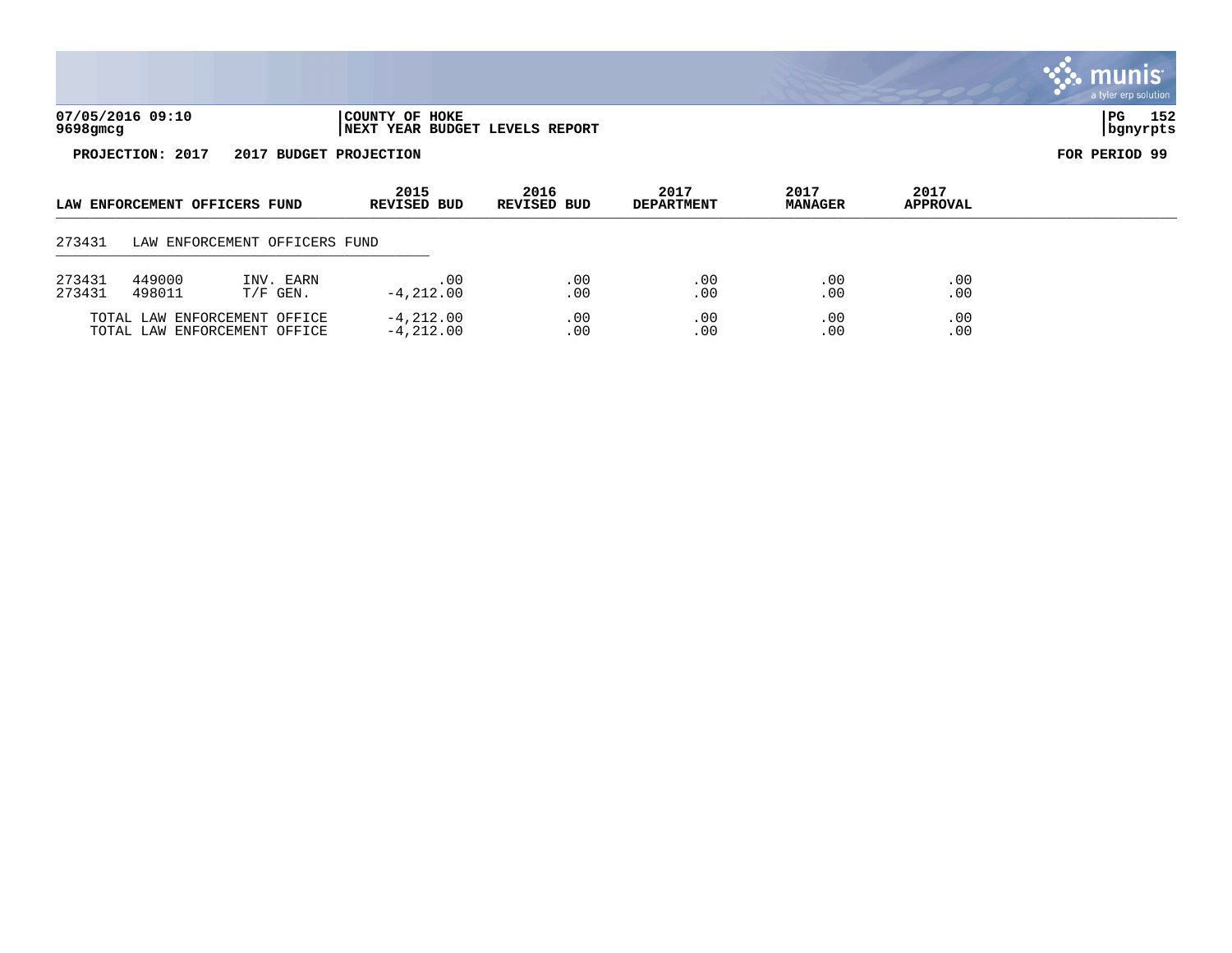|        |                                                                                  |                                                              |                            |                     |                           |                        |                         | <b>W. MUNIS</b><br>a tyler erp solution |
|--------|----------------------------------------------------------------------------------|--------------------------------------------------------------|----------------------------|---------------------|---------------------------|------------------------|-------------------------|-----------------------------------------|
|        | 07/05/2016 09:10<br>COUNTY OF HOKE<br>9698gmcg<br>NEXT YEAR BUDGET LEVELS REPORT |                                                              |                            |                     |                           |                        |                         |                                         |
|        | PROJECTION: 2017                                                                 | 2017                                                         | <b>BUDGET PROJECTION</b>   |                     |                           |                        |                         | FOR PERIOD 99                           |
|        | LAW ENFORCEMENT OFFICER FUND                                                     |                                                              | 2015<br><b>REVISED BUD</b> | 2016<br>REVISED BUD | 2017<br><b>DEPARTMENT</b> | 2017<br><b>MANAGER</b> | 2017<br><b>APPROVAL</b> |                                         |
| 274310 |                                                                                  | LAW ENFORCEMENT OFFICER FUND                                 |                            |                     |                           |                        |                         |                                         |
| 274310 | 512100                                                                           | $S/W - REG$                                                  | 4,212.00                   | .00                 | .00                       | .00                    | .00                     |                                         |
|        |                                                                                  | TOTAL LAW ENFORCEMENT OFFICE<br>TOTAL LAW ENFORCEMENT OFFICE | 4,212.00<br>4,212.00       | .00<br>.00          | .00<br>.00                | .00<br>.00             | .00<br>.00              |                                         |

 $\mathcal{L}$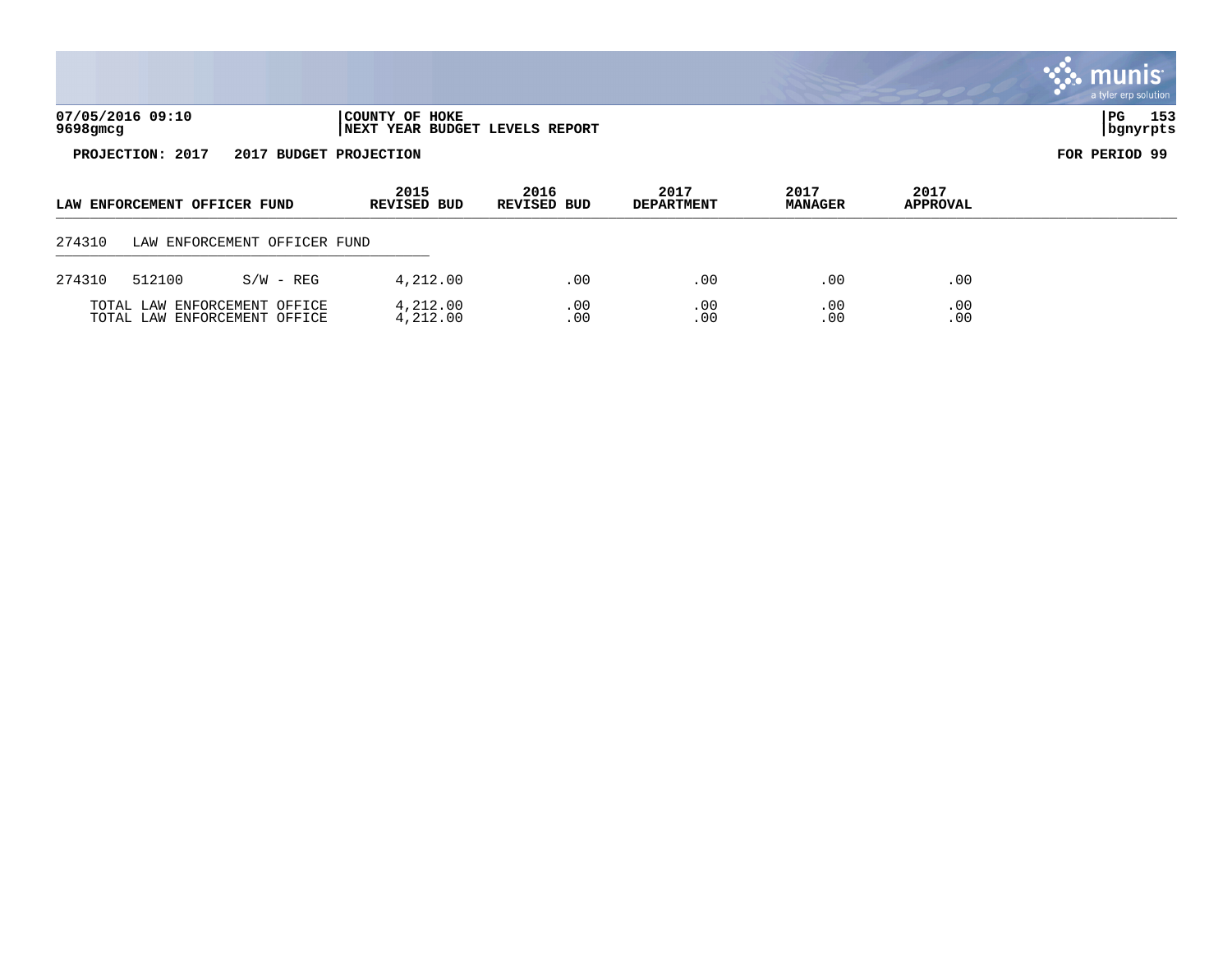|                                                                                                                                                                        |                                                                                                                                                                        |                                                                                                                                                                                                                            |                                                                                                                                                                                                                           |                                                                                                                                                                                                                         |                                                                                                                                                                                                                          |                                                                                                                                                                                                                         |                                                                                                                                                                                                                         | <b>munis</b><br>a tyler erp solution |
|------------------------------------------------------------------------------------------------------------------------------------------------------------------------|------------------------------------------------------------------------------------------------------------------------------------------------------------------------|----------------------------------------------------------------------------------------------------------------------------------------------------------------------------------------------------------------------------|---------------------------------------------------------------------------------------------------------------------------------------------------------------------------------------------------------------------------|-------------------------------------------------------------------------------------------------------------------------------------------------------------------------------------------------------------------------|--------------------------------------------------------------------------------------------------------------------------------------------------------------------------------------------------------------------------|-------------------------------------------------------------------------------------------------------------------------------------------------------------------------------------------------------------------------|-------------------------------------------------------------------------------------------------------------------------------------------------------------------------------------------------------------------------|--------------------------------------|
| 9698gmcg                                                                                                                                                               | 07/05/2016 09:10                                                                                                                                                       |                                                                                                                                                                                                                            | COUNTY OF HOKE<br><b>NEXT YEAR BUDGET LEVELS REPORT</b>                                                                                                                                                                   |                                                                                                                                                                                                                         |                                                                                                                                                                                                                          |                                                                                                                                                                                                                         |                                                                                                                                                                                                                         | 154<br>PG<br>bgnyrpts                |
|                                                                                                                                                                        | PROJECTION: 2017                                                                                                                                                       | 2017 BUDGET PROJECTION                                                                                                                                                                                                     |                                                                                                                                                                                                                           |                                                                                                                                                                                                                         |                                                                                                                                                                                                                          |                                                                                                                                                                                                                         |                                                                                                                                                                                                                         | FOR PERIOD 99                        |
| <b>FIRE REVENUE</b>                                                                                                                                                    |                                                                                                                                                                        |                                                                                                                                                                                                                            | 2015<br>REVISED BUD                                                                                                                                                                                                       | 2016<br>REVISED BUD                                                                                                                                                                                                     | 2017<br><b>DEPARTMENT</b>                                                                                                                                                                                                | 2017<br><b>MANAGER</b>                                                                                                                                                                                                  | 2017<br><b>APPROVAL</b>                                                                                                                                                                                                 |                                      |
| 283434                                                                                                                                                                 | FIRE REVENUE                                                                                                                                                           |                                                                                                                                                                                                                            |                                                                                                                                                                                                                           |                                                                                                                                                                                                                         |                                                                                                                                                                                                                          |                                                                                                                                                                                                                         |                                                                                                                                                                                                                         |                                      |
| 283434<br>283434<br>283434<br>283434<br>283434<br>283434<br>283434<br>283434<br>283434<br>283434<br>283434<br>283434<br>283434<br>283434<br>283434<br>283434<br>283434 | 411100<br>411102<br>411103<br>411104<br>411105<br>411106<br>411107<br>411108<br>411109<br>411110<br>411111<br>419000<br>419101<br>419300<br>436000<br>441001<br>449000 | FIRE TAXES<br>ANTIOCH<br>N. SCOT.<br>PUPPY CRK<br>ROCKFISH<br>HILLCREST<br>WEST HOKE<br>PINE HILL<br>TYLER TOWN<br>STONEWALL<br>CRESTLINE<br>TAX DISC.<br>$O/S$ TAX<br>TAX ABATE.<br>I/G S/GRNT<br>NORTH RAEF<br>INV. EARN | .00<br>$-122, 264.00$<br>$-10,711.00$<br>$-797,508.00$<br>$-383,586.00$<br>$-408,578.00$<br>$-120, 201.00$<br>$-111, 348.00$<br>.00<br>$-120, 121.00$<br>$-27,324.00$<br>.00<br>.00<br>.00<br>.00<br>$-176,756.00$<br>.00 | .00<br>$-116,550.00$<br>$-10,841.00$<br>$-780,911.00$<br>$-373,977.00$<br>$-409, 288.00$<br>$-121,516.00$<br>$-108,847.00$<br>.00<br>$-102, 470.00$<br>$-27,552.00$<br>.00<br>.00<br>.00<br>.00<br>$-185,045.00$<br>.00 | .00<br>$-126, 550.00$<br>$-10,900.00$<br>$-800,000.00$<br>$-383,977.00$<br>$-420, 288.00$<br>$-125,516.00$<br>$-115,847.00$<br>.00<br>$-102, 470.00$<br>$-35,552.00$<br>.00<br>.00<br>.00<br>.00<br>$-185,045.00$<br>.00 | .00<br>$-126,550.00$<br>$-10,900.00$<br>$-800,000.00$<br>$-383,977.00$<br>$-420, 288.00$<br>$-125,516.00$<br>$-115,847.00$<br>.00<br>$-102, 470.00$<br>$-35,552.00$<br>.00<br>.00<br>.00<br>.00<br>$-185,045.00$<br>.00 | .00<br>$-126,550.00$<br>$-10,900.00$<br>$-800,000.00$<br>$-383,977.00$<br>$-420, 288.00$<br>$-125,516.00$<br>$-115,847.00$<br>.00<br>$-102, 470.00$<br>$-35,552.00$<br>.00<br>.00<br>.00<br>.00<br>$-185,045.00$<br>.00 |                                      |
|                                                                                                                                                                        | TOTAL FIRE REVENUE                                                                                                                                                     |                                                                                                                                                                                                                            |                                                                                                                                                                                                                           |                                                                                                                                                                                                                         | $-2, 278, 397.00 -2, 236, 997.00 -2, 306, 145.00 -2, 306, 145.00$                                                                                                                                                        |                                                                                                                                                                                                                         | -2,306,145.00                                                                                                                                                                                                           |                                      |

TOTAL FIRE REVENUE -2,278,397.00 -2,236,997.00 -2,306,145.00 -2,306,145.00 -2,306,145.00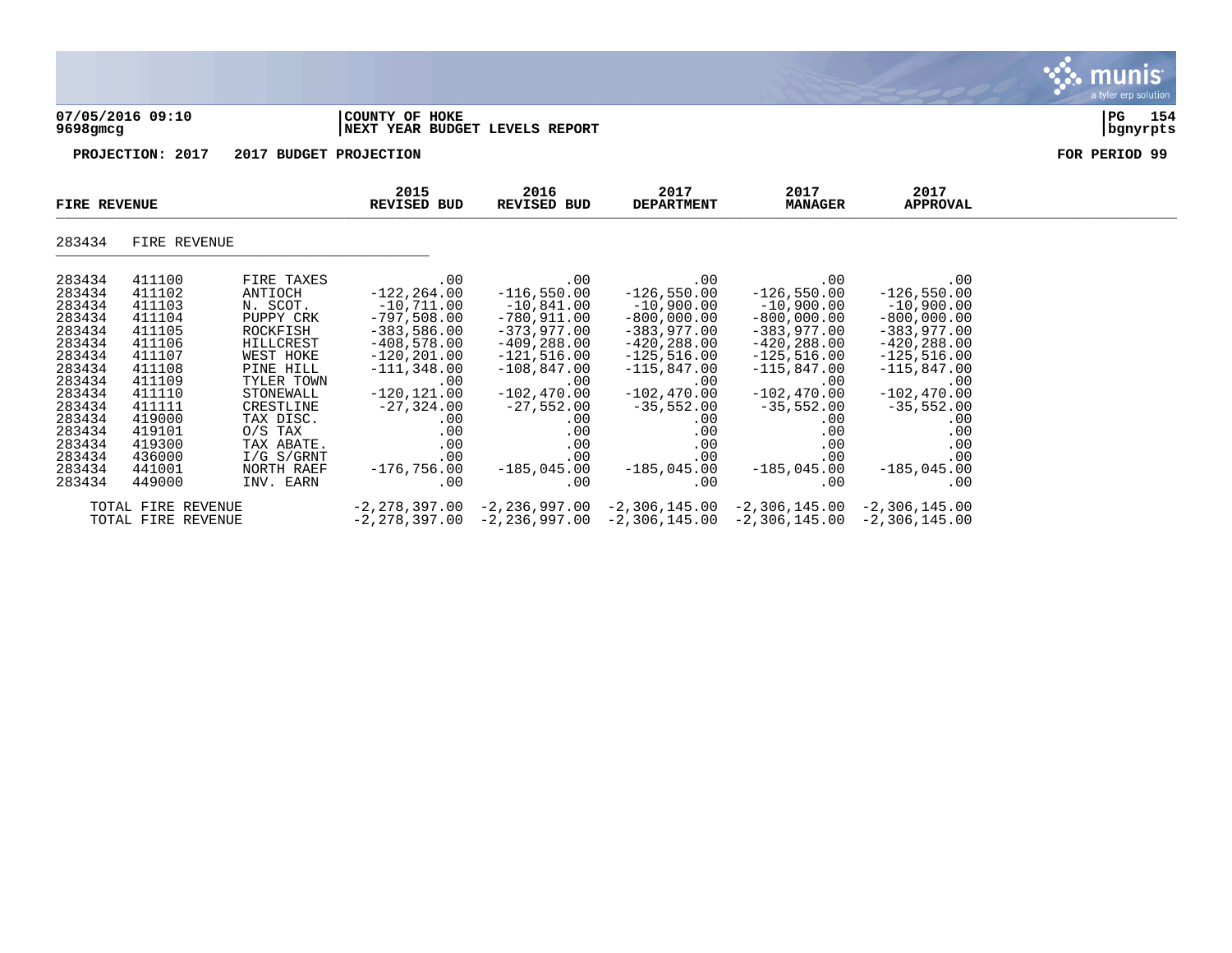| 07/05/2016 09:10 | 'COUNTY OF HOKE                | l PG     | 155 |
|------------------|--------------------------------|----------|-----|
| 9698gmcg         | NEXT YEAR BUDGET LEVELS REPORT | bgnyrpts |     |

|                                                                                                            | TAXES PAID THROUGH DMV                                                                                     |                                                                                                                                     | 2015<br><b>REVISED BUD</b>                                                                                                                              | 2016<br><b>REVISED BUD</b>                                                | 2017<br><b>DEPARTMENT</b>                                                                                                                                         | 2017<br><b>MANAGER</b>                                                                                                                                            | 2017<br><b>APPROVAL</b>                                                                                                                                           |  |
|------------------------------------------------------------------------------------------------------------|------------------------------------------------------------------------------------------------------------|-------------------------------------------------------------------------------------------------------------------------------------|---------------------------------------------------------------------------------------------------------------------------------------------------------|---------------------------------------------------------------------------|-------------------------------------------------------------------------------------------------------------------------------------------------------------------|-------------------------------------------------------------------------------------------------------------------------------------------------------------------|-------------------------------------------------------------------------------------------------------------------------------------------------------------------|--|
| 283440                                                                                                     |                                                                                                            | TAXES PAID THROUGH DMV                                                                                                              |                                                                                                                                                         |                                                                           |                                                                                                                                                                   |                                                                                                                                                                   |                                                                                                                                                                   |  |
| 283440<br>283440<br>283440<br>283440<br>283440<br>283440<br>283440<br>283440<br>283440<br>283440<br>283440 | 411102<br>411103<br>411104<br>411105<br>411106<br>411107<br>411108<br>411109<br>411110<br>411111<br>441001 | ANTIOCH<br>N. SCOT.<br>PUPPY CRK<br>ROCKFISH<br>HILLCREST<br>WEST HOKE<br>PINE HILL<br>TYLER TOWN<br>STONEWALL<br>CRESTLINE<br>NRAE | $-12,000.00$<br>$-1,500.00$<br>$-18,000.00$<br>$-18,000.00$<br>$-13,000.00$<br>$-12,000.00$<br>$-4,000.00$<br>.00<br>.00<br>$-6,000.00$<br>$-10,000,00$ | .00<br>.00<br>.00<br>.00<br>.00<br>.00<br>.00<br>.00<br>.00<br>.00<br>.00 | $-23,600.00$<br>$-1,350.00$<br>$-79,000.00$<br>$-51,700.00$<br>$-45,000.00$<br>$-18,600.00$<br>$-17.500.00$<br>.00<br>$-13,500.00$<br>$-6,600.00$<br>$-27.600.00$ | $-23,600.00$<br>$-1,350.00$<br>$-79,000.00$<br>$-51,700.00$<br>$-45,000.00$<br>$-18,600.00$<br>$-17,500.00$<br>.00<br>$-13,500.00$<br>$-6,600.00$<br>$-27,600.00$ | $-23,600.00$<br>$-1,350.00$<br>$-79,000.00$<br>$-51,700.00$<br>$-45,000.00$<br>$-18,600.00$<br>$-17,500.00$<br>.00<br>$-13,500.00$<br>$-6,600.00$<br>$-27,600.00$ |  |
|                                                                                                            | TOTAL TAXES PAID                                                                                           | THROUGH DMV<br>TOTAL TAXES PAID THROUGH DMV                                                                                         | $-94,500.00$<br>$-94,500.00$                                                                                                                            | .00<br>.00                                                                | $-284, 450.00$<br>$-284, 450.00$                                                                                                                                  | $-284, 450.00$<br>$-284, 450.00$                                                                                                                                  | $-284, 450.00$<br>$-284, 450.00$                                                                                                                                  |  |

## **BASE** munis a tyler erp solution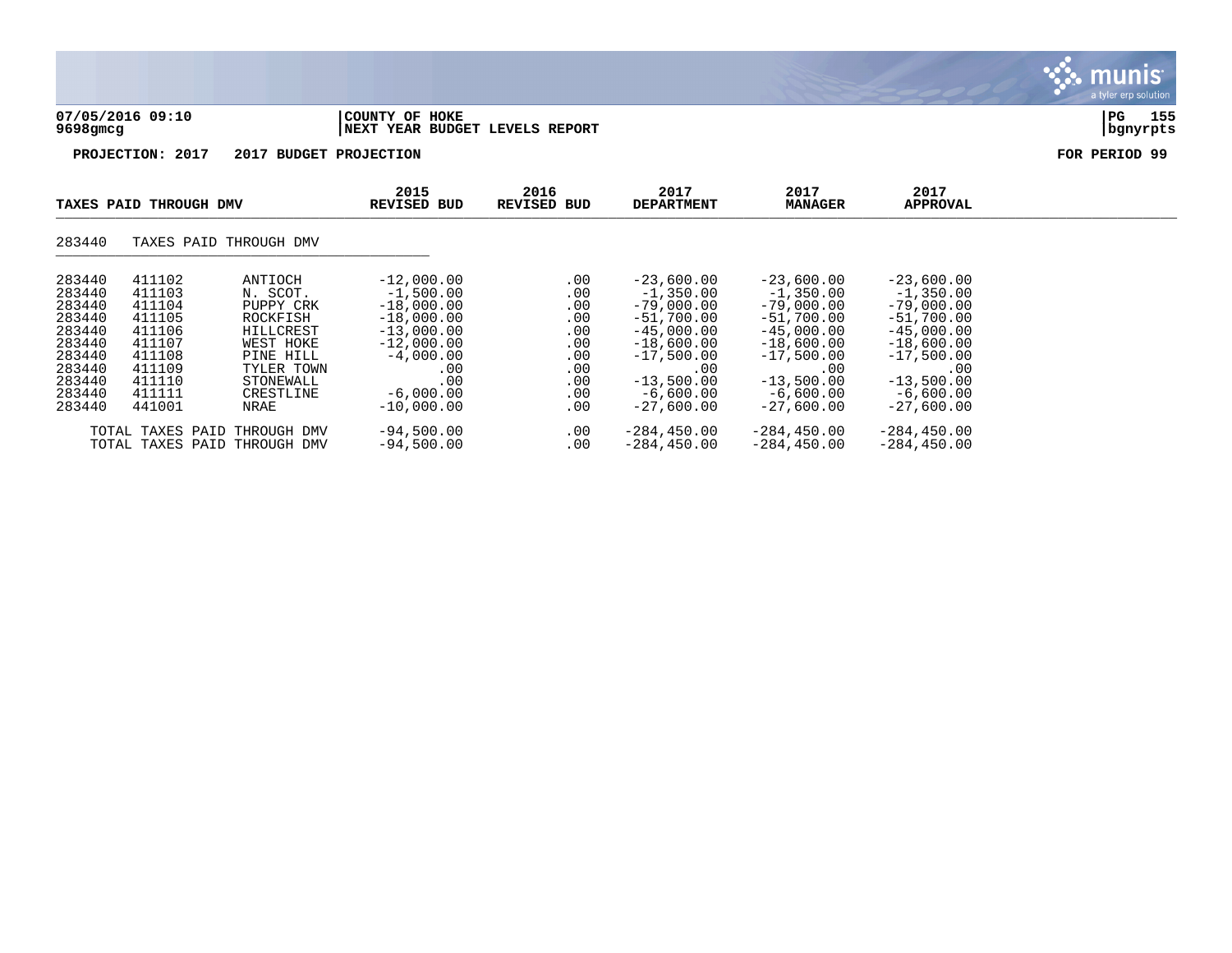|                                                                                                                                |                                                                                                                                |                                                                                                                                                                         |                                                                                                                                                             |                                                                                                                                                             |                                                                                                                                                             |                                                                                                                                                             |                                                                                                                                                             | nıs<br>a tyler erp solution |
|--------------------------------------------------------------------------------------------------------------------------------|--------------------------------------------------------------------------------------------------------------------------------|-------------------------------------------------------------------------------------------------------------------------------------------------------------------------|-------------------------------------------------------------------------------------------------------------------------------------------------------------|-------------------------------------------------------------------------------------------------------------------------------------------------------------|-------------------------------------------------------------------------------------------------------------------------------------------------------------|-------------------------------------------------------------------------------------------------------------------------------------------------------------|-------------------------------------------------------------------------------------------------------------------------------------------------------------|-----------------------------|
| $9698$ gmcg                                                                                                                    | 07/05/2016 09:10                                                                                                               |                                                                                                                                                                         | COUNTY OF HOKE<br>NEXT YEAR BUDGET LEVELS REPORT                                                                                                            |                                                                                                                                                             |                                                                                                                                                             |                                                                                                                                                             |                                                                                                                                                             | 156<br>PG<br>  bgnyrpts     |
|                                                                                                                                | PROJECTION: 2017                                                                                                               |                                                                                                                                                                         | 2017 BUDGET PROJECTION                                                                                                                                      |                                                                                                                                                             |                                                                                                                                                             |                                                                                                                                                             |                                                                                                                                                             | FOR PERIOD 99               |
|                                                                                                                                | FIRE DEPARTMENTS                                                                                                               |                                                                                                                                                                         | 2015<br><b>REVISED BUD</b>                                                                                                                                  | 2016<br><b>REVISED BUD</b>                                                                                                                                  | 2017<br><b>DEPARTMENT</b>                                                                                                                                   | 2017<br><b>MANAGER</b>                                                                                                                                      | 2017<br><b>APPROVAL</b>                                                                                                                                     |                             |
| 284340                                                                                                                         | FIRE DEPARTMENTS                                                                                                               |                                                                                                                                                                         |                                                                                                                                                             |                                                                                                                                                             |                                                                                                                                                             |                                                                                                                                                             |                                                                                                                                                             |                             |
| 284340<br>284340<br>284340<br>284340<br>284340<br>284340<br>284340<br>284340<br>284340<br>284340<br>284340<br>284340<br>284340 | 569400<br>569401<br>569402<br>569403<br>569404<br>569405<br>569406<br>569407<br>569408<br>569409<br>569410<br>569411<br>598011 | FIRE TAXES<br>NORTH RAEF<br>ANTIOCH<br>NORTH SCOT<br>PUPPY CRK<br>ROCKFISH<br>HILLCREST<br>WEST HOKE<br>PINE HILL<br>TYLER TOWN<br>STONEWALL<br>CRESTLINE<br>$T/F$ GEN. | .00<br>186,756.00<br>134,264.00<br>12,211.00<br>815,508.00<br>401,586.00<br>421,578.00<br>132,201.00<br>115,348.00<br>.00<br>120,121.00<br>33,324.00<br>.00 | .00<br>185,045.00<br>116,550.00<br>10,841.00<br>780,911.00<br>373,977.00<br>409,288.00<br>121,516.00<br>108,847.00<br>.00<br>102,470.00<br>27,552.00<br>.00 | .00<br>212,645.00<br>150,150.00<br>12,250.00<br>879,000.00<br>435,677.00<br>465,288.00<br>144,116.00<br>133,347.00<br>.00<br>115,970.00<br>42,152.00<br>.00 | .00<br>212,645.00<br>150,150.00<br>12,250.00<br>879,000.00<br>435,677.00<br>465,288.00<br>144,116.00<br>133,347.00<br>.00<br>115,970.00<br>42,152.00<br>.00 | .00<br>212,645.00<br>150,150.00<br>12,250.00<br>879,000.00<br>435,677.00<br>465,288.00<br>144,116.00<br>133,347.00<br>.00<br>115,970.00<br>42,152.00<br>.00 |                             |
|                                                                                                                                | TOTAL FIRE DEPARTMENTS                                                                                                         |                                                                                                                                                                         | 2,372,897.00                                                                                                                                                | 2,236,997.00                                                                                                                                                | 2,590,595.00                                                                                                                                                | 2,590,595.00                                                                                                                                                | 2,590,595.00                                                                                                                                                |                             |

TOTAL FIRE DEPARTMENTS 2,372,897.00 2,236,997.00 2,590,595.00 2,590,595.00 2,590,595.00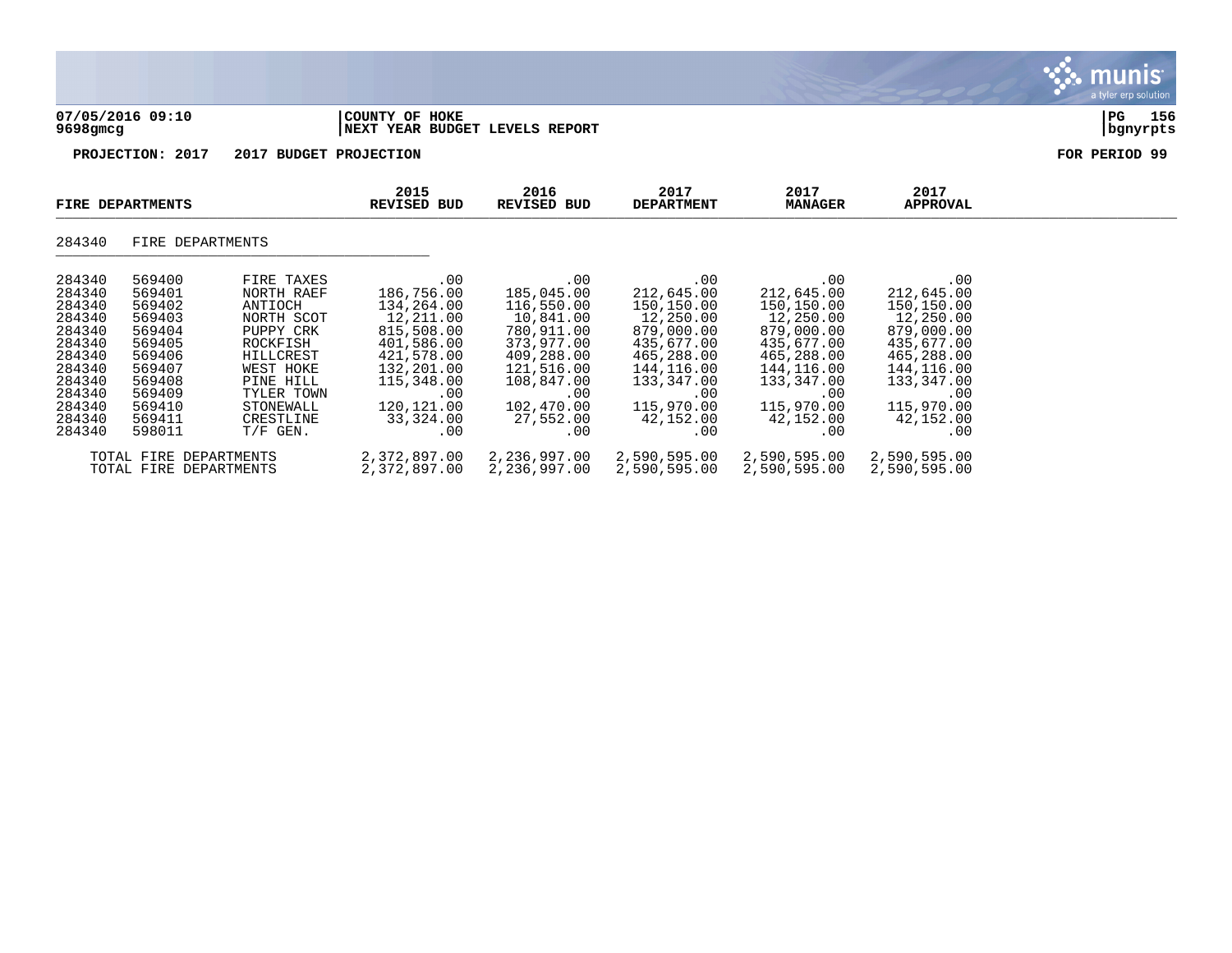|                  |                        |                        |                            |                                |                           |                        |                  | munis <sup>®</sup><br>a tyler erp solution |
|------------------|------------------------|------------------------|----------------------------|--------------------------------|---------------------------|------------------------|------------------|--------------------------------------------|
| 9698gmcg         | 07/05/2016 09:10       |                        | COUNTY OF HOKE             | NEXT YEAR BUDGET LEVELS REPORT |                           |                        |                  | 157<br>PG<br>  bgnyrpts                    |
|                  | PROJECTION: 2017       | 2017                   | <b>BUDGET PROJECTION</b>   |                                |                           |                        |                  | FOR PERIOD 99                              |
|                  | RATE STABILIZATION FEE |                        | 2015<br><b>REVISED BUD</b> | 2016<br><b>REVISED BUD</b>     | 2017<br><b>DEPARTMENT</b> | 2017<br><b>MANAGER</b> | 2017<br>APPROVAL |                                            |
| 353710           |                        | RATE STABILIZATION FEE |                            |                                |                           |                        |                  |                                            |
| 353710<br>353710 | 498060<br>498999       | T/F WATER<br>YE REV CL | .00<br>.00                 | .00<br>.00                     | .00<br>.00                | .00<br>.00             | .00<br>.00       |                                            |

TOTAL RATE STABILIZATION FEE .00 .00 .00 .00 .00 TOTAL RATE STABILIZATION FEE .00 .00 .00 .00 .00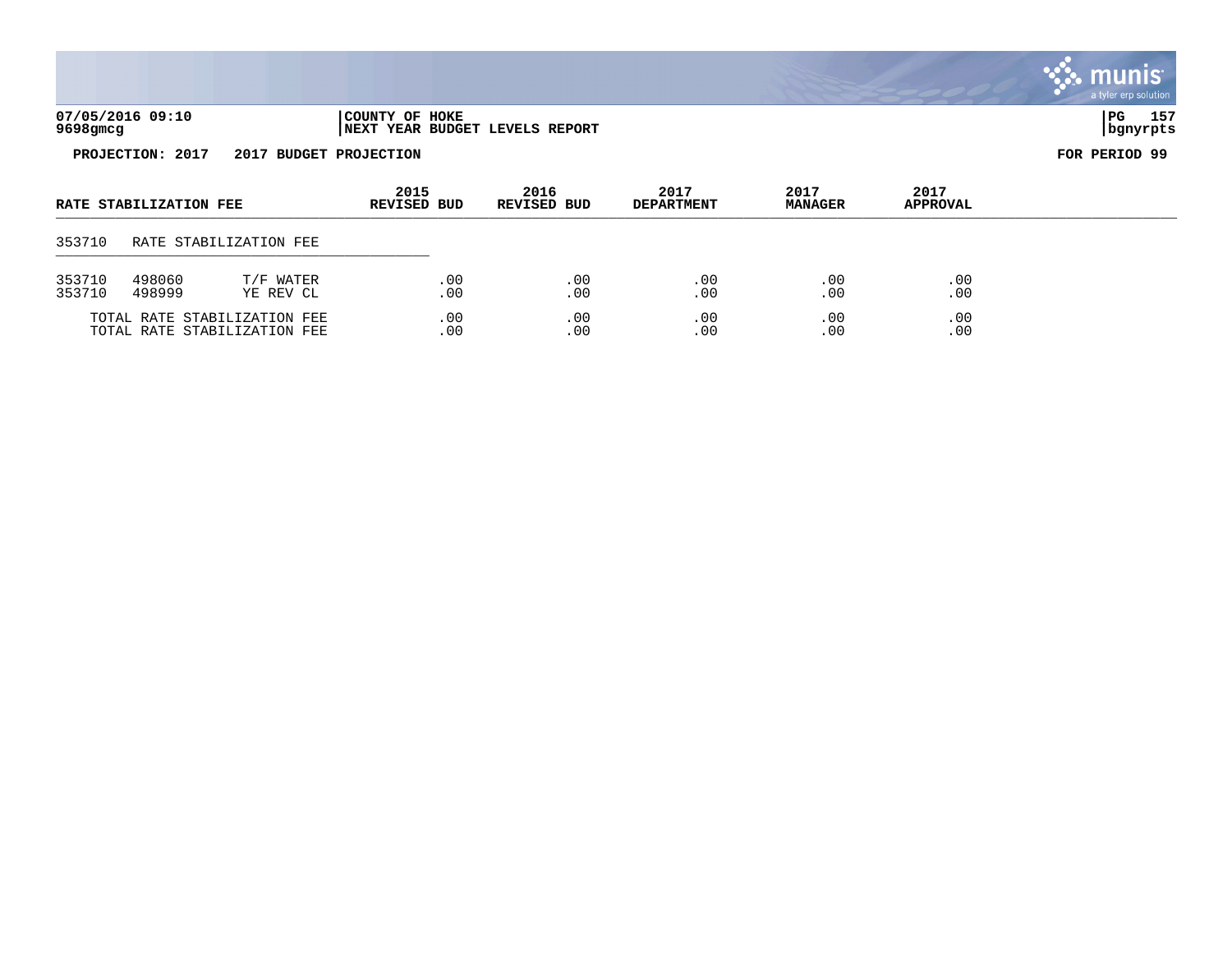|          |                        |                              |                            |     |                                |                           |                        |                         | munis <sup>®</sup><br>a tyler erp solution |
|----------|------------------------|------------------------------|----------------------------|-----|--------------------------------|---------------------------|------------------------|-------------------------|--------------------------------------------|
| 9698gmcg | 07/05/2016 09:10       |                              | COUNTY OF HOKE             |     | NEXT YEAR BUDGET LEVELS REPORT |                           |                        |                         | 158<br>l PG.<br>  bgnyrpts                 |
|          | PROJECTION: 2017       | 2017 BUDGET PROJECTION       |                            |     |                                |                           |                        | FOR PERIOD 99           |                                            |
|          | RATE STABILIZATION FEE |                              | 2015<br><b>REVISED BUD</b> |     | 2016<br><b>REVISED BUD</b>     | 2017<br><b>DEPARTMENT</b> | 2017<br><b>MANAGER</b> | 2017<br><b>APPROVAL</b> |                                            |
| 354720   |                        | RATE STABILIZATION FEE       |                            |     |                                |                           |                        |                         |                                            |
| 354720   | 598099                 | TRAN/OTHER                   |                            | .00 | .00                            | .00                       | .00                    | .00                     |                                            |
|          |                        | TOTAL RATE STABILIZATION FEE |                            | .00 | .00                            | .00                       | .00                    | .00                     |                                            |

TOTAL RATE STABILIZATION FEE .00 .00 .00 .00 .00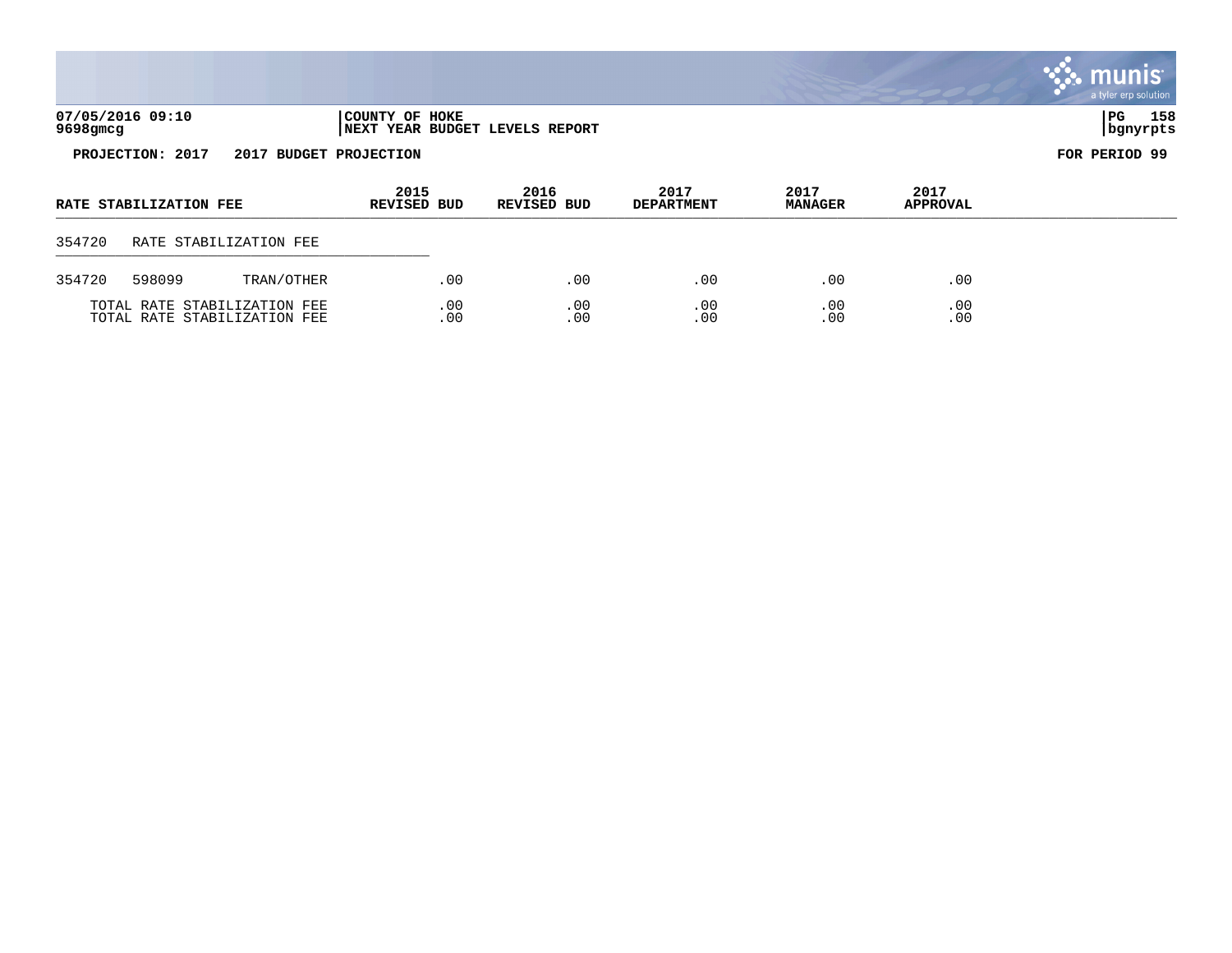### **07/05/2016 09:10 |COUNTY OF HOKE |PG 159 9698gmcg |NEXT YEAR BUDGET LEVELS REPORT |bgnyrpts**

**PROJECTION: 2017 2017 BUDGET PROJECTION FOR PERIOD 99**

| <b>WATER REVENUE</b> |                     |                      | 2015<br>REVISED BUD | 2016<br>REVISED BUD                                   | 2017<br><b>DEPARTMENT</b>       | 2017<br><b>MANAGER</b> | 2017<br><b>APPROVAL</b> |  |
|----------------------|---------------------|----------------------|---------------------|-------------------------------------------------------|---------------------------------|------------------------|-------------------------|--|
| 603710               |                     | WATER REVENUE        |                     |                                                       |                                 |                        |                         |  |
| 603710               | 417001              | LATE FEES            | $-150,000.00$       | $-175,000.00$                                         | $-175,000.00$                   | $-175,000.00$          | $-175,000.00$           |  |
| 603710               | 417004              | RC CHG OTH           | $-3,500.00$         | $-4,000.00$                                           | $-4,500.00$                     | $-4,500.00$            | $-4,500.00$             |  |
| 603710               | 419100              | OVER/SHORT           | $-500.00$           | $-100.00$                                             | $-100.00$                       | $-100.00$              | $-100.00$               |  |
| 603710               | 419300              | ABATEMENTS           | .00                 | .00                                                   | .00                             | .00                    | .00                     |  |
| 603710               | 449000              | INV. EARN            | $-12,500.00$        | .00                                                   | .00                             | .00                    | .00                     |  |
| 603710               | 449500              | CONTR CAP            | .00                 | .00                                                   | .00                             | .00                    | .00                     |  |
| 603710               | 450000              | WATER FEES           | $-3,905,000.00$     | $-4,357,619.86$                                       | $-4,388,672.00$                 | $-4,388,672.00$        | $-4,388,672.00$         |  |
| 603710               | 451000              | TAP FEES             | $-75,000.00$        | $-80,000.00$                                          | $-75,000.00$                    | $-75,000.00$           | $-75,000.00$            |  |
| 603710               | 451200              | <b>ACTIVATION</b>    | $-75,000.00$        | $-75,000.00$                                          | $-75,000.00$                    | $-75,000.00$           | $-75,000.00$            |  |
| 603710               | 452000              | RECON. FEE           | $-125,000.00$       | $-120,000.00$                                         | $-130,000.00$                   | $-130,000.00$          | $-130,000.00$           |  |
| 603710               | 453000              | DEPOSITS             | .00                 | .00                                                   | .00                             | .00                    | .00                     |  |
| 603710               | 454000              | WFIF                 | $-135,000.00$       | $-44,000.00$                                          | $-135,000.00$                   | $-135,000.00$          | $-135,000.00$           |  |
| 603710               | 454100              | RATE STAB            | $-295,000.00$       | $-310,000.00$                                         | $-310,000.00$                   | $-310,000.00$          | $-310,000.00$           |  |
| 603710               | 455630              | WELL LOT             | .00                 | .00                                                   | $-27,000.00$                    | $-27,000.00$           | $-27,000.00$            |  |
| 603710               | 480000              | MISC. INC.           | $-2,500.00$         | $-1,500.00$                                           | $-1,500.00$                     | $-1,500.00$            | $-1,500.00$             |  |
| 603710               | 480001              | REPAIRS              | .00                 | .00                                                   | .00                             | .00                    | .00                     |  |
| 603710<br>603710     | 480002<br>480025    | TAMPERING            | $-1,000.00$<br>.00  | $-500.00$<br>.00                                      | $-2,000.00$<br>.00              | $-2,000.00$<br>.00     | $-2,000.00$<br>.00      |  |
| 603710               | 481000              | WTR VIOL             | $-45,000.00$        | $-25,000.00$                                          |                                 |                        |                         |  |
| 603710               | 482000              | SALE M/S<br>SALE C/A | .00                 | .00                                                   | $-25,000.00$<br>.00             | $-25,000.00$<br>.00    | $-25,000.00$<br>.00     |  |
| 603710               | 485000              | INS. SETT.           | .00                 | .00                                                   | .00                             | .00                    | .00                     |  |
| 603710               | 486000              | RENTS                | $-23,805.00$        | $-20,000.00$                                          | $-23,805.00$                    | $-23,805.00$           | $-23,805.00$            |  |
| 603710               | 486100              | HYDRANTMTR           | .00                 | $-50.00$                                              | $-500.00$                       | $-500.00$              | $-500.00$               |  |
| 603710               | 491000              | BOND DEBT            | .00                 | .00                                                   | .00                             | .00                    | .00                     |  |
| 603710               | 498011              | $T/F$ GEN.           | .00                 | .00                                                   | .00                             | .00                    | .00                     |  |
| 603710               | 499012              | CAPCONT              | .00                 | .00                                                   | .00                             | .00                    | .00                     |  |
| 603710               | 499100              | $F/B$ APPRO.         | $-3,421,310.00$     | $-61,087.00$                                          | .00                             | .00                    | $-37,000.00$            |  |
|                      | TOTAL WATER REVENUE |                      | $-8,270,115.00$     | $-5, 273, 856.86$ $-5, 373, 077.00$ $-5, 373, 077.00$ |                                 |                        | $-5,410,077.00$         |  |
|                      | TOTAL WATER REVENUE |                      | $-8, 270, 115.00$   | -5,273,856.86                                         | $-5,373,077.00$ $-5,373,077.00$ |                        | $-5,410,077.00$         |  |

munis a tyler erp solution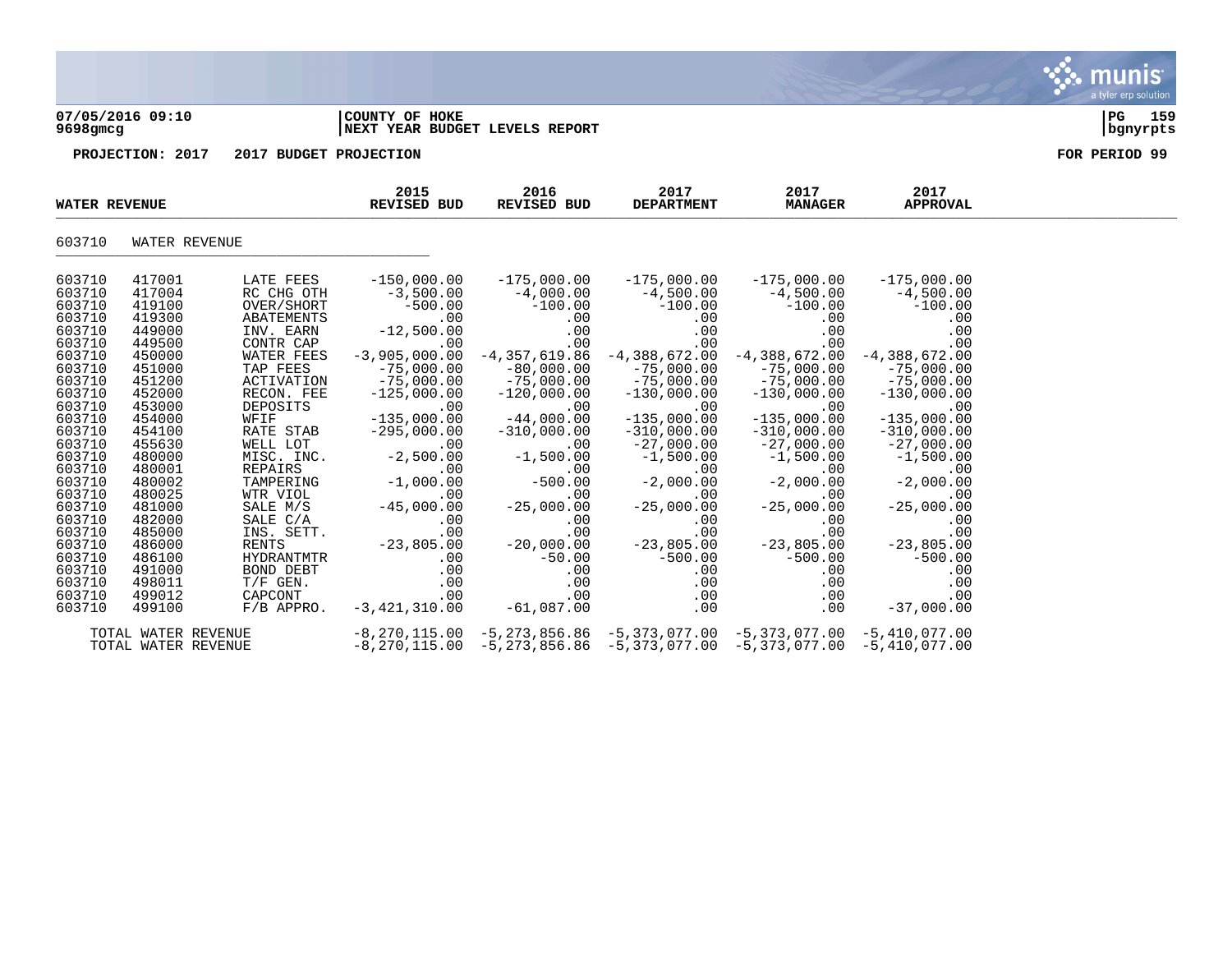

### **07/05/2016 09:10 |COUNTY OF HOKE |PG 160 9698gmcg |NEXT YEAR BUDGET LEVELS REPORT |bgnyrpts**



|                  | <b>SEWER REVENUE</b> |                        | 2015<br>REVISED BUD              | 2016<br>REVISED BUD | 2017<br><b>DEPARTMENT</b> | 2017<br><b>MANAGER</b>                                                          | 2017<br>APPROVAL       |  |
|------------------|----------------------|------------------------|----------------------------------|---------------------|---------------------------|---------------------------------------------------------------------------------|------------------------|--|
| 603714           |                      | SEWER REVENUE          |                                  |                     |                           |                                                                                 |                        |  |
| 603714           | 419300               | ABATEMENTS             | .00                              | .00                 | $.00 \,$                  | .00                                                                             | .00                    |  |
| 603714<br>603714 | 448320<br>450000     | DEVELPART              | .00<br>-650,000.00 -1,199,287.39 | .00                 | $.00 \,$                  | .00<br>$-1, 200, 000.00 -1, 071, 936.00$                                        | .00<br>$-1,071,936.00$ |  |
| 603714           | 451000               | SEWER CHG.<br>TAP FEES | $.00 \,$                         | .00                 | $.00 \,$                  | .00                                                                             | .00                    |  |
| 603714           | 452000               | RECON. FEE             | .00                              | $.00 \,$            | $.00 \,$                  | .00                                                                             | .00                    |  |
| 603714           | 453000               | E/C SPECAL             | $.00 \,$                         | .00                 | $.00 \ \,$                | .00                                                                             | .00                    |  |
| 603714           | 454000               | FIF                    | $-783,858.00$                    | $.00\,$             | $-100$ ,000.00            | $-100,000.00$                                                                   | $-100,000.00$          |  |
| 603714           | 455000               | SEWER CAPA             | $.00 \,$                         | .00                 | $.00 \,$                  | $.00\,$                                                                         | .00                    |  |
| 603714           | 456000               | SEWEREASE              | $.00 \,$                         | .00                 | $.00 \ \,$                | .00                                                                             | .00                    |  |
| 603714           | 480000               | MISC. INC.             | .00                              | .00                 | $.00 \,$                  | .00                                                                             | .00                    |  |
| 603714           | 480025               | SWR VIOL               | .00                              | $.00 \,$            | .00                       | .00                                                                             | .00                    |  |
| 603714           | 498060               | T/F WATER              | $.00 \,$                         | .00                 | $.00 \ \,$                | .00                                                                             | .00                    |  |
| 603714           | 499100               | $F/B$ APPRO.           | $.00 \,$                         |                     |                           | $-843,858.00 -1,154,475.75 -829,088.00 -1,126,292.00$                           |                        |  |
|                  |                      | TOTAL SEWER REVENUE    |                                  |                     |                           | $-1,433,858.00$ $-2,043,145.39$ $-2,454,475.75$ $-2,001,024.00$ $-2,298,228.00$ |                        |  |
|                  |                      | TOTAL SEWER REVENUE    |                                  |                     |                           | $-1,433,858.00$ $-2,043,145.39$ $-2,454,475.75$ $-2,001,024.00$ $-2,298,228.00$ |                        |  |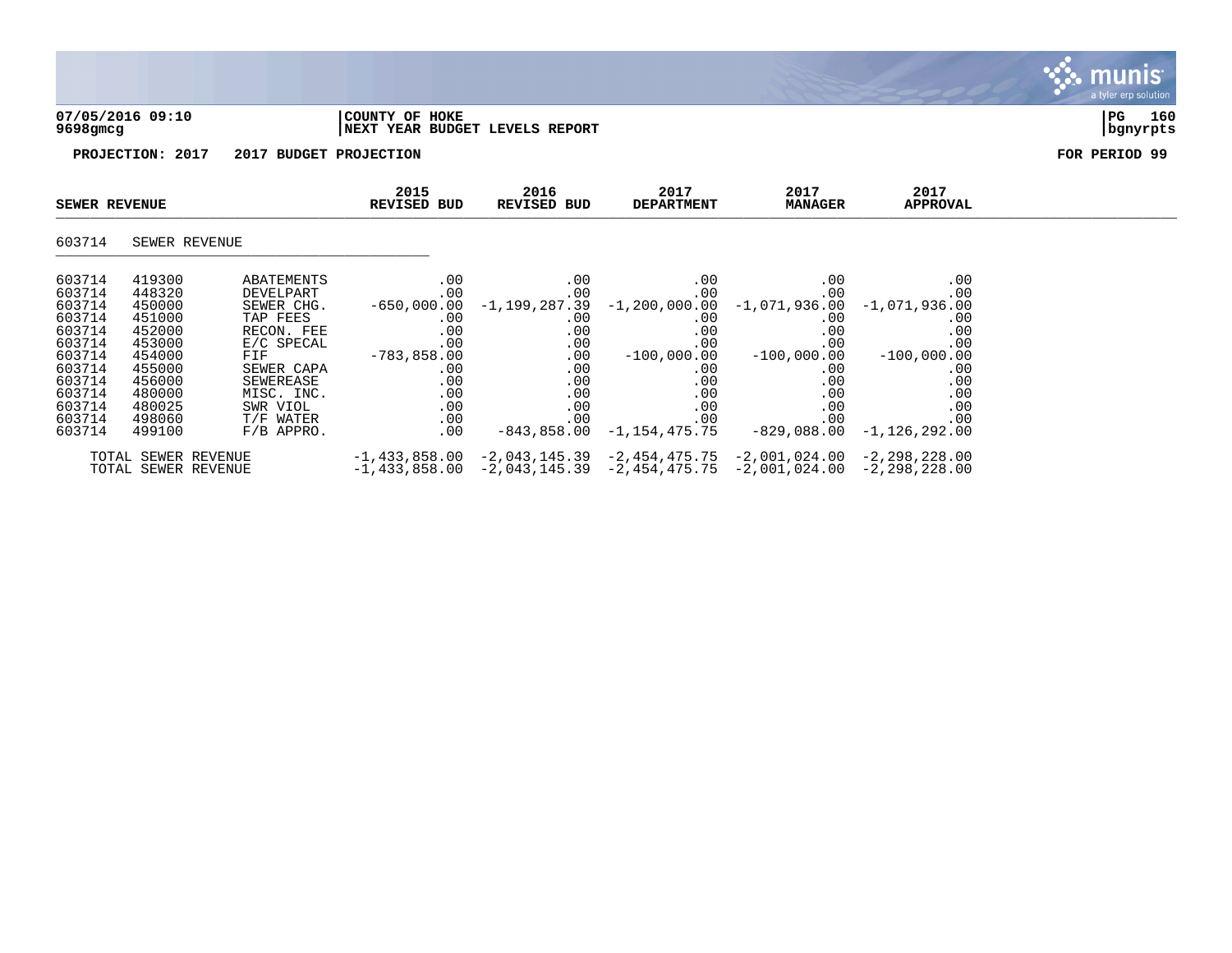| 9698gmcg                                                                                                                                                                                                                                                                   | 07/05/2016 09:10                                                                                                                                                                                                                                                           |                                                                                                                                                                                                                                                                                                                                                                     | COUNTY OF HOKE<br><b>NEXT YEAR BUDGET LEVELS REPORT</b>                                                                                                                                                                                                                                         | l PG-<br>161<br>  bgnyrpts                                                                                                                                                                                                                                                                     |                                                                                                                                                                                                                                                                                                 |                                                                                                                                                                                                                                                                                                |                                                                                                                                                                                                                                                                                                |  |
|----------------------------------------------------------------------------------------------------------------------------------------------------------------------------------------------------------------------------------------------------------------------------|----------------------------------------------------------------------------------------------------------------------------------------------------------------------------------------------------------------------------------------------------------------------------|---------------------------------------------------------------------------------------------------------------------------------------------------------------------------------------------------------------------------------------------------------------------------------------------------------------------------------------------------------------------|-------------------------------------------------------------------------------------------------------------------------------------------------------------------------------------------------------------------------------------------------------------------------------------------------|------------------------------------------------------------------------------------------------------------------------------------------------------------------------------------------------------------------------------------------------------------------------------------------------|-------------------------------------------------------------------------------------------------------------------------------------------------------------------------------------------------------------------------------------------------------------------------------------------------|------------------------------------------------------------------------------------------------------------------------------------------------------------------------------------------------------------------------------------------------------------------------------------------------|------------------------------------------------------------------------------------------------------------------------------------------------------------------------------------------------------------------------------------------------------------------------------------------------|--|
|                                                                                                                                                                                                                                                                            | PROJECTION: 2017                                                                                                                                                                                                                                                           | 2017 BUDGET PROJECTION                                                                                                                                                                                                                                                                                                                                              |                                                                                                                                                                                                                                                                                                 |                                                                                                                                                                                                                                                                                                | FOR PERIOD 99                                                                                                                                                                                                                                                                                   |                                                                                                                                                                                                                                                                                                |                                                                                                                                                                                                                                                                                                |  |
|                                                                                                                                                                                                                                                                            | WATER ADMINISTRATION                                                                                                                                                                                                                                                       |                                                                                                                                                                                                                                                                                                                                                                     | 2015<br>REVISED BUD                                                                                                                                                                                                                                                                             | 2016<br>REVISED BUD                                                                                                                                                                                                                                                                            | 2017<br><b>DEPARTMENT</b>                                                                                                                                                                                                                                                                       | 2017<br><b>MANAGER</b>                                                                                                                                                                                                                                                                         | 2017<br><b>APPROVAL</b>                                                                                                                                                                                                                                                                        |  |
| 607110                                                                                                                                                                                                                                                                     |                                                                                                                                                                                                                                                                            | WATER ADMINISTRATION                                                                                                                                                                                                                                                                                                                                                |                                                                                                                                                                                                                                                                                                 |                                                                                                                                                                                                                                                                                                |                                                                                                                                                                                                                                                                                                 |                                                                                                                                                                                                                                                                                                |                                                                                                                                                                                                                                                                                                |  |
| 607110<br>607110<br>607110<br>607110<br>607110<br>607110<br>607110<br>607110<br>607110<br>607110<br>607110<br>607110<br>607110<br>607110<br>607110<br>607110<br>607110<br>607110<br>607110<br>607110<br>607110<br>607110<br>607110<br>607110<br>607110<br>607110<br>607110 | 512100<br>512200<br>512600<br>517000<br>518100<br>518102<br>518200<br>518300<br>518900<br>519000<br>520000<br>525100<br>531100<br>532100<br>532500<br>533000<br>534100<br>535000<br>535100<br>535200<br>535300<br>539500<br>539901<br>543200<br>544000<br>546000<br>548000 | $S/W - REG$<br>$S/W - OT$<br>S/W T/PT<br><b>BOARDEXP</b><br>FICA<br>FICA MEDC.<br>RET. CONT.<br>HOSP. INS.<br>OTH FRINGE<br>PROFSERV<br>SUP/MAT.<br>MOTR FULS<br>TRAVEL<br>TELEPHONE<br>POSTAGE<br>UTILITIES<br>PRINTING<br>REP/MAINT.<br>M/R BUILD<br>M/R EOUIP.<br>M/R VEHICL<br>TRAINING<br>$C/C$ CHARGE<br>POST. RENT<br>S/M CONTRT<br>DEPRECIATE<br>IND. COSTS | 275,961.00<br>3,000.00<br>.00<br>1,400.00<br>21,341.00<br>.00<br>19,528.00<br>47,250.00<br>280.00<br>.00<br>20,000.00<br>4,700.00<br>2,000.00<br>25,000.00<br>99,624.00<br>$.00 \ \rm$<br>.00<br>.00<br>4,500.00<br>10,000.00<br>2,500.00<br>.00<br>60,000.00<br>.00<br>46,600.00<br>.00<br>.00 | 298,603.00<br>3,000.00<br>.00<br>2,800.00<br>23,073.00<br>.00<br>21,318.00<br>49,476.00<br>315.00<br>78,000.00<br>22,000.00<br>3,500.00<br>2,000.00<br>25,000.00<br>100,000.00<br>.00<br>.00<br>.00<br>4,500.00<br>10,000.00<br>2,500.00<br>.00<br>60,000.00<br>.00<br>50,000.00<br>.00<br>.00 | 286,576.00<br>3,000.00<br>.00<br>2,800.00<br>22,153.00<br>.00<br>20, 271.00<br>49,476.00<br>315.00<br>60,000.00<br>22,000.00<br>4,500.00<br>2,000.00<br>25,000.00<br>107,000.00<br>.00<br>.00<br>.00<br>4,500.00<br>10,000.00<br>2,500.00<br>.00<br>76,700.00<br>.00<br>50,000.00<br>.00<br>.00 | 295,716.00<br>3,000.00<br>.00<br>2,800.00<br>22,857.00<br>.00<br>20,913.00<br>49,476.00<br>315.00<br>60,000.00<br>22,000.00<br>4,500.00<br>2,000.00<br>25,000.00<br>107,000.00<br>.00<br>.00<br>.00<br>4,500.00<br>10,000.00<br>2,500.00<br>.00<br>76,700.00<br>.00<br>50,000.00<br>.00<br>.00 | 295,716.00<br>3,000.00<br>.00<br>2,800.00<br>22,857.00<br>.00<br>20,913.00<br>49,476.00<br>315.00<br>60,000.00<br>22,000.00<br>4,500.00<br>2,000.00<br>25,000.00<br>107,000.00<br>.00<br>.00<br>.00<br>4,500.00<br>10,000.00<br>2,500.00<br>.00<br>76,700.00<br>.00<br>50,000.00<br>.00<br>.00 |  |
| 607110<br>607110                                                                                                                                                                                                                                                           | 548055<br>549100                                                                                                                                                                                                                                                           | INDCOSTEXP<br>DUES/SUBS                                                                                                                                                                                                                                                                                                                                             | 350,000.00<br>10,000.00                                                                                                                                                                                                                                                                         | 350,000.00<br>10,000.00                                                                                                                                                                                                                                                                        | 350,000.00<br>10,000.00                                                                                                                                                                                                                                                                         | 350,000.00<br>10,000.00                                                                                                                                                                                                                                                                        | 350,000.00<br>10,000.00                                                                                                                                                                                                                                                                        |  |

607110 549200 BAD DEBT .00 .00 .00 .00 .00 607110 550000 CAP OUTLAY 15,000.00 15,000.00 5,000.00 5,000.00 5,000.00 607110 551000 C/O O/F .00 .00 .00 .00 .00 607110 552000 C/O D/P .00 .00 .00 .00 .00 607110 557000 C/O LAND .00 .00 .00 .00 .00 607110 571000 D/S BOND P 420,000.00 591,000.00 607,000.00 607,000.00 607,000.00 607110 571001 BB&T LOAN .00 .00 .00 .00 .00 607110 571009 401 SEWER .00 .00 .00 .00 .00 607110 571011 DEBT-BLDG. . .00 .00 .00 .00 .00 .00 .00 .00 607110 572000 D/S BOND I 558,158.00 441,275.00 427,166.00 427,166.00 427,166.00  $607110$  598011  $T/F$  GEN.  $00$  .00 .00 .00 .00 .00 .00 .00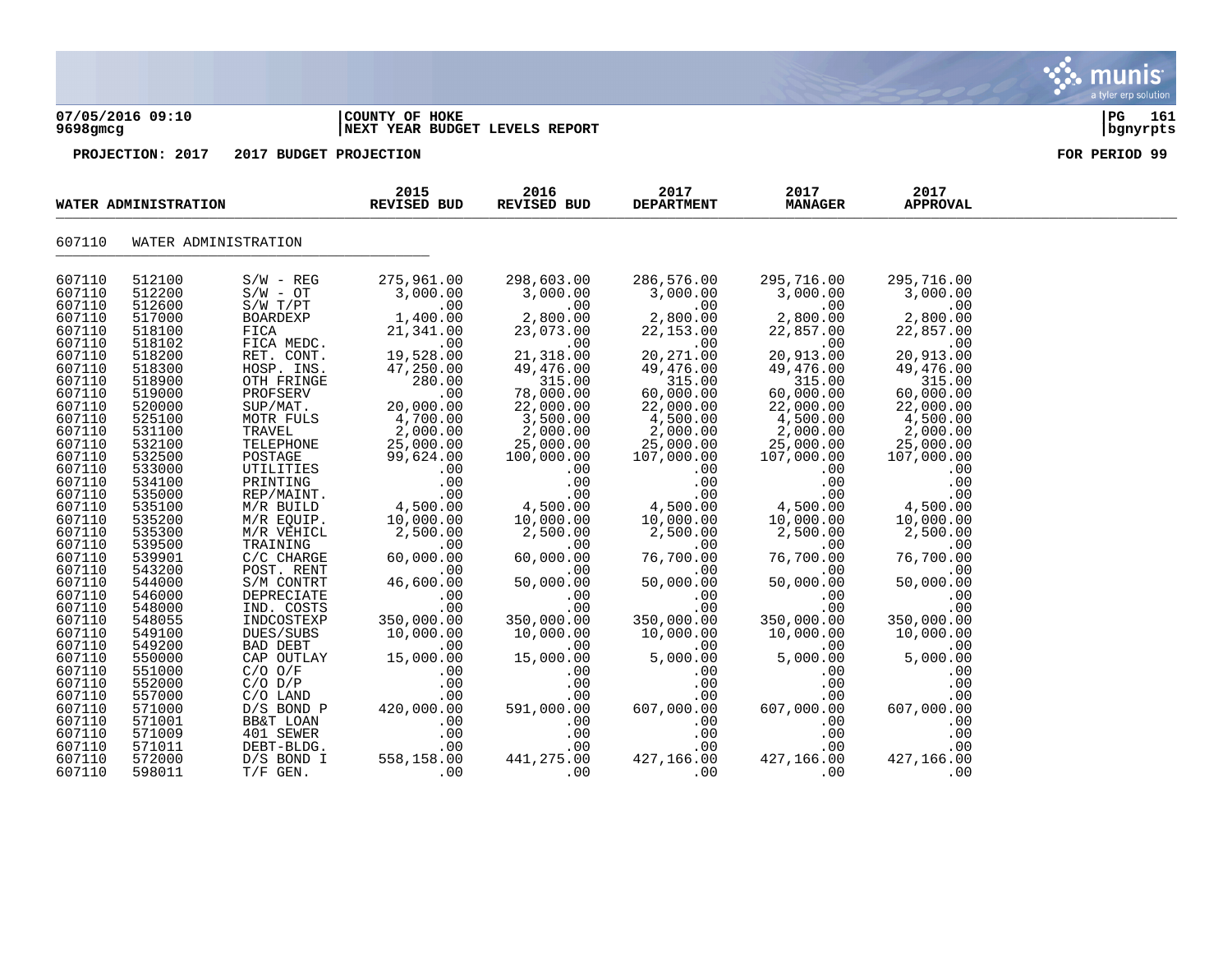

**07/05/2016 09:10 |COUNTY OF HOKE |PG 162 9698gmcg |NEXT YEAR BUDGET LEVELS REPORT |bgnyrpts**

|        | WATER ADMINISTRATION |                            | 2015<br>REVISED BUD | 2016<br><b>REVISED BUD</b> | 2017<br><b>DEPARTMENT</b> | 2017<br><b>MANAGER</b> | 2017<br><b>APPROVAL</b> |  |
|--------|----------------------|----------------------------|---------------------|----------------------------|---------------------------|------------------------|-------------------------|--|
| 607110 | 598042               | T/F WTR PR                 | .00                 | .00                        | .00                       | 375,000.00             | 375,000.00              |  |
| 607110 | 598043               | TRANS-SPEC                 | .00                 | .00                        | .00                       | .00                    | .00                     |  |
| 607110 | 598044               | VASSRD                     | .00                 | .00                        | .00                       | .00                    | .00                     |  |
| 607110 | 598045               | 401WI                      | .00                 | .00                        | .00                       | .00                    | .00                     |  |
| 607110 | 598047               | SGMS                       | .00                 | .00                        | .00                       | .00                    | .00                     |  |
| 607110 | 598051               | VASSWELLS                  | 642,890.00          | .00                        | .00                       | .00                    | .00                     |  |
| 607110 | 598052               | GILLISWI                   | 283,121.00          | .00                        | .00                       | .00                    | .00                     |  |
| 607110 | 598054               | TRANSBEST                  | 217,000.00          | .00                        | .00                       | .00                    | .00                     |  |
| 607110 | 598055               | TRANSSGE                   | 56,829.00           | .00                        | .00                       | .00                    | .00                     |  |
| 607110 | 598056               | TRANSWWTP                  | 2,202,490.00        | .00                        | .00                       | .00                    | .00                     |  |
| 607110 | 598060               | T/F SEWER                  | .00                 | .00                        | .00                       | .00                    | .00                     |  |
| 607110 | 599100               | CONTINGENC                 | .00                 | .00                        | .00                       | .00                    | .00                     |  |
|        |                      | TOTAL WATER ADMINISTRATION | 5,399,172.00        | 2,163,360.00               | 2,147,957.00              | 2,533,443.00           | 2,533,443.00            |  |
|        |                      | TOTAL WATER ADMINISTRATION | 5,399,172.00        | 2,163,360.00               | 2,147,957.00              | 2,533,443.00           | 2,533,443.00            |  |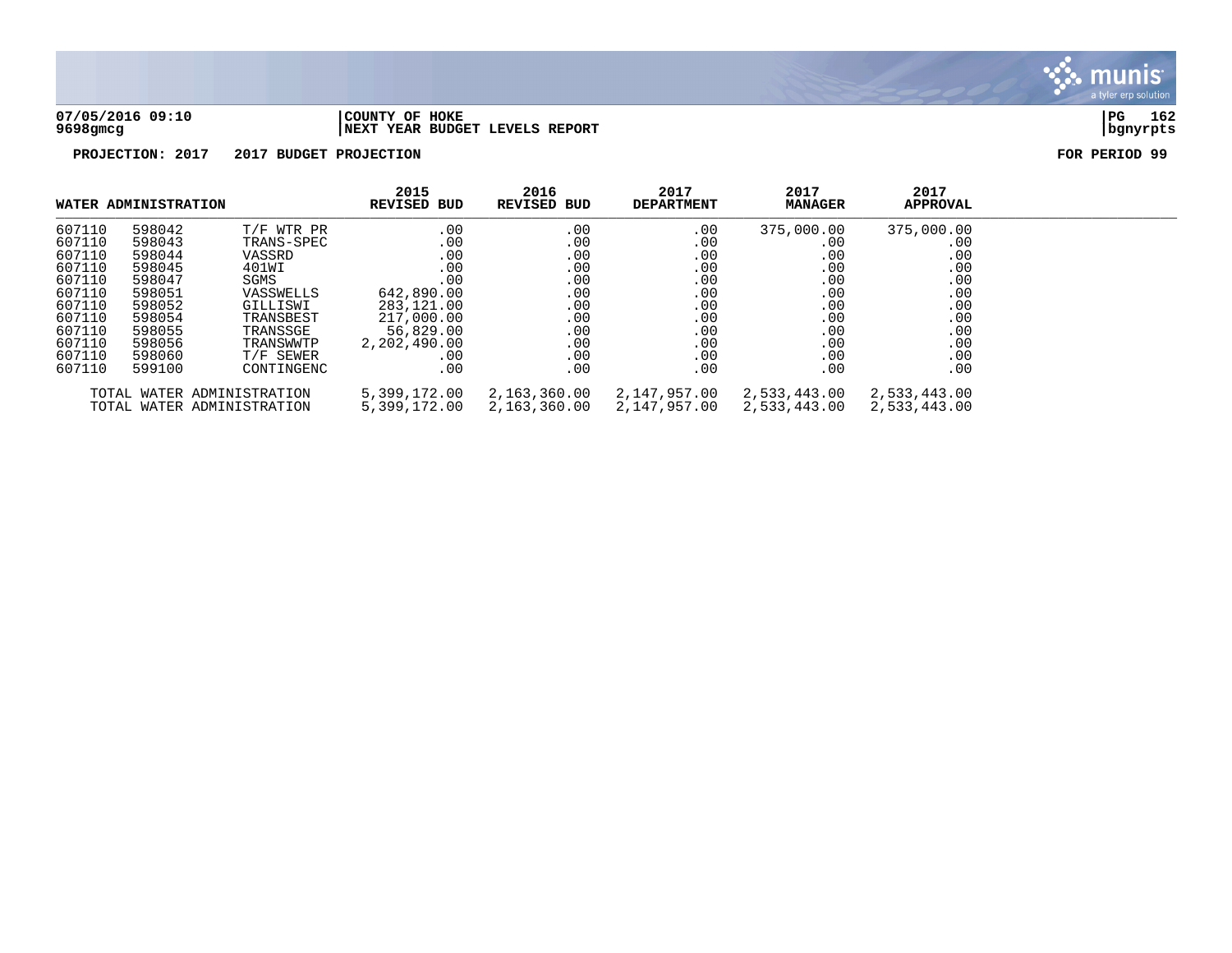### **07/05/2016 09:10 |COUNTY OF HOKE |PG 163 9698gmcg |NEXT YEAR BUDGET LEVELS REPORT |bgnyrpts**

**PROJECTION: 2017 2017 BUDGET PROJECTION FOR PERIOD 99**

|                                                                                                                                                                                                                                                        | WATER TREATMENT                                                                                                                                                                                                                                        |                                                                                                                                                                                                                                                                                                                          | 2015<br><b>REVISED BUD</b>                                                                                                                                                                                                                                                           | 2016<br><b>REVISED BUD</b>                                                                                                                                                                                                                                                          | 2017<br><b>DEPARTMENT</b>                                                                                                                                                                                                                                                                  | 2017<br><b>MANAGER</b>                                                                                                                                                                                                                                                                | 2017<br>APPROVAL                                                                                                                                                                                                                                                                      |  |
|--------------------------------------------------------------------------------------------------------------------------------------------------------------------------------------------------------------------------------------------------------|--------------------------------------------------------------------------------------------------------------------------------------------------------------------------------------------------------------------------------------------------------|--------------------------------------------------------------------------------------------------------------------------------------------------------------------------------------------------------------------------------------------------------------------------------------------------------------------------|--------------------------------------------------------------------------------------------------------------------------------------------------------------------------------------------------------------------------------------------------------------------------------------|-------------------------------------------------------------------------------------------------------------------------------------------------------------------------------------------------------------------------------------------------------------------------------------|--------------------------------------------------------------------------------------------------------------------------------------------------------------------------------------------------------------------------------------------------------------------------------------------|---------------------------------------------------------------------------------------------------------------------------------------------------------------------------------------------------------------------------------------------------------------------------------------|---------------------------------------------------------------------------------------------------------------------------------------------------------------------------------------------------------------------------------------------------------------------------------------|--|
| 607120                                                                                                                                                                                                                                                 | WATER TREATMENT                                                                                                                                                                                                                                        |                                                                                                                                                                                                                                                                                                                          |                                                                                                                                                                                                                                                                                      |                                                                                                                                                                                                                                                                                     |                                                                                                                                                                                                                                                                                            |                                                                                                                                                                                                                                                                                       |                                                                                                                                                                                                                                                                                       |  |
| 607120<br>607120<br>607120<br>607120<br>607120<br>607120<br>607120<br>607120<br>607120<br>607120<br>607120<br>607120<br>607120<br>607120<br>607120<br>607120<br>607120<br>607120<br>607120<br>607120<br>607120<br>607120<br>607120<br>607120<br>607120 | 512100<br>512200<br>512600<br>518100<br>518102<br>518200<br>518300<br>518900<br>520000<br>521200<br>525100<br>525200<br>531100<br>532100<br>532500<br>533000<br>534100<br>535000<br>535100<br>535200<br>535300<br>535900<br>544000<br>544001<br>548000 | $S/W - REG$<br>$S/W - OT$<br>S/W T/PT<br>FICA<br>FICA MEDC.<br>RET. CONT.<br>HOSP. INS.<br>OTH FRINGE<br>SUP/MAT.<br>UNIFORMS<br>MOTR FULS<br>TIRES<br>TRAVEL<br>TELEPHONE<br>POSTAGE<br>UTILITIES<br>PRINTING<br>REP/MAINT.<br>M/R BUILD<br>M/R EQUIP.<br>M/R VEHICL<br>GROUNDS<br>S/M CONTR.<br>LAB FEES<br>IND. COSTS | 109,090.00<br>5,600.00<br>.00<br>8,691.00<br>.00<br>7,952.00<br>20,250.00<br>120.00<br>225,000.00<br>2,600.00<br>7,000.00<br>1,500.00<br>2,500.00<br>2,400.00<br>.00<br>150,000.00<br>.00<br>.00<br>8,000.00<br>15,000.00<br>1,800.00<br>35,000.00<br>80,000.00<br>115,000.00<br>.00 | 118,387.00<br>3,500.00<br>.00<br>9,799.00<br>.00<br>9,015.00<br>21,204.00<br>135.00<br>225,400.00<br>2,600.00<br>9,300.00<br>1,500.00<br>2,500.00<br>2,400.00<br>.00<br>150,000.00<br>.00<br>.00<br>10,000.00<br>15,000.00<br>1,800.00<br>35,000.00<br>80,000.00<br>7,000.00<br>.00 | 118,679.00<br>3,500.00<br>$.00 \,$<br>9,424.00<br>.00<br>8,623.00<br>21,204.00<br>135.00<br>225,400.00<br>2,600.00<br>9,300.00<br>1,500.00<br>2,500.00<br>2,400.00<br>.00<br>150,000.00<br>.00<br>.00<br>20,000.00<br>20,000.00<br>1,800.00<br>35,000.00<br>80,000.00<br>100,000.00<br>.00 | 119,545.00<br>3,500.00<br>.00<br>9,154.00<br>.00<br>8,386.00<br>21,204.00<br>135.00<br>225,400.00<br>2,600.00<br>9,300.00<br>1,500.00<br>2,500.00<br>2,400.00<br>.00<br>150,000.00<br>.00<br>.00<br>20,000.00<br>20,000.00<br>1,800.00<br>35,000.00<br>80,000.00<br>100,000.00<br>.00 | 119,545.00<br>3,500.00<br>.00<br>9,154.00<br>.00<br>8,386.00<br>21,204.00<br>135.00<br>225,400.00<br>2,600.00<br>9,300.00<br>1,500.00<br>2,500.00<br>2,400.00<br>.00<br>150,000.00<br>.00<br>.00<br>20,000.00<br>20,000.00<br>1,800.00<br>35,000.00<br>80,000.00<br>100,000.00<br>.00 |  |
| 607120<br>607120<br>607120<br>607120<br>607120                                                                                                                                                                                                         | 548055<br>549100<br>550000<br>551000<br>552000                                                                                                                                                                                                         | INDCOSTEXP<br>DUES/SUBS<br>CAP OUTLAY<br>$C/O$ $O/F$<br>$C/O$ $D/P$                                                                                                                                                                                                                                                      | .00<br>1,000.00<br>276,000.00<br>.00<br>.00                                                                                                                                                                                                                                          | .00<br>1,000.00<br>349,705.00<br>.00<br>.00                                                                                                                                                                                                                                         | .00<br>1,000.00<br>393,000.00<br>$.00 \ \,$<br>.00                                                                                                                                                                                                                                         | .00<br>1,000.00<br>393,000.00<br>.00<br>.00                                                                                                                                                                                                                                           | .00<br>1,000.00<br>393,000.00<br>.00<br>.00                                                                                                                                                                                                                                           |  |
|                                                                                                                                                                                                                                                        | TOTAL WATER TREATMENT<br>TOTAL WATER TREATMENT                                                                                                                                                                                                         |                                                                                                                                                                                                                                                                                                                          | 1,074,503.00<br>1,074,503.00                                                                                                                                                                                                                                                         | 1,055,245.00<br>1,055,245.00                                                                                                                                                                                                                                                        | 1,206,065.00<br>1,206,065.00                                                                                                                                                                                                                                                               | 1,206,424.00<br>1,206,424.00                                                                                                                                                                                                                                                          | 1,206,424.00<br>1,206,424.00                                                                                                                                                                                                                                                          |  |

munis a tyler erp solution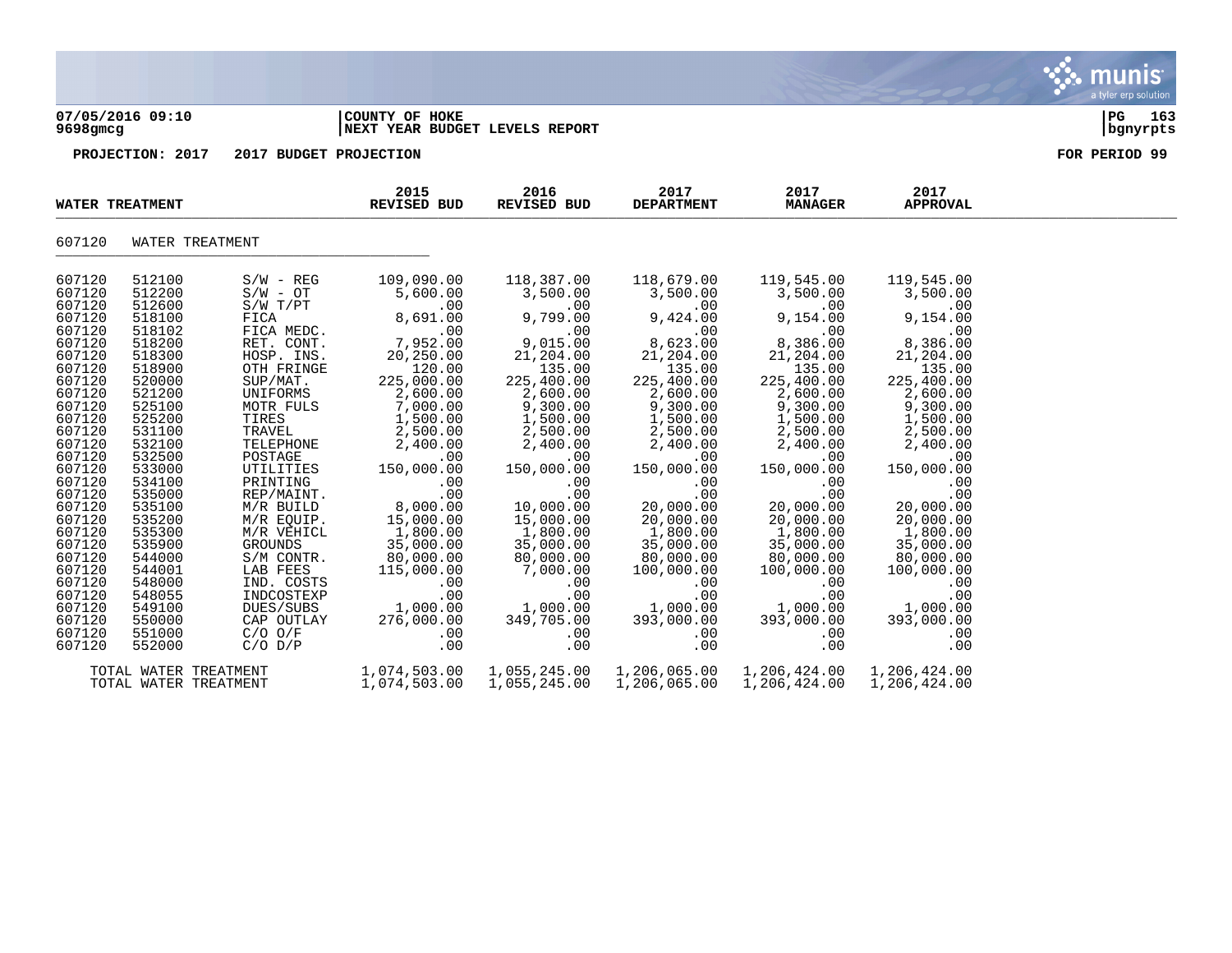|                                                                                                                                                                                                                                                                                                | 07/05/2016 09:10<br>9698gmcg                                                                                                                                                                                                                                                                   |                                                                                                                                                                                                                                                                                                                                                                               | COUNTY OF HOKE<br>NEXT YEAR BUDGET LEVELS REPORT                                                                                                                                                                                                                                                                                   |                                                                                                                                                                                                                                                                                                                                        | $_{\rm PG}$<br>164<br>  bgnyrpts                                                                                                                                                                                                                                                                                                       |                                                                                                                                                                                                                                                                                                                                        |                                                                                                                                                                                                                                                                                                                                         |               |
|------------------------------------------------------------------------------------------------------------------------------------------------------------------------------------------------------------------------------------------------------------------------------------------------|------------------------------------------------------------------------------------------------------------------------------------------------------------------------------------------------------------------------------------------------------------------------------------------------|-------------------------------------------------------------------------------------------------------------------------------------------------------------------------------------------------------------------------------------------------------------------------------------------------------------------------------------------------------------------------------|------------------------------------------------------------------------------------------------------------------------------------------------------------------------------------------------------------------------------------------------------------------------------------------------------------------------------------|----------------------------------------------------------------------------------------------------------------------------------------------------------------------------------------------------------------------------------------------------------------------------------------------------------------------------------------|----------------------------------------------------------------------------------------------------------------------------------------------------------------------------------------------------------------------------------------------------------------------------------------------------------------------------------------|----------------------------------------------------------------------------------------------------------------------------------------------------------------------------------------------------------------------------------------------------------------------------------------------------------------------------------------|-----------------------------------------------------------------------------------------------------------------------------------------------------------------------------------------------------------------------------------------------------------------------------------------------------------------------------------------|---------------|
|                                                                                                                                                                                                                                                                                                | PROJECTION: 2017                                                                                                                                                                                                                                                                               | 2017 BUDGET PROJECTION                                                                                                                                                                                                                                                                                                                                                        |                                                                                                                                                                                                                                                                                                                                    |                                                                                                                                                                                                                                                                                                                                        |                                                                                                                                                                                                                                                                                                                                        |                                                                                                                                                                                                                                                                                                                                        |                                                                                                                                                                                                                                                                                                                                         | FOR PERIOD 99 |
|                                                                                                                                                                                                                                                                                                | WATER DISTRIBUTION                                                                                                                                                                                                                                                                             |                                                                                                                                                                                                                                                                                                                                                                               | 2015<br><b>REVISED BUD</b>                                                                                                                                                                                                                                                                                                         | 2016<br><b>REVISED BUD</b>                                                                                                                                                                                                                                                                                                             | 2017<br><b>DEPARTMENT</b>                                                                                                                                                                                                                                                                                                              | 2017<br><b>MANAGER</b>                                                                                                                                                                                                                                                                                                                 | 2017<br><b>APPROVAL</b>                                                                                                                                                                                                                                                                                                                 |               |
| 607130                                                                                                                                                                                                                                                                                         | WATER DISTRIBUTION                                                                                                                                                                                                                                                                             |                                                                                                                                                                                                                                                                                                                                                                               |                                                                                                                                                                                                                                                                                                                                    |                                                                                                                                                                                                                                                                                                                                        |                                                                                                                                                                                                                                                                                                                                        |                                                                                                                                                                                                                                                                                                                                        |                                                                                                                                                                                                                                                                                                                                         |               |
| 607130<br>607130<br>607130<br>607130<br>607130<br>607130<br>607130<br>607130<br>607130<br>607130<br>607130<br>607130<br>607130<br>607130<br>607130<br>607130<br>607130<br>607130<br>607130<br>607130<br>607130<br>607130<br>607130<br>607130<br>607130<br>607130<br>607130<br>607130<br>607130 | 512100<br>512200<br>512600<br>512700<br>518100<br>518102<br>518200<br>518300<br>518900<br>520000<br>521200<br>525100<br>525200<br>531100<br>532100<br>532500<br>533000<br>534100<br>535100<br>535200<br>535300<br>535900<br>543000<br>544000<br>548000<br>548055<br>549000<br>549100<br>550000 | $S/W - REG$<br>$S/W - OT$<br>S/W T/PT<br>S/W LONG.<br>FICA<br>FICA MEDC.<br>RET. CONT.<br>HOSP. INS.<br>OTH FRINGE<br>SUP/MAT.<br>UNIFORMS<br>MOTR FULS<br>TIRES<br>TRAVEL<br>TELEPHONE<br>POSTAGE<br>UTILITIES<br>PRINTING<br>M/R BUILD<br>M/R EQUIP.<br>M/R VEHICL<br>M/R LINES<br>RENT OTHER<br>S/M CONTRT<br>IND. COSTS<br>INDCOSTEXP<br>WATER<br>DUES/SUBS<br>CAP OUTLAY | 351,284.00<br>17,000.00<br>.00<br>.00<br>28,175.00<br>.00<br>25,780.00<br>67,500.00<br>400.00<br>200,000.00<br>29,000.00<br>55,000.00<br>4,000.00<br>4,000.00<br>8,500.00<br>.00<br>.00<br>.00<br>1,000.00<br>8,000.00<br>7,600.00<br>25,000.00<br>2,000.00<br>25,000.00<br>37,617.00<br>.00<br>485,800.00<br>500.00<br>181,784.00 | 366,081.00<br>17,000.00<br>.00<br>.00<br>29,305.86<br>.00<br>27,073.00<br>70,680.00<br>450.00<br>200,300.00<br>29,000.00<br>58,700.00<br>4,000.00<br>4,000.00<br>8,500.00<br>.00<br>3,000.00<br>.00<br>1,000.00<br>8,000.00<br>6,500.00<br>25,000.00<br>2,000.00<br>22,000.00<br>38,000.00<br>.00<br>944,000.00<br>500.00<br>88,295.00 | 366,408.00<br>18,000.00<br>.00<br>.00<br>29,408.00<br>.00<br>26,909.00<br>70,680.00<br>450.00<br>300,000.00<br>29,000.00<br>58,700.00<br>4,000.00<br>4,000.00<br>8,500.00<br>.00<br>3,000.00<br>.00<br>1,000.00<br>8,000.00<br>6,500.00<br>40,000.00<br>2,000.00<br>22,000.00<br>38,000.00<br>.00<br>900,000.00<br>500.00<br>82,000.00 | 378,084.00<br>18,000.00<br>.00<br>.00<br>30,315.00<br>.00<br>27,741.00<br>70,680.00<br>450.00<br>300,000.00<br>29,000.00<br>58,700.00<br>4,000.00<br>4,000.00<br>8,500.00<br>.00<br>3,000.00<br>.00<br>1,000.00<br>8,000.00<br>6,500.00<br>40,000.00<br>2,000.00<br>22,000.00<br>38,000.00<br>.00<br>900,000.00<br>500.00<br>82,000.00 | 378,084.00<br>18,000.00<br>.00<br>.00<br>30, 315.00<br>.00<br>27,741.00<br>70,680.00<br>450.00<br>300,000.00<br>29,000.00<br>58,700.00<br>4,000.00<br>4,000.00<br>8,500.00<br>.00<br>3,000.00<br>.00<br>1,000.00<br>8,000.00<br>6,500.00<br>40,000.00<br>2,000.00<br>59,000.00<br>38,000.00<br>.00<br>900,000.00<br>500.00<br>82,000.00 |               |
| 607130<br>607130                                                                                                                                                                                                                                                                               | 551000<br>552000                                                                                                                                                                                                                                                                               | $C/O$ $O/F$<br>$C/O$ $D/P$                                                                                                                                                                                                                                                                                                                                                    | .00<br>.00                                                                                                                                                                                                                                                                                                                         | .00<br>.00                                                                                                                                                                                                                                                                                                                             | .00<br>.00                                                                                                                                                                                                                                                                                                                             | .00<br>.00                                                                                                                                                                                                                                                                                                                             | .00<br>.00                                                                                                                                                                                                                                                                                                                              |               |

607130 552005 C/O PROJ .00 .00 .00 .00 .00 607130 559001 TOTAL WATER DISTRIBUTION 1,564,940.00 1,953,384.86 2,019,055.00 2,032,470.00 2,069,470.00 TOTAL WATER DISTRIBUTION 1,564,940.00 1,953,384.86 2,019,055.00 2,032,470.00 2,069,470.00

munis a tyler erp solutior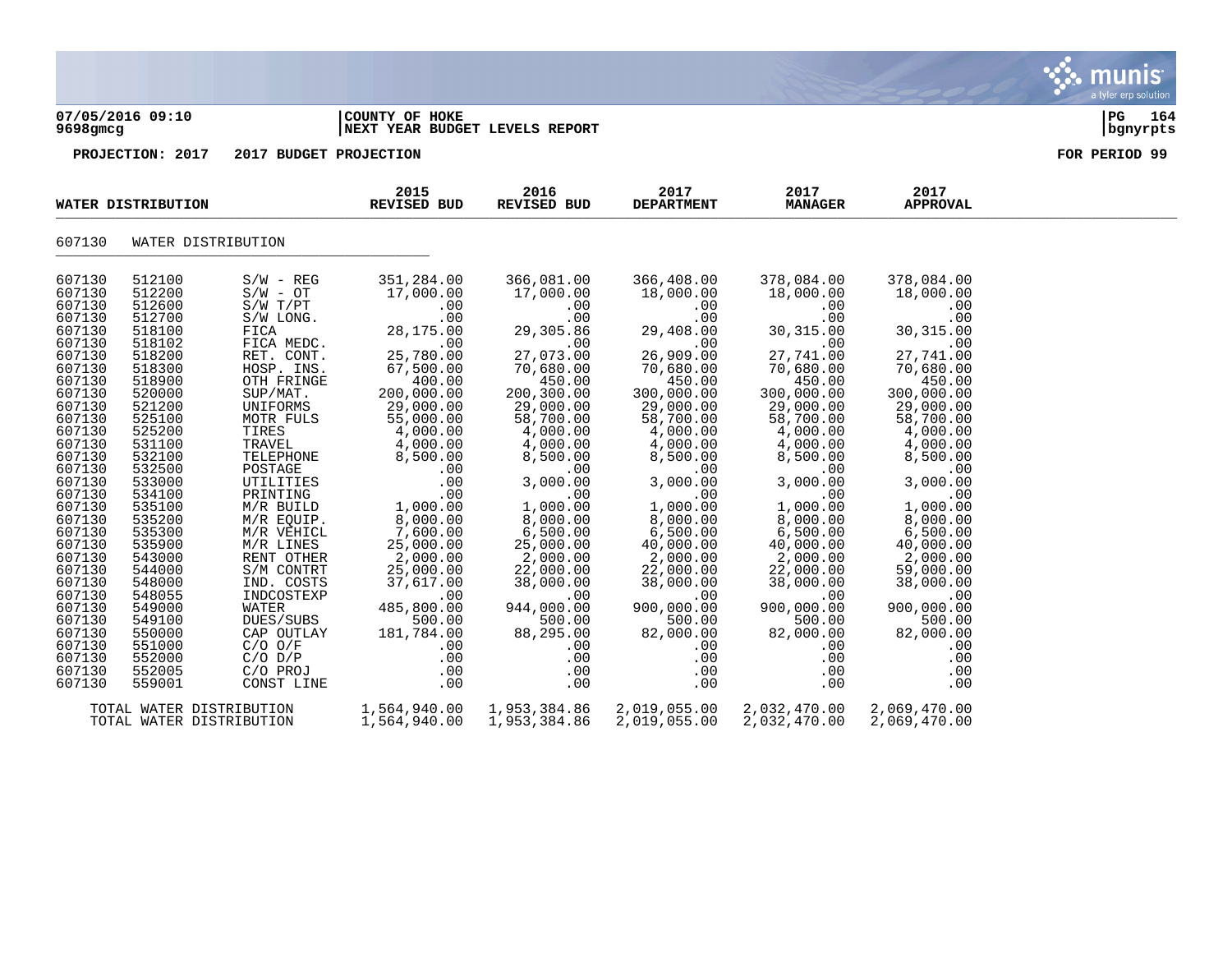### **07/05/2016 09:10 |COUNTY OF HOKE |PG 165 9698gmcg |NEXT YEAR BUDGET LEVELS REPORT |bgnyrpts**

| <b>SEWER</b>                                                                                                                                                                                                                       |                                                                                                                                                                                                                                    |                                                                                                                                                                                                                                                                                                             | 2015<br><b>REVISED BUD</b>                                                                                                                                                                                                                                                 | 2016<br>REVISED BUD                                                                                                                                                                                                                                                        | 2017<br><b>DEPARTMENT</b>                                                                                                                                                                                                                                                     | 2017<br><b>MANAGER</b>                                                                                                                                                                                                                                                    | 2017<br><b>APPROVAL</b>                                                                                                                                                                                                                                                   |  |
|------------------------------------------------------------------------------------------------------------------------------------------------------------------------------------------------------------------------------------|------------------------------------------------------------------------------------------------------------------------------------------------------------------------------------------------------------------------------------|-------------------------------------------------------------------------------------------------------------------------------------------------------------------------------------------------------------------------------------------------------------------------------------------------------------|----------------------------------------------------------------------------------------------------------------------------------------------------------------------------------------------------------------------------------------------------------------------------|----------------------------------------------------------------------------------------------------------------------------------------------------------------------------------------------------------------------------------------------------------------------------|-------------------------------------------------------------------------------------------------------------------------------------------------------------------------------------------------------------------------------------------------------------------------------|---------------------------------------------------------------------------------------------------------------------------------------------------------------------------------------------------------------------------------------------------------------------------|---------------------------------------------------------------------------------------------------------------------------------------------------------------------------------------------------------------------------------------------------------------------------|--|
| 607140                                                                                                                                                                                                                             | <b>SEWER</b>                                                                                                                                                                                                                       |                                                                                                                                                                                                                                                                                                             |                                                                                                                                                                                                                                                                            |                                                                                                                                                                                                                                                                            |                                                                                                                                                                                                                                                                               |                                                                                                                                                                                                                                                                           |                                                                                                                                                                                                                                                                           |  |
| 607140<br>607140<br>607140<br>607140<br>607140<br>607140<br>607140<br>607140<br>607140<br>607140<br>607140<br>607140<br>607140<br>607140<br>607140<br>607140<br>607140<br>607140<br>607140<br>607140<br>607140<br>607140<br>607140 | 512100<br>512200<br>518100<br>518102<br>518200<br>518300<br>518900<br>519000<br>520000<br>521200<br>525100<br>531100<br>532100<br>533000<br>535000<br>535200<br>535300<br>535900<br>543000<br>544000<br>544003<br>548055<br>549000 | $S/W - REG$<br>$S/W - OT$<br>FICA<br>FICA MEDC.<br>RET. CONT.<br>HOSP. INS.<br>OTH FRINGE<br>PROFSERV<br>SUP/MAT.<br>UNIFORMS<br>MOTR FULS<br>TRAVEL<br>TELEPHONE<br>UTILITIES<br>REP/MAINT.<br>M/R EQUIP.<br>M/R VEHICL<br>M/R SEWER<br>RENT OTHER<br>S/M CONTRT<br>IMPACT FEE<br>INDCOSTEXP<br>SEWER CHG. | 65,579.00<br>2,500.00<br>5,170.00<br>.00<br>4,731.00<br>13,500.00<br>80.00<br>50,000.00<br>9,500.00<br>2,000.00<br>3,000.00<br>2,100.00<br>4,000.00<br>17,590.00<br>.00<br>10,000.00<br>1,000.00<br>12,000.00<br>1,000.00<br>125,000.00<br>125,000.00<br>.00<br>358,000.00 | 68,666.00<br>2,000.00<br>5,407.00<br>.00<br>4,994.00<br>14,136.00<br>90.00<br>25,000.00<br>11,300.00<br>2,000.00<br>4,000.00<br>2,100.00<br>2,500.00<br>15,000.00<br>.00<br>15,000.00<br>1,000.00<br>12,000.00<br>1,000.00<br>125,000.00<br>30,000.00<br>.00<br>205,000.00 | 163,923.00<br>4,500.00<br>12,541.00<br>.00<br>11,475.00<br>35, 340.00<br>225.00<br>25,000.00<br>15,000.00<br>6,000.00<br>5,000.00<br>2,100.00<br>5,500.00<br>18,000.00<br>.00<br>35,000.00<br>2,000.00<br>15,000.00<br>1,000.00<br>60,000.00<br>30,000.00<br>.00<br>24,000.00 | 99,776.00<br>4,500.00<br>7,974.00<br>.00<br>7,301.00<br>21,204.00<br>135.00<br>25,000.00<br>15,000.00<br>2,600.00<br>5,000.00<br>2,100.00<br>5,500.00<br>18,000.00<br>.00<br>35,000.00<br>2,000.00<br>15,000.00<br>1,000.00<br>60,000.00<br>30,000.00<br>.00<br>24,000.00 | 99,776.00<br>4,500.00<br>7,974.00<br>.00<br>7,301.00<br>21,204.00<br>135.00<br>25,000.00<br>15,000.00<br>2,600.00<br>5,000.00<br>2,100.00<br>5,500.00<br>18,000.00<br>.00<br>35,000.00<br>2,000.00<br>15,000.00<br>1,000.00<br>60,000.00<br>30,000.00<br>.00<br>24,000.00 |  |
| 607140<br>607140<br>607140<br>607140<br>607140<br>607140<br>607140<br>607140<br>607140<br>607140                                                                                                                                   | 549100<br>549900<br>550000<br>559001<br>571000<br>571009<br>572000<br>598048<br>598049<br>598053                                                                                                                                   | DUES/SUBS<br>TAP FEES<br>CAP OUTLAY<br>CONST LINE<br>$D/S$ BOND P<br>401 SEWER<br>D/S BOND I<br>WW1B<br>WW1A<br>SANDYGRPS                                                                                                                                                                                   | 1,000.00<br>.00<br>32,267.00<br>.00<br>97,721.00<br>.00<br>131,162.00<br>.00<br>.00<br>583,858.00                                                                                                                                                                          | 1,000.00<br>.00<br>90,000.00<br>.00<br>100,946.00<br>.00<br>10,327.00<br>.00<br>.00<br>583,858.00                                                                                                                                                                          | 1,000.00<br>.00<br>266,000.00<br>.00<br>104,278.00<br>.00<br>6,997.00<br>.00<br>.00<br>.00                                                                                                                                                                                    | 1,000.00<br>.00<br>186,000.00<br>.00<br>104,278.00<br>.00<br>6,997.00<br>.00<br>.00<br>.00                                                                                                                                                                                | 1,000.00<br>.00<br>186,000.00<br>.00<br>104,278.00<br>.00<br>6,997.00<br>.00<br>.00<br>.00                                                                                                                                                                                |  |
|                                                                                                                                                                                                                                    | TOTAL SEWER<br>TOTAL SEWER                                                                                                                                                                                                         |                                                                                                                                                                                                                                                                                                             | 1,657,758.00<br>1,657,758.00                                                                                                                                                                                                                                               | 1,332,324.00<br>1,332,324.00                                                                                                                                                                                                                                               | 849,879.00<br>849,879.00                                                                                                                                                                                                                                                      | 679,365.00<br>679,365.00                                                                                                                                                                                                                                                  | 679,365.00<br>679,365.00                                                                                                                                                                                                                                                  |  |

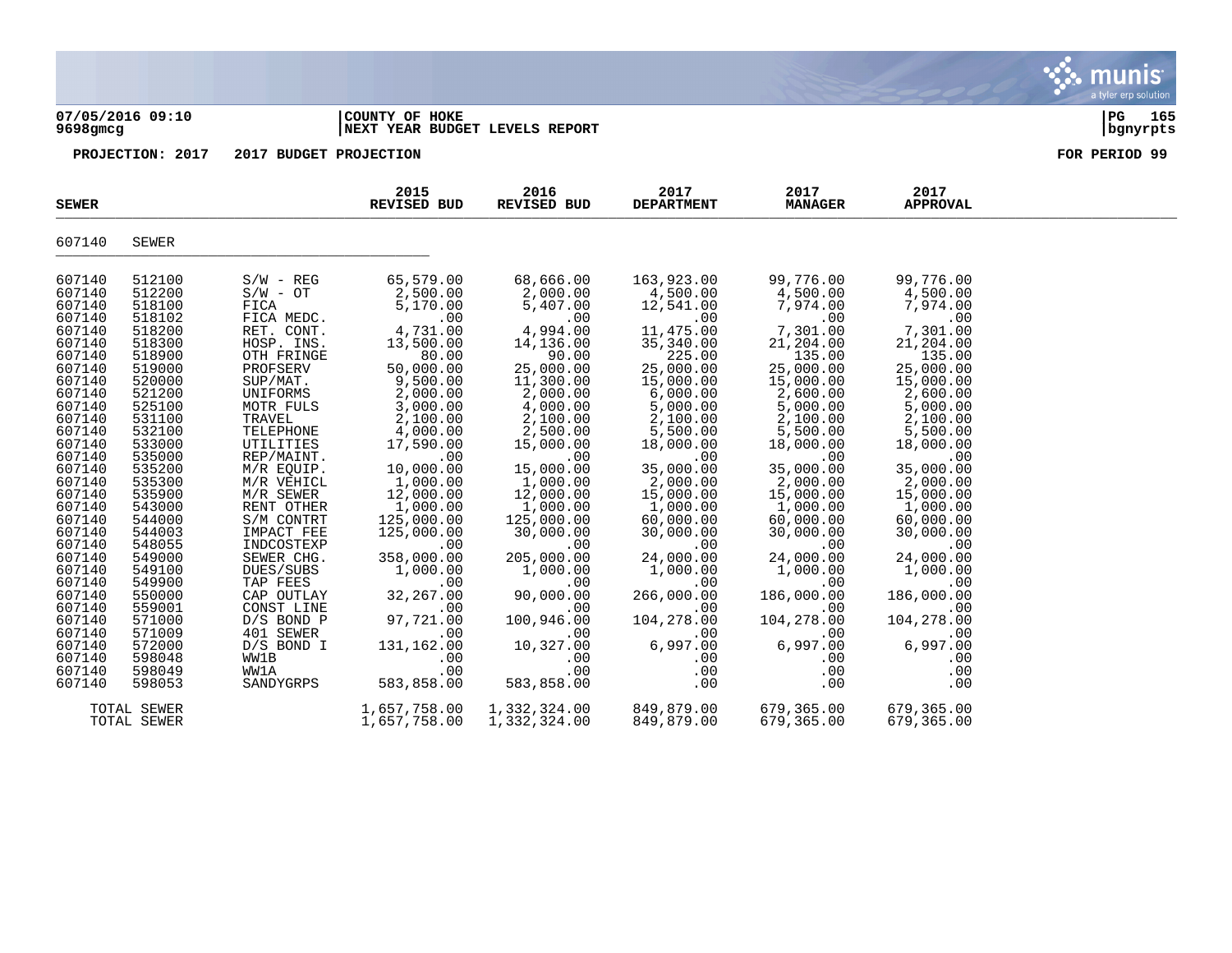| 07/05/2016 09:10<br>9698gmcg                                                                                                                                                                                                                                     |                                                                                                                                                                                                                                                                  |                                                                                                                                                                                                                                                                                                                                 | COUNTY OF HOKE<br>NEXT YEAR BUDGET LEVELS REPORT |                                                                                                                                                                                    |                                                                                                                                                                                                                                                                                          |                                                                                                                                                                                                                                                                                                      |                                                                                                                                                                                                                                                                                            |                                                                                                                                                                                                                                                                                                   | PG<br>166<br>bgnyrpts |  |  |
|------------------------------------------------------------------------------------------------------------------------------------------------------------------------------------------------------------------------------------------------------------------|------------------------------------------------------------------------------------------------------------------------------------------------------------------------------------------------------------------------------------------------------------------|---------------------------------------------------------------------------------------------------------------------------------------------------------------------------------------------------------------------------------------------------------------------------------------------------------------------------------|--------------------------------------------------|------------------------------------------------------------------------------------------------------------------------------------------------------------------------------------|------------------------------------------------------------------------------------------------------------------------------------------------------------------------------------------------------------------------------------------------------------------------------------------|------------------------------------------------------------------------------------------------------------------------------------------------------------------------------------------------------------------------------------------------------------------------------------------------------|--------------------------------------------------------------------------------------------------------------------------------------------------------------------------------------------------------------------------------------------------------------------------------------------|---------------------------------------------------------------------------------------------------------------------------------------------------------------------------------------------------------------------------------------------------------------------------------------------------|-----------------------|--|--|
|                                                                                                                                                                                                                                                                  | PROJECTION: 2017                                                                                                                                                                                                                                                 | 2017 BUDGET PROJECTION                                                                                                                                                                                                                                                                                                          |                                                  |                                                                                                                                                                                    |                                                                                                                                                                                                                                                                                          |                                                                                                                                                                                                                                                                                                      |                                                                                                                                                                                                                                                                                            |                                                                                                                                                                                                                                                                                                   | FOR PERIOD 99         |  |  |
|                                                                                                                                                                                                                                                                  | WASTEWATER TREATMENT PLANT                                                                                                                                                                                                                                       |                                                                                                                                                                                                                                                                                                                                 | 2015<br>REVISED BUD                              |                                                                                                                                                                                    | 2016<br><b>REVISED BUD</b>                                                                                                                                                                                                                                                               | 2017<br><b>DEPARTMENT</b>                                                                                                                                                                                                                                                                            | 2017<br><b>MANAGER</b>                                                                                                                                                                                                                                                                     | 2017<br><b>APPROVAL</b>                                                                                                                                                                                                                                                                           |                       |  |  |
| 607150                                                                                                                                                                                                                                                           |                                                                                                                                                                                                                                                                  | WASTEWATER TREATMENT PLANT                                                                                                                                                                                                                                                                                                      |                                                  |                                                                                                                                                                                    |                                                                                                                                                                                                                                                                                          |                                                                                                                                                                                                                                                                                                      |                                                                                                                                                                                                                                                                                            |                                                                                                                                                                                                                                                                                                   |                       |  |  |
| 607150<br>607150<br>607150<br>607150<br>607150<br>607150<br>607150<br>607150<br>607150<br>607150<br>607150<br>607150<br>607150<br>607150<br>607150<br>607150<br>607150<br>607150<br>607150<br>607150<br>607150<br>607150<br>607150<br>607150<br>607150<br>607150 | 512100<br>512200<br>518100<br>518200<br>518300<br>518900<br>520000<br>521200<br>525000<br>531100<br>532100<br>533000<br>535100<br>535200<br>535900<br>544000<br>544001<br>548055<br>549100<br>550000<br>571041<br>571042<br>571043<br>571044<br>571092<br>572041 | $S/W - REG$<br>$S/W - OT$<br>FICA<br>RET. CONT.<br>HOSP. INS.<br>OTH FRINGE<br>SUP/MAT.<br>UNIFORMS<br>VCL SUP/MT<br>TRAVEL<br>TELEPHONE<br>UTILITIES<br>M/R BUILD<br>M/R EQUIP.<br>GROUNDS<br>S/M CONTRT<br>LABFEES<br>INDCOSTEXP<br>DUES/SUBS<br>CAP OUTLAY<br>USDA12P<br>USDA13P<br>USDA14P<br>LREMCP<br>DEBTRESV<br>USDA12I |                                                  | .00<br>.00<br>.00<br>.00<br>.00<br>.00<br>.00<br>.00<br>.00<br>.00<br>.00<br>.00<br>.00<br>.00<br>.00<br>.00<br>.00<br>.00<br>.00<br>.00<br>.00<br>.00<br>.00<br>.00<br>.00<br>.00 | 23,020.00<br>1,000.00<br>1,838.14<br>1,624.00<br>4,123.00<br>45.00<br>28,000.00<br>1,200.00<br>.00<br>400.00<br>3,000.00<br>54,000.00<br>1,000.00<br>20,000.00<br>3,000.00<br>208,547.00<br>.00<br>.00<br>.00<br>10,000.00<br>.00<br>.00<br>.00<br>56,668.00<br>52, 215.75<br>247,500.00 | 83,065.00<br>5,000.00<br>6,355.00<br>5,815.00<br>14,136.00<br>90.00<br>50,000.00<br>1,300.00<br>.00<br>400.00<br>3,800.00<br>72,000.00<br>1,000.00<br>20,000.00<br>3,300.00<br>13,000.00<br>8,000.00<br>.00<br>5,000.00<br>747,112.00<br>.00<br>.00<br>.00<br>170,000.00<br>52, 215.75<br>247,500.00 | 35,026.00<br>5,000.00<br>3,072.00<br>2,814.00<br>7,068.00<br>45.00<br>50,000.00<br>650.00<br>.00<br>400.00<br>3,800.00<br>72,000.00<br>1,000.00<br>.00<br>3,300.00<br>13,000.00<br>8,000.00<br>.00<br>5,000.00<br>147,000.00<br>.00<br>.00<br>.00<br>170,000.00<br>52,216.00<br>247,500.00 | 35,026.00<br>5,000.00<br>3,072.00<br>2,938.00<br>7,068.00<br>45.00<br>50,000.00<br>650.00<br>.00<br>400.00<br>3,800.00<br>72,000.00<br>1,000.00<br>50,000.00<br>3,300.00<br>260,080.00<br>8,000.00<br>.00<br>5,000.00<br>147,000.00<br>.00<br>.00<br>.00<br>170,000.00<br>52,216.00<br>247,500.00 |                       |  |  |
| 607150<br>607150                                                                                                                                                                                                                                                 | 572042<br>572043                                                                                                                                                                                                                                                 | USDA13I<br>USDA14I<br>TOTAL WASTEWATER TREATMENT P<br>TOTAL WASTEWATER TREATMENT P                                                                                                                                                                                                                                              |                                                  | .00<br>.00<br>.00<br>.00                                                                                                                                                           | 48,675.00<br>46,832.50<br>812,688.39<br>812,688.39                                                                                                                                                                                                                                       | 48,675.00<br>46,833.00<br>1,604,596.75<br>1,604,596.75                                                                                                                                                                                                                                               | 48,675.00<br>46,833.00<br>922,399.00<br>922,399.00                                                                                                                                                                                                                                         | 48,675.00<br>46,833.00<br>1,219,603.00<br>1,219,603.00                                                                                                                                                                                                                                            |                       |  |  |

 $\mathbf{\ddot{\cdot}}$  munis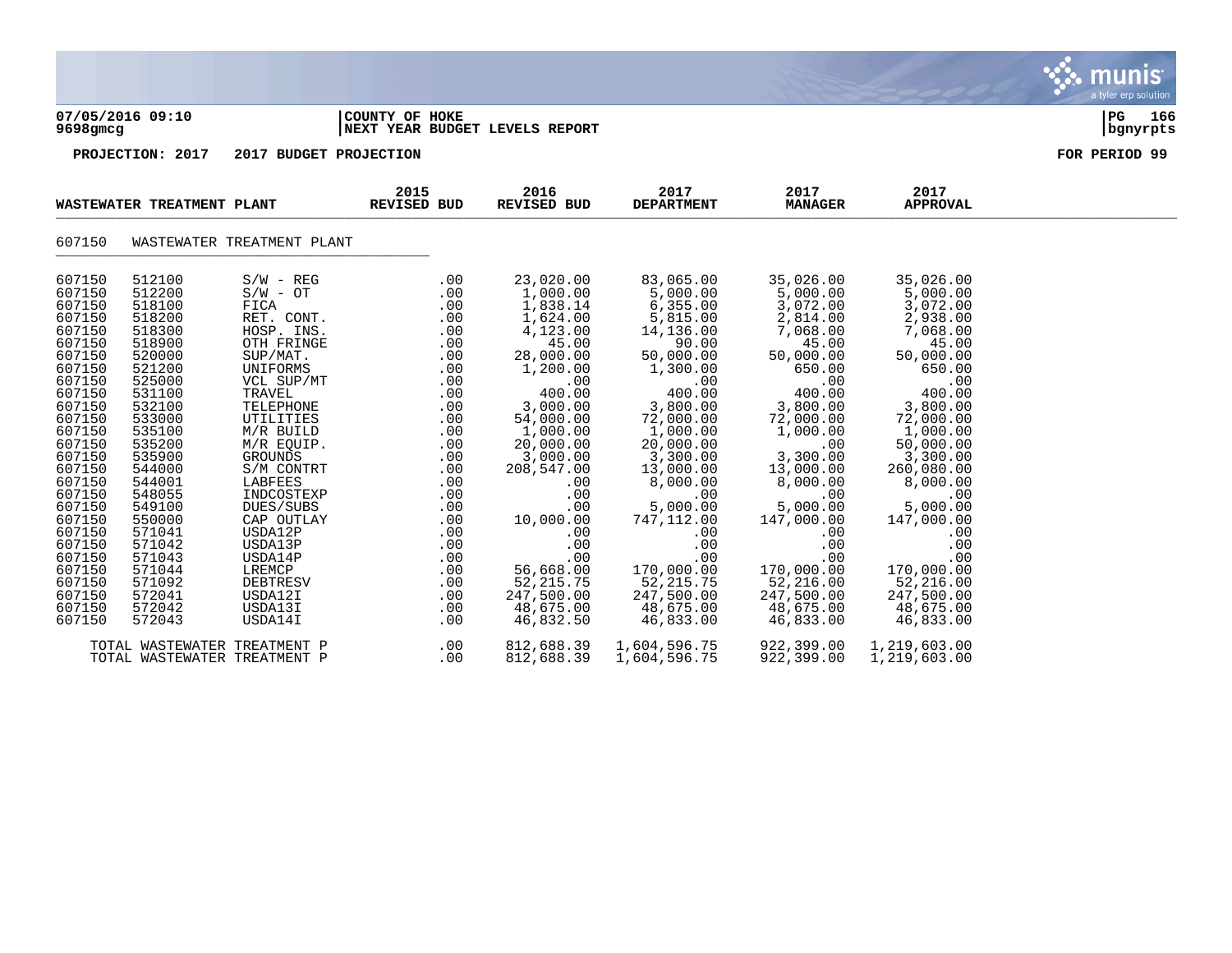### **07/05/2016 09:10 |COUNTY OF HOKE |PG 167 9698gmcg |NEXT YEAR BUDGET LEVELS REPORT |bgnyrpts**

**PROJECTION: 2017 2017 BUDGET PROJECTION FOR PERIOD 99**

| <b>SOLID WASTE REVENUE</b> |                           | 2015<br><b>REVISED BUD</b> | 2016<br>REVISED BUD      | 2017<br><b>DEPARTMENT</b>                                                       | 2017<br><b>MANAGER</b>              | 2017<br><b>APPROVAL</b>     |                             |  |
|----------------------------|---------------------------|----------------------------|--------------------------|---------------------------------------------------------------------------------|-------------------------------------|-----------------------------|-----------------------------|--|
| 623471                     | SOLID WASTE REVENUE       |                            |                          |                                                                                 |                                     |                             |                             |  |
| 623471<br>623471           | 418000<br>419101          | INTEREST<br>O/S TAX        | $-35,000.00$<br>$.00 \,$ | $-35,000.00$<br>.00                                                             | $-44,000.00$<br>$.00 \ \,$          | $-44,000.00$<br>.00         | $-44,000.00$<br>.00         |  |
| 623471<br>623471           | 419300<br>433009          | TAX ABATE.<br>W/G GRANT    | .00<br>$.00 \,$          | .00<br>.00                                                                      | .00<br>$.00 \ \,$                   | .00<br>.00                  | .00<br>.00                  |  |
| 623471                     | 433316                    | SW DISPTAX                 | $-35,000.00$             | $-35,000.00$                                                                    | $-45,000.00$                        | $-45,000.00$                | $-45,000.00$                |  |
| 623471<br>623471           | 435000<br>435001          | SCRAP TIRE<br>WHITE GOOD   | $-45,000.00$<br>$.00 \,$ | $-45,000.00$<br>$.00 \,$                                                        | $-45,000.00$<br>$.00 \,$            | $-45,000.00$<br>.00         | $-45,000.00$<br>.00         |  |
| 623471                     | 449000                    | INV. EARN                  | .00                      | .00                                                                             | .00                                 | .00                         | .00                         |  |
| 623471<br>623471           | 451001<br>451001 CITY     | S/W FEE<br>$S/W$ FEE       | $-1,725,000.00$          | $-2,048,000.00$                                                                 | $-2,190,000.00$                     | $-2,190,000.00$             | $-2,190,000.00$             |  |
| 623471                     | 451002                    | TIPPING FE                 | .00<br>$-625,000.00$     | .00<br>$-425,000.00$                                                            | $.00 \,$<br>$-793,430.00$           | .00<br>$-793, 430.00$       | .00<br>$-793, 430.00$       |  |
| 623471                     | 451099                    | RES CREDIT                 | 330,000.00               | 350,000.00                                                                      | 300,000.00                          | 300,000.00                  | 300,000.00                  |  |
| 623471<br>623471           | 452000<br>480000          | SCRAP MET.<br>MISC. INC.   | $-40,000.00$<br>$.00 \,$ | $-30,000.00$<br>$-3,000.00$                                                     | $-30$ , $000$ . $00$<br>$-3,000.00$ | $-30,000.00$<br>$-3,000.00$ | $-30,000.00$<br>$-3,000.00$ |  |
| 623471                     | 498011                    | $T/F$ GEN.                 | .00                      | $.00 \,$                                                                        | $.00 \,$                            | $.00 \,$                    | .00                         |  |
| 623471                     | 499100                    | $F/B$ APPRO.               | $-189,863.00$            | $-194, 323.00$                                                                  | .00                                 | .00                         | .00                         |  |
|                            | TOTAL SOLID WASTE REVENUE |                            |                          | $-2,364,863.00 -2,465,323.00 -2,850,430.00 -2,850,430.00$                       |                                     |                             | $-2,850,430.00$             |  |
|                            | TOTAL SOLID WASTE REVENUE |                            |                          | $-2,364,863.00$ $-2,465,323.00$ $-2,850,430.00$ $-2,850,430.00$ $-2,850,430.00$ |                                     |                             |                             |  |

munis a tyler erp solution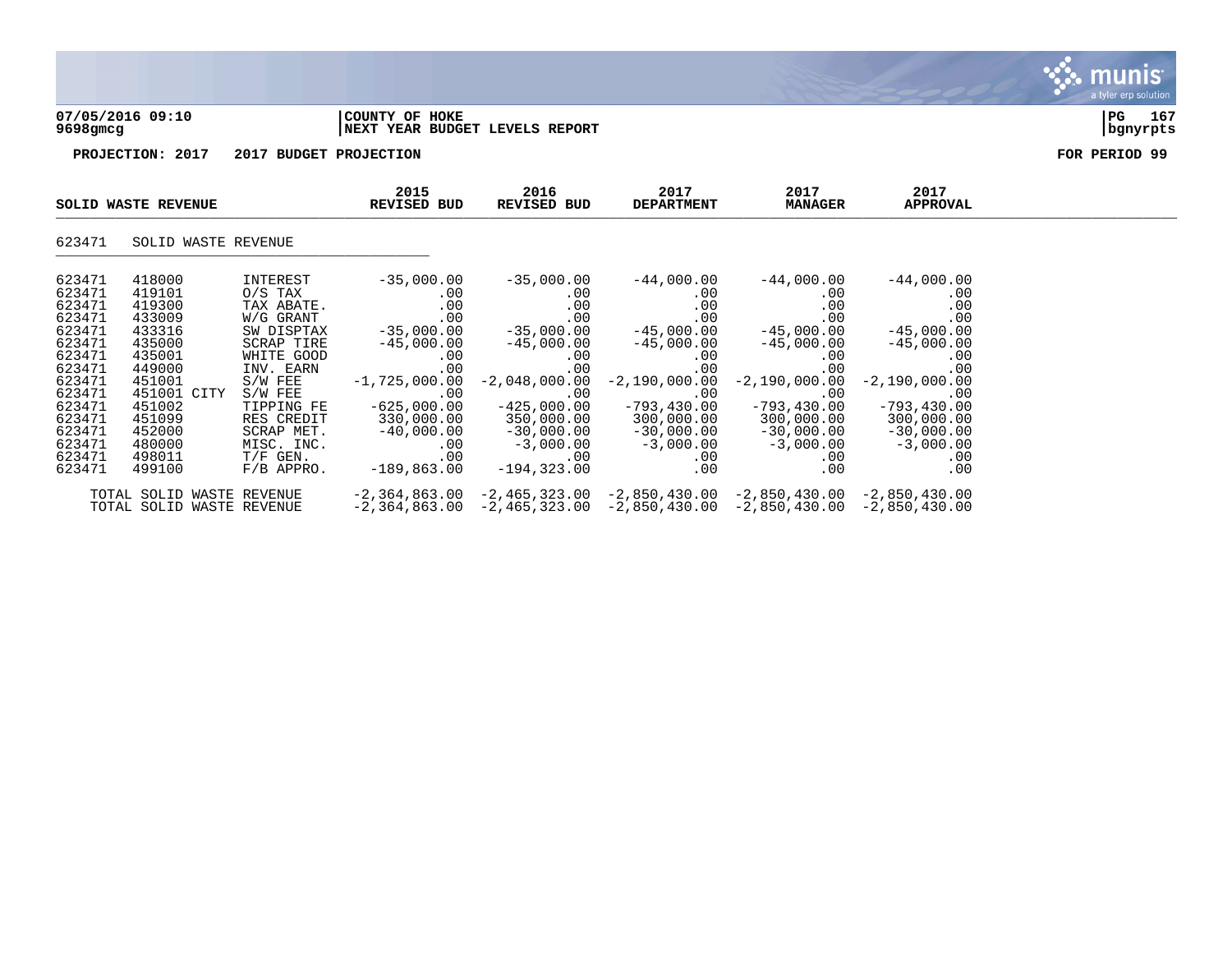

 $\frac{1}{2}$ 

# 624710 SOLID WASTE ADMINISTRATION

| 624710           | 510000           | PERS. SVC.               | .00        | .00               | .00               | .00               | .00               |
|------------------|------------------|--------------------------|------------|-------------------|-------------------|-------------------|-------------------|
| 624710           | 512100           | $S/W - REG$              | 101,733.00 | 110,944.00        | 125,000.00        | 136,465.00        | 136,465.00        |
| 624710           | 512200           | $S/W - OT$               | .00        | .00               | 600.00            | 600.00            | 600.00            |
| 624710           | 512600           | S/W T/PT                 | 158,473.00 | 165,000.00        | 175,000.00        | 175,000.00        | 175,000.00        |
| 624710           | 518100           | FICA                     | 16,290.00  | 20,802.00         | 22,000.00         | 22,877.00         | 22,877.00         |
| 624710           | 518102           | FICA MEDC.               | 3,810.00   | .00               | .00               | .00               | .00               |
| 624710           | 518200           | RET. CONT.               | 18,576.00  | 19,047.00         | 20,000.00         | 20,582.00         | 22,906.00         |
| 624710           | 518300           | HOSP. INS.               | 13,500.00  | 15,500.00         | 20,000.00         | 20,000.00         | 20,000.00         |
| 624710           | 518900           | OTH FRINGE               | 80.00      | 80.00             | 80.00             | 80.00             | 80.00             |
| 624710           | 520000           | SUP/MAT.                 | 5,000.00   | 5,000.00          | 10,000.00         | 10,000.00         | 10,000.00         |
| 624710           | 521200           | UNIFORMS                 | 600.00     | 600.00            | 1,000.00          | 1,000.00          | 1,000.00          |
| 624710           | 525100           | MOTR FULS                | 40,000.00  | 43,000.00         | 43,000.00         | 43,000.00         | 43,000.00         |
| 624710           | 525200           | TIRES                    | 16,000.00  | 20,000.00         | 21,000.00         | 21,000.00         | 21,000.00         |
| 624710           | 531100           | TRAVEL                   | 500.00     | 500.00            | 1,000.00          | 1,000.00          | 1,000.00          |
| 624710           | 532100           | TELEPHONE                | 3,600.00   | 3,600.00          | 4,000.00          | 4,000.00          | 4,000.00          |
| 624710           | 532500           | POSTAGE                  | 1,000.00   | 1,000.00          | 1,000.00          | 1,000.00          | 1,000.00          |
| 624710           | 533000           | UTILITIES                | 6,000.00   | 9,000.00          | 10,000.00         | 10,000.00         | 10,000.00         |
| 624710           | 535000           | REP/MAINT.               | 5,000.00   | 5,000.00          | 15,000.00         | 15,000.00         | 15,000.00         |
| 624710           | 535200           | M/R EOUIP.               | 7,000.00   | 10,000.00         | 20,000.00         | 20,000.00         | 20,000.00         |
| 624710           | 535300           | M/R VEHICL               | 15,000.00  | 18,000.00         | 25,000.00         | 25,000.00         | 25,000.00         |
| 624710           | 537000           | ADVERTISE                | 600.00     | 600.00            | 600.00            | 600.00            | 600.00            |
| 624710           | 539500           | TRAINING                 | 800.00     | 800.00            | 1,500.00          | 1,500.00          | 1,500.00          |
| 624710           | 543000           | RENT OTHER               | 500.00     | 500.00            | 750.00            | 750.00            | 750.00            |
| 624710           | 544000           | S/M CONTRT               | 300.00     | 300.00            | 1,000.00          | 1,000.00          | 1,000.00          |
| 624710<br>624710 | 546000<br>548000 | <b>DEPRECIATE</b>        | .00<br>.00 | .00               | .00<br>350,000.00 | .00<br>350,000.00 | .00<br>350,000.00 |
| 624710           | 548055           | IND. COSTS<br>INDCOSTEXP | 350,000.00 | .00<br>350,000.00 | .00               | .00               | .00               |
| 624710           | 548100           | SW Enforce               | 35,000.00  | 35,000.00         | 35,000.00         | 35,000.00         | 35,000.00         |
| 624710           | 549100           | DUES/SUBS                | 400.00     | 400.00            | 500.00            | 500.00            | 500.00            |
| 624710           | 549200           | <b>BAD DEBT</b>          | .00        | 1,000.00          | 1,000.00          | 1,000.00          | 1,000.00          |
| 624710           | 549900           | <b>SCRAP TIRE</b>        | 35,000.00  | 36,120.00         | 36,000.00         | 36,000.00         | 36,000.00         |
| 624710           | 549901           | WHITE GOOD               | .00        | .00               | .00               | .00               | .00               |
| 624710           | 550000           | CAP OUTLAY               | 10,000.00  | 10,000.00         | 20,000.00         | 20,000.00         | 20,000.00         |
| 624710           | 551000           | $C/O$ $O/F$              | .00        | .00               | .00               | .00               | .00               |
| 624710           | 552000           | $C/O$ $D/P$              | .00        | .00               | .00               | .00               | .00               |
| 624710           | 557001           | IMPV TO LA               | .00        | .00               | .00               | .00               | .00               |
| 624710           | 558000           | C/O BUILD                | .00        | .00               | .00               | .00               | .00               |
| 624710           | 558002           | IMPV TO BL               | .00        | .00               | .00               | .00               | .00               |
| 624710           | 571000           | $D/S$ BOND P             | .00        | .00               | .00               | .00               | .00               |
| 624710           | 572000           | D/S BOND I               | .00        | .00               | .00               | .00               | .00               |

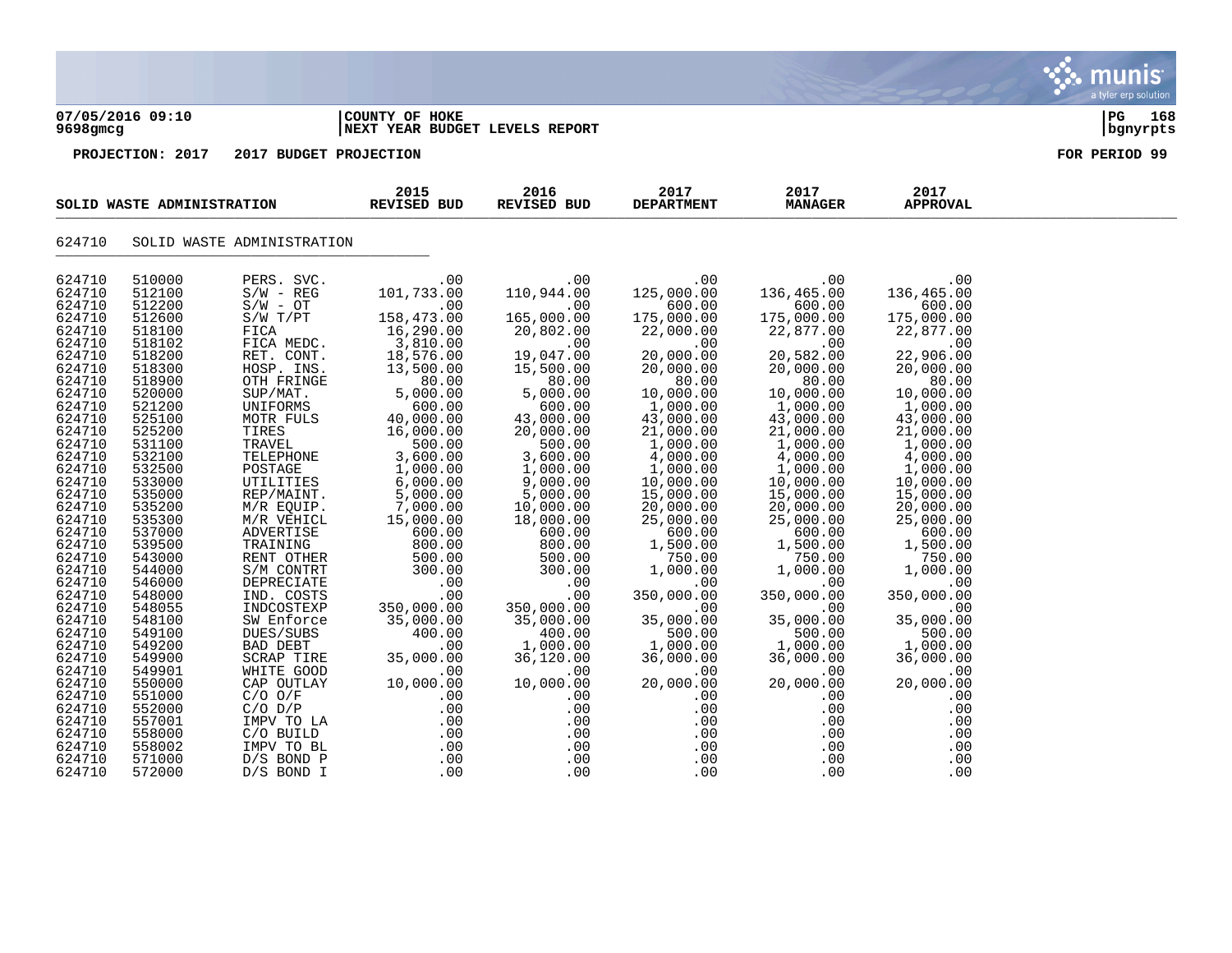

| 07/05/2016 09:10 | COUNTY OF HOKE                  | PG       | 169 |
|------------------|---------------------------------|----------|-----|
| 9698gmcg         | INEXT YEAR BUDGET LEVELS REPORT | banvrpts |     |

| SOLID WASTE ADMINISTRATION |                            | 2015<br><b>REVISED BUD</b>                                   | 2016<br><b>REVISED BUD</b> | 2017<br><b>DEPARTMENT</b> | 2017<br><b>MANAGER</b>   | 2017<br>APPROVAL         |                          |  |
|----------------------------|----------------------------|--------------------------------------------------------------|----------------------------|---------------------------|--------------------------|--------------------------|--------------------------|--|
| 624710<br>624710<br>624710 | 598011<br>598046<br>599100 | $T/F$ GEN.<br>T/F TO ADM<br>CONTINGENC                       | .00.<br>$.00 \,$<br>.00.   | .00<br>.00<br>.00         | .00<br>.00<br>.00        | .00<br>.00<br>.00        | .00<br>.00<br>.00        |  |
|                            |                            | TOTAL SOLID WASTE ADMINISTRA<br>TOTAL SOLID WASTE ADMINISTRA | 844,762.00<br>844,762.00   | 881,793.00<br>881,793.00  | 960,030.00<br>960,030.00 | 972.954.00<br>972,954.00 | 975,278.00<br>975,278.00 |  |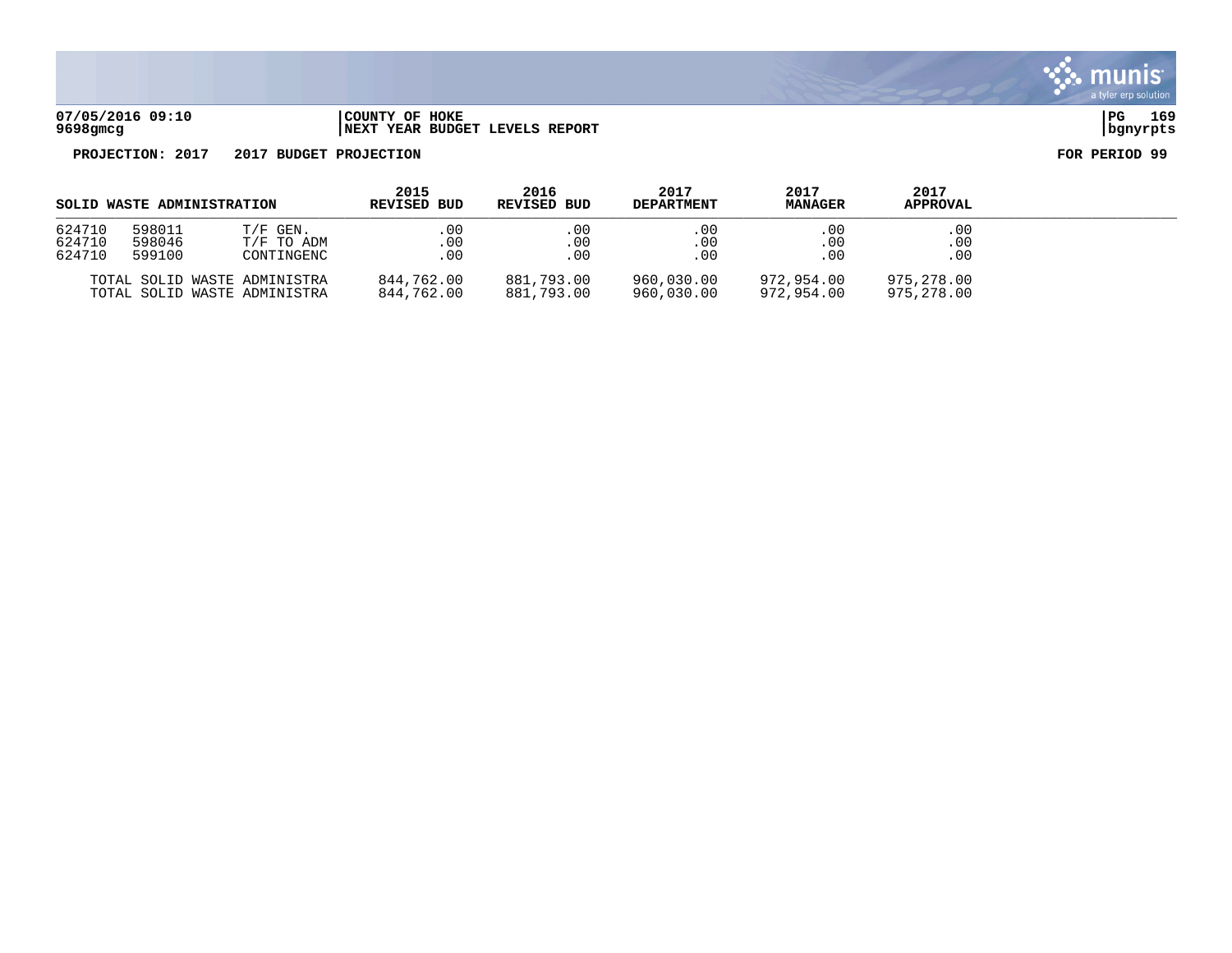|                                                                                                                                                                                                                                                                                                |                                                                                                                                                                                                                                                                                                |                                                                                                                                                                                                                                                                                                                                                                                    |                                                                                                                                                                                                                                                                                                                                      |                                                                                                                                                                                                                                                                                                                                    |                                                                                                                                                                                                                                                                                                                                        |                                                                                                                                                                                                                                                                                                                                        |                                                                                                                                                                                                                                                                                                                                        | nıs<br>a tyler erp solution |
|------------------------------------------------------------------------------------------------------------------------------------------------------------------------------------------------------------------------------------------------------------------------------------------------|------------------------------------------------------------------------------------------------------------------------------------------------------------------------------------------------------------------------------------------------------------------------------------------------|------------------------------------------------------------------------------------------------------------------------------------------------------------------------------------------------------------------------------------------------------------------------------------------------------------------------------------------------------------------------------------|--------------------------------------------------------------------------------------------------------------------------------------------------------------------------------------------------------------------------------------------------------------------------------------------------------------------------------------|------------------------------------------------------------------------------------------------------------------------------------------------------------------------------------------------------------------------------------------------------------------------------------------------------------------------------------|----------------------------------------------------------------------------------------------------------------------------------------------------------------------------------------------------------------------------------------------------------------------------------------------------------------------------------------|----------------------------------------------------------------------------------------------------------------------------------------------------------------------------------------------------------------------------------------------------------------------------------------------------------------------------------------|----------------------------------------------------------------------------------------------------------------------------------------------------------------------------------------------------------------------------------------------------------------------------------------------------------------------------------------|-----------------------------|
| 9698gmcg                                                                                                                                                                                                                                                                                       | 07/05/2016 09:10                                                                                                                                                                                                                                                                               |                                                                                                                                                                                                                                                                                                                                                                                    | COUNTY OF HOKE<br>NEXT YEAR BUDGET LEVELS REPORT                                                                                                                                                                                                                                                                                     |                                                                                                                                                                                                                                                                                                                                    |                                                                                                                                                                                                                                                                                                                                        |                                                                                                                                                                                                                                                                                                                                        |                                                                                                                                                                                                                                                                                                                                        | PG<br>170<br>bgnyrpts       |
|                                                                                                                                                                                                                                                                                                | PROJECTION: 2017                                                                                                                                                                                                                                                                               | 2017 BUDGET PROJECTION                                                                                                                                                                                                                                                                                                                                                             |                                                                                                                                                                                                                                                                                                                                      |                                                                                                                                                                                                                                                                                                                                    |                                                                                                                                                                                                                                                                                                                                        |                                                                                                                                                                                                                                                                                                                                        |                                                                                                                                                                                                                                                                                                                                        | FOR PERIOD 99               |
|                                                                                                                                                                                                                                                                                                | SOLID WASTE OPERATIONS                                                                                                                                                                                                                                                                         |                                                                                                                                                                                                                                                                                                                                                                                    | 2015<br>REVISED BUD                                                                                                                                                                                                                                                                                                                  | 2016<br><b>REVISED BUD</b>                                                                                                                                                                                                                                                                                                         | 2017<br><b>DEPARTMENT</b>                                                                                                                                                                                                                                                                                                              | 2017<br><b>MANAGER</b>                                                                                                                                                                                                                                                                                                                 | 2017<br><b>APPROVAL</b>                                                                                                                                                                                                                                                                                                                |                             |
| 624711                                                                                                                                                                                                                                                                                         | SOLID WASTE OPERATIONS                                                                                                                                                                                                                                                                         |                                                                                                                                                                                                                                                                                                                                                                                    |                                                                                                                                                                                                                                                                                                                                      |                                                                                                                                                                                                                                                                                                                                    |                                                                                                                                                                                                                                                                                                                                        |                                                                                                                                                                                                                                                                                                                                        |                                                                                                                                                                                                                                                                                                                                        |                             |
| 624711<br>624711<br>624711<br>624711<br>624711<br>624711<br>624711<br>624711<br>624711<br>624711<br>624711<br>624711<br>624711<br>624711<br>624711<br>624711<br>624711<br>624711<br>624711<br>624711<br>624711<br>624711<br>624711<br>624711<br>624711<br>624711<br>624711<br>624711<br>624711 | 510000<br>512100<br>512200<br>512600<br>518100<br>518102<br>518200<br>518300<br>518900<br>520000<br>521200<br>525100<br>525200<br>531100<br>532100<br>532500<br>533000<br>535000<br>535100<br>535200<br>535300<br>544000<br>544001<br>548000<br>549100<br>550000<br>551000<br>552000<br>558001 | PERS. SVC.<br>$S/W - REG$<br>$S/W - OT$<br>S/W T/PT<br>FICA<br>FICA MEDC.<br>RET. CONT.<br>HOSP. INS.<br>OTH FRINGE<br>SUP/MAT.<br>UNIFORMS<br>MOTR FULS<br>TIRES<br>TRAVEL<br>TELEPHONE<br>POSTAGE<br>UTILITIES<br>REP/MAINT.<br>M/R BUILD<br>M/R EQUIP.<br>M/R VEHICL<br>GARBAGE DI<br>WELLS<br>IND. COSTS<br>DUES/SUBS<br>CAP OUTLAY<br>$C/O$ $O/F$<br>$C/O$ $D/P$<br>$W/G$ PAD | .00<br>220,824.00<br>1,000.00<br>1,000.00<br>13,742.00<br>3,214.00<br>15,671.00<br>47,250.00<br>200.00<br>8,000.00<br>7,000.00<br>7,500.00<br>15,000.00<br>3,000.00<br>1,000.00<br>.00<br>10,000.00<br>9,000.00<br>20,000.00<br>9,000.00<br>12,000.00<br>925,000.00<br>20,000.00<br>.00<br>200.00<br>167,000.00<br>.00<br>.00<br>.00 | .00.<br>228,433.00<br>1,000.00<br>1,000.00<br>17,287.00<br>.00<br>16,165.00<br>48,000.00<br>200.00<br>8,000.00<br>8,000.00<br>9,500.00<br>17,000.00<br>4,000.00<br>1,000.00<br>.00<br>12,000.00<br>11,000.00<br>20,000.00<br>12,000.00<br>15,000.00<br>986,300.00<br>21,000.00<br>.00<br>200.00<br>146,445.00<br>.00<br>.00<br>.00 | .00<br>265,000.00<br>2,000.00<br>2,000.00<br>20,000.00<br>.00<br>18,000.00<br>55,000.00<br>200.00<br>20,000.00<br>10,000.00<br>10,000.00<br>20,000.00<br>6,500.00<br>1,500.00<br>.00<br>15,000.00<br>25,000.00<br>25,000.00<br>25,000.00<br>20,000.00<br>1,200,000.00<br>22,000.00<br>.00<br>200.00<br>128,000.00<br>.00<br>.00<br>.00 | .00<br>274,175.00<br>2,000.00<br>2,000.00<br>20,701.00<br>.00<br>18,642.00<br>55,000.00<br>200.00<br>20,000.00<br>10,000.00<br>10,000.00<br>20,000.00<br>6,500.00<br>1,500.00<br>.00<br>15,000.00<br>25,000.00<br>25,000.00<br>25,000.00<br>20,000.00<br>1,176,558.00<br>22,000.00<br>.00<br>200.00<br>128,000.00<br>.00<br>.00<br>.00 | .00<br>274,175.00<br>2,000.00<br>2,000.00<br>20,701.00<br>.00<br>21,938.00<br>55,000.00<br>200.00<br>20,000.00<br>10,000.00<br>10,000.00<br>20,000.00<br>6,500.00<br>1,500.00<br>.00<br>15,000.00<br>25,000.00<br>25,000.00<br>25,000.00<br>20,000.00<br>1,170,938.00<br>22,000.00<br>.00<br>200.00<br>128,000.00<br>.00<br>.00<br>.00 |                             |
|                                                                                                                                                                                                                                                                                                | TOTAL SOLID WASTE OPERATIONS<br>TOTAL SOLID WASTE OPERATIONS                                                                                                                                                                                                                                   |                                                                                                                                                                                                                                                                                                                                                                                    | 1,516,601.00<br>1,516,601.00                                                                                                                                                                                                                                                                                                         | 1,583,530.00<br>1,583,530.00                                                                                                                                                                                                                                                                                                       | 1,890,400.00<br>1,890,400.00                                                                                                                                                                                                                                                                                                           | 1,877,476.00<br>1,877,476.00                                                                                                                                                                                                                                                                                                           | 1,875,152.00<br>1,875,152.00                                                                                                                                                                                                                                                                                                           |                             |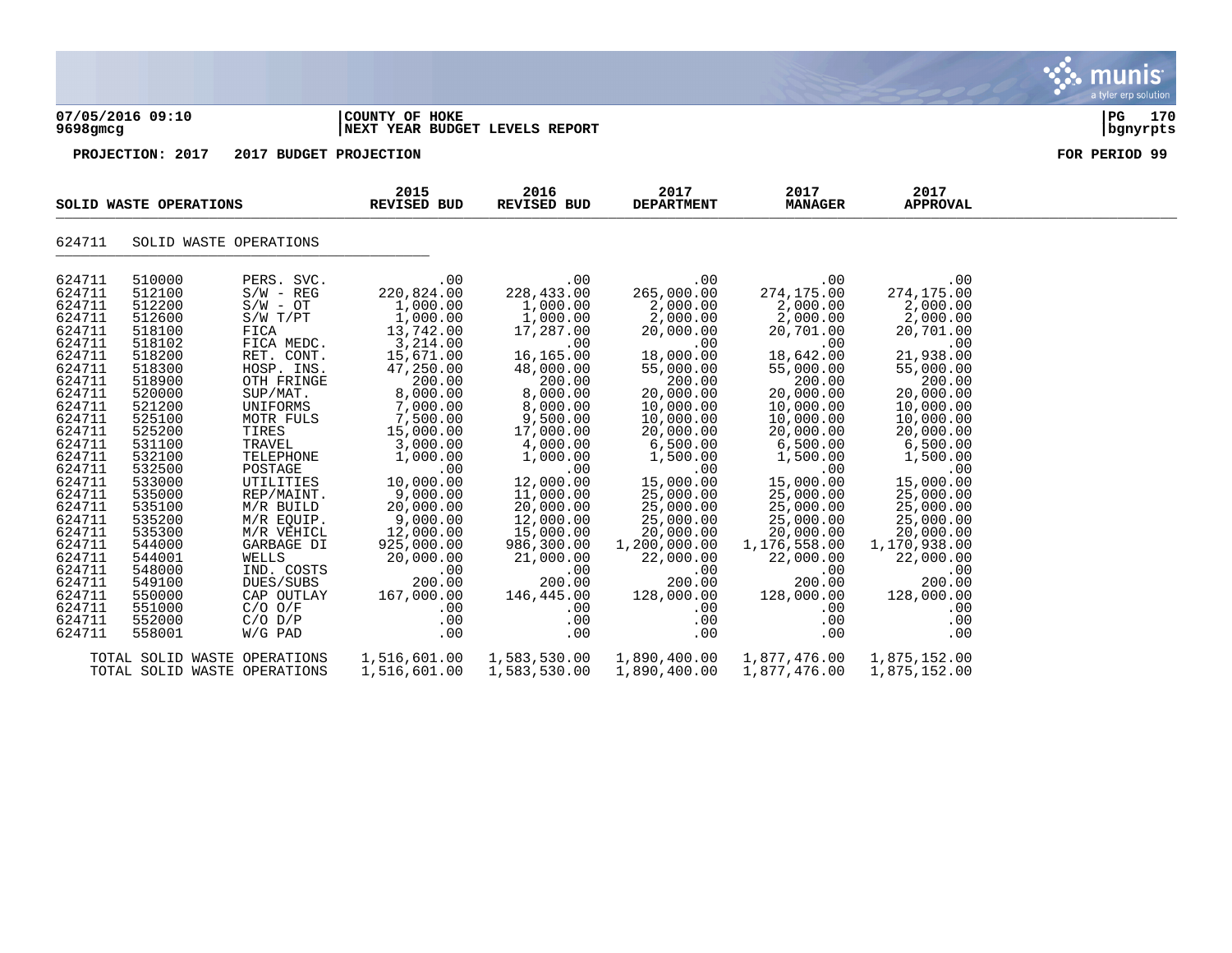|                              |                                                  | a tyler erp solution  |
|------------------------------|--------------------------------------------------|-----------------------|
| 07/05/2016 09:10<br>9698gmcg | COUNTY OF HOKE<br>NEXT YEAR BUDGET LEVELS REPORT | 171<br>PG<br>bgnyrpts |
| 2017<br>PROJECTION:          | 2017 BUDGET PROJECTION                           | FOR PERIOD 99         |

 $\mathcal{L}$ 

**2015 2016 2017 2017 2017 INMATE WELFARE FUND REVISED BUD REVISED BUD DEPARTMENT MANAGER APPROVAL**   $L_{\rm EMATE}$  repeats to the contract of the contract of the contract  $L_{\rm EMATE}$  and  $L_{\rm EMATE}$  and  $L_{\rm EMATE}$  and  $L_{\rm EMATE}$  and  $L_{\rm EMATE}$  and  $L_{\rm EMATE}$  and  $L_{\rm EMATE}$  and  $L_{\rm EMATE}$  and  $L_{\rm EMATE}$  and  $L_{\rm EMATE}$  and  $L_{\$ 723410 INMATE WELFARE FUND \_\_\_\_\_\_\_\_\_\_\_\_\_\_\_\_\_\_\_\_\_\_\_\_\_\_\_\_\_\_\_\_\_\_\_\_\_\_\_\_\_\_\_\_ 723410 448000 CONCESSION -137,773.00 -87,500.00 -87,500.00 -87,500.00 -87,500.00 TOTAL INMATE WELFARE FUND -137,773.00 -87,500.00 -87,500.00 -87,500.00 -87,500.00 TOTAL INMATE WELFARE FUND -137,773.00 -87,500.00 -87,500.00 -87,500.00 -87,500.00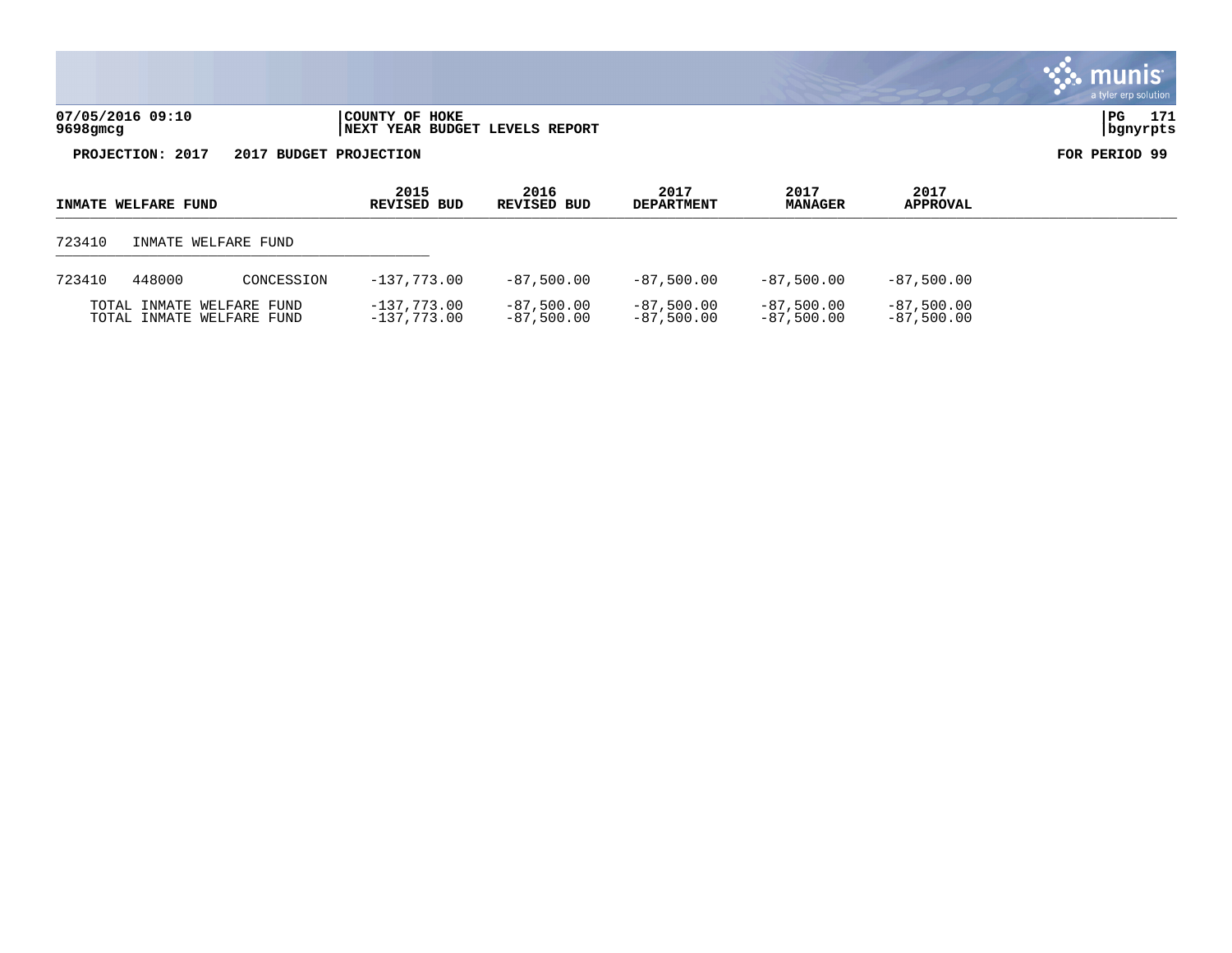

| INMATE WELFARE FUND EXPENDITUR |                            | 2015<br>REVISED BUD                                          | 2016<br>REVISED BUD               | 2017<br><b>DEPARTMENT</b>  | 2017<br><b>MANAGER</b>        | 2017<br><b>APPROVAL</b> |                         |  |
|--------------------------------|----------------------------|--------------------------------------------------------------|-----------------------------------|----------------------------|-------------------------------|-------------------------|-------------------------|--|
| 724141                         |                            | INMATE WELFARE FUND EXPENDITUR                               |                                   |                            |                               |                         |                         |  |
| 724141<br>724141<br>724141     | 539902<br>549998<br>598011 | BK CHARGE<br>INMATE EXP<br>$T/F$ GEN.                        | 460.00<br>117,313.00<br>20,000.00 | 500.00<br>87,000.00<br>.00 | $.00 \,$<br>87,500.00<br>. 00 | .00<br>87,500.00<br>.00 | .00<br>87,500.00<br>.00 |  |
|                                |                            | TOTAL INMATE WELFARE FUND EX<br>TOTAL INMATE WELFARE FUND EX | 137,773.00<br>137,773.00          | 87,500.00<br>87,500.00     | 87,500.00<br>87,500.00        | 87,500.00<br>87,500.00  | 87,500.00<br>87,500.00  |  |

# **Inis** mı a tyler erp solution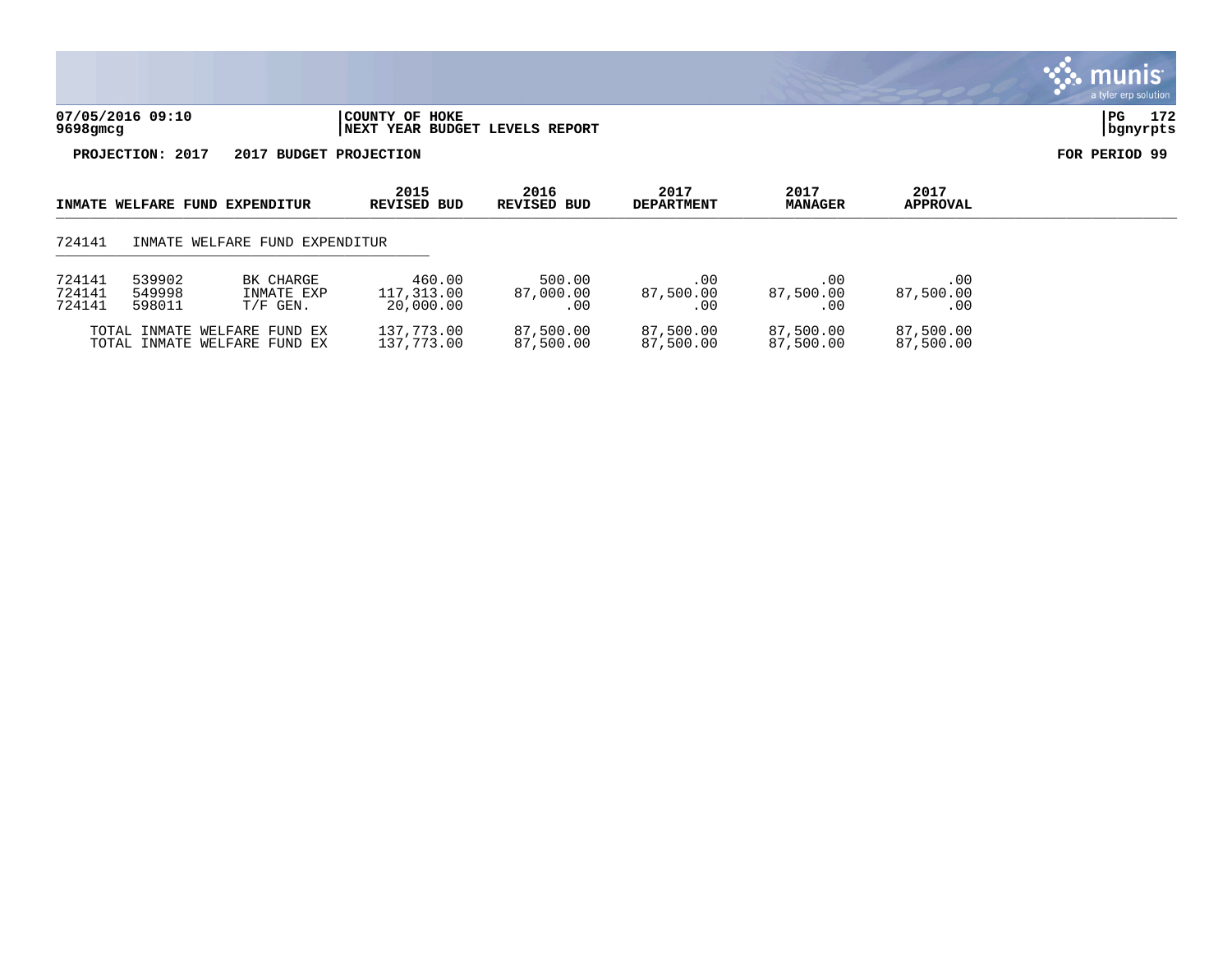| 07/05/2016 09:10 | COUNTY OF HOKE                 | l PG     | 173 |
|------------------|--------------------------------|----------|-----|
| 9698gmcg         | NEXT YEAR BUDGET LEVELS REPORT | bgnyrpts |     |

| CITY MOTOR VEHICLE TAX                                                                                     |                                                                                                            | 2015<br>REVISED BUD                                                                                                                          | 2016<br><b>REVISED BUD</b>                                                | 2017<br><b>DEPARTMENT</b>                                                 | 2017<br>MANAGER                                                                  | 2017<br>APPROVAL                                                          |                                                                           |  |
|------------------------------------------------------------------------------------------------------------|------------------------------------------------------------------------------------------------------------|----------------------------------------------------------------------------------------------------------------------------------------------|---------------------------------------------------------------------------|---------------------------------------------------------------------------|----------------------------------------------------------------------------------|---------------------------------------------------------------------------|---------------------------------------------------------------------------|--|
| 733410                                                                                                     |                                                                                                            | CITY MOTOR VEHICLE TAX                                                                                                                       |                                                                           |                                                                           |                                                                                  |                                                                           |                                                                           |  |
| 733410<br>733410<br>733410<br>733410<br>733410<br>733410<br>733410<br>733410<br>733410<br>733410<br>733410 | 411011<br>416003<br>417001<br>418001<br>419000<br>419004<br>419101<br>419201<br>419204<br>419300<br>449000 | CITY TAXES<br>TAXDMV<br>LATE LIST<br>INT. TAX<br>TAX DISC.<br>MV 1ST INT<br>$0/S$ TAX<br>COMM. CITY<br>COLLECT-FE<br>TAX ABATE.<br>INV. EARN | .00<br>.00<br>.00<br>.00<br>.00<br>.00<br>.00<br>.00<br>.00<br>.00<br>.00 | .00<br>.00<br>.00<br>.00<br>.00<br>.00<br>.00<br>.00<br>.00<br>.00<br>.00 | $.00 \ \,$<br>.00<br>.00<br>.00<br>.00<br>.00<br>.00<br>.00<br>.00<br>.00<br>.00 | .00<br>.00<br>.00<br>.00<br>.00<br>.00<br>.00<br>.00<br>.00<br>.00<br>.00 | .00<br>.00<br>.00<br>.00<br>.00<br>.00<br>.00<br>.00<br>.00<br>.00<br>.00 |  |
|                                                                                                            |                                                                                                            | TOTAL CITY MOTOR VEHICLE TAX<br>TOTAL CITY MOTOR VEHICLE TAX                                                                                 | .00<br>.00                                                                | .00<br>.00                                                                | .00<br>.00                                                                       | .00<br>.00                                                                | .00<br>.00                                                                |  |

**munis PART** a tyler erp solution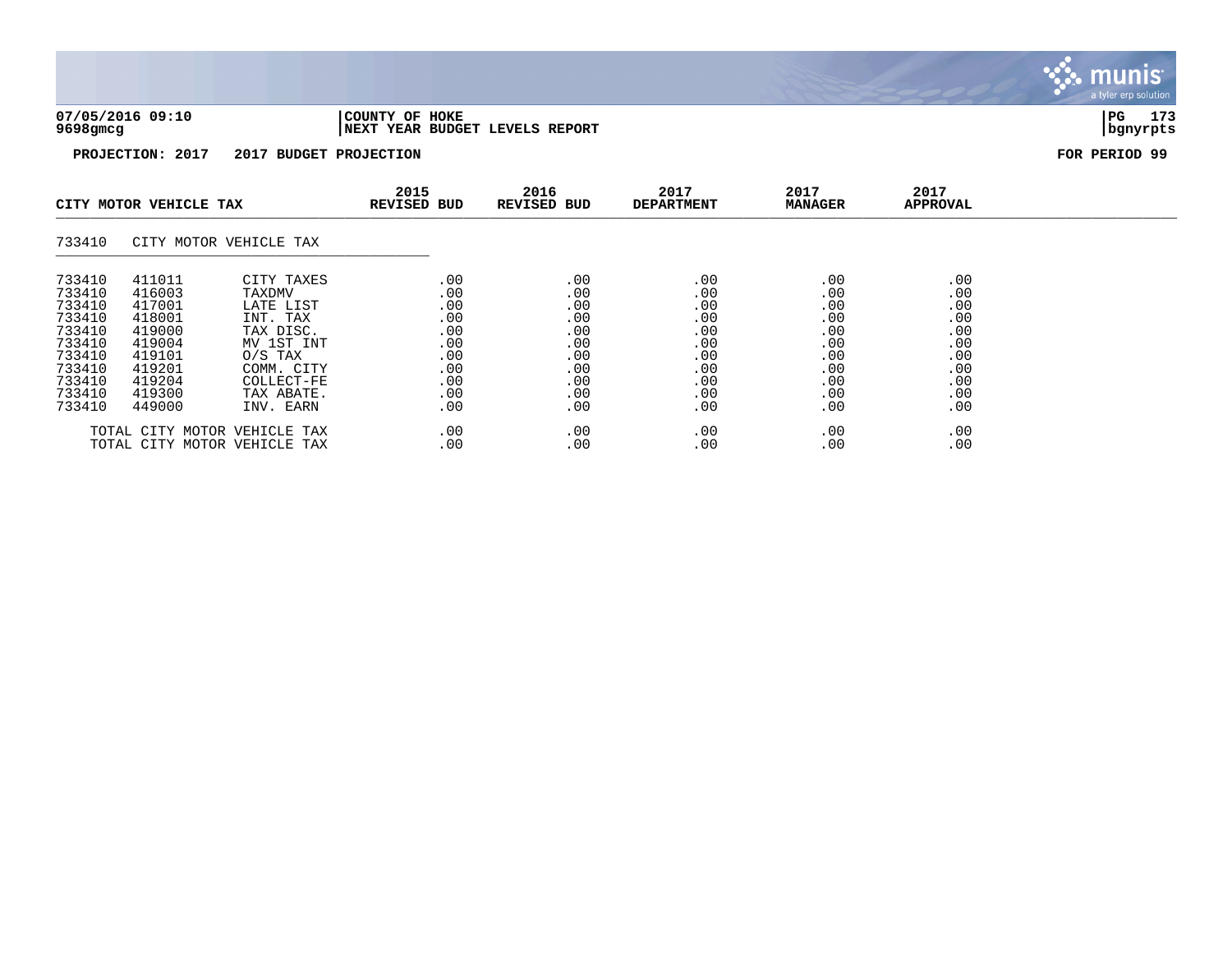

| TAX COLLECTIONS       |                 |            | 2015<br><b>REVISED BUD</b> | 2016<br><b>REVISED BUD</b> | 2017<br><b>DEPARTMENT</b> | 2017<br><b>MANAGER</b> | 2017<br><b>APPROVAL</b> |  |
|-----------------------|-----------------|------------|----------------------------|----------------------------|---------------------------|------------------------|-------------------------|--|
| 734141                | TAX COLLECTIONS |            |                            |                            |                           |                        |                         |  |
| 734141                | 419004          | MV 1ST INT | .00                        | .00                        | .00                       | .00                    | .00                     |  |
| 734141                | 539903          | DMV CHARGE | .00                        | .00                        | .00                       | .00                    | .00                     |  |
| 734141                | 569301          | CITY TAXES | .00                        | .00                        | .00                       | .00                    | .00                     |  |
| 734141                | 569302          | 1ST MTH IN | .00                        | .00                        | .00                       | .00                    | .00                     |  |
| TOTAL TAX COLLECTIONS |                 | .00        | .00                        | .00                        | .00                       | .00                    |                         |  |
| TOTAL TAX COLLECTIONS |                 | .00        | .00                        | .00                        | .00                       | .00                    |                         |  |

munis a tyler erp solution